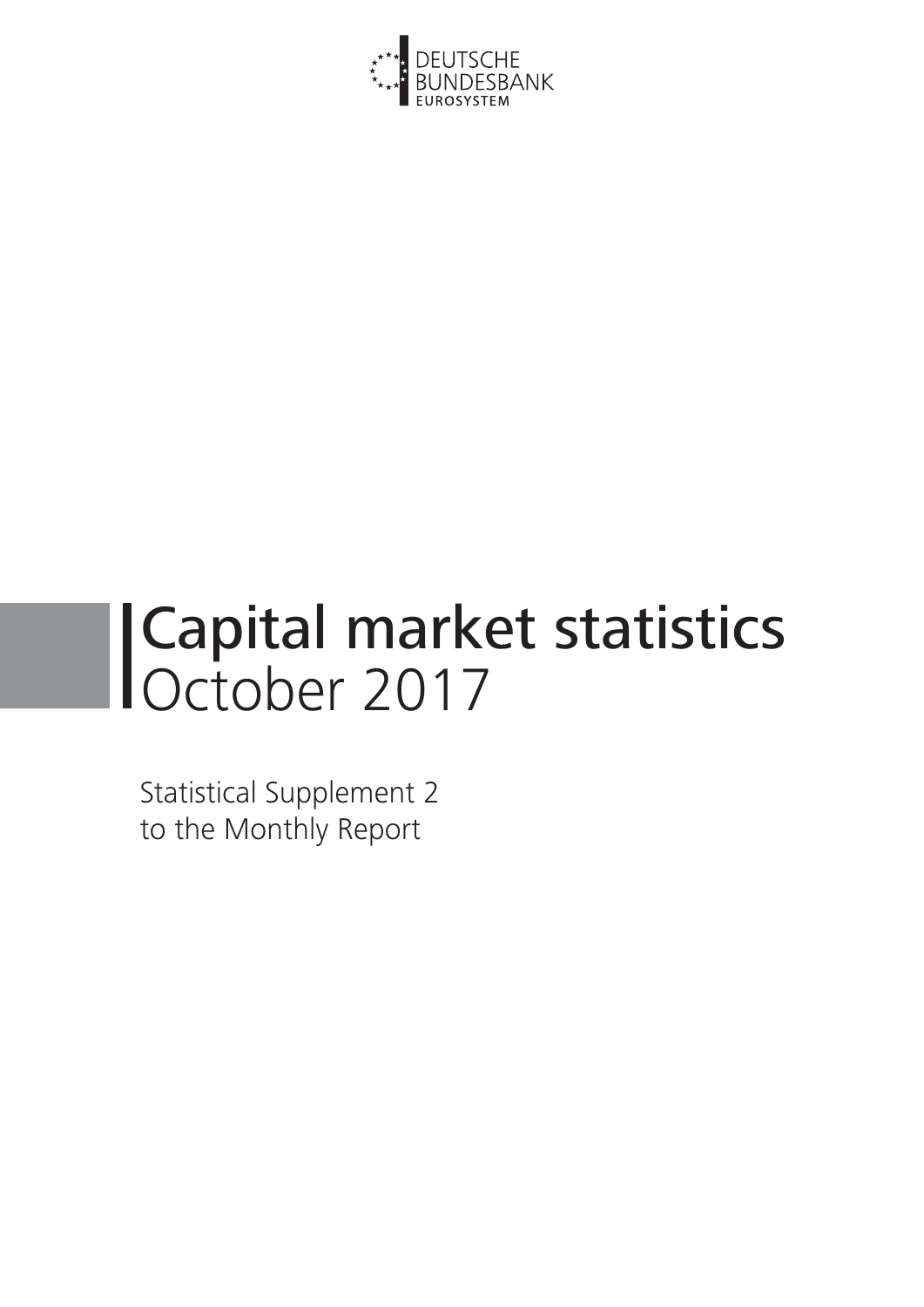Deutsche Bundesbank Capital market statistics October 2017  $\overline{2}$ 

Deutsche Bundesbank Wilhelm-Epstein-Strasse 14 60431 Frankfurt am Main Germany

Postal address Postfach 10 06 02 60006 Frankfurt am Main Germany

Tel +49 69 9566-0

or +49 69 9566-2524/-2531

Fax +49 69 9566-2942/-3077 http://www.bundesbank.de

Reproduction permitted only if source is stated.

This Annex provides an English translation of the headings and explanatory notes to the data contained in the German original, which is the sole authoritative text.

The Statistical Supplement Capital market statistics is published at monthly intervals by the Deutsche Bundesbank, Frankfurt am Main by virtue of section 18 of the Bundesbank Act. It is available to interested parties free of charge.

Further statistical data, supplementing the Monthly Report, can be found in the following Supplements.

| Banking statistics             | monthly   |
|--------------------------------|-----------|
| Capital market statistics      | monthly   |
| Balance of payments statistics | monthly   |
| Exchange rate statistics       | quarterly |

Selected updated statistics are also available on the website.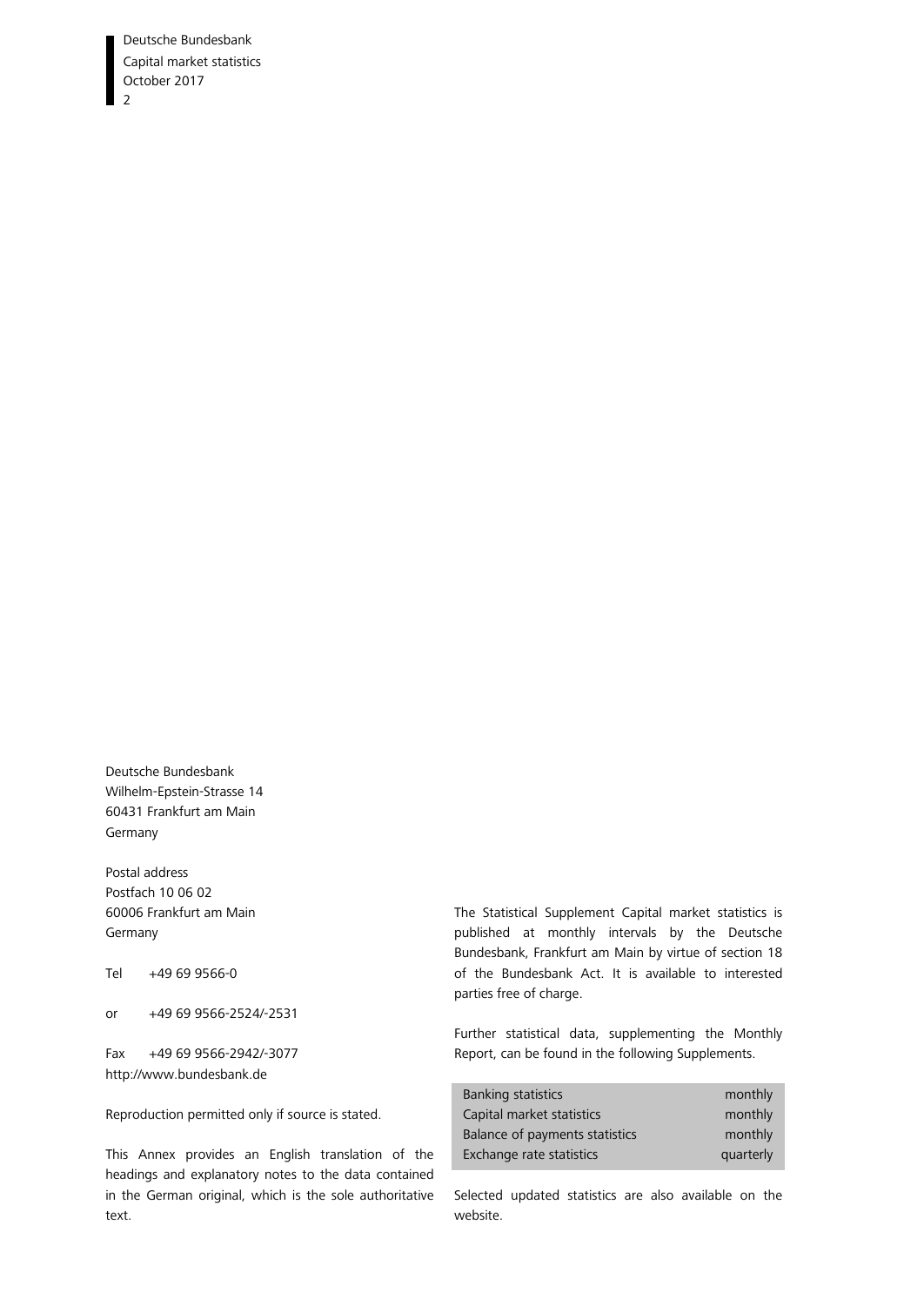# <span id="page-2-0"></span>Contents

# I General survey

| 2 Sales and purchases |  |
|-----------------------|--|
|                       |  |
|                       |  |
|                       |  |

# II Debt securities issued by residents

| 1 Gross sales                                                                               |  |
|---------------------------------------------------------------------------------------------|--|
|                                                                                             |  |
|                                                                                             |  |
|                                                                                             |  |
|                                                                                             |  |
|                                                                                             |  |
|                                                                                             |  |
|                                                                                             |  |
|                                                                                             |  |
|                                                                                             |  |
|                                                                                             |  |
| 4 Amounts outstanding                                                                       |  |
|                                                                                             |  |
|                                                                                             |  |
|                                                                                             |  |
|                                                                                             |  |
|                                                                                             |  |
|                                                                                             |  |
|                                                                                             |  |
|                                                                                             |  |
| 7 Yields                                                                                    |  |
|                                                                                             |  |
|                                                                                             |  |
|                                                                                             |  |
| (d) Yields on listed Federal securities outstanding - average, highest and lowest rates  13 |  |
|                                                                                             |  |
| 8 Registered bank debt securities                                                           |  |
|                                                                                             |  |
|                                                                                             |  |
|                                                                                             |  |
|                                                                                             |  |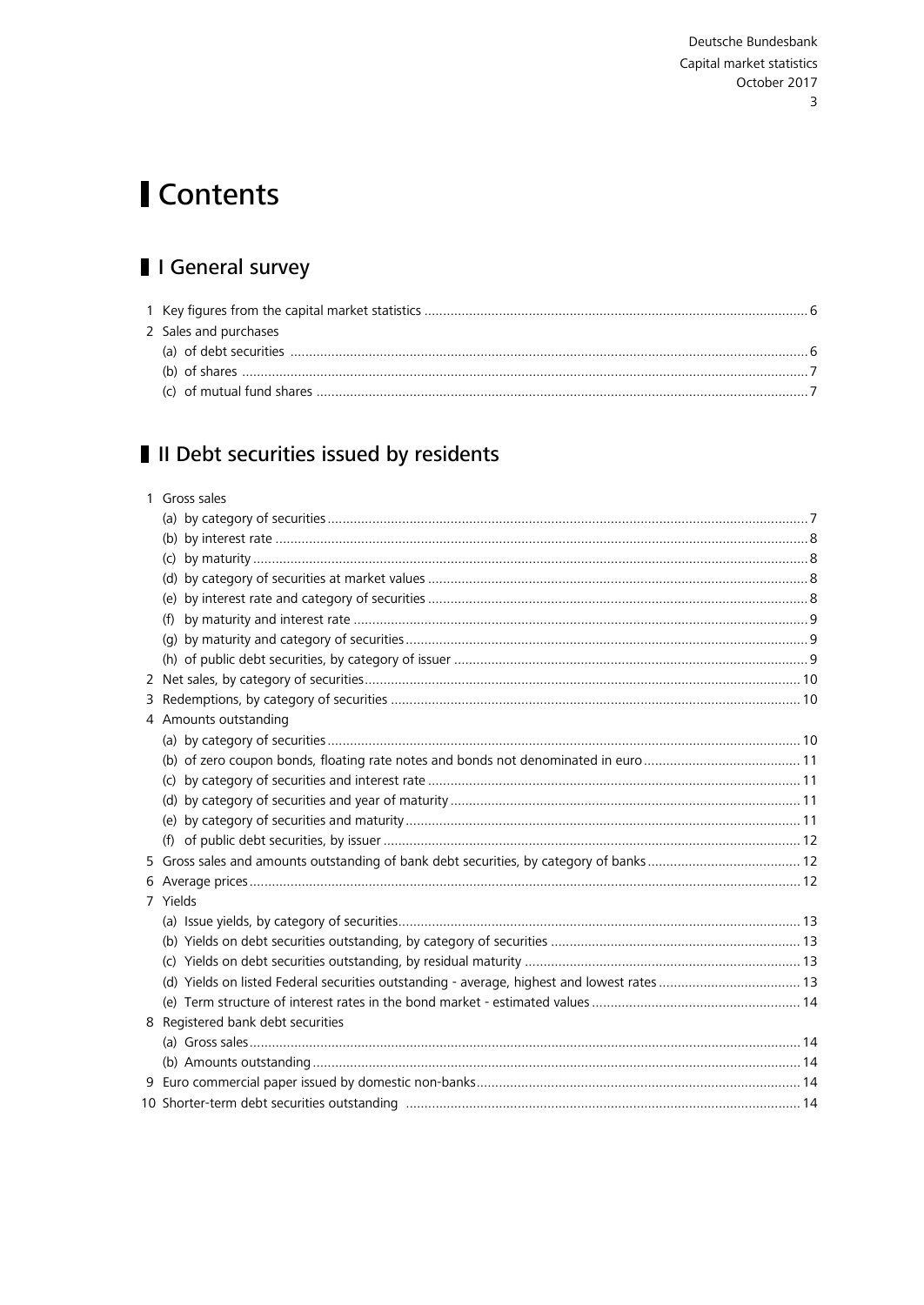# <span id="page-3-0"></span>III Debt securities issued by non-residents

| 1 Sales, redemptions and amounts outstanding of foreign Euro bonds issued       |  |
|---------------------------------------------------------------------------------|--|
|                                                                                 |  |
| 2 Yields on outstanding foreign Euro bonds issued by German managed syndicates, |  |
|                                                                                 |  |

# IV Shares issued by residents

# **V** Domestic mutual funds

| 1 Stock and transaction data, by asset structure        |  |
|---------------------------------------------------------|--|
|                                                         |  |
|                                                         |  |
| 2 Composition of fund assets                            |  |
|                                                         |  |
|                                                         |  |
| 3 Composition of securities portfolios                  |  |
|                                                         |  |
|                                                         |  |
| 4 Funds of funds, by investment focus                   |  |
|                                                         |  |
|                                                         |  |
| 5 Specialized funds, by unit holder and use of earnings |  |
|                                                         |  |
|                                                         |  |
|                                                         |  |
| 7 Exchange-traded funds (ETFs)                          |  |
|                                                         |  |
|                                                         |  |
|                                                         |  |

# Explanatory notes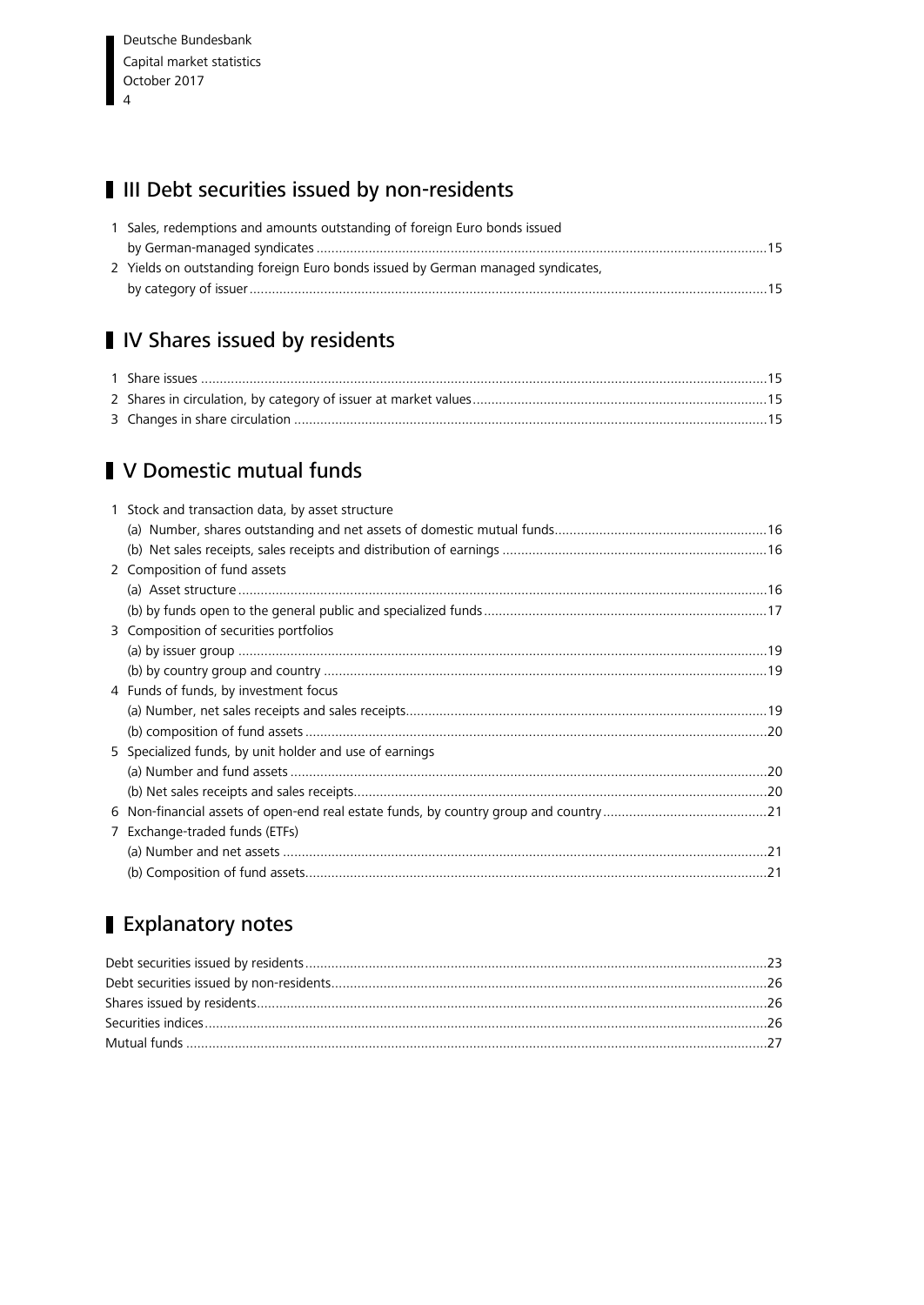### Notes

#### Changes of definitions

Up to the end of 1999, debt securities comprise bonds, and money market paper issued by domestic banks; from January 2000, all debt securities with the exception of commercial paper issued by Corporates (Non-MFIs).

NB

Percentages are computed from figures reported in € thousand.

# Abbreviations and symbols

- **p** Provisional
- **r** Revised
- **s** Estimated
- **ts** Partly estimated
- **...** Data available at a later date
- **.** Data unknown, not to be published or not meaningful
- **0** Less than 0.5 but more than nil
- **–** Nil

Discrepancies in the totals are due to rounding.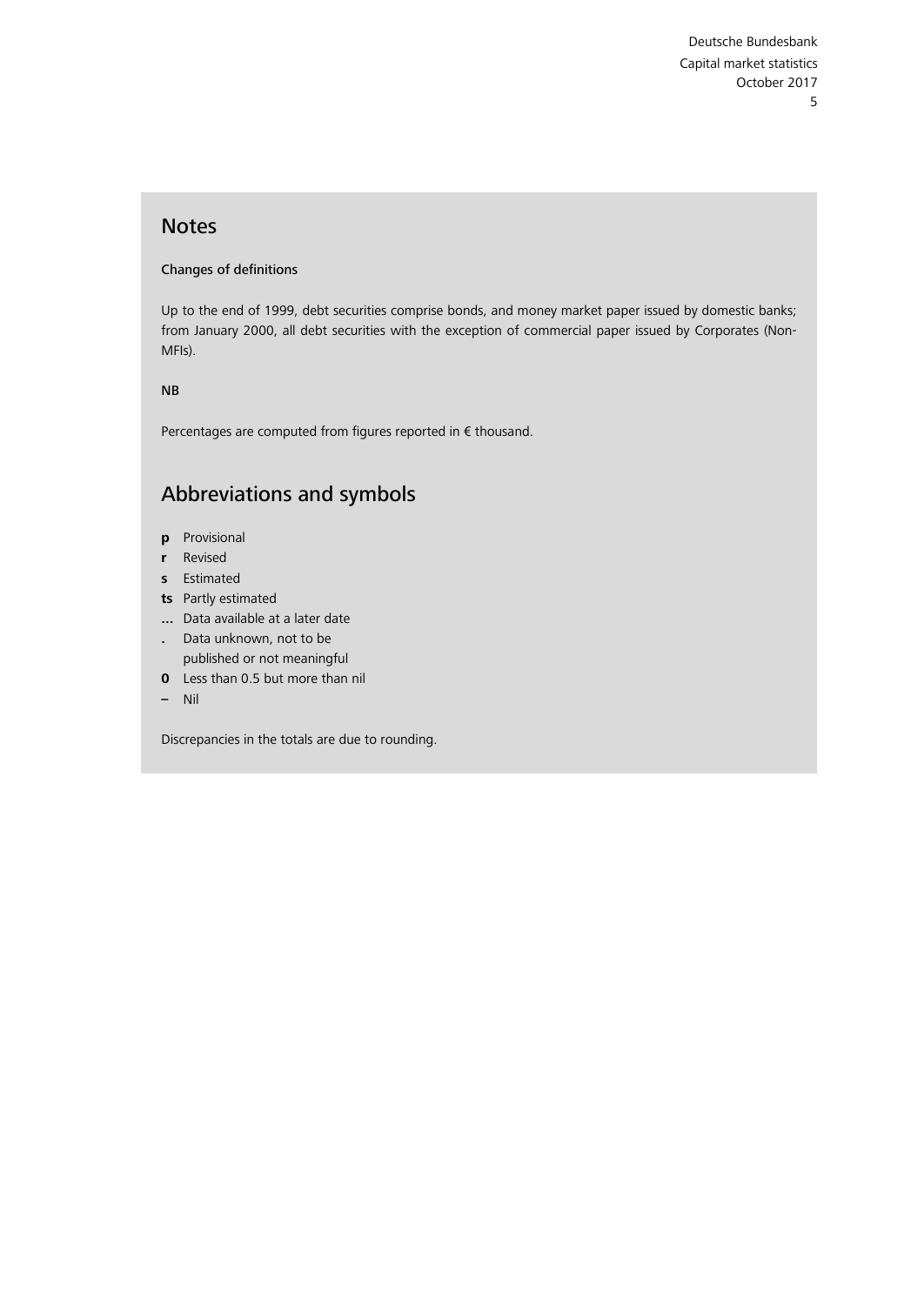#### <span id="page-5-0"></span>I General survey

#### [1 Key figures from the capital market statistics](#page-27-0)

| Debt securities<br>issued by residents  |  |                                                                                                              |                                                |                          |                                          |                                                         |                                                                                               |                             |                                           |                                                     |
|-----------------------------------------|--|--------------------------------------------------------------------------------------------------------------|------------------------------------------------|--------------------------|------------------------------------------|---------------------------------------------------------|-----------------------------------------------------------------------------------------------|-----------------------------|-------------------------------------------|-----------------------------------------------------|
|                                         |  |                                                                                                              |                                                |                          | Debt securities outstanding <sup>1</sup> |                                                         |                                                                                               |                             |                                           |                                                     |
| Gross sales                             |  | Net sales before<br>adjusting for<br>changes in issuers'<br>holdings of own<br>debt securities<br>Redemption |                                                | Total                    |                                          | of which Issuers'<br>holdings of own<br>debt securities | Net sales after<br>adjusting for<br>changes in issuers'<br>holdings of own<br>debt securities | Issue                       |                                           | Yield on securities                                 |
| Nominal value                           |  |                                                                                                              |                                                |                          |                                          |                                                         | Market value                                                                                  | $vield$ <sup>3</sup>        |                                           | outstanding 3                                       |
| € million                               |  |                                                                                                              |                                                |                          |                                          |                                                         |                                                                                               | % per annum                 |                                           |                                                     |
|                                         |  |                                                                                                              |                                                |                          |                                          |                                                         |                                                                                               |                             |                                           |                                                     |
| Shares issued by residents              |  | Mutual funds                                                                                                 | Indices for securities issued by residents 1,2 |                          |                                          |                                                         |                                                                                               |                             |                                           |                                                     |
|                                         |  |                                                                                                              | Shares                                         |                          |                                          |                                                         | Debt securities                                                                               |                             |                                           |                                                     |
| Sales                                   |  | Net sales                                                                                                    | Price index                                    |                          |                                          | Performance index                                       |                                                                                               |                             | Performance index                         |                                                     |
|                                         |  | receipts of<br>German<br>mutual funds. CDAX share<br>total                                                   | price index                                    | DAX share<br>price index | Composite<br>DAX (CDAX)                  | index (DAX)                                             | German share German bond share price<br>index (REX)                                           | iBoxx<br>€ Germany<br>index | <b>REX</b><br>performance<br>index (REXP) | iBoxx<br>$\epsilon$ Germany<br>performance<br>index |
| Nominal value Market value<br>€ million |  |                                                                                                              | $End-1987=$<br>100                             | $End-1987=$<br>1,000     | End-<br>$1987=$<br>100                   | End-<br>$1987=$<br>1,000                                | Daily average                                                                                 | End-<br>$1988 =$<br>100     | End-<br>$1987=$<br>100                    | End-1998=<br>100                                    |

Zeit = Period Mio € = € million

**1** End of year or month. **2** Source: Deutsche Börse AG; for further information, see the explanatory notes. **3** Annual or monthly average.

#### [2](#page-2-0) [\(a\) Sales and purchases of debt securities](#page-29-0) \*

€ million

| <u>.</u>                                                          |       |                            |                         |                       |                                                                           |                               |                                                  |                                        |                              |  |  |
|-------------------------------------------------------------------|-------|----------------------------|-------------------------|-----------------------|---------------------------------------------------------------------------|-------------------------------|--------------------------------------------------|----------------------------------------|------------------------------|--|--|
| Sales                                                             |       |                            |                         |                       |                                                                           |                               |                                                  |                                        |                              |  |  |
|                                                                   |       | Domestic debt securities 1 |                         |                       |                                                                           |                               |                                                  |                                        |                              |  |  |
|                                                                   |       | Bank debt securities       |                         |                       |                                                                           |                               |                                                  |                                        |                              |  |  |
| Sales $=$ total<br>purchases (cols<br>2 plus 10 or 11<br>plus 18) | Total | Total                      | Mortgage<br>Pfandbriefe | Public<br>Pfandbriefe | Debt securities<br>issued by<br>special purpose<br>credit<br>institutions | Other bank<br>debt securities | Corporate<br>bonds (non-<br>$MF(s)$ <sup>2</sup> | Public debt<br>securities <sup>3</sup> | Foreign debt<br>securities 4 |  |  |
|                                                                   |       |                            |                         |                       |                                                                           |                               | 8                                                |                                        | 10                           |  |  |
|                                                                   |       |                            |                         |                       |                                                                           |                               |                                                  |                                        |                              |  |  |

| Purchases          |                            |            |       |                      |                         |                    |                            |                                |  |  |
|--------------------|----------------------------|------------|-------|----------------------|-------------------------|--------------------|----------------------------|--------------------------------|--|--|
| Residents          |                            |            |       |                      |                         |                    |                            |                                |  |  |
|                    | Other sectors <sup>7</sup> |            |       |                      |                         |                    |                            |                                |  |  |
|                    | Credit                     |            |       |                      | Foreign debt securities |                    |                            | Memo item<br>Net external      |  |  |
|                    | institutions               |            |       |                      |                         | of which           |                            | transactions<br>$(-$ = capital |  |  |
|                    | including<br>building and  |            |       |                      |                         | Deutsche           |                            | exports)                       |  |  |
|                    | loan                       | Deutsche   |       |                      |                         | Mark/euro          |                            | $(+)$ = capital                |  |  |
| Total <sup>5</sup> | associations <sup>6</sup>  | Bundesbank | Total | Domestic bonds Total |                         | bonds <sup>8</sup> | Non-residents <sup>9</sup> | imports)                       |  |  |
|                    | 12                         | 13         | 14    | 15                   | 16                      | 17                 | 18                         | 19                             |  |  |

Zeit = Period<br>
Mio  $\epsilon$  =  $\epsilon$  million<br>
Mio  $\epsilon$  =  $\epsilon$  million<br>  $\star$  Debt securities in this table comprise bonds and notes and money market<br>
paper issued by domestic banks. **1** Net sales at market values plus/minus<br>
cha

statistically adjusted (inter alia, write-downs of bonds and notes by credit<br>institutions). 7 Calculated as residuals. Purchases of domestic and foreign<br>securities by domestic open-end fund included. Up to end 2008 includi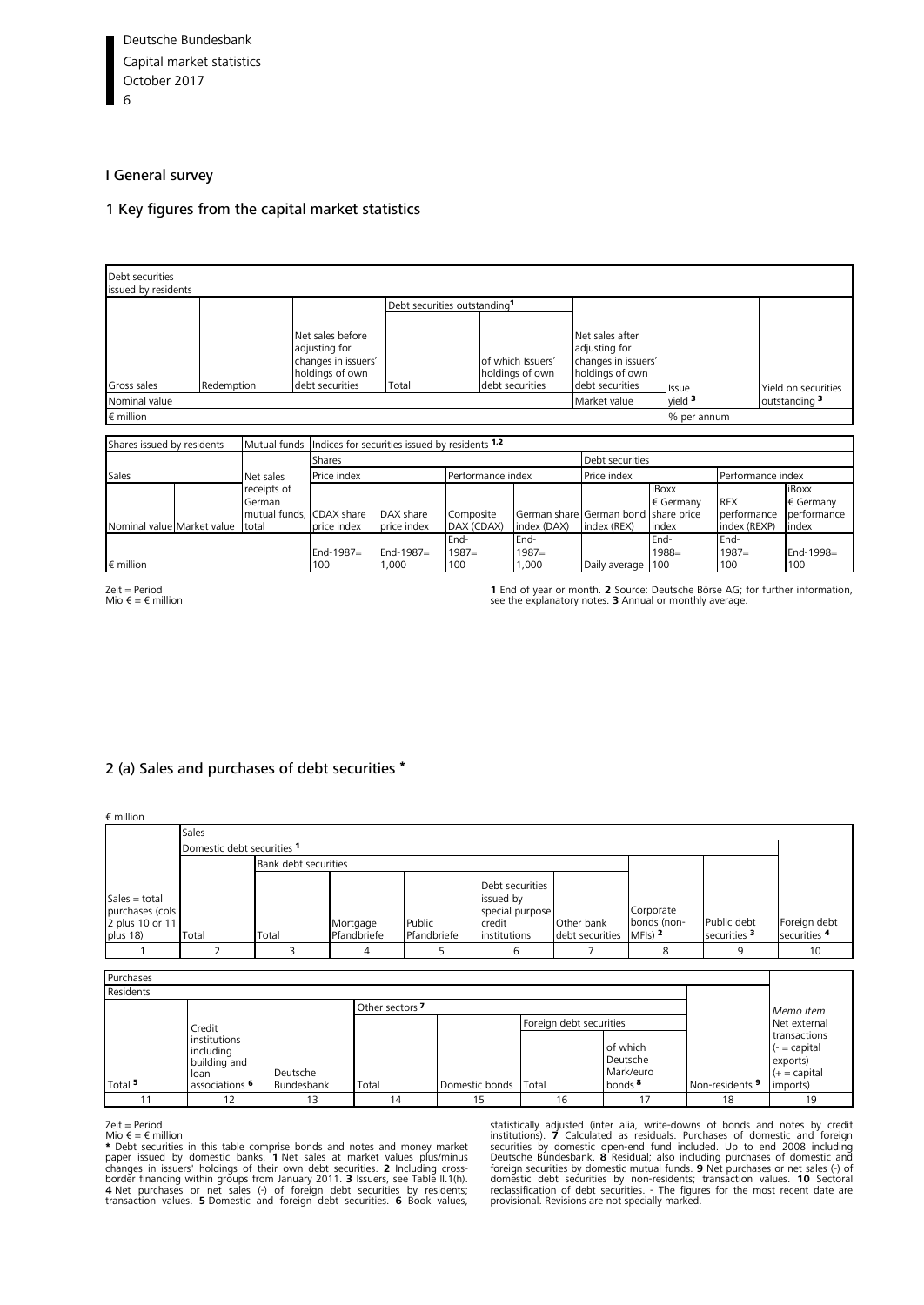#### <span id="page-6-1"></span><span id="page-6-0"></span>I General survey

#### 2 (b) Sales and purchases of shares

€ million

|                                      | Sales             |                  | Purchases          |              |                              |                            |                                            |  |  |
|--------------------------------------|-------------------|------------------|--------------------|--------------|------------------------------|----------------------------|--------------------------------------------|--|--|
|                                      |                   |                  | Residents          |              | Net external<br>transactions |                            |                                            |  |  |
| $Sales = total$<br>purchases (cols 2 |                   |                  |                    | Credit       |                              |                            | $(-$ = capital exports)<br>$(+)$ = capital |  |  |
| plus 3 or 4 plus 7)                  | Domestic shares 1 | Foreign shares 2 | Total <sup>3</sup> | institutions | Other sectors 4              | Non-residents <sup>5</sup> | imports) 6                                 |  |  |
|                                      |                   |                  |                    |              |                              |                            |                                            |  |  |
|                                      |                   |                  |                    |              |                              |                            |                                            |  |  |

Zeit = Period

Mio  $\epsilon = \epsilon$  million

**1** At issue prices. **2** Net purchases or net sales (-) of foreign shares (including direct investment) by residents; transaction values. **3** Domestic and foreign shares. **4** Book values; up to end-1998, excluding syndicated shares. **5** Residual;

also including purchases of domestic and foreign shares by domestic mutual<br>funds. 6 Net purchases or net sales (-) of domestic shares (including direct<br>investment) by non-residents; transaction values.<br>The figures for the marked.

#### 2 (c) Sales and purchases of mutual fund shares

| $\epsilon$ million |                     |                         |           |                                                                  |          |                             |                            |          |                                  |                        |                          |
|--------------------|---------------------|-------------------------|-----------|------------------------------------------------------------------|----------|-----------------------------|----------------------------|----------|----------------------------------|------------------------|--------------------------|
|                    | Sales               |                         | Purchases |                                                                  |          |                             |                            |          |                                  |                        |                          |
|                    |                     | Residents               |           |                                                                  |          |                             |                            |          | Memo item                        |                        |                          |
|                    |                     |                         |           | Credit institutions including building<br>and loan association 1 |          |                             | Other sectors <sup>2</sup> |          |                                  |                        | Net<br>external          |
| Sales $=$<br>total |                     |                         |           |                                                                  |          |                             |                            |          |                                  |                        | trans-<br>actions $(-$ = |
| purchases          |                     |                         |           |                                                                  |          |                             |                            |          |                                  |                        | capital                  |
| (cols 2            | Domestic            | Foreign                 |           |                                                                  | Domestic | Foreign                     |                            | Domestic | Foreign                          |                        | exports) (+              |
| plus 3 or 4        |                     | mutual fund mutual fund |           |                                                                  |          | mutual fund I mutual fund I |                            |          | mutual fund   mutual fund   Non- |                        | $=$ capital              |
| plus 7)            | shares <sup>3</sup> | shares <sup>4</sup>     | Total     | Total                                                            | shares   | shares                      | Total                      | shares   | shares                           | residents <sup>5</sup> | imports) <sup>6</sup>    |
|                    |                     |                         |           |                                                                  | h        |                             | 8                          |          | 10                               |                        | 12                       |

Zeit = Period

Mio  $\epsilon = \epsilon$  million

darunter: Anteile an Geldmarktfonds = *of which:* Money market fund shares

**1** Book values. **2** Residual; also including purchases of domestic and foreign securities by domestic mutual funds. **3** Including shares in public limited

investment companies (*Investmentaktiengesellschaften*). Breakdown, see Table V.2. **4** Net purchases or net sales (-) of foreign mutual fund shares by residents;<br>transaction values. **5** Net purchases or net sales (-) of d

#### II Debt securities issued by residents

#### [1 \(a\) Gross sales, by category of securities](#page-33-0)

€ million, nominal value

| All maturities |                      |                         |                       |                                                                                 |                                  |                                                  |                           | Maturities of more than four years |                      |                              |                       |
|----------------|----------------------|-------------------------|-----------------------|---------------------------------------------------------------------------------|----------------------------------|--------------------------------------------------|---------------------------|------------------------------------|----------------------|------------------------------|-----------------------|
|                | Bank debt securities |                         |                       |                                                                                 |                                  |                                                  |                           |                                    | Bank debt securities |                              |                       |
| Total          | Total                | Mortgage<br>Pfandbriefe | Public<br>Pfandbriefe | Debt<br>securities<br>issued by<br>special<br>purpose<br>credit<br>institutions | Other bank<br>debt<br>securities | Corporate<br>bonds (non-<br>$MFIs)$ <sup>1</sup> | Public debt<br>securities | Total                              | Total                | Mortgage<br>Pfand-<br>briefe | Public<br>Pfandbriefe |

|                                            |                    |                                      |            | Maturities of up to (and including) four years |                      |                         |        |                                            |                    |                          |             |
|--------------------------------------------|--------------------|--------------------------------------|------------|------------------------------------------------|----------------------|-------------------------|--------|--------------------------------------------|--------------------|--------------------------|-------------|
|                                            |                    |                                      |            |                                                | Bank debt securities |                         |        |                                            |                    |                          |             |
|                                            |                    |                                      |            |                                                |                      |                         |        |                                            |                    |                          |             |
| Debt<br>securities<br>issued by<br>special |                    |                                      |            |                                                |                      |                         |        | Debt<br>securities<br>issued by<br>special |                    |                          |             |
| purpose<br>credit insti-                   | Other bank<br>debt | Corporate<br>bonds (non- Public debt |            |                                                |                      | Mortgage                | Public | purpose<br>credit insti-                   | Other bank<br>debt | Corporate<br>bonds (non- | Public debt |
| tutions                                    | securities         | $MF(s)$ <sup>1</sup>                 | securities | Total                                          | Total                | Pfandbriefe Pfandbriefe |        | tutions                                    | securities         | MFIs) 1                  | securities  |

**1** [Including cross-border financing within groups from January 2011.](#page-34-0) **2** Sectoral reclassification of debt securities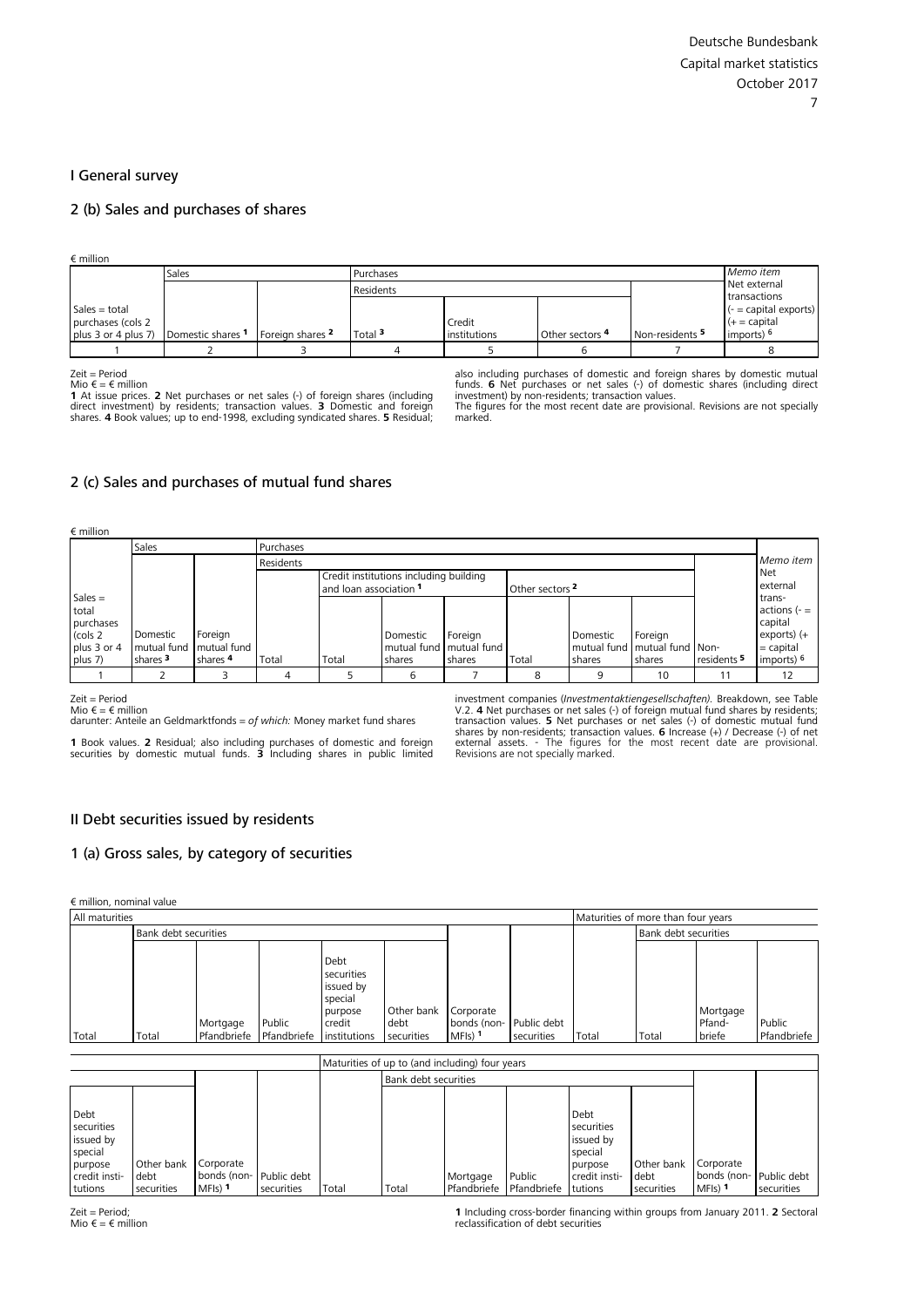#### <span id="page-7-0"></span>I[I Debt securities issued by residents](#page-35-0)

#### 1 (b) Gross sales, by interest rate

€ million

|             |             | of which: With a nominal interest rate, of  %                                                                        |          |          |          |          |          |          |          |            |
|-------------|-------------|----------------------------------------------------------------------------------------------------------------------|----------|----------|----------|----------|----------|----------|----------|------------|
|             |             |                                                                                                                      |          |          |          |          |          |          |          |            |
|             |             | and more                                                                                                             | and more | and more | and more | and more | and more | and more |          |            |
| Total gross |             | 1 but less than 1 but less than 1 but less than 1 but less than 1 but less than 1 but less than 1 but less than 1 10 |          |          |          |          |          |          |          | Not broken |
| sales       | less than 3 |                                                                                                                      |          |          |          |          |          |          | and more | down       |
|             |             |                                                                                                                      |          |          |          |          |          |          |          |            |

Zeit = Period<br>Nominalwert = Nominal value<br>Mio € = € million

Anteil am Brutto-Absatz insgesamt in % = Percentage of total gross sales

#### 1 (c) Gross sales, by maturity

| $\epsilon$ million |           |                      |                                                                 |                      |                      |          |          |          |          |          |          |  |
|--------------------|-----------|----------------------|-----------------------------------------------------------------|----------------------|----------------------|----------|----------|----------|----------|----------|----------|--|
|                    |           |                      | With a maximum maturity according to terms of issue of  years 1 |                      |                      |          |          |          |          |          |          |  |
|                    |           |                      |                                                                 |                      |                      |          |          |          |          |          |          |  |
|                    |           | more than 1 and more |                                                                 |                      | more than 4 and more |          | and more | and more | and more | and more |          |  |
|                    |           | but less             | but less                                                        | up to 3 and but less |                      | but less | but less | but less | but less | but less |          |  |
| Total gross        |           | than                 | than                                                            | includina            | <b>than</b>          | than     | than     | than     | than     | than     | 20       |  |
| sales              | and under |                      |                                                                 |                      |                      |          |          |          |          | 20       | and more |  |

Zeit = Period Nominalwert = Nominal value Mio € = € million

Anteil am Brutto-Absatz insgesamt in % = Percentage of total gross sales **1** Separately agreed reductions in maturity have been disregarded.

#### 1 (d) Gross sales, by category of securities at market values

|              |                                  | <b>Bank debt securities</b> |                                  |                         |                                  |                       |                     |  |  |  |
|--------------|----------------------------------|-----------------------------|----------------------------------|-------------------------|----------------------------------|-----------------------|---------------------|--|--|--|
| Total        |                                  | Total                       |                                  | Mortgage<br>Pfandbriefe |                                  | Public<br>Pfandbriefe |                     |  |  |  |
| Market value | Average issue price Market value |                             | Average issue price Market value |                         | Average issue price Market value |                       | Average issue price |  |  |  |
|              |                                  |                             |                                  |                         |                                  |                       |                     |  |  |  |
|              |                                  |                             |                                  |                         |                                  |                       |                     |  |  |  |

| Debt securities issued by special |                                  |                            |                                    |                            |                                    |                        |                     |  |
|-----------------------------------|----------------------------------|----------------------------|------------------------------------|----------------------------|------------------------------------|------------------------|---------------------|--|
| purpose credit institutions       |                                  | Other bank debt securities |                                    | Corporate bonds (non-MFIs) |                                    | Public debt securities |                     |  |
|                                   |                                  |                            |                                    |                            |                                    |                        |                     |  |
| Market value                      | Average issue price Market value |                            | Average issue price   Market value |                            | Average issue price   Market value |                        | Average issue price |  |

Zeit = Period<br>Mio € = € million

**1** Sectoral reclassification of debt securities

#### 1 (e) Gross sales, by interest rate and category of securities

| $\epsilon$ million, nominal value |       |                      | Month under review |             |                   |                                                 |            |            |
|-----------------------------------|-------|----------------------|--------------------|-------------|-------------------|-------------------------------------------------|------------|------------|
|                                   |       | Bank debt securities |                    |             |                   |                                                 |            |            |
| Nominal interest                  |       |                      |                    |             | Debt securities   |                                                 |            |            |
| rate or average                   |       |                      |                    |             | issued by special |                                                 |            |            |
| nominal interest                  |       |                      | Mortgage           | Public      | purpose credit    | Other bank debt   Corporate bonds   Public debt |            |            |
| rate in %                         | Total | Total                | Pfandbriefe        | Pfandbriefe | institutions      | securities                                      | (non-MFIs) | securities |

Brutto-Absatz insgesamt = Total gross sales<br>aufgegliedert = Broken down<br>davon zu % = in %<br>... bis unter ... = ... and more but less than ...<br>... und mehr = ... and more

nicht auf gegliedert = Not broken down<br>Null-Kupon-Anleihen <sup>1</sup> = Zero coupon bonds<br>Variabel verz. Anleihen = Floating rate notes<br>Nicht-Euro-Anleihen = Non-Euro-Bonds

**1** Issue value when floated.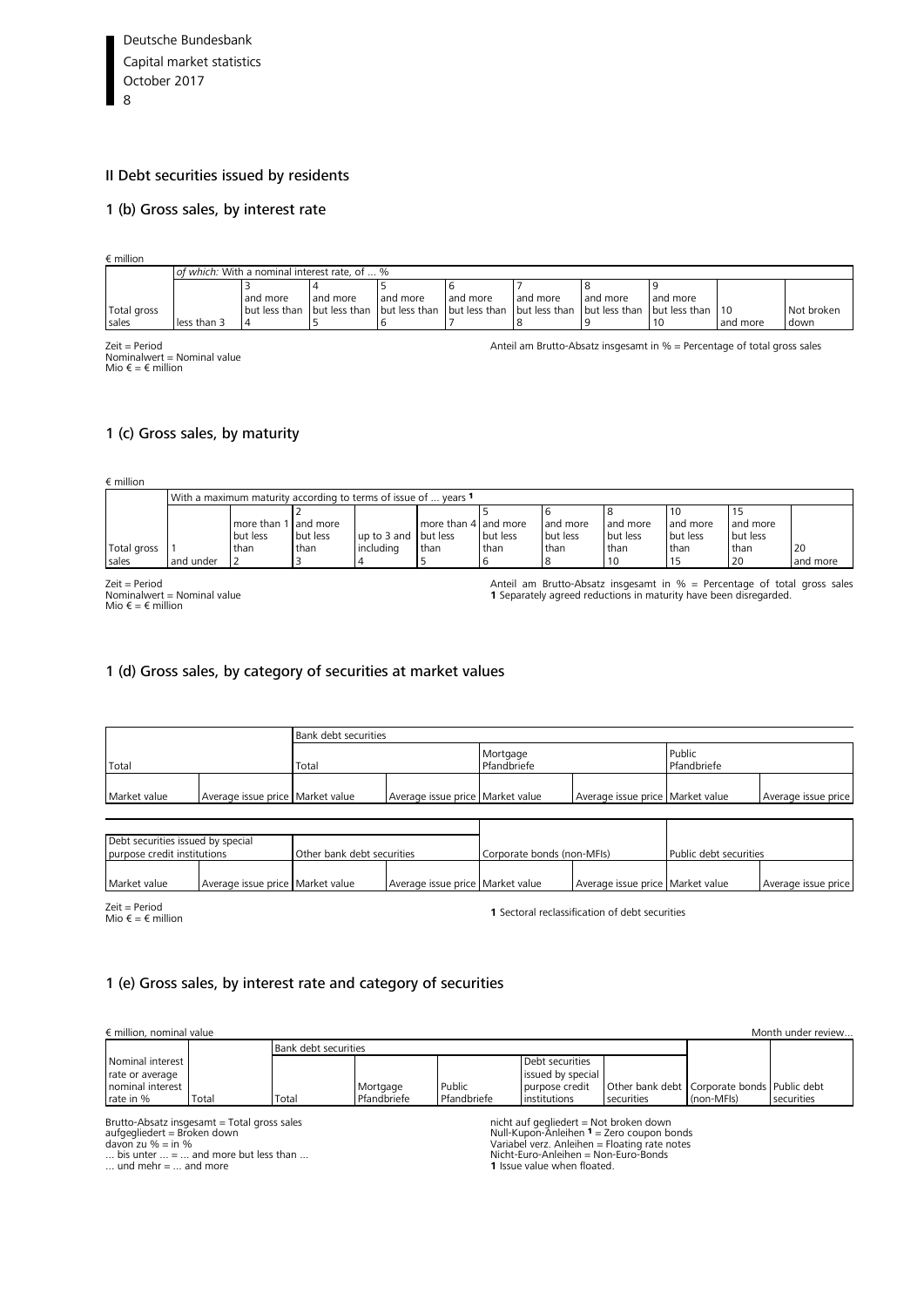#### <span id="page-8-0"></span>II Debt securities issued by residents

#### [1 \(f\) Gross sales, by maturity and interest rate](#page-39-0)

|                    | $\epsilon$ million, nominal value<br>Month under review |           |                                                                                                                 |          |          |          |          |          |                          |          |  |  |  |
|--------------------|---------------------------------------------------------|-----------|-----------------------------------------------------------------------------------------------------------------|----------|----------|----------|----------|----------|--------------------------|----------|--|--|--|
| Maximum            |                                                         |           | I With a nominal interest rate or average nominal interest rate of  %                                           |          |          |          |          |          |                          |          |  |  |  |
| maturity as        |                                                         |           |                                                                                                                 |          |          |          |          |          | $\sim$ $^{\prime\prime}$ |          |  |  |  |
| per terms of       |                                                         |           | and more                                                                                                        | and more | and more | and more | and more | and more | and more                 |          |  |  |  |
| issue, in          |                                                         | less than | 1 but less than I but less than I but less than I but less than I but less than I but less than I but less than |          |          |          |          |          |                          |          |  |  |  |
| vears <sup>1</sup> | Total                                                   |           |                                                                                                                 |          |          |          |          |          |                          | and more |  |  |  |

bis einschl. = up to and including über 1 bis unter... = more than 1 but less than... genau 4 = 4 exactly aufgegliedert = broken down

nicht aufgegliedert = not broken down

Brutto-Absatz insgesamt = Gross sales, total **1** Separately agreed reductions in maturity have been disregarded.

#### [1 \(g\) Gross sales, by maturity and category of securities](#page-40-0)

|  |  | € million, nominal value |  |  |
|--|--|--------------------------|--|--|
|--|--|--------------------------|--|--|

| $\epsilon$ million, nominal value |       |                      |             |             |                   |                             |                    |             |  |  |  |  |
|-----------------------------------|-------|----------------------|-------------|-------------|-------------------|-----------------------------|--------------------|-------------|--|--|--|--|
|                                   |       | Bank debt securities |             |             |                   |                             |                    |             |  |  |  |  |
|                                   |       |                      |             |             |                   |                             |                    |             |  |  |  |  |
|                                   |       |                      |             |             | Debt securities   |                             |                    |             |  |  |  |  |
|                                   |       |                      |             |             | issued by special |                             | Corporate          |             |  |  |  |  |
| Maturity, in                      |       |                      | Mortgage    | Public      | purpose credit    | Other bank debt bonds (non- |                    | Public debt |  |  |  |  |
| years                             | Total | Total                | Pfandbriefe | Pfandbriefe | institutions      | securities                  | MFI <sub>s</sub> ) | securities  |  |  |  |  |

Alle Schuldverschreibungen nach der längsten Laufzeit gemäß Emissionsbedingungen <sup>1</sup> = All debt securities, by maximum maturity as per

terms of issue

bis einschl. = up to and including über 1 bis unter... = more than 1 but less than ...

genau 4 = 4 exactly bis einschl. 4 zusammen = up to and including 4, total über 4 bis unter 5 = more than 4 but less than …

über 4 zusammen = more than 4, total

insgesamt = total

Gesamtfällige Schuldverschreibungen nach der Restlaufzeit = Debt securities falling due en bloc, by residual maturity Nicht gesamtfällige Schuldverschreibungen = Debt securities not falling due en

bloc<br>... nach der mittleren Restlaufzeit = ... by mean residual maturity<br>... nach der längsten Restlaufzeit = ... by maximum residual maturity<br>**1** Separately agreed reductions in maturity have been disregarded.

#### [1 \(h\) Gross sales of public debt securities, by category of issuer](#page-41-0)

government Total

Local

#### € million, nominal value

State government

| All maturities |                            |                                        |                               |                              |                                    |                             |                           |                                        |                                                                    |                                          |
|----------------|----------------------------|----------------------------------------|-------------------------------|------------------------------|------------------------------------|-----------------------------|---------------------------|----------------------------------------|--------------------------------------------------------------------|------------------------------------------|
|                |                            | of which                               |                               |                              |                                    |                             |                           |                                        |                                                                    |                                          |
| Total          | Federal<br>Govern-<br>ment | German<br>Govern-<br>ment Day-<br>Bond | Treasery<br>discount<br>paper | Federal<br>treasury<br>notes | Five-year<br>Federal<br>notes      | Federal<br>savings<br>notes | Ten-year<br>Federal bonds | Thirty-year<br>Federal bonds           | Share of<br>Common Federal<br>and Local<br>Goverment<br>Securities | Special<br>Federal<br>Funds <sup>1</sup> |
|                |                            |                                        |                               |                              | Maturities of more than four years |                             |                           | Maturities of up to and including four | Memo item                                                          |                                          |
|                | of which                   |                                        |                               |                              | of which                           |                             |                           | of which                               |                                                                    |                                          |
|                |                            | Share of<br>Common<br>Federal and      |                               |                              |                                    |                             |                           |                                        | Common<br>Federal and                                              | Inflation-                               |

State

government Total

Federal government

Stand am Jahres- bzw. Monatsende = End of year or month

Local Goverment Securities

Länderjumbos

Mio € = € million **1** [German Unity Fund, Currency Conversion Equalisation Fund, ERP Special](#page-42-0) 

Fund, Treuhand agency, Indemnification Fund, Federal Railways Fund (including Federal Railways and east German Railways)

State government

Federal government Local Goverment Securities

linked Federal securities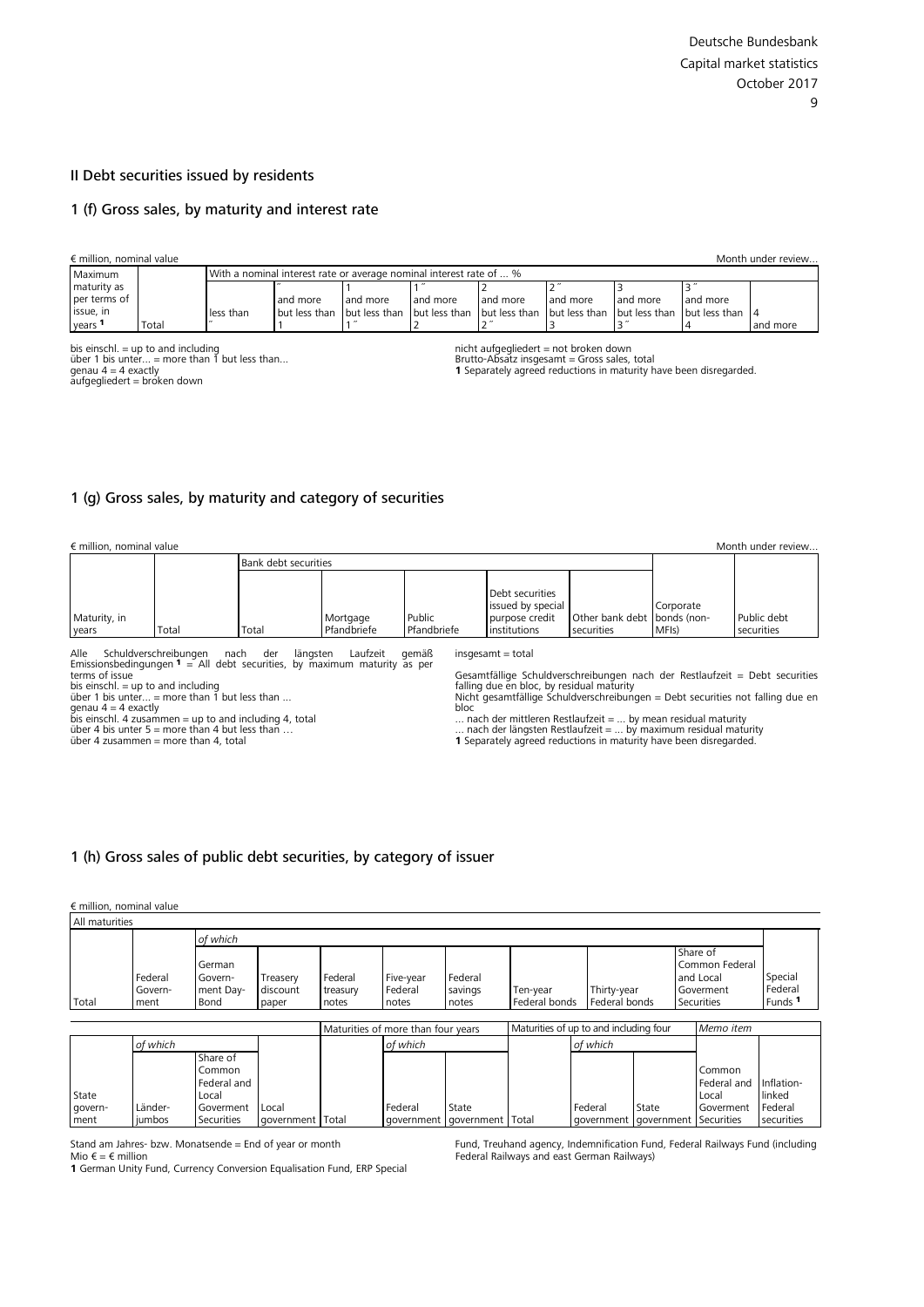#### <span id="page-9-0"></span>II Debt securities issued by residents

#### [2 Net sales, by category of securities](#page-43-0) \*

€ million, nominal value

| All maturities |                      |                              |                            |                                                                                 |                                  | Maturities of more than four years                                      |            |       |                      |                              |                            |
|----------------|----------------------|------------------------------|----------------------------|---------------------------------------------------------------------------------|----------------------------------|-------------------------------------------------------------------------|------------|-------|----------------------|------------------------------|----------------------------|
|                | Bank debt securities |                              |                            |                                                                                 |                                  |                                                                         |            |       | Bank debt securities |                              |                            |
| Total          | Total                | Mortgage<br>Pfand-<br>briefe | Public<br>Pfand-<br>briefe | Debt<br>securities<br>issued by<br>special<br>purpose<br>credit<br>institutions | Other bank<br>debt<br>securities | Corporate<br>bonds (non- Public debt<br>MFI <sub>S</sub> ) <sup>1</sup> | securities | Total | Total                | Mortgage<br>Pfand-<br>briefe | Public<br>Pfand-<br>briefe |

|                                            |                              |                           |            | Maturities of up to and including four years |                      |                    |                  |                                            |                    |                          |             |
|--------------------------------------------|------------------------------|---------------------------|------------|----------------------------------------------|----------------------|--------------------|------------------|--------------------------------------------|--------------------|--------------------------|-------------|
|                                            |                              |                           |            |                                              | Bank debt securities |                    |                  |                                            |                    |                          |             |
| Debt<br>securities<br>issued by<br>special |                              |                           |            |                                              |                      |                    |                  | Debt<br>securities<br>issued by<br>special |                    |                          |             |
| purpose<br>credit insti-                   | Other bank Corporate<br>debt | bonds (non-   Public debt |            |                                              |                      | Mortgage<br>Pfand- | Public<br>Pfand- | purpose<br>credit insti-                   | Other bank<br>debt | Corporate<br>bonds (non- | Public debt |
| tutions                                    | securities                   | $MFIs)$ <sup>1</sup>      | securities | Total                                        | Total                | briefe             | briefe           | tutions                                    | securities         | $MF(s)$ 1                | securities  |

Zeit = Period

Mio € = € million \* Disregarding changes in issuers' holdings of their own bonds.

**1** [Including cross-border financing within groups from January 2011.](#page-44-0) **2** Sectoral reclassification of debt securities.

#### [3 Redemptions, by category of securities](#page-45-0)

| $\epsilon$ million, nominal value |                      |                         |                       |                                                                                           |                                  |                                                              |            |       |                      |                         |                       |
|-----------------------------------|----------------------|-------------------------|-----------------------|-------------------------------------------------------------------------------------------|----------------------------------|--------------------------------------------------------------|------------|-------|----------------------|-------------------------|-----------------------|
| All maturities                    |                      |                         |                       |                                                                                           |                                  | Maturities of more than four years                           |            |       |                      |                         |                       |
|                                   | Bank debt securities |                         |                       |                                                                                           |                                  |                                                              |            |       | Bank debt securities |                         |                       |
| Total                             | Total                | Mortgage<br>Pfandbriefe | Public<br>Pfandbriefe | Debt<br>securities<br>issued by<br>special<br>purpose<br>credit insti-<br><b>Itutions</b> | Other bank<br>debt<br>securities | Corporate<br>bonds (non- Public debt<br>$MFIs)$ <sup>1</sup> | securities | Total | Total                | Mortgage<br>Pfandbriefe | Public<br>Pfandbriefe |

|                                            |                                  |                                                  |                             | Maturities of up to and including four years |                      |                         |                       |                                            |                                  |                                                  |                           |
|--------------------------------------------|----------------------------------|--------------------------------------------------|-----------------------------|----------------------------------------------|----------------------|-------------------------|-----------------------|--------------------------------------------|----------------------------------|--------------------------------------------------|---------------------------|
|                                            |                                  |                                                  |                             |                                              | Bank debt securities |                         |                       |                                            |                                  |                                                  |                           |
| Debt<br>securities<br>issued by<br>special |                                  |                                                  |                             |                                              |                      |                         |                       | Debt<br>securities<br>issued by<br>special |                                  |                                                  |                           |
| purpose<br>credit insti-<br>tutions        | Other bank<br>debt<br>securities | Corporate<br>bonds (non-<br>$MF(s)$ <sup>1</sup> | · Public debt<br>securities | Total                                        | Total                | Mortgage<br>Pfandbriefe | Public<br>Pfandbriefe | purpose<br>credit insti-<br>tutions        | Other bank<br>debt<br>securities | Corporate<br>bonds (non-<br>MFI <sub>s</sub> ) 1 | Public debt<br>securities |

Zeit = Period Mio € = € million

**1** [Including cross-border financing within groups from January 2011.](#page-46-0) **2** Sectoral reclassification of debt securities.

#### [4 \(a\) Amounts outstanding, by category of securities](#page-47-0)

€ million, nominal value

|       | <b>Bank debt securities</b> |             |                    |                   |                 |                 |             |
|-------|-----------------------------|-------------|--------------------|-------------------|-----------------|-----------------|-------------|
|       |                             |             |                    | Debt securities   |                 |                 |             |
|       |                             |             |                    | issued by special |                 |                 |             |
|       |                             | Mortgage    |                    | purpose credit    | Other bank debt | Corporate bonds | Public debt |
| Total | Total                       | Pfandbriefe | Public Pfandbriefe | institutions      | securities      | (non-MFIs) 1    | securities  |

Stand am Jahres- bzw. Monatsende = End of year or month Mio  $\epsilon = \epsilon$  million

**1** Including cross-border financing within groups from January 2011. **2** Sectoral reclassification of debt securities.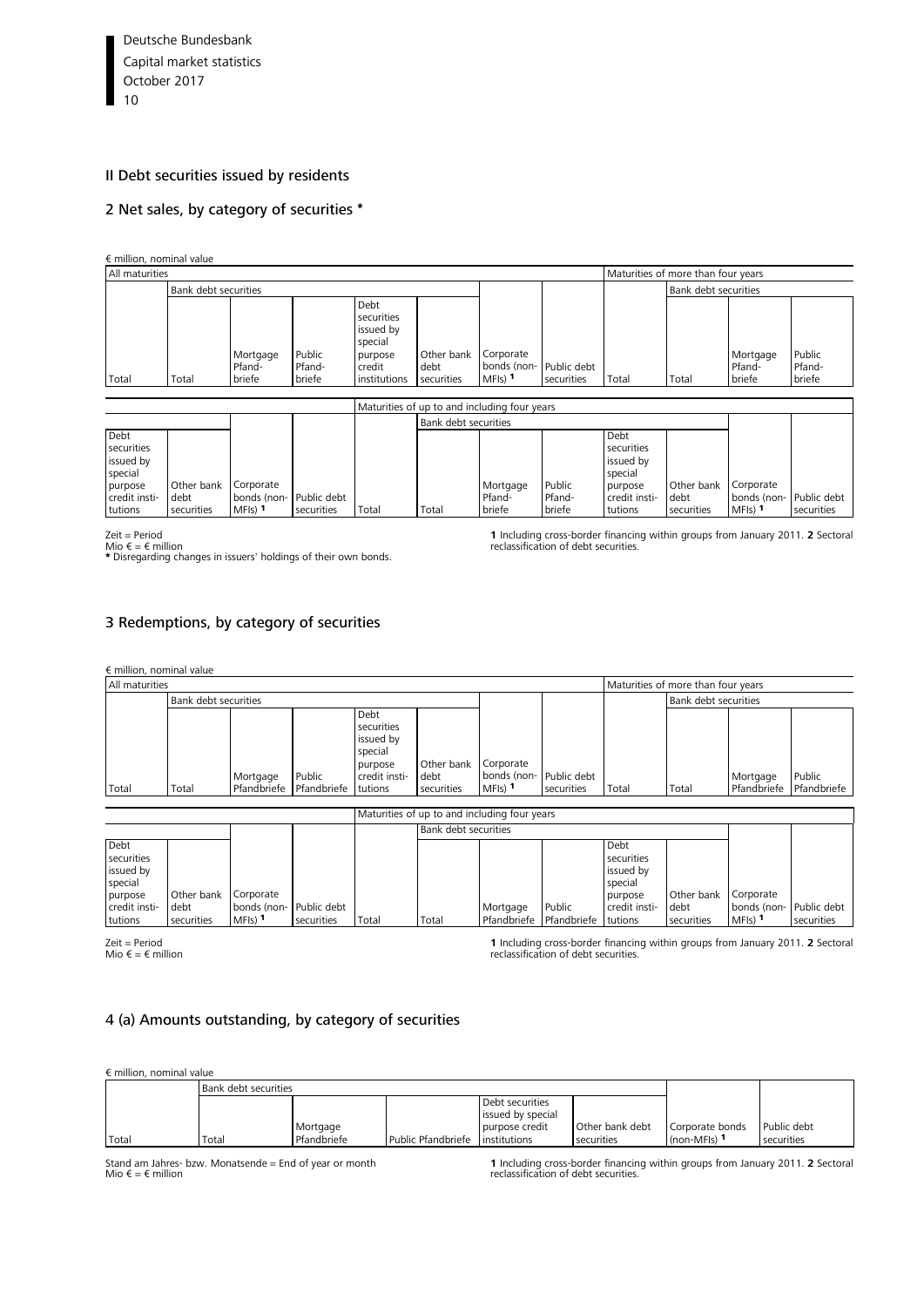#### <span id="page-10-0"></span>II Debt securities issued by residents

#### [4 \(b\) Amounts outstanding of zero coupon bonds, floating rate notes and bonds not denominated in euro](#page-47-0)

€ million, nominal value <sup>1</sup> € bonds Non-Euro-Bonds Zero coupon bonds **Floating rate notes** Total Bank debt securities Corporate bonds (non-MFIs) Public debt securities Total Bank debt securities Corporate bonds (non-MFIs) Public debt securities

Stand am Jahres- bzw. Monatsende = End of year or month Mio € = € million

**1** In the case of zero coupon bonds, the issue value when floated.

#### [4 \(c\) Amounts outstanding, by category of securities and interest rate](#page-48-0)

| $\epsilon$ million, nominal value                                                                                                                          |       |                             |                         |                       |                                                                                                                   |                                                                                              |            | End of     |
|------------------------------------------------------------------------------------------------------------------------------------------------------------|-------|-----------------------------|-------------------------|-----------------------|-------------------------------------------------------------------------------------------------------------------|----------------------------------------------------------------------------------------------|------------|------------|
|                                                                                                                                                            |       | <b>Bank debt securities</b> |                         |                       |                                                                                                                   |                                                                                              |            |            |
| Nominal interest<br>rate or average<br>nominal interest<br>rate                                                                                            | Total | Total                       | Mortgage<br>Pfandbriefe | Public<br>Pfandbriefe | Debt securities<br>issued by special<br>purpose credit<br>institutions                                            | Other bank debt   Corporate bonds   Public debt<br>securities                                | (non-MFIs) | securities |
| Umlauf insgesamt = Total amounts outstanding<br>Aufgegliedert = Broken down<br>davon zu $% =$ in $% =$<br>bis unter $=$ less than<br>und mehr $=$ and more |       |                             |                         |                       | Nicht aufgegliedert = Not broken down<br>Non-Euro-Anleihen = Non-Euro-Bonds<br><b>1</b> Issue value when floated. | Null-Kupon-Anleihen $1 =$ Zero coupon bonds<br>Variabel verz. Anleihen = Floating rate notes |            |            |

#### 4 (d) Amounts outstanding, by category of securities and year of maturity

| $\epsilon$ million, nominal value |       |                             |                         |                       |                                                                        |                                                           |            | End of                   |
|-----------------------------------|-------|-----------------------------|-------------------------|-----------------------|------------------------------------------------------------------------|-----------------------------------------------------------|------------|--------------------------|
|                                   |       | <b>Bank debt securities</b> |                         |                       |                                                                        |                                                           |            |                          |
| Year of<br>maturity 1             | Total | Total                       | Mortgage<br>Pfandbriefe | Public<br>Pfandbriefe | Debt securities<br>issued by special<br>purpose credit<br>institutions | Other bank debt Corporate bonds Public debt<br>securities | (non-MFIs) | securities               |
| und früher $=$ and before         |       |                             |                         |                       |                                                                        | repayment date. Separately agreed reductions in           |            | maturity<br>been<br>have |

disregarded.

und früher = and before und später = onwards

**1** [In the case of debt securities not falling due en bloc, on the basis of the latest](#page-48-0) 

#### 4 (e) Amounts outstanding, by category of securities and maturity

| $\epsilon$ million, nominal value |        |             |                                                   |                                 |                                                           |  |  |  |  |
|-----------------------------------|--------|-------------|---------------------------------------------------|---------------------------------|-----------------------------------------------------------|--|--|--|--|
| <b>Bank debt securities</b>       |        |             |                                                   |                                 |                                                           |  |  |  |  |
|                                   |        |             |                                                   |                                 |                                                           |  |  |  |  |
|                                   |        |             |                                                   |                                 |                                                           |  |  |  |  |
| Mortgage                          | Public |             |                                                   |                                 |                                                           |  |  |  |  |
| Pfandbriefe                       |        |             |                                                   |                                 | securities                                                |  |  |  |  |
|                                   |        | Pfandbriefe | Debt securities<br>purpose credit<br>institutions | issued by special<br>securities | Other bank debt Corporate bonds Public debt<br>(non-MFIs) |  |  |  |  |

Alle Schuldverschreibungen nach der längsten Laufzeit gemäß Emissions-<br>bedingungen 1 = All debt securities, by maximum maturity as per terms of issue<br>bis einschl. = up to and including<br>über 1 bis unter... = more than 1 but

bis einschl. 4 zusammen = up to and including 4, total über 4 zusammen = more than 4, total [Alle Schuldverschreibungen nach Restlaufzeiten = All debt securities, by](#page-49-0) 

maximum maturity Gesamtfällige Schuldverschreibungen nach der Restlaufzeit = Debt securitie[s](#page-2-0)  falling due en bloc, by residual maturity<br>Nicht gesamtfällige Schuldverschreibungen nach Restlaufzeiten = Debt<br>securities not falling due en bloc, by residual maturity ...<br>... nach Restlaufzeiten = ... by residual maturity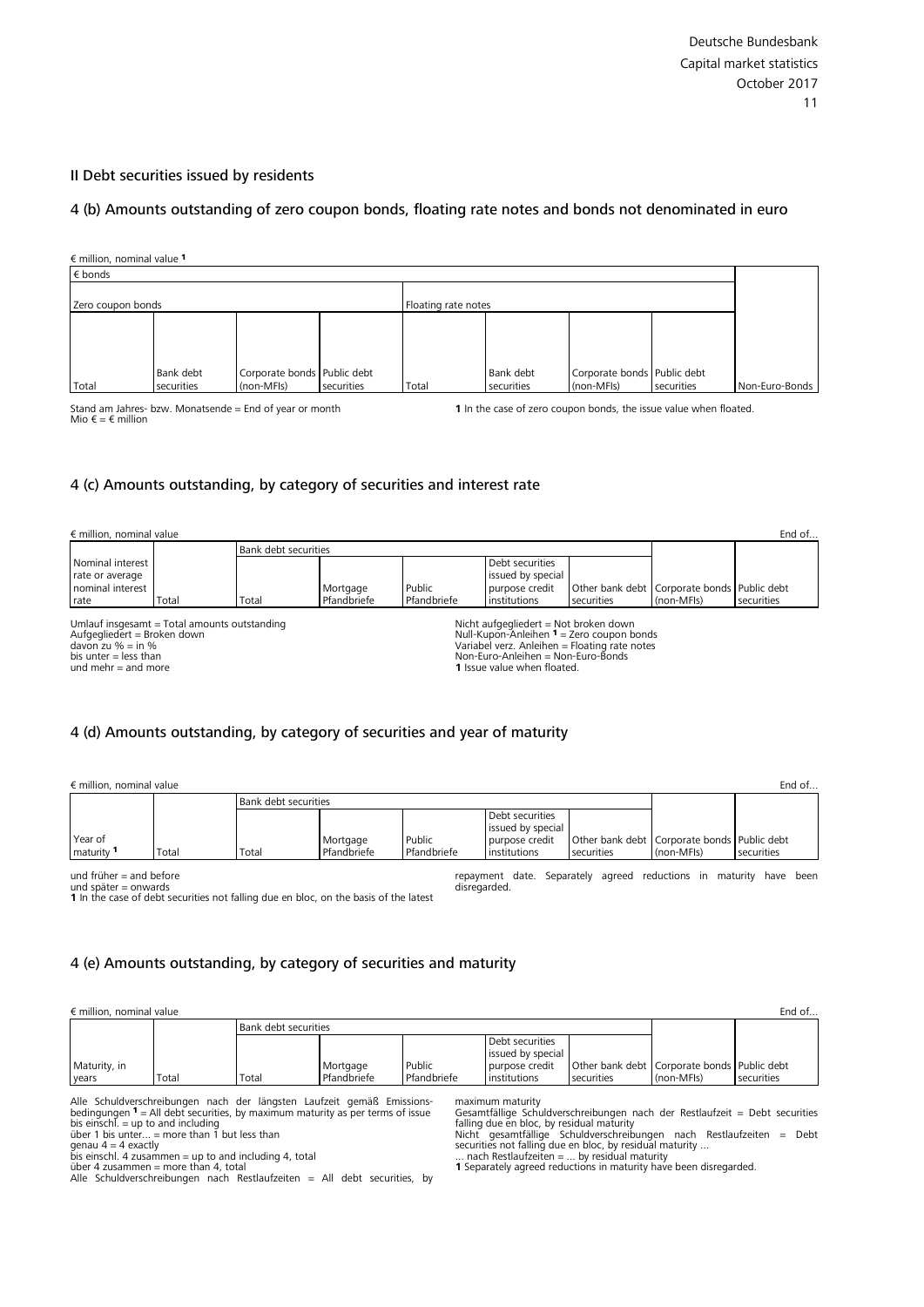#### <span id="page-11-0"></span>II Debt securities issued by residents

#### [4 \(f\) Amounts outstanding of public debt securities, by issuer](#page-51-0)

#### € million, nominal value

| All maturities |                            |                                        |                               |                              |                               |                             |                              |                                 |                                                                       |                                          |                        |
|----------------|----------------------------|----------------------------------------|-------------------------------|------------------------------|-------------------------------|-----------------------------|------------------------------|---------------------------------|-----------------------------------------------------------------------|------------------------------------------|------------------------|
|                |                            | of which                               |                               |                              |                               |                             |                              |                                 |                                                                       |                                          |                        |
| Total 1        | Federal<br>Govern-<br>ment | German<br>Govern-<br>ment Day-<br>Bond | Treasery<br>discount<br>paper | Federal<br>treasury<br>notes | Five-year<br>Federal<br>notes | Federal<br>savings<br>notes | Ten-year<br>Federal<br>bonds | Thirty-year<br>Federal<br>bonds | Share of<br>Common<br>Federal and<br>Local<br>Goverment<br>Securities | Special<br>Federal<br>Funds <sup>2</sup> | Federal Post<br>Office |
|                |                            |                                        |                               |                              |                               |                             |                              |                                 |                                                                       |                                          |                        |

|       |                              |                                                                       |                           | Maturities of more than four years |          |                                      | Maturities of up to and including four<br>vears |          |                                           | Memo item                                   |                                               |
|-------|------------------------------|-----------------------------------------------------------------------|---------------------------|------------------------------------|----------|--------------------------------------|-------------------------------------------------|----------|-------------------------------------------|---------------------------------------------|-----------------------------------------------|
|       | of which                     |                                                                       |                           |                                    | of which |                                      |                                                 | of which |                                           |                                             |                                               |
| State | Länder-<br>government jumbos | Share of<br>Common<br>Federal and<br>Local<br>Goverment<br>Securities | Local<br>Government Total |                                    | Federal  | State<br>Government Government Total |                                                 | Federal  | State<br>Government Government Securities | Common<br>Federal and<br>Local<br>Goverment | Inflation-<br>linked<br>Federal<br>securities |

Stand am Jahres-bzw. Monatsende = End of year or month Mio € = € million

**1** Federal Railways Fund up to and including 2002 in the total figures. **2** German Unity Fund, Currency Conversion Equalisation Fund, ERP Special

[Fund, Treuhand agency, Indemnification Fund, Federal Railways Fund \(including](#page-52-0) Federal Railways and east German Railways). **3** Sectoral reclassification of debt securities.

#### [5 Gross sales and amounts outstanding of bank debt securities, by category of banks](#page-53-0)

€ million, nominal value

| All categories of banks |             |             |                   |                 | Private mortgage banks 1 |             |             |                 |  |  |
|-------------------------|-------------|-------------|-------------------|-----------------|--------------------------|-------------|-------------|-----------------|--|--|
|                         |             |             |                   |                 |                          |             |             |                 |  |  |
|                         |             |             |                   |                 |                          |             |             |                 |  |  |
|                         |             |             | Debt securities   |                 |                          |             |             |                 |  |  |
|                         |             |             | issued by special |                 |                          |             |             |                 |  |  |
|                         | Mortgage    | Public      | purpose credit    | Other bank debt |                          | Mortgage    | Public      | Other bank      |  |  |
| Total                   | Pfandbriefe | Pfandbriefe | institutions      | securities      | Total                    | Pfandbriefe | Pfandbriefe | debt securities |  |  |

| Public mortgage banks and Landesbanken 2 |                         |                       |                      |       | Other credit institutions               |                            |                     |               |                      |  |  |
|------------------------------------------|-------------------------|-----------------------|----------------------|-------|-----------------------------------------|----------------------------|---------------------|---------------|----------------------|--|--|
|                                          |                         |                       | Other bank           |       | Debt securities<br>issued by<br>special | Other bank debt securities |                     |               |                      |  |  |
| Total                                    | Mortgage<br>Pfandbriefe | Public<br>Pfandbriefe | debt secur-<br>ities | Total | purpose credit<br>institutions          | Total                      | Commercial<br>banks | Savings banks | Cooperative<br>banks |  |  |

Zeit = Period Brutto-Absatz = Gross sales Umlauf**<sup>3</sup>** = Amounts outstanding Mio  $\epsilon = \epsilon$  million

1 Including ship mortgage banks and mixed mortgage banks. 2 Including<br>DekaBank Deutsche Girozentrale and Pfandbriefe issued by public savings<br>banks. 3 End of year or month. 4 Sectoral reclassification of debt securities.

#### 6 Average prices \*

| All interest | * which    |                      |                              |      |           |                                |                                 |    |                     |
|--------------|------------|----------------------|------------------------------|------|-----------|--------------------------------|---------------------------------|----|---------------------|
| rates        | $v_{\ell}$ | $\sim$<br>$\sqrt{2}$ | $\sim$<br>-<br>$\frac{9}{0}$ | 3''% | 70<br>. . | $^{\circ}$ %<br>$\overline{ }$ | $F''$ $\alpha$<br>$\frac{9}{6}$ | ıь | $\gamma$<br>$\cdot$ |

Schuldverschreibungen insgesamt = Debt securities, total Bankschuldverschreibungen = Bank debt securities Hypothekenpfandbriefe = Mortgage Pfandbriefe Öffentliche Pfandbriefe = Public Pfandbriefe Anleihen der öffentlichen Hand = Public debt securities

\* The figures relate to the range of bonds and notes included in the yield calculation (Table 7(b)). Owing to the continuing shifts in the pattern of circulation, the change in the average prices for all interest rates (or for all eitclations) may differ significantly from the change in the price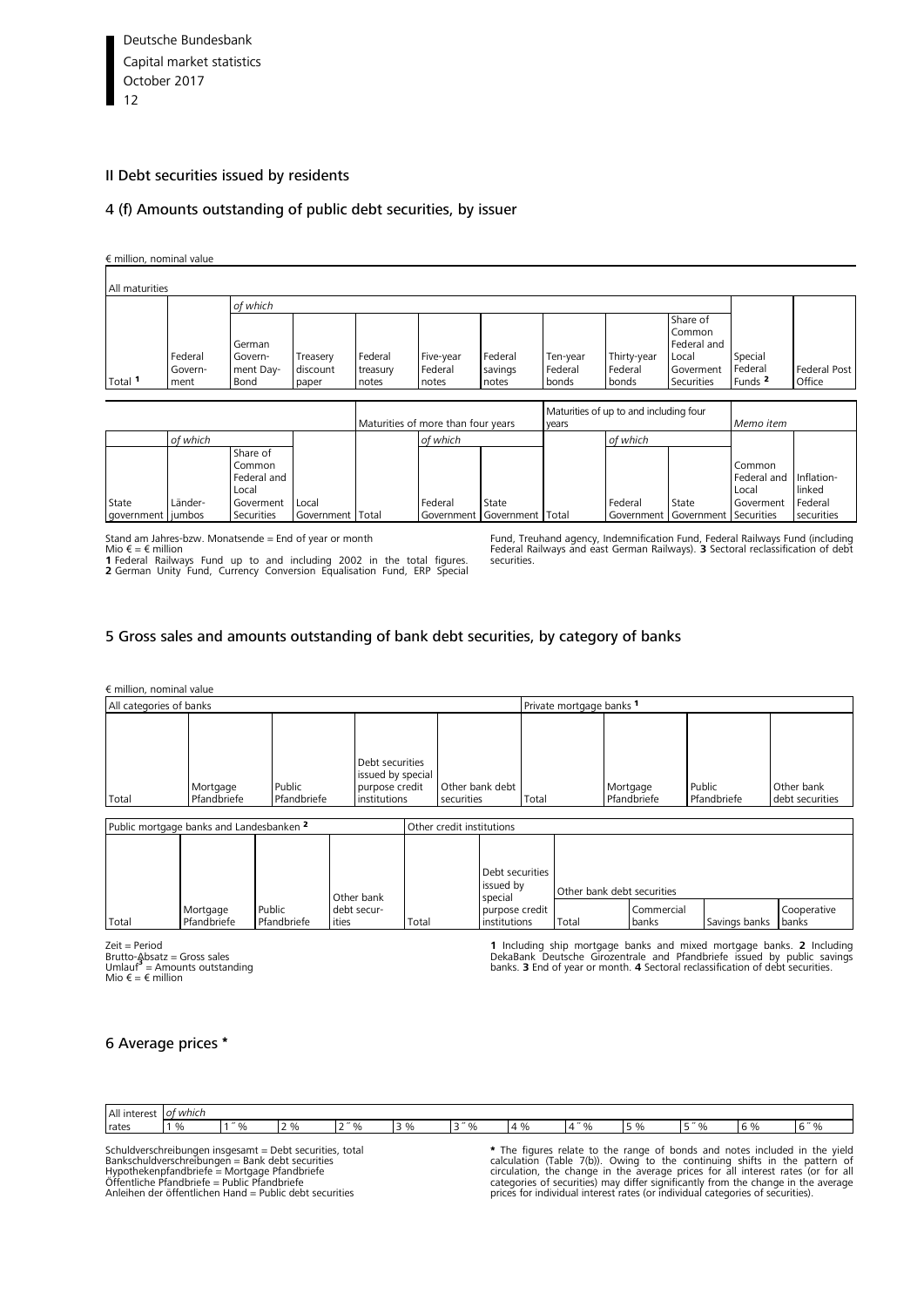#### <span id="page-12-0"></span>II Debt securities issued by residents

#### [7 \(a\) Issue yields, by category of securities](#page-57-0)

% per annum

|                | Bank debt securities |             |             |                   | Public debt securities |                                   |       |                 |
|----------------|----------------------|-------------|-------------|-------------------|------------------------|-----------------------------------|-------|-----------------|
|                | Debt securities      |             |             |                   |                        |                                   |       |                 |
|                |                      |             |             | issued by special |                        |                                   |       | of which        |
|                |                      | Mortgage    | Public      | purpose credit    |                        | Other bank debt   Corporate bonds |       | Listed Federal  |
| Total<br>Total |                      | Pfandbriefe | Pfandbriefe | institutions      | securities             | $(non-MFIs)$                      | Total | debt securities |

Zeit = Period

1 Sectoral reclassification of debt securities.

#### [7 \(b\) Yields on debt securities outstanding, by category of securities](#page-57-0)

| % per annum |                      |             |             |                                                                 |                    |                          |                        |                                        |                                                                               |                                                                                                                               |
|-------------|----------------------|-------------|-------------|-----------------------------------------------------------------|--------------------|--------------------------|------------------------|----------------------------------------|-------------------------------------------------------------------------------|-------------------------------------------------------------------------------------------------------------------------------|
|             | Bank debt securities |             |             |                                                                 |                    |                          | Public debt securities |                                        |                                                                               |                                                                                                                               |
|             |                      |             |             |                                                                 |                    |                          |                        | of which:<br>Listed Federal securities |                                                                               |                                                                                                                               |
|             |                      | Mortgage    | Public      | Debt<br>securities<br>issued by<br>special<br>purpose<br>credit | Other bank<br>debt | Corporate<br>bonds (non- |                        |                                        | of which<br>With a<br>maturity of<br>more than 9<br>up to and<br>including 10 | Memo item<br>$DM \in$ debt<br>securities<br>issued by<br>non-resi-<br>dents in a<br>agreement<br>under<br>German lead<br>man- |
| Total 1     | Total 1              | Pfandbriefe | Pfandbriefe | institutions                                                    | securities         | MFI <sub>s</sub> )       | Total <b>1</b>         | Total                                  | years 2                                                                       | agement <sup>3</sup>                                                                                                          |

Zeit = Period

**1** Yields for comparable categories of residual maturity, see Table ll.7(c). **2** Only bonds eligible as underlying instruments for futures contracts; calculated as an

unweighted average. **3** For breakdown by issuer, see Table III.2 **4** Sectoral reclassification of debt securities.

#### [7 \(c\) Yields on debt securities outstanding, by residual maturity](#page-58-0) \*

| % per annum                      |             |             |             |             |             |             |             |             |              |  |
|----------------------------------|-------------|-------------|-------------|-------------|-------------|-------------|-------------|-------------|--------------|--|
| Mean residual maturity of  years |             |             |             |             |             |             |             |             |              |  |
|                                  |             |             |             |             |             | More than 7 |             |             |              |  |
|                                  |             |             |             |             |             |             | of which    |             |              |  |
| More than 1                      | More than 2 | More than 3 | More than 4 | More than 5 | More than 6 |             | More than 7 | More than 8 | More than 9  |  |
| and up to 2                      | and up to 3 | and up to 4 | and up to 5 | and up to 6 | and up to 7 | Total       | and up to 8 | and up to 9 | and up to 10 |  |

Zeit = Period

Schuldverschreibungen insgesamt = Debt securities, total Bankschuldverschreibungen = Bank debt securities Öffentliche Pfandbriefe = Public Pfandbriefe

Hypothekenpfandbriefe = Mortgage Pfandbriefe

Anleihen der öffentlichen Hand = Public debt securities<br>\* Only bearer bonds of domestic issuers with a maximum maturity as per the<br>terms of issue of more than 4 years are included.

#### [7 \(d\) Yields on listed Federal securities outstanding –](#page-60-0) average, highest and lowest rates

% per annum

|                 |  |                                | of which: Residual maturity of |  |                               |                               |             |                   |                                |  |                          |
|-----------------|--|--------------------------------|--------------------------------|--|-------------------------------|-------------------------------|-------------|-------------------|--------------------------------|--|--------------------------|
| Total           |  |                                | more than 3 and up to 5 years  |  |                               | more than 5 and up to 8 years |             |                   | more than 8 and up to 15 years |  |                          |
| Average<br>rate |  | Lowest rate Highest rate Trate | Average                        |  | Lowest rate Highest rate rate | Average                       | Lowest rate | Highest rate rate | Average                        |  | Lowest rate Highest rate |

Zeit = Period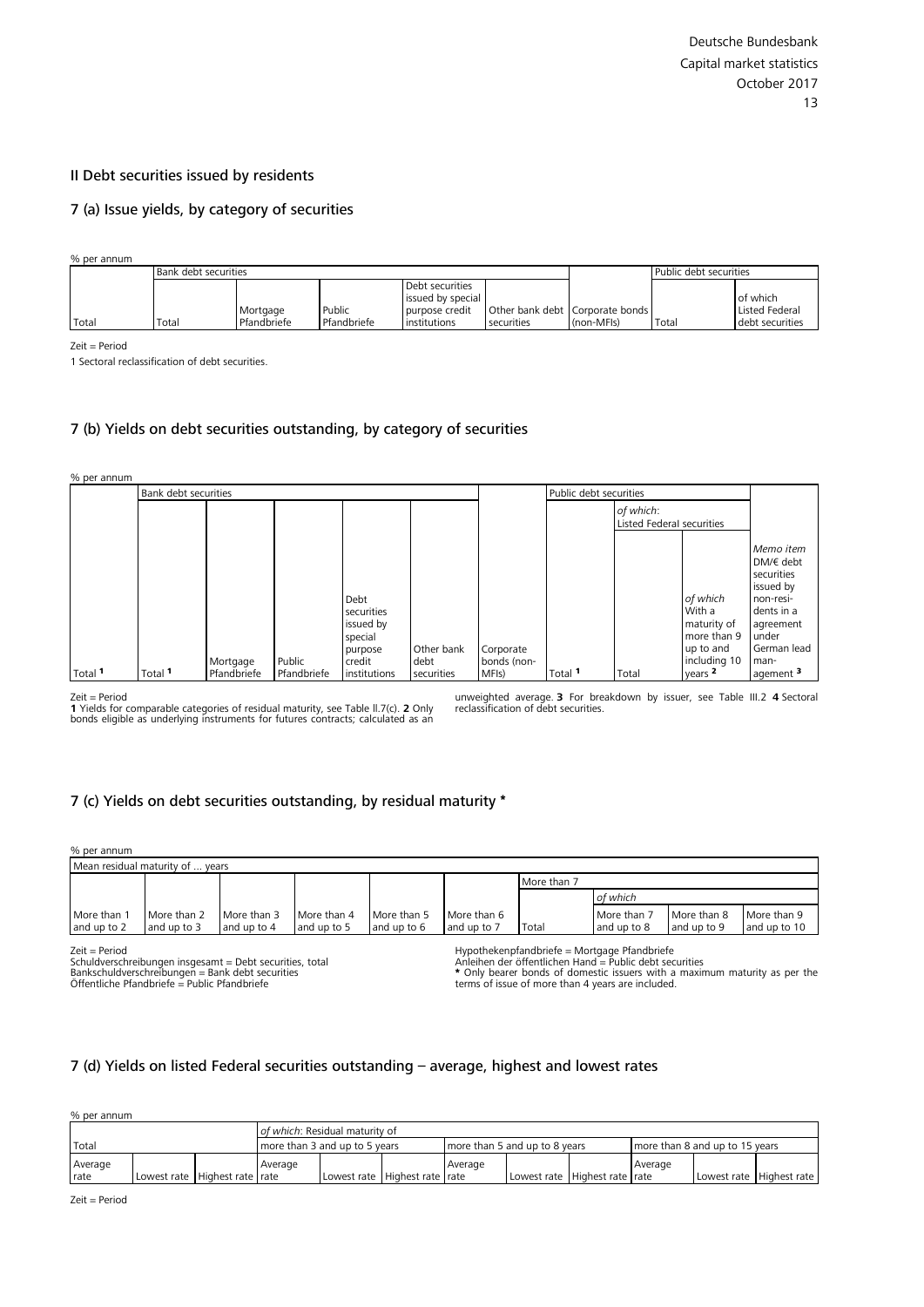#### <span id="page-13-0"></span>II Debt securities issued by residents

#### [7 \(e\) Daily term structure of interest rates in the debt securities market –](#page-61-0) estimated values \*

| % per annum                 |                           |       |  |  |  |  |  |  |  |  |  |
|-----------------------------|---------------------------|-------|--|--|--|--|--|--|--|--|--|
| <b>Interes</b><br>rate at a | a residual maturity of  ' | vears |  |  |  |  |  |  |  |  |  |
|                             |                           |       |  |  |  |  |  |  |  |  |  |

Stand am Jahres- bzw. Monatsende = End of year or month Börsennotierte Bundeswertpapiere = Listed Federal securities Nachrichtlich: Aus der Zinsstruktur abgeleitete Renditen für börsennotierte<br>Bundeswertpapiere mit jährlichen Kuponzahlungen = *Memo item*: yields,<br>derived from the term structure of interest rates, on listed Federal ecurit with annual coupon payments.

Pfandbriefe = Pfandbriefe Nachrichtlich: Aus der Zinsstruktur abgeleitete Renditen für Pfandbriefe mit jährlichen Kuponzahlungen = *Memo item*: yields, derived from the term of structure of interest rates, on Pfandbriefe with annual coupon payments

\* Interest rates on (notional) zero coupon bonds without a default risk, estimated according to the procedure outlined in the explanatory notes at the explanator and of this Supplement. The estimates are based on the price on request or may be found on the Bundesbank's website.

#### [8 \(a\) Gross sales of registered bank debt securities](#page-62-0)

 $\epsilon$  million, nominal value

| Total                                | Mortgage Pfandbriefe | Public Pfandbriefe | Debt securities issued by<br>specialised credit institutions | Other bank debt securities |
|--------------------------------------|----------------------|--------------------|--------------------------------------------------------------|----------------------------|
| $Zeit = Period$<br>Mio € = € million |                      |                    | <b>1</b> Sectoral reclassification of debt securities        |                            |

#### 8 (b) Registered bank debt securities outstanding

#### [Nominal value in € million, and relation \(%\) to simultaneously outstanding bearer debt securities in the corresponding category of securities](#page-62-0)

|       |                      |                    | Debt securities issued by       |                            |
|-------|----------------------|--------------------|---------------------------------|----------------------------|
| Total | Mortgage Pfandbriefe | Public Pfandbriefe | specialised credit institutions | Other bank debt securities |
|       |                      |                    |                                 |                            |

Stand am Jahres- bzw. Monatsende = End of year or month Mio  $f = f$  million

**1** Sectoral reclassification of debt securities

#### [9 Euro commercial paper issued by domestic non-banks](#page-63-0) \*

€ million, nominal value

| Gross sales 1 |                                           |                          |             | Amounts outstanding |                      |                                             |                                      |                     |
|---------------|-------------------------------------------|--------------------------|-------------|---------------------|----------------------|---------------------------------------------|--------------------------------------|---------------------|
|               |                                           |                          |             |                     | Agreed maturity      |                                             |                                      |                     |
| Total         | of which<br>Placed with non-<br>residents | Redemptions <sup>1</sup> | Net sales 1 | Total               | Less than 1<br>month | month and<br>more but less<br>than 3 months | 3 months and<br>more up to 1<br>vear | More than 1<br>vear |

Stand am Jahres- bzw. Monatsende = End of year or month **\*** Commercial Paper of resident public issuers are not included here but in the figures of public issuers. Nachrichtlich: In Deutschland begebene Euro-Commercial-Paper ausländischer

Nichtbanken = Memo item: Euro-Commercial-Paper issued in Germany by foreign non-banks <sup>2</sup> **1** In the period under review. **2** Data only collected up to May 2014.

#### [10 Shorter-term debt securities outstanding](#page-64-0)

€ million, nominal value

| Debt securities issued by non-banks |                  |                |                       |                                                     |                          |
|-------------------------------------|------------------|----------------|-----------------------|-----------------------------------------------------|--------------------------|
|                                     | Public issuers 1 |                |                       |                                                     | Memo items               |
|                                     |                  |                |                       |                                                     | Deutsche Mark/ euro debt |
|                                     |                  | of which       | Corporate bonds (non- | Debt securities issued by- securities issued by non |                          |
| Total                               | Total            | <b>Bubills</b> | $MF(s)$ 2             | banks                                               | residents <sup>3</sup>   |

Stand am Jahres- bzw. Monatsende = End of year or month

Vereinbarte Laufzeit bis unter 2 Jahren = Agreed maturity of less than 2 years darunter: vereinbarte Laufzeit bis einschl. 1 Jahr = *of which*: Agreed maturity of

up to and including 1 year<br>**1** Treasury discount paper and Treasury financing paper (both including two-<br>year debt securities) issued by the Federal Government and its special funds and

other issues launched by general government. 2 Bonds and Deutsche<br>Mark/euro commercial paper (including paper of the Treuhand agency and the<br>Federal Post Office). 3 Foreign Deutsche Mark/euro bonds and Deutsche<br>Mark/euro c domestic credit institutions. **4** Sectoral reclassification of debt securities.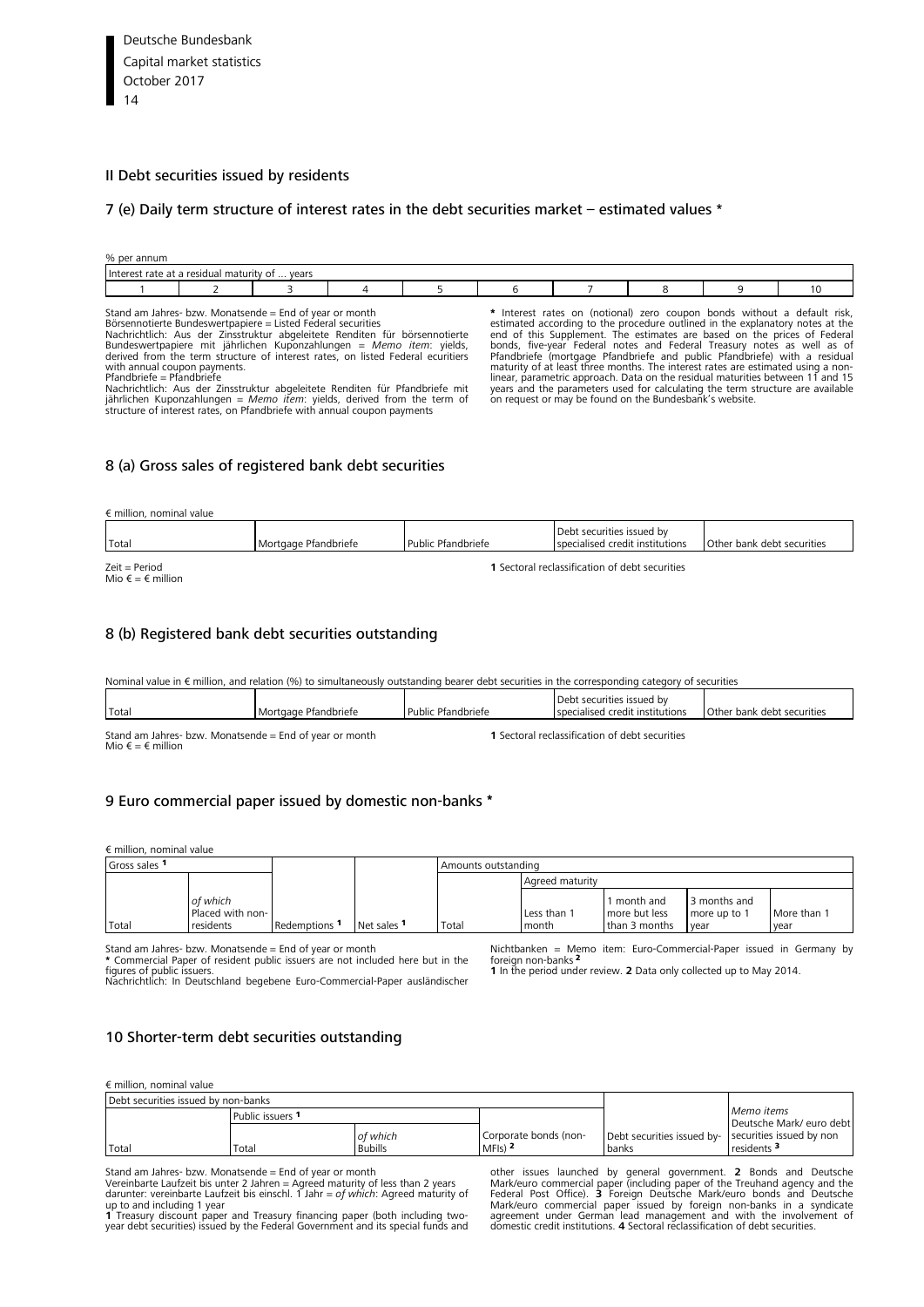#### <span id="page-14-0"></span>III Debt securities issued by non-residents

#### [1 Sales, redemptions and amounts outstanding of foreign Euro bonds issued by German-managed syndicates](#page-65-0)

| $\epsilon$ million, nominal value $1$ |                                                   |  |           |       |                                                                               |
|---------------------------------------|---------------------------------------------------|--|-----------|-------|-------------------------------------------------------------------------------|
| Gross sales                           |                                                   |  |           |       | Debt securities outstanding <sup>2</sup>                                      |
|                                       | of which                                          |  |           |       | of which                                                                      |
|                                       |                                                   |  |           |       |                                                                               |
| Total                                 | Zero coupon bonds Floating rate notes Redemptions |  | Net sales | Total | Zero coupon bonds Floating rate notes                                         |
| $Zeit = Period$                       |                                                   |  |           |       | 1 In the case of zero coupon bonds, the nominal value is the issue value when |

Zeit = Period Mio € = € million

**1** In the case of zero coupon bonds, the nominal value is the issue value when floated. **2** End of year or month.

#### [2 Yields on outstanding foreign Euro bonds issued by German-managed syndicates, by category of issuer \\*](#page-65-0)

|       | % per annum |                                                                   |                      |            |       |                      |                      |               |  |
|-------|-------------|-------------------------------------------------------------------|----------------------|------------|-------|----------------------|----------------------|---------------|--|
|       |             | of which                                                          |                      |            |       |                      |                      |               |  |
|       |             | Corporate bonds (non-MFIs)<br>Central, state and local government |                      |            |       |                      |                      |               |  |
|       |             |                                                                   |                      | Developing |       |                      |                      | International |  |
| Total |             | Total                                                             | Industrial countries | countries  | Total | Industrial countries | Developing countries | organisations |  |

Zeit = Period \* Where quoted on German stock exchanges; definition of maturity as for bonds issued by domestic issuers.

#### IV Shares issued by residents

#### 1 Share issues

|                                                           |  |  | of which           |              |                        |                      |              |                        |
|-----------------------------------------------------------|--|--|--------------------|--------------|------------------------|----------------------|--------------|------------------------|
| Total sales                                               |  |  | Listed enterprises |              |                        | Unlisted enterprises |              |                        |
| l Average issue<br>Nominal value<br>Market value<br>price |  |  | Nominal value      | Market value | Average issue<br>price | Nominal value        | Market value | Average issue<br>price |

Zeit = Period<br>Mio € = € million

**1** Enterprises whose shares are listed on the Regulated Market (the introduction

[of which marked the end of the division of organised trading segments in](#page-66-0)to an official and a regulated market on 1 November 2007) or the Neuer Markt (stock market segment was closed down on 24 March 2003).

#### [2 Shares in circulation, by category of issuer at market values](#page-67-0) \*

€ million

| values (market capitalisation)<br>I Non-financial corporations                                         | Shares in cirulation at market | of which |  |  |
|--------------------------------------------------------------------------------------------------------|--------------------------------|----------|--|--|
|                                                                                                        |                                |          |  |  |
| Total<br>Banks (MFIs)<br>Other financial institutions<br>(other enterprises)<br>Insurance corporations |                                |          |  |  |

Stand am Jahres- bzw. Monatsende = End of year or month Source: Bundesbank calculations based on data of the Herausgebergemeinschaft Wertpapier-Mitteilungen and the Deutsche Börse AG. \* Including enterprises whose shares are listed on the Regulated Market (the introduction of which marked the end of the division of organised trading segments into an

official and a regulated market on 1 November 2007) or the Neuer Markt (stock market segment was closed down on 24 March 2003) and enterprises whose shares are traded on the regulated open Market. <sup>1</sup> Including capitive financial institutions from January 2014 onwards. 2 Sectoral reclassification of issuers due to introduction of ESA 2010.

#### [3 Changes in share circulation](#page-68-0)

|       | Memo item<br>Change in public limited companies' capital |                              |              |                                                                     |        |                           |             |                              |        |  |  |  |
|-------|----------------------------------------------------------|------------------------------|--------------|---------------------------------------------------------------------|--------|---------------------------|-------------|------------------------------|--------|--|--|--|
|       | due to                                                   |                              |              |                                                                     |        |                           |             | German companies included in |        |  |  |  |
|       | cash payments<br>and exchange                            |                              | reduction of | the share issue statistics (level<br>at end of period under review) |        |                           |             |                              |        |  |  |  |
|       | of convertible                                           | I issue of bonus lother real | claims and   | shares, mining   merger and<br>shares, GmbH transfer of             |        | from a<br>different legal | capital and | Share capital $=$            |        |  |  |  |
| Total | bonds <sup>1</sup>                                       | shares                       | assets       | shares, etc                                                         | assets | form                      | liquidation | Circulation                  | Number |  |  |  |

Zeit = Period

Mio  $\epsilon$  Nominalwert =  $\epsilon$  million, nominal value

**1** Including share issues out of company profits.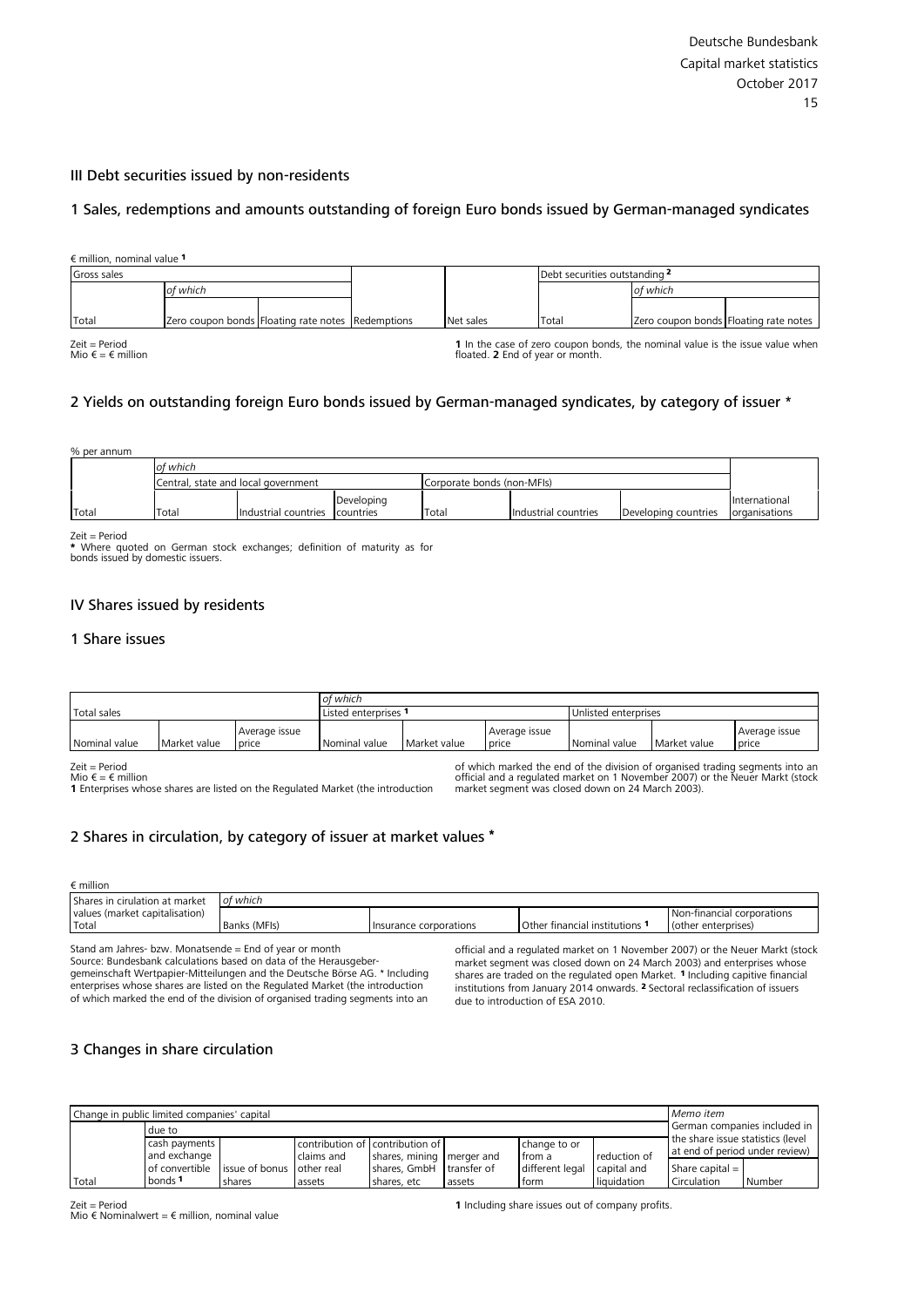#### <span id="page-15-0"></span>[V D](#page-3-0)omestic mutual funds

#### 1 Stock and transaction data, by asset structure

#### [\(a\) Number, shares outstanding and net assets of domestic mutual funds](#page-69-0)

|                   |          | Funds open to the general public |                         |                                            |                                                |                          |                                               |                                                       |  |                                |                             |
|-------------------|----------|----------------------------------|-------------------------|--------------------------------------------|------------------------------------------------|--------------------------|-----------------------------------------------|-------------------------------------------------------|--|--------------------------------|-----------------------------|
|                   |          | of which                         |                         |                                            |                                                |                          |                                               |                                                       |  |                                |                             |
| Total             | Total    | Equity funds                     | Bond funds              | Mixed<br>securities-<br>funds <sup>1</sup> | Money<br>market<br>funds <sup>2</sup><br>funds |                          |                                               | Open-end<br>real estate<br>Mixed funds<br>Hedge funds |  | Pension<br>investment<br>funds | <b>Derivatives</b><br>funds |
|                   |          |                                  |                         |                                            |                                                |                          |                                               |                                                       |  |                                |                             |
|                   |          | Specialised funds                |                         |                                            |                                                |                          |                                               |                                                       |  |                                |                             |
|                   |          |                                  | of which                |                                            |                                                |                          |                                               |                                                       |  |                                |                             |
| Other funds funds | Funds of | Total                            | Equity funds Bond funds |                                            | Mixed<br>securities-<br>funds <sup>1</sup>     | Money<br>market<br>funds | Open-end<br>real estate<br>funds <sup>2</sup> | Mixed funds<br>з                                      |  | Hedge funds Other funds        | Funds of<br>funds           |

Stand am Jahres- bzw. Monatsende = End of year or month<br>Anzahl der Fonds 4 = Number of funds<br>Anteilumlauf (Mio Stück) = Mutual fund shares outstanding (million)<br>Fondsvermögen (Mio €) = Net asset value (€ million)

**1** Funds without a particular focus in shares or bonds. **2** Funds in liquidation<br>not comprised. **3** Collection of fund category only up to December 2014. **4**<br>Mutual fund share categories and partial funds are counted as s

#### 1 Stock and transaction data, by asset structure [\(b\) Net sales receipts, sales receipts and distribution of earnings](#page-71-0)

| $\epsilon$ million |       |                                  |            |                                            |                          |                                               |             |             |                                |                             |
|--------------------|-------|----------------------------------|------------|--------------------------------------------|--------------------------|-----------------------------------------------|-------------|-------------|--------------------------------|-----------------------------|
|                    |       | Funds open to the general public |            |                                            |                          |                                               |             |             |                                |                             |
|                    |       | of which                         |            |                                            |                          |                                               |             |             |                                |                             |
| Total              | Total | Equity funds                     | Bond funds | Mixed<br>securities-<br>funds <sup>1</sup> | Money<br>market<br>funds | Open-end<br>real estate<br>funds <sup>2</sup> | Mixed funds | Hedge funds | Pension<br>investment<br>funds | <b>Derivatives</b><br>funds |
|                    |       |                                  |            |                                            |                          |                                               |             |             |                                |                             |

|                   |          | Specialised funds |                                        |                      |                          |                                               |             |                               |          |
|-------------------|----------|-------------------|----------------------------------------|----------------------|--------------------------|-----------------------------------------------|-------------|-------------------------------|----------|
|                   |          |                   | of which                               |                      |                          |                                               |             |                               |          |
| Other funds funds | Funds of | Total             | <b>Equity funds Bond funds funds 1</b> | Mixed<br>securities- | Money<br>market<br>funds | Open-end<br>real estate<br>funds <sup>2</sup> | Mixed funds | Hedge funds Other funds funds | Funds of |

Zeit = Period

Mittelaufkommen 4 = Net sales receipts<br>Mittelzufluss (Verkauf von Anteilen) = Sales receipts<br>Ertragsausschüttung <sup>5</sup> = Distribution of earnings

**1** Funds without a particular focus in shares or bonds. **2** Funds in liquidation not comprised.. **3** Collection of fund category only up to December 2014. **4** Receipts from sales of mutual fund shares less outflows from share fund repurchases. **5** Total distribution, i.e. distribution in cash plus taxes paid.

#### 2 Composition of fund assets (a) by asset structure

Page 52

End of year or month,  $\epsilon$  million Position = Item

Insgesamt = Total

Aktienfonds = Equity funds

Bankguthaben = Deposits and loan claims darunter: bei inländischen Banken in Euro = *of which:* at domestic banks in Euro

Wertpapiere zusammen = Securities total darunter: auf Euro lautend = *of which:* denominated in Euro kurzfristige Schuldverschreibungen 1 = Short-term debt securities darunter = *of which* Inländischer Emittenten = Domestic issuers<br>anderer Emittenten des Euroraums = Other issuers of the euro area<br>langfristige Schuldverschreibungen 2 = Long-term debt securities Aktien = Shares Anteile an Investmentfonds = Investment fund shares Schuldscheindarlehen = Borrowers note loans Übriges Vermögen = Other assets Verbindlichkeiten = Liabilities Darunter: aufgenommene Kredite = *of which:* loans received<br>Fondsvermögen insgesamt<sup>3</sup> = Fund assets total

**1** [With residual maturities of up to and including 1 year.](#page-73-0) **2** With residual maturities over 1 year. **3** Sum of assets less sum of liabilities.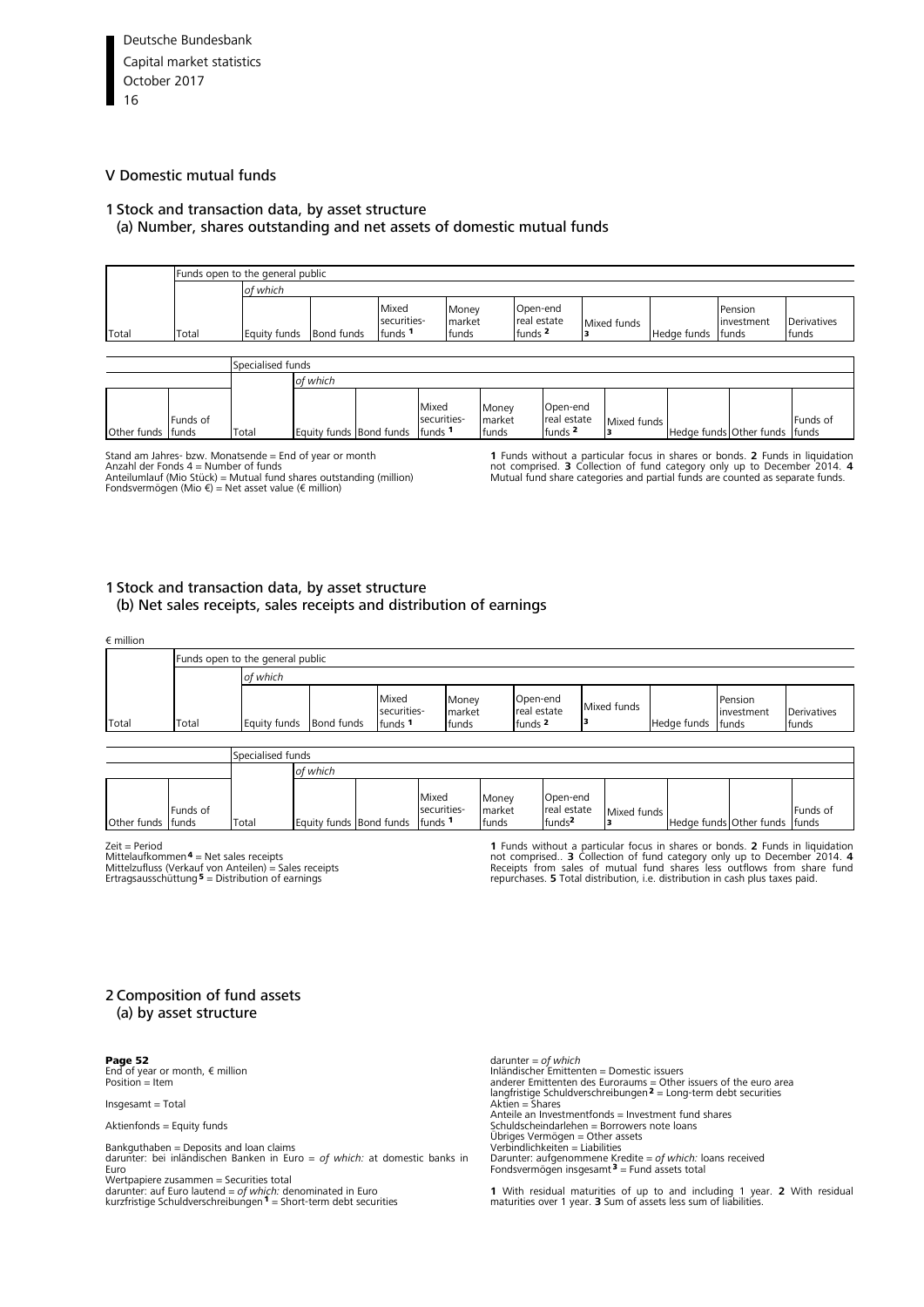#### <span id="page-16-0"></span>V Domestic mutual funds

2 Composition of fund assets [\(a\) by asset structure \(cont'd\)](#page-73-0)

Page 53 End of year or month, € million Positon = Item

For translation of items see page 56

Rentenfonds = Bond funds

Gemischte Wertpapierfonds  $4 =$  Mixed securities funds

**Page 54**<br>End of year or month, € million  $Position = Item$ 

For translation of items see page 56

Geldmarktfonds = Money market funds

Immoblilenfonds = Real estate funds

**Page 55**<br>End of year or month, € million Positon = Item

For translation of items see page 56

Gemischte Fonds = Mixed funds

Hedgefonds = Hedge funds

Page 56 End of year or month, € million Positon = Item

For translation of items see page 56 Altersvorsorgefonds = Pension investment funds

Derivatefonds = Derivative funds

**Page 57**<br>End of year or month, € million<br>Positon = Item

For translation of items see page 56

Sonstige Fonds = Other funds

Dachfonds = Funds of funds

**1** [With residual maturities of up to and including 1 year.](#page-74-0) **2** With residual maturities over 1 year. **3** Sum of Assets less sum of liabilities. **4** Funds without a particular focus in shares or bonds.

**1** [With residual maturities of up to and including 1 year.](#page-75-0) **2** With residual maturities over 1 year. **3** Sum of assets less sum of liabilities.

**1** [Collection of fund category only up to December 2014.](#page-76-0)**2** With residual maturities of up to and including 1 year. **3** With residual maturities over 1 [year.](#page-3-0)  **4** Sum of assets less sum of liabilities

**1** [With residual maturities of up to and including 1 year.](#page-77-0) **2** With residual maturities over 1 year. **3** Sum of assets less sum of liabilities.

**1** [With residual maturities of up to and including 1 year.](#page-78-0) **2** With residual maturities over 1 year. **3** Sum of assets less sum of liabilities.

#### 2 Composition of fund assets (b) by [funds open to the general public and specialised funds](#page-79-0)

Page 58 **–** Total End of year or month, € million Positon = Item

For translation of items see page 56

Publikumsfonds = Funds open to the general public

Spezialfonds = Specialised funds

### Page 59 **–** Equity funds End of year or month, € million

 $Position = It$ <sup>em</sup>

For translation of items see page 56

Publikumsfonds = Funds open to the general public

**1** With residual maturities of up to and including 1 year. **2** With residual maturities over 1 year. **3** Sum of assets less sum of liabilities.

Spezialfonds = Specialised funds

.

**1** [With residual maturities of up to and including 1 year.](#page-80-0) **2** With residual maturities over 1 year. **3** Sum of assets less sum of liabilities.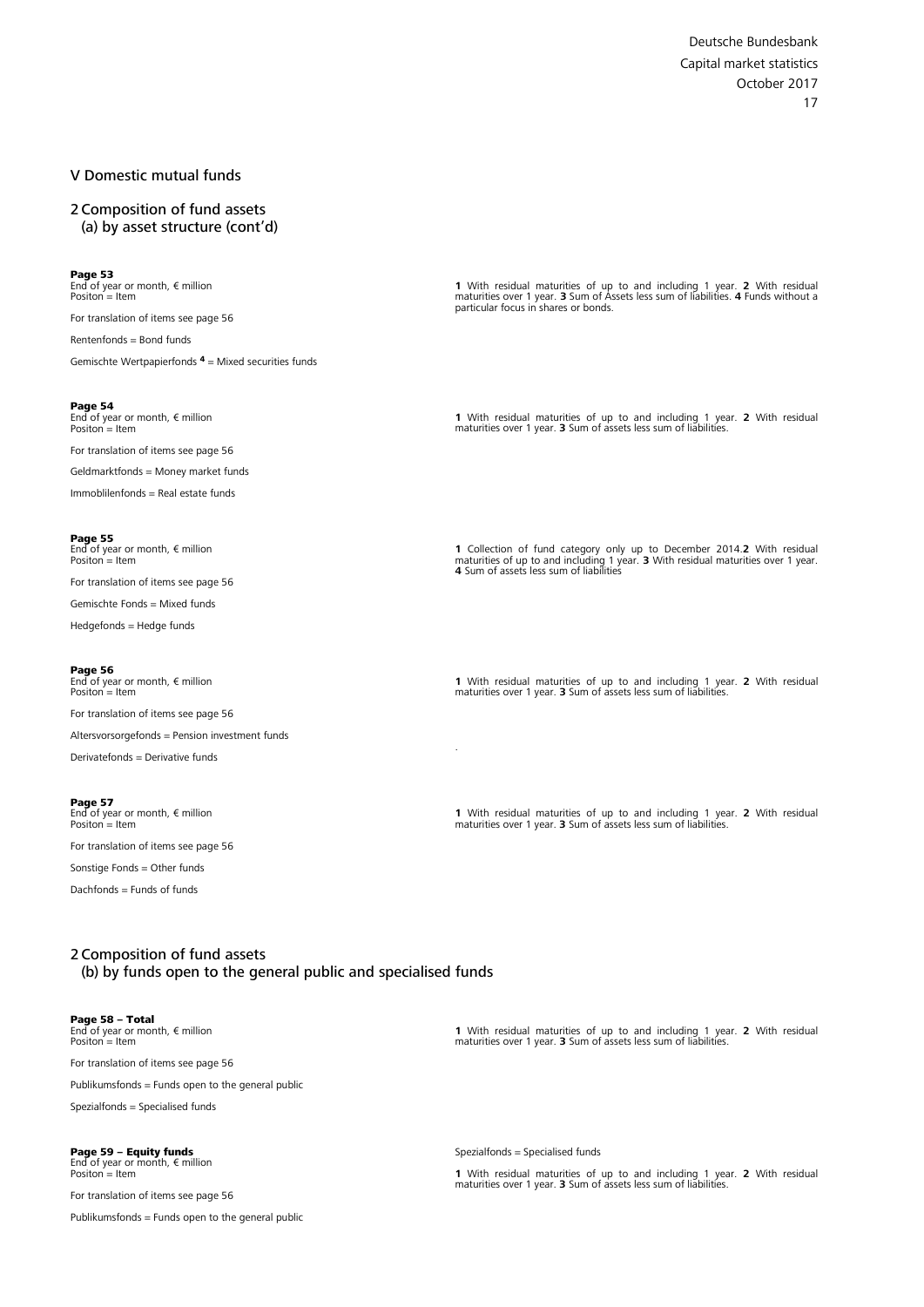#### [V](#page-3-0) Domestic mutual funds

#### 2 Composition of fund assets

(b) [by funds open to the general public and specialised funds \(cont'd\)](#page-79-0)

# **Page 60 – Bond funds**<br>End of year or month, € million<br>Positon = Item

For translation of items see page 56

Publikumsfonds = Funds open to the general public

Spezialfonds = Specialised funds

### Page 61 **–** Mixed securities- funds\* End of year or month, € million

 $Position = Item$ 

For translation of items see page 56

Publikumsfonds = Funds open to the general public

Spezialfonds = Specialised funds

#### Page 62 **–** Money market funds

End of year or month, € million Positon = Item

For translation of items see page 56

Publikumsfonds = Funds open to the general public

Spezialfonds = Specialised funds

#### Page 63 **–** Open-end real estate funds

End of year or month, € million Positon = Item

Publikumsfonds = Funds open to the general public

Spezialfonds = Specialised funds

Bankguthaben = Deposits and loan claims darunter: bei inländischen Banken in Euro = *of which:* at domestic banks in Euro Wertpapiere zusammen = Securities total darunter = *of which*<br>Schuldverschreibungen = Debt securities<br>Anteile an Investmentfonds = Investment fund shares unbebaute Grundstücke = Undeveloped properties darunter: = *of which:*

#### Page 64 **–** Mixed funds

End of year or month, € million Positon = Item

For translation of items see page 56

Publikumsfonds = Funds open to the general public

Spezialfonds = Specialised funds

#### Page 65 **–** Other funds

End of year or month, € million Positon = Item

For translation of items see page 56

Publikumsfonds = Funds open to the general public

Spezialfonds = Specialised funds

# **Page 66 – Funds of funds**<br>End of year or month, € million<br>Positon = Item

For translation of items see Page 56

Publikumsfonds = Funds open to the general public

Spezialfonds = Specialised funds

**1** [With residual maturities of up to and including 1 year.](#page-81-0) **2** With residual maturities over 1 year. **3** Sum of assets less sum of liabilities.

\* [Funds without a particular focus in shares or bonds](#page-82-0) **1** With residual maturities of up to and including 1 year. **2** With residual maturities over 1 year. **3** Sum of assets less sum of liabilities.

**1** [With residual maturities of up to and including 1 year.](#page-83-0) **2** With residual maturities over 1 year. **3** Sum of assets less sum of liabilities.

im Inland = Domestic

in anderen Ländern des Euroraums = In other countries of the euro area in anderen EU-Ländern = In other countries of the EU<br>bebaute Grundstücke = Developed properties<br>Beteiligungen an Grundstücksgesellschaften = Participations in real estate companies mit Sitz im Inland = Domestic mit Sitz in anderen Ländern des Euroraums = In other countries of the euro area<br>mit Sitz in anderen EU-Ländern = In other countries of the EU<br>Darlehen an Grundstücksgesellschaften = Loans granted to real est companies Übriges Vermögen = Other assets Verbindlichkeiten = Liabilities darunter: aufgenommene Kredite = *of which:* Ioans received<br>Fondsvermögen insgesamt 1 = Fund assets total<br>**1** Sum of assets less sum of liabilities.

**\*** [Collection of fund category only up to December 2014.](#page-85-0) **1** With residual maturities of up to and including 1 year. **2** With residual maturities over 1 year. **3** Sum of assets less sum of liabilities.

**1** [With residual maturities of up to and including 1 year.](#page-86-0) **2** With residual maturities over 1 year. **3** Sum of assets less sum of liabilities.

**1** [With residual maturities of up to and including 1 year.](#page-87-0) **2** With residual maturities over 1 year. **3** Sum of assets less sum of liabilities.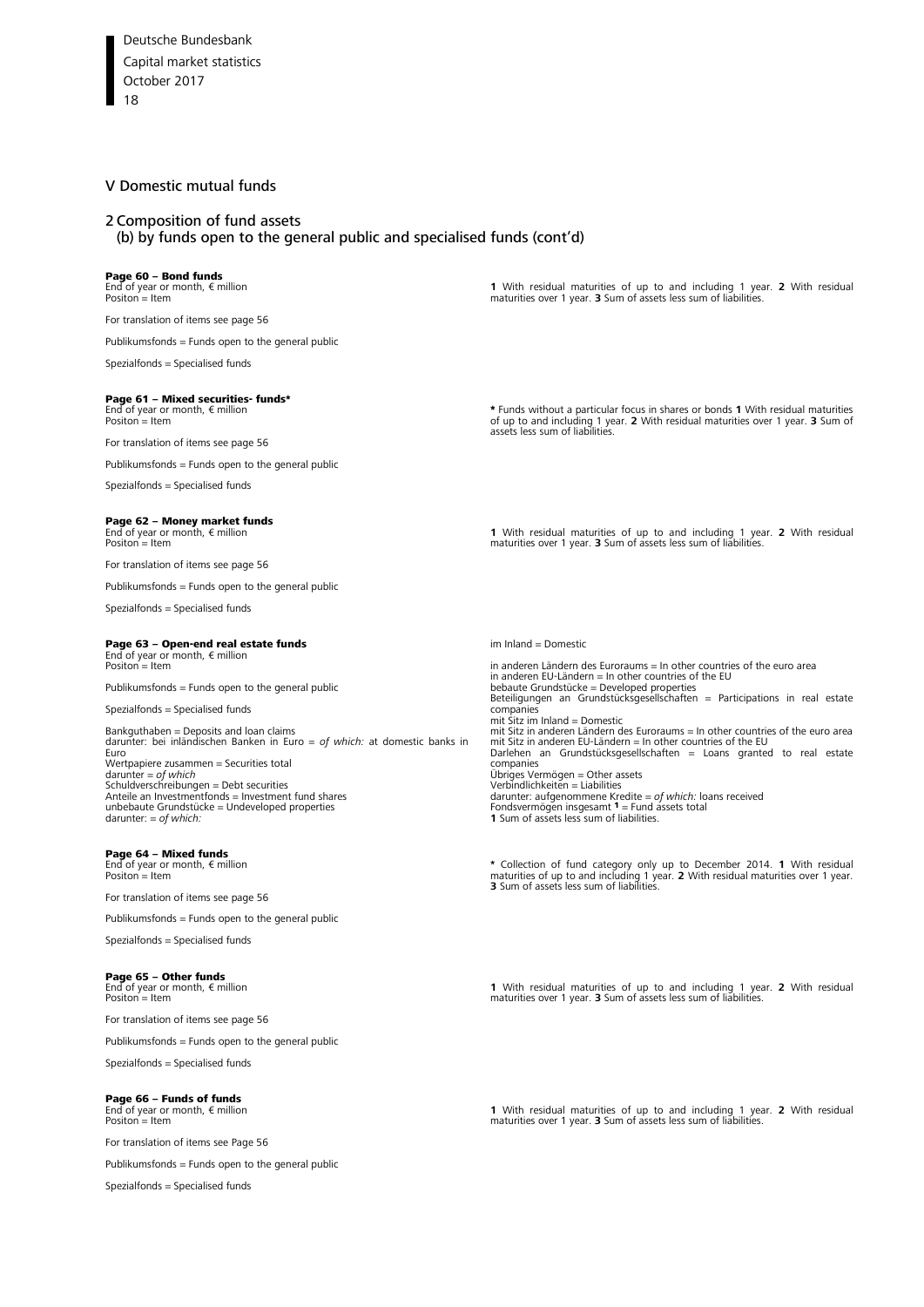#### <span id="page-18-0"></span>V Domestic mutual funds

#### 3 Composition of securities portfolios (a) by issuer group

**Page 67 – Total**<br>End of year or month, € million  $Position = Item$ 

Wertpapiere inländischer Emittenten = Securities of domestic issuers Schuldverschreibungen = Debt securities<br>MFI = Monetary Financial Institute<br>Schuldverschreibungen von Banken (MFIs) = Debt securities of banks (MFIs) Anleihen von Unternehmen (Nicht-MFIs) = Debt securities of Non-MFIs<br>darunter: = *of which:*<br>Nichtfinanzielle Kapitalgesellschaften = Non-financial corporations Versicherungsgesellschaften = Insurance companies [Sonstige Finanzinstitute = Other Financial Intermediaries \(OFIs\) including](#page-88-0)

### **Page 68 – [Funds open to the general public](#page-89-0)<br>End of year or month, € million**

Positon = Item

For translation of items see page 71

#### Page 69 **–** Specialised funds

End of year or month,  $\epsilon$  million  $Position = It$ <sup>am</sup>

[For translation of items see page 71](#page-90-0)

#### 3 Composition of securities portfolios (b) by country group and country

financial auxiliaries Anleihen der öffentlichen Hand = Debt securities of the public sector total Aktien = Shares Aktien von Banken (MFIs) = Shares of MFIs Aktien von Unternehmen = Shares (Non-MFIs) Anteile an Investmentfonds = Investment fund shares Wertpapiere anderer Emittenten aus Ländern des Euroraums = Securities of other countries of the euro area Wertpapiere von Emittenten aus den übrigen Ländern = Securities of other countries EU-Institutionen, internat. Organisationen = EU institutions, internatio[nal](#page-3-0)  organisations

| $\epsilon$ million      |                   |                 |            |                                          |               | Month under review: |
|-------------------------|-------------------|-----------------|------------|------------------------------------------|---------------|---------------------|
|                         |                   | Debt securities |            |                                          |               |                     |
|                         |                   |                 | lof which: |                                          |               |                     |
| Country group / country | Securities, total | Total           |            | Bank debt securities Public sector bonds | <b>Shares</b> | Mutual fund shares  |

#### Page 70 **–** Total

Alle Länder = Countries total Länder des Euroraums = Countries oft the euro area Deutschland = Germany Belgien = Belgium Estland = Estonia Finnland = Finland Frankreich = France Griechenland = Greece Irland = Ireland Italien = Italy Lettland = Latvia Litauen = Lithuania Luxemburg = Luxembourg Malta = Malta Niederlande = Netherland Österreich = Austria Portugal = Portugal Slowakei = Slovakia Slowenien = Slowenia

### Spanien = Spain Zypern = Cyprus

Andere EU-Länder = Other countries of the EU Dänemark = Denmark Polen = Poland Schweden = Sweden Tschechische Republik = Czech Republic Vereinigtes Königreich = United Kingdom Übrige EU-Länder = Other countries of the EU (excl. Denmark, Poland, Sweden, Czech Republic, United Kingdom)

Andere Länder = Other countries darunter: = *of which:* Australien = Australia Japan = Japan Kanada = Canada Norwegen = Norway Schweiz = Switzerland Vereingte Staaten von Amerika = USA

### **Page 71 – [Funds open to the general public](#page-92-0)<br>For translation of items see page 74**

#### Page 72 **–** Specialised funds

[For translation of items see page 74](#page-93-0)

#### 4 Funds of funds, by investment focus [\(a\) Number, net sales receipts and sales receipts](#page-94-0)

|       | lof which investment focused on: |            |              |               |             |             |  |  |  |  |  |
|-------|----------------------------------|------------|--------------|---------------|-------------|-------------|--|--|--|--|--|
|       | Mixed securities-                |            |              |               |             |             |  |  |  |  |  |
| Total | Equity funds                     | Bond funds | . .<br>tunds | Mixed funds 2 | Hedge funds | Other funds |  |  |  |  |  |

Anzahl der Fonds  $3$  = Number of funds

Mittelaufkommen (Mio €)  $4$  = Net sales receipts

Mittelzufluss (Mio €)  $5 =$  Sales receipts

**1** Funds without a particular focus in shares or bonds. **2** Collection of fund category only up to December 2014. **3** Figures as per end of year respectively<br>end of month. **4** Receipts from sales of mutual fund shares less outflows from<br>share fund repurchases. **5** Sales of mutual fund shares.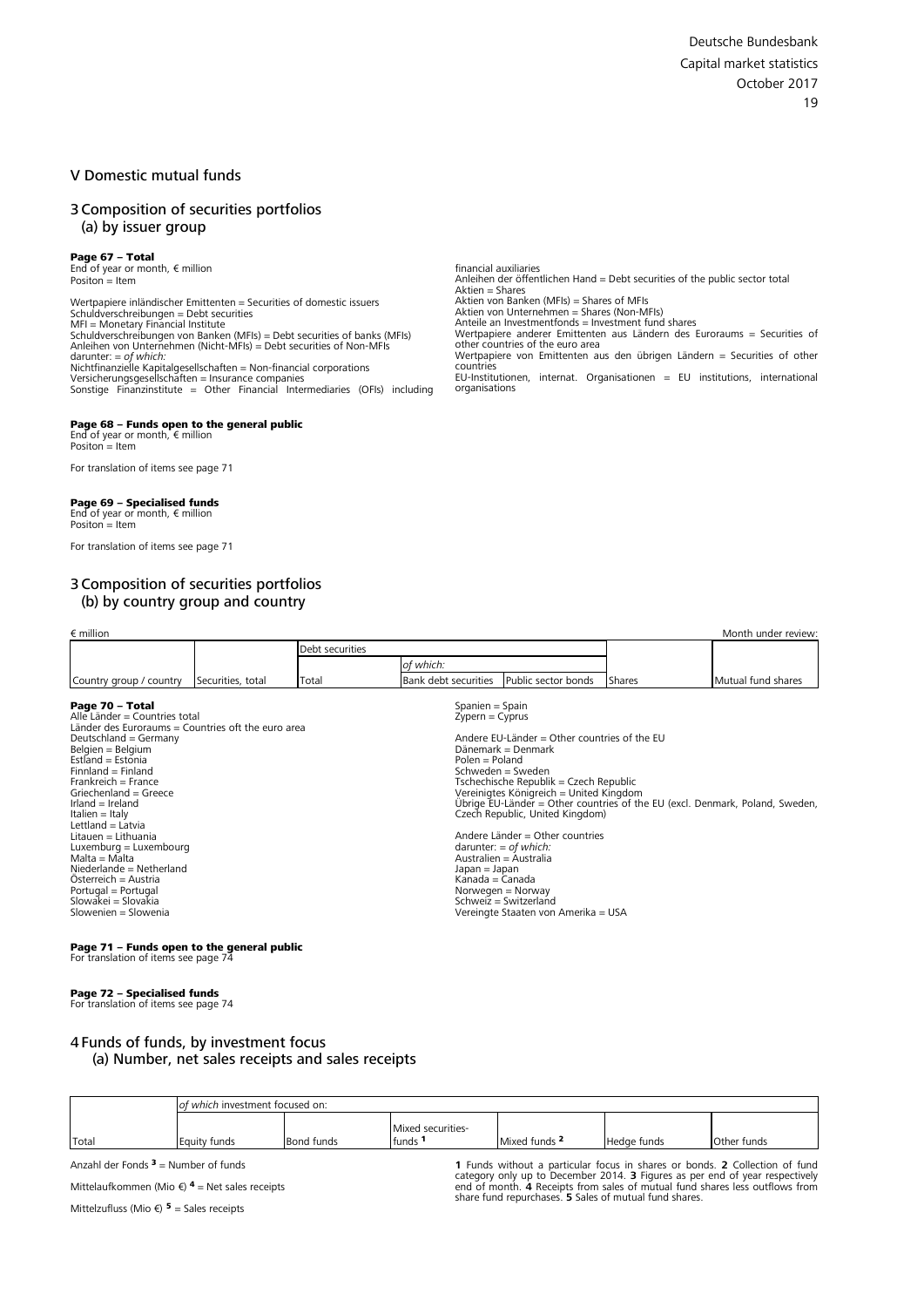#### <span id="page-19-0"></span>V Domestic mutual funds

#### 4 [Funds of funds, by investment focus](#page-94-0)  (b) Composition of fund assets

| $\epsilon$ million |       |                                 |            |                          |             | Month under review |  |
|--------------------|-------|---------------------------------|------------|--------------------------|-------------|--------------------|--|
|                    |       | of which investment focused on: |            |                          |             |                    |  |
|                    |       |                                 |            |                          |             |                    |  |
| Item               | Total | Equity funds                    | Bond funds | Mixed securities funds 1 | Hedge funds | Other funds        |  |
|                    |       |                                 |            |                          |             |                    |  |

Bankguthaben = Deposits and loan claims darunter: bei inländischen Banken in Euro = *of which:* at domestic banks in Euro<br>Wertpapiere zusammen = Securities total<br>darunter: auf Euro lautend = *of which:* in Euro<br>kurzfristige Schuldverschreibungen <sub>«</sub> = Short-term debt securities<br>darunter: = *of which:*<br>inländischer Emittenten = Domestic i Aktien = Shares darunter: = *of which:*

anderer Emittenten aus Ländern des Euroraums = Other issuers of the euro area<br>langfristige Schuldverschreibungen <sup>»</sup> = Long-term debt securities<br>darunter: = *of which:*<br>inländischer Emittenten = Domestic issuers

anderer Emittenten aus Ländern des Euroraums = Other issuers of the euro area

inländischer Emittenten = Domestic issuers<br>anderer Emittenten aus Ländern des Euroraums = Other issuers of the euro area<br>Anteile an Investmentfonds = Investment fund shares<br>Schuldscheindarlehen = Borrowers note loans<br>Übrig darunter: aufgenommene Kredite = *of which*: loans received<br>Fondsvermögen insgesamt  $\Phi$  = Fund assets total<br>1 Funds without a particular focus in shares or bonds. 2 With residual<br>maturities of up to and including 1 year.

#### 5 [Specialised funds, by unit holder and use of earnings](#page-95-0) (a) Number and fund assets

#### [\(b\) Net sales receipts and sales receipts](#page-97-0)

Month under review:

|                                                                                                                                                                                                                                                                                                                                                                                                                                                                                                                                                                                                                                                                                                                  |                                                                                                                                                                                                                                                                                                                                                                                                                                         |             |       | of which    |  |                                                                                                                                                                                                                                                                                                                                                                                                                                      |                                 |                                                                                                                                                                                                                                            |                                                                                                                                                                                                                                                      |  |  |
|------------------------------------------------------------------------------------------------------------------------------------------------------------------------------------------------------------------------------------------------------------------------------------------------------------------------------------------------------------------------------------------------------------------------------------------------------------------------------------------------------------------------------------------------------------------------------------------------------------------------------------------------------------------------------------------------------------------|-----------------------------------------------------------------------------------------------------------------------------------------------------------------------------------------------------------------------------------------------------------------------------------------------------------------------------------------------------------------------------------------------------------------------------------------|-------------|-------|-------------|--|--------------------------------------------------------------------------------------------------------------------------------------------------------------------------------------------------------------------------------------------------------------------------------------------------------------------------------------------------------------------------------------------------------------------------------------|---------------------------------|--------------------------------------------------------------------------------------------------------------------------------------------------------------------------------------------------------------------------------------------|------------------------------------------------------------------------------------------------------------------------------------------------------------------------------------------------------------------------------------------------------|--|--|
| Unit holder <sup>1</sup> / use of earnings                                                                                                                                                                                                                                                                                                                                                                                                                                                                                                                                                                                                                                                                       |                                                                                                                                                                                                                                                                                                                                                                                                                                         |             | Total |             |  | Equity funds                                                                                                                                                                                                                                                                                                                                                                                                                         | Bond funds                      | Mixed securities<br>funds $2$                                                                                                                                                                                                              | Money market<br>funds                                                                                                                                                                                                                                |  |  |
|                                                                                                                                                                                                                                                                                                                                                                                                                                                                                                                                                                                                                                                                                                                  |                                                                                                                                                                                                                                                                                                                                                                                                                                         |             |       |             |  |                                                                                                                                                                                                                                                                                                                                                                                                                                      |                                 |                                                                                                                                                                                                                                            |                                                                                                                                                                                                                                                      |  |  |
| Open-end real<br>estate funds<br><b>Number and fund assets</b>                                                                                                                                                                                                                                                                                                                                                                                                                                                                                                                                                                                                                                                   | Mixed funds <sup>3</sup>                                                                                                                                                                                                                                                                                                                                                                                                                | Hedge funds |       | Other funds |  | Funds of funds<br>Bund = General Government                                                                                                                                                                                                                                                                                                                                                                                          | Unit holder 1 / use of earnings |                                                                                                                                                                                                                                            |                                                                                                                                                                                                                                                      |  |  |
| Mio € = million €<br>Anzahl der Fonds $4.5$ = Number of funds<br>Fondsvermögen $4$ = Fund assets<br>Inländer = Residents<br>darunter = $of$ which:<br>Kreditinstitute = Credit institutions                                                                                                                                                                                                                                                                                                                                                                                                                                                                                                                      | Versicherungsgesellschaften =Insurance companies total<br>Lebensversicherungen = Life insurance companies<br>andere Versicherungen = Other insurance companies<br>Altersvorsorgeeinrichtungen = Pension fund institutions<br>Sonstige Finanzintermediare = Other financial intermediaries<br>Kredit- und Versicherungshilfsinstitutionen = Financial auxiliaries<br>Nichtfinanzielle Kapitalgesellschaften = Non-financial corporations |             |       |             |  | Länder = State Government<br>Gemeinden = Local Government<br>Sozialversicherungen = Social insurance institutions<br>pension funds by the public sector and by churches<br>others<br>Ausländer = Non-residents<br>Spezialfonds insgesamt = Specialised funds, total<br>$davon: = of which:$<br>Ausschüttungsfonds = Distribution funds<br>Thesaurierungsfonds = Cumulative funds<br>and partial funds are counted as separate funds. |                                 | Öffentliche und kirchliche Zusatzversorgungseinrichtungen = Supplemetary<br>Private Organisationen ohne Erwerbszweck und sonstige = Private non-profit<br>institutions (e.g. churches, political parties, trade unions, associations) and  | 1 Funds attributed to the group of unitholders with the largest holding 2 Funds<br>without a particular focus in shares or bonds. 3 Collection of fund category<br>only up to December 2014. 4 End of month. 5 Mutual fund share categories          |  |  |
| Net sales receipts and sales receipts<br>Mittelaufkommen $4$ = Net sales receipts<br>Mittelzufluss (Verkauf von Anteilen) = Sales receipts<br>Inländer = Residents<br>darunter: = $of which$ :<br>Kreditinstitute = Credit institutions<br>Versicherungsgesellschaften = Insurance companies total<br>Lebensversicherungen = Life insurance companies<br>andere Versicherungen = Other insurance companies<br>Altersvorsorgeeinrichtungen = Pension fund institutions<br>Sonstige Finanzintermediare = Other financial intermediaries<br>Kredit- und Versicherungshilfsinstitutionen = Financial auxiliaries<br>Nichtfinanzielle Kapitalgesellschaften = Non-financial corporations<br>Bund = General Government |                                                                                                                                                                                                                                                                                                                                                                                                                                         |             |       |             |  | Gemeinden = Local Government<br>Sozialversicherungen = Social insurance institutions<br>pension funds by the public sector and by churches<br>others<br>Ausländer = Non-residents<br>Spezialfonds insgesamt = Specialised funds, total<br>$davon: = of which:$<br>Ausschüttungsfonds = Distribution funds<br>Thesaurierungsfonds $=$ Cumulative funds<br>outflows from share fund repurchases.                                       |                                 | Öffentliche und kirchliche Zusatzversorgungseinrichtungen = Supplementary<br>Private Organisationen ohne Erwerbszweck und sonstige = Private non-profit<br>institutions (e.g. churches, political parties, trade unions, associations) and | 1 Funds attributed to the group of unitholders with the largest holding 2 Funds<br>without a particular focus in shares or bonds. <b>3</b> Collection of fund category<br>only up to December 2014. 4 Receipts from sales of mutual fund shares less |  |  |

Bund = General Government Länder = State Government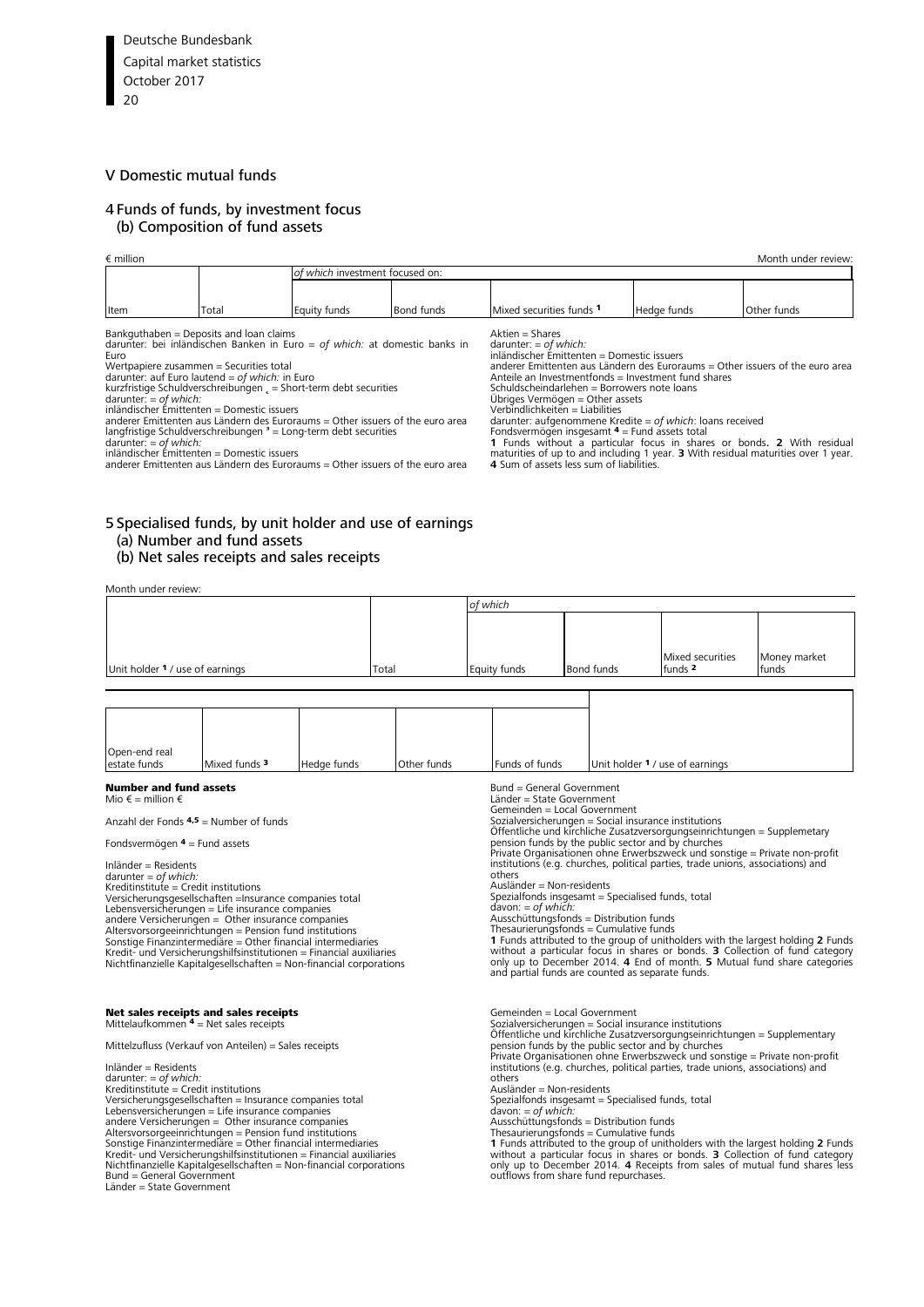#### <span id="page-20-0"></span>V Domestic mutual funds

#### 6 [Non-financial assets of open-end real estate funds, by country group and country](#page-99-0)

Stand am Jahres- bzw. Monatsende = End of year / end of month Mio € = million €

Ländergruppe/Land = Country group/country

Alle Länder = All countries Länder des Euroraums = Countries of the euro area Deutschland = Germany Belgien = Belgium Finnland = Finland Frankreich = France Italien = Italy Luxemburg = Luxembourg Niederlande = Netherland Österreich = Austria

#### 7 [Exchange-traded funds \(ETFs\)](#page-99-0) (a) Number and net assets

Stand am Jahres- bzw. Monatsende = End of year / end of month

Anzahl der Fonds = Number of funds

Fondsvermögen (Mio €) = Net asset value (€ million)

#### 7 Exchange-traded funds (ETFs) [\(b\) Composition of fund assets](#page-100-0)

Stand am Jahres- bzw. Monatsende = End of year / end of month

Insgesamt = Total darunter: = *of which*<br>Aktienfonds = Equity funds<br>Rentenfonds = Bond funds<br>Bankguthaben = Deposits and loan claims darunter: bei inländischen Banken in Euro = *of which:* at domestic banks in Euro Wertpapiere zusammen = Securities total darunter: auf Euro lautend = *of which:* in Euro

Portugal = Portugal Spanien = Spain Übrige Länder des Euroraums = Other countries of the euro area

Andere EU-Länder = Other countries of the EU Polen = Poland Vereinigtes Königreich = United Kingdom Übrige EU-Länder = Other countries of the EU (excl. Poland and United Kingdom)

Übrige Länder = Other countries darunter = Of which Japan = Japan Schweiz = Switzerland Vereinigte Staaten von Amerika = USA

Insgesamt = Total darunter: synthetische Fonds = *of which:* Synthetic funds Aktienfonds = Equity funds Rentenfonds = Bond funds

 $k$ urzfristige Schuldverschreibungen $1 =$  Short-term debt securities langfristige Schuldverschreibungen<sup>2</sup> = Long-term debt securities<br>darunter: = *of which:*<br>inländischer Emittenten = Domestic issuers anderer Emittenten aus Ländern des Euroraums = Other issuers of the euro area  $A$ ktien = Shares Anteile an Investmentfonds = Investment fund shares Ubriges Vermögen = other assets<br>Verbindlichkeiten = Liabilities<br>Fondsvermögen insgesamt<sup>3</sup>= Fund assets total **1** With residual maturities of up to and including 1 year. **2** With residual maturities over 1 year. **3** Sum of assets less sum of liabilities.

The data on domestic mutual funds can be found as time series on the internet at www.bundesbank.de under Statistics > Banks and other financial institutions > Investment companies.

The tables can also be provided as Excel files upon request (if-statistik@bundesbank.de).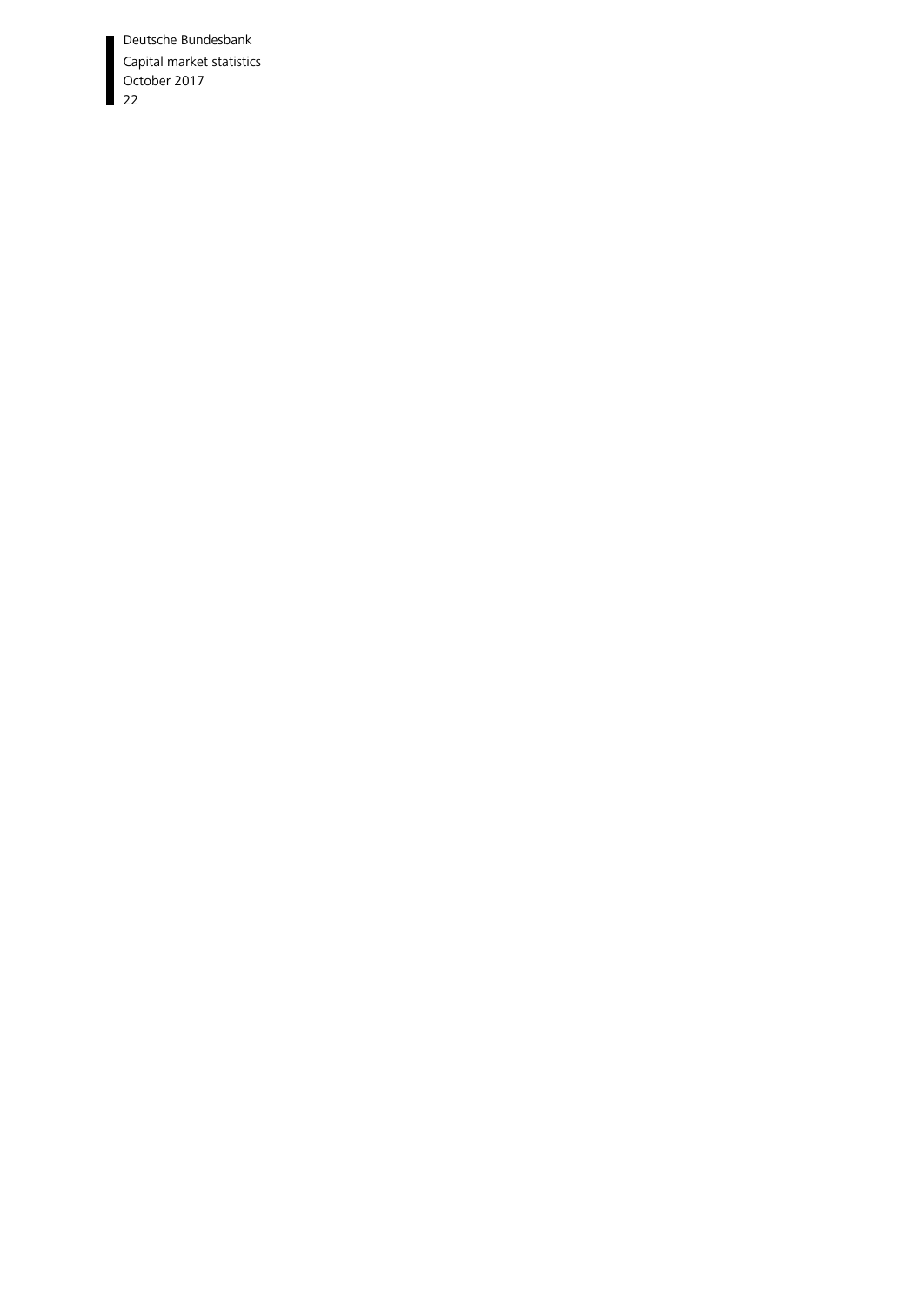# <span id="page-22-0"></span>**I** Explanatory notes

### Debt securities issued by residents

The statistics on debt securities issued by residents cover marketable bearer debt securities and marketable order debt securities forming part of a total issue. Euro commercial paper issued by non-banks and registered bank debt securities are not shown in the overall results of the capital market statistics, but in separate tables.

#### Categories of securities

Bank debt securities include mortgage Pfandbriefe, public Pfandbriefe, debt securities issued by special purpose credit institutions and other bank debt securities.

Mortgage Pfandbriefe also encompass ship mortgage Pfandbriefe. Comparable debt securities issued by specialised credit institutions are not included.

Public Pfandbriefe comprise communal bonds issued by Pfandbrief banks (from 19 July 2005) or public credit institutions and similar debt securities (eg "Landesbodenbriefe", "Bodenkulturverschreibungen", debt securities issued to finance shipbuilding and guaranteed by local authorities), provided that they have been issued in accordance with section 20 of the Pfandbrief Act – up to 18 July 2005 section 8 of the Act on Pfandbriefe and Similar Debt Securities Issued by Public Credit Institutions. Comparable debt securities issued by special purpose credit institutions are not included.

Debt securities issued by special purpose credit institutions include all types of debt securities issued by AKA-Ausfuhrkredit-GmbH, Berliner Industriebank AG (up to August 1994), Clearstream Banking AG, Deutsche Bauund Bodenbank AG (up to December 1998), Deutsche Genossenschaftsbank AG (up to September 2001), DZ Bank AG (up to July 2005), Deutsche Kreditbank AG (up to June 1995), DSL Bank AG (up to May 2000), Deutsche VerkehrsBank AG (up to December 1998), Hamburgische Investitions- und Förderbank, IKB Deutsche Industriebank AG, Investitions- und Strukturbank Rheinland-Pfalz (ISB) GmbH, KfW-IPEX-Bank GmbH, Liquiditäts-Konsortial¬bank GmbH (up to July 2014), Saarländische Investitionsbank AG, Inves¬titionsbank Berlin, Investitionsbank des Landes Branden¬burg, Investitionsbank Schleswig-Holstein,

Kreditanstalt für Wiederaufbau, Landeskreditbank Baden-Württem¬berg – Förderbank –, Landwirtschaftliche Rentenbank, LfA Förderbank Bayern (formerly Bayerische Landesanstalt für Aufbaufinanzierung), NRW.BANK, Sächsische Aufbau¬bank – Förderbank –, Thüringer Aufbaubank, Anstalt des öffentlichen Rechts and building and loan associations.

Other bank debt securities comprise all bank debt securities which cannot be assigned to any of the above mentioned categories. They include, for example, "uncovered" debt securities issued by mortgage banks, bearer debt securities issued by credit institutions (including structured products, convertible and option debt securities) and commercial paper.

Corporate bonds (non-MFIs) comprise debt securities issued by financial corporations other than MFIs and non-financial corporations, including those in the form of convertible and option debt securities. Debt securities which have been placed directly and are reserved for the issuer's staff members are not included. Information on sales, redemptions and amounts outstanding of debt securities issued by financial corporations other than MFIs, non-financial corporations and insurance companies can be found on the homepage of the Deutsche Bundesbank in the category statistics under securities markets.

Public debt securities comprise bonds, state government bonds, Treasury notes, and Debt Register claims equivalent to securities issued by the Federal Government, Federal Railways Fund (including Federal Railways and east German Railways), Post Office, German Unity Fund, Currency Conversion Equalisation Fund, Indemnification Fund, ERP Special Fund, Treuhand agency, state governments, local authorities, public special purpose associations and other public associations instituted on a special statutory basis.

"Listed Federal securities" form a major sub-category. They comprise all bonds and Treasury notes issued by the Federal Government and its special funds.

Registered bank debt securities include order debt securities not forming part of an issue. They do not,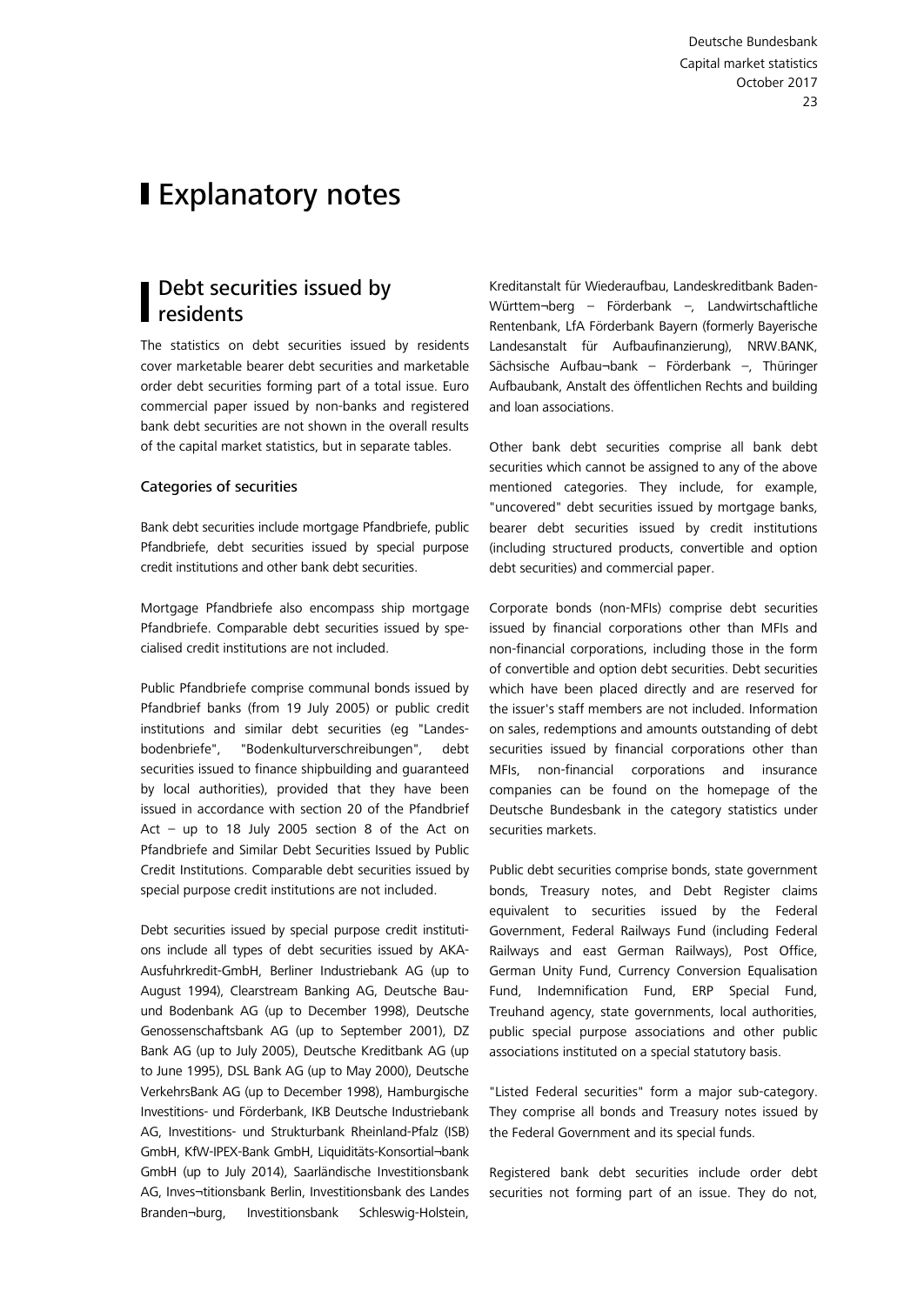however, include registered paper handed to the lender merely as lateral for loans.

Floating rate notes are debt securities whose interest rates reset during their life on the basis of a certain reference variable. Debt securities which, at the time of their issue, are provided with different interest rates at different times.

Zero coupon bonds are debt securities on which interest is not paid regularly but only at the time of redemption, ie discounted paper and accrued interest paper.

Commercial paper normally comprises discounted debt securities with maturities of a few days to less than two years which are issued on tap through credit institutions in tranches with varying terms, in the context of an agreed programme volume, which sets the limits of the amount which may be outstanding.

#### Sales, redemptions, amounts outstanding

Gross sales means only initial sales of newly issued securities, but not resales of paper temporarily repurchased by the issuer. Securities are deemed to have been sold if the purchase price has been paid or the account of the buyer has been debited.

The debt securities are considered to have been redeemed if they have been finally withdrawn or declared invalid, cancelled, destroyed or handed to the trustee for destruction, but not if they (those still outstanding) have been drawn or called but not yet retired or declared invalid. The redemption figures also include securities handed to the trustee for temporary safe custody. In the event of such paper being put on the market again by resales or additions to the issuer's own portfolio, redemptions for that month are reduced by these amounts. Any excess over redemptions is indicated by a minus sign.

Net sales means gross sales less redemptions. A minus sign indicates an excess of redemptions over the amount newly sold during the period under review.

Amounts outstanding also include debt securities repurchased by the issuer and added to his own portfolio and securities drawn or called but not yet retired.

Amounts outstanding do not include: debt securities duly executed by the trustee and handed to the bank, but not yet sold; debt securities redeemed;

In the case of zero coupon bonds, the nominal value of sales, amounts outstanding and redemptions is deemed to be the value at the time of issue.

#### **Maturities**

Maximum maturity as per the terms of issue means the period between the beginning of interest payment in accordance with the issue terms and the final maturity of the debt securities. No account is taken of specially agreed reductions in maturity. Residual maturity in the case of issues falling due en bloc means the period from the month under review until maturity. Maximum residual maturity, in the case of redeemable issues, means the period from the month under review until the maturity of the last instalment. Minimum residual maturity in the case of redeemable issues means the period from the month under review until the maturity of the next instalment. Mean residual maturity means the sum of the minimum and maximum residual maturities divided by two. Computed residual maturity means the period after which a redeemable issue has to be redeemed en bloc if it is regarded as an issue falling due en bloc with a constant nominal interest rate, constant price and constant yield. If interest payments do not begin (under the terms of issue) until after the month under review, the calculation of the residual maturity is based on this later date.

#### Computation of average prices

Average prices of securities sold are issue prices weighted by the amounts sold (at nominal value). The average prices of the debt securities outstanding are XETRA prices weighted by amounts outstanding at nominal value (up to May 2011 spot rates). The annual figures are the unweighted means of the monthly figures; 12 monthly figures were not always available for the computation. The average price calculation is based on the same range of debt securities as the yield statistics (see below).

#### Computation of yields

Unlike the nominal interest rate, the bond yield indicates the interest actually received per annum. Its calculation takes account of all the factors influencing the earnings from a debt security. These comprise not only the nominal interest rate but also the frequency of interest payments, the purchase and redemption price, maturity and the mode of redemption (falling due en bloc, falling due in instalments). Yields calculated in this way permit a comparison of the interest actually received on different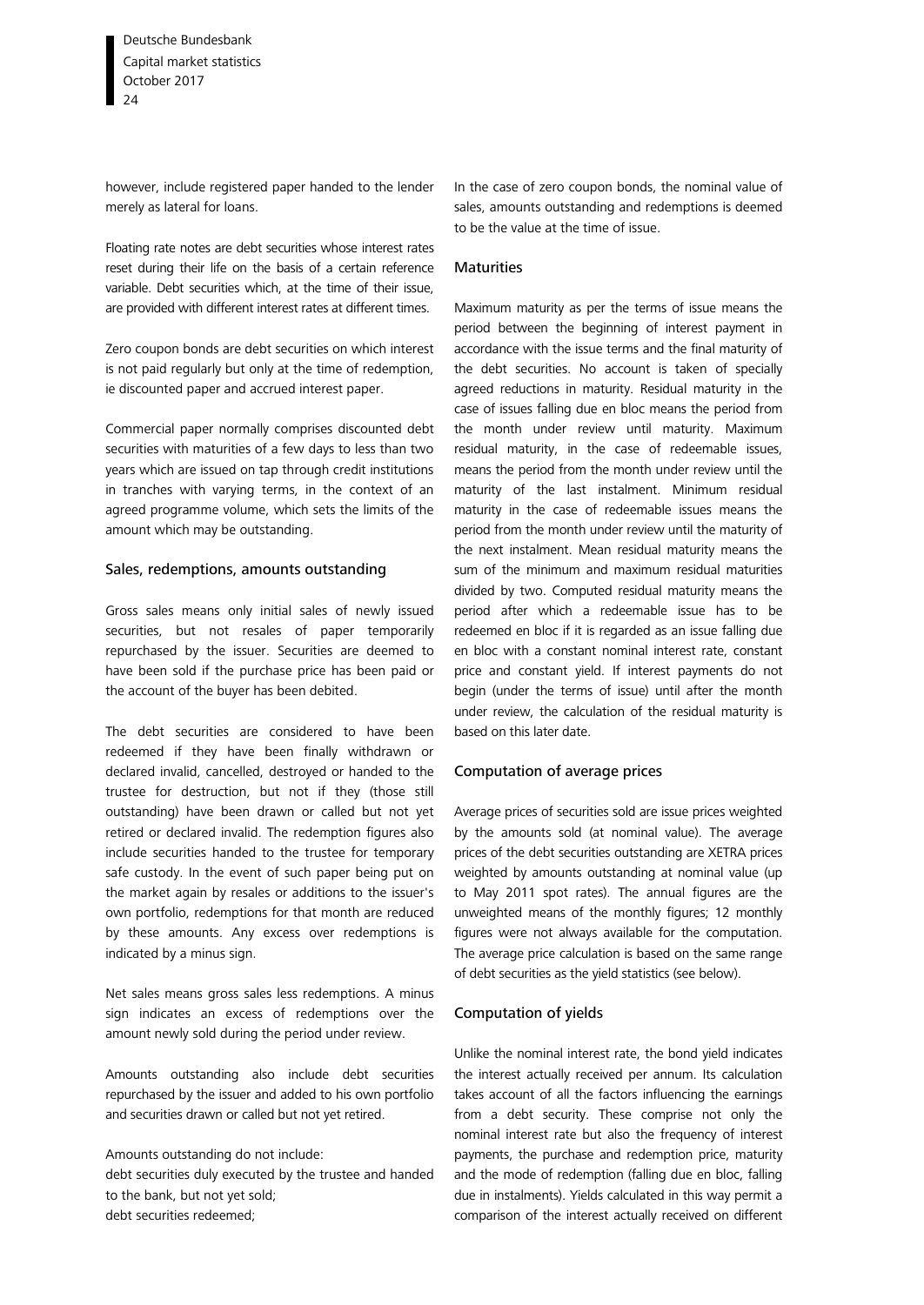bonds or a comparison between bonds and other forms of investment (eg savings deposits, the yield on which is wholly dependent on the interest rate).

The yield statistics cover debt securities with a maximum maturity according to the terms of issue of over four years. Structured Products and the like, bank debt securities with unscheduled redemptions, zero coupon bonds, floating rate notes and bonds not denominated in Euro issued by residents are not included. The yields of redeemable issues are based on the computed residual maturity. The calculation of total yield and of yield by type of security covers only securities with a mean residual maturity of more than three years. Group yields are weighted by the amounts outstanding at market prices (up to December 2001, by nominal amounts outstanding) or (in the case of issue yields) the amounts sold of the debt securities included in the calculation. Owing to the monthly changes in the composition of the debt securities included in the calculation, the movement of the changes in the interest rate level but - particularly in the computed yield is to be attributed not only to movement case of the issue yields - also to structural influences (e.g. changes in the maturity pattern). The monthly figures on yields outstanding are calculated on the basis of the yields based on the XETRA prices on all the trading days in a month; up to 23 May 2011 on the basis of spot rates. The annual figures are the unweighted means of the monthly figures; 12 monthly figures were not always available for the computation, especially in the case of issue yields.

#### Calculation of data on the term Structure of interest rates (Table ll.7(e))**<sup>1</sup>**

The term structure of interest rates in the bond market shows the relation between the interest rates and maturities of zero coupon bonds. The data on the term structure of interest rates published here are estimates derived from the observed yields to maturity of coupon bonds outstanding. In contrast to the implied assumption calculating yields to maturity that all payment flows of a coupon bond carry the same rate of return (namely the yield to maturity), the estimation of the term structure of interest rates assumes a different rate of return for each payment flow of a coupon bond at the interest rate corresponding to the current market conditions on the respective payment date. The individual payment flows of a coupon bond are regarded as redemptions of zero coupon bonds with different maturities and interest rates. The prices and interest rates of these notional individual zero

coupon bonds are unknown, however, since they are only traded as a bundle in the form of the coupon bond. The price of the coupon which is interpreted as the aggregate price of the component zero coupon bonds, reflects the interest rate expectations of market participants which are to be captured in the envisaged term structure of interest rates. If the individual payment flows of a coupon bond were discounted at the respective interest rates of this (unknown) term structure of interest rates, the sum of the present values should theoretically equal the market price of the coupon bond and hence also its market yield.

This being so, the term structure of interest rates can be calculated with the help of a non-linear optimisation procedure. In this process, the individual payment flows of the coupon bonds are first discounted at the interest rates of a tentatively specified term structure and the notional coupon bond yields to maturity which are derived from the sum of the present values of the payment flows are compared with the actual yields to maturity observed in the market. The specified term structure is varied until the deviations between the notional yields to maturity and the market yields of the coupon bonds included in the estimate are minimised. The term structure of interest rates thus derived then approximately matches the term structure in the bond

$$
z(T, \beta, \tau) = \beta_0 + \beta_1 \left( \frac{1 - \exp(-T/\tau_1)}{(T/\tau_1)} \right)
$$
  
+ 
$$
\beta_2 \left( \frac{1 - \exp(-T/\tau_1)}{(T/\tau_1)} - \exp(-T/\tau_1) \right)
$$
  
+ 
$$
\beta_3 \left( \frac{1 - \exp(-T/\tau_2)}{(T/\tau_2)} - \exp(-T/\tau_2) \right)
$$

market which determines the market prices of coupon bonds.

The estimation of the term structure of interest rates is based on listed Federal bonds, five-year Federal notes and Federal Treasury notes as well as on listed mortgage and public Pfandbriefe. These securities are largely homogeneous. To avoid distortions at the short end of the term structure, securities with a residual maturity (time to maturity) of less than three months are not included. However, the inclusion of bonds with a residual maturity of between three months and one year ensures that the one-year interest rate can be reliably estimated.

**<sup>1</sup>** Before the change to the regularly computing the term structure of interest rates for listed Federal securities in October 1997, it was the yield curve that was published. The latter continues to be calculated, and the results are still available to interested parties.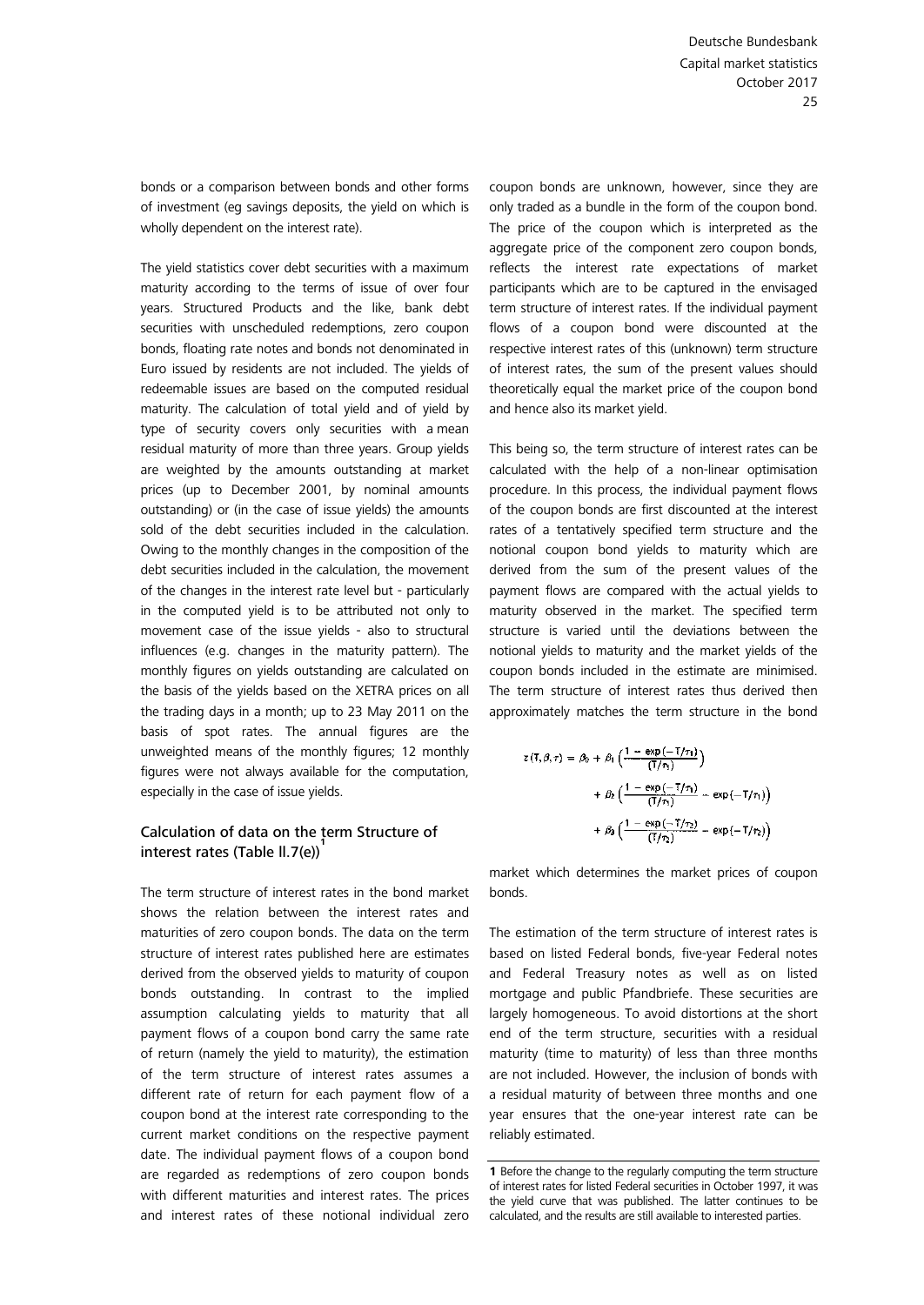<span id="page-25-0"></span>For the purpose of the estimation, an assumption is made about the functional relation between interest rates and residual maturities. In the estimation approach used here, the interest rate is defined as the sum of a constant and various exponential terms (where the residual maturity has a negative sign in the exponent) and as a function of a total of six parameters: where z  $(T, \beta, T)$  denotes the interest rate for maturity T in years as a function of the parameter vectors (β0, β1, β2, β3) and (τ1, τ2) denotes the parameters to be estimated.

This parametric approach is sufficiently flexible to reflect the data constellations observed in the market. These include monotonically rising, declining, U-shaped, inverted U-shaped and S-shaped curves. Unlike nonparametric approaches, this estimation procedure smooths out individual kinks in the curve so that the estimation results are relatively little influenced by individual observations. This makes them less suited to identify, for example, abnormalities in individual maturity segments or in individual securities. However, they provide curves which are relatively free of outliers and thus are easier to interpret for monetary policy analysis.

For further details of the process of estimating term structure data see Deutsche Bundesbank, Estimating the term structure of interest rates, Monthly Report, October 1997, pages 61-66.

### Debt securities issued by nonresidents

The figures published for debt securities issued by nonresidents refer to debt securities issued by German managed syndicates. Statistical results are shown only for debt securities denominated in Deutsche Mark or euro.

### Shares issued by residents

Sales of shares cover share issues against cash payment (including shares issued out of company profits) and the exchange of convertible debt securities. Partly paid-up shares are included in sales at the amount paid up.

### Securities indices

To present the general price and earnings trends of securities, price indices and performance indices of shares or debt securities have to be computed. While pure price indices only reflect the price movements of constant securities deposits, performance indices show the value movements of a portfolio, in which current earnings are reinvested.

The CDAX share price index of Deutsche Börse AG shows the average price movements of all shares of companies domiciled in Germany listed on the Frankfurt stock exchange in the Prime Standard and General Standard segments. When computing the index, price reductions and price distortions which arise in the case of capital changes (capital increases with subscription rights, capital adjustments, issues of bonus shares, capital reductions, admissions and retirements of public limited companies) are eliminated. By contrast, price movements in connection with the distribution of dividends are not eliminated.

The Composite DAX (CDAX) of Deutsche Börse AG is the performance index matching the CDAX share price index. It does not describe the price movements but the value movements of the securities portfolio analysed, with dividends and the proceeds of subscription rights being reinvested in the portfolio.

The German share index (DAX) of Deutsche Börse AG is also a performance index which describes the value movements of a portfolio of 30 standard shares. The index has been calculated on an original basis since the end of 1987; values dating even further back have been obtained by Deutsche Börse AG by linking up with the share price index published by the Börsenzeitung; from 1981, the share price index consisted of an unweighted performance index and, before that, of a price index.

Unlike the German share index (DAX), the DAX share price index tracks only the price movements of a portfolio comprising 30 blue chips. Changes in capital are treated in the same way as in the CDAX share price index. It contains no retrospective calculations for the period prior to 1987.

The German bond index (REX) is calculated by Deutsche Börse AG as the weighted average of the prices of 30 synthetic bonds with coupons of 6%, 71/2% and 9% and with whole-year (residual) maturities of one to ten years that are constant over time. The prices are derived from the corresponding yields of an econometrically estimated yield pattern. They are weighted jointly at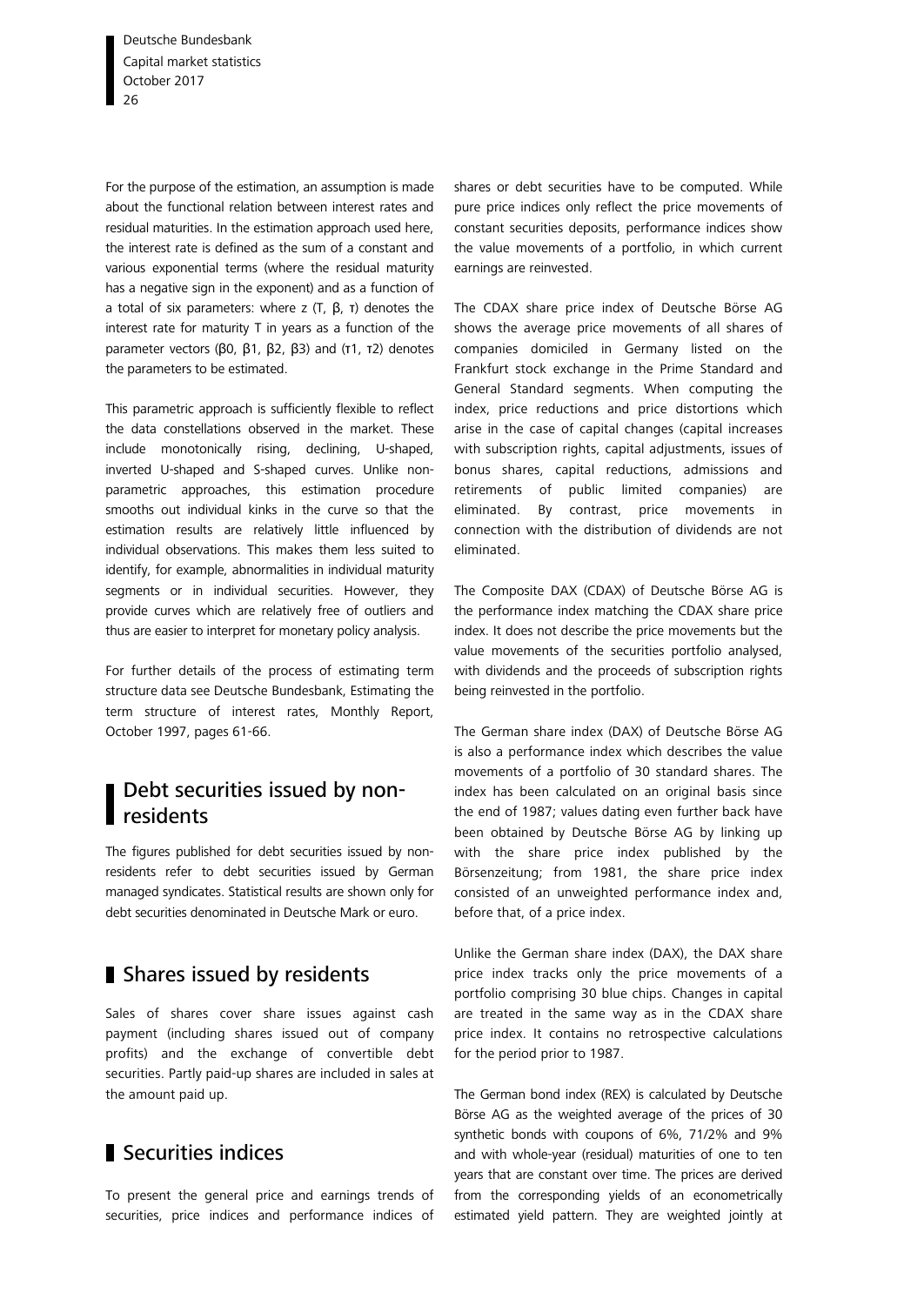<span id="page-26-0"></span>constant weights which represent the significance of the individual bond categories in the German bond market, taking the average of the years from 1967 to 1991. The bonds in the REX portfolio have an average coupon of 7.44% and an average maturity of 5.49 years.

The REX performance index (REXP) of Deutsche Börse AG is the performance index matching the debt securities portfolio of the German bond index (REX). It depicts the value movement of the REX portfolio, with coupon payments being reinvested in the portfolio, while retaining the portfolio structure. It is assumed that the average coupon income, amounting to 7.44% per annum, accrues uniformly over all the days of a year and is reinvested regularly. The daily reinvested coupon income is discounted in such a way that, after taking due account of the compound interest effect running for less than one year, precisely the average annual income of 7.44% (seen over the entire year) is obtained.

The iBoxx  $\epsilon$  Germany bond price index shows the price movements of listed Federal securities. It is part of the iBoxx  $\epsilon$  bond index family, which depicts the market for fixed interest securities denominated in euro or the legacy currencies of the euro area. Unlike the German bond index (REX), the portfolio in the iBoxx  $\epsilon$  Germany bond price index is not composed of synthetic securities but of Federal securities actually outstanding in the market. The index basket is adjusted at the start of each month. The prices included in the calculation are based on current data from a fixed group of banks.

The iBoxx  $\epsilon$  Germany performance index is the performance index matching the iBoxx € Germany bond price index. In line with the monthly adjustment of the index basket, due coupon payments are reinvested in the portfolio only at the start of each month. The accrued interest accumulating between coupon payments is, however, included in the daily index calculation.

## ■ Mutual funds

The statistics on investment funds comprise investment funds created by so-called Kapitalverwaltungsgesellschaften and externally managed investment companies according to the Kapitalanlagegesetzbuch (KAGB).

Kapitalverwaltungsgesellschaften are companies whose main purpose is to manage funds on behalf of investors.

A distinction based on investor groups needs to be made between funds open the general public and specialised funds. The latter are funds created for professional or semi-professional investors.

Tables and time series can be called on www.bundesbank.de –> Statistics –> Banks and other  $f$ inancial institutions  $\rightarrow$  Investment companies.

For further information please mail to: if-statistik@bundesbank.de.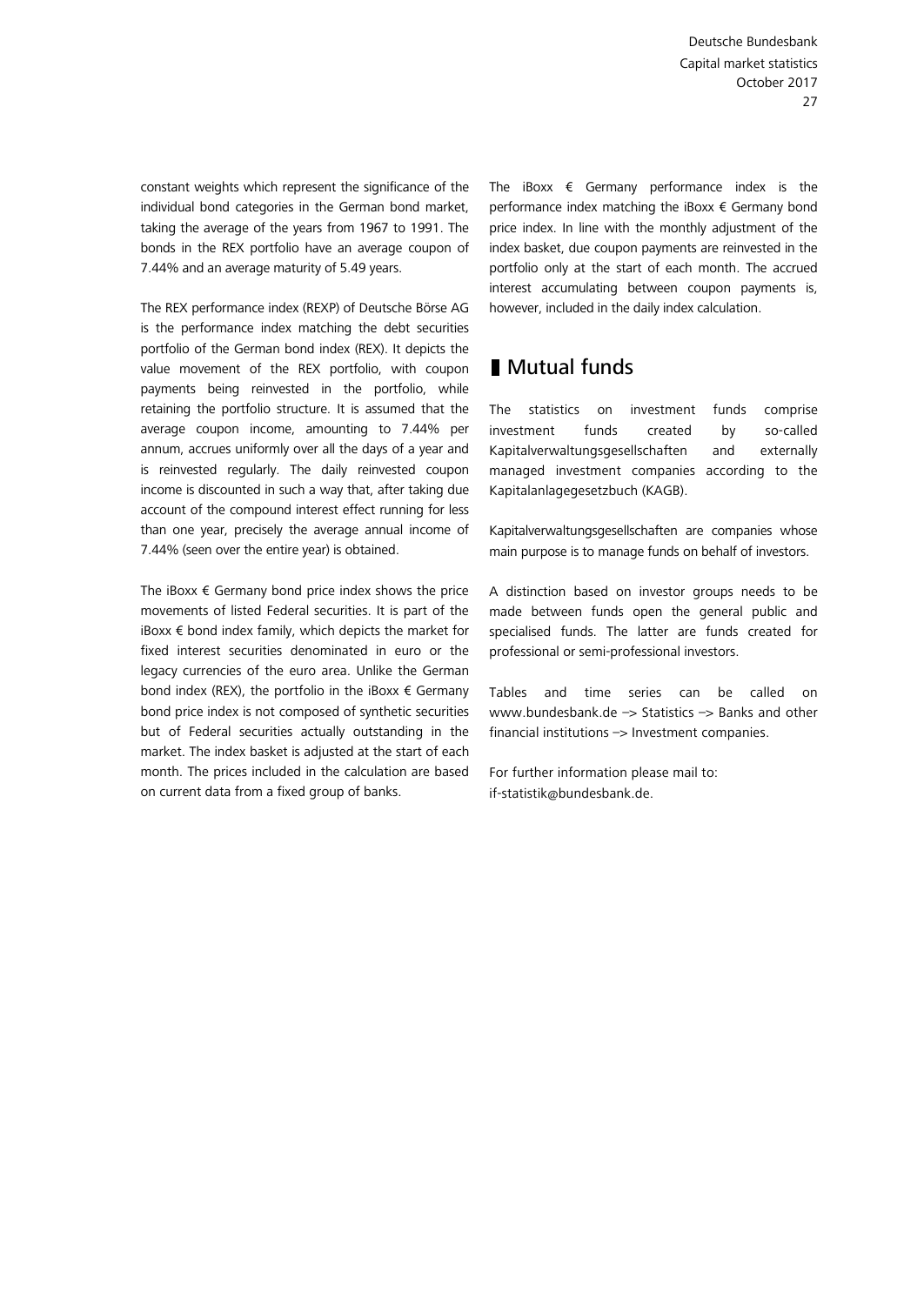<span id="page-27-0"></span>Deutsche Bundesbank 6 Kapitalmarktstatistik Oktober 2017

#### I. Übersichtstabellen

#### 1. Wichtige Ergebnisse der Kapitalmarktstatistik

|                                              | Schuldverschreibungen<br>inländischer Emittenten                           |                                                                |                                                                                                                       |                                                                                |                                                                |                                                                                                                                  |                                        |                                         |
|----------------------------------------------|----------------------------------------------------------------------------|----------------------------------------------------------------|-----------------------------------------------------------------------------------------------------------------------|--------------------------------------------------------------------------------|----------------------------------------------------------------|----------------------------------------------------------------------------------------------------------------------------------|----------------------------------------|-----------------------------------------|
|                                              | Brutto-Absatz                                                              | Tilgung                                                        | Netto-Absatz<br>ohne Berück-<br>sichtigung der<br>Eigenbestands-<br>veränderungen                                     | Umlauf 1)                                                                      | darunter:<br>Eigenbestände<br>der Emittenten                   | Netto-Absatz<br>unter Berück-<br>sichtigung der<br>Eigenbestands-<br>veränderungen                                               |                                        |                                         |
|                                              | Nominalwert                                                                |                                                                |                                                                                                                       | insgesamt                                                                      |                                                                | Kurswert                                                                                                                         | Emissions-<br>rendite 3)               | Umlaufs-<br>rendite 3)                  |
| Zeit                                         | Mio €                                                                      |                                                                |                                                                                                                       |                                                                                |                                                                |                                                                                                                                  | % p.a.                                 |                                         |
| 1999<br>2000<br>2001<br>2002<br>2003<br>2004 | 571 269<br>659 148<br>687 988<br>818725<br>958 917<br>990 399              | 362 174<br>503 531<br>603 867<br>686 748<br>834 360<br>823 168 | 209 096<br>155 615<br>84 122<br>131 976<br>124 556<br>167 233                                                         | 2 097 926<br>2 2 6 5 1 2 1<br>2 349 243<br>2 481 220<br>2 605 775<br>2 773 007 | 50 592<br>50 114<br>52 596<br>59 759<br>60 888<br>82 991       | 198 068<br>152 710<br>80 906<br>123 783<br>122 603<br>141 656                                                                    | 4,4<br>5,5<br>4,8<br>4,7<br>3,8<br>3,9 | 4,3<br>5,4<br>4,8<br>4,7<br>3,7<br>3,7  |
| 2005<br>2006<br>2007<br>2008<br>2009         | 988 911<br>925 863<br>1 0 2 1 5 3 3<br>1 337 337<br>1 533 616              | 847 194<br>796 440<br>934 955<br>1 217 864<br>1 457 175        | 141 715<br>129 423<br>86 579<br>119 472<br>76 441                                                                     | 2 914 723<br>3 044 145<br>3 130 723<br>3 250 195<br>3 3 2 6 6 3 5              | 104 347<br>121 923<br>139 006<br>200 957<br>238 961            | 117 930<br>109 016<br>66 461<br>62 172<br>24 192                                                                                 | 3,3<br>3,8<br>4,3<br>4,3<br>3,5        | 3,1<br>3,8<br>4,3<br>4,2<br>3,2         |
| 2010<br>2011<br>2012<br>2013<br>2014<br>2015 | 1 375 138<br>1 337 772<br>1 340 568<br>1 433 628<br>1 362 056<br>1 359 422 | 1 353 573<br>1 315 250<br>1 425 868<br>1 573 646<br>1 396 079  | 21 5 6 6<br>22 5 18<br>85 298<br>140 017<br>$\overline{\phantom{a}}$<br>34 0 20<br>$\overline{\phantom{a}}$<br>65 147 | 3 348 201<br>3 370 721<br>3 285 422<br>3 145 329<br>3 111 308<br>3 046 162     | 256 639<br>265 555<br>196 046<br>157 666<br>143 305<br>118 499 | 1670<br>9478<br>19 242<br>÷<br>100 454<br>$\qquad \qquad -$<br>20 294<br>$\qquad \qquad -$<br>37 920<br>$\overline{\phantom{0}}$ | 2,6<br>2,7<br>1,6<br>1,6<br>1,2<br>0,7 | 2,5<br>2,6<br>1,4<br>1,4<br>1,0<br>0, 5 |
| 2016<br>2014 Febr.                           | 1 206 483<br>124 699                                                       | 1 424 568<br>1 184 532<br>112 565                              | $\qquad \qquad -$<br>21 951<br>12 134                                                                                 | 3 068 111<br>3 140 805                                                         | 117 426<br>150 582                                             | 27 248<br>4684                                                                                                                   | 0,4<br>1,5                             | 0,1<br>1,3                              |
| März<br>April<br>Mai<br>Juni                 | 106 104<br>112 584<br>126 094<br>97 623                                    | 122 600<br>129 770<br>94 286<br>103 110                        | 16 4 95<br>$\qquad \qquad -$<br>17 187<br>$\overline{\phantom{a}}$<br>31 808<br>5 4 8 7<br>$\overline{\phantom{a}}$   | 3 124 310<br>3 107 123<br>3 138 932<br>3 133 444                               | 146 806<br>147 185<br>149 898<br>149 499                       | 12 191<br>$\qquad \qquad -$<br>19 055<br>$\overline{\phantom{0}}$<br>29 4 32<br>4 9 4 5<br>÷,                                    | 1,3<br>1,7<br>1,4<br>1,3               | 1,3<br>1,3<br>1,2<br>1,1                |
| Juli<br>Aug.<br>Sept.<br>Okt.                | 116843<br>109 326<br>101 795<br>123 390                                    | 124 693<br>93 305<br>105 263                                   | 7850<br>$\overline{\phantom{a}}$<br>16 022<br>3 4 6 7<br>$\overline{\phantom{a}}$<br>4570                             | 3 125 595<br>3 141 617<br>3 138 149<br>3 133 579                               | 144 930<br>145 915<br>147 587<br>145 693                       | 2 7 7 7<br>L,<br>15 108<br>6 2 8 7<br>$\qquad \qquad -$<br>2 3 6 3                                                               | 1,3<br>1,0<br>1,0                      | 1,0<br>0,9<br>0,8<br>0,7                |
| Nov.<br>Dez.<br>2015 Jan.                    | 105 190<br>98 708<br>139 925                                               | 127 960<br>99 601<br>126 569<br>129 178                        | $\overline{\phantom{a}}$<br>5 5 8 9<br>27 860<br>$\overline{\phantom{a}}$<br>10747                                    | 3 139 168<br>3 111 308<br>3 122 055                                            | 147 475<br>143 305<br>142 715                                  | $\overline{\phantom{0}}$<br>2 7 8 1<br>23 609<br>÷<br>11 297                                                                     | 1,1<br>0,7<br>0,7<br>0,6               | 0,7<br>0,6<br>0,4                       |
| Febr.<br>März<br>April                       | 129 489<br>128 867<br>125 845                                              | 118 482<br>134 353<br>124 490                                  | 11 007<br>5 4 8 7<br>$\overline{\phantom{a}}$<br>1 3 5 5                                                              | 3 133 061<br>3 127 575<br>3 128 930                                            | 146 255<br>147 217<br>145 831                                  | 7 5 4 8<br>5 2 8 5<br>$\overline{\phantom{0}}$<br>3 2 7 9                                                                        | 0,6<br>0,6<br>0,5                      | 0,3<br>0,3<br>0,2                       |
| Mai<br>Juni<br>Juli                          | 88 059<br>89 201<br>114 390                                                | 92 390<br>117 227<br>120 812                                   | 4 3 3 1<br>$\overline{\phantom{a}}$<br>28 0 26<br>$\overline{\phantom{a}}$<br>6422<br>$\qquad \qquad -$               | 3 124 599<br>3 096 573<br>3 090 151                                            | 143 387<br>139 711<br>138 125                                  | 1015<br>$\overline{\phantom{0}}$<br>24 629<br>$\overline{\phantom{0}}$<br>4859<br>$\overline{\phantom{0}}$                       | 0,7<br>0,9<br>0,9                      | 0,5<br>0,7<br>0,6                       |
| Aug.<br>Sept.<br>Okt.<br>Nov.                | 92 367<br>143 476<br>141 457<br>100 701                                    | 79 547<br>124 422<br>139 719<br>96 491                         | 12 8 20<br>19 0 54<br>1738<br>4 2 1 0                                                                                 | 3 102 971<br>3 122 025<br>3 123 763<br>3 127 974                               | 136 201<br>133 332<br>136 535<br>141 506                       | 14 887<br>21 387<br>1 4 3 2<br>$\overline{\phantom{0}}$<br>1696<br>$\overline{\phantom{0}}$                                      | 0,4<br>0,6<br>0,5<br>0,6               | 0,5<br>0,6<br>0, 5<br>0,4               |
| Dez.<br>2016 Jan.<br>Febr.                   | 65 645<br>120 383<br>127 058                                               | 147 457<br>127 237<br>110 608                                  | 81812<br>6853<br>$\overline{\phantom{a}}$<br>16 450                                                                   | 3 046 162<br>3 039 308<br>3 055 758                                            | 118 499<br>114 632<br>113 269                                  | 57 402<br>÷<br>2 4 8 7<br>÷<br>18 381                                                                                            | 1,4<br>0,6<br>0,3                      | 0,5<br>0,4<br>0,2                       |
| März<br>April<br>Mai                         | 111 271<br>115 428<br>109 656<br>98 0 36                                   | 99 948<br>123 787<br>81 182<br>101 218                         | 11 3 2 3<br>8 3 5 9<br>28 473<br>3 1 8 2<br>$\overline{\phantom{a}}$                                                  | 3 067 081<br>3 0 58 7 22<br>3 087 195<br>3 084 013                             | 112 105<br>108 297<br>108 487<br>112 776                       | 12 518<br>3 5 2 7<br>$\overline{\phantom{0}}$<br>28 976<br>6976<br>$\overline{\phantom{0}}$                                      | 0, 5<br>0,4<br>0,6                     | 0,2<br>0,2<br>0,2<br>0,0                |
| Juni<br>Juli<br>Aug.<br>Sept.                | 106 809<br>84 4 66<br>110 645                                              | 129 753<br>65 002<br>96 655                                    | 22 944<br>$\qquad \qquad -$<br>19 4 64<br>13 990                                                                      | 3 061 069<br>3 080 533<br>3 094 523                                            | 117 297<br>117869<br>119 752                                   | 26 774<br>$\qquad \qquad -$<br>18 641<br>12 5 61                                                                                 | 0,3<br>0,2<br>0,1<br>0,6               | 0,1<br>0,1<br>0,1                       |
| Okt.<br>Nov.<br>Dez.                         | 93 470<br>72 858<br>56 403                                                 | 97 695<br>68 281<br>83 166                                     | 4 2 2 5<br>$\qquad \qquad -$<br>4577<br>26 7 63<br>$\overline{\phantom{a}}$                                           | 3 090 298<br>3 094 875<br>3 068 111                                            | 121 802<br>123 062<br>117 426                                  | 5 6 9 9<br>2 9 6 5<br>21 331<br>$\qquad \qquad -$                                                                                | 0,2<br>0,3<br>0,6                      | 0,0<br>0,2<br>0,2                       |
| 2017 Jan.<br>Febr.<br>März                   | 123 462<br>99 851<br>95 842                                                | 117 508<br>102 433<br>83 955                                   | 5954<br>2 5 8 2<br>$\overline{\phantom{a}}$<br>11887                                                                  | 3 074 066<br>3 071 484<br>3 083 371                                            | 105 137<br>106 479<br>110 860                                  | 19 750<br>3719<br>8 1 5 3                                                                                                        | 0, 5<br>0, 5<br>0,4                    | 0,2<br>0,2<br>0,3                       |
| April<br>Mai<br>Juni                         | 87 097<br>88 5 68<br>73 438                                                | 103 003<br>62 044<br>79 808                                    | 15 906<br>$\overline{\phantom{a}}$<br>26 5 24<br>6370<br>$\overline{\phantom{a}}$                                     | 3 067 464<br>3 093 988<br>3 087 618                                            | 112 241<br>111 982<br>104 229                                  | 16 714<br>$\overline{\phantom{0}}$<br>27 131<br>2 0 2 0                                                                          | 0,3<br>0, 5<br>0, 5                    | 0,2<br>$0,3$<br>$0,2$                   |
| Juli<br>Aug.<br>Sept.                        | 81 160<br>83 2 36                                                          | 93 350<br>69812                                                | 12 190<br>$\overline{\phantom{a}}$<br>13 4 24                                                                         | 3 075 428<br>3 088 852                                                         | 108 683<br>108 633                                             | 16 901<br>13 4 18                                                                                                                | 0, 5<br>0,6                            | 0,4<br>0,3<br>0,3                       |

**1** Stand am Jahres- bzw. Monatsende. **2** Quelle: Deutsche Börse AG; Näheres siehe Erläuterungen. **3** Jahres- bzw. Monatsdurchschnitt.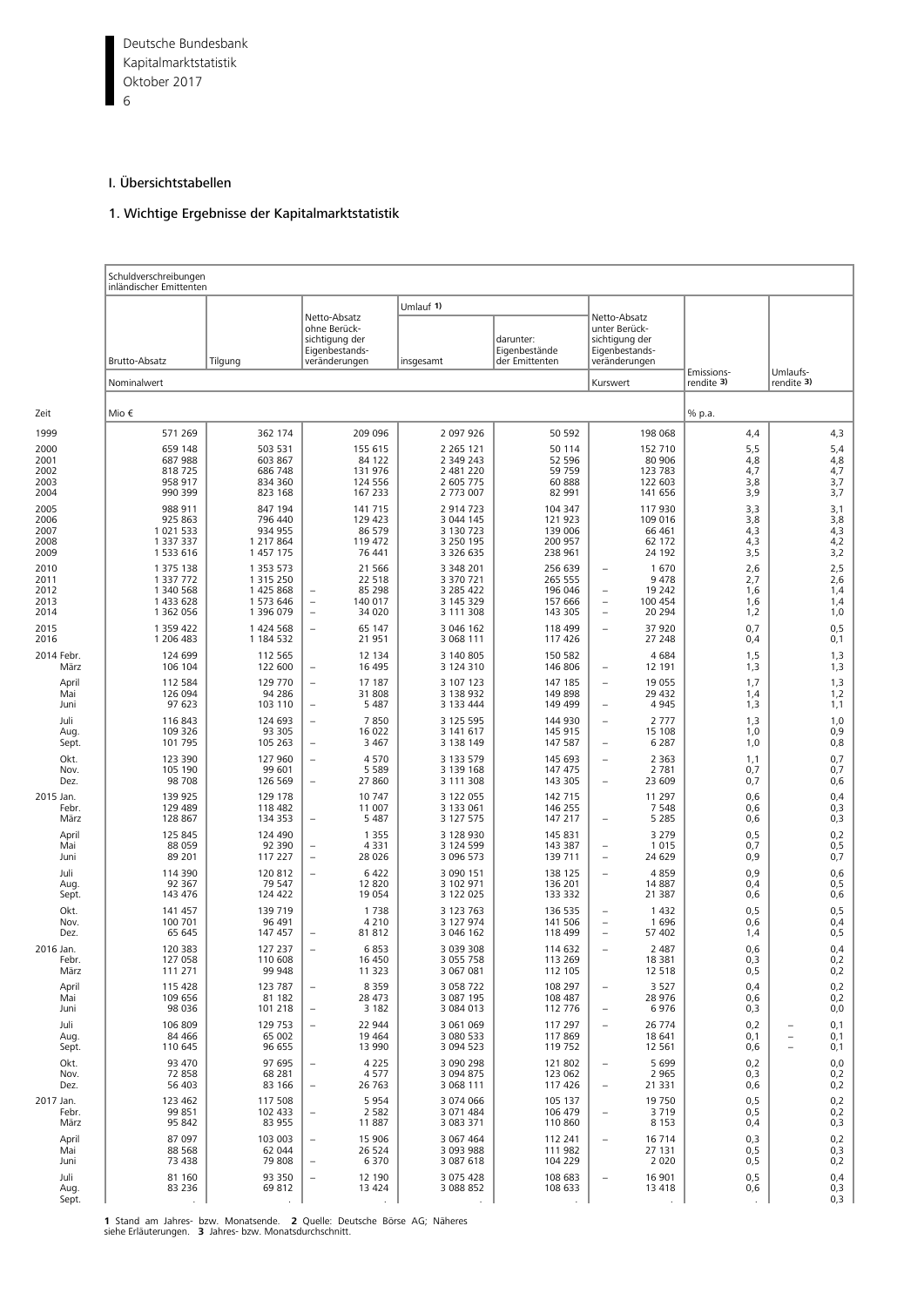#### I. Übersichtstabellen

<span id="page-28-0"></span>

| Aktienemissionen<br>inländischer Emittenten      |                                                 | Investment-<br>fonds                                                       |                                                | Indizes für Wertpapiere inländischer Emittenten 1) 2)        |                                                |                                                           |                                                |                                              |                                                |                                                   |                                      |
|--------------------------------------------------|-------------------------------------------------|----------------------------------------------------------------------------|------------------------------------------------|--------------------------------------------------------------|------------------------------------------------|-----------------------------------------------------------|------------------------------------------------|----------------------------------------------|------------------------------------------------|---------------------------------------------------|--------------------------------------|
|                                                  |                                                 |                                                                            | Aktien                                         |                                                              |                                                |                                                           | Renten                                         |                                              |                                                |                                                   |                                      |
|                                                  |                                                 | Mittel-                                                                    | Kursindex                                      |                                                              | Performanceindex                               |                                                           | Kursindex                                      |                                              | Performanceindex                               |                                                   |                                      |
| Absatz<br>Nominalwert                            | Kurswert                                        | aufkommen<br>bei offenen<br>inländischen<br>Investmentfonds<br>insgesamt   | CDAX-Kurs-<br>index                            | DAX-Kurs-<br>index                                           | Composite<br><b>DAX</b><br>(CDAX)              | Deutscher<br>Aktienindex<br>(DAX)                         | Deutscher<br>Rentenindex<br>(REX)              | iBoxx-<br>€-Deutschland-<br>Kursindex        | REX-<br>Performance-<br>index<br>(REXP)        | iBoxx-<br>€-Deutschland-<br>Performance-<br>index |                                      |
| Mio €                                            |                                                 |                                                                            | Ende<br>1987=100                               | Ende<br>1987=1000                                            | Ende<br>1987=100                               | Ende<br>1987=1000                                         | Tagesdurch-<br>schnittskurs                    | Ende<br>1998=100                             | Ende<br>1987=100                               | Ende<br>1998=100                                  | Zeit                                 |
| 5518                                             | 36 010                                          | 97 196                                                                     | 445,95                                         | 5 409,33                                                     | 564,44                                         | 6 958,14                                                  | 110,60                                         | 92,52                                        | 222,31                                         | 97,87                                             | 1999                                 |
| 3 6 2 0                                          | 22 733                                          | 85 158                                                                     | 396,59                                         | 4 9 3 4 . 8 5                                                | 508,49                                         | 6 433,61                                                  | 112,48                                         | 94,11                                        | 237,55                                         | 104,99                                            | 2000                                 |
| 7987                                             | 17 575                                          | 76811                                                                      | 319,38                                         | 3 887,48                                                     | 417,40                                         | 5 160,10                                                  | 113,12                                         | 94,16                                        | 250,91                                         | 110,58                                            | 2001                                 |
| 4 3 0 8                                          | 9 2 3 2                                         | 59 481                                                                     | 188,46                                         | 2 141.78                                                     | 250,69                                         | 2 892,63                                                  | 117,56                                         | 97,80                                        | 273,54                                         | 120,51                                            | 2002                                 |
| 4 4 8 3                                          | 16838                                           | 43 944                                                                     | 252,48                                         | 2 857,84                                                     | 344,89                                         | 3 965,16                                                  | 117,36                                         | 97,09                                        | 284,72                                         | 125,21                                            | 2003                                 |
| 3 9 6 0                                          | 10 157                                          | 1453                                                                       | 268,32                                         | 3 004,65                                                     | 374,09                                         | 4 256,08                                                  | 120,19                                         | 99,89                                        | 303,80                                         | 134,40                                            | 2004                                 |
| 2 4 7 1<br>2 601<br>3 1 6 5<br>5 0 0 9<br>12 477 | 13766<br>9 0 6 1<br>10 053<br>11 3 26<br>23 962 | 41 717<br>19 5 34<br>13 4 35<br>7911<br>$\overline{\phantom{0}}$<br>43 747 | 335,59<br>407,16<br>478,65<br>266,33<br>320,32 | 3719,79<br>4 4 2 9 , 0 1<br>5 277,23<br>3 041,60<br>3 604,02 | 479,59<br>595,11<br>716,65<br>411,51<br>516,05 | 5 408,26<br>6 596,92<br>8 0 67, 32<br>4810,20<br>5 957,43 | 120,92<br>116,78<br>114,85<br>121,68<br>123,62 | 101,09<br>96,69<br>94,62<br>102,06<br>100,12 | 316,20<br>317,05<br>325,02<br>357,99<br>375,62 | 141,50<br>140,98<br>143,83<br>161,42<br>164,54    | 2005<br>2006<br>2007<br>2008<br>2009 |
| 3 2 6 5                                          | 20 049                                          | 84 906                                                                     | 368,72                                         | 4 0 5 3 , 7 1                                                | 611,30                                         | 6914,19                                                   | 124,96                                         | 102,95                                       | 390,67                                         | 174,97                                            | 2010                                 |
| 6 3 8 8                                          | 21 713                                          | 45 220                                                                     | 304,60                                         | 3 3 4 6 . 0 6                                                | 520,73                                         | 5 898,35                                                  | 131,48                                         | 109,53                                       | 423,06                                         | 191,98                                            | 2011                                 |
| 3 0 4 5                                          | 5 1 2 0                                         | 89 943                                                                     | 380,03                                         | 4 161,30                                                     | 673,11                                         | 7 612,39                                                  | 135,11                                         | 111,18                                       | 442,69                                         | 200,27                                            | 2012                                 |
| 2972                                             | 10 10 6                                         | 91 338                                                                     | 466,53                                         | 5 0 5 1 , 8 9                                                | 853,14                                         | 9 5 5 2 , 16                                              | 132,11                                         | 105,92                                       | 440,54                                         | 195,87                                            | 2013                                 |
| 5 3 3 0                                          | 18778                                           | 97 710                                                                     | 468,39                                         | 5 044,71                                                     | 879,54                                         | 9 805,55                                                  | 139,68                                         | 114,37                                       | 471,82                                         | 216,25                                            | 2014                                 |
| 4634                                             | 7 6 6 8                                         | 146 135                                                                    | 508,80                                         | 5 3 9 0.31                                                   | 979,19                                         | 10 743,01                                                 | 139,52                                         | 112,42                                       | 474,24                                         | 216.98                                            | 2015                                 |
| 3 2 7 0                                          | 4 4 0 9                                         | 119 370                                                                    | 526,55                                         | 5 5 88, 27                                                   | 1 042,86                                       | 11 481,06                                                 | 142,50                                         | 112,72                                       | 485,31                                         | 225,72                                            | 2016                                 |
| 131                                              | 599                                             | 8 4 4 5                                                                    | 474,14                                         | 5 110,05                                                     | 869,31                                         | 9 692,08                                                  | 134,67                                         | 107,99                                       | 450,42                                         | 200,42                                            | 2014 Febr                            |
| 96                                               | 111                                             | 10 588                                                                     | 467,04                                         | 5 037,49                                                     | 856,42                                         | 9 555,91                                                  | 134,70                                         | 108,16                                       | 451,07                                         | 201,13                                            | März                                 |
| 100                                              | 136                                             | 2 7 6 4                                                                    | 465,58                                         | 5 030,34                                                     | 858,51                                         | 9 603,23                                                  | 134,91                                         | 108,60                                       | 452,44                                         | 202,34                                            | April                                |
| 52                                               | 868                                             | 6762                                                                       | 474,47                                         | 5 1 1 5 . 5 4                                                | 889,90                                         | 9 9 4 3, 27                                               | 136,00                                         | 109,49                                       | 456,59                                         | 204,37                                            | Mai                                  |
| 1 4 3 3                                          | 9015                                            | 4615                                                                       | 469,36                                         | 5 058,86                                                     | 881,17                                         | 9833,07                                                   | 136,38                                         | 109,92                                       | 458,36                                         | 205,58                                            | Juni                                 |
| 668                                              | 1770                                            | 8609                                                                       | 447,74                                         | 4 8 3 9, 91                                                  | 840,72                                         | 9 407,48                                                  | 136,83                                         | 110,37                                       | 460,39                                         | 206,81                                            | Juli                                 |
| 189                                              | 291                                             | 9 4 5 2                                                                    | 450,83                                         | 4 872,16                                                     | 846,53                                         | 9 470,17                                                  | 138,12                                         | 112,28                                       | 465,12                                         | 210,75                                            | Aug                                  |
| 1621                                             | 4 2 1 8                                         | 3 0 6 8                                                                    | 449,76                                         | 4 874,28                                                     | 844,57                                         | 9 474,30                                                  | 137,92                                         | 111,89                                       | 464,86                                         | 210,42                                            | Sept                                 |
| 562                                              | 1 2 2 1                                         | 7 1 8 7                                                                    | 444,13                                         | 4 7 98, 44                                                   | 833,99                                         | 9 3 2 6, 8 7                                              | 138,01                                         | 112,37                                       | 465,55                                         | 211,73                                            | Okt.                                 |
| 235                                              | 245                                             | 12 8 54                                                                    | 474,80                                         | 5 134,89                                                     | 891,60                                         | 9 980,85                                                  | 138,40                                         | 113,23                                       | 467,19                                         | 213,69                                            | Nov.                                 |
| 178                                              | 189                                             | 18753                                                                      | 468,39                                         | 5 044,71                                                     | 879,54                                         | 9 805,55                                                  | 139,68                                         | 114,37                                       | 471,82                                         | 216,25                                            | Dez.                                 |
| 73                                               | 78                                              | 21 924                                                                     | 509,65                                         | 5 486,32                                                     | 959,20                                         | 10 694,32                                                 | 140,04                                         | 116,78                                       | 473,21                                         | 221,11                                            | 2015 Jan.                            |
| 87                                               | 117                                             | 19 185                                                                     | 543,06                                         | 5 847,48                                                     | 1 022,60                                       | 11 401,66                                                 | 140,18                                         | 116,47                                       | 473,85                                         | 220,89                                            | Febr                                 |
| 43                                               | 49                                              | 14 3 63                                                                    | 567,47                                         | 6 137,77                                                     | 1 068,54                                       | 11 966,17                                                 | 140,52                                         | 118,05                                       | 475,14                                         | 224,26                                            | März                                 |
| 462                                              | 1751                                            | 10 144                                                                     | 543,36                                         | 5 847,84                                                     | 1 027,34                                       | 11 454,38                                                 | 139,85                                         | 116,16                                       | 472,99                                         | 221,08                                            | April                                |
| 106                                              | 155                                             | 6 5 2 0                                                                    | 534,29                                         | 5 726,71                                                     | 1 027,09                                       | 11 413,82                                                 | 139,56                                         | 114,65                                       | 472,27                                         | 218,61                                            | Mai                                  |
| 330                                              | 1 2 7 7                                         | 10 457                                                                     | 512,30                                         | 5 491,63                                                     | 985,54                                         | 10 944,97                                                 | 138,37                                         | 111,96                                       | 468,58                                         | 213,93                                            | Juni                                 |
| 157                                              | 510                                             | 2 2 1 6                                                                    | 530,65                                         | 5 674,27                                                     | 1 020,93                                       | 11 308,99                                                 | 139,21                                         | 113,45                                       | 471,80                                         | 217,12                                            | Juli                                 |
| 119                                              | 122                                             | 9967                                                                       | 486,17                                         | 5 147,68                                                     | 935,45                                         | 10 259,46                                                 | 139,19                                         | 112,18                                       | 472,00                                         | 215,07                                            | Aug.                                 |
| 965                                              | 966                                             | 9839                                                                       | 460,31                                         | 4 847,12                                                     | 885,74                                         | 9 660,44                                                  | 139,69                                         | 113,41                                       | 473,99                                         | 217,77                                            | Sept                                 |
| 892                                              | 903                                             | 8 1 6 4                                                                    | 512,31                                         | 5 444,06                                                     | 985,88                                         | 10 850,14                                                 | 140,17                                         | 113,79                                       | 475,90                                         | 218,85                                            | Okt.                                 |
| 319                                              | 640                                             | 6 4 0 1                                                                    | 534,95                                         | 5 711,03                                                     | 1 029,47                                       | 11 382,23                                                 | 140,48                                         | 113,82                                       | 477,20                                         | 219,27                                            | Nov.                                 |
| 1 0 8 1                                          | 1 100                                           | 26 955                                                                     | 508,80                                         | 5 390,31                                                     | 979,19                                         | 10 743,01                                                 | 139,52                                         | 112,42                                       | 474,24                                         | 216,98                                            | Dez.                                 |
| 112                                              | 120                                             | 15 2 46                                                                    | 464,93                                         | 4 899,58                                                     | 897,13                                         | 9 7 9 8, 11                                               | 141,46                                         | 115,09                                       | 481,03                                         | 222,39                                            | 2016 Jan.                            |
| 52                                               | 66                                              | 9934                                                                       | 451,93                                         | 4 7 4 6, 4 2                                                 | 872,56                                         | 9 4 9 5,40                                                | 142,48                                         | 116,73                                       | 484,61                                         | 225,90                                            | Febr                                 |
| 56                                               | 59                                              | 7620                                                                       | 473,69                                         | 4 980,74                                                     | 914,72                                         | 9 9 65, 51                                                | 142,21                                         | 116,20                                       | 483,82                                         | 225,24                                            | März                                 |
| 30                                               | 39                                              | 6740                                                                       | 474,25                                         | 4 985,22                                                     | 920,96                                         | 10 038,97                                                 | 141,89                                         | 112,67                                       | 482,81                                         | 223,19                                            | April                                |
| 209                                              | 288                                             | 8 2 4 9                                                                    | 478,01                                         | 5 002,74                                                     | 944,28                                         | 10 262,74                                                 | 142,19                                         | 113,75                                       | 483,92                                         | 225,45                                            | Mai                                  |
| 213                                              | 335                                             | 10 640                                                                     | 450,95                                         | 4713,91                                                      | 892,55                                         | 9 680,09                                                  | 143,74                                         | 116,88                                       | 489,26                                         | 231,64                                            | Juni                                 |
| 425                                              | 464                                             | 7899                                                                       | 481,02                                         | 5 0 3 1 , 5 1                                                | 952,59                                         | 10 337,50                                                 | 144,06                                         | 116,16                                       | 490,30                                         | 232,05                                            | Juli                                 |
| 1 0 6 1                                          | 1 0 6 3                                         | 5 1 5 1                                                                    | 491.68                                         | 5 1 5 5 , 9 3                                                | 973,72                                         | 10 592,69                                                 | 144,30                                         | 115,34                                       | 491,11                                         | 230,68                                            | Aug.                                 |
| 49                                               | 229                                             | 8 1 2 3                                                                    | 490,14                                         | 5 116,12                                                     | 970,75                                         | 10 511,02                                                 | 144,47                                         | 115,53                                       | 491,66                                         | 231,26                                            | Sept                                 |
| 196                                              | 204                                             | 11 557                                                                     | 494,25                                         | 5 191,07                                                     | 978,89                                         | 10 665,01                                                 | 142,59                                         | 113,12                                       | 485,28                                         | 226,52                                            | Okt.                                 |
| 120                                              | 681                                             | 11 845                                                                     | 490,37                                         | 5 179,04                                                     | 971,21                                         | 10 640,30                                                 | 142,37                                         | 112,33                                       | 484,67                                         | 224,92                                            | Nov.                                 |
| 747                                              | 861                                             | 16 3 66                                                                    | 526,55                                         | 5 5 88, 27                                                   | 1 042,86                                       | 11 481,06                                                 | 142,50                                         | 112,72                                       | 485,31                                         | 225,72                                            | Dez.                                 |
| 37                                               | 148                                             | 10 107                                                                     | 530,99                                         | 5 614,30                                                     | 1 0 5 1 , 7 3                                  | 11 535,31                                                 | 141,33                                         | 110,45                                       | 481,45                                         | 222,67                                            | 2017 Jan.                            |
| 112                                              | 852                                             | 11872                                                                      | 543,02                                         | 5 740,60                                                     | 1 078,64                                       | 11 834,41                                                 | 143,32                                         | 112,08                                       | 488,38                                         | 226,19                                            | Febr                                 |
| 2 2 2 9<br>93<br>78                              | 10 136<br>95                                    | 7318<br>6496<br>5 6 5 8                                                    | 562,80<br>570,29<br>572,60                     | 5 953,44<br>6 004,37<br>5 990,58                             | 1 120,80<br>1 137,78<br>1 159,99               | 12 312,87<br>12 438,01<br>12 615,06                       | 141,93<br>141,87                               | 110,93<br>111,03<br>110,90                   | 483,82<br>483,78                               | 223,87<br>224,08                                  | März<br>April                        |
| 64                                               | 107<br>920                                      | 4745                                                                       | 557,50                                         | 5 841,44                                                     | 1 132,19                                       | 12 325,12                                                 | 141,95<br>140,79                               | 109,60                                       | 484,21<br>480,42                               | 223,94<br>221,32                                  | Mai<br>Juni                          |
| 493<br>155                                       | 509<br>155                                      | 9699<br>865                                                                | 552,08<br>551,25<br>585,63                     | 5 743,40<br>5 7 1 3,82<br>6 080,19                           | 1 121,34<br>1 119,70<br>1 189,55               | 12 118,25<br>12 055,84<br>12 828,86                       | 140,78<br>141,85<br>141,21                     | 108,71<br>110,01<br>109,06                   | 480,60<br>484,46<br>482,44                     | 221,21<br>224,15<br>222,43                        | Juli<br>Aug.<br>Sept                 |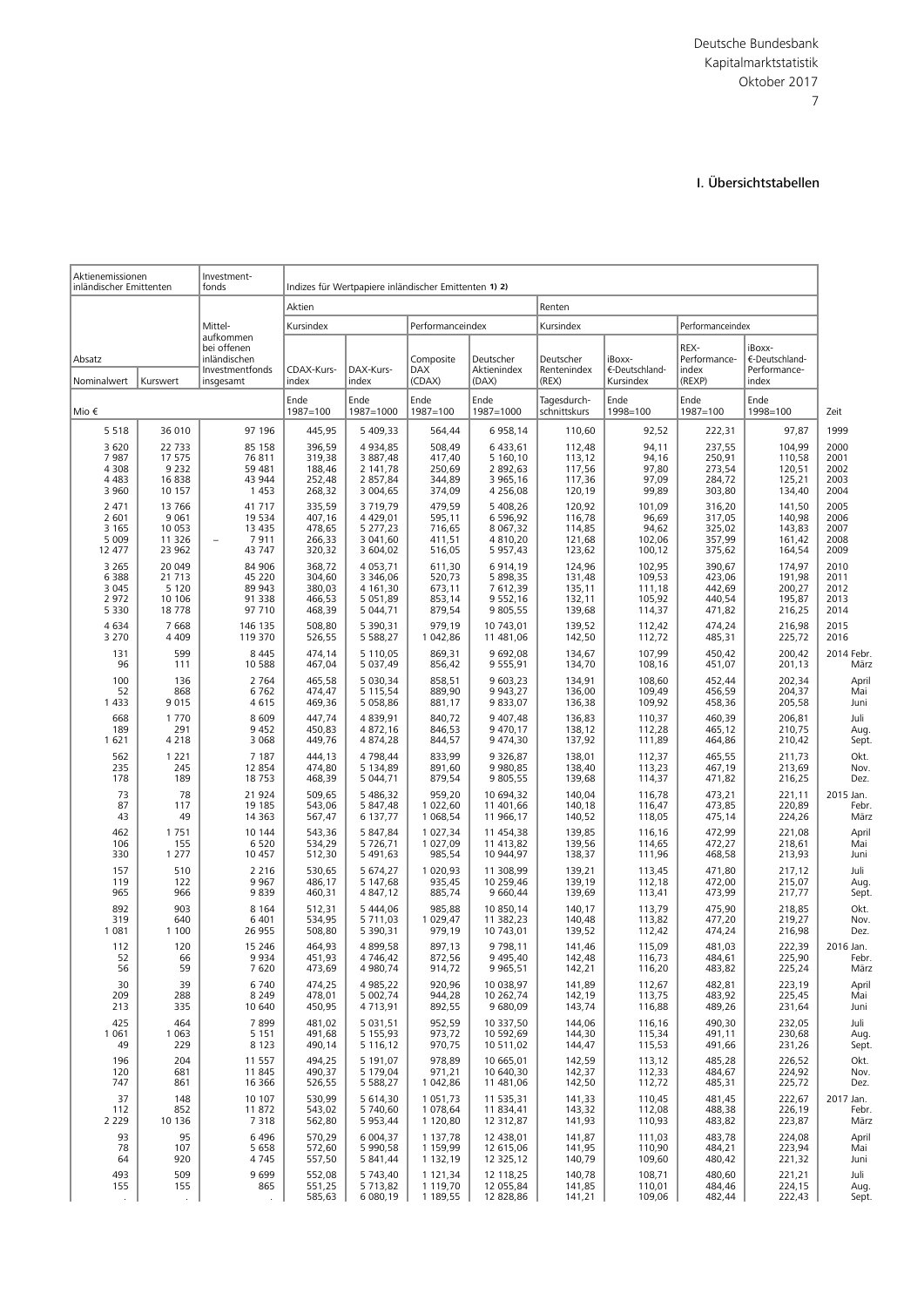<span id="page-29-0"></span>Deutsche Bundesbank 8 Kapitalmarktstatistik Oktober 2017

#### I. Übersichtstabellen

#### 2a) Absatz und Erwerb von Schuldverschreibungen \*)

Mio €

|                                                          |                                                                           |                                                                    | Absatz                                                                           |                                                                       |                                                                                                                                                 |                                                                     |                                                                                  |                                                                    |                                                                                                                                                                                           |                                                                     |                                                                                  |                                                                      |                                                                                                                     |                                                                  |                                                      |                                                             |                                                      |                                                                        |                                                    |                                                                    |
|----------------------------------------------------------|---------------------------------------------------------------------------|--------------------------------------------------------------------|----------------------------------------------------------------------------------|-----------------------------------------------------------------------|-------------------------------------------------------------------------------------------------------------------------------------------------|---------------------------------------------------------------------|----------------------------------------------------------------------------------|--------------------------------------------------------------------|-------------------------------------------------------------------------------------------------------------------------------------------------------------------------------------------|---------------------------------------------------------------------|----------------------------------------------------------------------------------|----------------------------------------------------------------------|---------------------------------------------------------------------------------------------------------------------|------------------------------------------------------------------|------------------------------------------------------|-------------------------------------------------------------|------------------------------------------------------|------------------------------------------------------------------------|----------------------------------------------------|--------------------------------------------------------------------|
|                                                          |                                                                           |                                                                    |                                                                                  | inländische Schuldverschreibungen 1)                                  |                                                                                                                                                 |                                                                     |                                                                                  |                                                                    |                                                                                                                                                                                           |                                                                     |                                                                                  |                                                                      |                                                                                                                     |                                                                  |                                                      |                                                             |                                                      |                                                                        |                                                    |                                                                    |
|                                                          | Absatz                                                                    |                                                                    |                                                                                  |                                                                       |                                                                                                                                                 | Bankschuldverschreibungen                                           |                                                                                  |                                                                    |                                                                                                                                                                                           |                                                                     |                                                                                  |                                                                      |                                                                                                                     |                                                                  |                                                      |                                                             |                                                      |                                                                        |                                                    |                                                                    |
|                                                          | Erwerb<br>insgesamt<br>(Spalten<br>$2 + 10$<br>bzw. $11+18$               |                                                                    | zusammen                                                                         |                                                                       | zusammen                                                                                                                                        |                                                                     | Hypo-<br>theken-<br>pfand-<br>briefe                                             |                                                                    | Öffent-<br>liche<br>Pfand-<br>briefe                                                                                                                                                      |                                                                     | Schuldver-<br>von Spe-<br>zialkredit-<br>instituten                              | schreibungen                                                         | Sonstige<br>Bank-<br>schuld-<br>verschrei-<br>bungen                                                                |                                                                  | Anleihen<br>von<br>Unter-<br>nehmen                  | (Nicht-MFIs) 2)                                             | Anleihen<br>der<br>öffent-<br>lichen<br>Hand 3)      |                                                                        | ausländische<br>Schuld-<br>verschrei-<br>bungen 4) |                                                                    |
| Zeit                                                     |                                                                           | 1                                                                  |                                                                                  | $\overline{2}$                                                        |                                                                                                                                                 | 3                                                                   |                                                                                  | 4                                                                  |                                                                                                                                                                                           | 5                                                                   |                                                                                  | 6                                                                    |                                                                                                                     | $\overline{7}$                                                   |                                                      | 8                                                           |                                                      | 9                                                                      |                                                    | 10                                                                 |
| 2003<br>2004                                             |                                                                           | 184 679<br>233 890                                                 |                                                                                  | 134 455<br>133 711                                                    |                                                                                                                                                 | 31 404<br>64 2 31                                                   |                                                                                  | 3 3 5 8<br>1890                                                    | $\qquad \qquad -$<br>$\overline{\phantom{0}}$                                                                                                                                             | 39 887<br>54 614                                                    |                                                                                  | 41914<br>50 135                                                      |                                                                                                                     | 26 020<br>66819                                                  |                                                      | 30 262<br>10 778                                            |                                                      | 72 788<br>58 703                                                       |                                                    | 50 224<br>100 179                                                  |
| 2005<br>2006<br>2007<br>2008<br>2009                     |                                                                           | 252 658<br>242 006<br>217 798<br>76 490<br>70 208                  | $\overline{\phantom{0}}$                                                         | 110 542<br>102 379<br>90 270<br>66 139<br>538                         | $\qquad \qquad -$<br>$\overline{\phantom{a}}$                                                                                                   | 39 898<br>40 995<br>42 034<br>45 712<br>114 902                     | $\qquad \qquad -$<br>$\qquad \qquad -$<br>$\qquad \qquad -$<br>$\qquad \qquad -$ | 1 4 0 1<br>13 149<br>11 417<br>6 1 0 6<br>1 1 5 2                  | $\qquad \qquad -$<br>$\overline{\phantom{0}}$<br>$\overline{\phantom{0}}$<br>$\overline{\phantom{0}}$<br>$\overline{\phantom{0}}$                                                         | 32 425<br>19 124<br>43 769<br>67 685<br>89 835                      |                                                                                  | 39 2 28<br>43 662<br>41 760<br>22 297<br>19 693                      | $\qquad \qquad -$<br>$\overline{\phantom{a}}$                                                                       | 34 501<br>29 606<br>55 462<br>6433<br>43 609                     |                                                      | 2 6 8 2<br>8 9 4 3<br>20 123<br>86 527<br>22 709            |                                                      | 67 965<br>52 446<br>28 111<br>25 3 22<br>91 655                        |                                                    | 142 116<br>139 627<br>127 528<br>10 351<br>70 747                  |
| 2010<br>2011<br>2012<br>2013<br>2014<br>2015<br>2016 10) |                                                                           | 146 620<br>33 649<br>51813<br>15 969<br>64 027<br>31 809<br>69 798 | $\qquad \qquad -$<br>$\qquad \qquad -$                                           | 1 2 1 2<br>13 575<br>21 4 19<br>101 616<br>31 962<br>36 010<br>27 069 | $\qquad \qquad -$<br>$\qquad \qquad -$<br>$\overline{\phantom{0}}$<br>$\overline{\phantom{m}}$<br>$\qquad \qquad -$<br>$\overline{\phantom{0}}$ | 7621<br>46 796<br>98 820<br>117 187<br>47 404<br>65 7 7 8<br>19 177 | $\overline{\phantom{0}}$<br>$\overline{\phantom{0}}$<br>$\qquad \qquad -$        | 3 2 0 2<br>1415<br>4 2 4 6<br>11 900<br>5 2 9 5<br>8914<br>5 5 0 9 | $\qquad \qquad -$<br>$\overline{\phantom{0}}$<br>$\overline{\phantom{0}}$<br>$\overline{\phantom{m}}$<br>$\overline{\phantom{0}}$<br>$\overline{\phantom{0}}$<br>$\overline{\phantom{m}}$ | 63 715<br>43 085<br>40 499<br>37 480<br>23 072<br>8 9 0 1<br>12 902 | $\overline{\phantom{a}}$<br>$\overline{\phantom{m}}$<br>$\overline{\phantom{a}}$ | 21 5 37<br>24 5 48<br>2 5 8 8<br>7375<br>1 1 3 6<br>3 3 4 9<br>16869 | $\qquad \qquad -$<br>$\overline{\phantom{a}}$<br>$\overline{\phantom{m}}$<br>$\qquad \qquad -$<br>$\qquad \qquad -$ | 37 759<br>29 676<br>51 488<br>60 430<br>17 900<br>69 139<br>9702 | $\overline{\phantom{a}}$                             | 24 044<br>850<br>8701<br>153<br>1 3 3 0<br>26 762<br>17 905 | $\overline{\phantom{m}}$                             | 17 635<br>59 521<br>86 103<br>15 415<br>16 7 7 6<br>3 0 0 6<br>10 0 12 |                                                    | 147 831<br>20 075<br>73 231<br>85 646<br>95 988<br>67819<br>42 728 |
| 2013 Okt.<br>Nov.<br>Dez.                                |                                                                           | 6805<br>20 183<br>36 825                                           |                                                                                  | 5 5 8 2<br>4316<br>39 871                                             | ÷<br>$\qquad \qquad -$<br>$\overline{\phantom{0}}$                                                                                              | 5 4 0 1<br>8410<br>24 847                                           | $\overline{\phantom{0}}$<br>$\qquad \qquad -$<br>$\overline{\phantom{0}}$        | 770<br>465<br>3                                                    | $\overline{\phantom{m}}$<br>$\qquad \qquad -$<br>$\qquad \qquad -$                                                                                                                        | 2 4 7 0<br>1766<br>2 1 0 9                                          | $\overline{\phantom{a}}$<br>$\overline{\phantom{a}}$                             | 4 1 1 6<br>1 2 5 5<br>14 097                                         | $\overline{\phantom{a}}$<br>$\overline{\phantom{a}}$<br>$\qquad \qquad -$                                           | 6 2 7 7<br>4924<br>8637                                          | $\overline{\phantom{a}}$<br>$\overline{\phantom{a}}$ | 5 7 1 6<br>1 2 5 1<br>4973                                  | $\overline{\phantom{a}}$                             | 5 2 6 6<br>13 977<br>10 051                                            |                                                    | 1 2 2 3<br>15 867<br>3 0 4 6                                       |
| 2014 Jan.<br>Febr.<br>März                               |                                                                           | 7933<br>5 3 2 3<br>4 1 2 6                                         | $\overline{\phantom{0}}$                                                         | 2 4 7 6<br>691<br>14 577                                              | $\qquad \qquad -$<br>$\overline{\phantom{a}}$                                                                                                   | 3705<br>8978<br>12 2 6 2                                            | $\qquad \qquad -$<br>$\overline{\phantom{a}}$                                    | 1 2 8 1<br>1 2 0 9<br>914                                          | $\qquad \qquad -$<br>$\qquad \qquad -$<br>$\equiv$                                                                                                                                        | 6 3 3 3<br>671<br>766                                               | $\overline{\phantom{a}}$<br>$\equiv$                                             | 14 601<br>4 2 9 7<br>9 2 2 3                                         | $\qquad \qquad -$<br>$\overline{\phantom{a}}$<br>$\equiv$                                                           | 5 8 4 4<br>2 8 0 1<br>1 3 5 9                                    | $\overline{\phantom{m}}$                             | 3 5 1 6<br>409<br>1890                                      | $\overline{\phantom{a}}$<br>$\overline{\phantom{a}}$ | 4744<br>9 2 6 0<br>425                                                 |                                                    | 5 4 5 6<br>4632<br>18704                                           |
| April<br>Mai<br>Juni                                     |                                                                           | 6834<br>31 680<br>1921                                             | $\overline{\phantom{0}}$                                                         | 23 586<br>28 5 66<br>5 7 6 5                                          | ÷<br>$\overline{\phantom{0}}$                                                                                                                   | 12 132<br>11 3 3 6<br>9 4 0 0                                       | $\qquad \qquad -$<br>$\overline{\phantom{m}}$<br>$\qquad \qquad -$               | 56<br>2 0 3 1<br>151                                               | $\qquad \qquad -$<br>$\qquad \qquad -$<br>L,                                                                                                                                              | 1953<br>386<br>5 7 8 1                                              | $\overline{\phantom{m}}$                                                         | 11 066<br>8870<br>5836                                               | $\qquad \qquad -$                                                                                                   | 943<br>4883<br>9 3 0 4                                           | $\overline{\phantom{a}}$<br>$\overline{\phantom{m}}$ | 635<br>1 1 2 7<br>4686                                      | $\equiv$                                             | 12 088<br>18 3 5 7<br>8321                                             |                                                    | 16752<br>3 1 1 4<br>7686                                           |
| Juli<br>Aug<br>Sept.                                     |                                                                           | 1 3 0 7<br>10 3 98<br>9 2 1 2                                      |                                                                                  | 2 9 5 5<br>14 8 90<br>7661                                            | $\overline{\phantom{0}}$<br>$\overline{\phantom{a}}$                                                                                            | 2 2 2 9<br>4695<br>4017                                             | $\qquad \qquad -$<br>$\qquad \qquad -$<br>$\overline{\phantom{a}}$               | 1 2 2 6<br>718<br>696                                              | $\qquad \qquad -$<br>$\qquad \qquad -$                                                                                                                                                    | 927<br>502<br>1 1 1 7                                               | $\overline{\phantom{a}}$                                                         | 1 0 9 4<br>806<br>1 3 5 4                                            | $\qquad \qquad -$<br>$\overline{\phantom{0}}$                                                                       | 1 1 7 0<br>4 1 0 5<br>850                                        | $\overline{\phantom{a}}$<br>$\overline{\phantom{m}}$ | 5 0 6 2<br>1 3 2 7<br>218                                   | $\overline{\phantom{a}}$<br>$\overline{\phantom{m}}$ | 5788<br>11 523<br>3 4 2 6                                              | $\sim$                                             | 1648<br>4 4 9 2<br>16873                                           |
| Okt.<br>Nov.<br>Dez.                                     |                                                                           | 5 1 8 7<br>20 343<br>23 955                                        |                                                                                  | 2 3 2 1<br>2 1 7 7<br>23 897                                          | ÷<br>$\overline{\phantom{0}}$<br>÷                                                                                                              | 6 3 0 4<br>4561<br>7 2 5 7                                          | L,                                                                               | 139<br>1 2 5 4<br>690                                              | $\overline{\phantom{0}}$<br>$\overline{\phantom{0}}$<br>$\overline{\phantom{0}}$                                                                                                          | 1 0 3 2<br>3 0 6 6<br>1 5 4 2                                       | $\overline{\phantom{a}}$<br>$\equiv$                                             | 303<br>238<br>6468                                                   | $\overline{\phantom{a}}$<br>$\overline{\phantom{m}}$                                                                | 5436<br>2 5 1 1<br>1 4 4 4                                       | $\equiv$<br>$\equiv$                                 | 1626<br>305<br>227                                          | $\equiv$                                             | 5 6 0 9<br>7 0 4 4<br>16867                                            |                                                    | 7 5 0 8<br>18 16 6<br>59                                           |
| 2015 Jan.<br>Febr.<br>März                               |                                                                           | 23 5 39<br>17 367<br>7708                                          |                                                                                  | 12 0 20<br>8 1 5 7<br>5 2 2 3                                         | ÷                                                                                                                                               | 9062<br>4938<br>3851                                                | $\overline{\phantom{0}}$                                                         | 905<br>676<br>2874                                                 | $\qquad \qquad -$<br>$\overline{\phantom{0}}$                                                                                                                                             | 244<br>922<br>860                                                   | $\overline{\phantom{a}}$                                                         | 9550<br>12 057<br>3 0 4 7                                            | $\qquad \qquad -$<br>$\overline{\phantom{a}}$<br>÷                                                                  | 1 1 4 9<br>5 5 2 1<br>4539                                       |                                                      | 2 2 5 8<br>5 5 7 6<br>2 0 0 7                               | $\overline{\phantom{a}}$<br>$\equiv$                 | 700<br>2 3 5 7<br>3 3 7 9                                              |                                                    | 11519<br>9 2 1 0<br>12 931                                         |
| April<br>Mai<br>Juni                                     |                                                                           | 9601<br>597<br>23 944                                              |                                                                                  | 4 0 9 7<br>506<br>25 695                                              | $\overline{\phantom{0}}$                                                                                                                        | 6508<br>13 628<br>10836                                             |                                                                                  | 1650<br>499<br>852                                                 | $\equiv$<br>$\qquad \qquad -$                                                                                                                                                             | 1 5 3 3<br>67<br>4 1 0 2                                            | $\overline{\phantom{a}}$<br>$\overline{\phantom{a}}$                             | 880<br>7 5 6 6<br>1 2 9 5                                            | $\qquad \qquad -$<br>$\qquad \qquad -$                                                                              | 5 5 1 2<br>6627<br>4587                                          |                                                      | 3 3 2 8<br>1 1 2 7<br>3872                                  | $\overline{\phantom{m}}$                             | 5740<br>11 994<br>10 987                                               |                                                    | 5 5 0 5<br>1 1 0 3<br>1751                                         |
| Juli<br>Aug<br>Sept.                                     | $\overline{\phantom{a}}$                                                  | 2 2 6 1<br>18 051<br>37 205                                        |                                                                                  | 2 9 7 7<br>14 808<br>20 5 67                                          |                                                                                                                                                 | 585<br>1576<br>3 5 6 0                                              |                                                                                  | 3 2 9 7<br>950<br>598                                              | $\qquad \qquad -$<br>$\qquad \qquad -$                                                                                                                                                    | 1 0 4 6<br>95<br>1 4 2 7                                            | $\overline{\phantom{a}}$                                                         | 783<br>1 4 2 3<br>3795                                               | $\qquad \qquad -$<br>$\equiv$                                                                                       | 882<br>892<br>594                                                |                                                      | 1688<br>1949<br>19 5 63                                     | $\overline{\phantom{a}}$<br>$\overline{\phantom{a}}$ | 5 2 5 1<br>11 2 8 4<br>2 5 5 5                                         |                                                    | 717<br>3 2 4 3<br>16 638                                           |
| Okt.<br>Nov.<br>Dez.                                     | $\overline{\phantom{a}}$<br>$\overline{\phantom{a}}$                      | 3764<br>1 0 5 5<br>58 763                                          | $\overline{\phantom{0}}$<br>$\overline{\phantom{0}}$<br>$\overline{\phantom{0}}$ | 1 2 6 3<br>2 1 5 9<br>57836                                           | $\qquad \qquad -$<br>$\overline{\phantom{0}}$                                                                                                   | 5758<br>14 2 8 2<br>55 168                                          | $\equiv$<br>$\overline{\phantom{0}}$                                             | 1 1 7 9<br>1 3 2 1<br>473                                          | $\overline{\phantom{0}}$<br>$\overline{\phantom{0}}$                                                                                                                                      | 823<br>427<br>253                                                   | $\overline{\phantom{a}}$<br>$\overline{\phantom{a}}$                             | 5722<br>9641<br>7746                                                 | $\qquad \qquad -$<br>$\qquad \qquad -$                                                                              | 2 0 3 8<br>6 3 9 0<br>46 696                                     | $\overline{\phantom{m}}$<br>$\overline{\phantom{m}}$ | 6 1 2 9<br>1729<br>996                                      | $\overline{\phantom{a}}$<br>$\overline{\phantom{m}}$ | 892<br>13853<br>3 6 6 4                                                |                                                    | 5 0 2 7<br>1 1 0 4<br>927                                          |
| 2016 Jan.<br>Febr.<br>März                               |                                                                           | 9 0 3 7<br>31 250<br>23 357                                        |                                                                                  | 1881<br>19 483<br>12729                                               |                                                                                                                                                 | 7474<br>14851<br>1 3 3 0                                            |                                                                                  | 1512<br>5428<br>133                                                | $\overline{\phantom{0}}$                                                                                                                                                                  | 418<br>603<br>1 0 7 2                                               |                                                                                  | 4545<br>7 1 9 2<br>1 1 8 0                                           |                                                                                                                     | 4858<br>1628<br>1 0 9 0                                          |                                                      | 2 9 2 4<br>1 2 2 4<br>4510                                  |                                                      | 12 279<br>3 4 0 7<br>6889                                              |                                                    | 10918<br>11 767<br>10 628                                          |
| April<br>Mai<br>Juni                                     | $\qquad \qquad -$                                                         | 12 7 33<br>32 358<br>5 5 6 1                                       |                                                                                  | 3 4 6 9<br>29 686<br>7 5 5 3                                          |                                                                                                                                                 | 7 2 3 8<br>8729<br>2 1 7 7                                          | $\overline{\phantom{0}}$<br>$\overline{\phantom{0}}$                             | 600<br>1 2 3 0<br>2 5 3 4                                          | $\qquad \qquad -$<br>$\overline{\phantom{0}}$<br>$\overline{\phantom{0}}$                                                                                                                 | 1 3 9 1<br>719<br>4 3 9 5                                           |                                                                                  | 6572<br>8981<br>1518                                                 |                                                                                                                     | 1 4 5 7<br>1697<br>3 2 3 5                                       |                                                      | 1970<br>3 9 9 3<br>4636                                     | $\overline{\phantom{a}}$                             | 12 677<br>16 964<br>740                                                |                                                    | 16 202<br>2673<br>1992                                             |
| Juli 10)<br>Aug.<br>Sept.                                | $\overline{\phantom{a}}$                                                  | 30 480<br>19 190<br>17 625                                         |                                                                                  | 26 603<br>18 041<br>12 4 68                                           | $\overline{\phantom{0}}$                                                                                                                        | 16 2 63<br>7011<br>6 1 0 6                                          |                                                                                  | 1 2 3 7<br>3416<br>113                                             | $\qquad \qquad -$<br>$\qquad \qquad -$                                                                                                                                                    | 1 0 0 0<br>302<br>1 2 8 9                                           |                                                                                  | 14 129<br>4771<br>4319                                               | $\qquad \qquad -$<br>$\overline{\phantom{0}}$                                                                       | 2 3 7 1<br>1478<br>2 9 6 3                                       | $\overline{\phantom{a}}$                             | 1 0 5 5<br>942<br>3712                                      |                                                      | 11 3 9 4<br>11 972<br>2 6 5 0                                          |                                                    | 3878<br>1 1 4 9<br>5157                                            |
| Okt.<br>Nov.<br>Dez.                                     | $\qquad \qquad -$<br>$\overline{\phantom{0}}$<br>$\overline{\phantom{0}}$ | 8977<br>193<br>30 541                                              |                                                                                  | 6 3 5 7<br>2 4 1 7<br>21 892                                          | $\overline{\phantom{0}}$<br>$\overline{\phantom{0}}$                                                                                            | 640<br>5 1 7 2<br>10 5 90                                           |                                                                                  | 453<br>1 1 1 8<br>1713                                             | $\overline{\phantom{0}}$<br>$\overline{\phantom{a}}$<br>$\qquad \qquad -$                                                                                                                 | 1 3 1 1<br>1809<br>403                                              |                                                                                  | 600<br>3 4 2 8<br>5 2 5 2                                            | $\qquad \qquad -$<br>$\qquad \qquad -$                                                                              | 898<br>1 0 5 3<br>3 2 2 2                                        | $\qquad \qquad -$                                    | 3 3 4 7<br>377<br>1 1 2 5                                   |                                                      | 10 344<br>7966<br>12 4 26                                              |                                                    | 2619<br>2611<br>8 6 4 9                                            |
| 2017 Jan.<br>Febr.<br>März                               |                                                                           | 24 212<br>4 1 8 8<br>9 2 2 5                                       |                                                                                  | 22 588<br>2 1 7 7<br>8713                                             |                                                                                                                                                 | 12 008<br>12 413<br>1 1 7 9                                         |                                                                                  | 3 0 3 9<br>1684<br>376                                             |                                                                                                                                                                                           | 929<br>80<br>748                                                    |                                                                                  | 6665<br>1 3 6 7<br>2 9 9 9                                           |                                                                                                                     | 1 3 7 5<br>9 2 8 3<br>1448                                       |                                                      | 4 6 7 3<br>1756<br>131                                      |                                                      | 5 9 0 8<br>16 346<br>7665                                              |                                                    | 1624<br>6 3 6 5<br>512                                             |
| April<br>Mai<br>Juni                                     | $\overline{\phantom{0}}$                                                  | 12 5 9 0<br>39 706<br>3 5 8 2                                      |                                                                                  | 15 170<br>28 4 63<br>1 0 9 0                                          |                                                                                                                                                 | 5 9 0 9<br>10 800<br>2876                                           | $\qquad \qquad -$<br>$\qquad \qquad -$                                           | 1 1 3 7<br>1 3 4 4<br>129                                          | $\overline{\phantom{0}}$<br>$\overline{\phantom{0}}$<br>$\overline{\phantom{m}}$                                                                                                          | 1 5 4 9<br>1 0 8 5<br>542                                           |                                                                                  | 1 1 2 9<br>12 7 3 3<br>5 3 4 5                                       |                                                                                                                     | 4 3 6 9<br>497<br>1798                                           | $\qquad \qquad -$                                    | 276<br>1 0 9 6<br>5 7 6 9                                   |                                                      | 8985<br>16 5 67<br>1802                                                |                                                    | 2 5 8 0<br>11 243<br>4 6 7 2                                       |
| Juli<br>Aug.                                             | $\overline{\phantom{a}}$                                                  | 7719<br>14 4 8 8                                                   | $\qquad \qquad -$                                                                | 17 251<br>12 771                                                      | ÷,<br>$\overline{\phantom{0}}$                                                                                                                  | 7 1 9 6<br>1814                                                     | $\overline{\phantom{0}}$                                                         | 2 0 9 5<br>1090                                                    | $\overline{\phantom{a}}$                                                                                                                                                                  | 165<br>18                                                           |                                                                                  | 2 2 4 1<br>2356                                                      | $\overline{\phantom{a}}$<br>$\overline{\phantom{a}}$                                                                | 3 0 2 6<br>5242                                                  | $\overline{\phantom{a}}$                             | 8 1 7 4<br>1581                                             | $\overline{\phantom{a}}$                             | 18 2 28<br>16 16 6                                                     |                                                    | 9532<br>1 7 1 7                                                    |

**\*** Einschließlich Commercial Paper der Nichtbanken. **1** Netto-Absatz zu Kurswerten bungen durch Inländer; Transaktionswerte. **5** In- und ausländische Schuldverschreiplus/minus Eigenbestandsveränderungen bei den Emittenten. 2 Ab Januar 2011 – bungen. 6 Buchwerte, statistisch bereinigt (u.a. Abschreibungen der Kreditinstitute<br>inklusive grenzüberschreitender konzerninterner Verrechnungen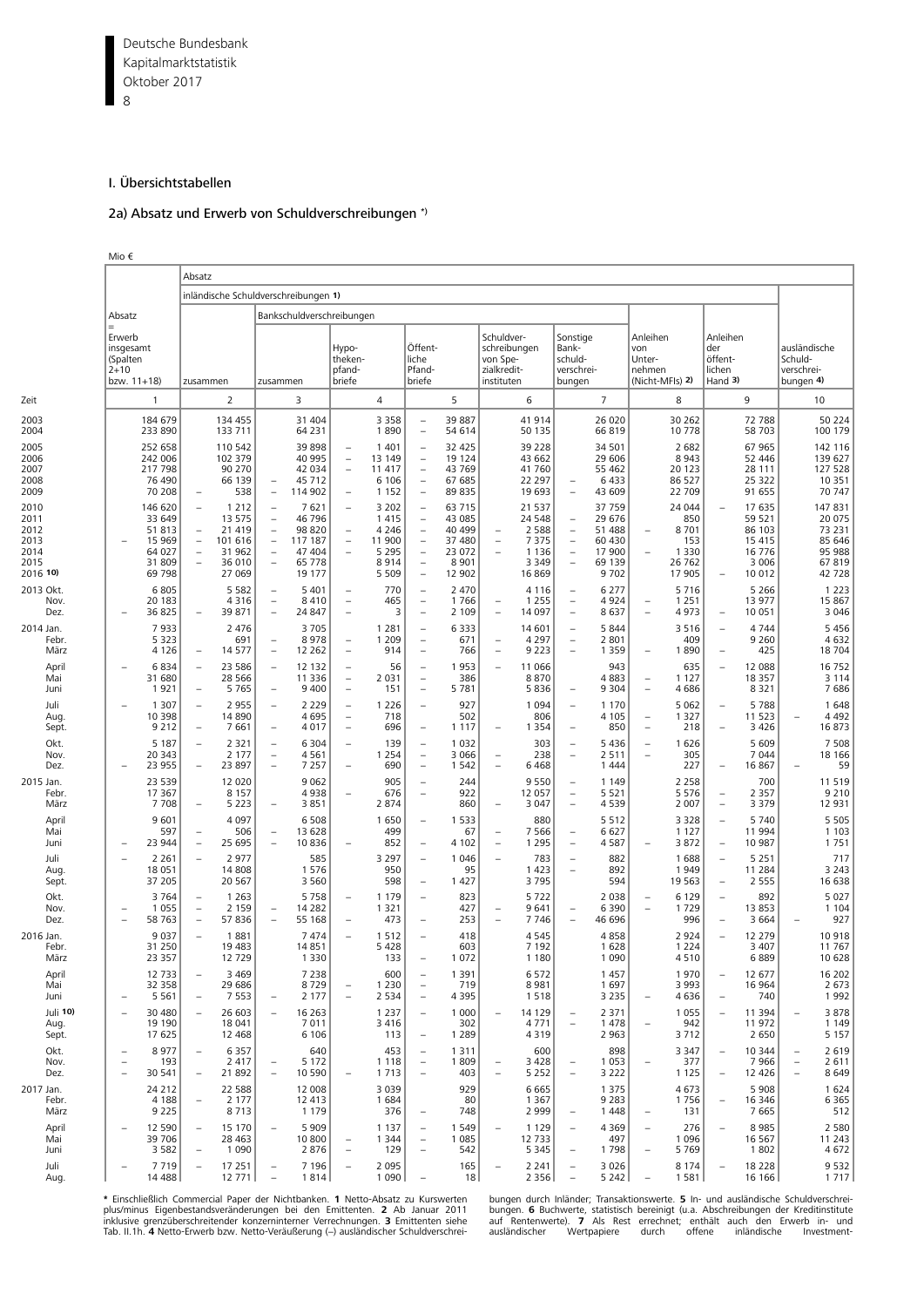#### I. Übersichtstabellen

<span id="page-30-0"></span>

| Erwerb   |                                                                                               |                                                                                                                                                                                  |                                                                     |                                                                           |                                                                      |                               |                                                                    |                                                                                                          |                                                                  |  |                                                                     |                                      |                                                                      |                                                                  |                                                                     |                                                                                                                                                        |                                                                      |                                                          |
|----------|-----------------------------------------------------------------------------------------------|----------------------------------------------------------------------------------------------------------------------------------------------------------------------------------|---------------------------------------------------------------------|---------------------------------------------------------------------------|----------------------------------------------------------------------|-------------------------------|--------------------------------------------------------------------|----------------------------------------------------------------------------------------------------------|------------------------------------------------------------------|--|---------------------------------------------------------------------|--------------------------------------|----------------------------------------------------------------------|------------------------------------------------------------------|---------------------------------------------------------------------|--------------------------------------------------------------------------------------------------------------------------------------------------------|----------------------------------------------------------------------|----------------------------------------------------------|
| Inländer |                                                                                               |                                                                                                                                                                                  |                                                                     |                                                                           |                                                                      |                               |                                                                    |                                                                                                          |                                                                  |  |                                                                     |                                      |                                                                      |                                                                  |                                                                     |                                                                                                                                                        |                                                                      |                                                          |
|          |                                                                                               |                                                                                                                                                                                  |                                                                     |                                                                           |                                                                      | übrige Sektoren 7)            |                                                                    |                                                                                                          |                                                                  |  |                                                                     |                                      |                                                                      |                                                                  |                                                                     |                                                                                                                                                        |                                                                      |                                                          |
|          | Kredit-                                                                                       |                                                                                                                                                                                  |                                                                     |                                                                           |                                                                      |                               |                                                                    |                                                                                                          | ausländ. Schuldverschreibungen                                   |  |                                                                     |                                      |                                                                      |                                                                  |                                                                     |                                                                                                                                                        |                                                                      |                                                          |
|          | institute<br>einschließlich<br>Bauspar-<br>Deutsche<br>kassen 6)<br>Bundesbank<br>zusammen 5) |                                                                                                                                                                                  | zusammen                                                            |                                                                           | inländische<br>Rentenwerte                                           |                               | zusammen                                                           |                                                                                                          | darunter:<br>in Euro<br>denominiert                              |  | Ausländer 8)                                                        |                                      | Nachrichtlich:<br>Saldo der<br>Transaktionen mit<br>dem Ausland 9)   |                                                                  |                                                                     |                                                                                                                                                        |                                                                      |                                                          |
|          | 11                                                                                            |                                                                                                                                                                                  | 12                                                                  |                                                                           | 13                                                                   |                               | 14                                                                 |                                                                                                          | 15                                                               |  | 16                                                                  |                                      | 17                                                                   |                                                                  | 18                                                                  |                                                                                                                                                        | 19                                                                   | Zeit                                                     |
|          | 105 557<br>108 119                                                                            |                                                                                                                                                                                  | 35 748<br>121 841                                                   |                                                                           |                                                                      |                               | 69809<br>13723                                                     | $\overline{\phantom{a}}$                                                                                 | 45 999<br>41 091                                                 |  | 23 809<br>27 369                                                    |                                      | 47 068<br>80 470                                                     |                                                                  | 79 122<br>125 772                                                   | $^{+}$<br>$\begin{array}{c} + \end{array}$                                                                                                             | 28 8 9 9<br>25 5 9 2                                                 | 2003<br>2004                                             |
|          | 94 718<br>125 423<br>26 7 62<br>18 2 36<br>90 154                                             |                                                                                                                                                                                  | 61 740<br>68 893<br>96 476<br>68 049<br>12 973                      |                                                                           | 8645                                                                 |                               | 32 978<br>56 530<br>123 238<br>49813<br>77 181                     | $\equiv$<br>$\overline{\phantom{a}}$                                                                     | 25 150<br>19 794<br>125 594<br>80 50 6<br>43 25 6                |  | 58 127<br>36 736<br>2 3 5 7<br>30 692<br>120 436                    |                                      | 111 912<br>110 683<br>71 392<br>20 611<br>86 475                     | $\overline{\phantom{a}}$                                         | 157 940<br>116 583<br>244 560<br>58 254<br>19 945                   | $\ddot{}$<br>$\overline{\phantom{0}}$<br>$\begin{array}{c} + \end{array}$<br>$^{+}$                                                                    | 15 825<br>23 044<br>117 031<br>47 904<br>90 692                      | 2005<br>2006<br>2007<br>2008<br>2009                     |
|          | 92 682<br>23 876<br>3767<br>16 409<br>53 068<br>123 820<br>173 193                            | $\overline{\phantom{a}}$<br>$\overline{\phantom{a}}$<br>$\overline{\phantom{a}}$<br>$\overline{\phantom{a}}$<br>$\equiv$<br>$\overline{\phantom{a}}$<br>$\overline{\phantom{a}}$ | 103 271<br>94 793<br>42 017<br>25 778<br>12 124<br>66 330<br>58 012 | $\overline{\phantom{a}}$                                                  | 22 967<br>36 805<br>3 5 7 3<br>12 708<br>11951<br>121 164<br>187 500 |                               | 172 986<br>34 112<br>41823<br>54 895<br>77 143<br>68 986<br>43 705 | $\overline{\phantom{m}}$<br>$\overline{\phantom{a}}$<br>$\equiv$<br>$\overline{\phantom{a}}$<br>$\equiv$ | 26 799<br>6 6 0 3<br>53 601<br>32 984<br>10 309<br>525<br>11 472 |  | 199 785<br>27 511<br>95 425<br>87 879<br>87 452<br>69 513<br>55 177 |                                      | 100 837<br>15 818<br>67 776<br>58 213<br>78 551<br>42 304<br>26 26 6 | $\overline{\phantom{0}}$<br>$\equiv$                             | 53 938<br>57 526<br>55 580<br>32 380<br>10 961<br>92 012<br>103 395 | $\overline{\phantom{a}}$<br>$\qquad \qquad +$<br>$\overline{\phantom{a}}$<br>$\overline{\phantom{a}}$<br>$\qquad \qquad -$<br>$\overline{\phantom{a}}$ | 93 893<br>37 448<br>17 650<br>118 025<br>85 027<br>159828<br>146 123 | 2010<br>2011<br>2012<br>2013<br>2014<br>2015<br>2016 10) |
|          | 3 3 8 8<br>7829<br>3 4 5 5                                                                    | $\overline{\phantom{0}}$<br>$\overline{\phantom{0}}$                                                                                                                             | 3 7 1 7<br>7 7 1 7<br>4 647                                         | $\qquad \qquad -$<br>$\qquad \qquad -$<br>$\overline{\phantom{a}}$        | 751<br>167<br>1 2 1 5                                                |                               | 7856<br>279<br>2 4 0 7                                             | $\overline{\phantom{a}}$                                                                                 | 3868<br>9958<br>4 1 8 3                                          |  | 3 9 8 8<br>10 237<br>6 5 9 0                                        | $\overline{\phantom{a}}$             | 1 4 6 3<br>11 931<br>3 1 1 9                                         |                                                                  | 3417<br>12 3 5 4<br>33 370                                          | $^{+}$<br>$\overline{\phantom{a}}$                                                                                                                     | 2 1 9 5<br>3513<br>36 416                                            | 2013 Okt.<br>Nov.<br>Dez.                                |
|          | 221<br>8 4 6 2<br>12 168                                                                      | $\overline{\phantom{0}}$                                                                                                                                                         | 4 1 4 9<br>1895<br>641                                              | $\overline{\phantom{a}}$<br>$\overline{\phantom{m}}$<br>$\qquad \qquad -$ | 1511<br>560<br>203                                                   |                               | 5881<br>6 0 0 7<br>11 730                                          | $\overline{\phantom{a}}$<br>$\overline{\phantom{a}}$                                                     | 72<br>9795<br>4 2 7 3                                            |  | 5 8 0 9<br>3788<br>16 003                                           |                                      | 4 3 3 0<br>2 8 6 4<br>16 687                                         | $\overline{\phantom{0}}$                                         | 7712<br>13785<br>8 0 4 1                                            | $\begin{array}{c} + \end{array}$<br>$^{+}$<br>-                                                                                                        | 2 2 5 5<br>9 1 5 3<br>26 745                                         | 2014 Jan.<br>Febr.<br>März                               |
|          | 11 553<br>2 0 0 0<br>3 9 9 1                                                                  | $\overline{\phantom{a}}$                                                                                                                                                         | 1680<br>1764<br>2 2 4 0                                             | $\qquad \qquad -$<br>$\qquad \qquad -$<br>$\overline{\phantom{a}}$        | 1786<br>966<br>1 6 3 2                                               |                               | 11 659<br>1 2 0 2<br>7863                                          | $\overline{\phantom{m}}$<br>$\overline{\phantom{a}}$<br>$\overline{\phantom{a}}$                         | 6 9 0 1<br>928<br>857                                            |  | 18 5 60<br>2 1 3 0<br>8720                                          |                                      | 13 907<br>4 6 2 4<br>4 1 7 5                                         | $\qquad \qquad -$<br>$\overline{\phantom{0}}$                    | 18 3 8 7<br>29 680<br>2 0 7 0                                       | $\overline{\phantom{0}}$<br>$\ddot{}$                                                                                                                  | 35 139<br>26 5 66<br>9756                                            | April<br>Mai<br>Juni                                     |
|          | 5 5 1 1<br>4 9 6 0<br>16 077                                                                  | $\overline{\phantom{a}}$                                                                                                                                                         | 32<br>2 7 4 4<br>7 5 7 9                                            | $\overline{\phantom{a}}$<br>$\overline{\phantom{a}}$<br>$\qquad \qquad -$ | 1640<br>1666<br>373                                                  |                               | 7 1 1 9<br>550<br>8871                                             | $\overline{\phantom{0}}$                                                                                 | 4 1 3 5<br>421<br>2 8 0 8                                        |  | 2 9 8 4<br>971<br>11 679                                            | $\overline{\phantom{0}}$<br>$\equiv$ | 771<br>2 4 6 3<br>14 774                                             | $\overline{\phantom{a}}$<br>$\overline{\phantom{a}}$             | 6818<br>15 3 5 8<br>6865                                            | $\overline{\phantom{0}}$<br>$\begin{array}{c} + \end{array}$<br>$\overline{\phantom{0}}$                                                               | 8 4 6 5<br>19850<br>23 7 38                                          | Juli<br>Aug.<br>Sept.                                    |
|          | 8 0 5 3<br>10893<br>3 9 7 7                                                                   | $\overline{\phantom{a}}$                                                                                                                                                         | 5 6 9 9<br>8 3 9 2<br>15 485                                        | $\overline{\phantom{0}}$<br>$\qquad \qquad -$                             | 981<br>660<br>27                                                     |                               | 14733<br>3 1 6 1<br>11 481                                         | $\overline{\phantom{m}}$                                                                                 | 5 3 4 0<br>4819<br>10 104                                        |  | 9 3 9 4<br>7980<br>1 3 7 6                                          |                                      | 5 2 1 8<br>13 914<br>1 2 9 2                                         | $\overline{\phantom{a}}$<br>$\overline{\phantom{a}}$             | 2866<br>9451<br>19 978                                              | $\overline{\phantom{0}}$<br>$\overline{\phantom{a}}$                                                                                                   | 10 374<br>8715<br>19919                                              | Okt.<br>Nov.<br>Dez.                                     |
|          | 5 2 1 5<br>10 251<br>23 575                                                                   | $\overline{\phantom{a}}$                                                                                                                                                         | 10 895<br>4 1 1 9<br>2 2 6 6                                        |                                                                           | 736<br>681<br>12 5 8 9                                               |                               | 4944<br>13 689<br>8720                                             | $\overline{\phantom{m}}$<br>$\overline{\phantom{a}}$<br>$\equiv$                                         | 8649<br>1 3 0 5<br>3 0 4 9                                       |  | 3 7 0 4<br>14 993<br>11 770                                         |                                      | 5 8 7 0<br>4 2 2 1<br>8720                                           | $\overline{\phantom{a}}$                                         | 18 3 24<br>7 1 1 6<br>15 868                                        | $+$<br>$\overline{\phantom{0}}$<br>$\equiv$                                                                                                            | 6806<br>2 0 9 4<br>28798                                             | 2015 Jan.<br>Febr.<br>März                               |
|          | 9810<br>5899<br>1517                                                                          | $\overline{\phantom{a}}$<br>$\overline{\phantom{a}}$<br>$\equiv$                                                                                                                 | 15 908<br>9 5 0 9<br>13 948                                         |                                                                           | 11 3 9 7<br>13 3 28<br>11 459                                        |                               | 14 3 21<br>2 0 8 0<br>972                                          | $\overline{\phantom{a}}$                                                                                 | 4 4 7 4<br>1867<br>3832                                          |  | 9847<br>213<br>4 8 0 4                                              | $\overline{a}$                       | 4 2 0 4<br>856<br>2 3 3 3                                            | $\overline{\phantom{0}}$<br>$\overline{\phantom{a}}$<br>$\equiv$ | 209<br>5 3 0 2<br>22 4 26                                           | $\overline{\phantom{0}}$<br>$\overline{\phantom{0}}$<br>$\overline{\phantom{0}}$                                                                       | 5713<br>6 4 0 5<br>24 177                                            | April<br>Mai<br>Juni                                     |
|          | 9 5 0 5<br>14 878<br>49 077                                                                   | $\overline{\phantom{a}}$                                                                                                                                                         | 11 603<br>781<br>1 5 4 6                                            |                                                                           | 13 155<br>9915<br>12 775                                             |                               | 15 2 5 3<br>5744<br>34 756                                         | $\equiv$                                                                                                 | 22 4 36<br>3 9 8 0<br>26 182                                     |  | 7 1 8 4<br>1764<br>8574                                             |                                      | 69<br>2 5 6 0<br>17 208                                              | $\equiv$<br>$\overline{\phantom{0}}$                             | 11 766<br>3 1 7 3<br>11872                                          | $\overline{\phantom{a}}$<br>$\overline{\phantom{0}}$<br>$\overline{\phantom{0}}$                                                                       | 12 4 8 2<br>70<br>28 5 10                                            | Juli<br>Aug.<br>Sept.                                    |
|          | 6 6 0 8<br>4 9 0 1<br>14 3 82                                                                 | $\overline{\phantom{a}}$                                                                                                                                                         | 12 250<br>3 2 5 9<br>39 384                                         |                                                                           | 12 6 6 4<br>12 847<br>11 090                                         | $\overline{\phantom{a}}$      | 6 1 9 4<br>11 205<br>13 912                                        | $\overline{\phantom{a}}$<br>$\overline{\phantom{a}}$                                                     | 681<br>6885<br>9809                                              |  | 6875<br>4319<br>4 104                                               | $\overline{\phantom{m}}$             | 4 3 9 7<br>97<br>1659                                                | $\overline{\phantom{a}}$<br>$\qquad \qquad -$                    | 2 8 4 4<br>5956<br>44 382                                           | ÷<br>$\overline{\phantom{a}}$                                                                                                                          | 7871<br>7 0 6 0<br>43 4 54                                           | Okt.<br>Nov.<br>Dez.                                     |
|          | 8880<br>21 686<br>24 185                                                                      |                                                                                                                                                                                  | 2 2 3 6<br>2 0 0 2<br>1 2 6 1                                       |                                                                           | 12 023<br>12911<br>13 401                                            |                               | 5 3 7 9<br>6773<br>9523                                            | $\overline{\phantom{a}}$                                                                                 | 13 409<br>1647<br>1943                                           |  | 8 0 3 1<br>8420<br>7 5 8 0                                          |                                      | 5 4 5 8<br>5416<br>10 372                                            |                                                                  | 157<br>9564<br>828                                                  | $\overline{\phantom{0}}$                                                                                                                               | 10 761<br>2 2 0 3<br>11 456                                          | 2016 Jan.<br>Febr.<br>März                               |
|          | 34 932<br>16 681<br>14 539                                                                    | $\qquad \qquad -$<br>$\overline{\phantom{a}}$<br>$\overline{\phantom{a}}$                                                                                                        | 5 1 4 3<br>6 0 5 2<br>8528                                          |                                                                           | 15 8 21<br>18 0 93<br>16 907                                         |                               | 24 254<br>4 6 4 0<br>6 1 6 0                                       |                                                                                                          | 3 6 3 8<br>658<br>3820                                           |  | 20 616<br>3 9 8 2<br>2 3 4 0                                        |                                      | 10 595<br>3 2 3 7<br>3 3 2 2                                         | $\overline{\phantom{a}}$<br>$\overline{\phantom{m}}$             | 22 198<br>15 677<br>20 099                                          | $\qquad \qquad -$<br>$^+$<br>$\overline{\phantom{0}}$                                                                                                  | 38 400<br>13 005<br>22 091                                           | April<br>Mai<br>Juni                                     |
|          | 1 2 2 4<br>11826<br>23 8 38                                                                   | $\overline{\phantom{a}}$<br>$\overline{\phantom{a}}$<br>$\overline{\phantom{a}}$                                                                                                 | 9959<br>10 241<br>4 0 2 5                                           |                                                                           | 18 0 64<br>13 001<br>17786                                           |                               | 9329<br>9 0 6 6<br>10 077                                          |                                                                                                          | 14 4 31<br>4 0 5 4<br>5 4 2 1                                    |  | 5 1 0 2<br>5 0 1 2<br>4656                                          | $\overline{\phantom{a}}$             | 3736<br>2 6 2 1<br>1941                                              | $\overline{\phantom{a}}$<br>$\overline{\phantom{a}}$             | 29 257<br>7 3 6 4<br>6 2 1 4                                        | $\overline{\phantom{0}}$<br>$^+$<br>$\overline{\phantom{0}}$                                                                                           | 25 379<br>6 2 1 5<br>11 371                                          | Juli 10<br>Aug.<br>Sept.                                 |
|          | 10 962<br>6 3 3 1<br>557                                                                      | $\overline{\phantom{a}}$<br>$\overline{\phantom{a}}$<br>$\overline{\phantom{a}}$                                                                                                 | 7 635<br>2 4 6 9<br>9 4 5 9                                         |                                                                           | 17 287<br>18 652<br>13 5 5 4                                         | $\qquad \qquad -$<br>$\equiv$ | 1 3 1 0<br>9852<br>3 5 3 8                                         |                                                                                                          | 188<br>6029<br>4 3 2 2                                           |  | 1 1 2 3<br>3823<br>7862                                             | $\overline{\phantom{a}}$             | 2 7 0 6<br>717<br>4 2 9 5                                            | $\qquad \qquad -$<br>$\overline{\phantom{a}}$<br>$\equiv$        | 19 9 39<br>6524<br>31 0 98                                          | $\qquad \qquad -$<br>$\overline{\phantom{a}}$                                                                                                          | 17319<br>3914<br>22 449                                              | Okt.<br>Nov.<br>Dez.                                     |
|          | 20 5 21<br>21 814<br>17 676                                                                   | $\overline{\phantom{a}}$<br>$\overline{\phantom{a}}$<br>$\overline{\phantom{m}}$                                                                                                 | 7 4 4 3<br>5 0 4 4<br>8 2 9 3                                       |                                                                           | 18 14 6<br>16715<br>17769                                            |                               | 9956<br>9086<br>8894                                               |                                                                                                          | 6516<br>5 3 5 5<br>2 0 3 0                                       |  | 3 4 4 1<br>3731<br>6864                                             |                                      | 633<br>3887<br>1 471                                                 | $\overline{\phantom{a}}$<br>$\overline{\phantom{a}}$             | 3692<br>17 626<br>8451                                              | $\qquad \qquad +$<br>$\qquad \qquad -$<br>$\overline{\phantom{0}}$                                                                                     | 2 0 6 7<br>23 991<br>8963                                            | 2017 Jan.<br>Febr.<br>März                               |
|          | 3 5 2 0<br>17 325<br>10 890                                                                   | $\overline{\phantom{a}}$<br>$\overline{\phantom{a}}$                                                                                                                             | 5 7 3 7<br>3 9 0 6<br>11 745                                        |                                                                           | 12817<br>12 751<br>12 871                                            |                               | 3 6 5 0<br>1 1 3 2<br>10 125                                       | $\overline{\phantom{a}}$<br>$\overline{\phantom{m}}$                                                     | 7 3 6 2<br>6 2 5 3<br>3762                                       |  | 3712<br>7 3 8 5<br>6 3 6 3                                          |                                      | 2 4 4 8<br>9 2 1 1<br>1740                                           | $\overline{\phantom{a}}$<br>$\overline{\phantom{m}}$             | 16 110<br>22 381<br>7 3 0 9                                         | $\overline{\phantom{0}}$<br>$^{+}$<br>$\overline{\phantom{a}}$                                                                                         | 18 690<br>11 1 38<br>11 980                                          | April<br>Mai<br>Juni                                     |
|          | 9 8 0 7<br>7944                                                                               | $\overline{\phantom{a}}$<br>$\equiv$                                                                                                                                             | 6471<br>8730                                                        |                                                                           | 11 5 6 5<br>9 9 0 2                                                  |                               | 5 9 0 2<br>6772                                                    | $\equiv$                                                                                                 | 5 1 9 3<br>234                                                   |  | 11 095<br>6 5 3 8                                                   | $\overline{\phantom{a}}$             | 5 4 6 5<br>1 3 8 6                                                   | $\overline{\phantom{a}}$                                         | 17 5 26<br>6 5 4 4                                                  | $\equiv$<br>$\,$ + $\,$                                                                                                                                | 27 058<br>4827                                                       | Juli<br>Aug.                                             |

fonds. Bis Ende 2008 einschließlich Deutsche Bundesbank. **8** Netto-Erwerb bzw. Net-wistendigten: (-). 10 Anderung in der sektoralen Zuordnung von Schuld-<br>to-Veräußerung (–) inländischer Schuldverschreibungen durch Auslände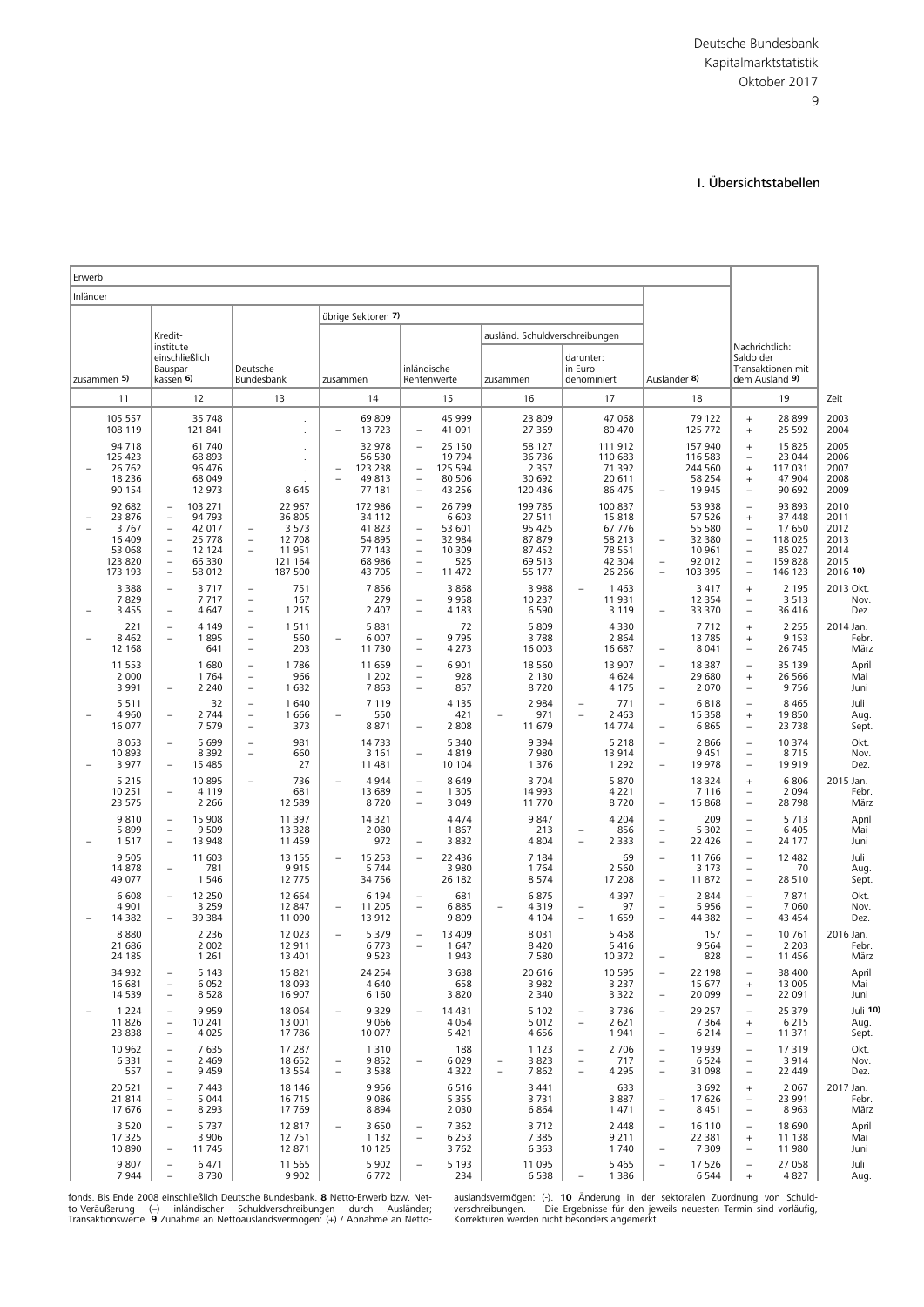<span id="page-31-0"></span>Deutsche Bundesbank 10 Kapitalmarktstatistik Oktober 2017

#### I. Übersichtstabellen

#### 2b) Absatz und Erwerb von Aktien

|                                      | Mio €                                         |                                                 |                                                 |                                                      |                                                  |                                                      |                                                    |                                                      |                                                  |                                                                                  |                                                  |                                                                                  |                                                |                                                                                                                     |                                                   |
|--------------------------------------|-----------------------------------------------|-------------------------------------------------|-------------------------------------------------|------------------------------------------------------|--------------------------------------------------|------------------------------------------------------|----------------------------------------------------|------------------------------------------------------|--------------------------------------------------|----------------------------------------------------------------------------------|--------------------------------------------------|----------------------------------------------------------------------------------|------------------------------------------------|---------------------------------------------------------------------------------------------------------------------|---------------------------------------------------|
|                                      |                                               | Absatz                                          |                                                 |                                                      |                                                  | Erwerb                                               |                                                    |                                                      |                                                  |                                                                                  |                                                  |                                                                                  |                                                |                                                                                                                     |                                                   |
|                                      | $Absatz =$<br>Erwerb<br>insgesamt             |                                                 |                                                 |                                                      | Inländer                                         |                                                      |                                                    |                                                      |                                                  |                                                                                  |                                                  |                                                                                  | Nachrichtlich:<br>Saldo der                    |                                                                                                                     |                                                   |
|                                      | (Spalten 2+3<br>bzw. $4+7$ )                  |                                                 | inländische<br>Aktien 1)                        | ausländische<br>Aktien 2)                            |                                                  | zusammen 3)                                          |                                                    |                                                      | Kreditinstitute                                  |                                                                                  | übrige Sektoren 4)                               | Ausländer 5)                                                                     |                                                | Transaktionen mit<br>dem Ausland 6)                                                                                 |                                                   |
| Zeit                                 |                                               | $\overline{1}$                                  | $\overline{2}$                                  |                                                      | 3                                                |                                                      | $\overline{4}$                                     |                                                      | 5                                                |                                                                                  | 6                                                |                                                                                  | $\overline{7}$                                 |                                                                                                                     | 8                                                 |
| 2003<br>2004                         |                                               | 11896<br>3 3 1 7                                | 16838<br>10 157                                 | $\qquad \qquad -$<br>$\overline{\phantom{0}}$        | 4 9 4 6<br>13 474                                | $\overline{\phantom{0}}$                             | 15 121<br>7432                                     |                                                      | 7 0 5 6<br>5 0 4 5                               | $\overline{\phantom{0}}$                                                         | 22 177<br>2 3 8 7                                | $\overline{\phantom{0}}$                                                         | 27 016<br>10 748                               | $\begin{array}{c} + \end{array}$<br>$^{+}$                                                                          | 31 959<br>2725                                    |
| 2005<br>2006<br>2007<br>2008<br>2009 | $\overline{\phantom{a}}$                      | 32 364<br>26 276<br>5 0 0 9<br>29 452<br>35 980 | 13 766<br>9 0 6 1<br>10 053<br>11 326<br>23 962 | $\overline{\phantom{0}}$<br>$\qquad \qquad -$        | 18 5 97<br>17 214<br>15 062<br>40 778<br>12 018  | $\equiv$                                             | 1 0 3 6<br>7 5 2 8<br>62 308<br>2 7 4 3<br>30 4 96 | $\qquad \qquad -$<br>$\overline{\phantom{0}}$        | 10 208<br>11 323<br>6 7 0 2<br>23 079<br>8 3 3 5 | $\overline{\phantom{0}}$<br>$\overline{\phantom{0}}$<br>$\overline{\phantom{0}}$ | 9 1 7 2<br>3795<br>55 606<br>25 822<br>38 831    | ۳                                                                                | 31 329<br>18748<br>57 299<br>32 194<br>5 4 8 4 | $\ddot{}$<br>$\ddot{}$<br>$\ddot{}$<br>$^{+}$<br>$\qquad \qquad -$                                                  | 12 730<br>1 5 3 3<br>72 361<br>8 5 8 3<br>6 5 3 4 |
| 2010<br>2011<br>2012<br>2013<br>2014 |                                               | 37 767<br>25 833<br>15 061<br>20 187<br>39 903  | 20 049<br>21 713<br>5 1 2 0<br>10 10 6<br>18778 |                                                      | 17 719<br>4 1 2 0<br>9 9 4 1<br>10 081<br>21 125 |                                                      | 36 40 6<br>40 804<br>14 4 05<br>17 336<br>34 148   |                                                      | 7 3 4 0<br>670<br>10 259<br>11 991<br>17 203     |                                                                                  | 29 066<br>40 134<br>4 1 4 6<br>5 3 4 5<br>16 945 | $\overline{\phantom{0}}$                                                         | 1 3 6 1<br>14 971<br>656<br>2 8 5 1<br>5 7 5 5 | $\overline{\phantom{0}}$<br>$\qquad \qquad -$<br>$\overline{\phantom{0}}$<br>$\qquad \qquad -$<br>$\qquad \qquad -$ | 16 357<br>19 091<br>9 2 8 5<br>7 2 3 0<br>15 370  |
| 2015<br>2016                         |                                               | 40 293<br>33 504                                | 7 6 6 8<br>4 4 0 9                              |                                                      | 32 625<br>29 095                                 |                                                      | 26 058<br>32 324                                   | $\overline{\phantom{0}}$                             | 5 4 2 1<br>5 1 4 3                               |                                                                                  | 31 479<br>37 467                                 |                                                                                  | 14 2 35<br>1 1 8 0                             | $\qquad \qquad -$<br>$\qquad \qquad -$                                                                              | 18 390<br>27915                                   |
| 2013 Juli<br>Aug<br>Sept.            | ۰                                             | 8 0 4 0<br>809<br>2 0 0 9                       | 109<br>158<br>188                               | $\overline{\phantom{0}}$                             | 7931<br>967<br>1821                              | ۰                                                    | 6828<br>1893<br>643                                |                                                      | 4 6 9 7<br>855<br>3 0 5 3                        | $\overline{\phantom{0}}$<br>$\overline{\phantom{0}}$                             | 2 1 3 1<br>1 0 3 8<br>2 4 1 0                    |                                                                                  | 1 2 1 2<br>1 0 8 4<br>1 3 6 6                  | $\begin{array}{c} + \end{array}$<br>$\overline{\phantom{0}}$                                                        | 6719<br>2 0 5 1<br>455                            |
| Okt.<br>Nov.<br>Dez.                 | ۰                                             | 2 9 0 6<br>1 3 4 3<br>4 2 6 4                   | 181<br>153<br>1 0 4 2                           | $\overline{a}$<br>$\overline{\phantom{0}}$           | 2 7 2 5<br>1 4 9 6<br>5 3 0 6                    | $\qquad \qquad -$<br>$\overline{\phantom{0}}$        | 6636<br>4576<br>8 0 8 1                            | $\overline{\phantom{0}}$<br>$\overline{\phantom{0}}$ | 242<br>347<br>2 2 5 7                            | $\overline{\phantom{0}}$<br>$\overline{\phantom{0}}$                             | 6878<br>4923<br>5824                             | $\qquad \qquad -$                                                                | 3730<br>3 2 3 3<br>3817                        | $\qquad \qquad -$<br>$\ddot{}$<br>$\ddot{}$                                                                         | 6 4 5 5<br>4729<br>9 1 2 3                        |
| 2014 Jan.<br>Febr.<br>März           |                                               | 3815<br>4331<br>1862                            | 115<br>599<br>111                               | Ē,                                                   | 3700<br>4930<br>1751                             | $\overline{\phantom{0}}$                             | 11 328<br>9 0 2 5<br>5 7 5 6                       | $\overline{\phantom{0}}$                             | 8 5 8 6<br>11 608<br>10 246                      | $\overline{\phantom{0}}$                                                         | 2 7 4 2<br>2 5 8 3<br>4 4 9 0                    | $\qquad \qquad -$<br>$\overline{\phantom{0}}$                                    | 7513<br>4 6 9 4<br>3894                        | $\qquad \qquad -$<br>$\ddot{}$                                                                                      | 11 213<br>9624<br>5 6 4 5                         |
| April<br>Mai<br>Juni                 |                                               | 2 0 7 3<br>11800<br>11 3 3 3                    | 136<br>868<br>9015                              |                                                      | 1937<br>10 932<br>2 3 1 8                        |                                                      | 11 989<br>5 2 2 1<br>285                           |                                                      | 9 9 3 2<br>7 3 2 8<br>168                        |                                                                                  | 2 0 5 7<br>12 549<br>117                         | $\qquad \qquad -$                                                                | 9916<br>6 5 7 9<br>11 048                      | $\qquad \qquad -$<br>$\overline{\phantom{0}}$<br>$\ddot{}$                                                          | 11853<br>4 3 5 3<br>8730                          |
| Juli<br>Aug.<br>Sept.                | $\overline{\phantom{0}}$                      | 3 4 2 5<br>1423<br>4666                         | 1 7 7 0<br>291<br>4 2 1 8                       | $\overline{\phantom{0}}$                             | 1655<br>1 7 1 4<br>448                           | $\overline{\phantom{0}}$<br>$\overline{\phantom{0}}$ | 7 1 9 8<br>2 680<br>2 9 5 9                        |                                                      | 3 1 8 2<br>2 0 0 3<br>1 1 1 1                    | $\overline{\phantom{0}}$<br>$\overline{\phantom{a}}$                             | 4016<br>677<br>4 0 7 0                           | $\qquad \qquad -$                                                                | 3 7 7 3<br>1 2 5 7<br>7625                     | $\qquad \qquad -$<br>$\ddot{}$<br>$\ddot{}$                                                                         | 5 4 2 8<br>2971<br>7 1 7 7                        |
| Okt.<br>Nov.<br>Dez.                 |                                               | 1963<br>165<br>8811                             | 1 2 2 1<br>245<br>189                           | $\overline{\phantom{a}}$<br>$\overline{\phantom{a}}$ | 3 1 8 4<br>410<br>8622                           | ÷                                                    | 7 2 0 2<br>3 7 1 1<br>10 5 26                      | $\overline{\phantom{0}}$                             | 4 5 6 5<br>2 0 4 7<br>7435                       | $\overline{\phantom{0}}$                                                         | 2 6 3 7<br>1 6 6 4<br>3 0 9 1                    | $\overline{\phantom{0}}$<br>$\qquad \qquad -$                                    | 5 2 3 9<br>3876<br>1715                        | $\ddot{}$<br>$\overline{\phantom{0}}$<br>$\qquad \qquad -$                                                          | 8 4 2 3<br>3 4 6 6<br>10 3 37                     |
| 2015 Jan.<br>Febr.<br>März           |                                               | 789<br>3 4 7 8<br>1611                          | 78<br>117<br>49                                 |                                                      | 711<br>3 3 6 1<br>1 5 6 2                        | $\overline{\phantom{0}}$                             | 6881<br>2 7 8 5<br>4 4 3 5                         | $\overline{\phantom{0}}$                             | 7 1 4 8<br>5 1 6 0<br>8 5 2 3                    | $\overline{\phantom{0}}$<br>$\overline{\phantom{0}}$                             | 267<br>2 3 7 5<br>12 958                         | $\overline{\phantom{0}}$                                                         | 6 0 9 2<br>6 2 6 3<br>6 0 4 6                  | $\overline{\phantom{0}}$<br>$\ddot{}$<br>$\ddot{}$                                                                  | 6803<br>2 9 0 2<br>4 4 8 4                        |
| April<br>Mai<br>Juni                 |                                               | 2 4 8 0<br>12 152<br>4552                       | 1751<br>155<br>1 2 7 7                          |                                                      | 729<br>11 997<br>3 2 7 5                         | $\overline{\phantom{0}}$                             | 6855<br>10 123<br>6 6 6 7                          | $\overline{\phantom{0}}$<br>$\overline{\phantom{0}}$ | 6 8 0 3<br>5 5 8 6<br>4 0 5 6                    | $\overline{\phantom{0}}$                                                         | 52<br>15 709<br>2 6 1 1                          | $\overline{\phantom{0}}$                                                         | 4 3 7 5<br>2 0 2 9<br>11 219                   | $\overline{a}$<br>$\overline{\phantom{0}}$<br>$^{+}$                                                                | 5 1 0 4<br>9968<br>7944                           |
| Juli<br>Aug.<br>Sept.                |                                               | 4978<br>1 1 7 5<br>3829                         | 510<br>122<br>966                               | $\overline{\phantom{0}}$                             | 4 4 6 8<br>1 0 5 3<br>4795                       | $\overline{\phantom{0}}$                             | 8 0 7 4<br>1651<br>1858                            | $\qquad \qquad -$                                    | 1 2 7 9<br>6 6 9 3<br>9 0 5 9                    |                                                                                  | 6795<br>8 3 4 4<br>7 2 0 1                       | $\equiv$<br>$\qquad \qquad -$<br>$\qquad \qquad -$                               | 3 0 9 6<br>476<br>1971                         | $\overline{\phantom{0}}$<br>$\qquad \qquad -$<br>$\ddot{}$                                                          | 7 5 6 4<br>1 5 2 9<br>2 8 2 4                     |
| Okt.<br>Nov.<br>Dez.                 |                                               | 1314<br>5 1 7 3<br>6420                         | 903<br>640<br>1 100                             |                                                      | 411<br>4 5 3 3<br>5 3 2 0                        | ÷                                                    | 733<br>1787<br>7 1 6 5                             | $\overline{\phantom{0}}$                             | 150<br>5 5 6 6<br>4 3 3 6                        | $\overline{\phantom{0}}$<br>$\overline{a}$                                       | 883<br>3 7 7 9<br>11 501                         | $\qquad \qquad -$                                                                | 2 0 4 7<br>3 3 8 6<br>745                      | $\ddot{}$<br>$\overline{\phantom{0}}$                                                                               | 1636<br>1 1 4 7<br>6 0 6 5                        |
| 2016 Jan.<br>Febr.<br>März           |                                               | 1 1 9 1<br>716<br>8571                          | 120<br>66<br>59                                 | $\overline{\phantom{0}}$<br>$\overline{\phantom{a}}$ | 1 3 1 1<br>782<br>8512                           |                                                      | 473<br>1419<br>6 2 0 5                             | $\overline{\phantom{0}}$<br>$\rightarrow$            | 5 901<br>5 401<br>1861                           |                                                                                  | 6 3 7 4<br>6820<br>4 3 4 4                       | $\overline{\phantom{0}}$<br>$\equiv$                                             | 1 6 6 4<br>2 1 3 5<br>2 3 6 6                  | $\overline{\phantom{0}}$<br>$\rightarrow$<br>$\overline{\phantom{0}}$                                               | 353<br>1 3 5 3<br>6 1 4 6                         |
| April<br>Mai<br>Juni                 | $\overline{\phantom{0}}$                      | 963<br>5 5 9 2<br>216                           | 39<br>288<br>335                                | $\overline{a}$<br>$\overline{\phantom{0}}$           | 1 0 0 2<br>5 3 0 4<br>119                        |                                                      | 407<br>6962<br>2 659                               | $\overline{a}$<br>$\overline{\phantom{0}}$           | 639<br>2838<br>330                               |                                                                                  | 1 0 4 6<br>4 1 2 4<br>2 9 8 9                    | $\overline{\phantom{0}}$<br>$\overline{\phantom{0}}$<br>$\overline{\phantom{0}}$ | 1 3 7 0<br>1 370<br>2 4 4 3                    | $\overline{\phantom{0}}$<br>$\overline{\phantom{0}}$<br>$\overline{\phantom{0}}$                                    | 368<br>6674<br>2 3 2 4                            |
| Juli<br>Aug.<br>Sept.                |                                               | 2882<br>4804<br>5438                            | 464<br>1063<br>229                              |                                                      | 2 4 1 8<br>3741<br>5 2 0 9                       |                                                      | 2 6 2 0<br>3 1 9 1<br>6 0 9 2                      | $\overline{a}$                                       | 2 1 2 8<br>2 2 5 6<br>503                        |                                                                                  | 4748<br>935<br>5 5 8 9                           | $\overline{\phantom{0}}$                                                         | 262<br>1613<br>654                             | -<br>$\overline{\phantom{0}}$<br>$\overline{\phantom{0}}$                                                           | 2 1 5 6<br>2 1 2 8<br>5 8 6 3                     |
| Okt.<br>Nov.<br>Dez.                 |                                               | 1984<br>3866<br>3 0 2 1                         | 204<br>681<br>861                               |                                                      | 1780<br>3 1 8 5<br>2 160                         | $\overline{a}$                                       | 1 4 6 4<br>3772<br>12                              | $\overline{\phantom{0}}$                             | 221<br>728<br>1 2 9 1                            | $\overline{\phantom{0}}$                                                         | 1 2 4 3<br>3 0 4 4<br>1 3 0 3                    |                                                                                  | 3 4 4 8<br>94<br>3 0 3 3                       | $^{+}$<br>$\overline{\phantom{0}}$<br>$^{+}$                                                                        | 1668<br>3 0 9 1<br>873                            |
| 2017 Jan.<br>Febr.<br>März           |                                               | 2 1 5 4<br>2 4 3 6<br>13 985                    | 148<br>852<br>10 136                            |                                                      | 2 0 0 6<br>1 5 8 4<br>3 8 4 9                    |                                                      | 1 3 6 9<br>2 9 8 5<br>11 531                       | $\overline{a}$                                       | 247<br>1866<br>506                               |                                                                                  | 1616<br>1 1 1 9<br>11 025                        | $\overline{\phantom{0}}$                                                         | 785<br>549<br>2 4 5 4                          | $\overline{\phantom{0}}$<br>$\overline{\phantom{0}}$<br>$\overline{\phantom{0}}$                                    | 1 2 2 1<br>2 1 3 3<br>1 3 9 5                     |
| April<br>Mai<br>Juni                 | $\qquad \qquad -$<br>$\overline{\phantom{0}}$ | 1 2 6 1<br>3 4 3 4<br>5794                      | 95<br>107<br>920                                | $\overline{a}$<br>$\qquad \qquad -$                  | 1 3 5 6<br>3 3 2 7<br>6 7 1 4                    |                                                      | 3 5 9 9<br>2 1 3 7<br>64                           | $\overline{a}$                                       | 2 5 8 9<br>475<br>5 2 2 0                        | $\overline{\phantom{0}}$                                                         | 1 0 1 0<br>1 6 6 2<br>5 1 5 6                    | $\qquad \qquad -$                                                                | 2 3 3 8<br>1 2 9 7<br>5858                     | $^{\mathrm{+}}$<br>$\overline{\phantom{0}}$<br>$^{\mathrm{+}}$                                                      | 3694<br>2 0 3 0<br>856                            |
| Juli<br>Aug.                         |                                               | 2728<br>2 2 4 0                                 | 509<br>155                                      |                                                      | 2 2 1 9<br>2 0 8 5                               |                                                      | 3894<br>4825                                       | $\overline{\phantom{0}}$                             | 690<br>603                                       |                                                                                  | 4 5 8 4<br>5 4 2 8                               | $\overline{\phantom{0}}$<br>$\overline{\phantom{0}}$                             | 1 1 6 6<br>2 5 8 5                             | $\overline{\phantom{0}}$<br>$\overline{\phantom{0}}$                                                                | 3 3 8 5<br>4670                                   |

1 Zu Emissionskursen. 2 Netto-Erwerb bzw. Netto-Veräußerung (-) ausländischer Aktien (einschließlich Direktinvestitionen) durch Inländer; Transaktionswerte. 3 In-<br>und ausländische Aktien. 4 Als Rest errechnet; enthält auch

1 Zu Emissionskursen. 2 Netto-Erwerb bzw. Netto-Veräußerung (–) ausländischer – Netto-Veräußerung (–) inländischer Aktien (einschließlich Direktinvestitionen) durch<br>Aktien (einschließlich Direktinvestitionen) durch Inlände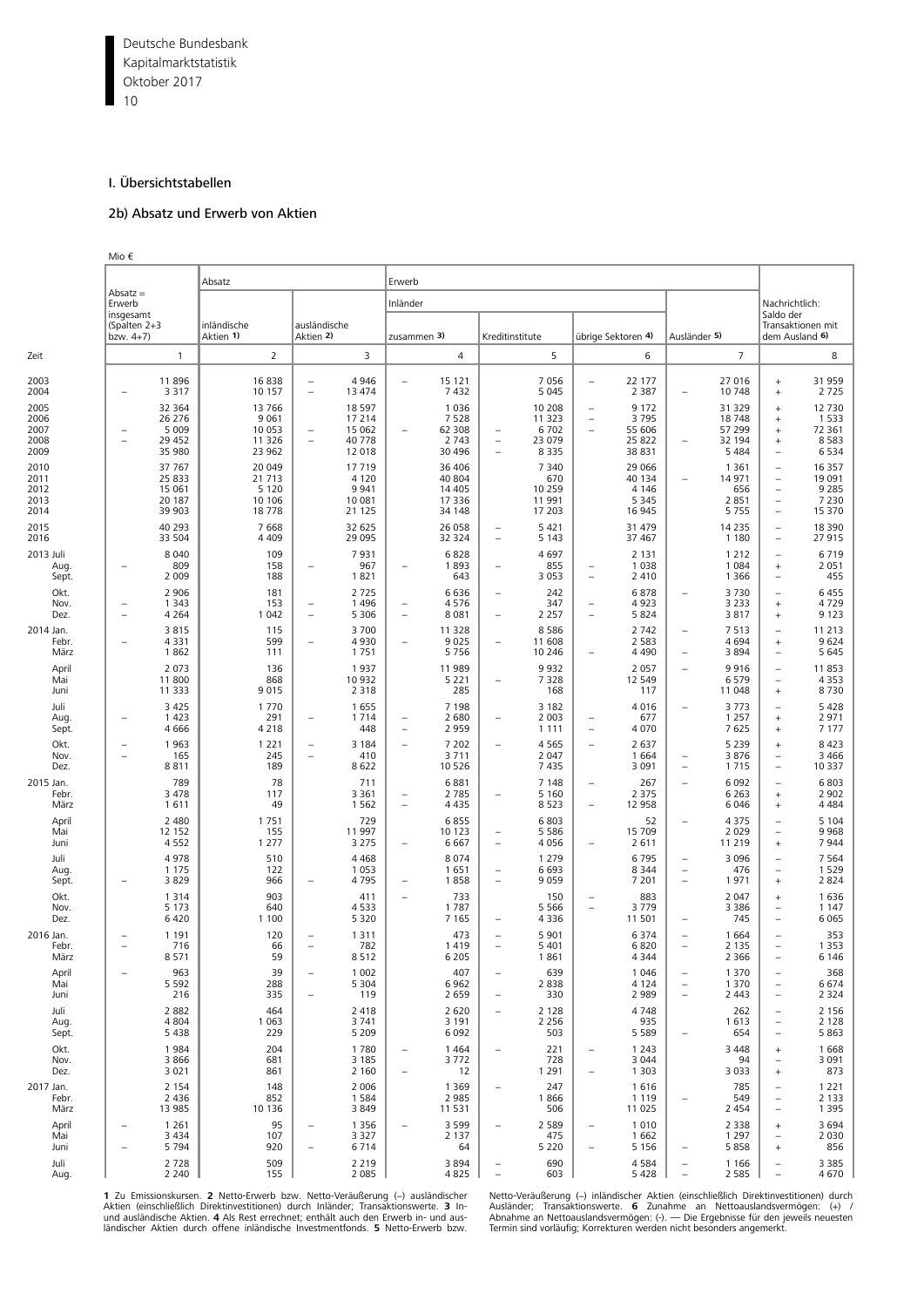#### <span id="page-32-0"></span>I. Übersichtstabellen

#### 2c) Absatz und Erwerb von Anteilen an Investmentfonds

Mio € Absatz **Erwerb** Absatz Inländer Erwerb Erwerb Machine (Kreditinstitute Machine Machine Machine Machine Machine Machine Machine Machine Machine Machine Machine Machine Machine Machine Machine Machine Machine Machine Machine Machine Machine Machine Machine Machin insgesamt einschließlich Bausparkassen **1)** übrige Sektoren **2)** Spalten Nachrichtlich: 2 + 3 aus- in- aus- in- aus- Saldo der bzw. inländische ländische ländische ländische ländische ländische Transaktionen mit 4 + 11 | Anteile **3)** | Anteile **4)** | zusammen | zusammen | Anteile | Anteile | anteile | Anteile | Ausländer **5**) | dem Ausland 6 Zeit | 1 | 2 | 3 | 4 | 5 | 6 | 7 | 8 | 9 | 10 | 11 | 12 2003 − | 47 754 | 43 943 | 3811 | 49 547 |− 2 658 |− 3 392 | 734 | 52 205 | 49 128 | 3 077 |− 1 793 |− 5 604 2004 | 14 435 | 1 453 | 12 982 | 10 267 | 8 446 | 4 650 | 3 796 | 1821 | − 7 365 | 9 186 | 4 168 | − 8814 2005 | 85 268 | 41 718 | 43 550 | 79 252 | 21 290 | 13 529 | 7761 | 57 962 | 22 173 | 35 789 | 6 016 | − 37 534 2006 | 47 264 | 19 535 | 27 729 | 39 006 | 14 676 | 9 455 | 5 221 | 24 330 | 1822 | 22 508 | 8 258 | − 19 471 2007 | 55 778 | 13 436 | 42 342 | 51 309 |− 229 |− 4 469 | 4 240 | 51 538 | 13 436 | 38 102 | 4 469 |− 37 873 2008 − | 2 598 |− 7 911 | 10 509 | 11 315 |−16 625 |− 7 373 |− 9 252 | 27 940 | 8 179 | 19 761 |− 8 717 |− 19 226 2009 | 49 929 | 43 747 | 6 182 | 38 132 | −14 995 | − 6 817 | − 8 178 | 53 127 | 38 766 | 14 361 | 11 796 | + 5614 2010 | 106 190 | 84 906 | 21 284 | 102 591 | 3 873 |− 2 417 | 6 290 | 98 718 | 83 724 | 14 994 | 3 598 |− 17686 2011 | 46 512 | 45 221 | 1 290 | 39 474 | − 7 576 | − 6 882 | − 694 | 47 050 | 45 067 | 1984 | 7 035 | + 5 746 2012 | 111 236 | 89 942 | 21 293 | 114 676 |− 3 062 |− 1 500 |− 1 562 | 117 738 | 94 882 | 22 855 |− 3437 |− 24 731 2013 | 123 736 | 91 337 | 32 400 | 117 028 | 771 | 671 | 100 | 116 257 | 83 956 | 32 300 | 6 710 | − 25 691 2014 | 139 768 | 97 711 | 42 057 | 143 560 | 819 | 2 564 |− 1 745 | 142 741 | 98 936 | 43 802 |− 3 791 | − 45 847 2015 | 180 762 | 146 136 | 34 625 | 173 417 | 7 362 | 6 868 | 494 | 166 055 | 131 921 | 34 131 | 7 345 | − 27 279 2016 | 155 955 | 119 369 | 36 585 | 162 883 | 2 877 | 6 049 |− 3 172 | 160 006 | 120 249 | 39 757 |− 6926 |− 43 514 2016 Mai | 9 529 | 8 249 | 1 280 | 9 318 | 887 | 952 |− 65 | 8 431 | 7 086 | 1 345 | 211 |− 1 069 Juni 11 177 10 640 537 11 583 557 644 − 87 11 026 10 402 624 − 406 − 944 Juli 9 381 7 899 1 482 10 823 1 208 1 022 186 9 615 8 319 1 296 − 1 441 − 2 923 Aug. | 8 603 | 5 151 | 3 452 | 9 128 |− 922 | 757 |− 1 679 | 10 050 | 4 918 | 5 131 |− 524 |− 3 977 Sept. 12 091 8 123 3 967 12 300 648 516 132 11 652 7 817 3 835 − 209 − 4 177 Okt. | 18 113 | 11 557 | 6556 | 17 997 |– 213 | 305 |– 518 | 18 210 | 11 136 | 7 074 | 116 |– 6 440 Nov. | 11 131 | 11 845 |− 714 | 12 125 |− 616 | 164 |− 780 | 12 741 | 12 675 | 66 |− 994 |− 280 Dez. 20 446 16 366 4 081 20 017 − 614 142 − 756 20 631 15 794 4 837 429 − 3 651 2017 Jan. | 18 658 | 10 107 | 8551 | 19 191 | 1383 | 881 | 502 | 17 808 | 9759 | 8049 |− 533 |− 9084 Febr. 14 721 11 872 2 849 14 854 1 263 811 452 13 591 11 194 2 397 − 133 − 2 983 März 12 841 7 318 5 523 12 039 133 309 − 176 11 906 6 207 5 699 802 − 4 721 April | 10 284 | 6 496 | 3 788 | 11 594 | 302 | 495 |− 193 | 11 292 | 7 311 | 3 981 |− 1309 |− 5 097 Mai 6 140 5 658 481 5 515 422 172 250 5 093 4 861 231 625 + 144 Juni 4 858 4 745 113 5 512 556 − 106 662 4 956 5 505 − 549 − 654 − 767 Juli 14 039 9 699 4 340 13 152 545 315 230 12 607 8 497 4 110 887 − 3 453 Aug. | 3 819 | 865 | 2 954 | 3 852 | 517 | 564 |− 47 | 3 335 | 334 | 3 001 |− 33 | − 2 987 darunter: Anteile an Geldmarktfonds 2003 | 1 291 | − 503 | 1 1794 | 1 847 |− 2 384 |− 1 512 |− 872 | 4 231 | 1 566 | 2 666 |− 556 |− 2 350 2004 | − 7 440 | − 5 745 | − 1 696 | − 9 883 | − 1 | − 131 | 130 | − 9 882 | − 8 056 | − 1 826 | 2 442 | + 4 138 2005 − |− 827 | − 325 |− 501 | − 55 | − 627 | − 603 | − 24 |− 572 |− 47 |− 525 |− 882 |− − 381 2006 | 4 255 | 132 | 4 122 | 3 961 | 1 048 | 459 | 589 | 2 913 |− 620 | 3 533 | 293 |− 3 829 2007 − | 12 347 | − 3 640 | 15 988 | 12 930 | 3 138 | 492 | 2 646 | 9 792 |− 3 550 | 13 342 |− 582 | − 16 570 2008 − |– 20 230 | – 12 150 |– 8080 |– 20 439 |– 2644 |– 322 |– 2 322 |–17 795 |–12 037 |– 5 758 | – 209 | + 68 289 2009 − 10 058 − 5 489 − 4 569 − 7 832 − 2 156 − 424 − 1 732 − 5 676 − 2 839 − 2 837 − 2 226 + 2 343 2010 − |– 2 775 | – 1 141 |– 1 633 |– 2 596 |– 1 282 |– 1 220 |– 62 |– 1 314 | – 257 |– 1 571 |– 178 | + 1 1455 2011 | 1170 | 92 | 1262 | − 157 | − 80 | − 71 | − 9 | − 77 | − 1348 | 1271 | 1327 | + 64 2012 | 1 747 | 1 380 | 367 | 2 586 | − 81 | − 16 | − 65 | 2 667 | 2 235 | 432 | − 838 | − 1 205 2013 − 5 356 − 1 591 − 3 765 − 5 340 − 1 057 − 1 042 − 15 − 4 283 − 534 − 3 750 − 16 + 3 749 2014 − | 3 793 | − 533 | 4 326 | 4 057 | 11 | 24 |− 13 | 4 046 |− 293 | 4 339 |− 264 |− 4 590 2015 − 4 785 | − 39 |− 4 747 |− 4 444 |− 136 |− 170 | − 34 |− 4 308 | − 4781 |− 341 |− 4 405 2016 − | 5 685 | − 1 211 | − 6 896 | − 56 |− − − 4 |− − 52 | − 5 750 |− 1 198 | − 6 948 |− − 9 |− − 6 905 2016 Mai |– 1 928 | – 499 |– 1 428 |– 1 895 | 3 | 0 | 3 |– 486 |– 1 431 |– 33 | + 1 395 Juni |– 1 749 | 42 |– 1 792 |– 1 803 | 3 |– 4 | 7 |– 1 806 |– 7 |– 1 799 | 54 | + 1 845 Juli − 2 727 − 195 − 2 532 − 2 463 − 12 0 − 12 − 2 451 69 − 2 520 − 264 + 2 268 Aug. | 566 | − 125 | 691 | 548 |− 37 | 0 |− 37 | 585 |− 143 | 728 | 18 |− 673 Sept. | 1 347 | 39 | 1 308 | 1 365 | 3 | 0 | 3 | 1 362 | 57 | 1 305 |− 18 |− 1 326 Okt. | 2 590 | − 104 | 2 694 | 2 618 |− 4 | 0 |− 4 | 2 622 |− 76 | 2 698 |− 28 | − 2 721 Nov. − 499 67 − 566 − 478 22 24 − 2 − 500 64 − 564 − 21 + 545 Dez. | 392 | −37 | 429 | 393 |− 21 |− 24 | 3 | 414 |− 12 | 426 |− 1 |− 430 2017 Jan. | 5 629 | − 66 | 5 694 | 5 640 | 19 | 0 | 19 | 5 621 |− 55 | 5 675 |− 11 |− 5 705 Febr. |– 2 032 | − 62 | − 1 970 | − 2 038 | − 20 | 0 | − 20 | − 20 | − 68 | − 1950 | 6 | + 1 976 März | 2 534 | − 64 | 2 598 | 2 509 | 16 | 16 | 0 | 2 493 |− 104 | 2 598 | 24 |− 2 573 April | 1 063 | − 51 | 1 114 | 1 060 | 0 | 0 | 0 | 1 060 |− 54 | 1 114 | 3 |− 1 111 Mai − 2 555 − 12 − 2 543 − 2 577 − 5 − 9 4 − 2 572 − 25 − 2 547 22 + 2 565 Juni − 2 895 66 − 2 961 − 2 920 − 5 − 6 1 − 2 915 47 − 2 962 25 + 2 986 Juli − 362 − 35 − 326 − 322 16 12 4 − 338 − 7 − 330 − 40 + 286 Aug. | 837 | 238 | 599 | 492 | 8 | 8 | 0 | 484 |− 115 | 599 | 345 |− 254

Wertpapiere durch offene inländische Investmentfonds. **3** Einschließlich Anteile an vermögen: (+) / Abnahme an Nettoauslandsvermögen: (-). — Die Ergebnisse für den<br>Investmentaktiengesellschaften; Aufgliederung s. Tabelle V Netto-Veräußerung (−) ausländischer Investmentfondsanteile durch Inländer; angemerkt. Transaktionswerte. **5** Netto-Erwerb bzw. Netto-Veräußerung (−) inländischer Invest-

**1** Buchwerte. **2** Als Rest errechnet; enthält auch den Erwerb in- und ausländischer mentfondsanteile durch Ausländer; Transaktionswerte. **6** Zunahme an Nettoauslands-<br>Wertpapiere durch offene inländische Investmentfonds 3 jeweils neuesten Termin sind vorläufig, Korrekturen werden nicht besonders<br>angemerkt.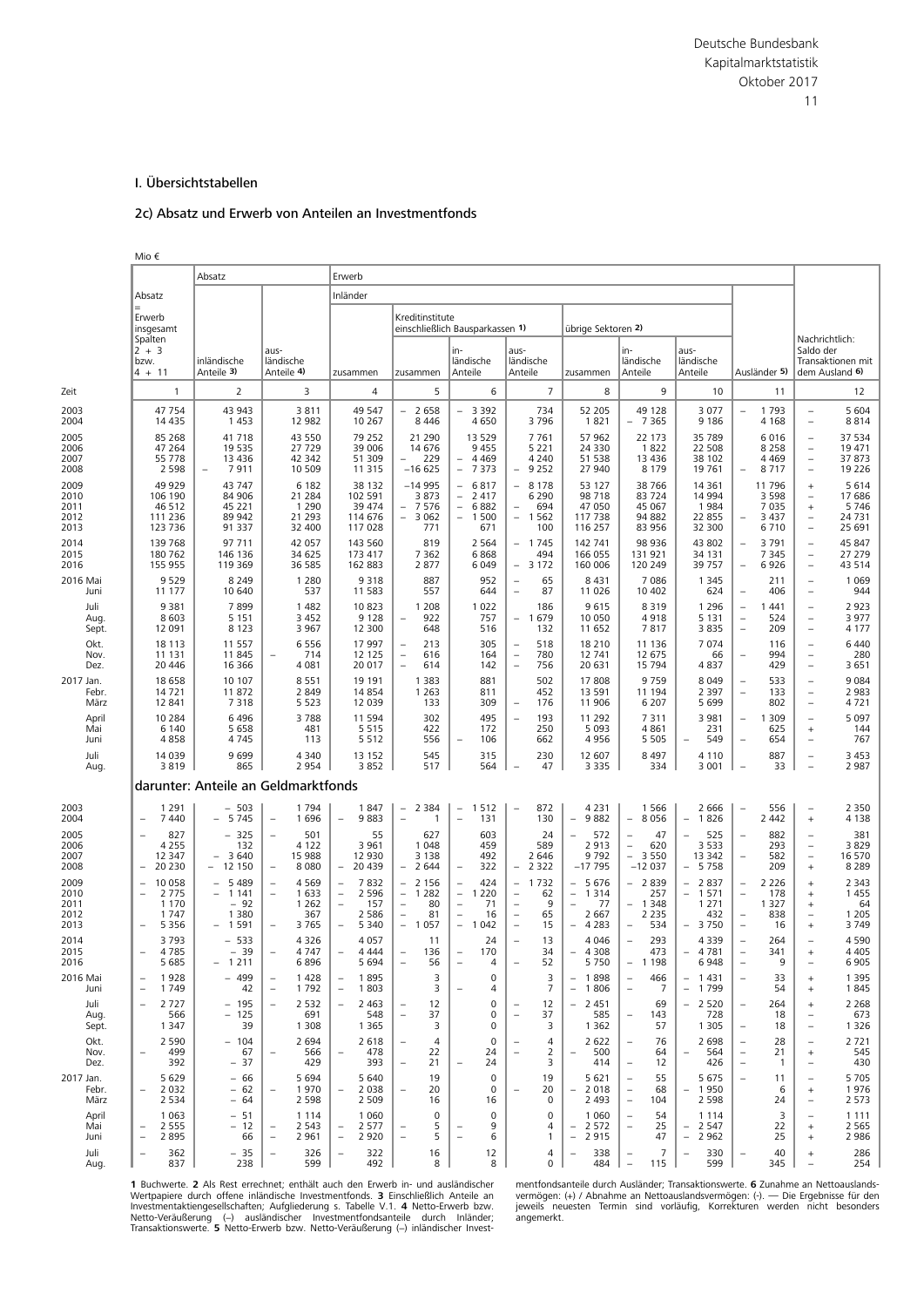<span id="page-33-0"></span>Deutsche Bundesbank 12 Kapitalmarktstatistik Oktober 2017

#### II. Schuldverschreibungen inländischer Emittenten

#### 1a) Brutto-Absatz nach Wertpapierarten

Mio € Nominalwert

|           | Alle Laufzeiten           |               |                                 |                                 |                                                                     |                                                      | Laufzeit über 4 Jahre                                     |                                              |           |               |                                 |                                 |
|-----------|---------------------------|---------------|---------------------------------|---------------------------------|---------------------------------------------------------------------|------------------------------------------------------|-----------------------------------------------------------|----------------------------------------------|-----------|---------------|---------------------------------|---------------------------------|
|           | Bankschuldverschreibungen |               |                                 |                                 |                                                                     |                                                      |                                                           |                                              |           |               |                                 |                                 |
| Zeit      | insgesamt                 | zu-<br>sammen | Hypo-<br>theken-<br>pfandbriefe | Öffent-<br>liche<br>Pfandbriefe | Schuldver-<br>schreibungen<br>von Spezial-<br>kredit-<br>instituten | Sonstige<br>Bank-<br>schuld-<br>verschrei-<br>bungen | Anleihen<br>von Unter-<br>nehmen<br>(Nicht-<br>$MF(s)$ 1) | Anleihen<br>der<br>öffent-<br>lichen<br>Hand | insgesamt | zu-<br>sammen | Hypo-<br>theken-<br>pfandbriefe | Öffent-<br>liche<br>Pfandbriefe |
| 2000      | 659 148                   | 500 895       | 34 5 28                         | 143 107                         | 94 556                                                              | 228 703                                              | 8 1 1 4                                                   | 150 137                                      | 319 330   | 209 187       | 20724                           | 102 664                         |
| 2001      | 687 988                   | 505 646       | 34 782                          | 112 594                         | 106 166                                                             | 252 103                                              | 11 328                                                    | 171 012                                      | 299 751   | 202 337       | 16 619                          | 76 341                          |
| 2002      | 818725                    | 569 232       | 41 49 6                         | 119880                          | 117 506                                                             | 290 353                                              | 17 574                                                    | 231 923                                      | 309 157   | 176 486       | 16 3 38                         | 59 459                          |
| 2003      | 958 917                   | 668 002       | 47828                           | 107 918                         | 140 398                                                             | 371 858                                              | 22 510                                                    | 268 406                                      | 369 336   | 220 103       | 23 210                          | 55 165                          |
| 2004      | 990 399                   | 688 844       | 33 774                          | 90 815                          | 162 353                                                             | 401 904                                              | 31 517                                                    | 270 040                                      | 424 769   | 275 808       | 20 060                          | 48 249                          |
| 2005      | 988 911                   | 692 182       | 28 217                          | 103 984                         | 160 010                                                             | 399 969                                              | 24 3 52                                                   | 272 380                                      | 425 523   | 277 686       | 20862                           | 63 851                          |
| 2006      | 925 863                   | 622 055       | 24 483                          | 99 628                          | 139 193                                                             | 358 750                                              | 29 975                                                    | 273 834                                      | 337 969   | 190 836       | 17 267                          | 47814                           |
| 2007      | 1021 533                  | 743 616       | 19 211                          | 82 720                          | 195 722                                                             | 445 963                                              | 15 043                                                    | 262 872                                      | 315 418   | 183 660       | 10 183                          | 31 331                          |
| 2008      | 1337 337                  | 961 271       | 51 259                          | 70 520                          | 382 814                                                             | 456 676                                              | 95 093                                                    | 280 974                                      | 387 516   | 190 698       | 13 18 6                         | 31 393                          |
| 2009      | 1533 616                  | 1058 815      | 40 421                          | 37 615                          | 331 566                                                             | 649 215                                              | 76 379                                                    | 398 423                                      | 361 999   | 185 575       | 20 235                          | 20 490                          |
| 2010      | 1375 138                  | 757 754       | 36 226                          | 33 539                          | 363 828                                                             | 324 160                                              | 53 654                                                    | 563 731                                      | 381 687   | 169 174       | 15 4 69                         | 15 139                          |
| 2011      | 1337 772                  | 658 781       | 31 431                          | 24 295                          | 376 876                                                             | 226 180                                              | 86 615                                                    | 592 376                                      | 368 039   | 153 309       | 13 142                          | 8 5 0 0                         |
| 2012      | 1340 568                  | 702 781       | 36 593                          | 11 413                          | 446 153                                                             | 208 623                                              | 63 259                                                    | 574 529                                      | 421 018   | 177 086       | 23 374                          | 6 4 8 2                         |
| 2013      | 1433 628                  | 908 107       | 25 775                          | 12 963                          | 692 611                                                             | 176 758                                              | 66 630                                                    | 458 891                                      | 372 805   | 151 797       | 16 4 82                         | 10 007                          |
| 2014      | 1362 056                  | 829 864       | 24 202                          | 13 016                          | 620 409                                                             | 172 236                                              | 79 873                                                    | 452 321                                      | 420 006   | 157 720       | 17678                           | 8 9 0 4                         |
| 2015      | 1359 422                  | 852 045       | 35 840                          | 13 376                          | 581 410                                                             | 221 417                                              | 106 676                                                   | 400 700                                      | 414 593   | 179 150       | 25 337                          | 9 1 9 9                         |
| 2016 2)   | 1206 483                  | 717 002       | 29 059                          | 7621                            | 511 222                                                             | 169 103                                              | 73 370                                                    | 416 110                                      | 375 859   | 173 900       | 24 741                          | 5 8 4 1                         |
| 2013 Juli | 135 973                   | 93 607        | 1 5 7 1                         | 1 2 9 2                         | 73 092                                                              | 17 652                                               | 5 4 4 2                                                   | 36 923                                       | 28 7 32   | 10 135        | 791                             | 767                             |
| Aug.      | 112 069                   | 71 290        | 2 8 0 9                         | 2 970                           | 50 358                                                              | 15 153                                               | 3725                                                      | 37 054                                       | 28 577    | 11 793        | 1891                            | 2931                            |
| Sept.     | 110 040                   | 61 322        | 1 0 3 8                         | 644                             | 45 215                                                              | 14 4 26                                              | 3 4 7 6                                                   | 45 242                                       | 31 256    | 13 633        | 474                             | 401                             |
| Okt.      | 128 631                   | 81762         | 1 4 6 6                         | 1 0 0 3                         | 67 675                                                              | 11 617                                               | 7 3 5 1                                                   | 39 5 18                                      | 37 193    | 15 7 12       | 894                             | 1 0 0 3                         |
| Nov.      | 128 109                   | 79 061        | 1 4 3 5                         | 1 2 7 6                         | 63 7 65                                                             | 12 5 8 5                                             | 7 0 9 4                                                   | 41 954                                       | 34 143    | 9 9 6 2       | 995                             | 1 2 6 6                         |
| Dez.      | 87 498                    | 64 4 66       | 2 5 9 3                         | 83                              | 52 602                                                              | 9 1 8 9                                              | 3694                                                      | 19 3 38                                      | 15 389    | 5 600         | 1 0 0 3                         | 83                              |
| 2014 Jan. | 139 700                   | 84 157        | 3 3 7 5                         | 739                             | 67 865                                                              | 12 178                                               | 8 2 7 9                                                   | 47 264                                       | 47 766    | 19 040        | 1966                            | 678                             |
| Febr.     | 124 699                   | 75 356        | 1798                            | 1 6 9 3                         | 56 175                                                              | 15 689                                               | 6962                                                      | 42 382                                       | 37 065    | 14515         | 1456                            | 1 1 9 3                         |
| März      | 106 104                   | 67913         | 1 3 1 1                         | 1 1 4 0                         | 51 987                                                              | 13 474                                               | 6 3 9 6                                                   | 31 7 95                                      | 30 525    | 14 067        | 1 0 2 5                         | 555                             |
| April     | 112 584                   | 64 982        | 1 5 5 6                         | 669                             | 50 865                                                              | 11 892                                               | 8 1 5 0                                                   | 39 451                                       | 37 733    | 11 784        | 1456                            | 669                             |
| Mai       | 126 094                   | 76 179        | 147                             | 1 3 5 6                         | 58 774                                                              | 15 902                                               | 5 5 3 1                                                   | 44 384                                       | 35 993    | 12 7 14       | 147                             | 856                             |
| Juni      | 97 623                    | 59 724        | 2 5 3 2                         | 816                             | 42 949                                                              | 13 4 27                                              | 3 5 0 9                                                   | 34 390                                       | 34 521    | 11 498        | 2 1 2 2                         | 632                             |
| Juli      | 116 843                   | 61883         | 2 7 5 2                         | 1 4 3 1                         | 43 306                                                              | 14 3 94                                              | 9710                                                      | 45 250                                       | 39 896    | 13 217        | 2 5 8 5                         | 1 2 8 0                         |
| Aug.      | 109 326                   | 75 365        | 932                             | 940                             | 54 900                                                              | 18 5 94                                              | 2 1 7 2                                                   | 31 7 89                                      | 21 2 35   | 8 4 8 1       | 717                             | 410                             |
| Sept.     | 101 795                   | 60 749        | 4 8 0 5                         | 1 2 1 8                         | 37 935                                                              | 16 792                                               | 8843                                                      | 32 204                                       | 39 315    | 16 184        | 2937                            | 952                             |
| Okt.      | 123 390                   | 69 634        | 2 0 7 2                         | 1771                            | 54 826                                                              | 10 965                                               | 6850                                                      | 46 907                                       | 35 987    | 9 2 9 5       | 1419                            | 609                             |
| Nov.      | 105 190                   | 67 032        | 2 1 9 1                         | 315                             | 50 578                                                              | 13 948                                               | 6956                                                      | 31 202                                       | 32 395    | 15 177        | 1 1 1 7                         | 212                             |
| Dez.      | 98 708                    | 66 890        | 731                             | 928                             | 50 249                                                              | 14 981                                               | 6515                                                      | 25 303                                       | 27 575    | 11748         | 731                             | 858                             |
| 2015 Jan. | 139 925                   | 90 524        | 3 4 8 5                         | 795                             | 63 247                                                              | 22 996                                               | 6 5 5 0                                                   | 42 851                                       | 44 986    | 19854         | 3 1 8 5                         | 400                             |
| Febr.     | 129 489                   | 87 976        | 3 4 0 1                         | 1 4 9 3                         | 64 175                                                              | 18 907                                               | 7601                                                      | 33 912                                       | 34 715    | 15 4 95       | 2 5 8 1                         | 887                             |
| März      | 128 867                   | 81 088        | 3 5 3 1                         | 1 5 9 8                         | 56 183                                                              | 19 775                                               | 11 000                                                    | 36 779                                       | 31 221    | 12 771        | 2 3 7 4                         | 1548                            |
| April     | 125 845                   | 74 835        | 2 8 4 4                         | 1 1 5 9                         | 50 226                                                              | 20 605                                               | 15 5 36                                                   | 35 474                                       | 49 360    | 22 094        | 2813                            | 663                             |
| Mai       | 88 059                    | 53 509        | 1616                            | 914                             | 39 135                                                              | 11 844                                               | 4 4 8 8                                                   | 30 062                                       | 20 791    | 6990          | 1 2 8 5                         | 414                             |
| Juni      | 89 201                    | 56 164        | 3 1 2 8                         | 627                             | 38 3 23                                                             | 14 085                                               | 4311                                                      | 28726                                        | 30 382    | 16718         | 3 0 6 1                         | 524                             |
| Juli      | 114 390                   | 67 339        | 5 8 6 1                         | 965                             | 40 146                                                              | 20 367                                               | 6 3 3 1                                                   | 40719                                        | 37 991    | 18 950        | 3 0 9 9                         | 190                             |
| Aug.      | 92 367                    | 55 370        | 1 4 0 7                         | 527                             | 34 542                                                              | 18 8 95                                              | 6418                                                      | 30 579                                       | 27 132    | 13 2 5 4      | 1078                            | 527                             |
| Sept.     | 143 476                   | 84 546        | 2 3 1 5                         | 2 1 3 7                         | 59 638                                                              | 20 45 6                                              | 26 215                                                    | 32 715                                       | 51 283    | 15 197        | 1745                            | 2 1 3 7                         |
| Okt.      | 141 457                   | 92 061        | 2 6 7 5                         | 1 2 1 0                         | 62 892                                                              | 25 285                                               | 4 2 5 3                                                   | 45 143                                       | 38 693    | 15 655        | 2 1 7 0                         | 708                             |
| Nov.      | 100 701                   | 62 684        | 4 1 4 1                         | 1 1 5 8                         | 40 780                                                              | 16 605                                               | 5 5 6 7                                                   | 32 450                                       | 33 799    | 16 5 63       | 1910                            | 1 1 5 8                         |
| Dez.      | 65 645                    | 45 949        | 1 4 3 6                         | 793                             | 32 123                                                              | 11 597                                               | 8 4 0 6                                                   | 11 2 9 0                                     | 14 240    | 5 6 0 9       | 36                              | 43                              |
| 2016 Jan. | 120 383                   | 77 552        | 1810                            | 1 0 9 9                         | 54 961                                                              | 19 682                                               | 6448                                                      | 36 384                                       | 29 680    | 15 067        | 1810                            | 1 0 9 9                         |
| Febr.     | 127 058                   | 80 388        | 6 2 3 6                         | 886                             | 55 057                                                              | 18 208                                               | 4 135                                                     | 42 535                                       | 36 168    | 19 792        | 5716                            | 540                             |
| März      | 111 271                   | 61 483        | 2722                            | 1 0 3 0                         | 38 5 21                                                             | 19 209                                               | 9 2 4 0                                                   | 40 548                                       | 37 922    | 17 301        | 2 2 0 9                         | 1 0 3 0                         |
| April     | 115 428                   | 69 506        | 1 2 8 2                         | 536                             | 53 522                                                              | 14 167                                               | 5762                                                      | 40 160                                       | 30 946    | 11 246        | 1 2 0 7                         | 511                             |
| Mai       | 109 656                   | 67 125        | 3 5 1 8                         | 355                             | 48 4 8 6                                                            | 14 766                                               | 7 1 7 7                                                   | 35 35 3                                      | 36 255    | 17 367        | 2 7 1 1                         | 55                              |
| Juni      | 98 0 36                   | 56 397        | 1 4 0 2                         | 1 3 4 5                         | 35 416                                                              | 18 2 3 5                                             | 3694                                                      | 37 944                                       | 34 458    | 16 553        | 1 2 9 1                         | 711                             |
| Juli 2)   | 106 809                   | 64 060        | 3 6 9 5                         | 231                             | 47 806                                                              | 12 3 28                                              | 5516                                                      | 37 234                                       | 34 008    | 14 977        | 2759                            | 231                             |
| Aug.      | 84 4 66                   | 47 957        | 3758                            | 952                             | 35 4 86                                                             | 7762                                                 | 2 4 3 9                                                   | 34 0 70                                      | 24 960    | 11808         | 2 6 3 0                         | 502                             |
| Sept.     | 110 645                   | 60 863        | 720                             | 143                             | 46 130                                                              | 13 870                                               | 9 4 6 4                                                   | 40 318                                       | 35 483    | 16 3 30       | 708                             | 118                             |
| Okt.      | 93 470                    | 58 255        | 1 5 5 9                         | 785                             | 42 270                                                              | 13 642                                               | 7 5 9 3                                                   | 27 621                                       | 32 702    | 14 677        | 1559                            | 785                             |
| Nov.      | 72 858                    | 40 706        | 2 0 1 7                         | 211                             | 29 840                                                              | 8639                                                 | 2 8 4 2                                                   | 29 309                                       | 23 848    | 11 083        | 2 0 0 4                         | 211                             |
| Dez.      | 56 403                    | 32 710        | 340                             | 48                              | 23727                                                               | 8 5 9 5                                              | 9 0 6 0                                                   | 14 6 34                                      | 19 4 29   | 7699          | 137                             | 48                              |
| 2017 Jan. | 123 462                   | 82 622        | 4569                            | 2 9 0 9                         | 62 057                                                              | 13 088                                               | 6 1 1 5                                                   | 34725                                        | 41 887    | 26 101        | 3 3 4 4                         | 1861                            |
| Febr.     | 99 851                    | 70 911        | 2 6 6 9                         | 733                             | 48 391                                                              | 19 118                                               | 4 1 0 5                                                   | 24 8 35                                      | 31 566    | 17827         | 2 2 2 0                         | 733                             |
| März      | 95 842                    | 47729         | 3 5 4 8                         | 756                             | 31 2 4 4                                                            | 12 182                                               | 4691                                                      | 43 421                                       | 34 636    | 15 8 95       | 2772                            | 462                             |
| April     | 87 097                    | 55 296        | 2 1 7 0                         | 58                              | 45 2 3 3                                                            | 7836                                                 | 2 7 0 7                                                   | 29 0 94                                      | 27 201    | 15 693        | 2 0 5 5                         | 23                              |
| Mai       | 88 5 68                   | 55 536        | 1 700                           | 238                             | 41 685                                                              | 11 913                                               | 5 0 1 5                                                   | 28 0 16                                      | 29 215    | 12 669        | 1 1 6 5                         | 136                             |
| Juni      | 73 438                    | 42 842        | 5 0 0 5                         | 364                             | 25 324                                                              | 12 148                                               | 4 2 8 4                                                   | 26 3 12                                      | 24 255    | 10 611        | 3 0 1 1                         | 54                              |
| Juli      | 81 160                    | 47 165        | 292                             | 562                             | 38 013                                                              | 8 2 9 8                                              | 11 105                                                    | 22 8 89                                      | 31 503    | 12 687        | 111                             | 62                              |
| Aug.      | 83 236                    | 47 675        | 2 4 7 6                         | 20                              | 36 804                                                              | 8 3 7 4                                              | 1 4 6 2                                                   | 34 100                                       | 24 629    | 10 217        | 2 2 4 5                         | 20                              |

**1** Ab Januar 2011 inklusive grenzüberschreitender konzerninterner Verrech-nungen. **2** Änderung in der sektoralen Zuordnung von Schuldverschreibungen.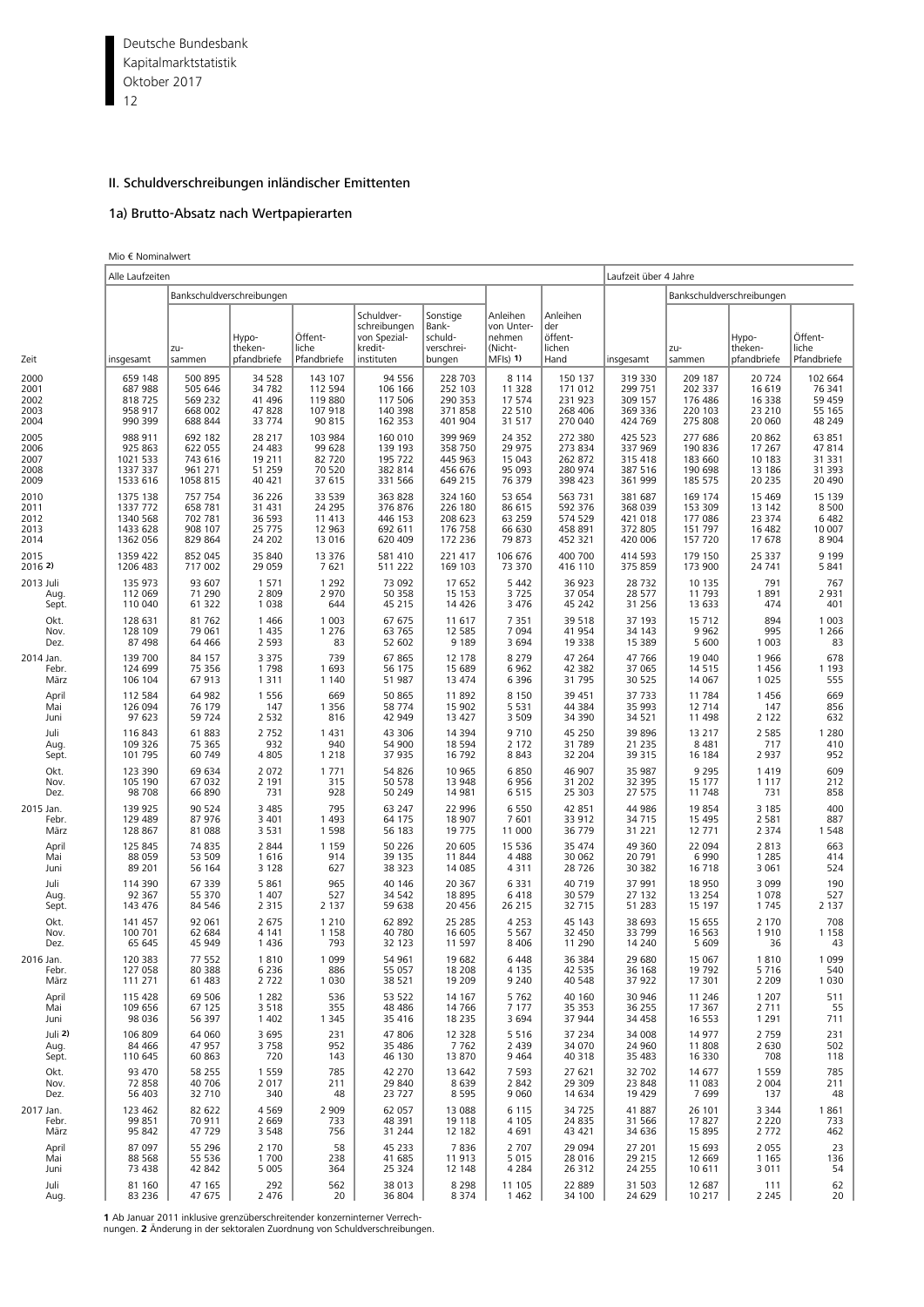#### II. Schuldverschreibungen inländischer Emittenten

<span id="page-34-0"></span>

|                                                                     |                                                      |                                                           |                                              |                            | Laufzeit bis einschließlich 4 Jahren |                                                              |                                             |                                                                     |                                                      |                                                           |                                              |                            |
|---------------------------------------------------------------------|------------------------------------------------------|-----------------------------------------------------------|----------------------------------------------|----------------------------|--------------------------------------|--------------------------------------------------------------|---------------------------------------------|---------------------------------------------------------------------|------------------------------------------------------|-----------------------------------------------------------|----------------------------------------------|----------------------------|
| Schuldver-<br>schreibungen<br>von Spezial-<br>kredit-<br>instituten | Sonstige<br>Bank-<br>schuld-<br>verschrei-<br>bungen | Anleihen<br>von Unter-<br>nehmen<br>(Nicht-<br>$MF(s)$ 1) | Anleihen<br>der<br>öffent-<br>lichen<br>Hand | insgesamt                  | zu-<br>sammen                        | Bankschuldverschreibungen<br>Hypo-<br>theken-<br>pfandbriefe | Öffent-<br>liche<br>Pfandbriefe             | Schuldver-<br>schreibungen<br>von Spezial-<br>kredit-<br>instituten | Sonstige<br>Bank-<br>schuld-<br>verschrei-<br>bungen | Anleihen<br>von Unter-<br>nehmen<br>(Nicht-<br>$MF(s)$ 1) | Anleihen<br>der<br>öffent-<br>lichen<br>Hand | Zeit                       |
| 25 7 53                                                             | 60 049                                               | 6727                                                      | 103 418                                      | 339 814                    | 291 708                              | 13 805                                                       | 40 441                                      | 68 804                                                              | 168 655                                              | 1 3 8 7                                                   | 46 719                                       | 2000                       |
| 42 277                                                              | 67 099                                               | 7479                                                      | 89 933                                       | 388 237                    | 303 309                              | 18 164                                                       | 36 25 2                                     | 63 890                                                              | 185 008                                              | 3849                                                      | 81 080                                       | 2001                       |
| 34 795                                                              | 65 892                                               | 12 149                                                    | 120 527                                      | 509 568                    | 392 749                              | 25 157                                                       | 60 419                                      | 82 709                                                              | 224 462                                              | 5 4 2 5                                                   | 111 396                                      | 2002                       |
| 49 518                                                              | 92 209                                               | 10 977                                                    | 138 256                                      | 589 581                    | 447899                               | 24 617                                                       | 52 751                                      | 90 880                                                              | 279 646                                              | 11 5 36                                                   | 130 149                                      | 2003                       |
| 54 075                                                              | 153 423                                              | 20 28 6                                                   | 128 676                                      | 565 630                    | 413 038                              | 13 713                                                       | 42 5 69                                     | 108 277                                                             | 248 481                                              | 11 2 31                                                   | 141 361                                      | 2004                       |
| 49 842                                                              | 143 129                                              | 16 360                                                    | 131 479                                      | 563 389                    | 414 495                              | 7 3 5 4                                                      | 40 133                                      | 110 169                                                             | 256 838                                              | 7993                                                      | 140 902                                      | 2005                       |
| 47 000                                                              | 78 756                                               | 14 4 22                                                   | 132 711                                      | 587 893                    | 431 218                              | 7 2 1 4                                                      | 51814                                       | 92 194                                                              | 279 994                                              | 15 5 5 4                                                  | 141 122                                      | 2006                       |
| 50 563                                                              | 91 586                                               | 13 100                                                    | 118 659                                      | 706 113                    | 559 956                              | 9 0 28                                                       | 51 390                                      | 145 161                                                             | 354 379                                              | 1945                                                      | 144 212                                      | 2007                       |
| 54 834                                                              | 91 289                                               | 84 410                                                    | 112 407                                      | 949 822                    | 770 571                              | 38 073                                                       | 39 130                                      | 327 982                                                             | 365 388                                              | 10 684                                                    | 168 567                                      | 2008                       |
| 59 809                                                              | 85 043                                               | 55 240                                                    | 121 185                                      | 1171 619                   | 873 242                              | 20 190                                                       | 17 124                                      | 271 754                                                             | 564 173                                              | 21 141                                                    | 277 238                                      | 2009                       |
| 72 796                                                              | 65 769                                               | 34 649                                                    | 177 863                                      | 993 453                    | 588 580                              | 20 760                                                       | 18 401                                      | 291 032                                                             | 258 391                                              | 19 005                                                    | 385 868                                      | 2010                       |
| 72 985                                                              | 58 684                                               | 41 299                                                    | 173 431                                      | 969 732                    | 505 471                              | 18 2 8 9                                                     | 15 792                                      | 303 894                                                             | 167 497                                              | 45 315                                                    | 418 945                                      | 2011                       |
| 74 386                                                              | 72 845                                               | 44 042                                                    | 199 888                                      | 919 552                    | 525 694                              | 13 219                                                       | 4931                                        | 371 767                                                             | 135 781                                              | 19 215                                                    | 374 641                                      | 2012                       |
| 60 662                                                              | 64 646                                               | 45 244                                                    | 175 765                                      | 1060 825                   | 756 309                              | 9 2 9 5                                                      | 2 9 5 7                                     | 631 950                                                             | 112 109                                              | 21 3 8 5                                                  | 283 127                                      | 2013                       |
| 61 674                                                              | 69 4 62                                              | 56 249                                                    | 206 037                                      | 942 052                    | 672 143                              | 6 5 2 2                                                      | 4 1 1 1                                     | 558 736                                                             | 102 774                                              | 23 625                                                    | 246 284                                      | 2014                       |
| 62 237                                                              | 82 379                                               | 68 704                                                    | 166 742                                      | 944 826                    | 672 896                              | 10 502                                                       | 4 1 7 8                                     | 519 175                                                             | 139 042                                              | 37 972                                                    | 233 961                                      | 2015                       |
| 78 859                                                              | 64 460                                               | 47818                                                     | 154 144                                      | 830 623                    | 543 103                              | 4318                                                         | 1779                                        | 432 363                                                             | 104 642                                              | 25 5 5 6                                                  | 261 963                                      | 2016 2)                    |
| 2 8 1 6                                                             | 5 7 6 1                                              | 4382                                                      | 14 2 15                                      | 107 240                    | 83 472                               | 780                                                          | 525                                         | 70 276                                                              | 11891                                                | 1 0 6 0                                                   | 22 708                                       | 2013 Juli                  |
| 1 9 0 9                                                             | 5 0 6 2                                              | 1789                                                      | 14 9 96                                      | 83 492                     | 59 497                               | 918                                                          | 39                                          | 48 450                                                              | 10 091                                               | 1936                                                      | 22 058                                       | Aug.                       |
| 6 9 4 4                                                             | 5814                                                 | 2 1 2 7                                                   | 15 4 9 6                                     | 78 784                     | 47 689                               | 564                                                          | 243                                         | 38 270                                                              | 8612                                                 | 1 3 4 9                                                   | 29 7 46                                      | Sept.                      |
| 9 3 1 9                                                             | 4 4 9 6                                              | 5 6 8 2                                                   | 15 7 9 9                                     | 91 438                     | 66 050                               | 573                                                          | $\equiv$                                    | 58 356                                                              | 7 1 2 2                                              | 1668                                                      | 23 7 19                                      | Okt.                       |
| 2 9 4 7                                                             | 4754                                                 | 3910                                                      | 20 271                                       | 93 966                     | 69 099                               | 440                                                          | 10                                          | 60 818                                                              | 7831                                                 | 3 1 8 4                                                   | 21 683                                       | Nov.                       |
| 1 1 4 0                                                             | 3 3 7 5                                              | 3 0 1 3                                                   | 6775                                         | 72 110                     | 58 866                               | 1 5 9 0                                                      | $\mathsf 0$                                 | 51 463                                                              | 5813                                                 | 681                                                       | 12 5 63                                      | Dez.                       |
| 11 913                                                              | 4 4 8 3                                              | 5 4 5 0                                                   | 23 277                                       | 91 933                     | 65 117                               | 1 4 0 9                                                      | 61                                          | 55 952                                                              | 7695                                                 | 2829                                                      | 23 987                                       | 2014 Jan.                  |
| 4 5 5 7                                                             | 7 3 0 9                                              | 5831                                                      | 16 7 18                                      | 87 635                     | 60 840                               | 342                                                          | 500                                         | 51 618                                                              | 8 3 8 0                                              | 1 1 3 1                                                   | 25 664                                       | Febr.                      |
| 8 2 9 9                                                             | 4 1 8 8                                              | 4 1 7 5                                                   | 12 2 8 3                                     | 75 579                     | 53 846                               | 286                                                          | 585                                         | 43 689                                                              | 9 2 8 6                                              | 2 2 2 1                                                   | 19513                                        | März                       |
| 3 4 9 9<br>3 1 6 1<br>5 0 3 7                                       | 6 1 5 9<br>8 5 5 1<br>3707                           | 6 2 8 4<br>3794<br>2 2 8 0                                | 19 6 65<br>19 4 85<br>20743                  | 74 851<br>90 101<br>63 102 | 53 198<br>63 4 65<br>48 226          | 100<br>410                                                   | $\equiv$<br>500<br>183                      | 47 366<br>55 613<br>37 913                                          | 5732<br>7 3 5 2<br>9720                              | 1866<br>1738<br>1 2 2 9                                   | 19 7 8 7<br>24 8 99<br>13 647                | April<br>Mai<br>Juni       |
| 4513<br>1715<br>3856                                                | 4839<br>5 6 3 9<br>8 4 3 9                           | 7835<br>463<br>7 7 0 4                                    | 18 845<br>12 2 9 1<br>15 4 27                | 76 947<br>88 092<br>62 480 | 48 666<br>66 885<br>44 5 65          | 167<br>215<br>1867                                           | 151<br>530<br>266                           | 38 793<br>53 185<br>34 079                                          | 9555<br>12 955<br>8 3 5 3                            | 1875<br>1709<br>1 1 3 9                                   | 26 40 6<br>19 4 98<br>16 7 76                | Juli<br>Aug.<br>Sept.      |
| 4 0 4 2                                                             | 3 2 2 5                                              | 4826                                                      | 21 8 65                                      | 87 403                     | 60 338                               | 653                                                          | 1 1 6 2                                     | 50 784                                                              | 7740                                                 | 2 0 2 3                                                   | 25 041                                       | Okt.                       |
| 8 1 1 9                                                             | 5728                                                 | 3878                                                      | 13 3 4 0                                     | 72 795                     | 51855                                | 1 0 7 3                                                      | 103                                         | 42 459                                                              | 8 2 2 0                                              | 3 0 7 8                                                   | 17861                                        | Nov.                       |
| 2 9 6 3                                                             | 7 1 9 5                                              | 3729                                                      | 12 098                                       | 71 134                     | 55 142                               | $\overline{\phantom{0}}$                                     | 70                                          | 47 285                                                              | 7786                                                 | 2 7 8 7                                                   | 13 205                                       | Dez.                       |
| 9 0 6 4                                                             | 7 2 0 5                                              | 2 4 0 0                                                   | 22 7 33                                      | 94 938                     | 70 670                               | 300                                                          | 395                                         | 54 183                                                              | 15 7 92                                              | 4 1 5 1                                                   | 20 118                                       | 2015 Jan.                  |
| 4767                                                                | 7 2 6 0                                              | 3704                                                      | 15 5 16                                      | 94 774                     | 72 481                               | 820                                                          | 606                                         | 59 408                                                              | 11 647                                               | 3897                                                      | 18 3 96                                      | Febr.                      |
| 1 5 4 8                                                             | 7 3 0 1                                              | 6717                                                      | 11 7 3 3                                     | 97 646                     | 68 317                               | 1 1 5 7                                                      | 50                                          | 54 635                                                              | 12 475                                               | 4 2 8 3                                                   | 25 046                                       | März                       |
| 10 892                                                              | 7726                                                 | 11 404                                                    | 15 862                                       | 76 485                     | 52 740                               | 31                                                           | 496                                         | 39 334                                                              | 12879                                                | 4 1 3 2                                                   | 19613                                        | April                      |
| 1 2 1 9                                                             | 4 0 7 2                                              | 2 2 0 0                                                   | 11 601                                       | 67 268                     | 46 519                               | 331                                                          | 500                                         | 37 916                                                              | 7772                                                 | 2 2 8 8                                                   | 18 4 62                                      | Mai                        |
| 8 5 2 6                                                             | 4 6 0 8                                              | 1715                                                      | 11 949                                       | 58 819                     | 39 4 46                              | 67                                                           | 103                                         | 29 7 98                                                             | 9 4 7 8                                              | 2 5 9 6                                                   | 16777                                        | Juni                       |
| 5 8 3 5<br>2 5 5 7<br>7 2 3 4                                       | 9826<br>9 0 9 2<br>4 0 8 0                           | 3079<br>3 0 0 4<br>22 790                                 | 15 962<br>10875<br>13 2 9 6                  | 76 398<br>65 234<br>92 193 | 48 390<br>42 116<br>69 349           | 2 7 6 2<br>328<br>570                                        | 776<br>$\overline{\phantom{a}}$<br>$\equiv$ | 34 311<br>31 985<br>52 404                                          | 10 541<br>9803<br>16 376                             | 3 2 5 2<br>3414<br>3 4 2 5                                | 24 7 5 7<br>19 704<br>19 4 19                | Juli<br>Aug.<br>Sept.      |
| 2 7 4 0                                                             | 10 0 38                                              | 1652                                                      | 21 3 8 5                                     | 102 764                    | 76 406                               | 505                                                          | 502                                         | 60 152                                                              | 15 247                                               | 2 600                                                     | 23 7 58                                      | Okt.                       |
| 6 5 8 6                                                             | 6 9 0 9                                              | 4010                                                      | 13 2 2 7                                     | 66 902                     | 46 122                               | 2 2 3 1                                                      | $\overline{\phantom{a}}$                    | 34 195                                                              | 9696                                                 | 1 5 5 7                                                   | 19 2 23                                      | Nov.                       |
| 1 2 6 9                                                             | 4 2 6 2                                              | 6029                                                      | 2 6 0 3                                      | 51 405                     | 40 340                               | 1 4 0 0                                                      | 750                                         | 30 854                                                              | 7 3 3 6                                              | 2 3 7 7                                                   | 8688                                         | Dez.                       |
| 7 4 8 0<br>9953<br>6745                                             | 4678<br>3 5 8 2<br>7317                              | 3 1 6 8<br>1579<br>5 1 7 8                                | 11 4 46<br>14 797<br>15 4 44                 | 90 703<br>90 890<br>73 349 | 62 485<br>60 596<br>44 182           | 0<br>520<br>514                                              | 346<br>$\overline{\phantom{a}}$             | 47 482<br>45 104<br>31 777                                          | 15 004<br>14 626<br>11892                            | 3 2 8 0<br>2 5 5 7<br>4 0 6 2                             | 24 9 38<br>27 738<br>25 104                  | 2016 Jan.<br>Febr.<br>März |
| 4 6 8 0                                                             | 4848                                                 | 4 4 8 1                                                   | 15 2 19                                      | 84 482                     | 58 261                               | 75                                                           | 25                                          | 48 841                                                              | 9 3 1 9                                              | 1 2 8 1                                                   | 24 940                                       | April                      |
| 8707                                                                | 5895                                                 | 4 9 0 8                                                   | 13 980                                       | 73 401                     | 49 758                               | 807                                                          | 300                                         | 39 780                                                              | 8871                                                 | 2 2 6 9                                                   | 21 373                                       | Mai                        |
| 6 5 9 0                                                             | 7962                                                 | 2 0 9 8                                                   | 15 808                                       | 63 577                     | 39 844                               | 111                                                          | 634                                         | 28 8 26                                                             | 10 273                                               | 1 5 9 7                                                   | 22 136                                       | Juni                       |
| 9 1 5 4                                                             | 2 8 3 3                                              | 3897                                                      | 15 1 34                                      | 72 801                     | 49 083                               | 936                                                          | $\overline{\phantom{a}}$                    | 38 651                                                              | 9 4 9 5                                              | 1619                                                      | 22 099                                       | Juli 2                     |
| 4 5 4 1                                                             | 4 1 3 4                                              | 931                                                       | 12 2 2 1                                     | 59 507                     | 36 149                               | 1 1 2 7                                                      | 449                                         | 30 945                                                              | 3 6 2 8                                              | 1508                                                      | 21 849                                       | Aug.                       |
| 7 4 2 0                                                             | 8 0 8 4                                              | 7 2 9 1                                                   | 11 862                                       | 75 161                     | 44 533                               | 12                                                           | 25                                          | 38 710                                                              | 5 7 8 5                                              | 2 1 7 4                                                   | 28 4 55                                      | Sept.                      |
| 4 6 9 0                                                             | 7 6 4 4                                              | 6 3 2 7                                                   | 11 698                                       | 60 768                     | 43 578                               | $\overline{\phantom{a}}$                                     | $\overline{\phantom{a}}$                    | 37 580                                                              | 5998                                                 | 1 2 6 6                                                   | 15 9 23                                      | Okt.                       |
| 5 1 2 2                                                             | 3746                                                 | 1 3 6 8                                                   | 11 397                                       | 49 010                     | 29 624                               | 13                                                           | $\overline{\phantom{a}}$                    | 24 718                                                              | 4893                                                 | 1 4 7 5                                                   | 17912                                        | Nov.                       |
| 3777                                                                | 3737                                                 | 6 5 9 2                                                   | 5 1 3 8                                      | 36 974                     | 25 010                               | 203                                                          | $\overline{\phantom{a}}$                    | 19 949                                                              | 4858                                                 | 2 4 6 8                                                   | 9496                                         | Dez.                       |
| 15 975<br>11 542<br>6 18 6                                          | 4921<br>3 3 3 2<br>6474                              | 4857<br>2 8 4 3<br>3 3 9 6                                | 10 9 29<br>10896<br>15 3 45                  | 81 575<br>68 285<br>61 206 | 56 520<br>53 084<br>31 835           | 1 2 2 5<br>449<br>776                                        | 1 0 4 7<br>294                              | 46 082<br>36 849<br>25 058                                          | 8 1 6 6<br>15 786<br>5 7 0 8                         | 1 2 5 8<br>1 2 6 2<br>1 2 9 5                             | 23 7 9 7<br>13 9 39<br>28 0 76               | 2017 Jan.<br>Febr.<br>März |
| 11 781                                                              | 1834                                                 | 1 5 4 7                                                   | 9962                                         | 59 895                     | 39 603                               | 114                                                          | 35                                          | 33 452                                                              | 6 0 0 2                                              | 1 1 6 0                                                   | 19 132                                       | April                      |
| 6 0 4 5                                                             | 5 3 2 2                                              | 3 1 4 2                                                   | 13 4 04                                      | 59 352                     | 42 867                               | 535                                                          | 102                                         | 35 640                                                              | 6 5 9 1                                              | 1873                                                      | 14 612                                       | Mai                        |
| 3 3 9 0                                                             | 4 1 5 6                                              | 1784                                                      | 11 860                                       | 49 183                     | 32 231                               | 1994                                                         | 310                                         | 21 934                                                              | 7993                                                 | 2 500                                                     | 14 4 52                                      | Juni                       |
| 9 5 2 3                                                             | 2 9 9 1                                              | 7 3 8 8                                                   | 11 4 28                                      | 49 656                     | 34 478                               | 181                                                          | 500                                         | 28 4 90                                                             | 5 3 0 7                                              | 3717                                                      | 11 4 61                                      | Juli                       |
| 5 2 8 3                                                             | 2 6 7 0                                              | 521                                                       | 13 8 9 0                                     | 58 607                     | 37 457                               | 232                                                          |                                             | 31 522                                                              | 5 7 0 4                                              | 941                                                       | 20 210                                       | Aug.                       |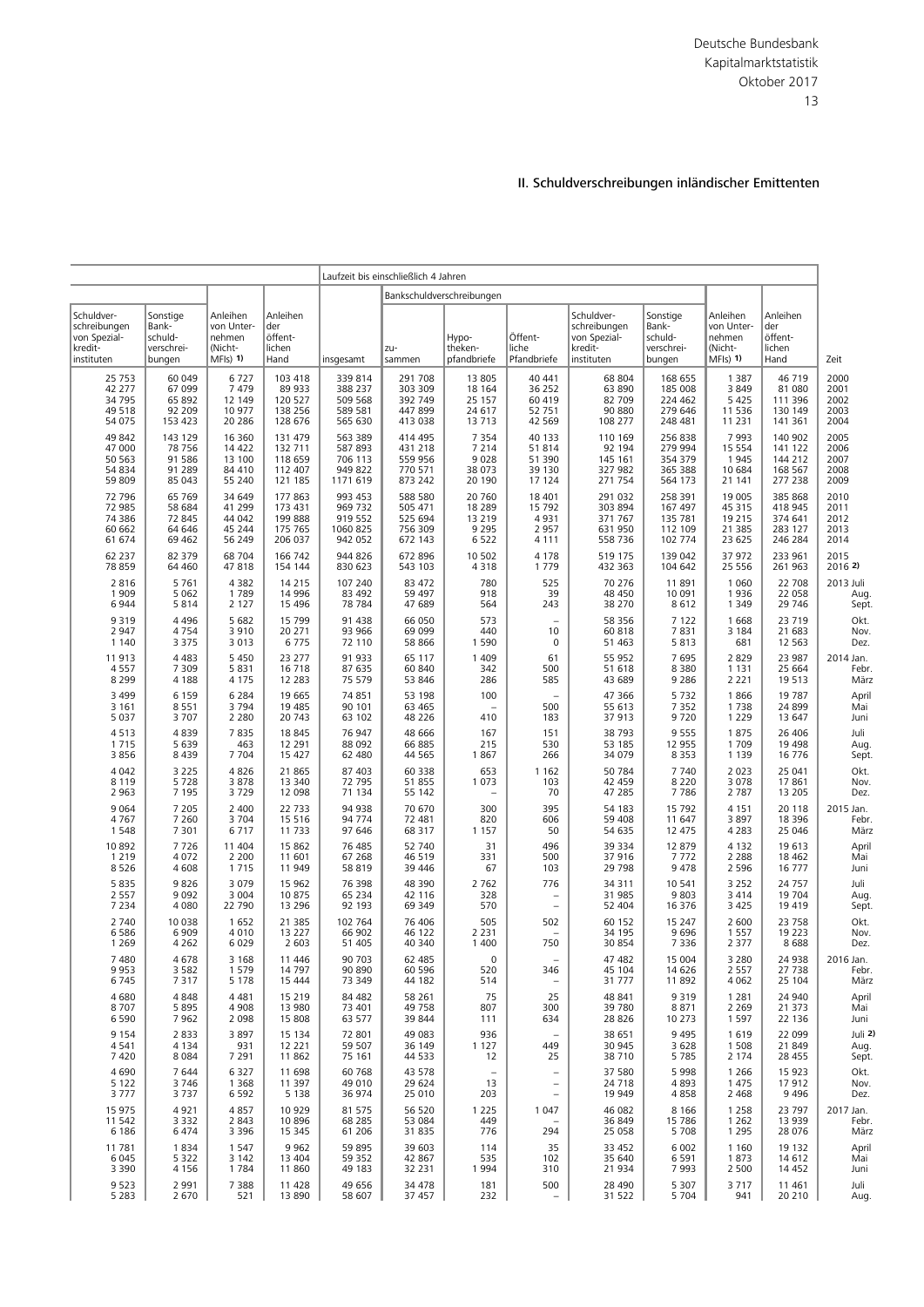<span id="page-35-0"></span>Deutsche Bundesbank 14 Kapitalmarktstatistik Oktober 2017

#### II. Schuldverschreibungen inländischer Emittenten

#### 1b) Brutto-Absatz nach Zinssätzen

| $\sim$ | $\sim$ |  |
|--------|--------|--|
|        |        |  |

|           |                                | darunter mit einer Nominalverzinsung von % |                        |                                     |                        |                                     |                                     |                        |                         |                   |                             |  |  |  |
|-----------|--------------------------------|--------------------------------------------|------------------------|-------------------------------------|------------------------|-------------------------------------|-------------------------------------|------------------------|-------------------------|-------------------|-----------------------------|--|--|--|
| Zeit      | Brutto-<br>Absatz<br>insgesamt | bis<br>unter<br>3                          | 3<br>bis<br>unter<br>4 | $\overline{4}$<br>bis<br>unter<br>5 | 5<br>bis<br>unter<br>6 | 6<br>bis<br>unter<br>$\overline{7}$ | $\overline{7}$<br>bis<br>unter<br>8 | 8<br>bis<br>unter<br>9 | 9<br>bis<br>unter<br>10 | 10<br>und<br>mehr | nicht<br>aufge-<br>gliedert |  |  |  |
|           | Nominalwert                    |                                            |                        |                                     |                        |                                     |                                     |                        |                         |                   |                             |  |  |  |
| 2000      | 659 148                        | 14 634                                     | 19 217                 | 64 349                              | 234 226                | 20 963                              | 1 0 7 8                             | 451                    | 702                     | 5 4 9 9           | 298 028                     |  |  |  |
| 2001      | 687 988                        | 12 783                                     | 55 504                 | 139 449                             | 131 997                | 2 9 0 9                             | 329                                 | 349                    | 66                      | 5 6 8 5           | 338 921                     |  |  |  |
| 2002      | 818725                         | 33 204                                     | 78 774                 | 165 074                             | 105 203                | 4957                                | 555                                 | 1 2 4 9                | 15                      | 3 2 3 7           | 426 453                     |  |  |  |
| 2003      | 958 917                        | 121 674                                    | 169 607                | 107 235                             | 9 0 7 3                | 1432                                | 1 4 2 4                             | 860                    | 221                     | 2713              | 544 678                     |  |  |  |
| 2004      | 990 399                        | 137 536                                    | 149 036                | 100 143                             | 3 7 7 3                | 3 1 5 2                             | 1 5 8 7                             | 1 3 4 0                | 1 5 6 2                 | 2 5 6 4           | 589 707                     |  |  |  |
| 2005      | 988 911                        | 197 611                                    | 154 729                | 16 908                              | 5 5 4 0                | 2 7 8 7                             | 1 3 5 3                             | 810                    | 504                     | 2 5 7 2           | 606 096                     |  |  |  |
| 2006      | 925 863                        | 62 191                                     | 251 559                | 74 094                              | 4 6 8 5                | 1 2 0 8                             | 648                                 | 639                    | 895                     | 2 3 9 5           | 527 544                     |  |  |  |
| 2007      | 1 021 533                      | 22 351                                     | 75 153                 | 294 910                             | 9 2 9 1                | 1 2 7 5                             | 1 0 9 6                             | 987                    | 705                     | 2 4 3 6           | 613 326                     |  |  |  |
| 2008      | 1 337 337                      | 30 295                                     | 106 557                | 278 877                             | 75 338                 | 7954                                | 820                                 | 1 2 6 8                | 1 0 4 4                 | 1927              | 833 253                     |  |  |  |
| 2009      | 1 533 616                      | 253 517                                    | 151 886                | 42 175                              | 10 504                 | 5957                                | 4923                                | 4581                   | 971                     | 1795              | 1 0 5 7 3 1 4               |  |  |  |
| 2010      | 1 375 138                      | 371810                                     | 69 012                 | 16 088                              | 7 1 9 6                | 5838                                | 2818                                | 1 0 6 7                | 2 0 1 6                 | 1715              | 897 576                     |  |  |  |
| 2011      | 1 337 772                      | 284 376                                    | 87 675                 | 5 7 0 7                             | 3750                   | 4 1 5 0                             | 5 631                               | 1 2 5 6                | 1798                    | 1656              | 941 774                     |  |  |  |
| 2012      | 1 340 568                      | 349 519                                    | 11823                  | 4 2 0 7                             | 4889                   | 5751                                | 3 4 0 7                             | 1 5 6 4                | 1016                    | 2 5 9 4           | 955 801                     |  |  |  |
| 2013      | 1 433 628                      | 327 380                                    | 11 689                 | 6 3 6 7                             | 3912                   | 3 2 3 3                             | 1 702                               | 1808                   | 592                     | 669               | 1076278                     |  |  |  |
| 2014      | 1 362 056                      | 324 662                                    | 5 3 2 6                | 4 7 0 4                             | 2872                   | 1833                                | 1 600                               | 631                    | 171                     | 630               | 1 0 1 9 6 3 3               |  |  |  |
| 2015      | 1 359 422                      | 312 966                                    | 7058                   | 4317                                | 3709                   | 1697                                | 510                                 | 994                    | 98                      | 1 0 3 0           | 1 027 047                   |  |  |  |
| 2016      | 1 206 483                      | 328 426                                    | 4822                   | 4 3 5 1                             | 2 1 7 3                | 1 3 5 2                             | 553                                 | 363                    | 116                     | 1 1 9 9           | 863 125                     |  |  |  |
| 2013 Juni | 116 746                        | 30 4 95                                    | 164                    | 128                                 | 96                     | 115                                 | 83                                  | 246                    | 10                      | 40                | 85 369                      |  |  |  |
| Juli      | 135 973                        | 23 314                                     | 1985                   | 308                                 | 742                    | 115                                 | 266                                 | 507                    | 261                     | 60                | 108 414                     |  |  |  |
| Aug.      | 112 069                        | 22 5 34                                    | 3 6 6 6                | 605                                 | 312                    | 48                                  | 102                                 | 322                    | 10                      | 26                | 84 443                      |  |  |  |
| Sept.     | 110 040                        | 27 4 68                                    | 1646                   | 514                                 | 108                    | 71                                  | 271                                 | 64                     | 16                      | 41                | 79 839                      |  |  |  |
| Okt.      | 128 631                        | 33 542                                     | 331                    | 407                                 | 337                    | 90                                  | 216                                 | 70                     | 11                      | 180               | 93 447                      |  |  |  |
| Nov.      | 128 109                        | 32 164                                     | 191                    | 490                                 | 115                    | 540                                 | 66                                  | 149                    | 32                      | 50                | 94 312                      |  |  |  |
| Dez.      | 87 498                         | 16 348                                     | 774                    | 1 0 0 2                             | 124                    | 622                                 | 228                                 | 45                     | 62                      | 30                | 68 264                      |  |  |  |
| 2014 Jan. | 139 700                        | 33 938                                     | 764                    | 266                                 | 144                    | 70                                  | 68                                  | 18                     | 48                      | 26                | 104 356                     |  |  |  |
| Febr.     | 124 699                        | 28 549                                     | 1720                   | 285                                 | 386                    | 157                                 | 31                                  | 262                    | 57                      | 21                | 93 231                      |  |  |  |
| März      | 106 104                        | 25 699                                     | 269                    | 323                                 | 134                    | 125                                 | 79                                  | 28                     | 6                       | 79                | 79 365                      |  |  |  |
| April     | 112 584                        | 32 040                                     | 214                    | 160                                 | 269                    | 184                                 | 25                                  | 10                     | 8                       | 29                | 79 644                      |  |  |  |
| Mai       | 126 094                        | 27 675                                     | 96                     | 188                                 | 180                    | 90                                  | 50                                  | 34                     | 6                       | 40                | 97 734                      |  |  |  |
| Juni      | 97 623                         | 26 304                                     | 585                    | 450                                 | 88                     | 50                                  | 97                                  | 32                     | 7                       | 45                | 69 964                      |  |  |  |
| Juli      | 116 843                        | 28739                                      | 365                    | 609                                 | 493                    | 148                                 | 606                                 | 72                     | 12                      | 96                | 85 705                      |  |  |  |
| Aug.      | 109 326                        | 18 5 8 5                                   | 270                    | 282                                 | 436                    | 19                                  | 10                                  | 18                     | 5                       | 42                | 89 660                      |  |  |  |
| Sept.     | 101 795                        | 31 762                                     | 288                    | 661                                 | 154                    | 104                                 | 146                                 | 43                     | 13                      | 66                | 68 561                      |  |  |  |
| Okt.      | 123 390                        | 28 29 6                                    | 179                    | 136                                 | 168                    | 605                                 | 70                                  | 5                      | 4                       | 50                | 93 878                      |  |  |  |
| Nov.      | 105 190                        | 24 901                                     | 148                    | 86                                  | 54                     | 84                                  | 123                                 | 57                     | 2                       | 35                | 79 700                      |  |  |  |
| Dez.      | 98 708                         | 18 174                                     | 428                    | 1 2 5 8                             | 366                    | 197                                 | 295                                 | 52                     | 3                       | 101               | 77835                       |  |  |  |
| 2015 Jan. | 139 925                        | 33 951                                     | 298                    | 171                                 | 147                    | 126                                 | 68                                  | 13                     | 5                       | 72                | 105 075                     |  |  |  |
| Febr.     | 129 489                        | 32 273                                     | 407                    | 333                                 | 1 0 3 9                | 86                                  | 50                                  | 234                    | 4                       | 59                | 95 004                      |  |  |  |
| März      | 128 867                        | 25 743                                     | 1474                   | 147                                 | 149                    | 85                                  | 99                                  | 15                     | $\overline{7}$          | 87                | 101 061                     |  |  |  |
| April     | 125 845                        | 30 848                                     | 341                    | 930                                 | 971                    | 475                                 | 54                                  | 43                     | $\overline{7}$          | 107               | 92 070                      |  |  |  |
| Mai       | 88 059                         | 19898                                      | 123                    | 224                                 | 157                    | 179                                 | 14                                  | 215                    | 9                       | 57                | 67 182                      |  |  |  |
| Juni      | 89 201                         | 21 962                                     | 1 1 5 0                | 421                                 | 181                    | 49                                  | 23                                  | 11                     | 6                       | 133               | 65 266                      |  |  |  |
| Juli      | 114 390                        | 26 508                                     | 759                    | 146                                 | 141                    | 353                                 | 18                                  | 376                    | 5                       | 53                | 86 032                      |  |  |  |
| Aug       | 92 367                         | 20 579                                     | 211                    | 562                                 | 177                    | 75                                  | 22                                  | 6                      | 3                       | 52                | 70 680                      |  |  |  |
| Sept.     | 143 476                        | 31 002                                     | 365                    | 140                                 | 73                     | 99                                  | 12                                  | 6                      | 8                       | 38                | 111 729                     |  |  |  |
| Okt.      | 141 457                        | 27 261                                     | 447                    | 111                                 | 316                    | 81                                  | 31                                  | 13                     | $\overline{7}$          | 77                | 113 114                     |  |  |  |
| Nov.      | 100 701                        | 29 0 68                                    | 419                    | 517                                 | 231                    | 34                                  | 62                                  | 12                     | 29                      | 198               | 70 133                      |  |  |  |
| Dez.      | 65 645                         | 13873                                      | 1 0 6 4                | 615                                 | 127                    | 55                                  | 57                                  | 50                     | 8                       | 97                | 49 701                      |  |  |  |
| 2016 Jan. | 120 383                        | 27 143                                     | 132                    | 179                                 | 218                    | 38                                  | 52                                  | 21                     | 29                      | 67                | 92 507                      |  |  |  |
| Febr.     | 127 058                        | 29 969                                     | 139                    | 158                                 | 153                    | 62                                  | 147                                 | 119                    | 5                       | 117               | 96 187                      |  |  |  |
| März      | 111 271                        | 40 090                                     | 237                    | 1 1 5 6                             | 87                     | 69                                  | 57                                  | 74                     | 6                       | 54                | 69 439                      |  |  |  |
| April     | 115 428                        | 29 3 26                                    | 131                    | 139                                 | 263                    | 62                                  | 38                                  | 27                     | 9                       | 265               | 85 168                      |  |  |  |
| Mai       | 109 656                        | 30 198                                     | 597                    | 964                                 | 92                     | 64                                  | 16                                  | 10                     | 8                       | 65                | 77 640                      |  |  |  |
| Juni      | 98 0 36                        | 28 0 59                                    | 154                    | 314                                 | 125                    | 78                                  | 91                                  | 33                     | 13                      | 151               | 69 018                      |  |  |  |
| Juli      | 106 809                        | 30 506                                     | 816                    | 257                                 | 431                    | 40                                  | 14                                  | 15                     | 14                      | 99                | 74 616                      |  |  |  |
| Aug.      | 84 4 66                        | 23 134                                     | 243                    | 150                                 | 109                    | 139                                 | 33                                  | 9                      | 10                      | 66                | 60 573                      |  |  |  |
| Sept.     | 110 645                        | 31 932                                     | 1673                   | 133                                 | 89                     | 88                                  | 30                                  | 10                     | 8                       | 72                | 76 610                      |  |  |  |
| Okt.      | 93 470                         | 23 169                                     | 258                    | 135                                 | 85                     | 250                                 | 18                                  | 25                     | 3                       | 89                | 69 439                      |  |  |  |
| Nov.      | 72 858                         | 21 8 25                                    | 199                    | 160                                 | 159                    | 111                                 | 33                                  | 13                     | 8                       | 60                | 50 291                      |  |  |  |
| Dez.      | 56 403                         | 13 075                                     | 243                    | 606                                 | 362                    | 351                                 | 24                                  | $\overline{7}$         | 3                       | 94                | 41 637                      |  |  |  |
| 2017 Jan. | 123 462                        | 37 40 6                                    | 216                    | 707                                 | 75                     | 33                                  | 24                                  | 14                     | 8                       | 153               | 84 825                      |  |  |  |
| Febr.     | 99 851                         | 27 887                                     | 189                    | 316                                 | 83                     | 313                                 | 27                                  | 36                     | 6                       | 122               | 70 872                      |  |  |  |
| März      | 95 842                         | 38 221                                     | 360                    | 348                                 | 128                    | 81                                  | 26                                  | 17                     | 10                      | 208               | 56 442                      |  |  |  |
| April     | 87 097                         | 27 281                                     | 177                    | 724                                 | 102                    | 66                                  | 26                                  | 24                     | 5                       | 193               | 58 499                      |  |  |  |
| Mai       | 88 5 68                        | 29 112                                     | 670                    | 243                                 | 104                    | 36                                  | 15                                  | 15                     | 9                       | 197               | 58 167                      |  |  |  |
| Juni      | 73 438                         | 26 967                                     | 180                    | 499                                 | 106                    | 50                                  | 42                                  | 15                     | 7                       | 80                | 45 490                      |  |  |  |
| Juli      | 81 160                         | 27 370                                     | 371                    | 249                                 | 567                    | 21                                  | 20                                  | 11                     | 10                      | 116               | 52 423                      |  |  |  |
| Aug.      | 83 2 36                        | 29 290                                     | 180                    | 218                                 | 56                     | 24                                  | 26                                  | 5                      | 9                       | 62                | 53 364                      |  |  |  |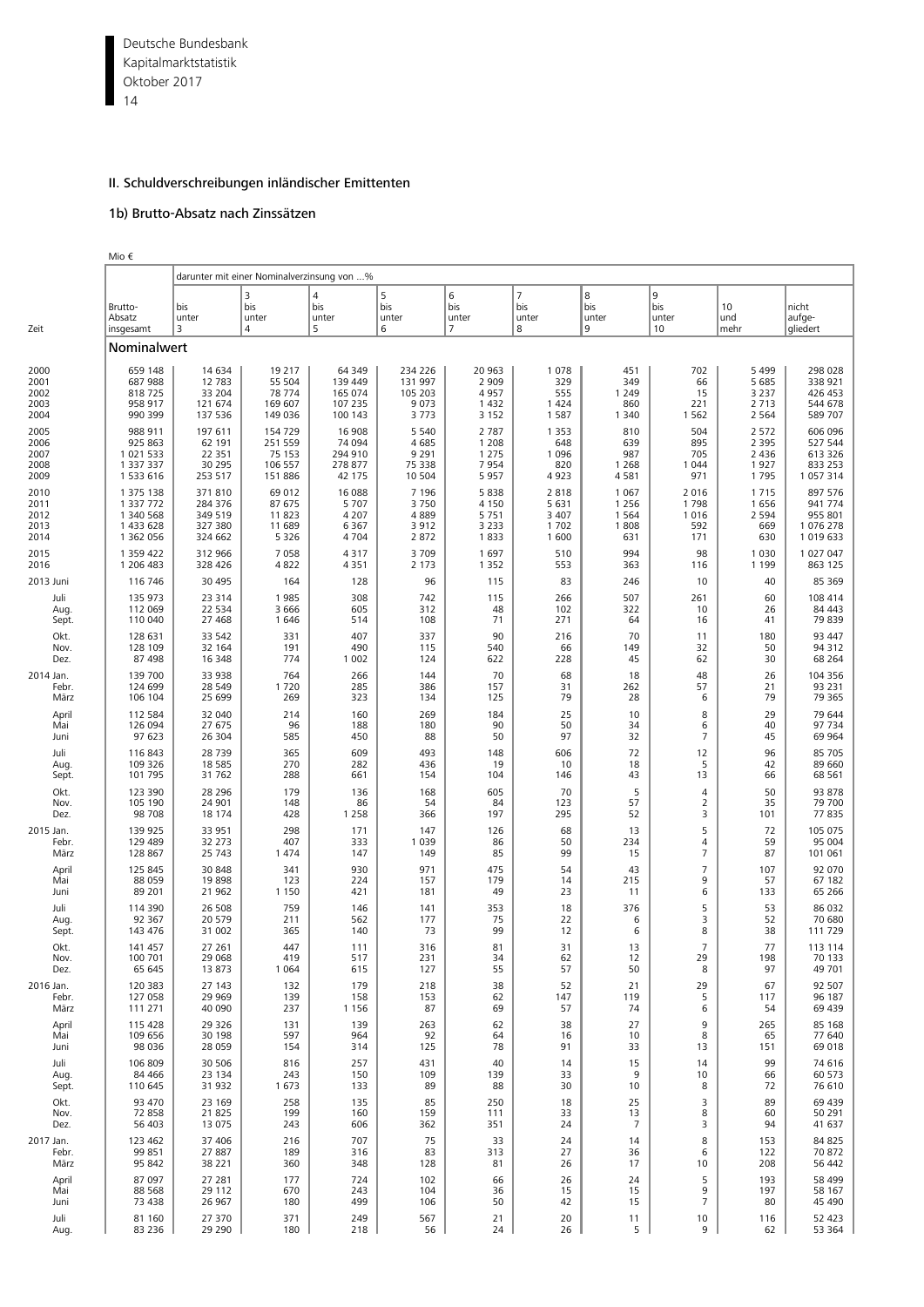# 1c) Brutto-Absatz nach Laufzeiten

Mio €

|           |                                | davon mit einer längsten Laufzeit gemäß Emissionsbedingungen von  Jahren 1) |                             |                                     |                           |                             |                        |                        |                         |                          |                          |                   |
|-----------|--------------------------------|-----------------------------------------------------------------------------|-----------------------------|-------------------------------------|---------------------------|-----------------------------|------------------------|------------------------|-------------------------|--------------------------|--------------------------|-------------------|
| Zeit      | Brutto-<br>Absatz<br>insgesamt | bis<br>einschl.<br>1                                                        | über 1<br>bis<br>unter<br>2 | $\overline{2}$<br>bis<br>unter<br>3 | 3<br>bis<br>einschl.<br>4 | über 4<br>bis<br>unter<br>5 | 5<br>bis<br>unter<br>6 | 6<br>bis<br>unter<br>8 | 8<br>bis<br>unter<br>10 | 10<br>bis<br>unter<br>15 | 15<br>bis<br>unter<br>20 | 20<br>und<br>mehr |
|           | Nominalwert                    |                                                                             |                             |                                     |                           |                             |                        |                        |                         |                          |                          |                   |
| 2000      | 659 148                        | 189 257                                                                     | 23 007                      | 81 5 83                             | 45 965                    | 17 553                      | 88 707                 | 36 558                 | 36 478                  | 116 788                  | 1 5 6 9                  | 21 680            |
| 2001      | 687 988                        | 179 225                                                                     | 70 467                      | 91728                               | 46 820                    | 9 9 5 9                     | 95 762                 | 49 686                 | 25 099                  | 90 653                   | 4538                     | 24 050            |
| 2002      | 818725                         | 261 236                                                                     | 80 235                      | 75 366                              | 92 734                    | 21 843                      | 115 290                | 42 865                 | 11 299                  | 98 841                   | 1823                     | 17 192            |
| 2003      | 958 917                        | 330 401                                                                     | 57 970                      | 106 397                             | 94 814                    | 16 135                      | 143 748                | 45 624                 | 15 175                  | 123 008                  | 1 6 5 2                  | 23 993            |
| 2004      | 990 399                        | 311 610                                                                     | 51 218                      | 114 462                             | 88 344                    | 28 909                      | 141 542                | 63 140                 | 21 537                  | 142 318                  | 3 4 0 1                  | 23 916            |
| 2005      | 988 911                        | 333 146                                                                     | 44 278                      | 115 022                             | 70 940                    | 24 627                      | 121 745                | 69 7 35                | 26 170                  | 147 224                  | 5 1 2 6                  | 30 897            |
| 2006      | 925 863                        | 317 236                                                                     | 58 400                      | 127 445                             | 84 812                    | 25 740                      | 102 482                | 58 331                 | 12 064                  | 101 191                  | 8 1 7 1                  | 29 986            |
| 2007      | 1021 533                       | 393 810                                                                     | 82 623                      | 141 912                             | 87 766                    | 21 087                      | 118 255                | 32 357                 | 11 593                  | 88 194                   | 5 8 9 0                  | 38 0 39           |
| 2008      | 1337 337                       | 599 198                                                                     | 93 813                      | 163 359                             | 93 451                    | 16 199                      | 109 436                | 39 805                 | 14 121                  | 91 499                   | 3 2 1 4                  | 113 244           |
| 2009      | 1533 616                       | 845 752                                                                     | 58 735                      | 132 241                             | 134 892                   | 20 723                      | 147 664                | 47 036                 | 11876                   | 95 956                   | 1751                     | 36 987            |
| 2010      | 1375 138                       | 669 229                                                                     | 63 333                      | 144 653                             | 116 236                   | 38 178                      | 133 668                | 55 268                 | 9 1 3 9                 | 102 679                  | 747                      | 42 012            |
| 2011      | 1337 772                       | 622 806                                                                     | 82 039                      | 161 453                             | 103 429                   | 42 767                      | 131 555                | 58 499                 | 8 2 3 5                 | 92 200                   | 1 1 9 6                  | 33 583            |
| 2012      | 1340 568                       | 661 347                                                                     | 36 250                      | 133 656                             | 88 296                    | 18 211                      | 158 664                | 84 132                 | 34 378                  | 90 500                   | 505                      | 34 631            |
| 2013      | 1433 628                       | 877 374                                                                     | 32 709                      | 92 458                              | 58 283                    | 14 624                      | 123 394                | 71 061                 | 21 002                  | 105 570                  | 5 8 7 2                  | 31 282            |
| 2014      | 1362 056                       | 775 597                                                                     | 27 967                      | 86 215                              | 52 271                    | 26 038                      | 130 357                | 65 205                 | 24 072                  | 122 891                  | 10 553                   | 40 890            |
| 2015      | 1359 422                       | 766 395                                                                     | 34 943                      | 83 760                              | 59732                     | 24 103                      | 117 012                | 51 547                 | 23 104                  | 120 457                  | 11 347                   | 67 021            |
| 2016      | 1206 483                       | 639 534                                                                     | 31 001                      | 113 589                             | 46 501                    | 19512                       | 103 002                | 50 406                 | 30 4 98                 | 111 892                  | 11 757                   | 48 791            |
| 2013 Juni | 116 746                        | 72 763                                                                      | 1616                        | 6 2 7 3                             | 2 1 9 5                   | 634                         | 14 380                 | 6795                   | 1413                    | 8857                     | 19                       | 1804              |
| Juli      | 135 973                        | 90 501                                                                      | 1788                        | 11 847                              | 3 1 0 4                   | 879                         | 8 1 8 3                | 8853                   | 1814                    | 6610                     | 578                      | 1815              |
| Aug.      | 112 069                        | 72 281                                                                      | 2 0 4 1                     | 6 0 3 3                             | 3 1 3 5                   | 865                         | 9629                   | 5 2 4 8                | 1997                    | 6 2 6 1                  | 1614                     | 2 9 6 2           |
| Sept.     | 110 040                        | 60 720                                                                      | 5 5 4 5                     | 6748                                | 5 7 7 1                   | 946                         | 7076                   | 6 2 1 9                | 5 4 6 5                 | 9 3 6 6                  | 51                       | 2 1 3 4           |
| Okt.      | 128 631                        | 76 353                                                                      | 1835                        | 5 8 4 7                             | 7 4 0 2                   | 998                         | 16 3 9 2               | 4026                   | 1 5 5 8                 | 9 5 6 6                  | 95                       | 4559              |
| Nov.      | 128 109                        | 78 881                                                                      | 3 6 4 7                     | 7688                                | 3750                      | 1956                        | 12 975                 | 5 0 2 3                | 560                     | 11 969                   | 512                      | 1 1 4 8           |
| Dez.      | 87 498                         | 62 290                                                                      | 1 3 7 5                     | 6 3 2 5                             | 2 1 2 0                   | 468                         | 7 2 0 3                | 3 1 4 6                | 1 2 2 7                 | 2 1 7 4                  | 371                      | 798               |
| 2014 Jan. | 139 700                        | 77 389                                                                      | 1 9 9 4                     | 9 0 63                              | 3 4 8 7                   | 4880                        | 16 573                 | 11 4 39                | 1949                    | 11 131                   | 106                      | 1689              |
| Febr.     | 124 699                        | 70 368                                                                      | 1 0 8 6                     | 5789                                | 10 3 9 2                  | 705                         | 12 945                 | 6568                   | 544                     | 7498                     | 88                       | 8717              |
| März      | 106 104                        | 60 967                                                                      | 2 800                       | 6877                                | 4935                      | 1 601                       | 12 749                 | 3 5 2 6                | 1 2 8 0                 | 8478                     | 131                      | 2 7 6 1           |
| April     | 112 584                        | 60 181                                                                      | 1 6 2 4                     | 8 4 4 7                             | 4599                      | 6 2 7 8                     | 11 961                 | 4 2 0 7                | 2 4 7 7                 | 9 2 3 5                  | 1914                     | 1 6 6 0           |
| Mai       | 126 094                        | 70 805                                                                      | 2 9 3 9                     | 14 0 64                             | 2 2 9 4                   | 714                         | 9 9 0 7                | 7460                   | 2 2 1 4                 | 12 033                   | 256                      | 3 4 0 9           |
| Juni      | 97 623                         | 53 938                                                                      | 1 4 7 6                     | 5 5 5 4                             | 2 1 3 4                   | 2 5 9 8                     | 9814                   | 5 2 6 4                | 1 500                   | 13 5 65                  | 511                      | 1 2 6 8           |
| Juli      | 116 843                        | 61 144                                                                      | 4700                        | 6 2 4 8                             | 4855                      | 1 0 3 7                     | 10 581                 | 8 3 4 4                | 4 2 6 7                 | 10 260                   | 245                      | 5 1 6 1           |
| Aug.      | 109 326                        | 77830                                                                       | 3 0 5 7                     | 6 2 3 0                             | 974                       | 563                         | 4931                   | 2839                   | 2 5 9 5                 | 7461                     | 272                      | 2 5 7 3           |
| Sept.     | 101 795                        | 51 087                                                                      | 1 2 5 9                     | 6 0 4 0                             | 4 0 9 4                   | 836                         | 11 503                 | 5 3 4 5                | 2 7 4 5                 | 10 410                   | 4 2 7 7                  | 4 1 9 9           |
| Okt.      | 123 390                        | 68 590                                                                      | 2 1 4 2                     | 7 2 0 2                             | 9 4 6 9                   | 2 7 8 2                     | 8 2 1 0                | 5514                   | 735                     | 14 508                   | 1 1 7 0                  | 3 0 6 8           |
| Nov.      | 105 190                        | 61 163                                                                      | 1833                        | 6 1 6 0                             | 3638                      | 1 5 7 4                     | 9635                   | 2 2 1 1                | 2 6 9 5                 | 12 217                   | 1 3 1 0                  | 2 7 5 4           |
| Dez.      | 98 708                         | 62 135                                                                      | 3 0 5 7                     | 4 5 4 1                             | 1 4 0 0                   | 2 4 7 0                     | 11 548                 | 2 4 8 8                | 1071                    | 6 0 9 5                  | 273                      | 3 6 3 1           |
| 2015 Jan. | 139 925                        | 79 129                                                                      | 3 6 2 1                     | 7 4 6 0                             | 4729                      | 3 2 3 9                     | 10 542                 | 3702                   | 2 8 4 4                 | 19895                    | 1 4 2 4                  | 3 3 4 0           |
| Febr.     | 129 489                        | 81 131                                                                      | 2 700                       | 6 4 0 2                             | 4542                      | 886                         | 9916                   | 5 4 4 0                | 2928                    | 12 947                   | 996                      | 1 602             |
| März      | 128 867                        | 81 948                                                                      | 4 3 8 9                     | 8596                                | 2713                      | 1 5 2 2                     | 4927                   | 3923                   | 3 2 9 4                 | 13 647                   | 1 0 1 3                  | 2896              |
| April     | 125 845                        | 64 559                                                                      | 3 2 8 6                     | 6 5 9 0                             | 2 0 5 1                   | 951                         | 12 309                 | 7 3 5 6                | 1 5 2 9                 | 16 279                   | 3 6 1 5                  | 7 3 2 0           |
| Mai       | 88 059                         | 54 673                                                                      | 3 1 5 4                     | 6 0 0 5                             | 3 4 3 6                   | 905                         | 6 1 7 8                | 2 2 1 5                | 1667                    | 6 1 4 5                  | 509                      | 3 1 7 2           |
| Juni      | 89 201                         | 48 000                                                                      | 3 0 4 7                     | 6 4 8 1                             | 1 2 9 0                   | 718                         | 11 323                 | 5 3 9 5                | 1 2 0 8                 | 7 1 7 7                  | 59                       | 4 5 0 2           |
| Juli      | 114 390                        | 54 087                                                                      | 2 7 3 4                     | 5 7 1 7                             | 13 861                    | 1762                        | 13 4 92                | 4 3 5 6                | 1620                    | 12 2 3 7                 | 185                      | 4 3 3 9           |
| Aug.      | 92 367                         | 52 821                                                                      | 2 0 0 9                     | 7771                                | 2 6 3 2                   | 1 0 8 7                     | 9 7 0 1                | 2 3 1 3                | 1 3 5 2                 | 5717                     | 341                      | 6620              |
| Sept.     | 143 476                        | 77875                                                                       | 3 4 8 0                     | 6311                                | 4527                      | 6 6 5 1                     | 7688                   | 2 7 6 3                | 1769                    | 7088                     | 1 3 6 0                  | 23 963            |
| Okt.      | 141 457                        | 78 541                                                                      | 1826                        | 10 538                              | 11859                     | 3 9 6 2                     | 16 996                 | 5 2 3 1                | 1 2 7 0                 | 8565                     | 472                      | 2 1 9 5           |
| Nov.      | 100 701                        | 53 436                                                                      | 2 4 5 4                     | 7 9 0 3                             | 3 1 1 0                   | 1836                        | 11 472                 | 7531                   | 2 9 0 2                 | 5 9 4 3                  | 1 0 9 2                  | 3 0 2 5           |
| Dez.      | 65 645                         | 40 195                                                                      | 2 2 4 3                     | 3 9 8 6                             | 4982                      | 584                         | 2 4 6 8                | 1 3 2 2                | 721                     | 4817                     | 281                      | 4 0 4 7           |
| 2016 Jan. | 120 383                        | 67 312                                                                      | 4 0 2 7                     | 8672                                | 10 693                    | 3 4 6 1                     | 5 3 3 7                | 6021                   | 2972                    | 9 2 7 0                  | 204                      | 2416              |
| Febr.     | 127 058                        | 73 316                                                                      | 4 0 4 6                     | 10 7 31                             | 2 7 9 7                   | 2 5 5 6                     | 13 998                 | 5707                   | 1882                    | 7576                     | 366                      | 4 0 8 5           |
| März      | 111 271                        | 53 091                                                                      | 1856                        | 8 3 2 5                             | 10 0 76                   | 438                         | 8 0 6 4                | 8 3 3 1                | 3 2 6 9                 | 13 0 28                  | 1 1 2 4                  | 3 6 6 9           |
| April     | 115 428                        | 66 551                                                                      | 2 607                       | 13722                               | 1 602                     | 1586                        | 6785                   | 5 1 7 7                | 2 4 5 5                 | 10821                    | 961                      | 3 1 6 1           |
| Mai       | 109 656                        | 58 878                                                                      | 1588                        | 8980                                | 3955                      | 1511                        | 12 635                 | 4 0 9 1                | 4539                    | 8881                     | 1 5 3 8                  | 3 0 5 9           |
| Juni      | 98 0 36                        | 48 133                                                                      | 4811                        | 9 1 7 4                             | 1460                      | 2 6 9 4                     | 12 902                 | 3675                   | 2 2 2 0                 | 9 2 3 9                  | 805                      | 2923              |
| Juli      | 106 809                        | 54 184                                                                      | 3 0 6 1                     | 12 749                              | 2 8 0 7                   | 791                         | 9 2 0 0                | 1945                   | 3 1 2 5                 | 12 346                   | 2 5 1 9                  | 4 0 8 1           |
| Aug.      | 84 4 66                        | 48 277                                                                      | 1 1 0 7                     | 7915                                | 2 2 0 8                   | 451                         | 6078                   | 1738                   | 2 1 4 1                 | 9 2 1 9                  | 1488                     | 3843              |
| Sept.     | 110 645                        | 56 421                                                                      | 1 3 1 8                     | 14 4 38                             | 2 9 8 5                   | 2 0 9 8                     | 5748                   | 8 2 5 8                | 2 607                   | 7968                     | 1 1 3 3                  | 7672              |
| Okt.      | 93 470                         | 47 505                                                                      | 3 1 9 2                     | 6 3 2 8                             | 3743                      | 959                         | 10 4 34                | 1086                   | 2 2 1 7                 | 11 597                   | 802                      | 5 607             |
| Nov.      | 72 858                         | 38 060                                                                      | 1 5 8 4                     | 8 1 2 9                             | 1 2 3 7                   | 1796                        | 4700                   | 3 0 8 4                | 1 5 4 4                 | 9 3 5 3                  | 643                      | 2726              |
| Dez.      | 56 403                         | 27 806                                                                      | 1 804                       | 4426                                | 2938                      | 1 1 7 1                     | 7 1 2 1                | 1 2 9 3                | 1 5 2 7                 | 2 5 9 4                  | 174                      | 5 5 4 9           |
| 2017 Jan. | 123 462                        | 61 210                                                                      | 2 6 6 5                     | 11 022                              | 6677                      | 1 1 2 8                     | 12828                  | 11 001                 | 1425                    | 10 10 1                  | 710                      | 4694              |
| Febr.     | 99 851                         | 47 449                                                                      | 3 6 9 7                     | 4 7 8 4                             | 12 3 5 6                  | 2 1 7 0                     | 5 7 8 7                | 6318                   | 3764                    | 10 583                   | 337                      | 2 608             |
| März      | 95 842                         | 39 073                                                                      | 3 0 9 6                     | 10 736                              | 8 3 0 1                   | 1512                        | 8712                   | 5 2 2 7                | 5 4 0 8                 | 9 3 7 0                  | 915                      | 3 4 9 1           |
| April     | 87 097                         | 48 345                                                                      | 1 2 9 4                     | 7 2 9 2                             | 2 9 6 4                   | 1076                        | 14 2 14                | 1853                   | 1691                    | 6 0 5 3                  | 255                      | 2 0 5 8           |
| Mai       | 88 5 68                        | 44 3 52                                                                     | 1 3 8 4                     | 10 125                              | 3 4 9 0                   | 1495                        | 6773                   | 4 3 8 9                | 3 2 0 4                 | 9 1 3 9                  | 513                      | 3701              |
| Juni      | 73 438                         | 34 294                                                                      | 3 0 1 3                     | 8 1 5 0                             | 3726                      | 373                         | 6 0 7 0                | 4424                   | 3 5 8 2                 | 6 2 1 7                  | 798                      | 2 7 9 1           |
| Juli      | 81 160                         | 40 595                                                                      | 1 3 3 7                     | 4 4 9 5                             | 3 2 2 9                   | 808                         | 5 2 3 0                | 10 492                 | 278                     | 8358                     | 2 3 2 4                  | 4014              |
| Aug.      | 83 236                         | 40 683                                                                      | 1980                        | 13 7 65                             | 2 1 8 0                   | 1 2 5 5                     | 6312                   | 1 4 0 2                | 2 4 9 8                 | 8844                     | 1 7 0 7                  | 2611              |

**1** Gesondert vereinbarte Laufzeitverkürzungen sind nicht berücksichtigt.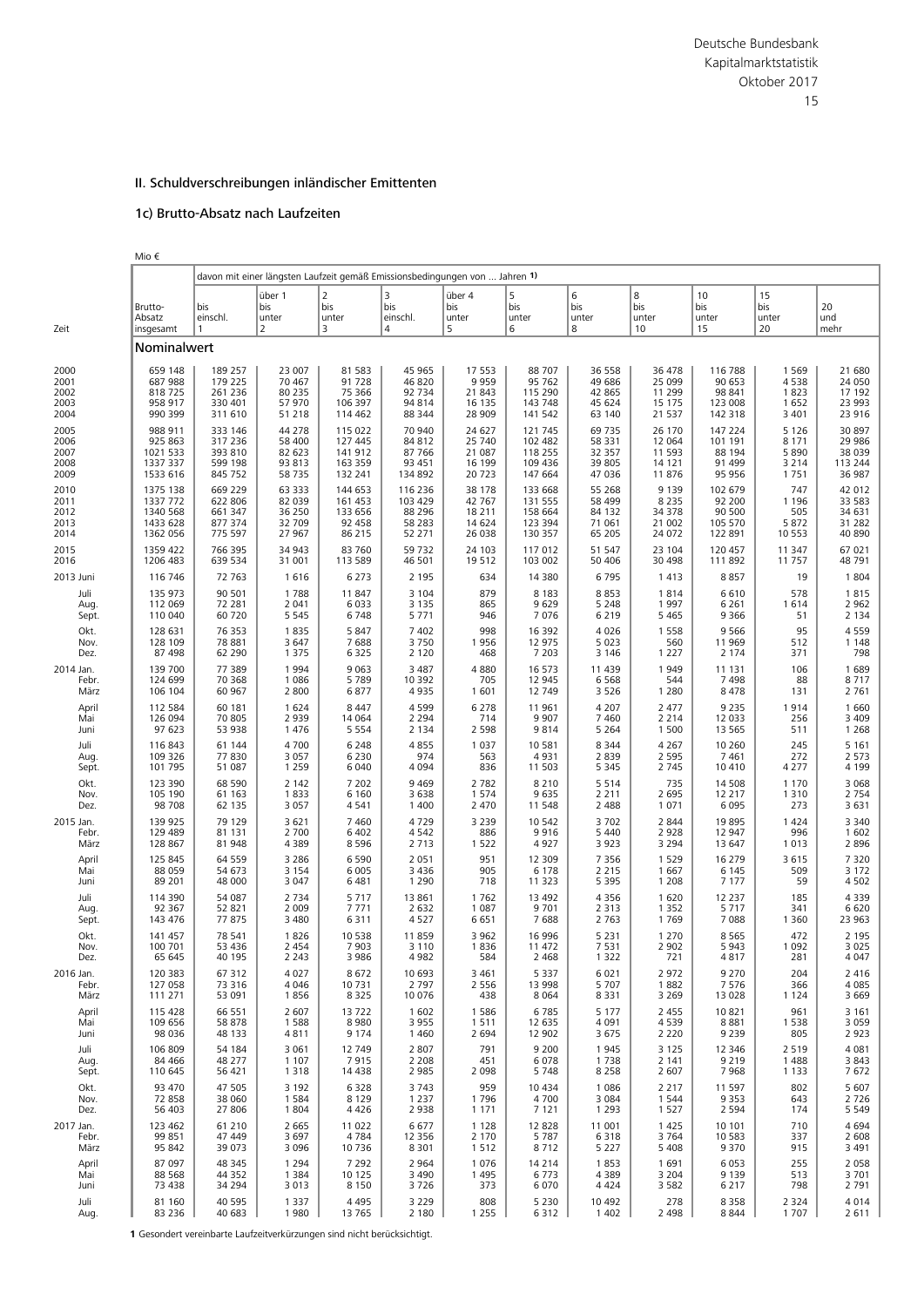Deutsche Bundesbank 16 Kapitalmarktstatistik Oktober 2017

## II. Schuldverschreibungen inländischer Emittenten

# 1d) Brutto-Absatz nach Wertpapierarten zu Kurswerten

|           |               |                                     | Bankschuldverschreibungen |                                     |                       |                                     |                         |                                     |  |  |
|-----------|---------------|-------------------------------------|---------------------------|-------------------------------------|-----------------------|-------------------------------------|-------------------------|-------------------------------------|--|--|
|           | Insgesamt     |                                     | zusammen                  |                                     | Hypothekenpfandbriefe |                                     | Öffentliche Pfandbriefe |                                     |  |  |
|           | Kurswert      | durchschnittlicher<br>Emissionskurs | Kurswert                  | durchschnittlicher<br>Emissionskurs | Kurswert              | durchschnittlicher<br>Emissionskurs | Kurswert                | durchschnittlicher<br>Emissionskurs |  |  |
| Zeit      | Mio €         | $\frac{0}{0}$                       | Mio €                     | %                                   | Mio €                 | $\%$                                | Mio €                   | $\%$                                |  |  |
| 2000      | 655 660       | 99,5                                | 497 414                   | 99,3                                | 34 260                | 99,2                                | 141 731                 | 99,0                                |  |  |
| 2001      | 687 211       | 99,9                                | 503 924                   | 99,7                                | 34 602                | 99,5                                | 112 096                 | 99,6                                |  |  |
| 2002      | 817 671       | 99,9                                | 567 179                   | 99,6                                | 41 302                | 99,5                                | 119 313                 | 99,5                                |  |  |
| 2003      | 957 937       | 99,9                                | 666 308                   | 99,7                                | 47 575                | 99,5                                | 107 689                 | 99,8                                |  |  |
| 2004      | 988 091       | 99,8                                | 686 770                   | 99,7                                | 33 5 29               | 99,3                                | 90 428                  | 99,6                                |  |  |
| 2005      | 987 775       | 99,9                                | 690 537                   | 99,8                                | 28 018                | 99,3                                | 103 617                 | 99,6                                |  |  |
| 2006      | 922 941       | 99,7                                | 619 589                   | 99,6                                | 24 297                | 99,2                                | 98 996                  | 99,4                                |  |  |
| 2007      | 1 018 122     | 99,7                                | 741 215                   | 99,7                                | 19 130                | 99,6                                | 82 353                  | 99,6                                |  |  |
| 2008      | 1 334 985     | 99,8                                | 959 463                   | 99,8                                | 51 185                | 99,9                                | 70 358                  | 99,8                                |  |  |
| 2009      | 1 530 068     | 99,8                                | 1 0 5 4 9 3 7             | 99,6                                | 40 337                | 99,8                                | 37 577                  | 99,9                                |  |  |
| 2010      | 1 370 952     | 99,7                                | 751 241                   | 99,1                                | 36 054                | 99,5                                | 33 455                  | 99,7                                |  |  |
| 2011      | 1 333 506     | 99,7                                | 654 346                   | 99,3                                | 31 329                | 99,7                                | 24 151                  | 99,4                                |  |  |
| 2012      | 1 337 528     | 99,8                                | 698 404                   | 99,4                                | 36 515                | 99,8                                | 11 40 6                 | 99,9                                |  |  |
| 2013      | 1 433 876     | 100,0                               | 907 809                   | 100,0                               | 25 710                | 99,7                                | 12 919                  | 99,7                                |  |  |
| 2014      | 1 3 6 4 9 8 9 | 100,2                               | 830 822                   | 100,1                               | 24 18 6               | 99,9                                | 12 771                  | 98,1                                |  |  |
| 2015      | 1 362 595     | 100,2                               | 851 203                   | 99,9                                | 35 801                | 99,9                                | 13 4 48                 | 100,5                               |  |  |
| 2016 1)   | 1 212 671     | 100,5                               | 715 774                   | 99,8                                | 29 0 68               | 100,0                               | 7611                    | 99,9                                |  |  |
| 2013 Aug. | 111 887       | 99,8                                | 71 308                    | 100,0                               | 2 8 0 1               | 99,7                                | 2 9 5 9                 | 99,6                                |  |  |
| Sept.     | 110 002       | 100,0                               | 61 385                    | 100,1                               | 1 0 3 8               | 100,0                               | 644                     | 100,1                               |  |  |
| Okt.      | 128 731       | 100,1                               | 81 729                    | 100,0                               | 1 4 6 5               | 99,9                                | 1 0 0 0                 | 99,7                                |  |  |
| Nov.      | 128 698       | 100,5                               | 79 402                    | 100,4                               | 1 4 3 5               | 100,0                               | 1 2 7 6                 | 100,0                               |  |  |
| Dez.      | 88 000        | 100,6                               | 64 930                    | 100,7                               | 2 5 9 1               | 99,9                                | 83                      | 100,0                               |  |  |
| 2014 Jan. | 139 760       | 100,0                               | 84 258                    | 100,1                               | 3 3 6 9               | 99,8                                | 738                     | 99,9                                |  |  |
| Febr.     | 125 344       | 100,5                               | 75 842                    | 100,6                               | 1792                  | 99,7                                | 1691                    | 99,9                                |  |  |
| März      | 106 309       | 100,2                               | 67 918                    | 100,0                               | 1 3 1 9               | 100,6                               | 896                     | 99,8                                |  |  |
| April     | 113 098       | 100,5                               | 65 334                    | 100,5                               | 1 5 5 5               | 99,9                                | 663                     | 99,1                                |  |  |
| Mai       | 126 643       | 100,4                               | 76 538                    | 100,5                               | 147                   | 100,3                               | 1 3 5 2                 | 99,7                                |  |  |
| Juni      | 97 694        | 100,1                               | 59 659                    | 99,9                                | 2 5 1 9               | 99,5                                | 814                     | 99,8                                |  |  |
| Juli      | 116 934       | 100,1                               | 61 781                    | 99,8                                | 2 7 4 9               | 99,9                                | 1 4 3 8                 | 100,5                               |  |  |
| Aug       | 109 536       | 100,2                               | 75 351                    | 100,0                               | 934                   | 100,3                               | 943                     | 100,4                               |  |  |
| Sept.     | 101 798       | 100,0                               | 60 663                    | 99,9                                | 4 7 9 4               | 99,8                                | 1 2 2 3                 | 100,4                               |  |  |
| Okt.      | 123 727       | 100,3                               | 69 576                    | 99,9                                | 2 0 6 9               | 99,9                                | 1 7 7 0                 | 99,9                                |  |  |
| Nov.      | 105 409       | 100,2                               | 67 027                    | 100,0                               | 2 2 0 4               | 100,6                               | 318                     | 100,8                               |  |  |
| Dez.      | 98 7 37       | 100,0                               | 66 875                    | 100,0                               | 735                   | 100,5                               | 925                     | 99,6                                |  |  |
| 2015 Jan. | 140 404       | 100,4                               | 90 4 94                   | 100,0                               | 3 4 9 5               | 100,3                               | 795                     | 100,0                               |  |  |
| Febr.     | 129 787       | 100,2                               | 87 991                    | 100,0                               | 3 4 0 8               | 100,2                               | 1 4 9 4                 | 100,1                               |  |  |
| März      | 129 267       | 100,3                               | 80 981                    | 99,9                                | 3 5 1 6               | 99,6                                | 1 5 9 6                 | 99,9                                |  |  |
| April     | 126 297       | 100,4                               | 74 848                    | 100,0                               | 2 8 3 5               | 99,7                                | 1 2 2 6                 | 105,8                               |  |  |
| Mai       | 88 622        | 100,6                               | 53 459                    | 99,9                                | 1613                  | 99,8                                | 921                     | 100,7                               |  |  |
| Juni      | 89 080        | 99,9                                | 56 117                    | 99,9                                | 3 1 2 3               | 99,8                                | 626                     | 99,9                                |  |  |
| Juli      | 114 329       | 99,9                                | 67 070                    | 99,6                                | 5 8 4 8               | 99,8                                | 973                     | 100,8                               |  |  |
| Aug.      | 92 591        | 100,2                               | 55 304                    | 99,9                                | 1 4 0 4               | 99,8                                | 526                     | 99,8                                |  |  |
| Sept.     | 143 669       | 100,1                               | 84 437                    | 99,9                                | 2 3 1 1               | 99,8                                | 2 1 2 8                 | 99,6                                |  |  |
| Okt.      | 141 851       | 100,3                               | 91 985                    | 99,9                                | 2 6 7 8               | 100,1                               | 1 2 1 2                 | 100,2                               |  |  |
| Nov.      | 101 028       | 100,3                               | 62 626                    | 99,9                                | 4 1 3 6               | 99,9                                | 1 1 5 8                 | 100,1                               |  |  |
| Dez.      | 65 670        | 100,0                               | 45 891                    | 99,9                                | 1 4 3 4               | 99,9                                | 793                     | 100,0                               |  |  |
| 2016 Jan. | 120 799       | 100,3                               | 77 450                    | 99,9                                | 1802                  | 99,5                                | 1 0 9 3                 | 99,4                                |  |  |
| Febr.     | 127 640       | 100,5                               | 80 239                    | 99,8                                | 6 2 1 9               | 99,7                                | 884                     | 99,7                                |  |  |
| März      | 111814        | 100,5                               | 61 367                    | 99,8                                | 2 7 1 3               | 99,6                                | 1 0 2 5                 | 99,6                                |  |  |
| April     | 116 226       | 100,7                               | 69 40 4                   | 99,9                                | 1 2 7 9               | 99,8                                | 533                     | 99,5                                |  |  |
| Mai       | 110 265       | 100,6                               | 67 025                    | 99,9                                | 3 5 1 0               | 99,8                                | 357                     | 100,7                               |  |  |
| Juni      | 98 990        | 101,0                               | 56 324                    | 99,9                                | 1 3 9 8               | 99,7                                | 1 3 4 4                 | 99,9                                |  |  |
| Juli 1)   | 107 975       | 101,1                               | 64 222                    | 100,3                               | 3739                  | 101,2                               | 235                     | 101,5                               |  |  |
| Aug.      | 84 2 89       | 99,8                                | 47 531                    | 99,1                                | 3768                  | 100,3                               | 954                     | 100,2                               |  |  |
| Sept.     | 111 318       | 100,6                               | 60 845                    | 100,0                               | 719                   | 99,9                                | 144                     | 100,6                               |  |  |
| Okt.      | 94 267        | 100,9                               | 58 345                    | 100,2                               | 1 5 6 8               | 100,6                               | 783                     | 99,8                                |  |  |
| Nov.      | 72 866        | 100,0                               | 40 617                    | 99,8                                | 2 0 1 1               | 99,7                                | 210                     | 99,7                                |  |  |
| Dez.      | 56 222        | 99,7                                | 32 405                    | 99,1                                | 342                   | 100,6                               | 49                      | 101,6                               |  |  |
| 2017 Jan. | 123 629       | 100,1                               | 82 402                    | 99,7                                | 4 5 7 2               | 100,1                               | 2 9 0 3                 | 99,8                                |  |  |
| Febr.     | 100 005       | 100,2                               | 70 725                    | 99,7                                | 2 6 6 9               | 100,0                               | 731                     | 99,8                                |  |  |
| März      | 96 425        | 100,6                               | 47 718                    | 100,0                               | 3 5 4 2               | 99,8                                | 751                     | 99,4                                |  |  |
| April     | 87 715        | 100,7                               | 55 243                    | 99,9                                | 2 1 5 6               | 99,4                                | 59                      | 101,2                               |  |  |
| Mai       | 88753         | 100,2                               | 55 257                    | 99,5                                | 1 6 9 3               | 99,6                                | 239                     | 100,7                               |  |  |
| Juni      | 74 030        | 100,8                               | 42 953                    | 100,3                               | 5 0 4 4               | 100,8                               | 366                     | 100,6                               |  |  |
| Juli      | 81 421        | 100,3                               | 47 075                    | 99,8                                | 292                   | 100,0                               | 562                     | 100,1                               |  |  |
| Aug.      | 83 25 2       | 100,0                               | 47 505                    | 99,6                                | 2 4 6 3               | 99,5                                | 20                      | 100,8                               |  |  |

**1** Änderung in der sektoralen Zuordnung von Schuldverschreibungen.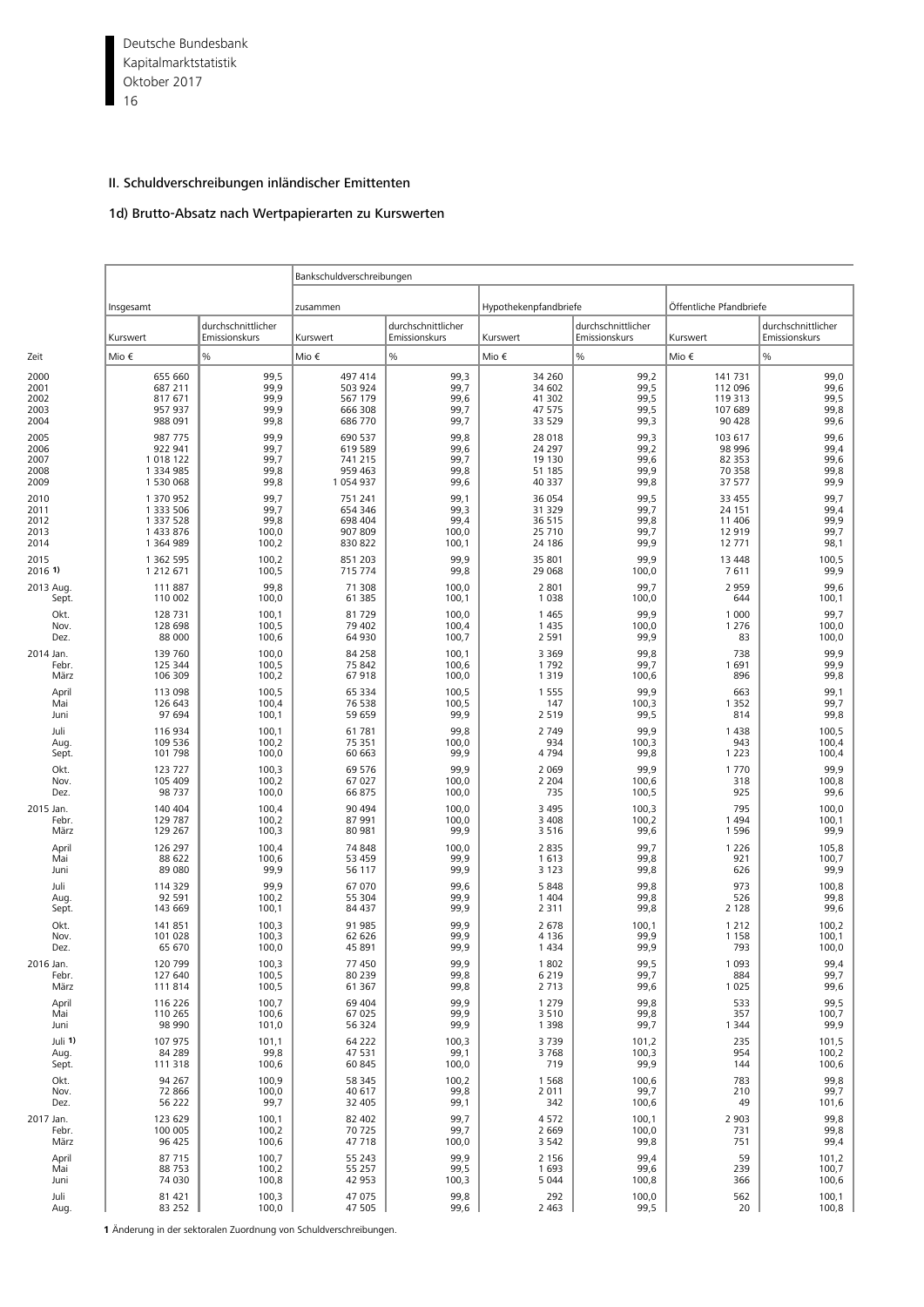| Schuldverschreibungen<br>von Spezialkreditinstituten |                                     | Sonstige<br>Bankschuldverschreibungen |                                     | Anleihen von<br>Unternehmen (Nicht-MFIs) |                                     | Anleihen der<br>öffentlichen Hand |                                     |           |
|------------------------------------------------------|-------------------------------------|---------------------------------------|-------------------------------------|------------------------------------------|-------------------------------------|-----------------------------------|-------------------------------------|-----------|
| Kurswert                                             | durchschnittlicher<br>Emissionskurs | Kurswert                              | durchschnittlicher<br>Emissionskurs | Kurswert                                 | durchschnittlicher<br>Emissionskurs | Kurswert                          | durchschnittlicher<br>Emissionskurs |           |
| Mio €                                                | $\%$                                | Mio €                                 | %                                   | Mio €                                    | $\frac{0}{0}$                       | Mio €                             | $\%$                                | Zeit      |
| 93 900                                               | 99,3                                | 227 523                               | 99,5                                | 8 1 1 5                                  | 100,0                               | 150 131                           | 100,0                               | 2000      |
| 105 924                                              | 99,8                                | 251 303                               | 99,7                                | 11 316                                   | 99,9                                | 171 973                           | 100,6                               | 2001      |
| 117 138                                              | 99,7                                | 289 426                               | 99,7                                | 17 520                                   | 99,7                                | 232 973                           | 100,5                               | 2002      |
| 140 202                                              | 99,9                                | 370 843                               | 99,7                                | 22 491                                   | 99,4                                | 269 141                           | 100,3                               | 2003      |
| 162 191                                              | 99,9                                | 400 623                               | 99,7                                | 31 472                                   | 99,8                                | 269 851                           | 99,9                                | 2004      |
| 159 916                                              | 99,9                                | 398 987                               | 99,8                                | 24 3 24                                  | 99,9                                | 272 913                           | 100,2                               | 2005      |
| 138 966                                              | 99,8                                | 357 328                               | 99,6                                | 29 949                                   | 99,9                                | 273 405                           | 99,8                                | 2006      |
| 195 422                                              | 99,8                                | 444 307                               | 99,6                                | 15 041                                   | 100,0                               | 261 867                           | 99,6                                | 2007      |
| 382 365                                              | 99,9                                | 455 554                               | 99,8                                | 95 003                                   | 99,9                                | 280 519                           | 99,8                                | 2008      |
| 329 322                                              | 99,3                                | 647 699                               | 99,8                                | 75 311                                   | 98,6                                | 399 821                           | 100,4                               | 2009      |
| 358 745                                              | 98,6                                | 322 987                               | 99,6                                | 53 491                                   | 99,7                                | 566 225                           | 100,4                               | 2010      |
| 373 850                                              | 99,2                                | 225 017                               | 99,5                                | 86 557                                   | 99,9                                | 592 603                           | 100,0                               | 2011      |
| 444 261                                              | 99,6                                | 206 226                               | 98,9                                | 63 136                                   | 99,8                                | 575 988                           | 100,3                               | 2012      |
| 690 794                                              | 99,7                                | 178 387                               | 100,9                               | 66 551                                   | 99,9                                | 459 516                           | 100,1                               | 2013      |
| 619 431                                              | 99,8                                | 174 435                               | 101,3                               | 79 715                                   | 99,8                                | 454 450                           | 100,5                               | 2014      |
| 581 104                                              | 99,9                                | 220 853                               | 99,7                                | 106 229                                  | 99,6                                | 405 164                           | 101,1                               | 2015      |
| 511 179                                              | 100,0                               | 167 918                               | 99,3                                | 73 276                                   | 99,9                                | 423 616                           | 101,8                               | 2016 1)   |
| 50 269                                               | 99,8                                | 15 278                                | 100,8                               | 3725                                     | 100,0                               | 36 854                            | 99,5                                | 2013 Aug. |
| 45 128                                               | 99,8                                | 14 575                                | 101,0                               | 3 4 6 9                                  | 99,8                                | 45 148                            | 99,8                                | Sept.     |
| 67 380                                               | 99,6                                | 11884                                 | 102,3                               | 7 3 3 6                                  | 99,8                                | 39 666                            | 100,4                               | Okt.      |
| 63 757                                               | 100,0                               | 12 9 34                               | 102,8                               | 7 0 8 7                                  | 99,9                                | 42 209                            | 100,6                               | Nov.      |
| 52 602                                               | 100,0                               | 9655                                  | 105,1                               | 3694                                     | 100,0                               | 19 3 7 6                          | 100,2                               | Dez.      |
| 67 809                                               | 99,9                                | 12 342                                | 101,4                               | 8 2 4 6                                  | 99,6                                | 47 25 6                           | 100,0                               | 2014 Jan. |
| 55 987                                               | 99,7                                | 16 372                                | 104,4                               | 6951                                     | 99,8                                | 42 5 5 1                          | 100,4                               | Febr.     |
| 51 612                                               | 99,3                                | 14 092                                | 104,6                               | 6 3 8 7                                  | 99,9                                | 32 003                            | 100,7                               | März      |
| 50 717                                               | 99,7                                | 12 3 98                               | 104,3                               | 8 1 3 9                                  | 99,9                                | 39 6 25                           | 100,4                               | April     |
| 58 764                                               | 100,0                               | 16 276                                | 102,4                               | 5 5 2 8                                  | 99,9                                | 44 577                            | 100,4                               | Mai       |
| 42 903                                               | 99,9                                | 13 4 23                               | 100,0                               | 3 5 0 5                                  | 99,9                                | 34 5 30                           | 100,4                               | Juni      |
| 43 207                                               | 99,8                                | 14 387                                | 100,0                               | 9667                                     | 99,6                                | 45 48 6                           | 100,5                               | Juli      |
| 54 892                                               | 100,0                               | 18 581                                | 99,9                                | 2 1 7 2                                  | 100,0                               | 32 012                            | 100,7                               | Aug.      |
| 37 953                                               | 100,1                               | 16 693                                | 99,4                                | 8833                                     | 99,9                                | 32 302                            | 100,3                               | Sept.     |
| 54 786                                               | 99,9                                | 10 951                                | 99,9                                | 6836                                     | 99,8                                | 47 315                            | 100,9                               | Okt.      |
| 50 559                                               | 100,0                               | 13 947                                | 100,0                               | 6943                                     | 99,8                                | 31 4 39                           | 100,8                               | Nov.      |
| 50 242                                               | 100,0                               | 14 973                                | 99,9                                | 6 5 0 8                                  | 99,9                                | 25 3 5 4                          | 100,2                               | Dez.      |
| 63 2 28                                              | 100,0                               | 22 976                                | 99,9                                | 6539                                     | 99,8                                | 43 371                            | 101,2                               | 2015 Jan. |
| 64 198                                               | 100,0                               | 18891                                 | 99,9                                | 7589                                     | 99,8                                | 34 207                            | 100,9                               | Febr.     |
| 56 170                                               | 100,0                               | 19 699                                | 99,6                                | 10 988                                   | 99,9                                | 37 299                            | 101,4                               | März      |
| 50 183                                               | 99.9                                | 20 603                                | 100,0                               | 15 507                                   | 99,8                                | 35 943                            | 101,3                               | April     |
| 39 122                                               | 100,0                               | 11 804                                | 99,7                                | 4 4 9 4                                  | 100,1                               | 30 669                            | 102,0                               | Mai       |
| 38 363                                               | 100,1                               | 14 005                                | 99,4                                | 4 3 0 9                                  | 100,0                               | 28 6 54                           | 99,7                                | Juni      |
| 39 931                                               | 99,5                                | 20 319                                | 99,8                                | 6 3 2 5                                  | 99,9                                | 40 935                            | 100,5                               | Juli      |
| 34 5 24                                              | 99,9                                | 18850                                 | 99,8                                | 6412                                     | 99,9                                | 30 876                            | 101,0                               | Aug.      |
| 59 607                                               | 99,9                                | 20 391                                | 99,7                                | 25 854                                   | 98,6                                | 33 377                            | 102,0                               | Sept.     |
| 62 858                                               | 99,9                                | 25 237                                | 99,8                                | 4 2 4 7                                  | 99,9                                | 45 618                            | 101,1                               | Okt.      |
| 40 794                                               | 100,0                               | 16 539                                | 99,6                                | 5 5 6 1                                  | 99,9                                | 32 841                            | 101,2                               | Nov.      |
| 32 126                                               | 100,0                               | 11 539                                | 99,5                                | 8 4 0 4                                  | 100,0                               | 11 374                            | 100,7                               | Dez.      |
| 54 903                                               | 99,9                                | 19 652                                | 99,8                                | 6 442                                    | 99,9                                | 36 907                            | 101,4                               | 2016 Jan. |
| 54 979                                               | 99,9                                | 18 157                                | 99,7                                | 4 1 3 5                                  | 100,0                               | 43 266                            | 101,7                               | Febr.     |
| 38 462                                               | 99,8                                | 19 167                                | 99,8                                | 9 2 1 6                                  | 99,7                                | 41 2 30                           | 101,7                               | März      |
| 53 495                                               | 99,9                                | 14 097                                | 99,5                                | 5765                                     | 100,1                               | 41 057                            | 102,2                               | April     |
| 48 441                                               | 99,9                                | 14717                                 | 99,7                                | 7 1 6 6                                  | 99,8                                | 36 074                            | 102,0                               | Mai       |
| 35 447                                               | 100,1                               | 18 135                                | 99,5                                | 3692                                     | 99,9                                | 38 973                            | 102,7                               | Juni      |
| 47 970                                               | 100,3                               | 12 278                                | 99,6                                | 5 5 1 6                                  | 100,0                               | 38 2 38                           | 102,7                               | Juli 1    |
| 35 4 93                                              | 100,0                               | 7317                                  | 94,3                                | 2 4 3 9                                  | 100,0                               | 34 3 18                           | 100,7                               | Aug.      |
| 46 165                                               | 100,1                               | 13816                                 | 99,6                                | 9462                                     | 100,0                               | 41 010                            | 101,7                               | Sept.     |
| 42 487                                               | 100,5                               | 13 507                                | 99,0                                | 7574                                     | 99,7                                | 28 347                            | 102,6                               | Okt.      |
| 29 831                                               | 100,0                               | 8566                                  | 99,1                                | 2838                                     | 99,8                                | 29 411                            | 100,3                               | Nov.      |
| 23 506                                               | 99,1                                | 8509                                  | 99,0                                | 9 0 3 1                                  | 99,7                                | 14785                             | 101,0                               | Dez.      |
| 61 933                                               | 99,8                                | 12 9 94                               | 99,3                                | 6 1 0 2                                  | 99,8                                | 35 1 26                           | 101,2                               | 2017 Jan. |
| 48 30 6                                              | 99,8                                | 19 018                                | 99,5                                | 4 0 9 8                                  | 99,8                                | 25 182                            | 101,4                               | Febr.     |
| 31 3 36                                              | 100,3                               | 12 088                                | 99,2                                | 4705                                     | 100,3                               | 44 003                            | 101,3                               | März      |
| 45 193                                               | 99,9                                | 7836                                  | 100,0                               | 2723                                     | 100,6                               | 29 7 49                           | 102,3                               | April     |
| 41 598                                               | 99,8                                | 11726                                 | 98,4                                | 5 0 0 5                                  | 99,8                                | 28 4 91                           | 101,7                               | Mai       |
| 25 411                                               | 100,3                               | 12 131                                | 99,9                                | 4 3 2 9                                  | 101,1                               | 26 747                            | 101,7                               | Juni      |
| 37 953                                               | 99,8                                | 8 2 6 8                               | 99,6                                | 11 090                                   | 99,9                                | 23 25 6                           | 101,6                               | Juli      |
| 36 699                                               | 99,7                                | 8 3 2 3                               | 99,4                                | 1461                                     | 100,0                               | 34 2 85                           | 100,5                               | Aug.      |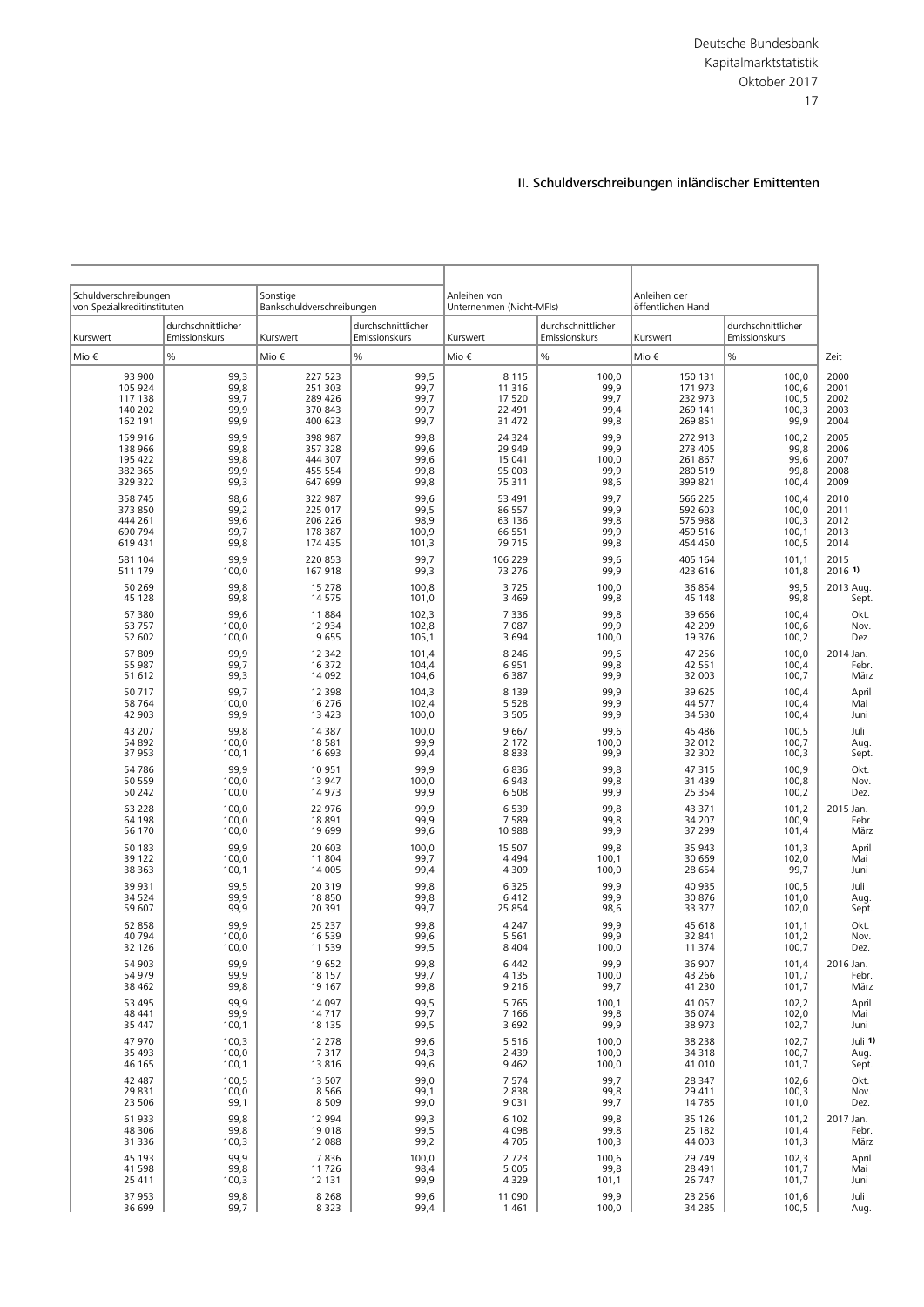Deutsche Bundesbank 18 Kapitalmarktstatistik Oktober 2017

# II. Schuldverschreibungen inländischer Emittenten

#### 1e) Brutto-Absatz nach Zinssätzen und Wertpapierarten

| Mio € Nominalwert                                                  |           |                           |                            |                            |                                                                     |                                                 |                                                | Berichtsmonat: August 2017              |
|--------------------------------------------------------------------|-----------|---------------------------|----------------------------|----------------------------|---------------------------------------------------------------------|-------------------------------------------------|------------------------------------------------|-----------------------------------------|
|                                                                    |           | Bankschuldverschreibungen |                            |                            |                                                                     |                                                 |                                                |                                         |
| Nominalzinssatz<br>bzw. durchschnittlicher<br>Nominalzinssatz in % | Insgesamt | zusammen                  | Hypotheken-<br>pfandbriefe | Öffentliche<br>Pfandbriefe | Schuldver-<br>schreibungen<br>von Spezial-<br>kredit-<br>instituten | Sonstige<br>Bankschuld-<br>verschrei-<br>bungen | Anleihen<br>von<br>Unternehmen<br>(Nicht-MFIs) | Anleihen<br>der<br>öffentlichen<br>Hand |
| Brutto-Absatz insgesamt                                            | 83 2 36   | 47 675                    | 2 4 7 6                    | 20                         | 36 804                                                              | 8 3 7 4                                         | 1 4 6 2                                        | 34 100                                  |
| aufgegliedert<br>davon zu %                                        | 29 872    | 7728                      | 2 2 5 5                    | 15                         | 3783                                                                | 1675                                            | 132                                            | 22 013                                  |
| 1/4<br>bis unter                                                   | 12 898    | 464                       | 10                         | $\overline{\phantom{a}}$   | 349                                                                 | 105                                             | $\overline{\phantom{0}}$                       | 12 4 34                                 |
| 1/2<br>1/4 bis unter                                               | 1881      | 1701                      | $\overline{\phantom{0}}$   | 10                         | 1 5 5 3                                                             | 138                                             | $\overline{\phantom{0}}$                       | 180                                     |
| 3/4<br>1/2 bis unter                                               | 8869      | 2 4 8 1                   | 1995                       | 5                          | 363                                                                 | 118                                             | 8                                              | 6381                                    |
| 3/4 bis unter<br>$\overline{\phantom{0}}$                          | 1 3 3 9   | 339                       | 20                         | $\qquad \qquad -$          | 203                                                                 | 116                                             | $\overline{\phantom{0}}$                       | 1 0 0 0                                 |
| 11/4<br>bis unter<br>1                                             | 1 4 0 1   | 1 4 0 1                   | 60                         | $\overline{\phantom{m}}$   | 1 0 9 1                                                             | 249                                             | -                                              |                                         |
| 1/4 bis unter<br>11/2<br>1                                         | 582       | 182                       | $\overline{\phantom{0}}$   | $\overline{\phantom{m}}$   | 55                                                                  | 127                                             | $\equiv$                                       | 400                                     |
| 13/4<br>1/2 bis unter<br>$\mathbf{1}$                              | 1512      | 312                       | 170                        | $\qquad \qquad -$          | 33                                                                  | 109                                             | $\overline{\phantom{0}}$                       | 1 2 0 0                                 |
| 3/4 bis unter 2<br>1                                               | 37        | 37                        | $\overline{\phantom{m}}$   | $\overline{\phantom{0}}$   | $\overline{2}$                                                      | 35                                              | $\overline{\phantom{0}}$                       |                                         |
| 21/4<br>2<br>bis unter                                             | 144       | 134                       | $\qquad \qquad -$          | $\overline{\phantom{a}}$   | 34                                                                  | 100                                             | 10                                             |                                         |
| 2 1/4 bis unter<br>21/2                                            | 476       | 101                       | $\overline{\phantom{m}}$   | $\overline{\phantom{a}}$   | 3                                                                   | 98                                              | 25                                             | 350                                     |
| 23/4<br>2 1/2 bis unter                                            | 120       | 52                        | $\qquad \qquad -$          | $\overline{\phantom{0}}$   | $\overline{\phantom{0}}$                                            | 52                                              | $\equiv$                                       | 68                                      |
| 2 3/4 bis unter<br>$\overline{\mathbf{3}}$                         | 30        | 30                        | $\qquad \qquad -$          | $\overline{\phantom{0}}$   | $\mathbf{1}$                                                        | 29                                              | $\overline{\phantom{0}}$                       |                                         |
| bis unter 3 1/2<br>3                                               | 142       | 142                       | $\qquad \qquad -$          | $\qquad \qquad -$          | 11                                                                  | 131                                             | $\overline{\phantom{0}}$                       |                                         |
| 1/2 bis unter 4<br>3                                               | 38        | 38                        | $\qquad \qquad =$          | $\overline{\phantom{0}}$   | 3                                                                   | 34                                              | $\overline{\phantom{0}}$                       |                                         |
| bis unter 4 1/2<br>Δ                                               | 183       | 123                       | $\qquad \qquad -$          | $\overline{\phantom{0}}$   | 9                                                                   | 113                                             | 60                                             |                                         |
| 4 1/2 und mehr                                                     | 219       | 190                       | $\overline{\phantom{m}}$   | $\overline{\phantom{0}}$   | 72                                                                  | 118                                             | 29                                             |                                         |
| nicht aufgegliedert<br>davon:                                      | 53 364    | 39 947                    | 222                        | 5                          | 33 0 22                                                             | 6698                                            | 1 3 3 0                                        | 12 087                                  |
| 1)<br>Null-Kupon-Anleihen                                          | 8523      | 5 1 1 3                   | $\mathbf 0$                | $\overline{\phantom{m}}$   | 1058                                                                | 4 0 5 4                                         | 1 1 5 6                                        | 2 2 5 4                                 |
| Variabel verz. Anleihen                                            | 1 4 9 7   | 1 4 4 7                   | $\overline{\phantom{m}}$   | 5                          | 528                                                                 | 914                                             | 50                                             |                                         |
| Nicht-Euro-Anleihen                                                | 43 344    | 33 387                    | 222                        | $\overline{\phantom{0}}$   | 31 4 35                                                             | 1730                                            | 123                                            | 9833                                    |

**1** Emissionswert bei Auflegung.

## 1f) Brutto-Absatz nach Laufzeiten und Zinssätzen

| Mio € Nominalwert                                              |           |                          |                                                                                       |                        |                         |                          |                         |                        | Berichtsmonat: August 2017 |                  |
|----------------------------------------------------------------|-----------|--------------------------|---------------------------------------------------------------------------------------|------------------------|-------------------------|--------------------------|-------------------------|------------------------|----------------------------|------------------|
|                                                                |           |                          | davon mit einem Nominalzinssatz bzw. einer durchschnittlichen Nominalverzinsung von % |                        |                         |                          |                         |                        |                            |                  |
| Längste Laufzeit gemäß<br>Emissionsbedingungen<br>in Jahren 1) | Insgesamt | bis<br>unter<br>1/2      | $1/2$ bis<br>unter<br>$\mathbf{1}$                                                    | 1 bis<br>unter<br>11/2 | 1 1/2 bis<br>unter<br>2 | 2 bis<br>unter<br>21/2   | 2 1/2 bis<br>unter<br>3 | 3 bis<br>unter<br>31/2 | 3 1/2 bis<br>unter<br>4    | 4<br>und<br>mehr |
| bis einschl.<br>$\mathbf{1}$                                   | 534       | 122                      | 26                                                                                    | 73                     | 28                      | 55                       | 45                      | 39                     | 7                          | 140              |
| über 1 bis unter<br>$\overline{2}$                             | 156       | $\overline{2}$           | $\Omega$                                                                              | 4                      | 13                      | 17                       | 10                      | 22                     | 8                          | 79               |
| von 2 bis unter<br>3                                           | 9578      | 8 3 3 5                  | 1 1 1 6                                                                               | 18                     | $\mathbf 0$             | 27                       | 18                      | 32                     | 3                          | 28               |
| 3 bis unter<br>4                                               | 277       | 191                      | $\Omega$                                                                              | 23                     | -                       | 4                        | 3                       | 6                      | 5                          | 44               |
| 4<br>genau                                                     | 100       | 68                       | 6                                                                                     | 10                     | 2                       | $\Omega$                 | -                       | 4                      | 3                          | 7                |
| 5<br>über 4 bis unter                                          | 148       | 45                       | 26                                                                                    | 11                     | 3                       | 15                       | 5                       | 21                     | $\mathbf 0$                | 20               |
| von 5 bis unter<br>6                                           | 4 3 7 7   | 4 2 0 6                  | 68                                                                                    | 19                     | 2                       |                          | $\Omega$                | 16                     |                            | 64               |
| $\overline{7}$<br>6 bis unter                                  | 172       | 50                       | 70                                                                                    | 31                     | 10                      | $\overline{4}$           | $\Omega$                | 2                      | $\Omega$                   | 5                |
| 7 bis unter<br>8                                               | 310       | 250                      | 24                                                                                    | 18                     | $\overline{7}$          | $\Omega$                 | $\Omega$                | 0                      | $\qquad \qquad -$          | 10               |
| 9<br>8 bis unter                                               | 434       | 1 3 5 1                  | 34                                                                                    | 22                     | 2                       | 25                       | -                       | -                      | $\qquad \qquad -$          |                  |
| 9 bis unter<br>10                                              | 883       | $\overline{\phantom{0}}$ | 767                                                                                   | 88                     | 15                      | 3                        |                         | -                      | 10                         |                  |
| 10 bis unter<br>11                                             | 8 3 7 2   | 158                      | 7896                                                                                  | 196                    | 24                      | 98                       | $\Omega$                | -                      | $\overline{\phantom{0}}$   |                  |
| bis unter<br>12<br>11                                          | 100       | -                        | 25                                                                                    | 5                      | 50                      | 20                       | -                       | -                      | $\qquad \qquad -$          |                  |
| 12 bis unter<br>13                                             | 46        | $\qquad \qquad -$        | $\Omega$                                                                              | 45                     | $\Omega$                | -                        | -                       | -                      | -                          |                  |
| 13 bis unter<br>14                                             | 11        | $\qquad \qquad -$        | $\qquad \qquad -$                                                                     | 10                     | -                       |                          | -                       | -                      | -                          |                  |
| - 15<br>14 bis unter                                           | 15        | $\qquad \qquad -$        | $\overline{\phantom{0}}$                                                              | 10                     | -                       | $\overline{\phantom{0}}$ | -                       | -                      | -                          | 5                |
| 15 bis unter<br>20                                             | 1 6 9 3   | -                        | $\qquad \qquad -$                                                                     | 1 300                  | 43                      | 350                      | -                       | -                      | $\qquad \qquad -$          |                  |
| 20 und mehr                                                    | 1668      | $\qquad \qquad -$        | 150                                                                                   | 100                    | 1 3 5 0                 | -                        | 68                      | -                      | -                          |                  |
| aufgegliedert                                                  | 29 872    | 14 780                   | 10 209                                                                                | 1982                   | 1 5 4 9                 | 620                      | 150                     | 142                    | 38                         | 402              |
| nicht aufgegliedert                                            | 53 364    |                          |                                                                                       | $\blacksquare$         | $\blacksquare$          | ×.                       | ×.                      | $\mathbf{r}$           | ٠                          |                  |
| Brutto-Absatz insgesamt                                        | 83 2 36   |                          | $\mathbf{r}$                                                                          | $\cdot$                | $\cdot$                 | $\sim$                   | $\sim$                  | $\ddot{\phantom{0}}$   | $\ddot{\phantom{0}}$       |                  |

**1** Gesondert vereinbarte Laufzeitverkürzungen sind nicht berücksichtigt.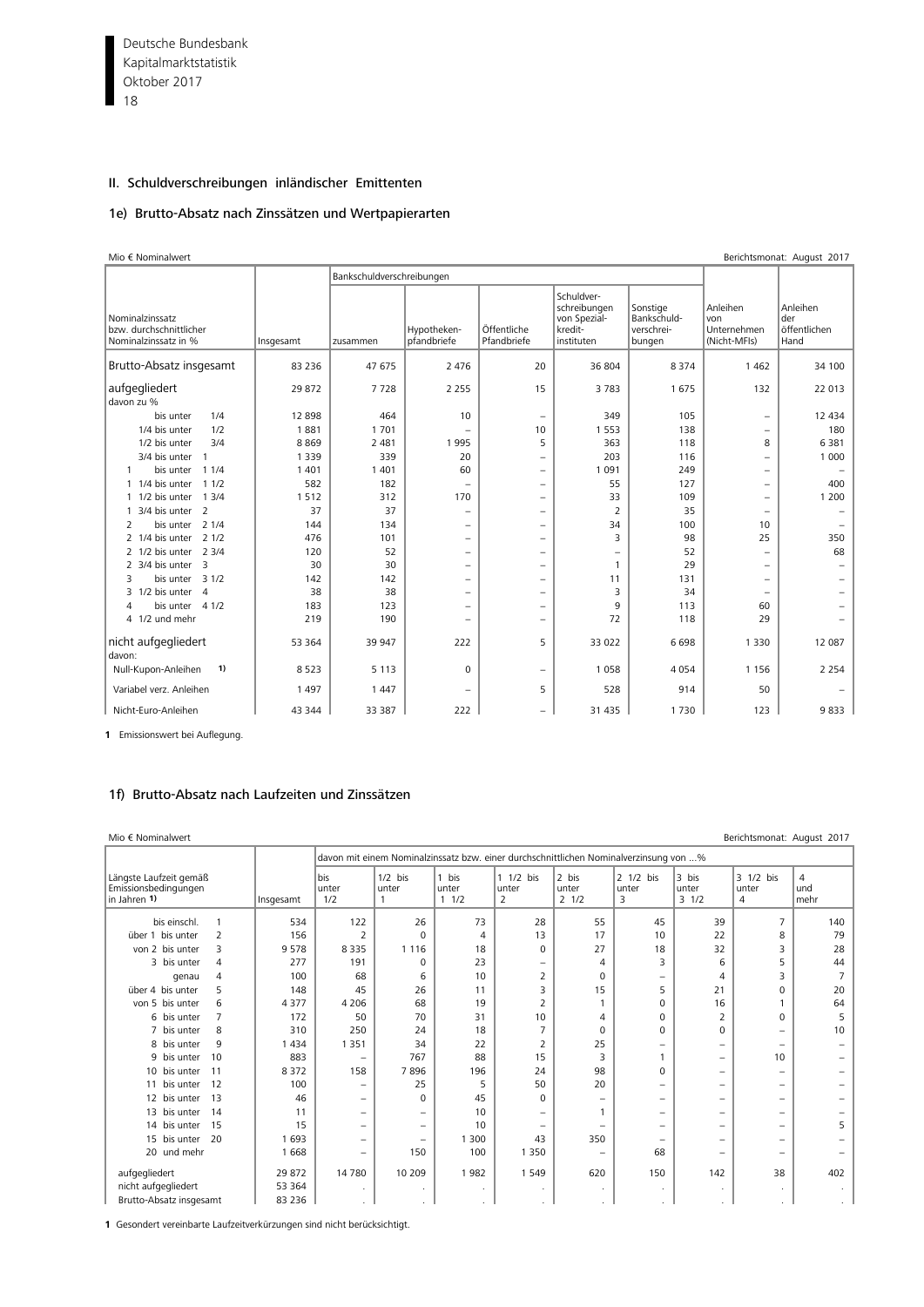#### 1g) Brutto-Absatz nach Laufzeiten und Wertpapierarten

| Mio € Nominalwert                                                                   |                  | Bankschuldverschreibungen |                            |                            |                                                                     |                                                 |                                                | Berichtsmonat: August 2017              |
|-------------------------------------------------------------------------------------|------------------|---------------------------|----------------------------|----------------------------|---------------------------------------------------------------------|-------------------------------------------------|------------------------------------------------|-----------------------------------------|
| Laufzeit in Jahren                                                                  | Insgesamt        | zusammen                  | Hypotheken-<br>pfandbriefe | Öffentliche<br>Pfandbriefe | Schuldver-<br>schreibungen<br>von Spezial-<br>kredit-<br>instituten | Sonstige<br>Bankschuld-<br>verschrei-<br>bungen | Anleihen<br>von<br>Unternehmen<br>(Nicht-MFIs) | Anleihen<br>der<br>öffentlichen<br>Hand |
|                                                                                     |                  |                           |                            |                            |                                                                     |                                                 |                                                |                                         |
| Alle Schuldverschreibungen nach der längsten Laufzeit gemäß Emissionsbedingungen 1) |                  |                           |                            |                            |                                                                     |                                                 |                                                |                                         |
| bis einschl.<br>1                                                                   | 40 683           | 30 116                    | -                          | $\qquad \qquad -$          | 26 227                                                              | 3888                                            | 521                                            | 10 046                                  |
| $\overline{2}$<br>über 1 bis unter                                                  | 1980             | 838                       | $\overline{\phantom{0}}$   | $\equiv$                   | 142                                                                 | 696                                             | 296                                            | 846                                     |
| 2 bis unter<br>3                                                                    | 13 765           | 4 3 8 0                   | $\overline{\phantom{0}}$   | $\overline{\phantom{0}}$   | 3648                                                                | 732                                             | 67                                             | 9318                                    |
| 3 bis unter<br>$\overline{4}$                                                       | 1745             | 1 691                     | 222                        | $\overline{\phantom{a}}$   | 1 2 5 3                                                             | 216                                             | 53                                             |                                         |
| qenau 4                                                                             | 435              | 432                       | 10                         | $\overline{\phantom{0}}$   | 251                                                                 | 171                                             | 3                                              |                                         |
| bis einschl. 4 zusammen                                                             | 58 607           | 37 457                    | 232                        | $\qquad \qquad -$          | 31 5 22                                                             | 5 7 0 4                                         | 941                                            | 20 210                                  |
| über 4 bis unter<br>5                                                               | 1 2 5 5          | 1 2 0 1                   | 10                         | $\overline{\phantom{m}}$   | 922                                                                 | 269                                             | 54                                             |                                         |
| 5 bis unter<br>6                                                                    | 6312             | 993                       |                            | $\overline{\phantom{0}}$   | 431                                                                 | 562                                             | 108                                            | 5 2 1 1                                 |
| 6 bis unter<br>$\overline{7}$                                                       | 929              | 909                       | 10                         | 10                         | 339                                                                 | 550                                             | 20                                             |                                         |
| 8<br>7 bis unter                                                                    | 473              | 338                       | $\overline{\phantom{0}}$   | $\qquad \qquad -$          | 206                                                                 | 132                                             | 10                                             | 125                                     |
| 9<br>8 bis unter                                                                    | 1515             | 1 4 9 0                   | 0                          | $\qquad \qquad -$          | 1 4 0 0                                                             | 90                                              | 25                                             |                                         |
|                                                                                     |                  |                           |                            |                            |                                                                     |                                                 |                                                |                                         |
| 9 bis unter<br>10                                                                   | 983              | 933                       | 770                        | 5                          | 90                                                                  | 67                                              | 50                                             |                                         |
| 15<br>10 bis unter                                                                  | 8844             | 2 3 0 7                   | 1 2 8 5                    | 5                          | 427                                                                 | 590                                             | $\overline{\phantom{0}}$                       | 6537                                    |
| 15 bis unter 20                                                                     | 1 7 0 7          | 1 0 5 7                   | 20                         | $\overline{\phantom{a}}$   | 1 0 0 0                                                             | 37                                              | $\qquad \qquad$                                | 650                                     |
| 20 und mehr                                                                         | 2 6 1 1          | 990                       | 150                        | $\overline{\phantom{0}}$   | 468                                                                 | 372                                             | 253                                            | 1 3 6 8                                 |
| über 4 zusammen                                                                     | 24 629<br>83 236 | 10 217<br>47 675          | 2 2 4 5<br>2 4 7 6         | 20<br>20                   | 5 2 8 3<br>36 804                                                   | 2670<br>8 3 7 4                                 | 521<br>1 4 6 2                                 | 13 8 9 0<br>34 100                      |
| insgesamt                                                                           |                  |                           |                            |                            |                                                                     |                                                 |                                                |                                         |
| Gesamtfällige Schuldverschreibungen nach der Restlaufzeit                           |                  |                           |                            |                            |                                                                     |                                                 |                                                |                                         |
| $\mathbf{1}$<br>bis einschl.                                                        | 40 932           | 30 152                    |                            |                            | 26 301                                                              | 3851                                            | 735                                            | 10 046                                  |
| $\overline{2}$<br>über 1 bis unter                                                  | 5727             | 471                       | $\overline{\phantom{0}}$   | $\qquad \qquad -$          | 153                                                                 | 318                                             | 126                                            | 5 1 3 0                                 |
| 2 bis unter<br>3                                                                    | 9 5 4 9          | 4 4 7 0                   | 222                        | $\overline{\phantom{0}}$   | 3698                                                                | 550                                             | 45                                             | 5 0 3 4                                 |
| 3 bis unter<br>$\overline{4}$                                                       | 1719             | 1677                      | $\overline{\phantom{0}}$   | $\overline{\phantom{0}}$   | 1 4 4 4                                                             | 233                                             | 42                                             |                                         |
| genau 4                                                                             | 101              | 100                       | 10                         | $\qquad \qquad -$          | $\mathbf{1}$                                                        | 89                                              | 2                                              |                                         |
| bis einschl. 4 zusammen                                                             | 58 028           | 36 870                    | 232                        | $\qquad \qquad -$          | 31 5 96                                                             | 5 0 4 1                                         | 949                                            | 20 210                                  |
| über 4 bis unter<br>5                                                               | 1 3 2 7          | 1 2 4 7                   | 10                         | 10                         | 969                                                                 | 258                                             | 46                                             | 34                                      |
| 5 bis unter<br>6                                                                    | 6 1 4 0          | 735                       |                            | $\qquad \qquad -$          | 267                                                                 | 468                                             | 103                                            | 5 3 0 1                                 |
| 6 bis unter<br>7                                                                    | 1 1 3 4          | 1 1 1 4                   | 10                         | $\overline{\phantom{0}}$   | 574                                                                 | 530                                             | 20                                             |                                         |
| 8<br>7 bis unter                                                                    | 480              | 220                       | 0                          | 5                          | 62                                                                  | 153                                             | 10                                             | 250                                     |
| 9<br>8 bis unter                                                                    | 1 5 0 3          | 1 3 7 8                   | 0                          | $\qquad \qquad -$          | 1 2 9 2                                                             | 86                                              | 25                                             | 100                                     |
| 10<br>9 bis unter                                                                   | 1444             | 1 0 3 8                   | 770                        | $\qquad \qquad -$          | 150                                                                 | 117                                             | 50                                             | 356                                     |
| 10 bis unter<br>15                                                                  | 7875             | 2 0 4 4                   | 1 2 8 5                    | 5                          | 317                                                                 | 438                                             | $\overline{\phantom{0}}$                       | 5831                                    |
| 15 bis unter<br>20                                                                  | 1957             | 1 2 0 7                   | 20                         | $\overline{\phantom{0}}$   | 1 1 5 0                                                             | 37                                              | $\overline{\phantom{0}}$                       | 750                                     |
| 20 und mehr                                                                         | 2 3 5 3          | 832                       | 150                        | $\overline{\phantom{0}}$   | 313                                                                 | 369                                             | 253                                            | 1 2 6 8                                 |
| insgesamt                                                                           | 82 240           | 46 685                    | 2 4 7 6                    | 20                         | 36 690                                                              | 7498                                            | 1456                                           | 34 100                                  |
| Nicht gesamtfällige Schuldverschreibungen                                           |                  |                           |                            |                            |                                                                     |                                                 |                                                |                                         |
|                                                                                     |                  |                           |                            |                            |                                                                     |                                                 |                                                |                                         |
| nach der mittleren Restlaufzeit                                                     |                  |                           |                            |                            |                                                                     |                                                 |                                                |                                         |
| bis einschl.<br>4                                                                   | 871              | 865                       |                            |                            | 100                                                                 | 765                                             | 6                                              |                                         |
| über 4 bis unter<br>7                                                               | 120              | 120                       |                            |                            | 10                                                                  | 110                                             | $\equiv$                                       |                                         |
| 7 bis unter<br>10                                                                   | 0                | 0                         |                            | $\equiv$                   | $\overline{\phantom{m}}$                                            | 0                                               | -                                              |                                         |
| 10 bis unter 15                                                                     |                  | $\overline{\phantom{0}}$  |                            | $\qquad \qquad -$          |                                                                     |                                                 | -                                              |                                         |
| 15 und mehr                                                                         | 4                | 4                         |                            | $\qquad \qquad -$          | 4                                                                   |                                                 | $\overline{\phantom{0}}$                       |                                         |
| insgesamt                                                                           | 996              | 990                       |                            |                            | 114                                                                 | 876                                             | 6                                              |                                         |
| nach der längsten Restlaufzeit                                                      |                  |                           |                            |                            |                                                                     |                                                 |                                                |                                         |
| bis einschl.<br>4                                                                   | 871              | 865                       |                            |                            | 100                                                                 | 765                                             | 6                                              |                                         |
| über 4 bis unter<br>7                                                               | 117              | 117                       |                            |                            | 10                                                                  | 107                                             |                                                |                                         |
| 7 bis unter<br>10                                                                   | 0                | 0                         | $\qquad \qquad -$          | $\qquad \qquad -$          | $\qquad \qquad -$                                                   | 0                                               | $\qquad \qquad -$                              |                                         |
| 10 bis unter 15                                                                     | 3                | 3                         |                            |                            |                                                                     | 3                                               | $\overline{\phantom{0}}$                       |                                         |
| 15 und mehr                                                                         | 4                | 4                         |                            | $\overline{\phantom{0}}$   | 4                                                                   |                                                 | $\overline{\phantom{0}}$                       |                                         |
|                                                                                     |                  |                           |                            |                            |                                                                     |                                                 |                                                |                                         |
| insgesamt                                                                           | 996              | 990                       |                            |                            | 114                                                                 | 876                                             | 6                                              |                                         |

**1** Gesondert vereinbarte Laufzeitverkürzungen sind nicht berücksichtigt.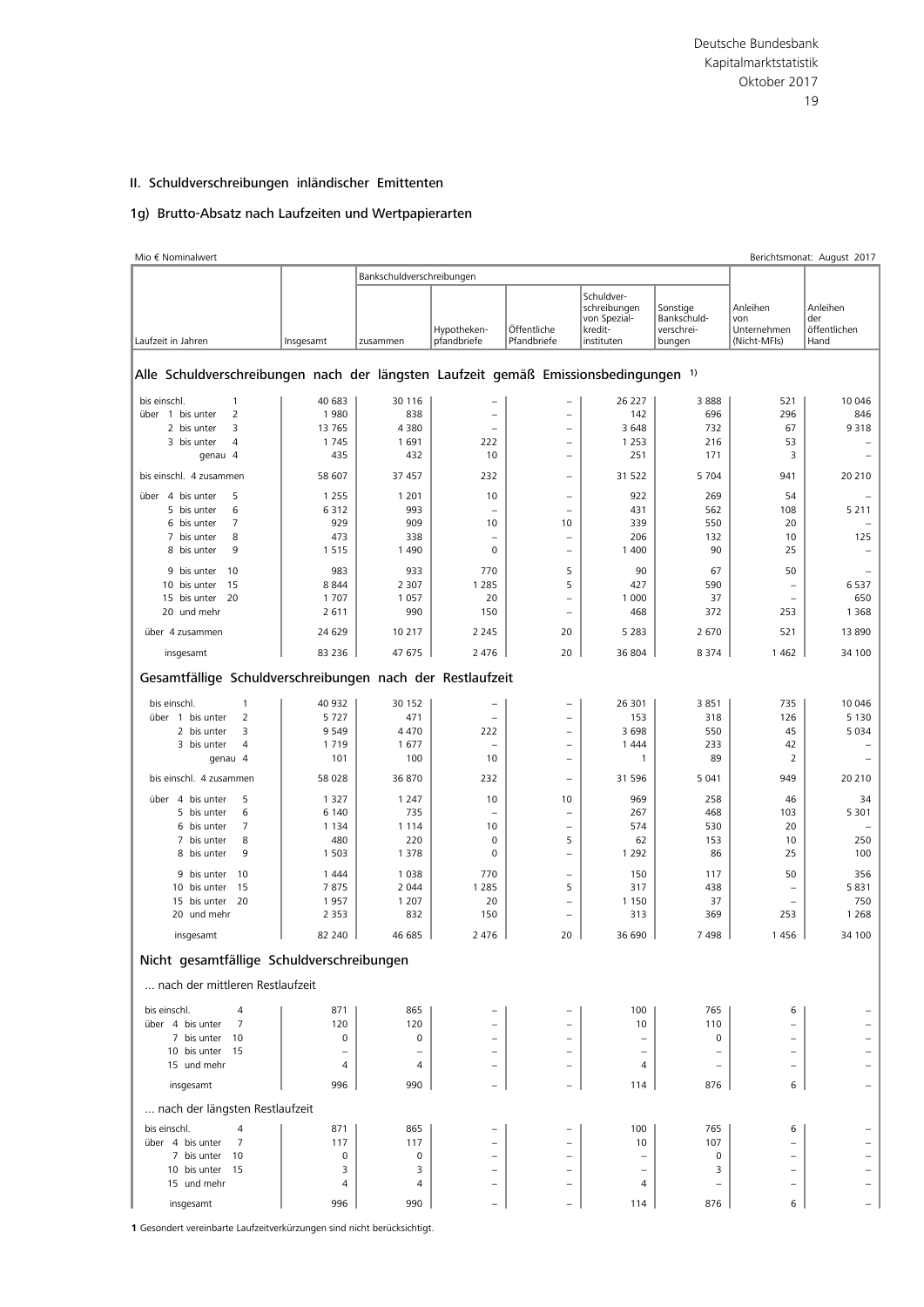Deutsche Bundesbank 20 Kapitalmarktstatistik Oktober 2017

# II. Schuldverschreibungen inländischer Emittenten

# 1h) Brutto-Absatz von Anleihen der öffentlichen Hand nach Emittenten

#### Mio € Nominalwert Ï

|                                       | Alle Laufzeiten                                     |                                                     |                                                      |                                                 |                                                |                                                |                                                                           |                                                |                                                  |                                                                                                                                          |                                                                                                                                |  |  |
|---------------------------------------|-----------------------------------------------------|-----------------------------------------------------|------------------------------------------------------|-------------------------------------------------|------------------------------------------------|------------------------------------------------|---------------------------------------------------------------------------|------------------------------------------------|--------------------------------------------------|------------------------------------------------------------------------------------------------------------------------------------------|--------------------------------------------------------------------------------------------------------------------------------|--|--|
|                                       |                                                     |                                                     | darunter:                                            |                                                 |                                                |                                                |                                                                           |                                                |                                                  |                                                                                                                                          |                                                                                                                                |  |  |
| Stand am<br>Jahres-bzw.<br>Monatsende | insgesamt                                           | Bund                                                | Tages-<br>anleihe                                    | Unverzins-<br>liche Schatz-<br>anweisungen      | Bundes-<br>schatz-<br>anweisungen              | Bundes-<br>obli-<br>gationen                   | Bundes-<br>schatz-<br>briefe                                              | 10-jährige<br>Bundes-<br>anleihen              | 30-jährige<br>Bundes-<br>anleihen                | Anteil an<br>Bund-Länder<br>Anleihen                                                                                                     | Sonderver-<br>mögen des<br>Bundes 1)                                                                                           |  |  |
| 2002                                  | 231 923                                             | 190 977                                             | $\overline{\phantom{0}}$                             | 47873                                           | 44 3 3 3                                       | 37 107                                         | 2 300                                                                     | 52 000                                         | 6 0 0 0                                          | $\overline{\phantom{a}}$                                                                                                                 | 81                                                                                                                             |  |  |
| 2003                                  | 268 406                                             | 221 132                                             | $\equiv$                                             | 63 677                                          | 48 615                                         | 42 757                                         | 1 2 6 2                                                                   | 53 999                                         | 10 001                                           | $\equiv$                                                                                                                                 | 101                                                                                                                            |  |  |
| 2004                                  | 270 040                                             | 227 619                                             | L,                                                   | 70 771                                          | 59 340                                         | 35 963                                         | 1765                                                                      | 48 889                                         | 10 000                                           | $\overline{\phantom{0}}$                                                                                                                 | 26                                                                                                                             |  |  |
| 2005<br>2006<br>2007<br>2008<br>2009  | 272 380<br>273 834<br>262 872<br>280 974<br>398 423 | 225 865<br>233 434<br>223 935<br>232 643<br>340 729 | $\overline{\phantom{0}}$<br>L,<br>3 5 2 8<br>1 3 4 0 | 71 946<br>70 953<br>70 733<br>75 797<br>175 067 | 56 310<br>57 698<br>58 370<br>61 823<br>63 822 | 33 915<br>35 404<br>36 908<br>37 185<br>36 699 | 1 3 0 7<br>2 1 7 9<br>2 7 0 6<br>1946<br>1 1 0 4                          | 46 050<br>53 815<br>41 407<br>42 383<br>53 142 | 11 408<br>10 482<br>11 620<br>8 0 3 7<br>6 1 2 2 | $\overline{\phantom{0}}$<br>$\overline{\phantom{0}}$<br>$\overline{\phantom{0}}$<br>$\overline{\phantom{0}}$<br>$\overline{\phantom{0}}$ | $\overline{2}$<br>$\overline{\phantom{0}}$<br>$\overline{\phantom{0}}$<br>$\overline{\phantom{0}}$<br>$\overline{\phantom{0}}$ |  |  |
| 2010                                  | 563 731                                             | 477 163                                             | 383                                                  | 115 028                                         | 73 098                                         | 52 799                                         | 694                                                                       | 68 319                                         | 9876                                             | $\overline{\phantom{0}}$                                                                                                                 | $\overline{\phantom{0}}$                                                                                                       |  |  |
| 2011                                  | 592 376                                             | 491 052                                             | 796                                                  | 93 971                                          | 70 232                                         | 55 491                                         | 524                                                                       | 56 114                                         | 8 1 3 5                                          | $\overline{\phantom{0}}$                                                                                                                 | $\overline{\phantom{0}}$                                                                                                       |  |  |
| 2012                                  | 574 529                                             | 437 136                                             | 399                                                  | 79859                                           | 58 332                                         | 52 390                                         | 198                                                                       | 63 655                                         | 10 937                                           | L.                                                                                                                                       | $\overline{\phantom{0}}$                                                                                                       |  |  |
| 2013                                  | 458 891                                             | 365 487                                             | 4                                                    | 74 105                                          | 59 620                                         | 54 107                                         | $\overline{\phantom{0}}$                                                  | 60 518                                         | 8 2 3 6                                          | 405                                                                                                                                      | $\overline{a}$                                                                                                                 |  |  |
| 2014                                  | 452 321                                             | 335 570                                             | $\mathbf 0$                                          | 39 861                                          | 51 645                                         | 51 239                                         | ÷                                                                         | 59 441                                         | 6 6 9 3                                          | $\overline{\phantom{0}}$                                                                                                                 | $\overline{\phantom{0}}$                                                                                                       |  |  |
| 2015                                  | 400 700                                             | 280 685                                             | $\mathbf 0$                                          | 30 592                                          | 52 862                                         | 39 071                                         | $\overline{\phantom{0}}$                                                  | 55 264                                         | 9 2 0 6                                          | $\overline{\phantom{0}}$                                                                                                                 | $\overline{\phantom{0}}$                                                                                                       |  |  |
| 2016                                  | 416 110                                             | 298 832                                             | 0                                                    | 41 653                                          | 51 059                                         | 38 846                                         | $\equiv$                                                                  | 54 075                                         | 11 006                                           | $\overline{\phantom{a}}$                                                                                                                 | $\overline{\phantom{0}}$                                                                                                       |  |  |
| 2013 Juli<br>Aug.<br>Sept.            | 36 923<br>37 054<br>45 242                          | 29 277<br>30 064<br>34 998                          | 0<br>0<br>0                                          | 7 1 7 8<br>6 0 27<br>5762                       | 4910<br>4 8 9 4<br>4899                        | 5 0 2 0<br>3 9 7 4<br>4638                     | $\overline{\phantom{0}}$<br>$\equiv$<br>$\overline{\phantom{0}}$          | 4 3 4 0<br>4 0 8 4<br>6 2 8 4                  | 1814<br>188                                      | 405<br>$\overline{\phantom{0}}$<br>$\overline{\phantom{0}}$                                                                              | $\overline{\phantom{0}}$<br>$\overline{\phantom{0}}$<br>$\overline{\phantom{0}}$                                               |  |  |
| Okt.<br>Nov.<br>Dez.                  | 39 518<br>41 954<br>19 3 38                         | 31 753<br>33 019<br>15 144                          | $\mathbf 0$<br>0<br>$\overline{2}$                   | 6496<br>5954<br>847                             | 5 2 3 8<br>4829<br>5 2 4 6                     | 4954<br>4 1 4 6<br>3859                        | $\qquad \qquad -$<br>$\qquad \qquad -$<br>$\overline{\phantom{0}}$        | 5 1 7 6<br>8776<br>808                         | 1719<br>204<br>127                               | $\overline{\phantom{0}}$<br>$\overline{\phantom{0}}$<br>$\overline{\phantom{0}}$                                                         | $\overline{\phantom{0}}$<br>$\overline{\phantom{0}}$                                                                           |  |  |
| 2014 Jan.<br>Febr.<br>März            | 47 264<br>42 382<br>31 795                          | 35 800<br>32 681<br>25 362                          | 0<br>0<br>$\Omega$                                   | 3 9 9 7<br>3 5 7 1<br>4 1 1 0                   | 4 2 4 6<br>4 3 6 2<br>3 9 9 3                  | 5 0 1 5<br>4871<br>5 1 4 5                     | $\equiv$<br>$\overline{\phantom{0}}$<br>$\qquad \qquad -$                 | 5 2 1 7<br>4 4 7 1<br>4 3 3 7                  | 2 4 3 8<br>227                                   | $\overline{\phantom{0}}$<br>$\overline{\phantom{0}}$<br>$\overline{\phantom{0}}$                                                         | $\overline{\phantom{0}}$<br>$\overline{\phantom{0}}$<br>$\overline{\phantom{0}}$                                               |  |  |
| April                                 | 39 45 1                                             | 30 234                                              | $\mathbf 0$                                          | 4 1 7 3                                         | 4 3 0 3                                        | 3 4 1 5                                        | $\qquad \qquad -$                                                         | 6 1 8 8                                        | 168                                              | $\overline{\phantom{0}}$                                                                                                                 | $\overline{\phantom{0}}$                                                                                                       |  |  |
| Mai                                   | 44 384                                              | 34 240                                              | 0                                                    | 3878                                            | 5 5 3 0                                        | 5 7 1 1                                        | $\overline{\phantom{0}}$                                                  | 4779                                           | 1 6 2 4                                          | $\overline{\phantom{0}}$                                                                                                                 | $\overline{a}$                                                                                                                 |  |  |
| Juni                                  | 34 390                                              | 22 3 96                                             | 0                                                    | 3 1 4 1                                         | 4 0 0 0                                        | 4 1 1 7                                        | $\equiv$                                                                  | 6 0 9 0                                        | 190                                              | $\rightarrow$                                                                                                                            | $\overline{\phantom{0}}$                                                                                                       |  |  |
| Juli<br>Aug.<br>Sept.                 | 45 250<br>31 789<br>32 204                          | 30 940<br>23 875<br>23 643                          | 0<br>0<br>0                                          | 4 4 0 7<br>3 2 2 0<br>2 7 4 8                   | 3716<br>4 6 0 6<br>3913                        | 5 0 0 3<br>3 0 3 8<br>4672                     | $\equiv$<br>$\equiv$<br>$\overline{\phantom{0}}$                          | 4 4 6 3<br>4 0 8 3<br>5939                     | 200<br>11<br>25                                  | $\overline{\phantom{0}}$<br>$\overline{\phantom{0}}$                                                                                     | $\overline{\phantom{0}}$<br>$\overline{\phantom{0}}$<br>$\overline{\phantom{0}}$                                               |  |  |
| Okt.<br>Nov.<br>Dez.                  | 46 907<br>31 202<br>25 303                          | 37 235<br>23 619<br>15 5 45                         | $\Omega$<br>$\mathbf 0$<br>0                         | 6616<br>$\equiv$                                | 3 9 3 1<br>5 2 3 2<br>3813                     | 3914<br>3 6 8 6<br>2 6 5 2                     | $\qquad \qquad -$<br>$\overline{\phantom{0}}$<br>$\overline{\phantom{0}}$ | 8628<br>4795<br>451                            | 1519<br>171<br>120                               | $\qquad \qquad -$<br>$\overline{\phantom{0}}$<br>$\overline{\phantom{0}}$                                                                | $\overline{\phantom{0}}$<br>$\overline{\phantom{0}}$<br>$\overline{\phantom{0}}$                                               |  |  |
| 2015 Jan.                             | 42 851                                              | 25 5 27                                             | $\overline{0}$                                       | 3 2 4 1                                         | 4 0 5 5                                        | 4 1 4 9                                        | $\equiv$                                                                  | 5 3 6 1                                        | 1 2 3 8                                          | $\overline{\phantom{0}}$                                                                                                                 | $\overline{\phantom{0}}$                                                                                                       |  |  |
| Febr.                                 | 33 912                                              | 22 646                                              | 0                                                    | 3765                                            | 4 7 1 3                                        | 3 6 6 4                                        | $\overline{\phantom{0}}$                                                  | 4860                                           | 241                                              | $\overline{\phantom{0}}$                                                                                                                 | $\overline{\phantom{0}}$                                                                                                       |  |  |
| März                                  | 36 779                                              | 28 047                                              | $\mathbf 0$                                          | 3 5 3 1                                         | 5 4 9 5                                        | 788                                            | $\overline{\phantom{0}}$                                                  | 6 0 9 3                                        | 294                                              | $\overline{\phantom{0}}$                                                                                                                 | $\overline{\phantom{0}}$                                                                                                       |  |  |
| April                                 | 35 47 4                                             | 24 115                                              | $\Omega$                                             | 3 5 2 7                                         | 4816                                           | 4 0 5 7                                        | $\overline{\phantom{0}}$                                                  | 4 9 0 8                                        | 280                                              | $\overline{\phantom{0}}$                                                                                                                 | $\overline{\phantom{0}}$                                                                                                       |  |  |
| Mai                                   | 30 062                                              | 25 476                                              | 0                                                    | 3 5 0 7                                         | 4 3 8 0                                        | 4 0 6 3                                        | $\qquad \qquad -$                                                         | 4 0 6 2                                        | 1 637                                            | $\overline{\phantom{0}}$                                                                                                                 | $\overline{\phantom{0}}$                                                                                                       |  |  |
| Juni                                  | 28726                                               | 22 5 67                                             | 0                                                    | 2 0 0 2                                         | 4 6 9 3                                        | 3 1 7 4                                        | $\equiv$                                                                  | 3 2 3 6                                        | 2 6 7 4                                          | $\overline{\phantom{a}}$                                                                                                                 | $\overline{\phantom{0}}$                                                                                                       |  |  |
| Juli                                  | 40 719                                              | 27 573                                              | 0                                                    | 4532                                            | 3 0 3 5                                        | 4 6 6 8                                        | $\qquad \qquad -$                                                         | 5 6 6 5                                        | 203                                              | $\overline{\phantom{0}}$                                                                                                                 | $\overline{\phantom{0}}$                                                                                                       |  |  |
| Aug.                                  | 30 579                                              | 23 280                                              | 0                                                    | 2 4 8 1                                         | 4975                                           | 4 3 8 2                                        | $\overline{\phantom{0}}$                                                  | 3 9 9 7                                        | 196                                              | $\overline{\phantom{0}}$                                                                                                                 | $\overline{\phantom{0}}$                                                                                                       |  |  |
| Sept.                                 | 32 715                                              | 23 219                                              | 0                                                    | 2 0 0 3                                         | 4 1 0 4                                        | 4 1 2 0                                        | $\overline{\phantom{0}}$                                                  | 4959                                           | 1648                                             | $\overline{\phantom{0}}$                                                                                                                 | $\overline{\phantom{0}}$                                                                                                       |  |  |
| Okt.<br>Nov.<br>Dez.                  | 45 143<br>32 450<br>11 290                          | 31 409<br>19 9 25<br>6 9 0 1                        | $\Omega$<br>0<br>0                                   | 2 0 0 3<br>L.                                   | 4 0 3 8<br>5 2 8 6<br>3 2 7 2                  | 2819<br>2 9 5 3<br>234                         | $\qquad \qquad -$<br>$\overline{\phantom{0}}$<br>$\equiv$                 | 6978<br>4 1 3 4<br>1011                        | 616<br>169<br>10                                 | $\overline{\phantom{0}}$<br>$\overline{\phantom{0}}$<br>$\overline{\phantom{0}}$                                                         | $\overline{\phantom{0}}$<br>$\overline{\phantom{0}}$                                                                           |  |  |
| 2016 Jan.<br>Febr.<br>März            | 36 384<br>42 535<br>40 548                          | 24 107<br>33 753<br>26 399                          | 0<br>0                                               | 3 2 4 2<br>4766<br>4572                         | 4856<br>5 2 5 8<br>3 9 6 2                     | 71<br>4 4 4 5<br>4 1 2 1                       | ۰<br>$\overline{\phantom{0}}$                                             | 5 601<br>5 3 3 7<br>4 637                      | 876<br>1 3 1 6<br>1 0 4 1                        | $\overline{\phantom{0}}$<br>$\equiv$                                                                                                     | $\overline{\phantom{0}}$<br>$\overline{a}$<br>$\overline{a}$                                                                   |  |  |
| April                                 | 40 160                                              | 30 399                                              | 0                                                    | 5 2 1 6                                         | 4 0 9 6                                        | 3 9 4 4                                        | $\overline{\phantom{0}}$                                                  | 3921                                           | 1846                                             | $\overline{\phantom{0}}$                                                                                                                 | $\overline{\phantom{0}}$                                                                                                       |  |  |
| Mai                                   | 35 35 3                                             | 26 037                                              | $\overline{\phantom{0}}$                             | 4552                                            | 4 5 9 2                                        | 3830                                           | $\qquad \qquad -$                                                         | 4767                                           | 891                                              | $\qquad \qquad -$                                                                                                                        |                                                                                                                                |  |  |
| Juni                                  | 37 944                                              | 27 013                                              | 0                                                    | 4744                                            | 4956                                           | 4838                                           | $\qquad \qquad -$                                                         | 4 9 9 3                                        | 1 0 5 6                                          | $\qquad \qquad -$                                                                                                                        |                                                                                                                                |  |  |
| Juli                                  | 37 234                                              | 24 694                                              | 0                                                    | 4 0 8 8                                         | 3736                                           | 3 9 3 1                                        | $\qquad \qquad -$                                                         | 4636                                           | 1 3 9 0                                          | $\qquad \qquad -$                                                                                                                        | $\overline{\phantom{0}}$                                                                                                       |  |  |
| Aug.                                  | 34 070                                              | 25 919                                              | 0                                                    | 4 2 7 6                                         | 4 4 7 5                                        | 3 5 0 5                                        | $\qquad \qquad -$                                                         | 4 3 5 5                                        | 131                                              | $\qquad \qquad -$                                                                                                                        | $\overline{\phantom{0}}$                                                                                                       |  |  |
| Sept.                                 | 40 318                                              | 30 836                                              | 0                                                    | 4 1 9 0                                         | 7 0 9 2                                        | 3 5 5 2                                        | $\qquad \qquad -$                                                         | 4 4 5 5                                        | 885                                              | $\qquad \qquad -$                                                                                                                        | $\overline{\phantom{0}}$                                                                                                       |  |  |
| Okt.                                  | 27 621                                              | 17 992                                              | 0                                                    | 2 0 0 7                                         | 218                                            | 2 6 1 8                                        | $\qquad \qquad -$                                                         | 4 2 6 7                                        | 1 3 3 4                                          | $\overline{\phantom{a}}$                                                                                                                 | $\overline{\phantom{0}}$                                                                                                       |  |  |
| Nov.                                  | 29 309                                              | 20 366                                              | $\overline{\phantom{0}}$                             | $\overline{\phantom{a}}$                        | 4759                                           | 818                                            | $\qquad \qquad -$                                                         | 6548                                           | 183                                              | $\overline{\phantom{a}}$                                                                                                                 | $\overline{\phantom{0}}$                                                                                                       |  |  |
| Dez.                                  | 14 634                                              | 11 317                                              | 0                                                    | $\overline{\phantom{a}}$                        | 3 0 5 9                                        | 3 1 7 3                                        | $\qquad \qquad -$                                                         | 558                                            | 57                                               | $\qquad \qquad -$                                                                                                                        | $\overline{\phantom{0}}$                                                                                                       |  |  |
| 2017 Jan.                             | 34725                                               | 24 5 33                                             | 0                                                    | $\overline{\phantom{m}}$                        | 4733                                           | 300                                            | $\qquad \qquad -$                                                         | 5733                                           | 860                                              | $\qquad \qquad -$                                                                                                                        | $\overline{\phantom{0}}$                                                                                                       |  |  |
| Febr.                                 | 24 8 35                                             | 16 171                                              | $\qquad \qquad -$                                    | 1752                                            | 332                                            | 3 5 6 6                                        | $\overline{\phantom{0}}$                                                  | 2915                                           | 1 1 7 2                                          | $\overline{\phantom{0}}$                                                                                                                 | $\overline{\phantom{0}}$                                                                                                       |  |  |
| März                                  | 43 421                                              | 32 524                                              | $\qquad \qquad -$                                    | 1840                                            | 8 2 1 3                                        | 3767                                           | $\qquad \qquad -$                                                         | 6 0 4 1                                        | 1 0 2 1                                          | $\overline{\phantom{a}}$                                                                                                                 | $\overline{\phantom{0}}$                                                                                                       |  |  |
| April                                 | 29 0 94                                             | 24 7 52                                             | 0                                                    | 1896                                            | 5 1 0 6                                        | 3 6 3 3                                        | $\qquad \qquad -$                                                         | 3821                                           | 959                                              | $\overline{\phantom{m}}$                                                                                                                 | $\overline{\phantom{0}}$                                                                                                       |  |  |
| Mai                                   | 28 016                                              | 20 791                                              | 0                                                    | 2 0 9 0                                         | 4828                                           | 3 2 4 4                                        | $\qquad \qquad -$                                                         | 5 3 3 8                                        | 1 5 3 4                                          | $\qquad \qquad -$                                                                                                                        | $\overline{\phantom{0}}$                                                                                                       |  |  |
| Juni                                  | 26 312                                              | 17 206                                              | $\overline{\phantom{0}}$                             | 2078                                            | 3 5 8 3                                        | 2726                                           | $\qquad \qquad -$                                                         | 3 6 5 5                                        | 925                                              | $\qquad \qquad -$                                                                                                                        | $\overline{\phantom{0}}$                                                                                                       |  |  |
| Juli                                  | 22 889                                              | 16 693                                              | 0                                                    | 2 1 4 5                                         | 648                                            | 3793                                           | $\qquad \qquad -$                                                         | 5 2 1 8                                        | 1 1 4 2                                          | $\qquad \qquad -$                                                                                                                        | -                                                                                                                              |  |  |
| Aug.                                  | 34 100                                              | 27 516                                              | $\overline{\phantom{0}}$                             | 2 0 0 7                                         | 8318                                           | 3 4 1 5                                        | ÷,                                                                        | 5 4 8 7                                        | 68                                               | ÷,                                                                                                                                       |                                                                                                                                |  |  |

**1** Fonds "Deutsche Einheit", Ausgleichsfonds Währungsumstellung, ERP-Sonder-<br>vermögen, Treuhandanstalt, Entschädigungsfonds, Bundeseisenbahnvermögen<br>(einschl. Bundes- und Reichsbahn).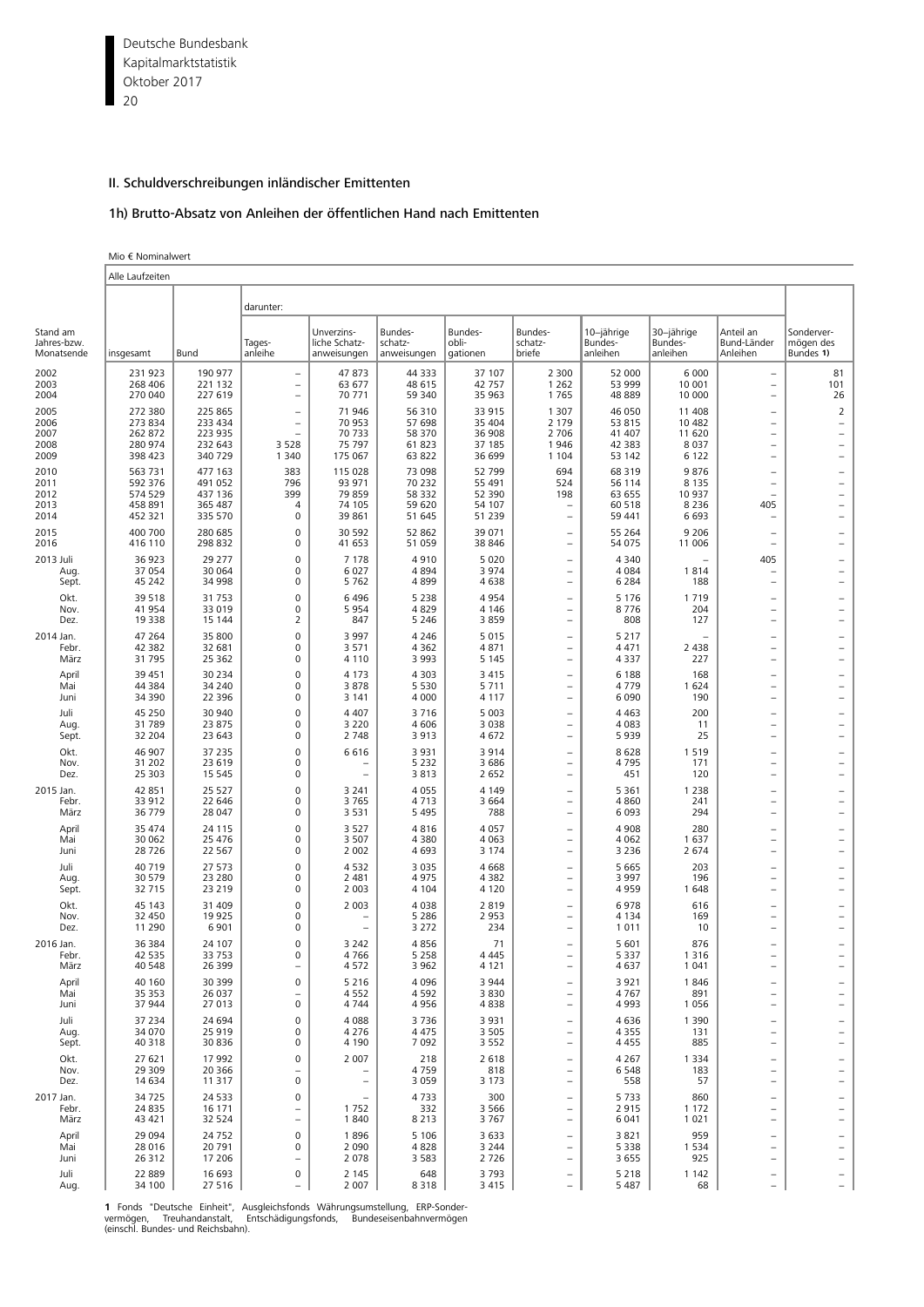|                               |                                                      |                                                                                  |                                                      | Laufzeit über 4 Jahre       |                           | Laufzeit bis einschließl. 4 Jahren |                             |                            | Nachrichtlich:             |                                                                    |                           |                            |
|-------------------------------|------------------------------------------------------|----------------------------------------------------------------------------------|------------------------------------------------------|-----------------------------|---------------------------|------------------------------------|-----------------------------|----------------------------|----------------------------|--------------------------------------------------------------------|---------------------------|----------------------------|
|                               | darunter:                                            |                                                                                  |                                                      |                             | darunter:                 |                                    |                             | darunter:                  |                            |                                                                    |                           |                            |
|                               |                                                      | Anteil an                                                                        |                                                      |                             |                           |                                    |                             |                            |                            |                                                                    | inflations-<br>indexierte | Stand am                   |
| Länder                        | Länder-<br>Jumbos                                    | Bund-Länder-<br>Anleihen                                                         | Gemeinden                                            | insgesamt                   | Bund                      | Länder                             | insgesamt                   | Bund                       | Länder                     | Bund-Länder<br>Anleihen                                            | Bundes-<br>wertpapiere    | Jahres- bzw.<br>Monatsende |
| 40 865                        | 3 2 5 0                                              | $\overline{\phantom{a}}$                                                         | $\qquad \qquad -$                                    | 120 527                     | 97 403                    | 23 039                             | 111 396                     | 93 570                     | 17826                      | $\qquad \qquad -$                                                  | $\overline{\phantom{0}}$  | 2002                       |
| 47 175                        | 4 6 4 0                                              | $\equiv$                                                                         | $\qquad \qquad -$                                    | 138 256                     | 108 019                   | 30 138                             | 130 149                     | 113 113                    | 17 035                     | $\overline{\phantom{0}}$                                           | $\overline{\phantom{0}}$  | 2003                       |
| 42 266                        | 4 0 0 0                                              | $\overline{\phantom{0}}$                                                         | 129                                                  | 128 676                     | 96 616                    | 31 905                             | 141 361                     | 131 001                    | 10 362                     | $\overline{\phantom{0}}$                                           | $\qquad \qquad -$         | 2004                       |
| 46 400                        | 3 6 2 5                                              | $\overline{\phantom{a}}$                                                         | 114                                                  | 131 479                     | 96 647                    | 34 714                             | 140 902                     | 129 215                    | 11 685                     | $\qquad \qquad -$                                                  | $\overline{\phantom{0}}$  | 2005                       |
| 40 399                        | 4 5 5 0                                              | $\overline{\phantom{0}}$                                                         | $\qquad \qquad -$                                    | 132 711                     | 101 878                   | 30 831                             | 141 122                     | 131 552                    | 9 5 6 9                    | $\overline{\phantom{0}}$                                           | 8999                      | 2006                       |
| 38 938                        | 4 0 0 0                                              | $\overline{\phantom{a}}$                                                         | $\qquad \qquad -$                                    | 118 659                     | 92 641                    | 26 020                             | 144 212                     | 131 294                    | 12 918                     | $\qquad \qquad -$                                                  | 5994                      | 2007                       |
| 48 3 3 0                      | 3 0 0 0                                              | $\qquad \qquad -$                                                                | $\overline{\phantom{0}}$                             | 112 407                     | 93 077                    | 19 3 32                            | 168 567                     | 139 566                    | 29 000                     | $\overline{\phantom{0}}$                                           | 6859                      | 2008                       |
| 57 587                        | 2 7 5 0                                              | $\overline{\phantom{0}}$                                                         | 105                                                  | 121 185                     | 98 409                    | 22 670                             | 277 238                     | 242 322                    | 34 918                     | $\overline{\phantom{0}}$                                           | 5 0 0 0                   | 2009                       |
| 86 367                        | 3 4 0 6                                              | $\overline{\phantom{a}}$                                                         | 200                                                  | 177 863                     | 141 070                   | 36 592                             | 385 868                     | 336 092                    | 49 777                     | $\overline{\phantom{0}}$                                           | 11 000                    | 2010                       |
| 101 246                       | 4 100                                                | $\equiv$                                                                         | 75                                                   | 173 431                     | 129 165                   | 44 190                             | 418 945                     | 361888                     | 57 054                     | ÷                                                                  | 7422                      | 2011                       |
| 137 392                       | 4725                                                 | $\overline{\phantom{0}}$                                                         | $\overline{\phantom{a}}$                             | 199 888                     | 144 194                   | 55 695                             | 374 641                     | 292 941                    | 81 699                     |                                                                    | 8966                      | 2012                       |
| 93 179                        | 2 2 0 0                                              | 2 5 9 5                                                                          | 225                                                  | 175 765                     | 126 345                   | 49 195                             | 283 127                     | 239 142                    | 43 986                     | 3 0 0 0                                                            | 9915                      | 2013                       |
| 116 100                       | 3 2 5 0                                              | ۰                                                                                | 650                                                  | 206 037                     | 134 074                   | 71 813                             | 246 284                     | 201 496                    | 44 289                     |                                                                    | 11 2 38                   | 2014                       |
| 119 115                       | 3 500                                                | $\overline{\phantom{a}}$                                                         | 900                                                  | 166 742                     | 117 048                   | 48 793                             | 233 961                     | 163 637                    | 70 320                     | $\overline{a}$                                                     | 11 676                    | 2015                       |
| 116 789                       | 2 500                                                | $\overline{\phantom{0}}$                                                         | 485                                                  | 154 144                     | 109 317                   | 44 341                             | 261 963                     | 189 515                    | 72 447                     | ÷                                                                  | 7 2 3 5                   | 2016                       |
| 7646<br>6990                  | $\overline{\phantom{0}}$<br>$\qquad \qquad -$        | 2 5 9 5                                                                          | $\overline{\phantom{0}}$<br>$\overline{\phantom{0}}$ | 14 215<br>14 9 96           | 9765<br>10 372            | 4 4 5 0<br>4 6 2 4                 | 22 708<br>22 058            | 19512<br>19 692            | 3 1 9 7<br>2 3 6 6         | 3 0 0 0                                                            | 837<br>15                 | 2013 Juli<br>Aug.          |
| 10 243                        | $\overline{\phantom{a}}$                             | $\overline{\phantom{0}}$                                                         | $\overline{\phantom{0}}$                             | 15 4 96                     | 11 360                    | 4 1 3 6                            | 29 746                      | 23 638                     | 6 1 0 7                    | $\overline{\phantom{0}}$                                           | 1 0 3 5                   | Sept.                      |
| 7765                          | 1 0 0 0                                              | $\qquad \qquad -$                                                                | $\overline{\phantom{0}}$                             | 15 799                      | 12 099                    | 3700                               | 23 7 19                     | 19 654                     | 4 0 6 5                    | $\overline{\phantom{0}}$                                           | 1 0 4 3                   | Okt.                       |
| 8810                          | $\overline{\phantom{a}}$                             | $\overline{\phantom{0}}$                                                         | 125                                                  | 20 271                      | 14 65 6                   | 5 4 9 0                            | 21 683                      | 18 3 63                    | 3 3 2 0                    | ÷                                                                  | 1010                      | Nov.                       |
| 4 1 9 4                       |                                                      | $\qquad \qquad -$                                                                | $\overline{\phantom{0}}$                             | 6775                        | 4796                      | 1979                               | 12 5 63                     | 10 348                     | 2 2 1 5                    | $\qquad \qquad -$                                                  | 140                       | Dez.                       |
| 11 4 6 4                      | 1 0 0 0                                              | $\overline{\phantom{0}}$                                                         | $\equiv$                                             | 23 277                      | 17 532                    | 5 7 4 5                            | 23 987                      | 18 2 68                    | 5719                       | $\overline{\phantom{0}}$                                           | 1 1 5 0                   | 2014 Jan.                  |
| 9 3 0 1                       |                                                      | $\qquad \qquad -$                                                                | 400                                                  | 16 718                      | 11 780                    | 4938                               | 25 664                      | 20 900                     | 4 3 6 4                    | $\overline{\phantom{0}}$                                           | 995                       | Febr.                      |
| 6433                          | $\overline{\phantom{0}}$                             | $\overline{\phantom{m}}$                                                         | $\overline{\phantom{0}}$                             | 12 2 8 3                    | 9710                      | 2 5 7 3                            | 19513                       | 15 653                     | 3 8 6 0                    | $\overline{\phantom{0}}$                                           | 1 1 4 3                   | März                       |
| 9 2 1 8                       | 1 0 0 0                                              | $\qquad \qquad -$                                                                | $\overline{\phantom{0}}$                             | 19 665                      | 15 075                    | 4 5 9 0                            | 19 787                      | 15 15 9                    | 4628                       | $\overline{a}$                                                     | 1940                      | April                      |
| 10 144                        |                                                      | $\overline{\phantom{0}}$                                                         | $\overline{\phantom{0}}$                             | 19 485                      | 12 2 3 7                  | 7 2 4 8                            | 24 8 99                     | 22 003                     | 2896                       | $\overline{\phantom{0}}$                                           | 973                       | Mai                        |
| 11 994                        | $\overline{\phantom{0}}$                             | $\overline{\phantom{0}}$                                                         | $\overline{\phantom{0}}$                             | 20 743                      | 11798                     | 8 9 4 6                            | 13 647                      | 10 5 98                    | 3 0 4 9                    | $\overline{\phantom{0}}$                                           | 1 3 1 4                   | Juni                       |
| 14 3 10                       |                                                      | $\equiv$                                                                         | $\overline{\phantom{0}}$                             | 18 845                      | 9666                      | 9 1 7 8                            | 26 40 6                     | 21 274                     | 5 1 3 2                    | $\equiv$                                                           | 1 0 5 0                   | Juli                       |
| 7914                          | $\equiv$                                             | $\overline{\phantom{0}}$                                                         | $\qquad \qquad -$                                    | 12 291                      | 7 3 2 0                   | 4971                               | 19 4 98                     | 16 555                     | 2 9 4 3                    | $\overline{\phantom{0}}$                                           | 41                        | Aug.                       |
| 8560                          | 1 0 0 0                                              | $\overline{\phantom{0}}$                                                         | $\overline{\phantom{0}}$                             | 15 427                      | 10 636                    | 4791                               | 16 776                      | 13 007                     | 3769                       | $\overline{\phantom{0}}$                                           | 858                       | Sept.                      |
| 9672                          |                                                      | $\qquad \qquad -$                                                                | $\overline{\phantom{0}}$                             | 21 865                      | 16 061                    | 5 8 0 4                            | 25 041                      | 21 174                     | 3868                       | $\overline{\phantom{0}}$                                           | 764                       | Okt.                       |
| 7 5 8 2                       |                                                      | $\overline{\phantom{a}}$                                                         | $\overline{\phantom{0}}$                             | 13 340                      | 8651                      | 4689                               | 17861                       | 14 9 68                    | 2 8 9 3                    | $\overline{\phantom{0}}$                                           | 940                       | Nov.                       |
| 9508                          | 250                                                  | $\qquad \qquad -$                                                                | 250                                                  | 12 098                      | 3 6 0 8                   | 8 3 4 0                            | 13 205                      | 11 937                     | 1 1 6 8                    | $\qquad \qquad -$                                                  | 70                        | Dez.                       |
| 17 324<br>10 767<br>8732      | 1 500                                                | $\qquad \qquad -$<br>$\qquad \qquad -$<br>$\equiv$                               | 500<br>$\overline{\phantom{0}}$                      | 22 733<br>15 5 16<br>11 733 | 13 348<br>8971<br>9 1 8 8 | 9 3 8 5<br>6 0 4 5<br>2 5 4 5      | 20 118<br>18 3 96<br>25 046 | 12 179<br>13 674<br>18859  | 7938<br>4722<br>6 187      | $\overline{\phantom{0}}$<br>÷,<br>$\qquad \qquad -$                | 787<br>944<br>1962        | 2015 Jan.<br>Febr.<br>März |
| 11 359                        | $\qquad \qquad -$                                    | $\overline{\phantom{0}}$                                                         | $\qquad \qquad -$                                    | 15 862                      | 10 192                    | 5 670                              | 19613                       | 13 923                     | 5 6 8 9                    | $\qquad \qquad -$                                                  | 881                       | April                      |
| 4587                          | $\equiv$                                             | $\overline{\phantom{0}}$                                                         | $\overline{\phantom{0}}$                             | 11 601                      | 9762                      | 1838                               | 18 4 62                     | 15 7 13                    | 2 7 4 8                    | $\overline{\phantom{0}}$                                           | 848                       | Mai                        |
| 5 9 0 9                       | 1 0 0 0                                              | $\overline{\phantom{0}}$                                                         | 250                                                  | 11 949                      | 9084                      | 2 6 1 5                            | 16777                       | 13 4 83                    | 3 2 9 4                    | ÷                                                                  | 2 5 4 8                   | Juni                       |
| 13 14 6                       | $\overline{\phantom{0}}$                             | $\qquad \qquad -$                                                                | $\qquad \qquad -$                                    | 15 962                      | 12 5 36                   | 3 4 2 6                            | 24 757                      | 15 037                     | 9720                       | $\qquad \qquad -$                                                  | 921                       | Juli                       |
| 7 2 9 8                       | $\qquad \qquad -$                                    | $\qquad \qquad -$                                                                |                                                      | 10875                       | 8575                      | 2 3 0 0                            | 19 704                      | 14 70 6                    | 4 9 9 8                    | $\overline{\phantom{0}}$                                           | 84                        | Aug.                       |
| 9 3 4 5                       | $\overline{\phantom{a}}$                             | $\overline{\phantom{0}}$                                                         | 150                                                  | 13 2 9 6                    | 11 046                    | 2 100                              | 19419                       | 12 174                     | 7 2 4 5                    | $\qquad \qquad -$                                                  | 829                       | Sept.                      |
| 13734                         | 1 0 0 0                                              | $\qquad \qquad -$                                                                | $\overline{\phantom{0}}$                             | 21 385                      | 15 8 35                   | 5 5 5 0                            | 23 758                      | 15 574                     | 8 1 8 4                    | $\overline{\phantom{0}}$                                           | 724                       | Okt.                       |
| 12 5 24                       | $\overline{\phantom{0}}$                             | $\qquad \qquad -$                                                                | $\qquad \qquad -$                                    | 13 227                      | 7 2 5 6                   | 5 9 7 1                            | 19 2 23                     | 12 670                     | 6 5 5 3                    | $\overline{\phantom{0}}$                                           | 1 0 6 4                   | Nov.                       |
| 4 3 9 0                       | $\overline{\phantom{0}}$                             | $\qquad \qquad -$                                                                | $\qquad \qquad -$                                    | 2 603                       | 1 2 5 5                   | 1 3 4 8                            | 8688                        | 5 6 4 5                    | 3 0 4 2                    | ÷                                                                  | 84                        | Dez.                       |
| 12 2 7 6                      | $\overline{\phantom{m}}$                             | $\overline{\phantom{0}}$                                                         | $\overline{\phantom{0}}$                             | 11 446                      | 7441                      | 4 0 0 5                            | 24 938                      | 16 666                     | 8 2 7 1                    | $\overline{\phantom{0}}$                                           | 1 0 5 0                   | 2016 Jan.                  |
| 8782<br>14 0 29               | $\overline{\phantom{m}}$                             | $\overline{\phantom{a}}$                                                         | 120                                                  | 14797<br>15 4 44            | 12 757<br>9798            | 2 0 4 0<br>5 5 2 6                 | 27 738<br>25 104            | 20 996<br>16 601           | 6742<br>8 5 0 3            | $\qquad \qquad -$                                                  | 534<br>692                | Febr.<br>März              |
| 9760                          | 1 500                                                | $\overline{\phantom{a}}$                                                         | $\qquad \qquad -$                                    | 15 219                      | 10 089                    | 5 1 3 0                            | 24 940                      | 20 310                     | 4 6 3 0                    | $\qquad \qquad -$                                                  | 676                       | April                      |
| 9076                          | $\overline{\phantom{0}}$                             | $\overline{\phantom{a}}$                                                         | 240                                                  | 13 980                      | 9985                      | 3755                               | 21 373                      | 16 052                     | 5 3 2 1                    | $\qquad \qquad -$                                                  | 965                       | Mai                        |
| 10806                         | $\overline{\phantom{a}}$                             | $\overline{\phantom{a}}$                                                         | 125                                                  | 15 808                      | 12 2 3 7                  | 3 4 4 5                            | 22 136                      | 14 7 7 6                   | 7 3 6 0                    | $\qquad \qquad -$                                                  | 915                       | Juni                       |
| 12 5 3 9                      | $\qquad \qquad -$                                    | $\overline{\phantom{a}}$                                                         | $\qquad \qquad -$                                    | 15 134                      | 10 279                    | 4855                               | 22 099                      | 14 4 15                    | 7 6 8 4                    | $\equiv$                                                           | 490                       | Juli                       |
| 8 1 5 1                       | $\overline{\phantom{m}}$                             | $\overline{\phantom{a}}$                                                         | $\overline{\phantom{0}}$                             | 12 2 2 1                    | 7991                      | 4 2 3 0                            | 21 849                      | 17928                      | 3 9 2 1                    | $\qquad \qquad -$                                                  | 42                        | Aug.                       |
| 9 4 8 1                       | $\overline{\phantom{a}}$                             | $\overline{\phantom{a}}$                                                         | $\overline{\phantom{0}}$                             | 11862                       | 8892                      | 2 9 7 0                            | 28 4 55                     | 21 944                     | 6511                       | $\qquad \qquad -$                                                  | 446                       | Sept.                      |
| 9629                          | 1 0 0 0                                              | $\overline{\phantom{a}}$                                                         | $\qquad \qquad -$                                    | 11 698                      | 8 2 1 8                   | 3 4 8 0                            | 15 923                      | 9774                       | 6 1 4 9                    | $\overline{\phantom{0}}$                                           | 789                       | Okt.                       |
| 8943                          | $\overline{\phantom{a}}$                             | $\overline{\phantom{a}}$                                                         | $\overline{\phantom{a}}$                             | 11 397                      | 7842                      | 3 5 5 5                            | 17912                       | 12 5 24                    | 5 3 8 8                    | $\qquad \qquad -$                                                  | 611                       | Nov.                       |
| 3 3 1 7                       | $\overline{\phantom{a}}$                             | $\overline{\phantom{0}}$                                                         | $\overline{\phantom{m}}$                             | 5 1 3 8                     | 3788                      | 1 3 5 0                            | 9496                        | 7 5 2 9                    | 1967                       | $\qquad \qquad -$                                                  | 25                        | Dez.                       |
| 10 193                        | $\overline{\phantom{a}}$                             | $\overline{\phantom{a}}$                                                         | $\overline{\phantom{a}}$                             | 10 929                      | 7 3 2 8                   | 3 600                              | 23 797                      | 17 204                     | 6 5 9 2                    | $\qquad \qquad -$                                                  | 980                       | 2017 Jan.                  |
| 8 5 6 4                       | $\overline{\phantom{a}}$                             | $\overline{\phantom{a}}$                                                         | 100                                                  | 10896                       | 7946                      | 2850                               | 13 939                      | 8 2 2 5                    | 5 7 1 4                    | $\qquad \qquad -$                                                  | 560                       | Febr.                      |
| 10757                         | 1 0 0 0                                              | $\overline{\phantom{a}}$                                                         | 140                                                  | 15 345                      | 11 180                    | 4 0 2 5                            | 28 0 76                     | 21 345                     | 6732                       | $\qquad \qquad -$                                                  | 443                       | März                       |
| 4 0 9 2<br>7 2 2 5<br>9 1 0 6 | $\overline{\phantom{a}}$<br>$\overline{\phantom{m}}$ | $\overline{\phantom{a}}$<br>$\overline{\phantom{a}}$<br>$\overline{\phantom{a}}$ | 250<br>$\qquad \qquad -$<br>$\qquad \qquad -$        | 9 9 6 2<br>13 4 04<br>11860 | 8887<br>10 459<br>7 3 3 5 | 825<br>2 9 4 5<br>4 5 2 5          | 19 132<br>14 612<br>14 4 52 | 15 8 65<br>10 3 32<br>9871 | 3 2 6 7<br>4 2 8 0<br>4581 | $\qquad \qquad -$<br>$\qquad \qquad -$<br>$\overline{\phantom{0}}$ | 846<br>415<br>406         | April<br>Mai<br>Juni       |
| 6 1 9 7                       | $\overline{\phantom{a}}$                             | $\overline{\phantom{a}}$                                                         | $\qquad \qquad -$                                    | 11 428                      | 10 153                    | 1 2 7 5                            | 11 4 61                     | 6 5 4 0                    | 4922                       | $\overline{\phantom{0}}$                                           | 547                       | Juli                       |
| 6584                          | $\equiv$                                             | $\overline{\phantom{0}}$                                                         | $\overline{\phantom{0}}$                             | 13 890                      | 10 265                    | 3 6 2 5                            | 20 210                      | 17 25 1                    | 2 9 5 9                    | $\overline{\phantom{0}}$                                           | L,                        | Aug.                       |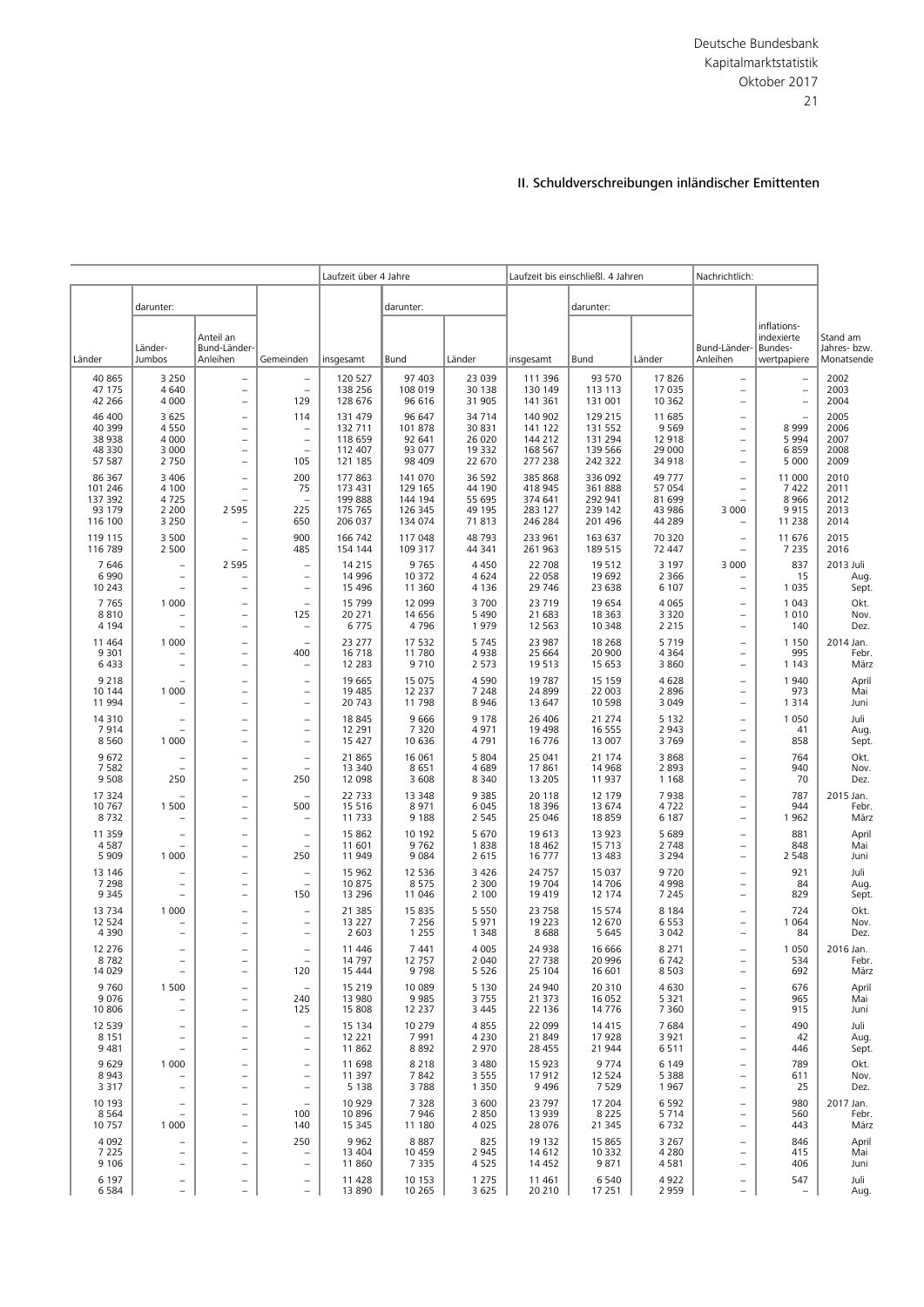Deutsche Bundesbank 22 Kapitalmarktstatistik Oktober 2017

# II. Schuldverschreibungen inländischer Emittenten

# 2. Netto-Absatz nach Wertpapierarten \*)

|                                      | Alle Laufzeiten                                            |                                                                                     |                                                                                                                   |                                                                                                                 |                                                                                                                                     |                                                                                                                |                                                                                                     |                                                       | Laufzeit über 4 Jahre                                                                 |                                                                                                                   |                                                                                                                         |                                                                                                               |
|--------------------------------------|------------------------------------------------------------|-------------------------------------------------------------------------------------|-------------------------------------------------------------------------------------------------------------------|-----------------------------------------------------------------------------------------------------------------|-------------------------------------------------------------------------------------------------------------------------------------|----------------------------------------------------------------------------------------------------------------|-----------------------------------------------------------------------------------------------------|-------------------------------------------------------|---------------------------------------------------------------------------------------|-------------------------------------------------------------------------------------------------------------------|-------------------------------------------------------------------------------------------------------------------------|---------------------------------------------------------------------------------------------------------------|
|                                      |                                                            |                                                                                     | Bankschuldverschreibungen                                                                                         |                                                                                                                 |                                                                                                                                     |                                                                                                                |                                                                                                     |                                                       |                                                                                       |                                                                                                                   | Bankschuldverschreibungen                                                                                               |                                                                                                               |
| Zeit                                 | insgesamt                                                  | zu-<br>sammen                                                                       | Hypo-<br>theken-<br>pfandbriefe                                                                                   | Öffent-<br>liche<br>Pfandbriefe                                                                                 | Schuldver-<br>schreibungen<br>von Spezial-<br>kredit-<br>instituten                                                                 | Sonstige<br>Bank-<br>schuld-<br>verschrei-<br>bungen                                                           | Anleihen<br>von Unter-<br>nehmen<br>(Nicht-<br>$MF(s)$ 1)                                           | Anleihen<br>der<br>öffent-<br>lichen<br>Hand          | insgesamt                                                                             | zu-<br>sammen                                                                                                     | Hypo-<br>theken-<br>pfandbriefe                                                                                         | Öffent-<br>liche<br>Pfandbriefe                                                                               |
| 2000<br>2001<br>2002<br>2003<br>2004 | 155 615<br>84 122<br>131 976<br>124 556<br>167 233         | 122 774<br>60 905<br>56 393<br>40 873<br>81 860                                     | 5937<br>6932<br>7936<br>2 700<br>1 0 3 9                                                                          | 29 999<br>9 2 5 4<br>$-26806$<br>$-42521$<br>$-52615$                                                           | 30 089<br>28 808<br>20 707<br>44 173<br>50 142                                                                                      | 56 751<br>34 416<br>54 561<br>36 519<br>83 293                                                                 | 7 3 2 0<br>8739<br>14 30 6<br>18 4 31<br>18768                                                      | 25 5 22<br>14 4 7 9<br>61 277<br>65 2 53<br>66 605    | 106 264<br>30 357<br>34 379<br>62 204<br>148 069                                      | 76 703<br>44 915<br>4 0 2 3<br>11 066<br>71 080                                                                   | 4926<br>196<br>5710<br>$\overline{\phantom{a}}$<br>$\overline{a}$<br>87<br>1703                                         | 37 298<br>2 2 8 1<br>$-28953$<br>$-51632$<br>$-52231$                                                         |
| 2005<br>2006<br>2007<br>2008<br>2009 | 141 715<br>129 423<br>86 579<br>119 472<br>76 441          | 65 798<br>58 336<br>58 168<br>8517<br>$-75554$                                      | $-2151$<br>$-12811$<br>$-10896$<br>15 0 52<br>858                                                                 | $-34255$<br>$-20150$<br>$-46629$<br>$-65773$<br>$-80646$                                                        | 37 242<br>44 890<br>42 5 67<br>25 165<br>25 579                                                                                     | 64 962<br>46 410<br>73 127<br>34 074<br>$-21345$                                                               | 10 099<br>15 605<br>3683<br>$\overline{\phantom{a}}$<br>82 653<br>48 508                            | 65 819<br>55 482<br>32 093<br>28 302<br>103 482       | 161 487<br>83 090<br>18 959<br>$-16320$<br>$-21318$                                   | 88785<br>14 20 6<br>$-19895$<br>$-98341$<br>$-72,366$                                                             | 7 0 41<br>25<br>$\overline{\phantom{0}}$<br>$\overline{\phantom{0}}$<br>8 2 2 7<br>$-11202$<br>1589                     | $-27566$<br>$-30241$<br>$-49695$<br>$-50823$<br>-46 432                                                       |
| 2010<br>2011<br>2012<br>2013<br>2014 | 21 5 66<br>22 518<br>$-85298$<br>$-140017$<br>$-34020$     | $-87646$<br>$-54582$<br>$-100$ 198<br>$-125932$<br>$-56899$                         | 3 7 5 4<br>$\overline{\phantom{a}}$<br>1 657<br>4 1 7 7<br>$\overline{\phantom{a}}$<br>$-17364$<br>6 3 1 3<br>$-$ | $-63368$<br>$-44290$<br>$-41660$<br>$-37778$<br>$-23856$                                                        | 28 2 9 6<br>32 904<br>3 2 5 9<br>$\overline{\phantom{a}}$<br>4 0 2 7<br>$\overline{\phantom{a}}$<br>862<br>$\overline{\phantom{a}}$ | $-48822$<br>$-44852$<br>$-51099$<br>$-66760$<br>$-25869$                                                       | 23 748<br>3 1 8 9<br>6 4 0 1<br>$\overline{\phantom{a}}$<br>1 3 9 4<br>10 497                       | 85 4 64<br>80 289<br>21 2 9 8<br>$-15479$<br>12 3 8 3 | 32 241<br>13 779<br>57 546<br>14 5 91<br>39 033                                       | $-47267$<br>$-32769$<br>$-22255$<br>$-46387$<br>$-39418$                                                          | 2 9 4 8<br>$\qquad \qquad -$<br>3 5 5 4<br>$\overline{\phantom{a}}$<br>1625<br>4827<br>$\overline{\phantom{a}}$<br>1870 | $-46583$<br>$-39618$<br>$-34939$<br>$-24075$<br>$-15908$                                                      |
| 2015<br>2016 2)                      | $-65$ 147<br>21 951                                        | $-772273$<br>10792                                                                  | 9 2 7 1<br>2 1 7 6                                                                                                | 9 7 5 4<br>$\overline{\phantom{0}}$<br>$-12979$                                                                 | 2 7 5 8<br>$\overline{\phantom{a}}$<br>16 26 6                                                                                      | $-74028$<br>5 3 2 7                                                                                            | 25 300<br>18 177                                                                                    | $-13174$<br>$-7020$                                   | -53 799<br>28 009                                                                     | $-91502$<br>19822                                                                                                 | 7575<br>7 2 7 5                                                                                                         | $-11033$<br>$-10431$                                                                                          |
| 2013 Sept.                           | 5 4 3 8                                                    | 3 1 3 8<br>$\overline{\phantom{a}}$                                                 | 1 2 0 8<br>$\overline{\phantom{a}}$                                                                               | 1 6 4 9<br>$\overline{\phantom{a}}$                                                                             | 5 0 4 7                                                                                                                             | 5 3 2 8<br>$-$                                                                                                 | 1 1 6 7<br>$\overline{\phantom{a}}$                                                                 | $-1134$                                               | 15 173                                                                                | 2 9 5 8                                                                                                           | 18                                                                                                                      | 1 3 0 7                                                                                                       |
| Okt.<br>Nov.<br>Dez.                 | 491<br>13 4 85<br>$-38645$                                 | 6757<br>$\overline{\phantom{a}}$<br>6 2 6 8<br>$\overline{\phantom{a}}$<br>$-26745$ | 1 3 7 6<br>$\overline{\phantom{0}}$<br>452<br>$\qquad \qquad -$<br>258<br>$\overline{\phantom{0}}$                | 2 9 8 6<br>$\overline{\phantom{a}}$<br>1779<br>$\overline{\phantom{a}}$<br>2 0 8 9<br>$\overline{\phantom{a}}$  | 5 3 9 8<br>1 3 1 5<br>$\overline{\phantom{a}}$<br>14 2 17<br>$\equiv$                                                               | 7 7 9 3<br>$\overline{\phantom{a}}$<br>2 7 2 2<br>$\overline{\phantom{a}}$<br>$-10180$                         | 5 3 4 8<br>1627<br>3 2 6 1                                                                          | 918<br>18 127<br>$-8639$                              | 1606<br>17 961<br>1 1 6 6                                                             | 356<br>$\overline{\phantom{a}}$<br>82<br>2830                                                                     | 162<br>441<br>27<br>$\overline{\phantom{a}}$                                                                            | 3<br>1 4 0 0<br>$\qquad \qquad -$<br>926                                                                      |
| 2014 Jan.<br>Febr.<br>März           | $-16657$<br>12 134<br>$-16495$                             | 669<br>8752<br>$-14777$                                                             | 1 2 4 5<br>1965<br>862<br>$\qquad \qquad -$                                                                       | 6460<br>$\overline{\phantom{a}}$<br>703<br>$\overline{\phantom{a}}$<br>956<br>$\overline{\phantom{m}}$          | 14 678<br>3936<br>$\qquad \qquad -$<br>$\equiv$<br>9313                                                                             | 8795<br>$\overline{\phantom{0}}$<br>2 1 4 9<br>$\overline{\phantom{a}}$<br>3 6 4 6<br>$\overline{\phantom{0}}$ | 1<br>4413<br>505                                                                                    | $-17327$<br>16 473<br>$-2223$                         | $-11089$<br>5 5 9 8<br>3 2 3 8                                                        | 1420<br>$-10351$<br>8508                                                                                          | 1 1 6 6<br>491<br>$\overline{\phantom{a}}$<br>794<br>$\overline{\phantom{a}}$                                           | 4 2 0 1<br>$\overline{\phantom{a}}$<br>817<br>$\overline{\phantom{a}}$<br>1 1 9 3<br>$\overline{\phantom{0}}$ |
| April<br>Mai<br>Juni                 | $-17187$<br>31 808<br>5 4 8 7<br>$\qquad \qquad -$         | $-12316$<br>12 3 9 5<br>5439                                                        | 18<br>$\qquad \qquad -$<br>1996<br>$\overline{\phantom{0}}$<br>544<br>$\overline{\phantom{0}}$                    | 1898<br>$\overline{\phantom{a}}$<br>$\overline{\phantom{a}}$<br>614<br>5 6 9 2<br>$\overline{\phantom{a}}$      | 10837<br>$\overline{\phantom{a}}$<br>11 0 34<br>6 0 0 3                                                                             | 438<br>3 9 7 1<br>5 2 0 6<br>$\overline{\phantom{a}}$                                                          | 5 1 7 7<br>257<br>$\overline{\phantom{a}}$<br>3862<br>$\equiv$                                      | $-100048$<br>19671<br>3813                            | 3 3 7 0<br>17866<br>12 652                                                            | 4313<br>3 1 5 7<br>4 1 8 9<br>$\overline{\phantom{0}}$                                                            | 867<br>156<br>$\qquad \qquad -$<br>1 1 4 7                                                                              | 347<br>$\overline{\phantom{a}}$<br>5<br>2 4 6 6<br>$\overline{\phantom{m}}$                                   |
| Juli<br>Aug.<br>Sept.                | 7850<br>$\overline{\phantom{0}}$<br>16 022<br>3 4 6 7      | 7611<br>$\overline{\phantom{m}}$<br>4579<br>2 7 4 5<br>$\overline{\phantom{a}}$     | 1612<br>$\overline{\phantom{a}}$<br>1 2 8 7<br>$\overline{\phantom{0}}$<br>493                                    | 992<br>$\overline{\phantom{a}}$<br>437<br>1 2 0 8<br>$\overline{\phantom{a}}$                                   | 3 4 4 5<br>$\qquad \qquad -$<br>595<br>1 0 8 2<br>$\qquad \qquad -$                                                                 | 1 5 6 2<br>$\overline{\phantom{a}}$<br>4834<br>949<br>$\qquad \qquad -$                                        | 5 2 8 3<br>1 1 0 9<br>1 1 6 6                                                                       | $-5522$<br>12 5 52<br>$-1888$                         | $-10777$<br>5 9 6 3<br>16 318                                                         | 8 0 6 9<br>$\overline{\phantom{a}}$<br>$\overline{\phantom{a}}$<br>3 4 0 6<br>1454                                | 754<br>$\overline{\phantom{a}}$<br>536<br>$\overline{\phantom{a}}$<br>287                                               | 778<br>$\overline{\phantom{a}}$<br>25<br>$\overline{\phantom{m}}$<br>$\overline{\phantom{a}}$<br>1436         |
| Okt.<br>Nov.<br>Dez.                 | 4570<br>5 5 8 9<br>$-27860$                                | 7639<br>$\equiv$<br>3 0 9 4<br>$-12169$                                             | 281<br>$\qquad \qquad -$<br>1 2 4 8<br>734                                                                        | 1 0 6 9<br>$\overline{\phantom{a}}$<br>3 0 7 8<br>$\overline{\phantom{a}}$<br>1 623<br>$\overline{\phantom{a}}$ | 35<br>444<br>$\qquad \qquad -$<br>4 1 5 0<br>Ē,                                                                                     | 6 3 2 5<br>$\overline{\phantom{a}}$<br>818<br>5 6 6 2                                                          | 1655<br>$\overline{\phantom{a}}$<br>312<br>523                                                      | 4724<br>8372<br>$-16214$                              | 9694<br>$\overline{\phantom{a}}$<br>12 474<br>6886<br>$\qquad \qquad -$               | $-10719$<br>3 3 6 0<br>5 0 4 0                                                                                    | 739<br>627<br>232<br>$\overline{\phantom{a}}$                                                                           | 1715<br>$\overline{\phantom{0}}$<br>1 9 0 2<br>1 0 3 3<br>$\overline{\phantom{0}}$                            |
| 2015 Jan.<br>Febr.<br>März           | 10 747<br>11 007<br>5 4 8 7                                | 17 476<br>8697<br>3 4 8 0                                                           | 1 4 5 3<br>601<br>2 3 1 8                                                                                         | 284<br>$\overline{\phantom{a}}$<br>708<br>$\overline{\phantom{a}}$<br>298                                       | 9886<br>11970<br>3 2 2 4<br>$\qquad \qquad -$                                                                                       | 6 4 2 1<br>1964<br>$\overline{\phantom{a}}$<br>2 8 7 1                                                         | 1 5 4 7<br>4979<br>1958                                                                             | $-8277$<br>$-2669$<br>$-3965$                         | 6 4 9 9<br>$\overline{\phantom{a}}$<br>1 0 9 9<br>1 5 8 5<br>$\overline{\phantom{a}}$ | 5970<br>903<br>8760                                                                                               | 1678<br>351<br>$\overline{\phantom{a}}$<br>2 1 1 4                                                                      | 599<br>$\overline{\phantom{m}}$<br>1 3 1 4<br>916                                                             |
| April<br>Mai<br>Juni                 | 1 3 5 5<br>4 3 3 1<br>$\overline{\phantom{0}}$<br>$-28026$ | 1980<br>$-14849$<br>$-14649$                                                        | 1 3 9 2<br>1 2 6 9<br>$\overline{\phantom{0}}$<br>1654<br>$\overline{\phantom{a}}$                                | 1843<br>$\overline{\phantom{a}}$<br>$\overline{\phantom{a}}$<br>76<br>4 1 8 1<br>$\overline{\phantom{a}}$       | 981<br>7711<br>$\qquad \qquad -$<br>1 3 1 9<br>$\overline{\phantom{a}}$                                                             | 1 4 5 0<br>5 7 9 3<br>$\overline{\phantom{a}}$<br>7 4 9 4<br>$\overline{\phantom{a}}$                          | 2 5 4 0<br>612<br>2 8 0 4<br>$\overline{\phantom{a}}$                                               | $-3164$<br>9 9 0 5<br>$-10573$                        | 3 3 8 3<br>$\equiv$<br>3 4 0 2<br>940                                                 | 2 4 1 2<br>6 5 9 9<br>$\overline{\phantom{a}}$<br>3 0 4 5<br>$\equiv$                                             | 1757<br>1 3 3 0<br>$\overline{\phantom{a}}$<br>408<br>$\overline{\phantom{a}}$                                          | 2 1 3 6<br>$\overline{\phantom{a}}$<br>$\overline{\phantom{a}}$<br>451<br>$\overline{\phantom{a}}$<br>3676    |
| Juli<br>Aug.<br>Sept.                | 6422<br>12 820<br>19 0 54                                  | 4763<br>$\overline{\phantom{a}}$<br>1768<br>$\overline{\phantom{a}}$<br>2 0 9 7     | 4 3 3 8<br>645<br>744                                                                                             | 572<br>$\overline{\phantom{a}}$<br>151<br>1417<br>$\overline{\phantom{a}}$                                      | 6 3 5 1<br>$\qquad \qquad -$<br>1 2 5 7<br>3 8 0 2                                                                                  | 2 1 7 8<br>$\overline{\phantom{a}}$<br>3820<br>$\overline{\phantom{a}}$<br>1 0 3 2<br>$\overline{\phantom{a}}$ | 187<br>$\overline{\phantom{a}}$<br>2 0 3 4<br>20 743                                                | $-1472$<br>12 5 5 4<br>$-3786$                        | $-18208$<br>7 6 6 0<br>27 706                                                         | 9 3 6 2<br>$\overline{\phantom{a}}$<br>2 7 9 9<br>$\overline{\phantom{a}}$<br>3 6 5 1<br>$\overline{\phantom{a}}$ | 2 4 1 7<br>736<br>448                                                                                                   | 1 2 4 8<br>$\overline{\phantom{a}}$<br>226<br>1417<br>$\overline{\phantom{a}}$                                |
| Okt.<br>Nov.<br>Dez.                 | 1738<br>4 2 1 0<br>$-81812$                                | 8310<br>$-100065$<br>$-66259$                                                       | 674<br>$\qquad \qquad -$<br>3 1 8 9<br>610                                                                        | 652<br>$\overline{\phantom{a}}$<br>989<br>1459<br>$\overline{\phantom{a}}$                                      | 5 8 8 7<br>9760<br>$\overline{\phantom{a}}$<br>8 1 7 6<br>$\equiv$                                                                  | 3749<br>4 4 8 3<br>$-56013$                                                                                    | 6 2 9 3<br>$\overline{\phantom{a}}$<br>1 2 6 0<br>$\overline{\phantom{a}}$<br>1 4 3 1               | 279<br>15 5 36<br>$-16984$                            | $-15805$<br>4 2 2 1<br>$-533347$                                                      | 6 0 9 8<br>4745<br>$-55728$                                                                                       | 370<br>$\overline{\phantom{a}}$<br>1 4 8 3<br>599<br>$\overline{\phantom{a}}$                                           | 359<br>$\overline{\phantom{a}}$<br>1 0 0 9<br>1984                                                            |
| 2016 Jan.<br>Febr.<br>März           | 6853<br>16 450<br>11 323                                   | 4 0 2 9<br>12 194<br>4 2 4 4                                                        | 3 1 3 9<br>$\overline{\phantom{a}}$<br>4786<br>977                                                                | 445<br>$\equiv$<br>42<br>477                                                                                    | 4 4 6 7<br>6832<br>1 1 7 4                                                                                                          | 3 1 4 5<br>534<br>2 5 7 1                                                                                      | 2 3 2 4<br>122<br>4 3 2 3                                                                           | $-13206$<br>4 1 3 3<br>2756                           | $-14616$<br>3 5 8 2<br>20 825                                                         | 1454<br>3 9 5 0<br>6808                                                                                           | 429<br>$\overline{\phantom{a}}$<br>4794<br>893                                                                          | 25<br>130<br>538                                                                                              |
| April<br>Mai<br>Juni                 | 8 3 5 9<br>28 473<br>3 1 8 2<br>$\qquad \qquad -$          | 7324<br>9 1 9 6<br>4 2 6 1<br>$\overline{\phantom{a}}$                              | 236<br>1 4 0 2<br>$\overline{\phantom{0}}$<br>2 5 4 3<br>$\overline{\phantom{0}}$                                 | 1 4 6 8<br>$\overline{\phantom{a}}$<br>$\qquad \qquad -$<br>660<br>3 5 7 5<br>$\overline{\phantom{m}}$          | 6691<br>9 0 5 2<br>1 3 2 2                                                                                                          | 1865<br>2 2 0 6<br>534                                                                                         | 1 9 0 9<br>3 2 9 4<br>4 0 5 7<br>$\qquad \qquad -$                                                  | $-17592$<br>15 983<br>5 1 3 5                         | $-18983$<br>17 632<br>4 6 6 8                                                         | 324<br>8 2 5 4<br>338<br>$\qquad \qquad -$                                                                        | 799<br>1437<br>$\qquad \qquad -$<br>1580<br>$\overline{\phantom{0}}$                                                    | 1 0 9 3<br>$\qquad \qquad -$<br>$\overline{\phantom{0}}$<br>340<br>$\overline{\phantom{0}}$<br>3 9 6 1        |
| Juli 2)<br>Aug.<br>Sept.             | $-22944$<br>19 4 64<br>13 990                              | $-15024$<br>5831<br>4456                                                            | 858<br>3 2 0 9<br>421<br>$\overline{\phantom{0}}$                                                                 | 1014<br>$\overline{\phantom{a}}$<br>$\overline{\phantom{0}}$<br>34<br>1 3 8 5<br>$\overline{\phantom{a}}$       | 14 4 06<br>$\qquad \qquad -$<br>4897<br>4802                                                                                        | 463<br>2 2 4 1<br>$\overline{\phantom{a}}$<br>1461                                                             | 884<br>342<br>$\overline{\phantom{0}}$<br>3807                                                      | $-8803$<br>13 975<br>5727                             | $-11406$<br>10 705<br>8658                                                            | 3 6 9 3<br>$\overline{\phantom{a}}$<br>3 9 6 9<br>3 1 0 2<br>$\overline{\phantom{a}}$                             | 186<br>2 2 2 8<br>420                                                                                                   | 900<br>$\overline{\phantom{0}}$<br>226<br>$\qquad \qquad -$<br>$\overline{\phantom{0}}$<br>838                |
| Okt.<br>Nov.<br>Dez.                 | 4 2 2 5<br>$\qquad \qquad -$<br>4577<br>$-26763$           | 425<br>6 635<br>$\overline{\phantom{a}}$<br>$-10987$                                | 286<br>1 0 9 5<br>1766<br>$\overline{\phantom{a}}$                                                                | 1680<br>$\overline{\phantom{a}}$<br>1855<br>$\overline{\phantom{0}}$<br>$\overline{\phantom{a}}$<br>428         | 105<br>3 2 5 1<br>$\qquad \qquad -$<br>5419                                                                                         | 1 7 1 4<br>2 6 2 5<br>-<br>3 3 7 4                                                                             | 4 0 2 4<br>175<br>1714                                                                              | $-8675$<br>11 0 37<br>$-17490$                        | 3 0 1 0<br>$\overline{\phantom{0}}$<br>12 291<br>4827                                 | 1793<br>2 3 9 3<br>1 3 4 2<br>$\overline{\phantom{0}}$                                                            | 574<br>1600<br>773                                                                                                      | $\qquad \qquad -$<br>1680<br>$\overline{\phantom{0}}$<br>1718<br>$\overline{\phantom{0}}$<br>368              |
| 2017 Jan.<br>Febr.<br>März           | 5954<br>2 5 8 2<br>11887                                   | 13 0 59<br>13750<br>4 0 4 9                                                         | 2 8 7 4<br>1628<br>1 5 2 0                                                                                        | 788<br>138<br>839                                                                                               | 6724<br>1 3 6 6<br>3 0 3 8                                                                                                          | 2 6 7 3<br>10 618<br>330                                                                                       | 1848<br>221<br>705<br>$\qquad \qquad -$                                                             | $-8953$<br>$-16553$<br>8543                           | 506<br>$-13402$<br>13 942                                                             | 12 5 15<br>735<br>2 5 0 9                                                                                         | 2 4 8 4<br>1 3 4 8<br>870                                                                                               | 165<br>$\overline{\phantom{a}}$<br>638<br>980<br>$\overline{\phantom{a}}$                                     |
| April<br>Mai<br>Juni                 | $-15906$<br>26 5 24<br>6 3 7 0                             | 5 2 3 9<br>$\overline{\phantom{a}}$<br>10 344<br>1 0 3 5                            | 1 1 9 1<br>1 3 2 9<br>$\qquad \qquad -$<br>2 0 3 6                                                                | 1613<br>$\qquad \qquad -$<br>1 1 0 5<br>$\overline{\phantom{0}}$<br>245<br>$\overline{\phantom{a}}$             | 1 0 3 4<br>13 0 27<br>4667                                                                                                          | 3781<br>$\overline{\phantom{a}}$<br>250<br>$\overline{\phantom{0}}$<br>5 4 2 3                                 | 1836<br>$\overline{\phantom{a}}$<br>226<br>$\qquad \qquad -$<br>2 7 0 4<br>$\overline{\phantom{a}}$ | $-8832$<br>16 4 06<br>$-4701$                         | $-11315$<br>12 863<br>3 9 0 0                                                         | 1013<br>1 5 4 4<br>2 0 7 7                                                                                        | 1 1 2 0<br>1452<br>$\qquad \qquad -$<br>657                                                                             | 1648<br>$\overline{\phantom{a}}$<br>157<br>$\overline{\phantom{0}}$<br>541<br>$\qquad \qquad -$               |
| Juli<br>Aug.                         | $-12$ 190<br>13 424                                        | 6 6 6 4<br>$\overline{\phantom{a}}$<br>1646<br>$\overline{\phantom{a}}$             | 2 1 7 6<br>$\overline{\phantom{a}}$<br>975                                                                        | 209<br>94<br>$\overline{\phantom{a}}$                                                                           | 1958<br>2 3 3 4                                                                                                                     | 2 7 3 8<br>$\qquad \qquad -$<br>4 8 6 1<br>$\overline{\phantom{a}}$                                            | 8539<br>934<br>$\overline{\phantom{a}}$                                                             | $-14065$<br>16 004                                    | 9976<br>$\overline{\phantom{a}}$<br>5 1 8 0                                           | 2 4 3 5<br>$\overline{\phantom{a}}$<br>4779<br>$\overline{\phantom{a}}$                                           | 1970<br>$\qquad \qquad -$<br>1528                                                                                       | 281<br>$\qquad \qquad -$<br>68<br>$\overline{\phantom{a}}$                                                    |

\* Ohne Berücksichtigung der Eigenbestandsveränderungen bei den Emitten-<br>ten. 1 Ab Januar 2011 inklusive grenzüberschreitender konzerninterner Verrech-<br>nungen. 2 Änderung in der sektoralen-Zuordnung von Schuldverschreibunge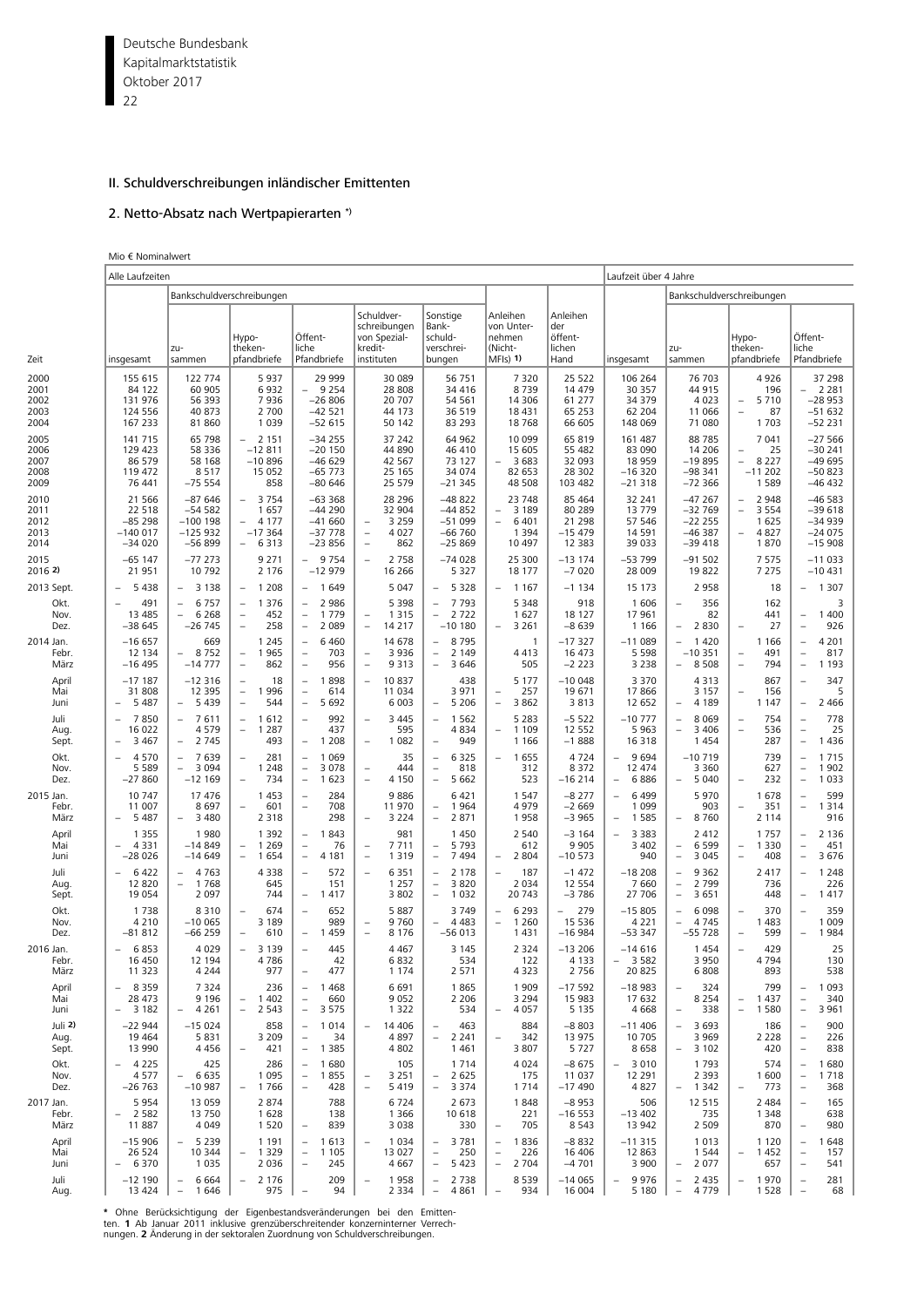|                          |                                                          |                                                                                                             |                                                           |                                                   |                                                                        | Laufzeit bis einschließlich 4 Jahren                                                   |                                                                                                      |                                                                                                    |                                                                                                                 |                                                                                                                |                                                           |                                                        |                                      |
|--------------------------|----------------------------------------------------------|-------------------------------------------------------------------------------------------------------------|-----------------------------------------------------------|---------------------------------------------------|------------------------------------------------------------------------|----------------------------------------------------------------------------------------|------------------------------------------------------------------------------------------------------|----------------------------------------------------------------------------------------------------|-----------------------------------------------------------------------------------------------------------------|----------------------------------------------------------------------------------------------------------------|-----------------------------------------------------------|--------------------------------------------------------|--------------------------------------|
|                          |                                                          |                                                                                                             |                                                           |                                                   |                                                                        |                                                                                        | Bankschuldverschreibungen                                                                            |                                                                                                    |                                                                                                                 |                                                                                                                |                                                           |                                                        |                                      |
| kredit-                  | Schuldver-<br>schreibungen<br>von Spezial-<br>instituten | Sonstige<br>Bank-<br>schuld-<br>verschrei-<br>bungen                                                        | Anleihen<br>von Unter-<br>nehmen<br>(Nicht-<br>$MF(s)$ 1) | Anleihen<br>der<br>öffent-<br>lichen<br>Hand      | insgesamt                                                              | zu-<br>sammen                                                                          | Hypo-<br>theken-<br>pfandbriefe                                                                      | Öffent-<br>liche<br>Pfandbriefe                                                                    | Schuldver-<br>schreibungen<br>von Spezial-<br>kredit-<br>instituten                                             | Sonstige<br>Bank-<br>schuld-<br>verschrei-<br>bungen                                                           | Anleihen<br>von Unter-<br>nehmen<br>(Nicht-<br>$MF(s)$ 1) | Anleihen<br>der<br>öffent-<br>lichen<br>Hand           | Zeit                                 |
|                          | 10 010<br>23 5 65<br>9 7 3 7<br>30 372<br>31 373         | 24 467<br>23 437<br>28 950<br>32 416<br>90 235                                                              | 6 0 0 7<br>6480<br>11 707<br>10 141<br>18 3 38            | 23 5 54<br>$-21040$<br>18 650<br>41 000<br>58 653 | 49 351<br>53 766<br>97 599<br>62 350<br>19 163                         | 46 071<br>15 989<br>52 371<br>29 807<br>10782                                          | 1 0 1 0<br>6739<br>13 647<br>2 7 8 9<br>665<br>$\qquad \qquad -$                                     | 7 300<br>6972<br>$\overline{\phantom{a}}$<br>2 1 4 7<br>9 1 1 2<br>384<br>$\overline{\phantom{m}}$ | 20 079<br>5 2 4 5<br>10 968<br>13 803<br>18 770                                                                 | 32 284<br>10 981<br>25 608<br>4 100<br>6943<br>$\equiv$                                                        | 1312<br>2 2 5 8<br>2 601<br>8 2 9 2<br>432                | 1968<br>35 518<br>42 627<br>24 2 5 3<br>7950           | 2000<br>2001<br>2002<br>2003<br>2004 |
|                          | 30 968<br>32 046<br>20 782<br>1869<br>7 4 3 7            | 78 343<br>12 4 29<br>17 247<br>$-34450$<br>$-34959$                                                         | 9573<br>7 300<br>9878<br>78 376<br>41 175                 | 63 129<br>61 585<br>28 977<br>3 6 4 9<br>9870     | $-19769$<br>46 330<br>67 618<br>135 789<br>97 760                      | $-22989$<br>44 131<br>78 061<br>106 860<br>$-3186$                                     | 9 1 9 3<br>$-12786$<br>$-2667$<br>26 253<br>731<br>$\overline{\phantom{0}}$                          | 6686<br>$\overline{\phantom{a}}$<br>10 091<br>3 0 6 8<br>$-14951$<br>$-34213$                      | 6 2 7 4<br>12 844<br>21 783<br>27 033<br>18 143                                                                 | $-13379$<br>33 981<br>55 882<br>68 523<br>13 6 14                                                              | 528<br>8 3 0 4<br>$-13560$<br>4 2 7 5<br>7 3 3 6          | 2 6 9 2<br>$-6104$<br>3 1 1 5<br>24 654<br>93 614      | 2005<br>2006<br>2007<br>2008<br>2009 |
|                          | 27 709<br>35 349<br>21 4 5 4<br>11 197<br>4 0 0 5        | $-25446$<br>$-24947$<br>$-10391$<br>$-28684$<br>$-21376$                                                    | 16733<br>$-10595$<br>$-3206$<br>4 4 2 2<br>9085           | 62 774<br>57 145<br>83 007<br>56 556<br>69 3 65   | $-10676$<br>8737<br>$-142843$<br>$-154611$<br>$-73054$                 | $-40382$<br>$-21812$<br>$-77946$<br>$-79546$<br>$-17483$                               | 804<br>5 2 1 1<br>5 8 0 3<br>$-12540$<br>8 1 8 3                                                     | $-16787$<br>4674<br>$\overline{\phantom{a}}$<br>6720<br>$\equiv$<br>$-13706$<br>7948               | 584<br>2 4 4 6<br>$\qquad \qquad -$<br>24 7 14<br>$\qquad \qquad -$<br>15 2 2 4<br>$\qquad \qquad -$<br>3 1 4 1 | $-23375$<br>$-19905$<br>$-40707$<br>$-38075$<br>4 4 9 3<br>$\overline{\phantom{a}}$                            | 7017<br>7 4 0 7<br>$-3193$<br>$-3029$<br>1411             | 22 688<br>23 143<br>$-61706$<br>$-72035$<br>$-56984$   | 2010<br>2011<br>2012<br>2013<br>2014 |
|                          | 1 1 4 6<br>9785                                          | $-89188$<br>13 191                                                                                          | 20 422<br>20 098                                          | 17 281<br>$-11912$                                | $-11346$<br>6 0 5 7                                                    | 14 2 31<br>9 0 3 2<br>$\overline{\phantom{a}}$                                         | 1 6 9 4<br>5 0 9 9                                                                                   | 1 2 7 7<br>2 5 4 9<br>$\overline{\phantom{m}}$                                                     | 3 9 0 4<br>6481                                                                                                 | 15 160<br>7864<br>$\qquad \qquad -$                                                                            | 4878<br>$-1921$                                           | $-30453$<br>4894                                       | 2015<br>2016 2)                      |
|                          | 4 6 23                                                   | 376<br>$\overline{\phantom{0}}$                                                                             | 644<br>$\equiv$                                           | 12 859                                            | $-20612$                                                               | 6096<br>$\overline{\phantom{a}}$                                                       | 1 2 2 6                                                                                              | 342<br>$\overline{\phantom{a}}$                                                                    | 424                                                                                                             | 4952<br>$\equiv$                                                                                               | 523<br>۳                                                  | $-13993$                                               | 2013 Sept.                           |
|                          | 1416<br>2 4 9 2<br>251                                   | 1936<br>$\qquad \qquad -$<br>1452<br>$\qquad \qquad -$<br>$\overline{\phantom{0}}$<br>2 1 2 8               | 4569<br>292<br>$-1469$                                    | $-2607$<br>17 587<br>5 4 6 5                      | 2 0 9 7<br>$\qquad \qquad -$<br>4 4 7 6<br>–39 811                     | 6 4 0 1<br>$\overline{\phantom{a}}$<br>$\overline{\phantom{a}}$<br>6 3 5 0<br>$-23915$ | 1 5 3 8<br>$\overline{\phantom{a}}$<br>$\overline{\phantom{m}}$<br>893<br>232<br>$\qquad \qquad -$   | 2 9 8 9<br>$\qquad \qquad -$<br>380<br>1 1 6 3                                                     | 3 9 8 3<br>3 8 0 7<br>$\overline{\phantom{a}}$<br>14 4 68<br>$\qquad \qquad -$                                  | 5858<br>$\overline{\phantom{a}}$<br>1 2 7 0<br>$\overline{\phantom{a}}$<br>8 0 5 2<br>$\overline{\phantom{a}}$ | 779<br>1 3 3 4<br>$-1792$                                 | 3 5 2 5<br>540<br>$-14104$                             | Okt.<br>Nov.<br>Dez.                 |
|                          | 7 2 3 4<br>6 1 6 3<br>2 641                              | 5 6 20<br>$\overline{\phantom{0}}$<br>2880<br>$\overline{\phantom{0}}$<br>3880<br>$\overline{\phantom{0}}$  | 616<br>4 3 8 7<br>9                                       | $-9053$<br>11 5 6 2<br>11 754                     | 5 5 6 8<br>6 5 3 6<br>$-19733$                                         | 2 0 8 9<br>1598<br>6 2 6 9<br>$\overline{\phantom{a}}$                                 | 79<br>1 474<br>$\overline{\phantom{a}}$<br>68<br>$\overline{\phantom{0}}$                            | 2 2 5 9<br>$\overline{\phantom{a}}$<br>114<br>237                                                  | 7 4 4 4<br>2 2 2 7<br>6672<br>$\overline{\phantom{0}}$                                                          | 3 1 7 6<br>$\overline{\phantom{a}}$<br>731<br>235                                                              | 617<br>27<br>513                                          | $-8274$<br>4911<br>$-13978$                            | 2014 Jan.<br>Febr.<br>März           |
|                          | 2 3 2 1<br>317<br>912                                    | 1 4 7 2<br>2 9 9 2<br>3782<br>$\qquad \qquad -$                                                             | 4 3 0 5<br>447<br>$-1715$                                 | $-5247$<br>15 15 6<br>18 5 5 7                    | $-20557$<br>13 942<br>$-18139$                                         | $-16629$<br>9 2 3 7<br>1 2 5 0<br>$\overline{\phantom{a}}$                             | 885<br>$\qquad \qquad -$<br>840<br>$\overline{\phantom{0}}$<br>1<br>1691<br>$\overline{\phantom{0}}$ | 1 5 5 1<br>$\overline{\phantom{a}}$<br>619<br>3 2 2 6<br>$\overline{\phantom{a}}$                  | 13 158<br>$\overline{\phantom{a}}$<br>10 717<br>5 0 9 1                                                         | 1 0 3 4<br>$\overline{\phantom{a}}$<br>980<br>1424<br>$\overline{\phantom{a}}$                                 | 873<br>190<br>-2 146                                      | $-4801$<br>4515<br>$-14743$                            | April<br>Mai<br>Juni                 |
|                          | 4 5 9 0<br>2918<br>2 4 3 1                               | 1948<br>$\overline{\phantom{0}}$<br>73<br>172                                                               | 4 2 6 6<br>$-1755$<br>2 2 6 7                             | $-6974$<br>11 124<br>12 5 9 7                     | 2 9 2 7<br>10 059<br>$-19785$                                          | 459<br>7985<br>4 1 9 9<br>$\overline{\phantom{a}}$                                     | 858<br>$\qquad \qquad -$<br>751<br>$\overline{\phantom{a}}$<br>206                                   | 215<br>462<br>228                                                                                  | 1 1 4 5<br>3 5 1 3<br>3 5 1 3<br>$\overline{\phantom{a}}$                                                       | 386<br>4761<br>$\overline{\phantom{a}}$<br>1 1 2 1                                                             | 1016<br>645<br>$-1101$                                    | 1452<br>1428<br>$-14485$                               | Juli<br>Aug.<br>Sept.                |
| ۰                        | 3 9 6 3<br>5 1 6 3<br>2 1 0 8                            | 5780<br>$\overline{\phantom{a}}$<br>$\overline{\phantom{0}}$<br>528<br>$\overline{\phantom{a}}$<br>1667     | $-2015$<br>614<br>1 0 3 1                                 | 3 0 3 9<br>9727<br>$-2877$                        | 5 1 2 4<br>6885<br>$-20975$                                            | 3079<br>6454<br>$\overline{\phantom{a}}$<br>$\equiv$<br>7 1 2 9                        | 1 0 1 9<br>$\overline{\phantom{a}}$<br>620<br>502<br>$\overline{\phantom{0}}$                        | 647<br>1 1 7 6<br>$\overline{\phantom{m}}$<br>$\equiv$<br>590                                      | 3 9 9 7<br>5 608<br>$\overline{\phantom{0}}$<br>2 0 4 2<br>$\overline{\phantom{0}}$                             | 545<br>$\overline{\phantom{a}}$<br>291<br>$\overline{\phantom{a}}$<br>$\equiv$<br>3 9 9 5                      | 360<br>925<br>508<br>÷,                                   | 1684<br>$-1356$<br>$-13337$                            | Okt.<br>Nov.<br>Dez.                 |
| ۰                        | 6 3 6 3<br>2 5 3 8<br>6 602                              | 1 4 7 2<br>30<br>5 1 8 7<br>$-$                                                                             | 733<br>2 5 7 0<br>1 1 2 7                                 | $-11736$<br>$-2374$<br>6 0 4 7                    | 17 246<br>9 9 0 8<br>3 9 0 1                                           | 11 506<br>7794<br>5 2 8 0                                                              | 225<br>$\overline{\phantom{a}}$<br>$\equiv$<br>250<br>203                                            | 315<br>606<br>618<br>$\overline{\phantom{m}}$                                                      | 3 5 2 3<br>9 4 3 2<br>3 3 7 8                                                                                   | 7893<br>1994<br>$\equiv$<br>2 3 1 6                                                                            | 2 2 8 1<br>2 4 0 9<br>831                                 | 3 4 5 9<br>295<br>$\overline{\phantom{0}}$<br>$-10012$ | 2015 Jan.<br>Febr.<br>März           |
| $\overline{\phantom{0}}$ | 4 4 9 9<br>2 5 3 9<br>5 7 8 0                            | 1709<br>$\overline{\phantom{a}}$<br>$\overline{\phantom{m}}$<br>2 2 7 9<br>$\overline{\phantom{0}}$<br>4741 | 17<br>738<br>651<br>$\overline{\phantom{a}}$              | $-5777$<br>9 2 6 4<br>4635                        | 4738<br>7733<br>-28 965                                                | 431<br>$\overline{\phantom{0}}$<br>$\bar{\phantom{a}}$<br>8 2 4 9<br>$-11604$          | 365<br>61<br>1 2 4 6<br>$\overline{\phantom{0}}$                                                     | 293<br>375<br>506                                                                                  | 3 5 1 9<br>$\qquad \qquad -$<br>5 1 7 2<br>$\overline{\phantom{m}}$<br>7 0 9 9<br>$\qquad \qquad -$             | 3 1 5 9<br>3513<br>$\overline{\phantom{a}}$<br>2 7 5 4<br>$\overline{\phantom{m}}$                             | 2 5 5 7<br>$\overline{\phantom{0}}$<br>126<br>$-2153$     | 2 6 1 3<br>642<br>$-15208$                             | April<br>Mai<br>Juni                 |
| ۰                        | 8 1 8 0<br>122<br>3 500                                  | 2 3 5 0<br>$\qquad \qquad -$<br>$\overline{\phantom{a}}$<br>3639<br>$\overline{\phantom{0}}$<br>6 1 8 2     | $-1818$<br>933<br>20 553                                  | $-7028$<br>9526<br>10 804                         | 11 786<br>5 1 6 0<br>8652                                              | 4599<br>1 0 3 1<br>5748                                                                | 1922<br>92<br>$\overline{\phantom{a}}$<br>295                                                        | 676<br>75<br>$\overline{\phantom{0}}$<br>$\overline{\phantom{0}}$                                  | 1829<br>1 3 7 9<br>303                                                                                          | 172<br>181<br>$\overline{\phantom{a}}$<br>5 1 5 0                                                              | 1630<br>1 1 0 1<br>191                                    | 5 5 5 7<br>3 0 2 8<br>$-14590$                         | Juli<br>Aug.<br>Sept.                |
| $\overline{\phantom{0}}$ | 2 7 4 8<br>1 2 1 2<br>2 5 5 5                            | 2 6 2 0<br>$\qquad \qquad -$<br>$\qquad \qquad -$<br>8450<br>$-50589$                                       | $-5811$<br>431<br>3 9 6 2                                 | $-3896$<br>9 3 9 7<br>$-1581$                     | 17 543<br>11<br>-28 465                                                | 14 4 08<br>5 3 2 0<br>$\overline{\phantom{a}}$<br>$-10531$                             | 304<br>$\overline{\phantom{0}}$<br>1706<br>11                                                        | 293<br>$\overline{\phantom{a}}$<br>21<br>$\overline{\phantom{a}}$<br>525                           | 8 6 3 5<br>10 972<br>$\qquad \qquad -$<br>5 6 2 1<br>$\qquad \qquad -$                                          | 6 3 6 9<br>3 9 6 7<br>5 4 2 4                                                                                  | 482<br>$\qquad \qquad -$<br>830<br>-2 531                 | 3617<br>6 1 3 9<br>$-15403$                            | Okt.<br>Nov.<br>Dez.                 |
|                          | 502<br>1755<br>2 650                                     | 1 3 5 6<br>2729<br>2726                                                                                     | 1 4 2 5<br>168<br>3830                                    | $-17496$<br>$-7365$<br>10 187                     | 7 7 6 3<br>20 032<br>9 5 0 2<br>$\overline{\phantom{0}}$               | 2 5 7 4<br>8 2 4 4<br>2 5 6 4<br>$\overline{\phantom{a}}$                              | 2 7 1 0<br>8<br>84                                                                                   | 470<br>88<br>$\overline{\phantom{m}}$<br>1015                                                      | 3 9 6 4<br>5 0 7 7<br>1477<br>$\overline{\phantom{0}}$                                                          | 1790<br>3 2 6 3<br>156<br>$\qquad \qquad -$                                                                    | 899<br>290<br>493                                         | 4 2 9 0<br>11 4 98<br>$-7431$                          | 2016 Jan.<br>Febr.<br>März           |
|                          | 859<br>6752<br>1949                                      | 829<br>3 2 7 9<br>3 2 5 4                                                                                   | 1 6 6 3<br>1863<br>$-1717$                                | $-20321$<br>7515<br>6723                          | 10 624<br>10 842<br>$-7851$                                            | 7648<br>942<br>3923<br>$-$                                                             | 563<br>35<br>963                                                                                     | 375<br>320<br>386                                                                                  | 7 5 5 1<br>2 3 0 0<br>626<br>$\qquad \qquad -$                                                                  | 1 0 3 5<br>1 0 7 3<br>$\overline{\phantom{a}}$<br>$\overline{\phantom{a}}$<br>2 7 2 0                          | 246<br>1432<br>$-2340$                                    | 2 7 3 0<br>8468<br>$-1588$                             | April<br>Mai<br>Juni                 |
|                          | 1727<br>960<br>5 4 2 6                                   | 1 2 5 2<br>$\overline{\phantom{a}}$<br>1 0 0 6<br>2 7 4 1                                                   | 1 5 0 6<br>656<br>4 1 9 3                                 | $-9219$<br>7 3 9 1<br>7568                        | $-11538$<br>8760<br>5 3 3 2                                            | $-11331$<br>1862<br>7558                                                               | 672<br>981<br>841                                                                                    | 114<br>191<br>547                                                                                  | 12 678<br>$\overline{\phantom{a}}$<br>3 9 3 7<br>10 227                                                         | 790<br>3 2 4 7<br>$\overline{\phantom{a}}$<br>$\qquad \qquad -$<br>1 2 8 1                                     | 623<br>$\overline{\phantom{0}}$<br>314<br>386             | 416<br>6584<br>$-1841$                                 | Juli 2<br>Aug.<br>Sept.              |
|                          | 329<br>2 5 0 3<br>397                                    | 2 5 7 0<br>8<br>597                                                                                         | 4 3 2 9<br>531<br>4 3 6 1                                 | $-9132$<br>10 4 29<br>1808                        | 1 2 1 5<br>$\overline{\phantom{0}}$<br>$\equiv$<br>7 7 1 4<br>$-31590$ | $- 1368$<br>$\overline{\phantom{a}}$<br>9029<br>$-9645$                                | 289<br>$\overline{\phantom{a}}$<br>505<br>$\qquad \qquad -$<br>$\overline{\phantom{a}}$<br>992       | $\overline{\phantom{a}}$<br>137<br>60<br>$\overline{\phantom{a}}$                                  | 224<br>$\qquad \qquad -$<br>5 7 5 4<br>$\overline{\phantom{0}}$<br>5816<br>$\qquad \qquad -$                    | 856<br>$\overline{\phantom{a}}$<br>$\bar{\mathbb{I}}$<br>2 6 3 3<br>2 7 7 6                                    | 305<br>$\overline{\phantom{0}}$<br>706<br>$-2647$         | 458<br>608<br>$-19298$                                 | Okt.<br>Nov.<br>Dez.                 |
|                          | 9 1 3 6<br>707<br>1 5 9 0                                | 1 0 6 0<br>543<br>$\qquad \qquad -$<br>1 0 2 9                                                              | 2 0 9 2<br>309<br>$\overline{\phantom{a}}$<br>431         | $-14101$<br>$-13828$<br>11 002                    | 5 4 4 9<br>10820<br>2 0 5 5<br>$\overline{\phantom{0}}$                | 545<br>13 015<br>1540                                                                  | 390<br>280<br>650                                                                                    | 953<br>500<br>141                                                                                  | 2 4 1 2<br>$\qquad \qquad -$<br>2 0 7 3<br>1448                                                                 | 1614<br>11 162<br>699                                                                                          | 244<br>$\overline{\phantom{0}}$<br>530<br>$-1136$         | 5 1 4 8<br>$-2725$<br>$-2459$                          | 2017 Jan.<br>Febr.<br>März           |
|                          | 6 0 1 7<br>3 6 5 2<br>1 637                              | 4476<br>$\qquad \qquad -$<br>$\qquad \qquad -$<br>499<br>3830<br>$\qquad \qquad -$                          | $-1407$<br>$-1423$<br>$-2757$                             | $-10920$<br>12 742<br>8735                        | $-4591$<br>13 661<br>$-10270$                                          | $-6251$<br>8800<br>3 1 1 2                                                             | 70<br>123<br>1 3 8 0                                                                                 | 35<br>948<br>297                                                                                   | 7 0 5 1<br>$\overline{a}$<br>9 3 7 6<br>3 0 2 9                                                                 | 695<br>249<br>1 5 9 4<br>$\overline{\phantom{a}}$                                                              | 429<br>$\overline{\phantom{0}}$<br>1 1 9 6<br>53          | 2 0 8 9<br>3 6 6 5<br>$-13436$                         | April<br>Mai<br>Juni                 |
|                          | 949<br>2 188                                             | 1 1 3 2<br>$\overline{\phantom{a}}$<br>$\overline{\phantom{a}}$<br>4 0 5 1                                  | 5852<br>$-492$                                            | $-13392$<br>10 4 52                               | $-2215$<br>8 2 4 4                                                     | $-4229$<br>3 1 3 3                                                                     | 206<br>$\overline{\phantom{a}}$<br>$\equiv$<br>553                                                   | 490<br>27                                                                                          | 2 9 0 7<br>$\qquad \qquad -$<br>4 5 2 2                                                                         | 1606<br>$\overline{\phantom{a}}$<br>$\equiv$<br>809                                                            | 2 6 8 7<br>441<br>$\qquad \qquad -$                       | $- 673$<br>5 5 5 2                                     | Juli<br>Aug.                         |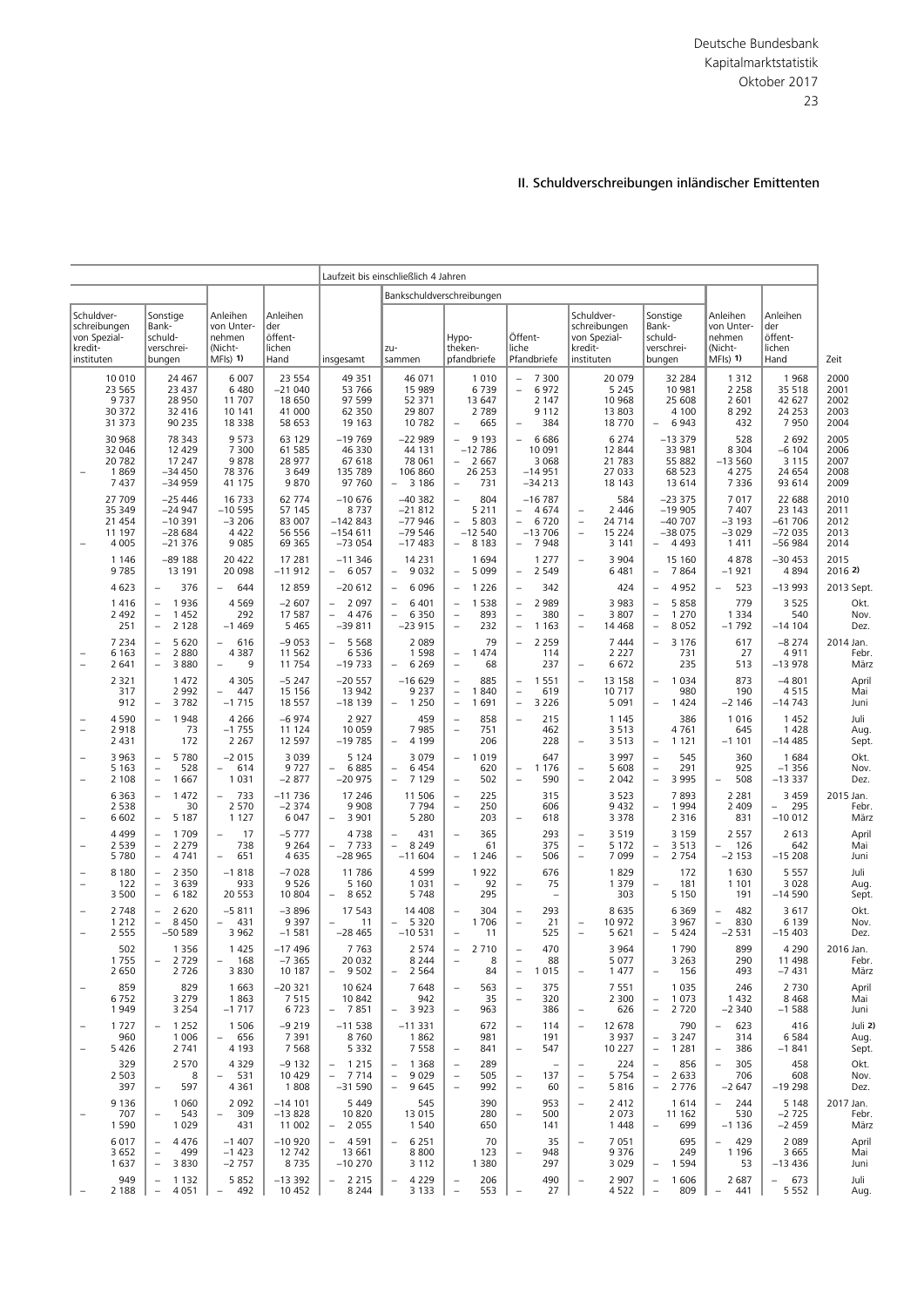Deutsche Bundesbank 24 Kapitalmarktstatistik Oktober 2017

# II. Schuldverschreibungen inländischer Emittenten

# 3. Tilgung nach Wertpapierarten

Mio € Nominalwert

|           | Alle Laufzeiten |               |                                 |                                 |                                                                     |                                                      |                                                           |                                              | Laufzeit über 4 Jahre |               |                                 |                                 |
|-----------|-----------------|---------------|---------------------------------|---------------------------------|---------------------------------------------------------------------|------------------------------------------------------|-----------------------------------------------------------|----------------------------------------------|-----------------------|---------------|---------------------------------|---------------------------------|
|           |                 |               | Bankschuldverschreibungen       |                                 |                                                                     |                                                      |                                                           | Bankschuldverschreibungen                    |                       |               |                                 |                                 |
| Zeit      | insgesamt       | zu-<br>sammen | Hypo-<br>theken-<br>pfandbriefe | Öffent-<br>liche<br>Pfandbriefe | Schuldver-<br>schreibungen<br>von Spezial-<br>kredit-<br>instituten | Sonstige<br>Bank-<br>schuld-<br>verschrei-<br>bungen | Anleihen<br>von Unter-<br>nehmen<br>(Nicht-<br>$MF(s)$ 1) | Anleihen<br>der<br>öffent-<br>lichen<br>Hand | insgesamt             | zu-<br>sammen | Hypo-<br>theken-<br>pfandbriefe | Öffent-<br>liche<br>Pfandbriefe |
| 2000      | 503 531         | 378 121       | 28 591                          | 113 107                         | 64 4 67                                                             | 171 955                                              | 794                                                       | 124 613                                      | 213 066               | 132 483       | 15 7 95                         | 65 365                          |
| 2001      | 603 867         | 444 743       | 27 850                          | 121 847                         | 77 359                                                              | 217 690                                              | 2 5 9 1                                                   | 156 532                                      | 269 393               | 157 422       | 16 4 26                         | 78 621                          |
| 2002      | 686 748         | 512839        | 33 563                          | 146 684                         | 96 799                                                              | 235 794                                              | 3 2 6 4                                                   | 170 646                                      | 274 780               | 172 460       | 22 052                          | 88 412                          |
| 2003      | 834 360         | 627 128       | 45 129                          | 150 439                         | 96 223                                                              | 335 339                                              | 4 0 8 1                                                   | 203 152                                      | 307 130               | 209 035       | 23 302                          | 106 798                         |
| 2004      | 823 168         | 606 983       | 32 732                          | 143 429                         | 112 208                                                             | 318 612                                              | 12 748                                                    | 203 435                                      | 276 698               | 204 727       | 18 3 5 7                        | 100 479                         |
| 2005      | 847 194         | 626 384       | 30 369                          | 138 238                         | 122 769                                                             | 335 009                                              | 14 2 5 2                                                  | 206 557                                      | 264 038               | 188 901       | 13822                           | 91 417                          |
| 2006      | 796 440         | 563 720       | 37 296                          | 119 778                         | 94 304                                                              | 312 343                                              | 14 371                                                    | 218 350                                      | 254 878               | 176 631       | 17 292                          | 78 054                          |
| 2007      | 934 955         | 685 449       | 30 105                          | 129 350                         | 153 157                                                             | 372 837                                              | 18728                                                     | 230 781                                      | 296 459               | 203 554       | 18 408                          | 81 027                          |
| 2008      | 1217864         | 952 754       | 36 206                          | 136 295                         | 357 650                                                             | 422 603                                              | 12 441                                                    | 252 671                                      | 403 833               | 289 041       | 24 3 86                         | 82 215                          |
| 2009      | 1457 175        | 1134 369      | 39 5 65                         | 118 261                         | 305 985                                                             | 670 559                                              | 27 868                                                    | 294 936                                      | 383 316               | 257 941       | 18 643                          | 66 925                          |
| 2010      | 1353 573        | 845 400       | 39 981                          | 96 906                          | 335 531                                                             | 372 979                                              | 29 907                                                    | 478 267                                      | 349 445               | 216 439       | 18418                           | 61 721                          |
| 2011      | 1315 250        | 713 363       | 29 773                          | 68 585                          | 343 971                                                             | 271 034                                              | 89 803                                                    | 512 085                                      | 354 260               | 186 079       | 16 694                          | 48 117                          |
| 2012      | 1425 868        | 802 978       | 40 770                          | 53 072                          | 449 413                                                             | 259 722                                              | 69 657                                                    | 553 230                                      | 363 474               | 199 341       | 21 748                          | 41 421                          |
| 2013      | 1573 646        | 1034 039      | 43 139                          | 50 744                          | 696 640                                                             | 243 517                                              | 65 234                                                    | 474 371                                      | 358 211               | 198 185       | 21 308                          | 34 081                          |
| 2014      | 1396 079        | 886 764       | 30 515                          | 36 870                          | 621 272                                                             | 198 103                                              | 69 377                                                    | 439 938                                      | 380 973               | 197 138       | 15 809                          | 24 811                          |
| 2015      | 1424 568        | 929 317       | 26 570                          | 23 131                          | 584 169                                                             | 295 448                                              | 81 375                                                    | 413 875                                      | 468 392               | 270 652       | 17 763                          | 20 230                          |
| 2016 2)   | 1184 532        | 706 212       | 26 883                          | 20 600                          | 494 955                                                             | 163 775                                              | 55 194                                                    | 423 128                                      | 347 849               | 154 077       | 17 4 64                         | 16 271                          |
| 2013 Aug. | 110 204         | 82 925        | 5 7 7 1                         | 4513                            | 49 936                                                              | 22 705                                               | 3 3 7 9                                                   | 23 899                                       | 20 413                | 17 555        | 1 2 9 5                         | 3696                            |
| Sept.     | 115 478         | 64 460        | 2 2 4 5                         | 2 2 9 2                         | 40 168                                                              | 19 7 54                                              | 4 6 4 3                                                   | 46 376                                       | 16 083                | 10 675        | 456                             | 1708                            |
| Okt.      | 129 122         | 88 519        | 2 8 4 2                         | 3 9 9 0                         | 62 276                                                              | 19 411                                               | 2 0 0 2                                                   | 38 601                                       | 35 587                | 16 068        | 732                             | 1 0 0 1                         |
| Nov.      | 114 624         | 85 329        | 1887                            | 3 0 5 6                         | 65 080                                                              | 15 307                                               | 5 4 6 7                                                   | 23 828                                       | 16 182                | 9880          | 554                             | 2 6 6 6                         |
| Dez.      | 126 143         | 91 211        | 2 8 5 1                         | 2 1 7 2                         | 66819                                                               | 19 3 69                                              | 6955                                                      | 27 976                                       | 14 2 22               | 8431          | 1 0 3 0                         | 1 0 0 9                         |
| 2014 Jan. | 156 357         | 83 489        | 2 1 3 0                         | 7 1 9 9                         | 53 187                                                              | 20 973                                               | 8 2 7 8                                                   | 64 5 91                                      | 58 856                | 20 460        | 800                             | 4879                            |
| Febr.     | 112 565         | 84 108        | 3 7 6 3                         | 2 3 9 6                         | 60 111                                                              | 17837                                                | 2 5 4 9                                                   | 25 909                                       | 31 467                | 24 866        | 1947                            | 2 0 1 0                         |
| März      | 122 600         | 82 690        | 2 1 7 4                         | 2 0 9 6                         | 61 300                                                              | 17 120                                               | 5891                                                      | 34 019                                       | 27 288                | 22 575        | 1819                            | 1748                            |
| April     | 129 770         | 77 298        | 1 5 7 4                         | 2 5 6 7                         | 61 703                                                              | 11 454                                               | 2973                                                      | 49 4 99                                      | 34 362                | 7 4 7 1       | 589                             | 1016                            |
| Mai       | 94 28 6         | 63 784        | 2 1 4 3                         | 1970                            | 47 740                                                              | 11 931                                               | 5788                                                      | 24 7 13                                      | 18 12 6               | 9 5 5 7       | 303                             | 851                             |
| Juni      | 103 110         | 65 163        | 3 0 7 6                         | 6 5 0 8                         | 36 946                                                              | 18 633                                               | 7371                                                      | 30 577                                       | 21 869                | 15 687        | 975                             | 3 0 9 8                         |
| Juli      | 124 693         | 69 4 94       | 4 3 6 4                         | 2 4 2 3                         | 46 751                                                              | 15 955                                               | 4 4 2 7                                                   | 50 772                                       | 50 673                | 21 28 6       | 3 3 3 9                         | 2 0 5 7                         |
| Aug.      | 93 305          | 70 786        | 2 2 1 8                         | 502                             | 54 305                                                              | 13 760                                               | 3 2 8 2                                                   | 19 2 3 7                                     | 15 272                | 11887         | 1 2 5 2                         | 434                             |
| Sept.     | 105 263         | 63 494        | 4 3 1 2                         | 2 4 2 5                         | 39 017                                                              | 17 740                                               | 7677                                                      | 34 091                                       | 22 997                | 14 7 30       | 2 6 5 0                         | 2 3 8 8                         |
| Okt.      | 127 960         | 77 273        | 2 3 5 2                         | 2 8 4 0                         | 54 791                                                              | 17 290                                               | 8 5 0 4                                                   | 42 183                                       | 45 681                | 20 014        | 681                             | 2 3 2 5                         |
| Nov.      | 99 601          | 70 126        | 943                             | 3 3 9 3                         | 51 023                                                              | 14 767                                               | 6645                                                      | 22 8 30                                      | 19 9 21               | 11817         | 490                             | 2 1 1 4                         |
| Dez.      | 126 569         | 79 059        | 1 4 6 6                         | 2 5 5 1                         | 54 398                                                              | 20 643                                               | 5992                                                      | 41 5 1 7                                     | 34 461                | 16 788        | 964                             | 1891                            |
| 2015 Jan. | 129 178         | 73 047        | 2 0 3 1                         | 1 0 7 9                         | 53 362                                                              | 16 575                                               | 5 0 0 3                                                   | 51 128                                       | 51 485                | 13 8 84       | 1 5 0 6                         | 999                             |
| Febr.     | 118 482         | 79 279        | 4 0 0 2                         | 2 2 0 1                         | 52 205                                                              | 20 871                                               | 2 6 2 2                                                   | 36 581                                       | 33 616                | 14 5 92       | 2932                            | 2 2 0 1                         |
| März      | 134 353         | 84 567        | 1 2 1 4                         | 1 300                           | 59 407                                                              | 22 647                                               | 9 0 4 2                                                   | 40 744                                       | 32 806                | 21 530        | 260                             | 632                             |
| April     | 124 490         | 72 855        | 1 4 5 3                         | 3 0 0 2                         | 49 245                                                              | 19 155                                               | 12 997                                                    | 38 638                                       | 52 743                | 19 683        | 1 0 5 7                         | 2 7 9 9                         |
| Mai       | 92 390          | 68 357        | 2 8 8 5                         | 989                             | 46 847                                                              | 17 636                                               | 3876                                                      | 20 157                                       | 17 389                | 13 590        | 2615                            | 864                             |
| Juni      | 117 227         | 70813         | 4783                            | 4808                            | 39 642                                                              | 21 580                                               | 7 1 1 5                                                   | 39 2 9 9                                     | 29 442                | 19 763        | 3 4 7 0                         | 4 1 9 9                         |
| Juli      | 120 812         | 72 102        | 1 5 2 2                         | 1 5 3 8                         | 46 497                                                              | 22 546                                               | 6518                                                      | 42 191                                       | 56 199                | 28 311        | 682                             | 1438                            |
| Aug.      | 79 547          | 57 138        | 762                             | 377                             | 33 2 85                                                             | 22 715                                               | 4 3 8 4                                                   | 18 0 25                                      | 19 472                | 16 053        | 342                             | 302                             |
| Sept.     | 124 422         | 82 449        | 1 5 7 2                         | 3 5 5 4                         | 55 835                                                              | 21 488                                               | 5 4 7 2                                                   | 36 501                                       | 23 577                | 18 848        | 1 2 9 7                         | 3 5 5 4                         |
| Okt.      | 139 719         | 83 752        | 3 3 4 8                         | 1862                            | 57 005                                                              | 21 536                                               | 10 545                                                    | 45 422                                       | 54 498                | 21 7 5 3      | 2 5 4 0                         | 1 0 6 7                         |
| Nov.      | 96 491          | 72 750        | 952                             | 169                             | 50 540                                                              | 21 088                                               | 6827                                                      | 16914                                        | 29 578                | 21 308        | 427                             | 148                             |
| Dez.      | 147 457         | 112 208       | 2 0 4 6                         | 2 2 5 2                         | 40 299                                                              | 67 611                                               | 6974                                                      | 28 275                                       | 67 587                | 61 337        | 635                             | 2 0 2 7                         |
| 2016 Jan. | 127 237         | 73 524        | 4 9 4 9                         | 1 5 4 4                         | 50 494                                                              | 16 536                                               | 4 1 2 4                                                   | 49 5 90                                      | 44 296                | 13 612        | 2 2 3 9                         | 1074                            |
| Febr.     | 110 608         | 68 194        | 1450                            | 844                             | 48 2 2 5                                                            | 17 674                                               | 4013                                                      | 38 402                                       | 39 750                | 15 842        | 922                             | 410                             |
| März      | 99 948          | 57 238        | 1746                            | 1 5 0 7                         | 37 348                                                              | 16 638                                               | 4917                                                      | 37 792                                       | 17 097                | 10 4 93       | 1 3 1 6                         | 492                             |
| April     | 123 787         | 62 182        | 1 0 4 6                         | 2 0 0 4                         | 46 830                                                              | 12 303                                               | 3853                                                      | 57 751                                       | 49 928                | 11 570        | 408                             | 1 604                           |
| Mai       | 81 182          | 57 929        | 4 9 2 0                         | 1015                            | 39 4 35                                                             | 12 560                                               | 3883                                                      | 19 370                                       | 18 623                | 9 1 1 3       | 4 1 4 8                         | 395                             |
| Juni      | 101 218         | 60 658        | 3 9 4 5                         | 4920                            | 34 093                                                              | 17 701                                               | 7751                                                      | 32 809                                       | 29 790                | 16891         | 2870                            | 4672                            |
| Juli 2)   | 129 753         | 79 084        | 2 8 3 7                         | 1 2 4 5                         | 62 211                                                              | 12 791                                               | 4632                                                      | 46 037                                       | 45 414                | 18 670        | 2 5 7 3                         | 1 1 3 1                         |
| Aug.      | 65 002          | 42 126        | 548                             | 986                             | 30 589                                                              | 10 002                                               | 2782                                                      | 20 095                                       | 14 2 5 5              | 7838          | 402                             | 728                             |
| Sept.     | 96 655          | 56 407        | 1 1 4 1                         | 1 5 2 9                         | 41 328                                                              | 12 409                                               | 5 6 5 7                                                   | 34 5 90                                      | 26 825                | 19 4 32       | 288                             | 956                             |
| Okt.      | 97 695          | 57831         | 1 2 7 3                         | 2 4 6 5                         | 42 165                                                              | 11 928                                               | 3 5 6 9                                                   | 36 296                                       | 35 712                | 12 8 84       | 984                             | 2 4 6 5                         |
| Nov.      | 68 281          | 47 342        | 922                             | 2 0 6 5                         | 33 091                                                              | 11 264                                               | 2 6 6 7                                                   | 18 272                                       | 11 557                | 8690          | 404                             | 1928                            |
| Dez.      | 83 166          | 43 697        | 2 1 0 6                         | 476                             | 29 146                                                              | 11 969                                               | 7 3 4 6                                                   | 32 124                                       | 14 602                | 9 0 4 2       | 910                             | 416                             |
| 2017 Jan. | 117 508         | 69 5 62       | 1695                            | 2 1 2 1                         | 55 332                                                              | 10 414                                               | 4 2 6 7                                                   | 43 679                                       | 41 381                | 13 5 87       | 860                             | 2026                            |
| Febr.     | 102 433         | 57 161        | 1 0 4 1                         | 595                             | 47 025                                                              | 8 5 0 0                                              | 3884                                                      | 41 388                                       | 44 968                | 17 092        | 872                             | 95                              |
| März      | 83 955          | 43 681        | 2 0 2 8                         | 1 5 9 5                         | 28 206                                                              | 11852                                                | 5 3 9 6                                                   | 34 878                                       | 20 693                | 13 3 8 5      | 1901                            | 1442                            |
| April     | 103 003         | 60 535        | 979                             | 1671                            | 46 267                                                              | 11 618                                               | 4543                                                      | 37 925                                       | 38 517                | 14 681        | 935                             | 1671                            |
| Mai       | 62 044          | 45 192        | 3 0 2 9                         | 1 3 4 3                         | 28 658                                                              | 12 163                                               | 5 2 4 2                                                   | 11 610                                       | 16 3 52               | 11 124        | 2617                            | 293                             |
| Juni      | 79 808          | 41 807        | 2 9 6 9                         | 609                             | 20 657                                                              | 17 571                                               | 6988                                                      | 31 013                                       | 20 354                | 12 688        | 2 3 5 5                         | 595                             |
| Juli      | 93 350          | 53 829        | 2 4 6 8                         | 353                             | 39 971                                                              | 11 0 36                                              | 2 5 6 6                                                   | 36 955                                       | 41 479                | 15 122        | 2 0 8 2                         | 343                             |
| Aug.      | 69812           | 49 320        | 1 5 0 2                         | 114                             | 34 470                                                              | 13 2 34                                              | 2 3 9 5                                                   | 18 0 96                                      | 19 448                | 14 9 96       | 717                             | 88                              |

**1** Ab Januar 2011 inklusive grenzüberschreitender konzerninterner Verrech-nungen. **2** Änderung in der sektoralen Zuordnung von Schuldverschreibungen.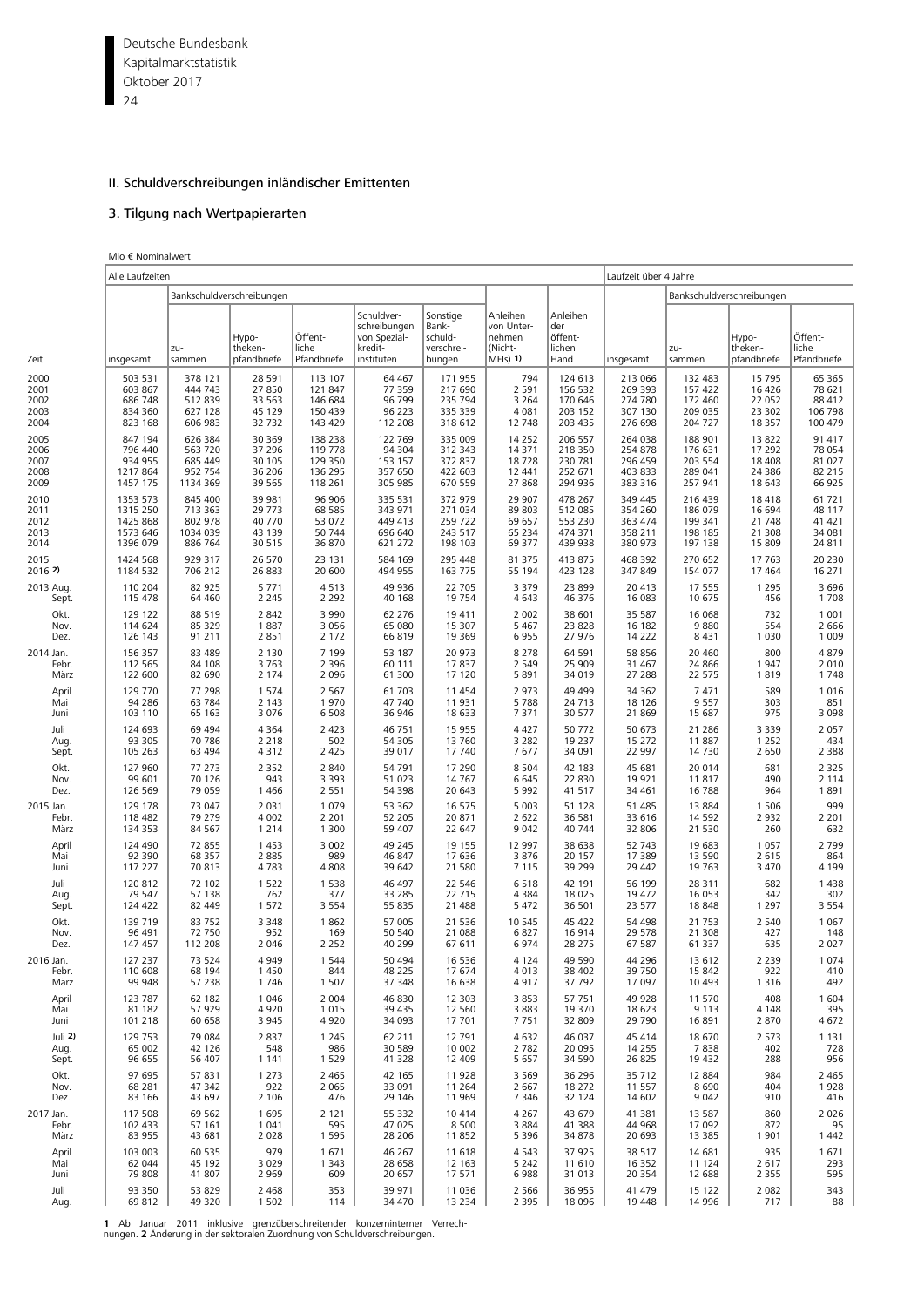|                                                                     |                                                      |                                                           |                                              |                             | Laufzeit bis einschließlich 4 Jahren |                                 |                                       |                                                                     |                                                      |                                                           |                                              |                       |
|---------------------------------------------------------------------|------------------------------------------------------|-----------------------------------------------------------|----------------------------------------------|-----------------------------|--------------------------------------|---------------------------------|---------------------------------------|---------------------------------------------------------------------|------------------------------------------------------|-----------------------------------------------------------|----------------------------------------------|-----------------------|
|                                                                     |                                                      |                                                           |                                              |                             |                                      | Bankschuldverschreibungen       |                                       |                                                                     |                                                      |                                                           |                                              |                       |
| Schuldver-<br>schreibungen<br>von Spezial-<br>kredit-<br>instituten | Sonstige<br>Bank-<br>schuld-<br>verschrei-<br>bungen | Anleihen<br>von Unter-<br>nehmen<br>(Nicht-<br>$MF(s)$ 1) | Anleihen<br>der<br>öffent-<br>lichen<br>Hand | insgesamt                   | zu-<br>sammen                        | Hypo-<br>theken-<br>pfandbriefe | Öffent-<br>liche<br>Pfandbriefe       | Schuldver-<br>schreibungen<br>von Spezial-<br>kredit-<br>instituten | Sonstige<br>Bank-<br>schuld-<br>verschrei-<br>bungen | Anleihen<br>von Unter-<br>nehmen<br>(Nicht-<br>$MF(s)$ 1) | Anleihen<br>der<br>öffent-<br>lichen<br>Hand | Zeit                  |
| 15 740                                                              | 35 581                                               | 720                                                       | 79 861                                       | 290 464                     | 245 637                              | 12 796                          | 47 742                                | 48728                                                               | 136 373                                              | 75                                                        | 44 7 52                                      | 2000                  |
| 18713                                                               | 43 661                                               | 1 0 0 0                                                   | 110 973                                      | 334 473                     | 287 320                              | 11 422                          | 43 224                                | 58 644                                                              | 174 025                                              | 1 5 9 1                                                   | 45 560                                       | 2001                  |
| 25 060                                                              | 36 939                                               | 442                                                       | 101 876                                      | 411 971                     | 340 377                              | 11 509                          | 58 274                                | 71 740                                                              | 198 853                                              | 2 8 2 3                                                   | 68 770                                       | 2002                  |
| 19 147                                                              | 59 791                                               | 835                                                       | 97 259                                       | 527 230                     | 418 092                              | 21 829                          | 43 643                                | 77 074                                                              | 275 547                                              | 3 2 4 4                                                   | 105 895                                      | 2003                  |
| 22 702                                                              | 63 187                                               | 1949                                                      | 70 023                                       | 546 467                     | 402 259                              | 14 379                          | 42 950                                | 89 507                                                              | 255 424                                              | 10 801                                                    | 133 410                                      | 2004                  |
| 18 874                                                              | 64 787                                               | 6786                                                      | 68 350                                       | 583 157                     | 437 484                              | 16 547                          | 46 820                                | 103 895                                                             | 270 221                                              | 7466                                                      | 138 209                                      | 2005                  |
| 14 9 57                                                             | 66330                                                | 7 1 2 1                                                   | 71 126                                       | 541 567                     | 387 088                              | 20 003                          | 41724                                 | 79 350                                                              | 246 014                                              | 7 2 5 0                                                   | 147 226                                      | 2006                  |
| 29 779                                                              | 74 339                                               | 3 2 2 1                                                   | 89 682                                       | 638 495                     | 481892                               | 11 696                          | 48 321                                | 123 376                                                             | 298 497                                              | 15 507                                                    | 141 097                                      | 2007                  |
| 56 702                                                              | 125 739                                              | 6034                                                      | 108 758                                      | 814 032                     | 663 713                              | 11821                           | 54 080                                | 300 947                                                             | 296 868                                              | 6 4 0 6                                                   | 143 911                                      | 2008                  |
| 52 373                                                              | 119 999                                              | 14 063                                                    | 111 312                                      | 1073 859                    | 876 430                              | 20 919                          | 51 337                                | 253 612                                                             | 550 558                                              | 13 805                                                    | 183 625                                      | 2009                  |
| 45 088                                                              | 91 215                                               | 17917                                                     | 115 088                                      | 1004 128                    | 628 961                              | 21 5 63                         | 35 184                                | 290 446                                                             | 281 765                                              | 11 987                                                    | 363 179                                      | 2010                  |
| 37 634                                                              | 83 629                                               | 51896                                                     | 116 287                                      | 960 992                     | 527 283                              | 13 080                          | 20 467                                | 306 336                                                             | 187 404                                              | 37 909                                                    | 395 799                                      | 2011                  |
| 52 932                                                              | 83 239                                               | 47 248                                                    | 116886                                       | 1062 397                    | 603 637                              | 19 021                          | 11 649                                | 396 482                                                             | 176 486                                              | 22 411                                                    | 436 347                                      | 2012                  |
| 49 4 64                                                             | 93 331                                               | 40 820                                                    | 119 207                                      | 1215 434                    | 835 855                              | 21 835                          | 16 663                                | 647 175                                                             | 150 185                                              | 24 4 15                                                   | 355 166                                      | 2013                  |
| 65 680                                                              | 90 841                                               | 47 161                                                    | 136 672                                      | 1015 104                    | 689 623                              | 14 706                          | 12 059                                | 555 594                                                             | 107 265                                              | 22 215                                                    | 303 266                                      | 2014                  |
| 61 092                                                              | 171 567                                              | 48 281                                                    | 149 460                                      | 956 175                     | 658 666                              | 8808                            | 2 9 0 1                               | 523 077                                                             | 123 879                                              | 33 096                                                    | 264 414                                      | 2015                  |
| 69 073                                                              | 51 271                                               | 27 719                                                    | 166 057                                      | 836 682                     | 552 135                              | 9419                            | 4 3 2 8                               | 425 882                                                             | 112 506                                              | 27 476                                                    | 257 071                                      | 2016 2)               |
| 1 6 6 7                                                             | 10898                                                | 1 5 5 9                                                   | 1 2 9 9                                      | 89 791                      | 65 370                               | 4 4 7 7                         | 817                                   | 48 269                                                              | 11807                                                | 1820                                                      | 22 601                                       | 2013 Aug.             |
| 2 3 2 1                                                             | 6 1 9 0                                              | 2 7 7 1                                                   | 2 6 3 7                                      | 99 396                      | 53 785                               | 1790                            | 584                                   | 37 847                                                              | 13 5 65                                              | 1872                                                      | 43 7 39                                      | Sept.                 |
| 7 9 0 3                                                             | 6431                                                 | 1 1 1 3                                                   | 18 4 06                                      | 93 535                      | 72 451                               | 2 1 1 0                         | 2 9 8 9                               | 54 373                                                              | 12 979                                               | 889                                                       | 20 194                                       | Okt.                  |
| 455                                                                 | 6 2 0 6                                              | 3617                                                      | 2 6 8 4                                      | 98 442                      | 75 449                               | 1 3 3 3                         | 390                                   | 64 625                                                              | 9 1 0 1                                              | 1850                                                      | 21 144                                       | Nov.                  |
| 888                                                                 | 5 5 0 3                                              | 4 4 8 2                                                   | 1 3 1 0                                      | 111 920                     | 82 781                               | 1822                            | 1 1 6 3                               | 65 931                                                              | 13 865                                               | 2 4 7 3                                                   | 26 667                                       | Dez.                  |
| 4679                                                                | 10 10 3                                              | 6 0 6 5                                                   | 32 330                                       | 97 502                      | 63 0 28                              | 1 3 3 0                         | 2 3 2 0                               | 48 508                                                              | 10871                                                | 2 2 1 2                                                   | 32 261                                       | 2014 Jan.             |
| 10 721                                                              | 10 189                                               | 1 4 4 4                                                   | 5 1 5 6                                      | 81 099                      | 59 242                               | 1816                            | 386                                   | 49 391                                                              | 7 6 4 9                                              | 1 1 0 4                                                   | 20 753                                       | Febr.                 |
| 10 940                                                              | 8 0 6 9                                              | 4 1 8 4                                                   | 528                                          | 95 312                      | 60 114                               | 355                             | 348                                   | 50 361                                                              | 9 0 5 1                                              | 1708                                                      | 33 4 90                                      | März                  |
| 1 1 7 9                                                             | 4688                                                 | 1979                                                      | 24 912                                       | 95 408                      | 69 827                               | 985                             | 1 5 5 1                               | 60 524                                                              | 6766                                                 | 994                                                       | 24 5 87                                      | April                 |
| 2 8 4 3                                                             | 5 5 5 9                                              | 4 2 4 1                                                   | 4 3 2 9                                      | 76 159                      | 54 227                               | 1840                            | 1 1 1 9                               | 44 896                                                              | 6 3 7 2                                              | 1548                                                      | 20 384                                       | Mai                   |
| 4 1 2 5                                                             | 7 4 8 9                                              | 3 9 9 5                                                   | 2 1 8 7                                      | 81 241                      | 49 475                               | 2 1 0 1                         | 3 4 0 9                               | 32 821                                                              | 11 143                                               | 3 3 7 6                                                   | 28 3 90                                      | Juni                  |
| 9 1 0 3                                                             | 6787                                                 | 3 5 6 8                                                   | 25 8 19                                      | 74 019                      | 48 208                               | 1 0 2 5                         | 366                                   | 37 648                                                              | 9 1 6 9                                              | 858                                                       | 24 9 54                                      | Juli                  |
| 4 6 3 4                                                             | 5 5 6 7                                              | 2 2 1 8                                                   | 1 1 6 7                                      | 78 033                      | 58 899                               | 966                             | 68                                    | 49 672                                                              | 8 1 9 4                                              | 1 0 6 4                                                   | 18 0 70                                      | Aug.                  |
| 1 4 2 5                                                             | 8 2 6 7                                              | 5 4 3 7                                                   | 2830                                         | 82 265                      | 48 7 64                              | 1 6 6 1                         | 38                                    | 37 592                                                              | 9 4 7 3                                              | 2 2 4 0                                                   | 31 261                                       | Sept.                 |
| 8 0 0 4                                                             | 9 0 0 5                                              | 6841                                                      | 18826                                        | 82 279                      | 57 259                               | 1 672                           | 515                                   | 46 787                                                              | 8 2 8 5                                              | 1 6 6 3                                                   | 23 357                                       | Okt.                  |
| 2 9 5 6                                                             | 6 2 5 6                                              | 4 4 9 1                                                   | 3613                                         | 79 679                      | 58 309                               | 453                             | 1 2 7 9                               | 48 066                                                              | 8510                                                 | 2 1 5 3                                                   | 19 217                                       | Nov.                  |
| 5 0 7 1                                                             | 8862                                                 | 2 6 9 8                                                   | 14 975                                       | 92 108                      | 62 271                               | 502                             | 660                                   | 49 328                                                              | 11782                                                | 3 2 9 5                                                   | 26 542                                       | Dez.                  |
| 2 7 0 1                                                             | 8677                                                 | 3 1 3 3                                                   | 34 4 68                                      | 77 693                      | 59 164                               | 525                             | 80                                    | 50 660                                                              | 7898                                                 | 1870                                                      | 16 659                                       | 2015 Jan.             |
| 2 2 2 9                                                             | 7 2 3 0                                              | 1 1 3 4                                                   | 17890                                        | 84 866                      | 64 687                               | 1 0 7 0                         | $\overline{\phantom{a}}$              | 49 976                                                              | 13 641                                               | 1 4 8 8                                                   | 18 691                                       | Febr.                 |
| 8 1 5 0                                                             | 12 488                                               | 5 5 9 0                                                   | 5 6 8 6                                      | 101 547                     | 63 037                               | 954                             | 668                                   | 51 257                                                              | 10 159                                               | 3 4 5 3                                                   | 35 058                                       | März                  |
| 6 3 9 3                                                             | 9 4 3 5                                              | 11 421                                                    | 21 639                                       | 71 747                      | 53 172                               | 396                             | 203                                   | 42 853                                                              | 9720                                                 | 1576                                                      | 17 000                                       | April                 |
| 3759                                                                | 6 3 5 1                                              | 1 4 6 2                                                   | 2 3 3 7                                      | 75 001                      | 54768                                | 270                             | 125                                   | 43 088                                                              | 11 285                                               | 2 4 1 4                                                   | 17820                                        | Mai                   |
| 2 7 4 6                                                             | 9 3 4 8                                              | 2 3 6 5                                                   | 7314                                         | 87 785                      | 51 050                               | 1 3 1 3                         | 609                                   | 36 896                                                              | 12 2 3 1                                             | 4750                                                      | 31 985                                       | Juni                  |
| 14 015<br>2 6 7 9<br>3 7 3 4                                        | 12 176<br>12 7 31<br>10 263                          | 4897<br>2 0 7 1<br>2 2 3 7                                | 22 991<br>1 3 4 8<br>2 4 9 2                 | 64 613<br>60 075<br>100 845 | 43 791<br>41 085<br>63 601           | 840<br>420<br>275               | 100<br>75<br>$\overline{\phantom{a}}$ | 32 481<br>30 60 6<br>52 101                                         | 10 370<br>9984<br>11 2 25                            | 1 6 2 2<br>2 3 1 3<br>3 2 3 4                             | 19 200<br>16 676<br>34 009                   | Juli<br>Aug.<br>Sept. |
| 5 4 8 8                                                             | 12 658                                               | 7 4 6 3                                                   | 25 281                                       | 85 221                      | 61 998                               | 809                             | 795                                   | 51 517                                                              | 8877                                                 | 3 0 8 2                                                   | 20 141                                       | Okt.                  |
| 5 3 7 4                                                             | 15 359                                               | 4 4 4 1                                                   | 3830                                         | 66 912                      | 51 442                               | 525                             | 21                                    | 45 167                                                              | 5729                                                 | 2 3 8 6                                                   | 13 0 84                                      | Nov.                  |
| 3824                                                                | 54 851                                               | 2 0 6 7                                                   | 4 1 8 4                                      | 79 870                      | 50 871                               | 1411                            | 225                                   | 36 475                                                              | 12 760                                               | 4 9 0 8                                                   | 24 091                                       | Dez.                  |
| 6977                                                                | 3 3 2 2                                              | 1743                                                      | 28 941                                       | 82 940                      | 59 911                               | 2 7 1 0                         | 470                                   | 43 517                                                              | 13 2 14                                              | 2 3 8 1                                                   | 20 648                                       | 2016 Jan.             |
| 8 1 9 9                                                             | 6311                                                 | 1746                                                      | 22 162                                       | 70 858                      | 52 352                               | 528                             | 434                                   | 40 027                                                              | 11 363                                               | 2 2 6 6                                                   | 16 240                                       | Febr.                 |
| 4 0 9 4                                                             | 4591                                                 | 1 3 4 8                                                   | 5 2 5 7                                      | 82 851                      | 46 746                               | 430                             | 1015                                  | 33 253                                                              | 12 048                                               | 3 5 7 0                                                   | 32 535                                       | März                  |
| 5 5 3 9                                                             | 4019                                                 | 2818                                                      | 35 541                                       | 73 859                      | 50 612                               | 638                             | 400                                   | 41 291                                                              | 8 2 8 4                                              | 1 0 3 5                                                   | 22 211                                       | April                 |
| 1955                                                                | 2 6 1 6                                              | 3 0 4 5                                                   | 6465                                         | 62 559                      | 48 816                               | 772                             | 620                                   | 37 480                                                              | 9944                                                 | 838                                                       | 12 905                                       | Mai                   |
| 4 6 4 1                                                             | 4708                                                 | 3815                                                      | 9084                                         | 71 428                      | 43 767                               | 1 0 7 4                         | 248                                   | 29 452                                                              | 12 993                                               | 3 9 3 6                                                   | 23724                                        | Juni                  |
| 10 882                                                              | 4 0 8 5                                              | 2 3 9 1                                                   | 24 3 5 3                                     | 84 339                      | 60 414                               | 264                             | 114                                   | 51 330                                                              | 8706                                                 | 2 2 4 2                                                   | 21 684                                       | Juli 2                |
| 3 5 8 0                                                             | 3 1 2 8                                              | 1587                                                      | 4830                                         | 50 747                      | 34 288                               | 147                             | 258                                   | 27 008                                                              | 6875                                                 | 1 1 9 5                                                   | 15 2 65                                      | Aug.                  |
| 12 845                                                              | 5 3 4 3                                              | 3 0 9 8                                                   | 4 2 9 5                                      | 69 830                      | 36 975                               | 853                             | 572                                   | 28 4 83                                                             | 7 0 6 6                                              | 2 5 5 9                                                   | 30 296                                       | Sept.                 |
| 4 3 6 1                                                             | 5 0 7 4                                              | 1998                                                      | 20831                                        | 61 983                      | 44 947                               | 289                             | $\overline{\phantom{a}}$              | 37 804                                                              | 6854                                                 | 1571                                                      | 15 4 65                                      | Okt.                  |
| 2 6 1 9                                                             | 3739                                                 | 1899                                                      | 968                                          | 56 724                      | 38 652                               | 518                             | 137                                   | 30 472                                                              | 7 5 2 5                                              | 768                                                       | 17 304                                       | Nov.                  |
| 3 3 8 1                                                             | 4 3 3 5                                              | 2 2 3 1                                                   | 3 3 3 0                                      | 68 5 64                     | 34 655                               | 1 1 9 6                         | 60                                    | 25 765                                                              | 7 634                                                | 5 1 1 5                                                   | 28 7 94                                      | Dez.                  |
| 6839                                                                | 3862                                                 | 2 7 6 5                                                   | 25 030                                       | 76 126                      | 55 975                               | 835                             | 94                                    | 48 494                                                              | 6 5 5 3                                              | 1 5 0 2                                                   | 18 649                                       | 2017 Jan.             |
| 12 249                                                              | 3875                                                 | 3 1 5 2                                                   | 24 7 24                                      | 57 466                      | 40 069                               | 169                             | 500                                   | 34 776                                                              | 4 6 2 4                                              | 732                                                       | 16 664                                       | Febr.                 |
| 4596                                                                | 5 4 4 6                                              | 2 9 6 5                                                   | 4 3 4 3                                      | 63 261                      | 30 295                               | 126                             | 153                                   | 23 610                                                              | 6 4 0 6                                              | 2431                                                      | 30 535                                       | März                  |
| 5 7 6 4                                                             | 6310                                                 | 2 9 5 4                                                   | 20 882                                       | 64 48 6                     | 45 854                               | 44                              | $\overline{\phantom{m}}$              | 40 503                                                              | 5 3 0 7                                              | 1589                                                      | 17 043                                       | April                 |
| 2 3 9 4                                                             | 5821                                                 | 4565                                                      | 663                                          | 45 692                      | 34 068                               | 412                             | 1 0 5 0                               | 26 264                                                              | 6 3 4 2                                              | 677                                                       | 10 947                                       | Mai                   |
| 1753                                                                | 7985                                                 | 4 5 4 2                                                   | 3 1 2 5                                      | 59 454                      | 29 119                               | 614                             | 13                                    | 18 905                                                              | 9586                                                 | 2 4 4 7                                                   | 27888                                        | Juni                  |
| 8575                                                                | 4 1 2 3                                              | 1536                                                      | 24 8 20                                      | 51 871                      | 38 707                               | 386                             | 10                                    | 31 397                                                              | 6913                                                 | 1 0 3 0                                                   | 12 134                                       | Juli                  |
| 7471                                                                | 6721                                                 | 1 0 1 4                                                   | 3 4 3 9                                      | 50 363                      | 34 324                               | 785                             | 27                                    | 27 000                                                              | 6513                                                 | 1 3 8 2                                                   | 14 657                                       | Aug.                  |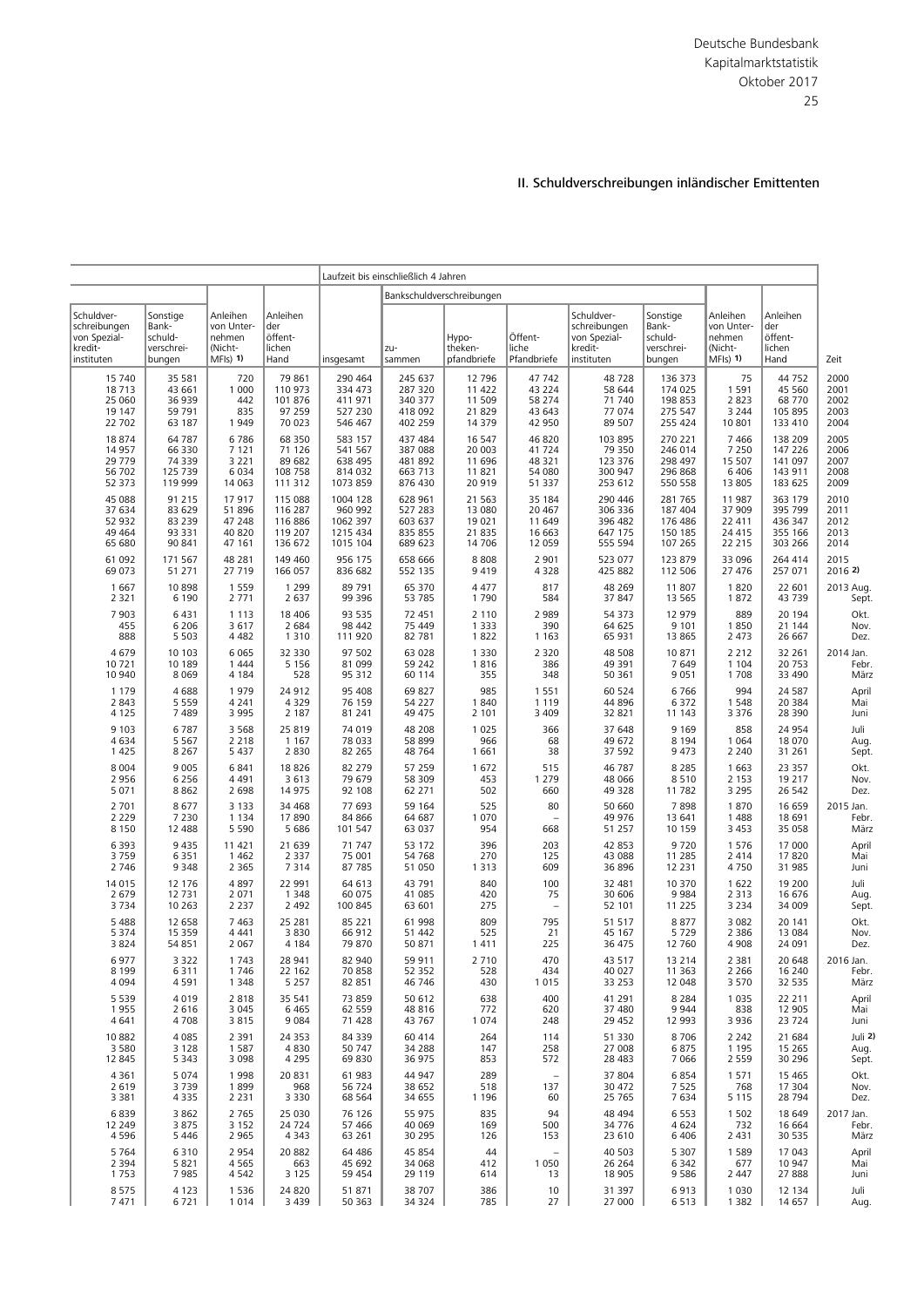Deutsche Bundesbank 26 Kapitalmarktstatistik Oktober 2017

# II. Schuldverschreibungen inländischer Emittenten

# 4a) Umlauf nach Wertpapierarten

Mio € Nominalwert

|                                        |                                                                   | Bankschuldverschreibungen                                                       |                                                     |                                                     |                                                                     |                                                                    |                                                                                  |                                                                   |
|----------------------------------------|-------------------------------------------------------------------|---------------------------------------------------------------------------------|-----------------------------------------------------|-----------------------------------------------------|---------------------------------------------------------------------|--------------------------------------------------------------------|----------------------------------------------------------------------------------|-------------------------------------------------------------------|
| Stand am<br>Jahres- bzw.<br>Monatsende | Insgesamt                                                         | zusammen                                                                        | Hypotheken-<br>pfandbriefe                          | Öffentliche<br>Pfandbriefe                          | Schuldver-<br>schreibungen<br>von Spezial-<br>kredit-<br>instituten | Sonstige<br>Bankschuld-<br>verschrei-<br>bungen                    | Anleihen von<br>Unternehmen<br>(Nicht-MFIs) 1)                                   | Anleihen der<br>öffentlichen<br>Hand                              |
| 2002<br>2003<br>2004                   | 2 481 220<br>2 605 775<br>2 773 007                               | 1 563 034<br>1 603 906<br>1685766                                               | 155 620<br>158 321<br>159 360                       | 649 061<br>606 541<br>553 927                       | 222 427<br>266 602<br>316 745                                       | 535 925<br>572 442<br>655 734                                      | 36 646<br>55 076<br>73 844                                                       | 881 541<br>946 793<br>1 013 397                                   |
| 2005<br>2006<br>2007<br>2008<br>2009   | 2 914 723<br>3 044 145<br>3 130 723<br>3 250 195<br>3 3 2 6 6 3 5 | 1 7 5 1 5 6 3<br>1809899<br>1868066<br>1876 583<br>1801029                      | 157 209<br>144 397<br>133 501<br>150 302<br>151 160 | 519 674<br>499 525<br>452 896<br>377 091<br>296 445 | 323 587<br>368 476<br>411 041<br>490 641<br>516 221                 | 751 093<br>797 502<br>870 629<br>858 550<br>837 203                | 83 942<br>99 545<br>95 863<br>178 515<br>227 024                                 | 1079218<br>1 134 701<br>1 166 794<br>1 195 097<br>1 298 581       |
| 2010<br>2011<br>2012<br>2013<br>2014   | 3 348 201<br>3 370 721<br>3 285 422<br>3 145 329<br>3 111 308     | 2)<br>1 570 490<br>1515911<br>2)<br>1 4 1 4 3 4 9<br>1 288 340<br>1 2 3 1 4 4 5 | 147 529<br>149 185<br>145 007<br>127 641<br>121 328 | 232 954<br>188 663<br>147 070<br>109 290<br>85 434  | 544 517<br>577 423<br>574 163<br>570 136<br>569 409                 | 645 491<br>600 640<br>$ 2\rangle$<br>548 109<br>481 273<br>455 274 | 250 774<br>$ 2\rangle$<br>247 585<br>$ 2\rangle$<br>220 456<br>221851<br>232 342 | 1 526 937<br>1 607 226<br>2)<br>1650617<br>1 635 138<br>1 647 520 |
| 2015<br>20162                          | 3 046 162<br>3 068 111                                            | 1 154 173<br>1 164 965                                                          | 130 598<br>132 775                                  | 75 679<br>62 701                                    | 566 811<br>633 578                                                  | 381 085<br>335 910                                                 | 257 612<br>275 789                                                               | 1 634 377<br>1 627 358                                            |
| 2016 Dez.                              | 3 068 111                                                         | 1 164 965                                                                       | 132 775                                             | 62 701                                              | 633 578                                                             | 335 910                                                            | 275 789                                                                          | 1 627 358                                                         |
| 2017 Jan.<br>Febr.<br>März             | 3 074 066<br>3 071 484<br>3 083 371                               | 1 178 024<br>1 191 774<br>1 195 823                                             | 135 649<br> 2)<br>139 719<br>141 239                | 63 489<br>63 627<br>62 787                          | 640 303<br>641 669<br>644 707                                       | 338 583<br>2)<br>346 760<br>347 090                                | 277 637<br>277858<br>277 153                                                     | 1 618 405<br>1 601 851<br>1 610 395                               |
| April<br>Mai<br>Juni                   | 3 067 464<br>3 093 988<br>3 087 618                               | 1 190 584<br>1 200 928<br>1 201 963                                             | 2)<br>142 097<br>140 768<br>142 804                 | 61 174<br>60 069<br>59 824                          | $ 2\rangle$<br>644 126<br>657 153<br>661 820                        | 343 188<br>342 938<br>337 515                                      | 275 317<br>275 091<br>272 387                                                    | 1 601 563<br>1617969<br>1 613 268                                 |
| Juli<br>Aug.                           | 3 075 428<br>3 088 852                                            | 1 195 300<br>1 193 654                                                          | 140 628<br>141 603                                  | 60 033<br>59 939                                    | 659 861<br>662 196                                                  | 334 777<br>329 917                                                 | 280 925<br>279 992                                                               | 1 599 203<br>1 615 207                                            |

**1** Ab Januar 2011 inklusive grenzüberschreitender konzerninterner Verrechnun-gen. **2** Änderung in der sektoralen Zuordnung von Schuldverschreibungen.

#### 4b) Umlauf von Null-Kupon-Anleihen, variabel verzinslichen Anleihen und nicht in Euro denominierten Anleihen

| Mio $\in$ Nominalwert 1) |  |
|--------------------------|--|
|--------------------------|--|

|                                       | Euro-Anleihen       |                                             |                             |                                      |                                |                                             |                             |                                      |                     |
|---------------------------------------|---------------------|---------------------------------------------|-----------------------------|--------------------------------------|--------------------------------|---------------------------------------------|-----------------------------|--------------------------------------|---------------------|
|                                       | Null-Kupon-Anleihen |                                             |                             |                                      | variabel verzinsliche Anleihen |                                             |                             |                                      |                     |
| Stand am<br>Jahres-bzw.<br>Monatsende | zusammen            | Bankschuld-<br>verschreibungen (Nicht-MFIs) | Anleihen von<br>Unternehmen | Anleihen der<br>öffentlichen<br>Hand | zusammen                       | Bankschuld-<br>verschreibungen (Nicht-MFIs) | Anleihen von<br>Unternehmen | Anleihen der<br>öffentlichen<br>Hand | Nicht-Euro-Anleihen |
| 2002                                  | 83 656              | 52 667                                      | 396                         | 30 592                               | 376 754                        | 336 247                                     | 4732                        | 35 7 7 6                             | 213 402             |
| 2003                                  | 112877              | 66898                                       | 9459                        | 36 520                               | 399 159                        | 348 847                                     | 6 2 2 3                     | 44 089                               | 241 135             |
| 2004                                  | 128 817             | 84 238                                      | 8738                        | 35 840                               | 452 394                        | 395 173                                     | 14 4 5 6                    | 42 765                               | 279 349             |
| 2005                                  | 146 097             | 96 602                                      | 12 619                      | 36 876                               | 484 910                        | 422 944                                     | 21 304                      | 40 662                               | 321 624             |
| 2006                                  | 187 729             | 128 459                                     | 20 4 44                     | 38 825                               | 488 686                        | 411 956                                     | 28 133                      | 48 5 97                              | 361 344             |
| 2007                                  | 226 416             | 170 893                                     | 16 7 5 7                    | 38 766                               | 484 329                        | 404 803                                     | 30 560                      | 48 966                               | 380 121             |
| 2008                                  | 246 690             | 179 034                                     | 22 621                      | 45 0 36                              | 574 179                        | 410 122                                     | 99 163                      | 64 894                               | 378 546             |
| 2009                                  | 302 268             | 176 716                                     | 18 0 88                     | 107 464                              | 645 994                        | 444 927                                     | 118 832                     | 82 2 35                              | 379 064             |
| 2010                                  | 268 101             | 152 764                                     | 26 037                      | 89 300                               | 679 235                        | 331 073                                     | 119 744                     | 228 419                              | 392 170             |
| 2011                                  | 251 335             | 142 379                                     | 32 4 30                     | 76 526                               | 716 501                        | 334 971                                     | 106 747                     | 274 784                              | 419 912             |
| 2012                                  | 205 812             | 110 449                                     | 23 697                      | 71 665                               | 669 758                        | 344 052                                     | 71510                       | 254 196                              | 443 909             |
| 2013                                  | 174 283             | 91 300                                      | 22 150                      | 60 833                               | 579 397                        | 301 719                                     | 61 344                      | 216 334                              | 425 333             |
| 2014                                  | 148 322             | 84 375                                      | 24 7 8 7                    | 39 159                               | 555 350                        | 280 544                                     | 62 026                      | 212 780                              | 447 859             |
| 2015                                  | 168 412             | 109 677                                     | 32 214                      | 26 5 22                              | 440 132                        | 167 284                                     | 68 299                      | 204 549                              | 475 165             |
| 2016                                  | 172 467             | 113 005                                     | 27 264                      | 32 197                               | 397 673                        | 150 910                                     | 70 004                      | 176 759                              | 508 569             |
| 2016 Dez.                             | 172 467             | 113 005                                     | 27 264                      | 32 197                               | 397 673                        | 150 910                                     | 70 004                      | 176 759                              | 508 569             |
| 2017 Jan.                             | 167 148             | 112727                                      | 27 805                      | 26 617                               | 394 740                        | 146 758                                     | 70 399                      | 177 583                              | 518 026             |
| Febr.                                 | 163 386             | 112 715                                     | 27 7 35                     | 22 936                               | 401 697                        | 154 870                                     | 70 268                      | 176 559                              | 517 315             |
| März                                  | 157 780             | 110 913                                     | 26 967                      | 19 901                               | 400 624                        | 154 125                                     | 70 003                      | 176 496                              | 524 519             |
| April                                 | 153 522             | 108 426                                     | 27 160                      | 17935                                | 396 279                        | 152 719                                     | 68 251                      | 175 309                              | 517752              |
| Mai                                   | 149 021             | 104 825                                     | 26 377                      | 17820                                | 397 443                        | 154 053                                     | 67 770                      | 175 620                              | 526 240             |
| Juni                                  | 144 292             | 101 592                                     | 24 3 5 1                    | 18 349                               | 392 749                        | 153 560                                     | 66 765                      | 172 424                              | 524 793             |
| Juli                                  | 144 012             | 100 281                                     | 24 8 13                     | 18917                                | 394 011                        | 152 666                                     | 70 887                      | 170 458                              | 517723              |
| Aug.                                  | 143 303             | 101 027                                     | 25 244                      | 17 032                               | 389 669                        | 150 062                                     | 70 061                      | 169 545                              | 516811              |

**1** Bei Null-Kupon-Anleihen Emissionswert bei Auflegung.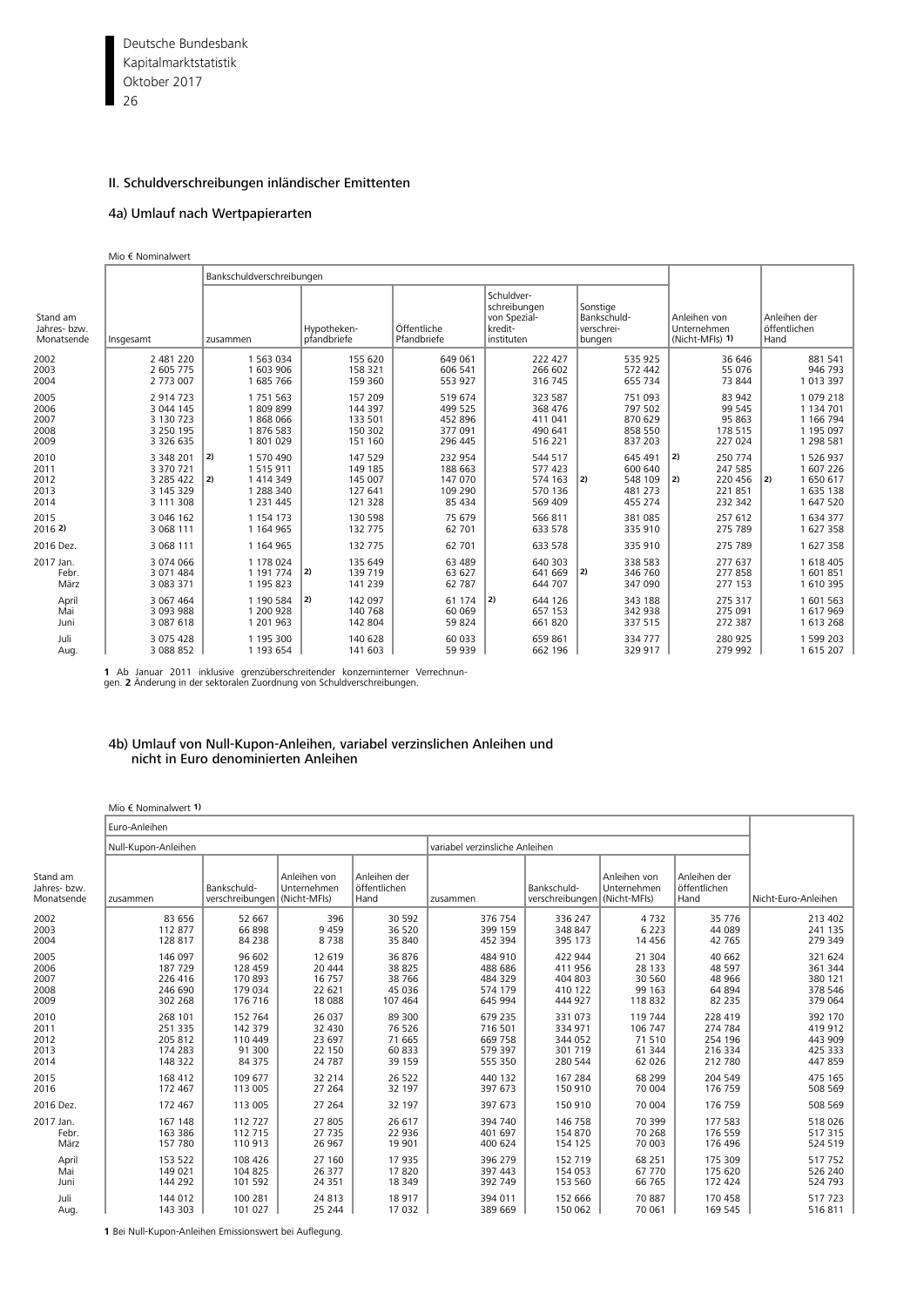### 4c) Umlauf nach Wertpapierarten und Zinssätzen

| Mio € Nominalwert                                             |               |                           |                            |                            |                                                                     |                                                 |                                             | Stand Ende: August 2017                |
|---------------------------------------------------------------|---------------|---------------------------|----------------------------|----------------------------|---------------------------------------------------------------------|-------------------------------------------------|---------------------------------------------|----------------------------------------|
|                                                               |               | Bankschuldverschreibungen |                            |                            |                                                                     |                                                 |                                             |                                        |
| Nominalzinssatz bzw.<br>durchschnittlicher<br>Nominalzinssatz | Insgesamt     | zusammen                  | Hypotheken-<br>pfandbriefe | Öffentliche<br>Pfandbriefe | Schuldver-<br>schreibungen<br>von Spezial-<br>kredit-<br>instituten | Sonstige<br>Bankschuld-<br>verschrei-<br>bungen | Anleihen von<br>Unternehmen<br>(Nicht-MFIs) | Anleihen<br>der öffent-<br>lichen Hand |
| Umlauf insgesamt                                              | 3 088 852     | 1 193 654                 | 141 603                    | 59 939                     | 662 196                                                             | 329 917                                         | 279 992                                     | 1 615 207                              |
| aufgegliedert<br>davon zu %                                   | 2 0 3 9 0 7 2 | 549 145                   | 115 876                    | 47 181                     | 255 755                                                             | 130 330                                         | 154 163                                     | 1 335 764                              |
| 1/2<br>bis unter                                              | 522 923       | 148 738                   | 47880                      | 11 445                     | 75 217                                                              | 14 19 6                                         | 12 690                                      | 361 495                                |
| 1/2 bis unter 1                                               | 297 660       | 108 229                   | 27846                      | 7480                       | 49 960                                                              | 22 944                                          | 13 958                                      | 175 474                                |
| 11/2<br>bis unter<br>$\mathbf{1}$                             | 231824        | 90 865                    | 16 678                     | 8673                       | 36 264                                                              | 29 250                                          | 21 7 39                                     | 119 220                                |
| $\overline{2}$<br>1 1/2 bis unter                             | 238 815       | 51 974                    | 8 2 4 0                    | 3734                       | 24 2 80                                                             | 15 7 20                                         | 23 4 98                                     | 163 343                                |
| 21/2<br>$\overline{2}$<br>bis unter                           | 141 178       | 32 133                    | 4031                       | 3 2 6 9                    | 14 5 62                                                             | 10 270                                          | 18 550                                      | 90 4 96                                |
| 3<br>2 1/2 bis unter                                          | 103 673       | 18 049                    | 2756                       | 477                        | 8 0 4 5                                                             | 6771                                            | 13 802                                      | 71822                                  |
| 31/2<br>3<br>bis unter                                        | 123 013       | 25 102                    | 2795                       | 3 5 0 1                    | 13 4 5 4                                                            | 5 3 5 1                                         | 9 1 5 4                                     | 88757                                  |
| $\overline{a}$<br>3 1/2 bis unter                             | 93 932        | 25 998                    | 1743                       | 1686                       | 18 2 2 5                                                            | 4 3 4 4                                         | 8 3 1 4                                     | 59 620                                 |
| 41/2<br>$\overline{A}$<br>bis unter                           | 113 977       | 19 2 65                   | 2 5 3 3                    | 2 3 0 7                    | 8 4 0 2                                                             | 6023                                            | 6 0 7 5                                     | 88 637                                 |
| 5<br>4 1/2 bis unter                                          | 69 546        | 13828                     | 1 3 6 8                    | 4 3 3 2                    | 4577                                                                | 3 5 5 2                                         | 4938                                        | 50 780                                 |
| 51/2<br>5<br>bis unter                                        | 11 697        | 4580                      | $\mathbf 0$                | 59                         | 140                                                                 | 4 3 8 1                                         | 6759                                        | 357                                    |
| 6<br>1/2 bis unter<br>5.                                      | 39 371        | 4 0 7 8                   | 0                          | 80                         | 1 3 3 9                                                             | 2 6 5 9                                         | 2 0 8 0                                     | 33 213                                 |
| 6 1/2<br>6<br>bis unter                                       | 26 544        | 3 0 7 1                   | 3                          | 125                        | 282                                                                 | 2661                                            | 3 607                                       | 19865                                  |
| $\overline{7}$<br>6 1/2 bis unter                             | 14 2 8 9      | 494                       | $\mathbf{1}$               | 10                         | 104                                                                 | 379                                             | 1 5 4 5                                     | 12 2 5 0                               |
| $\overline{7}$<br>bis unter 7 1/2                             | 2 0 2 3       | 293                       | $\mathbf{1}$               | 0                          | 48                                                                  | 243                                             | 1 2 9 5                                     | 435                                    |
| 7 1/2 bis unter<br>- 8                                        | 2 3 9 9       | 1 3 2 3                   | 0                          | $\Omega$                   | 15                                                                  | 1 3 0 7                                         | 1076                                        |                                        |
| 8 1/2<br>8<br>bis unter                                       | 1 3 9 8       | 112                       | 1                          | 1                          | 28                                                                  | 81                                              | 1 2 8 6                                     |                                        |
| 8 1/2 bis unter<br>9                                          | 1 1 5 3       | 30                        | 0                          | 1                          | $\overline{7}$                                                      | 22                                              | 1 1 2 3                                     |                                        |
| 9 und mehr                                                    | 3 6 5 7       | 983                       | $\Omega$                   | $\mathbf{1}$               | 806                                                                 | 176                                             | 2 674                                       |                                        |
| nicht aufgegliedert<br>davon:                                 | 1 049 782     | 644 509                   | 25 7 24                    | 12759                      | 406 440                                                             | 199 586                                         | 125 828                                     | 279 444                                |
| Null-Kupon-Anleihen 1)                                        | 143 303       | 101 027                   | 1882                       | 331                        | 25 367                                                              | 73 447                                          | 25 244                                      | 17 032                                 |
| variabel verz. Anleihen                                       | 389 669       | 150 062                   | 15 5 38                    | 6 2 5 3                    | 42 260                                                              | 86 011                                          | 70 061                                      | 169 545                                |
| Nicht-Euro-Anleihen                                           | 516811        | 393 420                   | 8 3 0 4                    | 6 1 7 6                    | 338 813                                                             | 40 127                                          | 30 523                                      | 92 868                                 |

**1** Emissionswert bei Auflegung.

#### 4d) Umlauf nach Wertpapierarten und Fälligkeitsjahren

| Mio € Nominalwert  |           |                           |                            |                            |                                                                     |                                                 |                                             | Stand Ende: August 2017                |
|--------------------|-----------|---------------------------|----------------------------|----------------------------|---------------------------------------------------------------------|-------------------------------------------------|---------------------------------------------|----------------------------------------|
|                    |           | Bankschuldverschreibungen |                            |                            |                                                                     |                                                 |                                             |                                        |
| Fälligkeitsjahr 1) | Insgesamt | zusammen                  | Hypotheken-<br>pfandbriefe | Öffentliche<br>Pfandbriefe | Schuldver-<br>schreibungen<br>von Spezial-<br>kredit-<br>instituten | Sonstige<br>Bankschuld-<br>verschrei-<br>bungen | Anleihen von<br>Unternehmen<br>(Nicht-MFIs) | Anleihen<br>der öffent-<br>lichen Hand |
| und früher<br>2017 | 260 858   | 143 614                   | 7389                       | 4 7 4 2                    | 98 440                                                              | 33 043                                          | 12 040                                      | 105 204                                |
| 2018               | 484 158   | 207 013                   | 19 085                     | 11 189                     | 124 306                                                             | 52 433                                          | 30 221                                      | 246 924                                |
| 2019               | 410 908   | 179 212                   | 22 781                     | 12 4 20                    | 94 405                                                              | 49 606                                          | 23 146                                      | 208 551                                |
| 2020               | 345 709   | 141 867                   | 19 17 6                    | 6403                       | 81 742                                                              | 34 546                                          | 24 831                                      | 179 011                                |
| 2021               | 272 210   | 113 016                   | 11 647                     | 5793                       | 64 141                                                              | 31 4 36                                         | 24 913                                      | 134 280                                |
| 2022               | 224 090   | 92 180                    | 16 584                     | 4 1 4 6                    | 47 172                                                              | 24 278                                          | 16877                                       | 115 033                                |
| 2023               | 178 864   | 61 148                    | 10851                      | 3 4 5 3                    | 30 960                                                              | 15 885                                          | 15 3 64                                     | 102 352                                |
| 2024               | 166 657   | 59 309                    | 11795                      | 2 3 5 2                    | 35 216                                                              | 9 9 4 7                                         | 12 577                                      | 94 771                                 |
| 2025               | 127 967   | 45 541                    | 6077                       | 3 1 9 8                    | 23 118                                                              | 13 147                                          | 11 319                                      | 71 107                                 |
| 2026               | 126 031   | 44 555                    | 9682                       | 1951                       | 18 2 35                                                             | 14 687                                          | 6 5 6 7                                     | 74 909                                 |
| 2027 und später    | 491 402   | 106 199                   | 6536                       | 4 2 9 3                    | 44 461                                                              | 50 909                                          | 102 137                                     | 283 066                                |

**1** Bei nicht gesamtfälligen Schuldverschreibungen nach Maßgabe des spätesten<br>Tilgungstermins. Gesondert vereinbarte Laufzeitverkürzungen sind nicht berücksich-<br>tigt.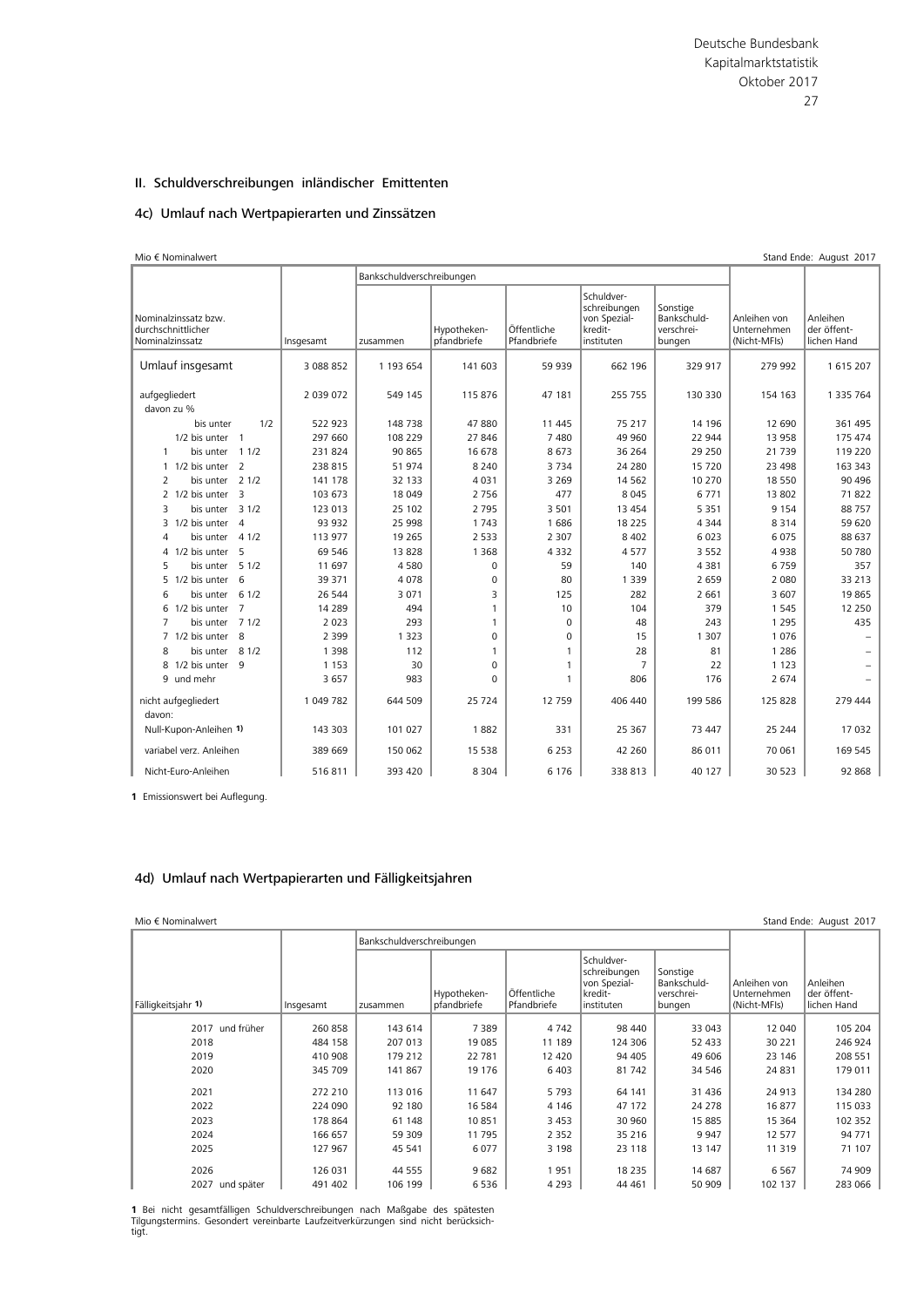Deutsche Bundesbank  $\overline{28}$ Kapitalmarktstatistik Oktober 2017

# II. Schuldverschreibungen inländischer Emittenten

#### 4e) Umlauf nach Wertpapierarten und Laufzeiten

| Mio € Nominalwert                                                                   |                        | Bankschuldverschreibungen |                            |                            |                                                                     |                                                 |                                             | Stand Ende: August 2017                |
|-------------------------------------------------------------------------------------|------------------------|---------------------------|----------------------------|----------------------------|---------------------------------------------------------------------|-------------------------------------------------|---------------------------------------------|----------------------------------------|
| Laufzeit in Jahren                                                                  | Insgesamt              | zusammen                  | Hypotheken-<br>pfandbriefe | Öffentliche<br>Pfandbriefe | Schuldver-<br>schreibungen<br>von Spezial-<br>kredit-<br>instituten | Sonstige<br>Bankschuld-<br>verschrei-<br>bungen | Anleihen von<br>Unternehmen<br>(Nicht-MFIs) | Anleihen<br>der öffent-<br>lichen Hand |
| Alle Schuldverschreibungen nach der längsten Laufzeit gemäß Emissionsbedingungen 1) |                        |                           |                            |                            |                                                                     |                                                 |                                             |                                        |
| bis einschl.<br>$\mathbf{1}$                                                        | 150 518                | 95 984                    | 500                        | 100                        | 74 194                                                              | 21 190                                          | 2 9 2 9                                     | 51 604                                 |
| über 1 bis unter<br>$\overline{2}$                                                  | 31 0 32                | 18 006                    | 208                        | 19                         | 7645                                                                | 10 134                                          | 4732                                        | 8 2 9 4                                |
| 3<br>2 bis unter<br>von                                                             | 214 174                | 67820                     | 5 100                      | 2 2 8 3                    | 40 999                                                              | 19 4 38                                         | 8 5 0 0                                     | 137 853                                |
| 3 bis unter<br>$\overline{4}$                                                       | 129 698                | 86 981                    | 9 1 3 6                    | 5 1 2 2                    | 43 7 36                                                             | 28 987                                          | 9723                                        | 32 994                                 |
| $\overline{4}$<br>genau                                                             | 42 792                 | 25 694                    | 6 4 0 2                    | 480                        | 9508                                                                | 9 3 0 4                                         | 5 5 8 4                                     | 11514                                  |
| bis einschl. 4 zusammen                                                             | 568 213                | 294 486                   | 21 346                     | 8 0 0 5                    | 176 083                                                             | 89 053                                          | 31 4 68                                     | 242 259                                |
| 5<br>4 bis unter<br>über                                                            | 74 985                 | 47 188                    | 6476                       | 1877                       | 27 869                                                              | 10 966                                          | 6988                                        | 20 809                                 |
| 6<br>5 bis unter<br>von                                                             | 540 916                | 217 975                   | 23 395                     | 9 2 4 0                    | 130 475                                                             | 54 865                                          | 41 157                                      | 281 784                                |
| 7<br>6 bis unter<br>7 bis unter<br>8                                                | 100 965<br>266 461     | 61 575<br>143 665         | 13 246<br>26 290           | 3 5 9 4<br>5 6 3 1         | 22 3 30<br>87 116                                                   | 22 4 05<br>24 629                               | 14 200<br>32 261                            | 25 190<br>90 535                       |
| 9<br>8 bis unter                                                                    | 90 524                 | 49 902                    | 10 952                     | 3 6 3 8                    | 23 4 84                                                             | 11828                                           | 15 217                                      | 25 405                                 |
| 10<br>9 bis unter                                                                   | 68 073                 | 28 208                    | 9 1 4 6                    | 2 0 6 9                    | 11 477                                                              | 5 5 1 7                                         | 4 3 5 3                                     | 35 512                                 |
| 10 bis unter<br>- 15                                                                | 913 396                | 231 739                   | 28 379                     | 20 069                     | 124 746                                                             | 58 546                                          | 44 096                                      | 637 561                                |
| 20<br>15 bis unter                                                                  | 63 978                 | 32 241                    | 1522                       | 3799                       | 20 4 66                                                             | 6454                                            | 10 794                                      | 20 944                                 |
| 25<br>20 bis unter<br>25 bis unter<br>30                                            | 39 907<br>18 348       | 25 907<br>8543            | 219<br>408                 | 1796<br>112                | 18 691<br>6 1 1 6                                                   | 5 2 0 0<br>1 9 0 7                              | 5 3 8 2<br>4869                             | 8618<br>4936                           |
| 35<br>30 bis unter                                                                  | 247 637                | 21 137                    | 221                        | 110                        | 10863                                                               | 9 9 4 3                                         | 8 3 8 1                                     | 218 119                                |
| 35 bis unter<br>40                                                                  | 9 3 3 5                | 3528                      | $\mathbf{1}$               | $\mathbf 0$                | 1 0 4 6                                                             | 2 4 8 2                                         | 3 1 4 0                                     | 2 6 6 7                                |
| 45<br>40 bis unter                                                                  | 8 0 0 0                | 7720                      | 0                          | 0                          | 40                                                                  | 7680                                            | 259                                         | 22                                     |
| 50<br>45 bis unter                                                                  | 2 5 3 7                | 2517                      | $\mathbf{1}$               | $\mathbf 0$                | 16                                                                  | 2 500                                           |                                             | 20                                     |
| 50 bis unter 55                                                                     | 20 508                 | 31                        | 0                          | $\mathbf 0$                | 1                                                                   | 30                                              | 20 300                                      | 177                                    |
| 55 und mehr                                                                         | 55 069                 | 17 294                    | $\mathbf{1}$               |                            | 1 3 8 0                                                             | 15 913                                          | 37 125                                      | 650                                    |
| über 4 zusammen                                                                     | 2 520 640<br>3 088 852 | 899 168<br>1 193 654      | 120 257<br>141 603         | 51 934<br>59 939           | 486 113<br>662 196                                                  | 240 864<br>329 917                              | 248 524<br>279 992                          | 1 372 948                              |
| insgesamt                                                                           |                        |                           |                            |                            |                                                                     |                                                 |                                             | 1 615 207                              |
| Alle Schuldverschreibungen nach Restlaufzeiten                                      |                        |                           |                            |                            |                                                                     |                                                 |                                             |                                        |
| bis einschl.<br>$\mathbf{1}$                                                        | 613 573                | 296 253                   | 20898                      | 13 185                     | 187 538                                                             | 74 632                                          | 28 5 13                                     | 288 807                                |
| $\overline{2}$<br>über 1 bis unter                                                  | 409 401                | 162 064                   | 20 097                     | 10 947                     | 92 031                                                              | 38 988                                          | 24 7 14                                     | 222 623                                |
| 3<br>2 bis unter<br>von                                                             | 368 049                | 167 189                   | 19 946                     | 7882                       | 96 799                                                              | 42 5 61                                         | 28 0 94                                     | 172 766                                |
| 3 bis unter<br>4                                                                    | 289 414                | 127 133                   | 14 5 24                    | 6 4 33                     | 74 007                                                              | 32 170                                          | 24 090                                      | 138 191                                |
| genau<br>4                                                                          | 10 363                 | 6 2 8 6                   | 702                        | 135                        | 4015                                                                | 1433                                            | 1 1 3 3                                     | 2 9 4 5                                |
| bis einschl. 4 zusammen                                                             | 1690800                | 758 925                   | 76 167                     | 38 582                     | 454 390                                                             | 189 785                                         | 106 544                                     | 825 332                                |
| über 4 bis unter<br>5<br>5 bis unter<br>6<br>von                                    | 240 486<br>191 592     | 96 474<br>59 336          | 17 427<br>11 011           | 4 2 1 8<br>3 9 7 1         | 46 807<br>27 348                                                    | 28 0 22<br>17 006                               | 18 0 38<br>19 570                           | 125 974<br>112 686                     |
| 6 bis unter<br>7                                                                    | 170 686                | 63 377                    | 11826                      | 2 4 3 4                    | 35 754                                                              | 13 363                                          | 14 0 30                                     | 93 279                                 |
| 7 bis unter<br>8                                                                    | 140 230                | 55 373                    | 8 1 5 3                    | 2 7 0 6                    | 31 018                                                              | 13 4 96                                         | 11 127                                      | 73 730                                 |
| 8 bis unter<br>9<br>9 bis unter<br>10                                               | 117 407<br>109 625     | 38 213<br>32 454          | 6 2 3 9<br>6 1 1 0         | 2 5 2 4<br>2891            | 19 3 16<br>11 5 62                                                  | 10 135<br>11891                                 | 5 681<br>5 7 0 5                            | 73 513<br>71 466                       |
| 10 bis unter<br>15<br>15 bis unter 20                                               | 131 698<br>79 881      | 34 482<br>19 195          | 3 8 0 3<br>218             | 1 2 7 3<br>1 2 4 1         | 15 1 14<br>14 0 76                                                  | 14 292<br>3 6 6 0                               | 18 048<br>7 7 8 1                           | 79 167<br>52 905                       |
| 20 bis unter 25                                                                     | 57 435                 | 5 3 0 2                   | 193                        | 82                         | 1791                                                                | 3 2 3 6                                         | 4 3 0 8                                     | 47825                                  |
| 25 und mehr                                                                         | 159 013                | 30 5 23                   | 455                        | 18                         | 5 0 2 0                                                             | 25 030                                          | 69 160                                      | 59 330                                 |
| über 4 zusammen                                                                     | 1 398 052              | 434 729                   | 65 436                     | 21 357                     | 207 805                                                             | 140 132                                         | 173 448                                     | 789 875                                |
| insgesamt                                                                           | 3 088 852              | 1 193 654                 | 141 603                    | 59 939                     | 662 196                                                             | 329 917                                         | 279 992                                     | 1 615 207                              |

**1** Gesondert vereinbarte Laufzeitverkürzungen sind nicht berücksichtigt.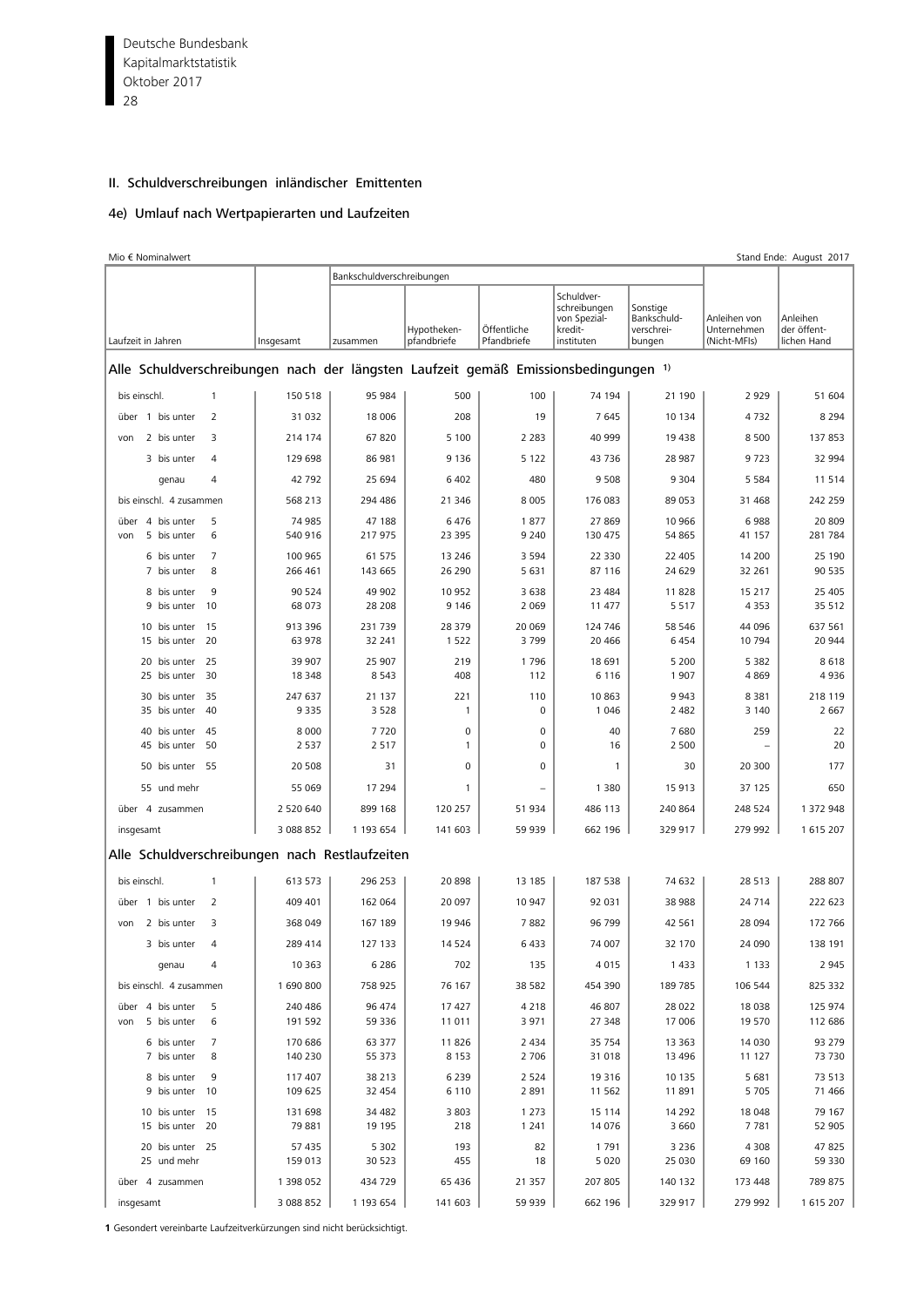### noch: 4e) Umlauf nach Wertpapierarten und Laufzeiten

| Mio € Nominalwert                                             |                    | Bankschuldverschreibungen |                                                      |                                                      |                                                                     |                                                 |                                             | Stand Ende: August 2017                |
|---------------------------------------------------------------|--------------------|---------------------------|------------------------------------------------------|------------------------------------------------------|---------------------------------------------------------------------|-------------------------------------------------|---------------------------------------------|----------------------------------------|
| Laufzeit in Jahren                                            | Insgesamt          | zusammen                  | Hypotheken-<br>pfandbriefe                           | Öffentliche<br>Pfandbriefe                           | Schuldver-<br>schreibungen<br>von Spezial-<br>kredit-<br>instituten | Sonstige<br>Bankschuld-<br>verschrei-<br>bungen | Anleihen von<br>Unternehmen<br>(Nicht-MFIs) | Anleihen<br>der öffent-<br>lichen Hand |
| Gesamtfällige Schuldverschreibungen nach Restlaufzeiten       |                    |                           |                                                      |                                                      |                                                                     |                                                 |                                             |                                        |
| bis einschl.<br>$\mathbf{1}$                                  | 606 674            | 290 463                   | 20 895                                               | 13 185                                               | 186 515                                                             | 69 868                                          | 27 403                                      | 288 807                                |
| 2<br>über 1 bis unter                                         | 407 009            | 160 384                   | 20 097                                               | 10 947                                               | 91 883                                                              | 37 456                                          | 24 003                                      | 222 623                                |
| 2 bis unter<br>3<br>von                                       | 366 016            | 165 720                   | 19 946                                               | 7882                                                 | 96 575                                                              | 41 318                                          | 27 530                                      | 172 766                                |
| 3 bis unter<br>$\overline{4}$                                 | 287 250            | 126 017                   | 14 5 24                                              | 6433                                                 | 73 869                                                              | 31 192                                          | 23 043                                      | 138 191                                |
| genau<br>$\overline{4}$                                       | 10 313             | 6 2 3 5                   | 702                                                  | 135                                                  | 4014                                                                | 1 3 8 4                                         | 1 1 3 3                                     | 2 9 4 5                                |
| bis einschl. 4 zusammen                                       | 1 677 263          | 748 820                   | 76 163                                               | 38 5 82                                              | 452 856                                                             | 181 218                                         | 103 111                                     | 825 332                                |
| 4 bis unter<br>5<br>über                                      | 238 851            | 95 996                    | 17 427                                               | 4 2 1 8                                              | 46727                                                               | 27 625                                          | 16 881                                      | 125 974                                |
| 5 bis unter<br>6<br>von                                       | 191 160            | 59 039                    | 11 011                                               | 3 9 7 1                                              | 27 250                                                              | 16 807                                          | 19 435                                      | 112 686                                |
| $\overline{7}$<br>6 bis unter<br>7 bis unter<br>8             | 170 104<br>139 819 | 63 271<br>55 202          | 11826<br>8 1 5 3                                     | 2 4 3 4<br>2 7 0 6                                   | 35 700<br>30 920                                                    | 13 3 11<br>13 4 22                              | 13 5 5 5<br>10 887                          | 93 279<br>73 730                       |
| 9<br>8 bis unter                                              | 115 286            | 37 873                    | 6 2 3 9                                              | 2 5 2 4                                              | 19 0 76                                                             | 10 0 34                                         | 4 200                                       | 73 213                                 |
| 9 bis unter<br>10                                             | 108 515            | 32 309                    | 6 1 1 0                                              | 2891                                                 | 11 499                                                              | 11 809                                          | 4740                                        | 71 466                                 |
| 10 bis unter<br>- 15<br>- 20<br>15 bis unter                  | 121 043<br>79 732  | 34 340<br>19 177          | 3 8 0 3<br>218                                       | 1 2 7 3<br>1 2 4 1                                   | 15 1 14<br>14 0 57                                                  | 14 150<br>3 6 6 0                               | 7 5 3 6<br>7650                             | 79 167<br>52 905                       |
| 20 bis unter<br>25                                            | 56 991             | 5 1 1 7                   | 193                                                  | 82                                                   | 1761                                                                | 3 0 8 1                                         | 4 0 4 9                                     | 47825                                  |
| 30<br>25 bis unter                                            | 67 365             | 5 4 6 6                   | 455                                                  | 18                                                   | 3 0 9 5                                                             | 1898                                            | 5 0 2 6                                     | 56872                                  |
| 35<br>30 bis unter<br>35 bis unter<br>40                      | 9 2 0 6<br>230     | 6974<br>208               | $\overline{\phantom{0}}$<br>$\overline{\phantom{0}}$ | $\overline{\phantom{0}}$<br>$\overline{\phantom{0}}$ | 17<br>40                                                            | 6958<br>168                                     | 565<br>$\overline{\phantom{0}}$             | 1666<br>22                             |
| 40 bis unter<br>45                                            | 30                 | 30                        | $\overline{\phantom{0}}$                             | $\qquad \qquad -$                                    | $\overline{\phantom{m}}$                                            | 30                                              | $\qquad \qquad -$                           |                                        |
| 50<br>45 bis unter                                            | 120                | ÷                         | $\overline{\phantom{0}}$                             | $\overline{\phantom{0}}$                             | $\overline{\phantom{0}}$                                            |                                                 | $\overline{\phantom{a}}$                    | 120                                    |
| 50 bis unter 55<br>55 und mehr                                | 678<br>40 309      | 474<br>16 701             | $\overline{\phantom{0}}$                             | $\qquad \qquad -$<br>-                               | 1 3 3 6                                                             | 474<br>15 3 65                                  | 205<br>22 959                               | 650                                    |
| über 4 zusammen                                               | 1 339 439          | 432 176                   | 65 435                                               | 21 357                                               | 206 593                                                             | 138 791                                         | 117 688                                     | 789 575                                |
| insgesamt                                                     | 3 016 701          | 1 180 995                 | 141 599                                              | 59 939                                               | 659 448                                                             | 320 009                                         | 220 799                                     | 1 614 907                              |
| Nicht gesamtfällige Schuldverschreibungen nach Restlaufzeiten |                    |                           |                                                      |                                                      |                                                                     |                                                 |                                             |                                        |
| bis einschl.<br>$\mathbf{1}$                                  | 6 9 0 0            | 5790                      | 3                                                    | 0                                                    | 1 0 2 3                                                             | 4764                                            | 1 1 1 0                                     |                                        |
| über 1 bis unter<br>$\overline{2}$                            | 2 3 9 2            | 1680                      | 0                                                    | $\overline{\phantom{0}}$                             | 148                                                                 | 1 5 3 2                                         | 711                                         |                                        |
| von<br>2 bis unter<br>3                                       | 2 0 3 2            | 1468                      | 0                                                    |                                                      | 224                                                                 | 1 2 4 4                                         | 564                                         |                                        |
| 3 bis unter<br>4                                              | 2 1 6 4            | 1 1 1 7                   | 0                                                    | $\overline{\phantom{0}}$                             | 138                                                                 | 978                                             | 1 0 4 7                                     |                                        |
| genau<br>4                                                    | 50                 | 50                        | ÷                                                    | $\overline{\phantom{0}}$                             | $\mathbf{1}$                                                        | 49                                              | $\overline{\phantom{a}}$                    |                                        |
| bis einschl. 4 zusammen                                       | 13 5 38            | 10 105                    | 4                                                    | 0                                                    | 1534                                                                | 8567                                            | 3 4 3 3                                     |                                        |
| 5<br>über 4 bis unter<br>6                                    | 1 6 3 5            | 478                       | 0                                                    | $\overline{\phantom{0}}$                             | 80<br>97                                                            | 397                                             | 1 1 5 7                                     |                                        |
| 5 bis unter<br>von<br>6 bis unter<br>7                        | 432<br>582         | 297<br>107                | 0<br>0                                               | $\qquad \qquad -$                                    | 54                                                                  | 199<br>52                                       | 135<br>475                                  |                                        |
| 7 bis unter<br>8                                              | 411                | 172                       |                                                      | $\overline{\phantom{a}}$<br>$\qquad \qquad -$        | 98                                                                  | 74                                              | 239                                         |                                        |
| 8 bis unter<br>9<br>9 bis unter<br>10                         | 2 1 2 1<br>1 1 0 9 | 341<br>145                |                                                      | $\overline{\phantom{a}}$<br>$\qquad \qquad -$        | 240<br>63                                                           | 100<br>82                                       | 1 4 8 1<br>964                              | 300                                    |
| 10 bis unter 15<br>15 bis unter 20                            | 10 655<br>149      | 142<br>18                 | -<br>$\overline{\phantom{0}}$                        | $\overline{\phantom{a}}$<br>$\qquad \qquad -$        | 0<br>18                                                             | 142<br>$\overline{\phantom{m}}$                 | 10 512<br>131                               |                                        |
| 20 bis unter 25<br>25 und mehr                                | 444<br>41 075      | 185<br>670                | $\overline{\phantom{0}}$                             | $\overline{\phantom{0}}$<br>$\qquad \qquad -$        | 30<br>532                                                           | 155<br>137                                      | 259<br>40 40 6                              |                                        |
| über 4 zusammen                                               | 58 613             | 2 5 5 4                   | 0                                                    | $\overline{\phantom{0}}$                             | 1 2 1 3                                                             | 1 3 4 1                                         | 55 760                                      | 300                                    |
| insgesamt                                                     | 72 151             | 12 659                    | 4                                                    | 0                                                    | 2 7 4 7                                                             | 9 9 0 7                                         | 59 192                                      | 300                                    |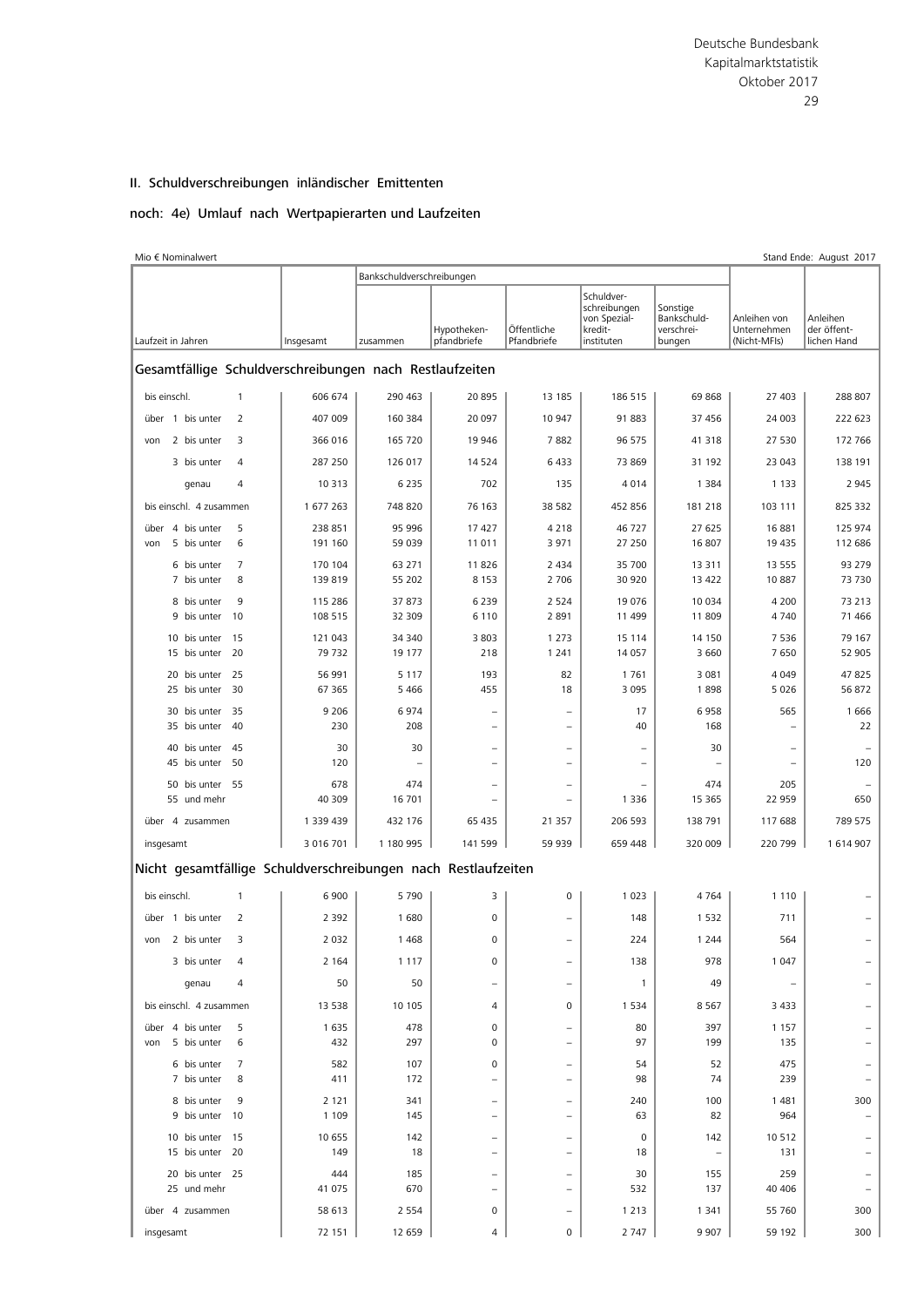Deutsche Bundesbank 30 Kapitalmarktstatistik Oktober 2017

## II. Schuldverschreibungen inländischer Emittenten

# 4f) Umlauf von Anleihen der öffentlichen Hand nach Emittenten

|  | Mio € Nominalwert |  |
|--|-------------------|--|
|--|-------------------|--|

|                                        | Alle Laufzeiten                                               |                                                               |                                                                           |                                                   |                                               |                                                     |                                            |                                          |                                          |                                                                                                                                   |                                                                                                                  |                                 |
|----------------------------------------|---------------------------------------------------------------|---------------------------------------------------------------|---------------------------------------------------------------------------|---------------------------------------------------|-----------------------------------------------|-----------------------------------------------------|--------------------------------------------|------------------------------------------|------------------------------------------|-----------------------------------------------------------------------------------------------------------------------------------|------------------------------------------------------------------------------------------------------------------|---------------------------------|
|                                        |                                                               |                                                               | darunter:                                                                 |                                                   |                                               |                                                     |                                            |                                          |                                          |                                                                                                                                   |                                                                                                                  |                                 |
| Stand am<br>Jahres- bzw.<br>Monatsende | ingesamt 1)                                                   | Bund                                                          | Tages-<br>anleihe                                                         | Unverzins-<br>liche Schatz-<br>anweisungen        | Bundes-<br>schatzan-<br>weisungen             | Bundes-<br>obli-<br>gationen                        | Bundes-<br>schatz-<br>briefe               | 10-jährige<br>Bundes-<br>anleihen        | 30-jährige<br>Bundes-<br>anleihen        | Anteil an<br>Bund-Länder-<br>Anleihen                                                                                             | Sonderver-<br>mögen des<br>Bundes 2)                                                                             | Bundes-<br>post                 |
| 2002<br>2003<br>2004                   | 881 541<br>946 793<br>1 013 397                               | 691865<br>761 720<br>827 411                                  | $\overline{\phantom{m}}$<br>$\overline{\phantom{a}}$<br>$\qquad \qquad -$ | 28 3 9 5<br>34 711<br>34 208                      |                                               | 140 662<br>156 478<br>171 941                       | 17894<br>12 809<br>10815                   |                                          | $\cdot$                                  | $\overline{\phantom{a}}$<br>$\overline{\phantom{a}}$<br>$\qquad \qquad -$                                                         | 50 598<br>16 3 27<br>1855                                                                                        | 12 278<br>9722<br>442           |
| 2005<br>2006<br>2007<br>2008<br>2009   | 1 079 218<br>1 134 701<br>1 166 794<br>1 195 097<br>1 298 581 | 874 911<br>917 220<br>938 053<br>954 491<br>1 040 314         | $\overline{\phantom{0}}$<br>$\qquad \qquad -$<br>Ē,<br>2 9 9 4<br>2 2 1 8 | 34 883<br>34 7 15<br>34 7 32<br>39 936<br>103 395 | 106 777<br>107 147<br>108 849<br>116 671      | 177 855<br>184 799<br>183 706<br>178 889<br>179 588 | 11 055<br>10 198<br>10 286<br>9650<br>9471 | 454 820<br>465 226<br>469 358<br>476 750 | 118 869<br>130 489<br>138 526<br>144 648 | $\overline{\phantom{0}}$<br>$\overline{\phantom{0}}$<br>$\overline{\phantom{0}}$<br>$\qquad \qquad -$<br>$\overline{\phantom{a}}$ | 569<br>407<br>306<br>51<br>51                                                                                    | 442<br>442<br>442<br>442<br>237 |
| 20103                                  | 1 526 937                                                     | 1 2 2 5 1 4 1                                                 | 1687                                                                      | 85 075                                            | 129 387                                       | 198 387                                             | 8704                                       | 504 569                                  | 154 524                                  | $\overline{\phantom{0}}$                                                                                                          | 51                                                                                                               | 237                             |
| 2011                                   | 1 607 226                                                     | 1 280 401                                                     | 1843                                                                      | 57 607                                            | 135 619                                       | 217877                                              | 8 2 0 9                                    | 513 433                                  | 162 659                                  | ÷,                                                                                                                                | $\overline{\phantom{0}}$                                                                                         | 237                             |
| 2012 3)                                | 1650617                                                       | 1 269 285                                                     | 1 3 9 4                                                                   | 55 866                                            | 120 951                                       | 238 267                                             | 6819                                       | 525 088                                  | 173 596                                  | ÷,                                                                                                                                | $\overline{\phantom{a}}$                                                                                         | 237                             |
| 2013                                   | 1 635 138                                                     | 1 260 604                                                     | 1 0 6 6                                                                   | 49 976                                            | 113 566                                       | 248 521                                             | 4 4 8 9                                    | 539 606                                  | 181832                                   | 405                                                                                                                               | $\overline{\phantom{0}}$                                                                                         | 237                             |
| 2014                                   | 1 647 520                                                     | 1 265 000                                                     | 856                                                                       | 27 869                                            | 106 211                                       | 263 760                                             | 2 3 7 5                                    | 550 047                                  | 188 525                                  | 405                                                                                                                               | $\overline{\phantom{a}}$                                                                                         | 237                             |
| 2015                                   | 1 634 377                                                     | 1 244 977                                                     | 739                                                                       | 18 5 36                                           | 100 073                                       | 250 849                                             | 1 3 0 5                                    | 561 311                                  | 197 731                                  | 405                                                                                                                               | $\qquad \qquad -$                                                                                                | 237                             |
| 2016                                   | 1 627 358                                                     | 1 236 757                                                     | 679                                                                       | 23 609                                            | 98 132                                        | 239 693                                             | 737                                        | 554 386                                  | 204 237                                  | 405                                                                                                                               | $\overline{\phantom{0}}$                                                                                         | 237                             |
| 2013 Sept.                             | 1 624 732                                                     | 1 252 382                                                     | 1 1 3 3                                                                   | 54 679                                            | 113 258                                       | 251 562                                             | 4971                                       | 524 846                                  | 179 782                                  | 405                                                                                                                               | $\overline{\phantom{a}}$                                                                                         | 237                             |
| Okt.                                   | 1625650                                                       | 1 253 006                                                     | 1 1 1 6                                                                   | 54 175                                            | 118 491                                       | 240 516                                             | 4807                                       | 530 022                                  | 181 501                                  | 405                                                                                                                               | $\qquad \qquad -$                                                                                                | 237                             |
| Nov.                                   | 1 643 777                                                     | 1 268 734                                                     | 1 0 9 0                                                                   | 53 129                                            | 123 320                                       | 244 662                                             | 4686                                       | 538798                                   | 181 705                                  | 405                                                                                                                               | $\qquad \qquad -$                                                                                                | 237                             |
| Dez.                                   | 1 635 138                                                     | 1 260 604                                                     | 1 0 6 6                                                                   | 49 976                                            | 113 566                                       | 248 521                                             | 4 4 8 9                                    | 539 606                                  | 181832                                   | 405                                                                                                                               | $\overline{\phantom{a}}$                                                                                         | 237                             |
| 2014 Jan.                              | 1617811                                                       | 1 249 489                                                     | 1026                                                                      | 46 976                                            | 117812                                        | 253 536                                             | 4 3 7 7                                    | 520 823                                  | 181 832                                  | 405                                                                                                                               | $\overline{\phantom{a}}$                                                                                         | 237                             |
| Febr.                                  | 1 634 283                                                     | 1 265 323                                                     | 1 0 0 2                                                                   | 43 548                                            | 122 174                                       | 258 407                                             | 4 1 7 1                                    | 525 294                                  | 184 270                                  | 405                                                                                                                               | $\overline{\phantom{m}}$                                                                                         | 237                             |
| März                                   | 1 632 060                                                     | 1 262 566                                                     | 984                                                                       | 41 660                                            | 111 167                                       | 263 552                                             | 4 1 3 1                                    | 529 631                                  | 184 497                                  | 405                                                                                                                               | $\equiv$                                                                                                         | 237                             |
| April                                  | 1 622 012                                                     | 1 254 201                                                     | 965                                                                       | 39 834                                            | 115 470                                       | 247 967                                             | 4 0 0 4                                    | 535 819                                  | 184 665                                  | 405                                                                                                                               | $\overline{\phantom{0}}$                                                                                         | 237                             |
| Mai                                    | 1 641 683                                                     | 1 272 231                                                     | 944                                                                       | 37 713                                            | 121 000                                       | 253 678                                             | 3922                                       | 540 598                                  | 186 289                                  | 405                                                                                                                               | $\qquad \qquad -$                                                                                                | 237                             |
| Juni                                   | 1 645 496                                                     | 1 270 512                                                     | 932                                                                       | 37 857                                            | 110 000                                       | 257 795                                             | 3773                                       | 546 689                                  | 186 479                                  | 405                                                                                                                               | $\qquad \qquad -$                                                                                                | 237                             |
| Juli                                   | 1 639 975                                                     | 1 255 685                                                     | 920                                                                       | 37 267                                            | 113 716                                       | 262 798                                             | 3 5 6 8                                    | 526 152                                  | 186 679                                  | 405                                                                                                                               | $\qquad \qquad -$                                                                                                | 237                             |
| Aug.                                   | 1 652 527                                                     | 1 265 538                                                     | 910                                                                       | 35 4 92                                           | 118 322                                       | 265 836                                             | 3 3 3 1                                    | 530 234                                  | 186 690                                  | 405                                                                                                                               | $\overline{\phantom{0}}$                                                                                         | 237                             |
| Sept.                                  | 1650639                                                       | 1 262 250                                                     | 888                                                                       | 33 244                                            | 107 235                                       | 270 508                                             | 3 0 6 8                                    | 536 173                                  | 186 715                                  | 405                                                                                                                               | $\qquad \qquad -$                                                                                                | 237                             |
| Okt.                                   | 1 655 363                                                     | 1 264 035                                                     | 874                                                                       | 34 865                                            | 111 166                                       | 257 422                                             | 2838                                       | 544 801                                  | 188 234                                  | 405                                                                                                                               | $\overline{\phantom{a}}$                                                                                         | 237                             |
| Nov.                                   | 1 663 734                                                     | 1 272 796                                                     | 864                                                                       | 29 869                                            | 116 398                                       | 261 108                                             | 2 687                                      | 549 596                                  | 188 405                                  | 405                                                                                                                               | $\overline{\phantom{0}}$                                                                                         | 237                             |
| Dez.                                   | 1 647 520                                                     | 1 265 000                                                     | 856                                                                       | 27 869                                            | 106 211                                       | 263 760                                             | 2 3 7 5                                    | 550 047                                  | 188 525                                  | 405                                                                                                                               | $\overline{a}$                                                                                                   | 237                             |
| 2015 Jan.                              | 1 639 243                                                     | 1 255 209                                                     | 843                                                                       | 27 113                                            | 110 266                                       | 267 909                                             | 2 3 4 9                                    | 532 408                                  | 189 763                                  | 405                                                                                                                               | $\qquad \qquad -$                                                                                                | 237                             |
| Febr.                                  | 1 636 605                                                     | 1 247 005                                                     | 833                                                                       | 26 947                                            | 114 979                                       | 254 573                                             | 2 3 1 0                                    | 537 268                                  | 190 004                                  | 405                                                                                                                               | $\qquad \qquad -$                                                                                                | 237                             |
| März                                   | 1 632 640                                                     | 1 246 398                                                     | 824                                                                       | 26 481                                            | 105 474                                       | 255 362                                             | 2 2 7 1                                    | 543 361                                  | 190 298                                  | 405                                                                                                                               | $\overline{\phantom{0}}$                                                                                         | 237                             |
| April                                  | 1 629 476                                                     | 1 242 031                                                     | 818                                                                       | 26 0 25                                           | 110 290                                       | 240 418                                             | 2 1 5 4                                    | 548 269                                  | 190 578                                  | 405                                                                                                                               | $\qquad \qquad -$                                                                                                | 237                             |
| Mai                                    | 1 639 381                                                     | 1 255 363                                                     | 809                                                                       | 27 533                                            | 114 670                                       | 244 481                                             | 2 0 5 8                                    | 552 331                                  | 192 215                                  | 405                                                                                                                               | $\overline{\phantom{0}}$                                                                                         | 237                             |
| Juni                                   | 1628808                                                       | 1 250 381                                                     | 802                                                                       | 27 535                                            | 104 363                                       | 247 655                                             | 2 0 3 1                                    | 555 567                                  | 194 889                                  | 405                                                                                                                               | $\qquad \qquad -$                                                                                                | 237                             |
| Juli                                   | 1 627 336                                                     | 1 243 633                                                     | 795                                                                       | 28 065                                            | 107 398                                       | 252 323                                             | 1743                                       | 540 232                                  | 195 092                                  | 405                                                                                                                               | $\qquad \qquad -$                                                                                                | 237                             |
| Aug.                                   | 1639890                                                       | 1 253 866                                                     | 790                                                                       | 26 544                                            | 112 373                                       | 256 705                                             | 1723                                       | 544 229                                  | 195 288                                  | 405                                                                                                                               | $\equiv$                                                                                                         | 237                             |
| Sept.                                  | 1 636 105                                                     | 1 249 303                                                     | 775                                                                       | 24 5 43                                           | 101 477                                       | 260 825                                             | 1678                                       | 549 188                                  | 196 936                                  | 405                                                                                                                               | $\qquad \qquad -$                                                                                                | 237                             |
| Okt.                                   | 1 635 825                                                     | 1 247 978                                                     | 771                                                                       | 22 541                                            | 105 515                                       | 247 662                                             | 1 6 3 3                                    | 556 166                                  | 197 552                                  | 405                                                                                                                               | $\overline{\phantom{a}}$                                                                                         | 237                             |
| Nov.                                   | 1651361                                                       | 1 258 607                                                     | 760                                                                       | 20 538                                            | 110 801                                       | 250 615                                             | 1 5 4 2                                    | 560 300                                  | 197 721                                  | 405                                                                                                                               | $\qquad \qquad -$                                                                                                | 237                             |
| Dez.                                   | 1 634 377                                                     | 1 244 977                                                     | 739                                                                       | 18 5 36                                           | 100 073                                       | 250 849                                             | 1 3 0 5                                    | 561 311                                  | 197 731                                  | 405                                                                                                                               | $\overline{\phantom{0}}$                                                                                         | 237                             |
| 2016 Jan.<br>Febr.<br>März             | 1621171<br>1 625 304<br>1 628 060                             | 1 234 840<br>1 240 448<br>1 240 507                           | 734<br>728<br>721                                                         | 18 273<br>19 5 33<br>20 599                       | 104 929<br>110 187<br>101 149                 | 250 920<br>239 365<br>243 486                       | 1 3 0 4<br>1 3 0 3<br>1 2 0 5              | 543 912<br>549 249<br>553 886            | 198 607<br>199 923<br>200 964            | 405<br>405<br>405                                                                                                                 | $\overline{\phantom{0}}$<br>$\overline{\phantom{a}}$                                                             | 237<br>237<br>237               |
| April                                  | 1610468                                                       | 1 223 659                                                     | 712                                                                       | 22 307                                            | 105 245                                       | 229 430                                             | 1 1 8 3                                    | 542 807                                  | 202 810                                  | 405                                                                                                                               | $\qquad \qquad -$                                                                                                | 237                             |
| Mai                                    | 1 626 451                                                     | 1 242 059                                                     | 708                                                                       | 25 355                                            | 109 837                                       | 233 260                                             | 1 1 3 0                                    | 547 574                                  | 203 701                                  | 405                                                                                                                               | $\overline{a}$                                                                                                   | 237                             |
| Juni                                   | 1 631 587                                                     | 1 244 579                                                     | 702                                                                       | 28 5 95                                           | 101 793                                       | 238 097                                             | 1 1 0 8                                    | 552 567                                  | 201 007                                  | 405                                                                                                                               | $\qquad \qquad -$                                                                                                | 237                             |
| Juli                                   | 1 622 783                                                     | 1 2 3 1 7 8 6                                                 | 699                                                                       | 28 173                                            | 105 529                                       | 242 028                                             | 978                                        | 534 203                                  | 202 397                                  | 405                                                                                                                               | $\qquad \qquad -$                                                                                                | 237                             |
| Aug.                                   | 1 636 758                                                     | 1 247 864                                                     | 695                                                                       | 29 4 43                                           | 110 004                                       | 245 533                                             | 923                                        | 538 558                                  | 202 528                                  | 405                                                                                                                               | $\overline{\phantom{a}}$                                                                                         | 237                             |
| Sept.                                  | 1 642 486                                                     | 1 253 850                                                     | 690                                                                       | 30 626                                            | 104 096                                       | 249 085                                             | 922                                        | 543 013                                  | 202 663                                  | 405                                                                                                                               | $\qquad \qquad -$                                                                                                | 237                             |
| Okt.                                   | 1 633 811                                                     | 1 245 681                                                     | 687                                                                       | 29 625                                            | 104 314                                       | 235 702                                             | 890                                        | 547 280                                  | 203 997                                  | 405                                                                                                                               | $\qquad \qquad -$                                                                                                | 237                             |
| Nov.                                   | 1 644 848                                                     | 1 255 405                                                     | 683                                                                       | 26 617                                            | 109 073                                       | 236 520                                             | 844                                        | 553 828                                  | 204 180                                  | 405                                                                                                                               | $\qquad \qquad -$                                                                                                | 237                             |
| Dez.                                   | 1 627 358                                                     | 1 236 757                                                     | 679                                                                       | 23 609                                            | 98 132                                        | 239 693                                             | 737                                        | 554 386                                  | 204 237                                  | 405                                                                                                                               | $\overline{\phantom{a}}$                                                                                         | 237                             |
| 2017 Jan.                              | 1 618 405                                                     | 1 227 523                                                     | 674                                                                       | 19 092                                            | 102 865                                       | 239 993                                             | 688                                        | 540 119                                  | 205 097                                  | 405                                                                                                                               | $\qquad \qquad -$                                                                                                | 237                             |
| Febr.                                  | 1601851                                                       | 1 213 740                                                     | 671                                                                       | 16 3 28                                           | 103 197                                       | 227 559                                             | 648                                        | 543 034                                  | 206 269                                  | 405                                                                                                                               | $\qquad \qquad -$                                                                                                | 237                             |
| März                                   | 1 610 395                                                     | 1 2 2 1 4 3 8                                                 | 664                                                                       | 14 654                                            | 97 410                                        | 231 326                                             | 619                                        | 549 075                                  | 207 290                                  | 405                                                                                                                               | $\overline{\phantom{a}}$                                                                                         | 237                             |
| April                                  | 1 601 563                                                     | 1 217 630                                                     | 662                                                                       | 13 0 35                                           | 102 516                                       | 216 959                                             | 556                                        | 552 896                                  | 208 249                                  | 405                                                                                                                               | $\qquad \qquad -$                                                                                                | 237                             |
| Mai                                    | 1617969                                                       | 1 2 3 1 9 9 7                                                 | 658                                                                       | 13 616                                            | 107 344                                       | 220 203                                             | 539                                        | 558 234                                  | 209 783                                  | 405                                                                                                                               | $\qquad \qquad -$                                                                                                | 237                             |
| Juni                                   | 1 613 268                                                     | 1 224 911                                                     | 655                                                                       | 14 185                                            | 97 927                                        | 222 929                                             | 487                                        | 561 889                                  | 210 708                                  | 405                                                                                                                               | $\overline{\phantom{m}}$                                                                                         | 237                             |
| Juli<br>Aug.                           | 1 599 203<br>1 615 207                                        | 1 212 439<br>1 229 028<br>Rundeseisenhahnvermänen his einschl | 653<br>650                                                                | 14 8 21<br>13 3 11                                | 98 575<br>106 893<br>2002 in den Gesamtzahlen | 226 722<br>230 137                                  | 449<br>409                                 | 548 107<br>553 594                       | 211 850<br>211918                        | 405<br>405                                                                                                                        | $\qquad \qquad -$<br>$\qquad \qquad -$<br>vermönen (einschl Rundes- und Reichsbahn) 3 Änderung in der sektoralen | 237<br>237                      |

**1** Bundeseisenbahnvermögen bis einschl. 2002 in den Gesamtzahlen vermögen-(einschl. Bundes- und Reichsbahn). **3** Änderung in der sektoralen<br>enthalten. **2** Fonds "Deutsche Einheit", Ausgleichsfonds Währungsumstellung, Zuo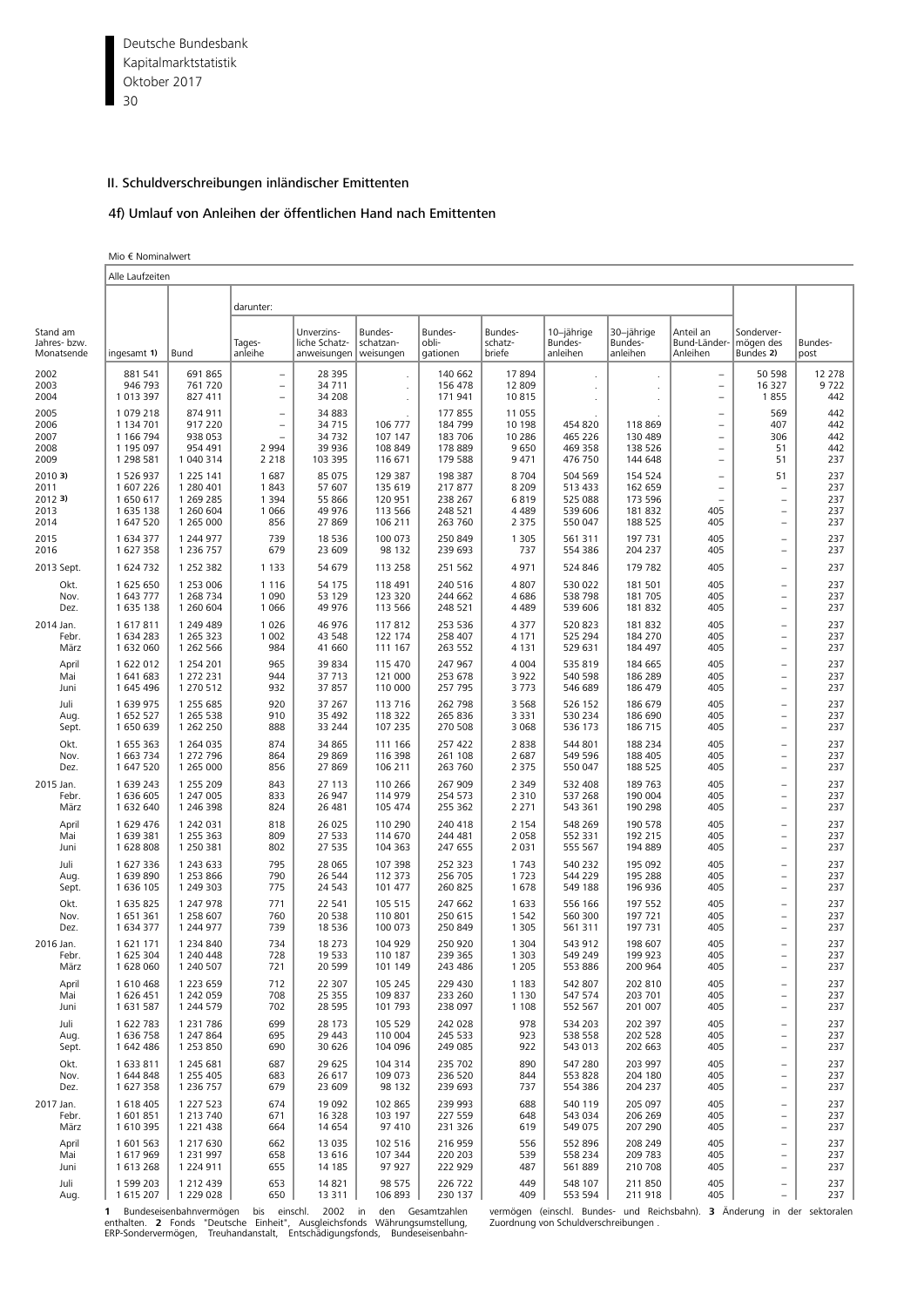|                                                     |                                                   |                                                                                                                     |                                 | Laufzeit über 4 Jahre                                 |                                                     | Laufzeit bis einschließl. 4 Jahre                   |                                                     |                                                     | Nachrichtlich:                                    |                                                                                                                           |                                                      |                                        |
|-----------------------------------------------------|---------------------------------------------------|---------------------------------------------------------------------------------------------------------------------|---------------------------------|-------------------------------------------------------|-----------------------------------------------------|-----------------------------------------------------|-----------------------------------------------------|-----------------------------------------------------|---------------------------------------------------|---------------------------------------------------------------------------------------------------------------------------|------------------------------------------------------|----------------------------------------|
|                                                     | darunter:                                         |                                                                                                                     |                                 |                                                       | darunter:                                           |                                                     |                                                     | darunter:                                           |                                                   |                                                                                                                           |                                                      |                                        |
| Länder                                              | Länder-<br>jumbos                                 | Anteil an<br>Bund-Länder-<br>Anleihen                                                                               | Gemeinden                       | insgesamt                                             | Bund                                                | Länder                                              | insgesamt                                           | Bund                                                | Länder                                            | Bund-<br>Länder-<br>Anleihen                                                                                              | inflations-<br>indexierte<br>Bundes-<br>wertpapiere  | Stand am<br>Jahres- bzw.<br>Monatsende |
| 125 733<br>158 213<br>182 876                       | 14 6 19<br>19 2 5 9<br>22 509                     | $\qquad \qquad -$<br>$\overline{\phantom{0}}$<br>$\qquad \qquad -$                                                  | 1 0 6 6<br>811<br>812           | 743 975<br>784 974<br>843 627                         | 578 038<br>633 340<br>690 359                       | 101 995<br>124 774<br>150 158                       | 137 566<br>161819<br>169 770                        | 113 828<br>128 380<br>137 052                       | 23 738<br>33 4 38<br>32 718                       | ÷,<br>$\overline{\phantom{a}}$<br>$\qquad \qquad -$                                                                       | $\overline{\phantom{a}}$<br>$\overline{\phantom{a}}$ | 2002<br>2003<br>2004                   |
| 202 830<br>216 258<br>227 737<br>239 888<br>257 760 | 24 3 84<br>25 888<br>24 7 13<br>25 2 23<br>24 073 | $\overline{\phantom{0}}$<br>$\overline{\phantom{0}}$<br>$\qquad \qquad -$<br>$\qquad \qquad -$<br>$\qquad \qquad -$ | 466<br>374<br>256<br>225<br>219 | 906 755<br>968 341<br>997 319<br>1 000 967<br>1010838 | 728 771<br>772 654<br>793 675<br>803 386<br>816 642 | 176 507<br>194 465<br>202 640<br>196 864<br>193 688 | 172 463<br>166 359<br>169 475<br>194 130<br>287 743 | 146 140<br>144 566<br>144 378<br>151 106<br>223 672 | 26 323<br>21 7 9 3<br>25 097<br>43 0 24<br>64 071 | $\overline{\phantom{0}}$<br>$\overline{\phantom{0}}$<br>$\bar{ }$<br>$\overline{\phantom{0}}$<br>$\overline{\phantom{a}}$ | 9 0 0 0<br>14 9 94<br>21 853<br>26 853               | 2005<br>2006<br>2007<br>2008<br>2009   |
| 301 202                                             | 23 168                                            | $\overline{\phantom{0}}$                                                                                            | 305                             | 1 090 375                                             | 876 869                                             | 212 912                                             | 436 562                                             | 348 272                                             | 88 290                                            | $\qquad \qquad -$                                                                                                         | 37 853                                               | 20103                                  |
| 326 207                                             | 24 268                                            | $\overline{\phantom{0}}$                                                                                            | 380                             | 1 147 670                                             | 917 125                                             | 229 928                                             | 459 555                                             | 363 276                                             | 96 280                                            | $\overline{\phantom{a}}$                                                                                                  | 45 275                                               | 2011                                   |
| 380 715                                             | 24 7 4 3                                          | $\overline{\phantom{0}}$                                                                                            | 380                             | 1 250 289                                             | 974 877                                             | 274 795                                             | 400 328                                             | 294 408                                             | 105 920                                           | $\equiv$                                                                                                                  | 54 242                                               | 2012 3)                                |
| 373 692                                             | 22 931                                            | 2 5 9 5                                                                                                             | 605                             | 1 306 846                                             | 1 008 707                                           | 297 297                                             | 328 292                                             | 251 896                                             | 76 395                                            | 3 0 0 0                                                                                                                   | 53 305                                               | 2013                                   |
| 381 028                                             | 21 681                                            | 2 5 9 5                                                                                                             | 1 2 5 5                         | 1 376 862                                             | 1 056 107                                           | 319 762                                             | 270 659                                             | 208 893                                             | 61 266                                            | 3 0 0 0                                                                                                                   | 64 543                                               | 2014                                   |
| 387 208                                             | 21 275                                            | 2 5 9 5                                                                                                             | 1955                            | 1 394 173                                             | 1071016                                             | 321 464                                             | 240 204                                             | 173 961                                             | 65 744                                            | 3 0 0 0                                                                                                                   | 76 219                                               | 2015                                   |
| 387 924                                             | 20 275                                            | 2 5 9 5                                                                                                             | 2 4 4 0                         | 1 382 260                                             | 1 055 943                                           | 324 140                                             | 245 098                                             | 180 814                                             | 63 784                                            | 3 0 0 0                                                                                                                   | 68 454                                               | 2016                                   |
| 371 632                                             | 23 181                                            | 2 5 9 5                                                                                                             | 480                             | 1 286 401                                             | 993 707                                             | 291 977                                             | 338 331                                             | 258 675                                             | 79 656                                            | 3 0 0 0                                                                                                                   | 51 112                                               | 2013 Sept.                             |
| 371 926                                             | 22 931                                            | 2 5 9 5                                                                                                             | 480                             | 1 283 794                                             | 989 625                                             | 293 452                                             | 341 856                                             | 263 381                                             | 78 475                                            | 3 0 0 0                                                                                                                   | 52 155                                               | Okt.                                   |
| 374 201                                             | 22 931                                            | 2 5 9 5                                                                                                             | 605                             | 1 301 381                                             | 1 004 134                                           | 296 405                                             | 342 395                                             | 264 600                                             | 77 795                                            | 3 0 0 0                                                                                                                   | 53 165                                               | Nov.                                   |
| 373 692                                             | 22 931                                            | 2 5 9 5                                                                                                             | 605                             | 1 306 846                                             | 1 008 707                                           | 297 297                                             | 328 292                                             | 251 896                                             | 76 395                                            | 3 0 0 0                                                                                                                   | 53 305                                               | Dez.                                   |
| 367 480                                             | 22 681                                            | 2 5 9 5                                                                                                             | 605                             | 1 297 793                                             | 1 002 087                                           | 294 864                                             | 320 018                                             | 247 402                                             | 72 616                                            | 3 0 0 0                                                                                                                   | 54 455                                               | 2014 Jan.                              |
| 367 719                                             | 22 681                                            | 2 5 9 5                                                                                                             | 1 0 0 5                         | 1 309 355                                             | 1013637                                             | 294 876                                             | 324 929                                             | 251 686                                             | 72 843                                            | 3 0 0 0                                                                                                                   | 55 450                                               | Febr.                                  |
| 368 252                                             | 22 681                                            | 2 5 9 5                                                                                                             | 1 0 0 5                         | 1 321 259                                             | 1 023 438                                           | 296 979                                             | 310 801                                             | 239 128                                             | 71 273                                            | 3 0 0 0                                                                                                                   | 56 593                                               | März                                   |
| 366 569                                             | 20 931                                            | 2 5 9 5                                                                                                             | 1 0 0 5                         | 1 316 012                                             | 1 019 367                                           | 295 803                                             | 306 000                                             | 234 834                                             | 70 766                                            | 3 0 0 0                                                                                                                   | 58 533                                               | April                                  |
| 368 210                                             | 20 4 31                                           | 2 5 9 5                                                                                                             | 1 0 0 5                         | 1 3 3 1 2 6 8                                         | 1 031 601                                           | 298 824                                             | 310 415                                             | 240 630                                             | 69 385                                            | 3 0 0 0                                                                                                                   | 59 506                                               | Mai                                    |
| 373 742                                             | 20 4 31                                           | 2 5 9 5                                                                                                             | 1 0 0 5                         | 1 350 225                                             | 1 043 637                                           | 305 745                                             | 295 272                                             | 226 875                                             | 67 997                                            | 3 0 0 0                                                                                                                   | 60 820                                               | Juni                                   |
| 383 047                                             | 20 431                                            | 2 5 9 5                                                                                                             | 1 0 0 5                         | 1 343 251                                             | 1028086                                             | 314 322                                             | 296 724                                             | 227 599                                             | 68725                                             | 3 0 0 0                                                                                                                   | 61 870                                               | Juli                                   |
| 385 747                                             | 20 431                                            | 2 5 9 5                                                                                                             | 1 0 0 5                         | 1 354 375                                             | 1 035 160                                           | 318 372                                             | 298 152                                             | 230 377                                             | 67 375                                            | 3 0 0 0                                                                                                                   | 61 911                                               | Aug.                                   |
| 387 146                                             | 21 4 31                                           | 2 5 9 5                                                                                                             | 1 0 0 5                         | 1 366 972                                             | 1 045 511                                           | 320 618                                             | 283 667                                             | 216 739                                             | 66 528                                            | 3 0 0 0                                                                                                                   | 62 769                                               | Sept.                                  |
| 390 085                                             | 21 4 31                                           | 2 5 9 5                                                                                                             | 1 0 0 5                         | 1 370 011                                             | 1 044 328                                           | 324 841                                             | 285 352                                             | 219 707                                             | 65 245                                            | 3 0 0 0                                                                                                                   | 63 533                                               | Okt.                                   |
| 389 696                                             | 21 4 31                                           | 2 5 9 5                                                                                                             | 1 0 0 5                         | 1 379 738                                             | 1052818                                             | 326 078                                             | 283 996                                             | 219 978                                             | 63 618                                            | 3 0 0 0                                                                                                                   | 64 473                                               | Nov.                                   |
| 381 028                                             | 21 681                                            | 2 5 9 5                                                                                                             | 1 2 5 5                         | 1 376 862                                             | 1 056 107                                           | 319 762                                             | 270 659                                             | 208 893                                             | 61 266                                            | 3 0 0 0                                                                                                                   | 64 543                                               | Dez.                                   |
| 382 543                                             | 20 181                                            | 2 5 9 5                                                                                                             | 1 2 5 5                         | 1 365 126                                             | 1 046 415                                           | 317 719                                             | 274 117                                             | 208 794                                             | 64 824                                            | 3 0 0 0                                                                                                                   | 65 330                                               | 2015 Jan.                              |
| 387 807                                             | 21 681                                            | 2 5 9 5                                                                                                             | 1 5 5 5                         | 1 362 782                                             | 1 038 367                                           | 323 123                                             | 273 823                                             | 208 638                                             | 64 685                                            | 3 0 0 0                                                                                                                   | 66 274                                               | Febr.                                  |
| 384 450                                             | 21 681                                            | 2 5 9 5                                                                                                             | 1 5 5 5                         | 1 368 829                                             | 1 047 507                                           | 320 029                                             | 263 811                                             | 198 890                                             | 64 421                                            | 3 0 0 0                                                                                                                   | 68 236                                               | März                                   |
| 385 653                                             | 21 681                                            | 2 5 9 5                                                                                                             | 1 5 5 5                         | 1 363 052                                             | 1038576                                             | 323 183                                             | 266 424                                             | 203 454                                             | 62 469                                            | 3 0 0 0                                                                                                                   | 69 117                                               | April                                  |
| 382 226                                             | 21 681                                            | 2 5 9 5                                                                                                             | 1 5 5 5                         | 1 372 315                                             | 1 048 233                                           | 322 790                                             | 267 066                                             | 207 129                                             | 59 436                                            | 3 0 0 0                                                                                                                   | 69 965                                               | Mai                                    |
| 376 385                                             | 21 275                                            | 2 5 9 5                                                                                                             | 1 8 0 5                         | 1 376 950                                             | 1 0 5 7 2 8 3                                       | 318 125                                             | 251858                                              | 193 098                                             | 58 260                                            | 3 0 0 0                                                                                                                   | 72 513                                               | Juni                                   |
| 381 661                                             | 21 275                                            | 2 5 9 5                                                                                                             | 1 8 0 5                         | 1 369 922                                             | 1 048 525                                           | 319 855                                             | 257 414                                             | 195 108                                             | 61 806                                            | 3 0 0 0                                                                                                                   | 73 434                                               | Juli                                   |
| 383 982                                             | 21 275                                            | 2 5 9 5                                                                                                             | 1 8 0 5                         | 1 379 448                                             | 1 057 075                                           | 320 831                                             | 260 442                                             | 196 791                                             | 63 151                                            | 3 0 0 0                                                                                                                   | 73 518                                               | Aug.                                   |
| 384 609                                             | 21 275                                            | 2 5 9 5                                                                                                             | 1955                            | 1 390 253                                             | 1 068 060                                           | 320 500                                             | 245 852                                             | 181 243                                             | 64 109                                            | 3 0 0 0                                                                                                                   | 74 347                                               | Sept.                                  |
| 385 656                                             | 21 275                                            | 2 5 9 5                                                                                                             | 1955                            | 1 386 357                                             | 1 0 6 2 8 6 5                                       | 321 800                                             | 249 469                                             | 185 113                                             | 63 856                                            | 3 0 0 0                                                                                                                   | 75 071                                               | Okt.                                   |
| 390 562                                             | 21 275                                            | 2 5 9 5                                                                                                             | 1955                            | 1 395 754                                             | 1070019                                             | 324 042                                             | 255 608                                             | 188 588                                             | 66 520                                            | 3 0 0 0                                                                                                                   | 76 135                                               | Nov.                                   |
| 387 208                                             | 21 275                                            | 2 5 9 5                                                                                                             | 1955                            | 1 394 173                                             | 1071016                                             | 321 464                                             | 240 204                                             | 173 961                                             | 65 744                                            | 3 0 0 0                                                                                                                   | 76 219                                               | Dez.                                   |
| 384 139                                             | 21 275                                            | 2 5 9 5                                                                                                             | 1955                            | 1 376 677                                             | 1 055 450                                           | 319 534                                             | 244 494                                             | 179 389                                             | 64 605                                            | 3 0 0 0                                                                                                                   | 77 269                                               | 2016 Jan.                              |
| 382 664                                             | 20 275                                            | 2 5 9 5                                                                                                             | 1955                            | 1 369 312                                             | 1 050 101                                           | 317 519                                             | 255 992                                             | 190 347                                             | 65 144                                            | 3 0 0 0                                                                                                                   | 77 803                                               | Febr.                                  |
| 385 240                                             | 19 275                                            | 2 5 9 5                                                                                                             | 2 0 7 5                         | 1 379 499                                             | 1 059 769                                           | 317918                                              | 248 561                                             | 180 738                                             | 67 322                                            | 3 0 0 0                                                                                                                   | 78 495                                               | März                                   |
| 384 497                                             | 20775                                             | 2 5 9 5                                                                                                             | 2 0 7 5                         | 1 359 178                                             | 1036827                                             | 320 538                                             | 251 290                                             | 186 832                                             | 63 959                                            | 3 0 0 0                                                                                                                   | 64 171                                               | April                                  |
| 381 840                                             | 19 275                                            | 2 5 9 5                                                                                                             | 2 3 1 5                         | 1 366 693                                             | 1 046 749                                           | 317891                                              | 259 759                                             | 195 310                                             | 63 949                                            | 3 0 0 0                                                                                                                   | 65 136                                               | Mai                                    |
| 384 331                                             | 19 275                                            | 2 5 9 5                                                                                                             | 2 4 4 0                         | 1 373 416                                             | 1 0 5 2 2 0 8                                       | 319 031                                             | 258 171                                             | 192 371                                             | 65 300                                            | 3 0 0 0                                                                                                                   | 66 051                                               | Juni                                   |
| 388 321                                             | 19 275                                            | 2 5 9 5                                                                                                             | 2 4 4 0                         | 1 3 6 4 1 9 7                                         | 1 0 3 9 3 5 4                                       | 322 665                                             | 258 587                                             | 192 431                                             | 65 655                                            | 3 0 0 0                                                                                                                   | 66 541                                               | Juli                                   |
| 386 217                                             | 19 275                                            | 2 5 9 5                                                                                                             | 2 4 4 0                         | 1 371 588                                             | 1 047 186                                           | 322 224                                             | 265 171                                             | 200 678                                             | 63 993                                            | 3 0 0 0                                                                                                                   | 66 583                                               | Aug.                                   |
| 385 959                                             | 19 275                                            | 2 5 9 5                                                                                                             | 2 4 4 0                         | 1 379 155                                             | 1 055 323                                           | 321 655                                             | 263 330                                             | 198 526                                             | 64 304                                            | 3 0 0 0                                                                                                                   | 67 029                                               | Sept.                                  |
| 385 453                                             | 20 275                                            | 2 5 9 5                                                                                                             | 2 4 4 0                         | 1 370 023                                             | 1 047 473                                           | 320 372                                             | 263 788                                             | 198 207                                             | 65 081                                            | 3 0 0 0                                                                                                                   | 67818                                                | Okt.                                   |
| 386 766                                             | 20 275                                            | 2 5 9 5                                                                                                             | 2 4 4 0                         | 1 380 452                                             | 1 0 5 5 2 6 5                                       | 323 010                                             | 264 396                                             | 200 140                                             | 63 756                                            | 3 0 0 0                                                                                                                   | 68 429                                               | Nov.                                   |
| 387 924                                             | 20 275                                            | 2 5 9 5                                                                                                             | 2 4 4 0                         | 1 382 260                                             | 1 055 943                                           | 324 140                                             | 245 098                                             | 180 814                                             | 63 784                                            | 3 0 0 0                                                                                                                   | 68 454                                               | Dez.                                   |
| 388 205                                             | 18775                                             | 2 5 9 5                                                                                                             | 2 4 4 0                         | 1 368 159                                             | 1 042 916                                           | 323 065                                             | 250 246                                             | 184 606                                             | 65 140                                            | 3 0 0 0                                                                                                                   | 69 434                                               | 2017 Jan.                              |
| 385 334                                             | 18775                                             | 2 5 9 5                                                                                                             | 2 5 4 0                         | 1 354 331                                             | 1031819                                             | 320 234                                             | 247 521                                             | 181 920                                             | 65 101                                            | 3 0 0 0                                                                                                                   | 69 994                                               | Febr.                                  |
| 386 039                                             | 19 7 7 5                                          | 2 5 9 5                                                                                                             | 2 6 8 0                         | 1 365 333                                             | 1 042 573                                           | 320 342                                             | 245 062                                             | 178 865                                             | 65 697                                            | 3 0 0 0                                                                                                                   | 70 437                                               | März                                   |
| 380 766                                             | 18 275                                            | 2 5 9 5                                                                                                             | 2 9 3 0                         | 1 354 412                                             | 1 0 3 3 3 9 4                                       | 318 351                                             | 247 151                                             | 184 235                                             | 62 416                                            | 3 0 0 0                                                                                                                   | 71 283                                               | April                                  |
| 382 805                                             | 18 275                                            | 2 5 9 5                                                                                                             | 2 9 3 0                         | 1 367 154                                             | 1 043 833                                           | 320 653                                             | 250 815                                             | 188 163                                             | 62 152                                            | 3 0 0 0                                                                                                                   | 71 698                                               | Mai                                    |
| 385 190                                             | 18 275                                            | 2 5 9 5                                                                                                             | 2 9 3 0                         | 1 375 889                                             | 1051113                                             | 322 108                                             | 237 379                                             | 173 797                                             | 63 082                                            | 3 0 0 0                                                                                                                   | 72 104                                               | Juni                                   |
| 383 597                                             | 18 275                                            | 2 5 9 5                                                                                                             | 2 9 3 0                         | 1 362 496                                             | 1 039 220                                           | 320 609                                             | 236 706                                             | 173 219                                             | 62 987                                            | 3 0 0 0                                                                                                                   | 72 651                                               | Juli                                   |
| 383 012                                             | 18 275                                            | 2 5 9 5                                                                                                             | 2 9 3 0                         | 1 372 948                                             | 1 049 276                                           | 321 004                                             | 242 259                                             | 179 751                                             | 62 007                                            | 3 0 0 0                                                                                                                   | 72 651                                               | Aug.                                   |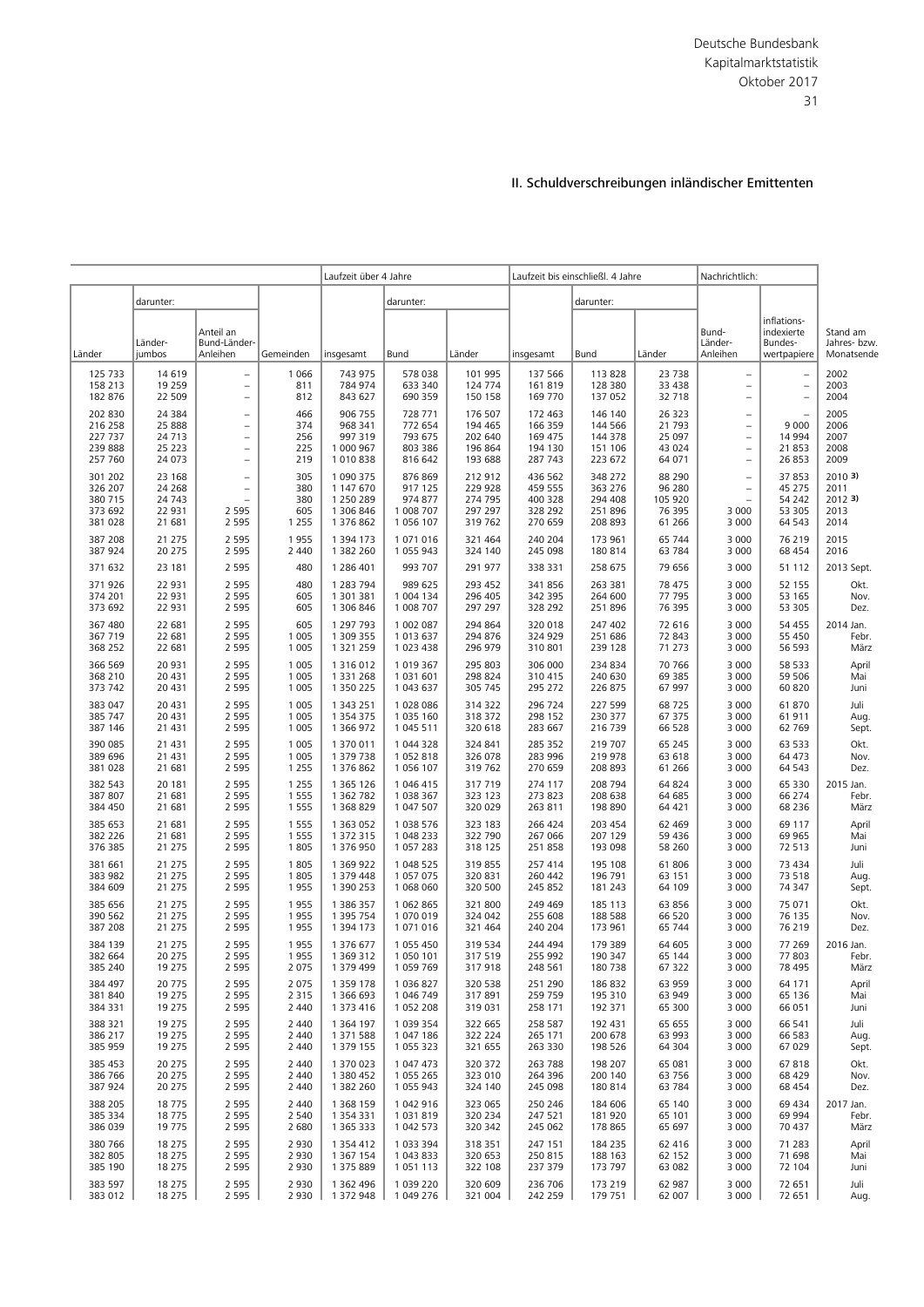Deutsche Bundesbank 32 Kapitalmarktstatistik Oktober 2017

# II. Schuldverschreibungen inländischer Emittenten

# 5. Brutto-Absatz und Umlauf von Bankschuldverschreibungen nach Bankengruppen

|  | Mio € Nominalwert |  |
|--|-------------------|--|
|--|-------------------|--|

|                                      | Alle Bankengruppen zusammen                                                   |                                                     |                                                    |                                                                |                                                                                         | Private Hypothekenbanken 1)                         |                                                  |                                                 |                                                    |
|--------------------------------------|-------------------------------------------------------------------------------|-----------------------------------------------------|----------------------------------------------------|----------------------------------------------------------------|-----------------------------------------------------------------------------------------|-----------------------------------------------------|--------------------------------------------------|-------------------------------------------------|----------------------------------------------------|
| Zeit                                 | insgesamt                                                                     | Hypotheken-<br>pfandbriefe                          | Öffentliche<br>Pfandbriefe                         | Schuldver-<br>schreibungen<br>von Spezial-<br>kreditinstituten | Sonstige<br>Bankschuld-<br>verschreibungen                                              | insgesamt                                           | Hypotheken-<br>pfandbriefe                       | Öffentliche<br>Pfandbriefe                      | Sonstige<br>Bankschuld-<br>verschreibungen         |
|                                      | Brutto-Absatz                                                                 |                                                     |                                                    |                                                                |                                                                                         |                                                     |                                                  |                                                 |                                                    |
| 2000                                 | 500 895                                                                       | 34 5 28                                             | 143 107                                            | 94 556                                                         | 228 703                                                                                 | 195 056                                             | 31 885                                           | 93 766                                          | 69 405                                             |
| 2001                                 | 505 646                                                                       | 34782                                               | 112 594                                            | 106 166                                                        | 252 103                                                                                 | 181 623                                             | 30 150                                           | 78 443                                          | 73 028                                             |
| 2002                                 | 569 232                                                                       | 41 496                                              | 119 880                                            | 117 506                                                        | 290 353                                                                                 | 146 978                                             | 35 827                                           | 67 404                                          | 43 749                                             |
| 2003                                 | 668 002                                                                       | 47828                                               | 107 918                                            | 140 398                                                        | 371858                                                                                  | 181 644                                             | 42 306                                           | 57 804                                          | 81 531                                             |
| 2004                                 | 688 844                                                                       | 33774                                               | 90 815                                             | 162 353                                                        | 401 904                                                                                 | 163 967                                             | 27 591                                           | 59 453                                          | 76 924                                             |
| 2005                                 | 692 182                                                                       | 28 217                                              | 103 984                                            | 160 010                                                        | 399 969                                                                                 | 181 566                                             | 25 579                                           | 77 935                                          | 78 049                                             |
| 2006                                 | 622 055                                                                       | 24 483                                              | 99 628                                             | 139 193                                                        | 358 750                                                                                 | 155 284                                             | 21 906                                           | 64 158                                          | 69 217                                             |
| 2007                                 | 743 616                                                                       | 19 211                                              | 82 720                                             | 195 722                                                        | 445 963                                                                                 | 114 666                                             | 11864                                            | 30 363                                          | 72 438                                             |
| 2008                                 | 961 271                                                                       | 51 259                                              | 70 520                                             | 382 814                                                        | 456 676                                                                                 | 154 369                                             | 33 4 69                                          | 22 247                                          | 98 651                                             |
| 2009                                 | 1058815                                                                       | 40 421                                              | 37 615                                             | 331 566                                                        | 649 215                                                                                 | 369 769                                             | 22 572                                           | 13778                                           | 333 417                                            |
| 2010                                 | 757 754                                                                       | 36 226                                              | 33 5 39                                            | 363 828                                                        | 324 160                                                                                 | 152 862                                             | 23 658                                           | 15 7 18                                         | 113 489                                            |
| 2011                                 | 658 781                                                                       | 31 431                                              | 24 2 9 5                                           | 376876                                                         | 226 180                                                                                 | 40 570                                              | 19 661                                           | 8 1 1 0                                         | 12 801                                             |
| 2012                                 | 702 781                                                                       | 36 593                                              | 11 413                                             | 446 153                                                        | 208 623                                                                                 | 32 967                                              | 18612                                            | 3 5 9 6                                         | 10 760                                             |
| 2013                                 | 908 107                                                                       | 25 775                                              | 12 963                                             | 692 611                                                        | 176 758                                                                                 | 33 846                                              | 15 140                                           | 4 2 7 0                                         | 14 4 35                                            |
| 2014                                 | 829 864                                                                       | 24 202                                              | 13 0 16                                            | 620 409                                                        | 172 236                                                                                 | 26 737                                              | 12 502                                           | 2 7 4 6                                         | 11 487                                             |
| 2015                                 | 852 045                                                                       | 35 840                                              | 13 3 7 6                                           | 581 410                                                        | 221 417                                                                                 | 32 880                                              | 17 003                                           | 2872                                            | 13 004                                             |
| 2016 4)                              | 717 002                                                                       | 29 059                                              | 7621                                               | 511 222                                                        | 169 103                                                                                 | 26 370                                              | 12 902                                           | 2 1 9 8                                         | 11 2 6 9                                           |
| 2016 Juni                            | 56 397                                                                        | 1 4 0 2                                             | 1 3 4 5                                            | 35 416                                                         | 18 2 3 5                                                                                | 1 2 8 3                                             | 293                                              | 500                                             | 489                                                |
| Juli 4)                              | 64 060                                                                        | 3 6 9 5                                             | 231                                                | 47 806                                                         | 12 3 28                                                                                 | 2 3 3 3                                             | 1789                                             |                                                 | 544                                                |
| Aug.                                 | 47 957                                                                        | 3758                                                | 952                                                | 35 486                                                         | 7762                                                                                    | 2 1 8 0                                             | 915                                              | 460                                             | 805                                                |
| Sept.                                | 60 863                                                                        | 720                                                 | 143                                                | 46 130                                                         | 13 870                                                                                  | 929                                                 | 29                                               | 18                                              | 882                                                |
| Okt.                                 | 58 255                                                                        | 1 5 5 9                                             | 785                                                | 42 270                                                         | 13 642                                                                                  | 1512                                                | 533                                              | 125                                             | 979                                                |
| Nov.                                 | 40 706                                                                        | 2017                                                | 211                                                | 29 840                                                         | 8639                                                                                    | 1715                                                | 730                                              |                                                 | 860                                                |
| Dez.                                 | 32 710                                                                        | 340                                                 | 48                                                 | 23 7 27                                                        | 8595                                                                                    | 1 0 6 1                                             | 228                                              |                                                 | 833                                                |
| 2017 Jan.                            | 82 622                                                                        | 4569                                                | 2 9 0 9                                            | 62 057                                                         | 13 0 88                                                                                 | 1808                                                | 704                                              | 93                                              | 1012                                               |
| Febr.                                | 70 911                                                                        | 2 6 6 9                                             | 733                                                | 48 391                                                         | 19 118                                                                                  | 2 8 6 2                                             | 1 3 3 5                                          | 250                                             | 1 2 7 6                                            |
| März                                 | 47729                                                                         | 3 5 4 8                                             | 756                                                | 31 244                                                         | 12 182                                                                                  | 3 2 7 2                                             | 2 1 5 5                                          | 349                                             | 769                                                |
| April                                | 55 296                                                                        | 2 1 7 0                                             | 58                                                 | 45 233                                                         | 7836                                                                                    | 2 2 9 7                                             | 1884                                             | 300                                             | 413                                                |
| Mai                                  | 55 536                                                                        | 1700                                                | 238                                                | 41 685                                                         | 11913                                                                                   | 2 1 0 7                                             | 1 1 3 0                                          |                                                 | 977                                                |
| Juni                                 | 42 842                                                                        | 5 0 0 5                                             | 364                                                | 25 324                                                         | 12 148                                                                                  | 6 2 7 9                                             | 4744                                             |                                                 | 1 2 3 4                                            |
| Juli                                 | 47 165                                                                        | 292                                                 | 562                                                | 38 013                                                         | 8 2 9 8                                                                                 | 1 0 9 8                                             | 86                                               | $\overline{\phantom{0}}$                        | 1012                                               |
| Aug.                                 | 47 675                                                                        | 2 4 7 6                                             | 20                                                 | 36 804                                                         | 8 3 7 4                                                                                 | 2 3 0 6                                             | 1682                                             | $\equiv$                                        | 624                                                |
|                                      | Umlauf 3)                                                                     |                                                     |                                                    |                                                                |                                                                                         |                                                     |                                                  |                                                 |                                                    |
| 2000                                 | 1 445 736                                                                     | 140 751                                             | 685 122                                            | 157 374                                                        | 462 488                                                                                 | 691 600                                             | 119 627                                          | 456 883                                         | 115 090                                            |
| 2001                                 | 1 506 640                                                                     | 147 684                                             | 675 868                                            | 201 721                                                        | 481 366                                                                                 | 704 131                                             | 126 364                                          | 458 987                                         | 118 781                                            |
| 2002                                 | 1 563 034                                                                     | 155 620                                             | 649 061                                            | 222 427                                                        | 535 925                                                                                 | 661816                                              | 134 896                                          | 425 319                                         | 101 602                                            |
| 2003                                 | 1 603 906                                                                     | 158 321                                             | 606 541                                            | 266 602                                                        | 572 442                                                                                 | 629 596                                             | 137 647                                          | 387 739                                         | 104 209                                            |
| 2004                                 | 1 685 766                                                                     | 159 360                                             | 553 927                                            | 316 745                                                        | 655 734                                                                                 | 604 081                                             | 137 799                                          | 357 559                                         | 108 723                                            |
| 2005                                 | 1 751 563                                                                     | 157 209                                             | 519 674                                            | 323 587                                                        | 751 093                                                                                 | 569 975                                             | 134 672                                          | 333 566                                         | 101 737                                            |
| 2006                                 | 1809899                                                                       | 144 397                                             | 499 525                                            | 368 476                                                        | 797 502                                                                                 | 548 905                                             | 121 944                                          | 318 095                                         | 108 866                                            |
| 2007                                 | 1868066                                                                       | 133 501                                             | 452 896                                            | 411 041                                                        | 870 629                                                                                 | 497 608                                             | 110 082                                          | 272 384                                         | 115 142                                            |
| 2008                                 | 1876 583                                                                      | 150 302                                             | 377 091                                            | 490 641                                                        | 858 550                                                                                 | 484 358                                             | 113 925                                          | 221844                                          | 148 588                                            |
| 2009                                 | 1801029                                                                       | 151 160                                             | 296 445                                            | 516 221                                                        | 837 203                                                                                 | 451 233                                             | 111 403                                          | 168 414                                         | 171 415                                            |
| 2010<br>2011<br>2012<br>2013<br>2014 | 4)<br>1 570 490<br>1 515 911<br>4)<br>1 414 349<br>1 288 340<br>1 2 3 1 4 4 5 | 147 529<br>149 185<br>145 007<br>127 641<br>121 328 | 232 954<br>188 663<br>147 070<br>109 290<br>85 434 | 544 517<br>577 423<br>574 163<br>570 136<br>569 409            | 4)<br>645 491<br>600 640<br>$\left( \mathbf{4}\right)$<br>548 109<br>481 273<br>455 274 | 294 596<br>255 559<br>214 125<br>169 758<br>145 543 | 104 368<br>103 605<br>91 865<br>77 698<br>71 661 | 126 343<br>97 612<br>73 975<br>51 367<br>35 327 | 63 885<br>54 341<br>48 2 8 4<br>40 693<br>38 5 5 5 |
| 2015                                 | 1 154 173                                                                     | 130 598                                             | 75 679                                             | 566 811                                                        | 381 085                                                                                 | 132 922                                             | 69 710                                           | 28 623                                          | 34 5 89                                            |
| 2016 4)                              | 1 164 965                                                                     | 132 775                                             | 62 701                                             | 633 578                                                        | 335 910                                                                                 | 118 995                                             | 63 601                                           | 20 663                                          | 34 7 31                                            |
| 2016 Juni                            | 1 186 899                                                                     | 129 514                                             | 69 097                                             | 596 349                                                        | 391 940                                                                                 | 121 007                                             | 62 694                                           | 23 4 66                                         | 34 847                                             |
| Juli 4)                              | 1 171 875                                                                     | 130 372                                             | 68 083                                             | 632 445                                                        | 340 975                                                                                 | 121 396                                             | 63 943                                           | 23 4 36                                         | 34 018                                             |
| Aug.                                 | 1 177 707                                                                     | 133 581                                             | 68 049                                             | 637 342                                                        | 338 734                                                                                 | 122 570                                             | 64 625                                           | 23 668                                          | 34 277                                             |
| Sept.                                | 1 182 162                                                                     | 133 160                                             | 66 664                                             | 642 143                                                        | 340 195                                                                                 | 122 401                                             | 64 4 66                                          | 23 253                                          | 34 682                                             |
| Okt.                                 | 1 182 587                                                                     | 133 446                                             | 64 984                                             | 642 249                                                        | 341 909                                                                                 | 120 293                                             | 64 253                                           | 21 237                                          | 34 803                                             |
| Nov.                                 | 1 175 952                                                                     | 134 541                                             | 63 129                                             | 638 998                                                        | 339 284                                                                                 | 120 443                                             | 64 4 63                                          | 21 0 24                                         | 34 955                                             |
| Dez.                                 | 1 164 965                                                                     | 132 775                                             | 62 701                                             | 633 578                                                        | 335 910                                                                                 | 118 995                                             | 63 601                                           | 20 663                                          | 34 7 31                                            |
| 2017 Jan.                            | 1 178 024                                                                     | 135 649                                             | 63 489                                             | 640 303                                                        | 338 583                                                                                 | 116 672                                             | 63 090                                           | 18810                                           | 34 7 7 1                                           |
| Febr.                                | 1 191 774                                                                     | 139 719                                             | 63 627                                             | 641 669                                                        | 346 760                                                                                 | 117 256                                             | 63 497                                           | 18 4 8 5                                        | 35 274                                             |
| März                                 | 1 195 823                                                                     | 141 239                                             | 62 787                                             | 644 707                                                        | 347 090                                                                                 | 118 301                                             | 65 421                                           | 17519                                           | 35 361                                             |
| April 4)                             | 1 190 584                                                                     | 142 097                                             | 61 174                                             | 644 126                                                        | 343 188                                                                                 | 119 296                                             | 66 752                                           | 17 354                                          | 35 190                                             |
| Mai                                  | 1 200 928                                                                     | 140 768                                             | 60 069                                             | 657 153                                                        | 342 938                                                                                 | 117 338                                             | 65 615                                           | 17 16 6                                         | 34 5 5 7                                           |
| Juni                                 | 1 201 963                                                                     | 142 804                                             | 59 824                                             | 661820                                                         | 337 515                                                                                 | 120 036                                             | 68 358                                           | 17 136                                          | 34 542                                             |
| Juli                                 | 1 195 300                                                                     | 140 628                                             | 60 033                                             | 659 861                                                        | 334 777                                                                                 | 119 551                                             | 67824                                            | 16929                                           | 34 7 98                                            |
| Aug.                                 | 1 193 654                                                                     | 141 603                                             | 59 939                                             | 662 196                                                        | 329 917                                                                                 | 120 214                                             | 68788                                            | 16 909                                          | 34 5 18                                            |

1 Einschließlich der Schiffsbanken sowie gemischter Hypothekenbanken. begebenen-Pfandbriefe. 3 Stand-am-Jahres-bzw. Monatsende. 4 Änderung-in-dei<br>2 Einschließlich-DekaBank-Deutsche Girozentrale sowie-der von Sparkassen sek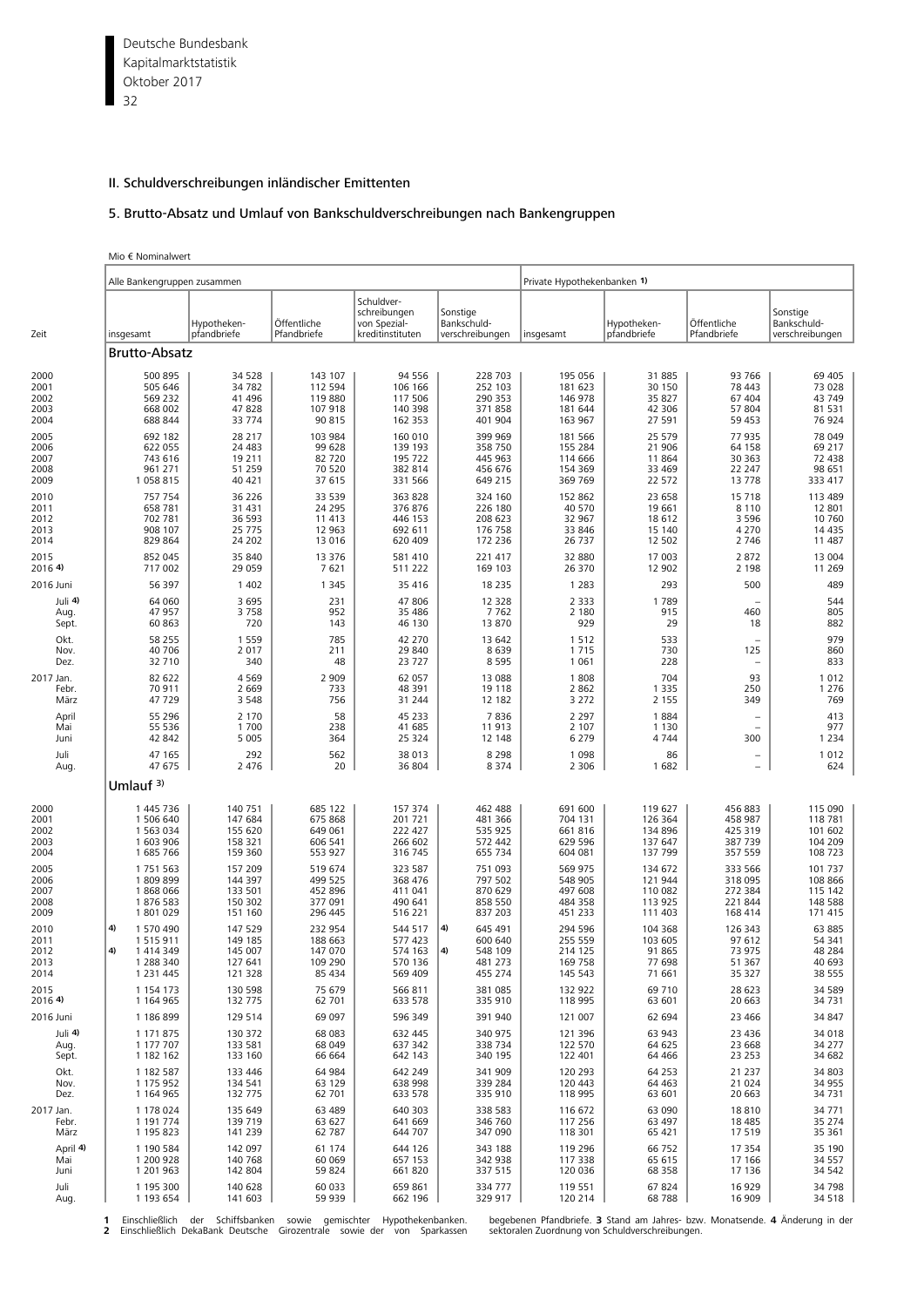|                                                                           |                                                  | Öffentlich-rechtliche Grundkreditanstalten und Landesbanken 2) |                                                                 | Übrige Kreditinstitute                              |                                                     |                                                     |                                                     |                                                |                                               |                                      |
|---------------------------------------------------------------------------|--------------------------------------------------|----------------------------------------------------------------|-----------------------------------------------------------------|-----------------------------------------------------|-----------------------------------------------------|-----------------------------------------------------|-----------------------------------------------------|------------------------------------------------|-----------------------------------------------|--------------------------------------|
|                                                                           |                                                  |                                                                | Sonstige                                                        |                                                     | Schuldver-                                          |                                                     | Sonstige Bankschuldverschreibungen                  |                                                |                                               |                                      |
| insgesamt                                                                 | Hypotheken-<br>pfandbriefe                       | Öffentliche<br>Pfandbriefe                                     | Bankschuld-<br>verschrei-<br>bungen                             | insgesamt                                           | schreibungen<br>von Spezial-<br>kreditinstituten    | zusammen                                            | Kredit-<br>banken                                   | Sparkassen                                     | Genossen-<br>schaften                         | Zeit                                 |
|                                                                           |                                                  |                                                                |                                                                 |                                                     |                                                     |                                                     |                                                     |                                                | <b>Brutto-Absatz</b>                          |                                      |
| 139 073                                                                   | 2 6 4 2                                          | 49 341                                                         | 87 087                                                          | 166 769                                             | 94 556                                              | 72 212                                              | 43 558                                              | 14 08 6                                        | 14 570                                        | 2000                                 |
| 157 263                                                                   | 4 6 3 3                                          | 34 150                                                         | 118 480                                                         | 166 764                                             | 106 166                                             | 60 595                                              | 37 525                                              | 10 952                                         | 12 117                                        | 2001                                 |
| 217 094                                                                   | 5 6 7 0                                          | 52 475                                                         | 158 948                                                         | 205 160                                             | 117 506                                             | 87 655                                              | 57 372                                              | 14 9 10                                        | 15 376                                        | 2002                                 |
| 259 938                                                                   | 5 5 2 3                                          | 50 113                                                         | 204 305                                                         | 226 419                                             | 140 398                                             | 86 021                                              | 60 872                                              | 12 046                                         | 13 103                                        | 2003                                 |
| 263 748                                                                   | 6 1 8 5                                          | 31 361                                                         | 226 203                                                         | 261 128                                             | 162 353                                             | 98 774                                              | 69 808                                              | 13 502                                         | 15 4 64                                       | 2004                                 |
| 252 312                                                                   | 2 6 3 7                                          | 25 674                                                         | 224 002                                                         | 257 929                                             | 160 010                                             | 97919                                               | 66 575                                              | 11 268                                         | 20 074                                        | 2005                                 |
| 184 352                                                                   | 2 2 5 3                                          | 32 594                                                         | 149 505                                                         | 279 220                                             | 139 193                                             | 140 027                                             | 89 938                                              | 13 159                                         | 36 929                                        | 2006                                 |
| 247 482                                                                   | 4666                                             | 49 841                                                         | 192 976                                                         | 376 268                                             | 195 722                                             | 180 546                                             | 123 235                                             | 18 011                                         | 39 301                                        | 2007                                 |
| 218 022                                                                   | 12 628                                           | 42 3 67                                                        | 163 028                                                         | 578 447                                             | 382 814                                             | 195 630                                             | 125 539                                             | 16 109                                         | 53 982                                        | 2008                                 |
| 190 994                                                                   | 10 5 3 5                                         | 22 031                                                         | 158 426                                                         | 488 933                                             | 331 566                                             | 157 369                                             | 105 657                                             | 6675                                           | 45 037                                        | 2009                                 |
| 95 196                                                                    | 9 2 5 0                                          | 16 503                                                         | 69 44 6                                                         | 505 054                                             | 363 828                                             | 141 225                                             | 103 112                                             | 3 5 8 3                                        | 34 5 30                                       | 2010                                 |
| 87 429                                                                    | 7 1 4 1                                          | 15 138                                                         | 65 150                                                          | 525 109                                             | 376 876                                             | 148 231                                             | 103 609                                             | 7 3 0 7                                        | 37 314                                        | 2011                                 |
| 108 198                                                                   | 12 010                                           | 6676                                                           | 89 513                                                          | 554 504                                             | 446 153                                             | 108 352                                             | 55 533                                              | 11 202                                         | 41 614                                        | 2012                                 |
| 89 515                                                                    | 6 3 7 2                                          | 8 1 9 3                                                        | 74 947                                                          | 779 985                                             | 692 611                                             | 87 375                                              | 56 208                                              | 1728                                           | 29 4 34                                       | 2013                                 |
| 80 570                                                                    | 6841                                             | 9 5 9 0                                                        | 64 140                                                          | 717 016                                             | 620 409                                             | 96 605                                              | 64 451                                              | 1 683                                          | 30 473                                        | 2014                                 |
| 110 172                                                                   | 13 4 33                                          | 9 4 7 5                                                        | 87 267                                                          | 702 561                                             | 581 410                                             | 121 148                                             | 81 478                                              | 986                                            | 38 685                                        | 2015                                 |
| 83 247                                                                    | 8638                                             | 4 6 4 2                                                        | 69 969                                                          | 599 083                                             | 511 222                                             | 87 863                                              | 66 081                                              | 1 3 8 4                                        | 20 399                                        | 2016 4)                              |
| 6 1 7 1                                                                   | 99                                               | 113                                                            | 5 9 6 0                                                         | 47 201                                              | 35 416                                              | 11786                                               | 7912                                                | 87                                             | 3787                                          | 2016 Juni                            |
| 8679                                                                      | 657                                              | 181                                                            | 7842                                                            | 51 748                                              | 47 806                                              | 3 9 4 2                                             | 3777                                                | 53                                             | 112                                           | Juli 4)                              |
| 5 1 6 8                                                                   | 889                                              | 492                                                            | 3788                                                            | 38 655                                              | 35 486                                              | 3 1 6 9                                             | 2 9 6 4                                             | 97                                             | 108                                           | Aug.                                 |
| 5 1 0 4                                                                   | 433                                              | 126                                                            | 4545                                                            | 54 572                                              | 46 130                                              | 8 4 4 2                                             | 8 2 6 8                                             | 145                                            | 29                                            | Sept.                                |
| 5 5 0 3                                                                   | 5                                                | 785                                                            | 4713                                                            | 50 219                                              | 42 270                                              | 7949                                                | 7682                                                | 35                                             | 232                                           | Okt.                                 |
| 4 9 0 6                                                                   | 288                                              | 86                                                             | 4532                                                            | 33 087                                              | 29 840                                              | 3 2 4 7                                             | 2 5 3 7                                             | 690                                            | 20                                            | Nov.                                 |
| 2 9 2 2                                                                   | 110                                              | 48                                                             | 2 7 6 4                                                         | 28 7 24                                             | 23 7 27                                             | 4998                                                | 4733                                                | 74                                             | 191                                           | Dez.                                 |
| 11 834                                                                    | 2 7 7 1                                          | 2816                                                           | 6 2 4 8                                                         | 67 885                                              | 62 057                                              | 5828                                                | 5 602                                               | 129                                            | 98                                            | 2017 Jan.                            |
| 6 4 4 4                                                                   | 1 2 9 1                                          | 483                                                            | 4670                                                            | 61 563                                              | 48 391                                              | 13 172                                              | 12 907                                              | 57                                             | 208                                           | Febr.                                |
| 5 687                                                                     | 633                                              | 407                                                            | 4 6 4 7                                                         | 38 010                                              | 31 244                                              | 6766                                                | 6 3 6 2                                             | 57                                             | 348                                           | März                                 |
| 5 2 1 3                                                                   | 35                                               | 58                                                             | 5 1 1 9                                                         | 47 537                                              | 45 233                                              | 2 3 0 4                                             | 2 0 2 8                                             | 49                                             | 227                                           | April                                |
| 6857                                                                      | 570                                              | 238                                                            | 6 0 4 9                                                         | 46 573                                              | 41 685                                              | 4887                                                | 4670                                                | 106                                            | 111                                           | Mai                                  |
| 7 4 9 3                                                                   | 151                                              | 64                                                             | 7 2 7 8                                                         | 28 960                                              | 25 324                                              | 3 6 3 6                                             | 3 3 3 2                                             | 65                                             | 239                                           | Juni                                 |
| 4 4 3 6                                                                   | 206                                              | 562                                                            | 3 6 6 8                                                         | 41 631                                              | 38 013                                              | 3618                                                | 3 3 7 1                                             | 24                                             | 222                                           | Juli                                 |
| 4742                                                                      | 40                                               | 20                                                             | 4682                                                            | 39 872                                              | 36 804                                              | 3 0 6 8                                             | 2 7 8 8                                             | 38                                             | 242                                           | Aug.                                 |
|                                                                           |                                                  |                                                                |                                                                 |                                                     |                                                     |                                                     |                                                     |                                                | Umlauf $3$ )                                  |                                      |
| 380 904                                                                   | 21 124                                           | 228 239                                                        | 131 541                                                         | 373 232                                             | 157 374                                             | 215 858                                             | 117 801                                             | 47 349                                         | 50 708                                        | 2000                                 |
| 395 414                                                                   | 21 321                                           | 216 881                                                        | 157 211                                                         | 407 095                                             | 201 721                                             | 205 374                                             | 123 343                                             | 45 851                                         | 36 178                                        | 2001                                 |
| 452 412                                                                   | 20724                                            | 223 742                                                        | 207 946                                                         | 448 803                                             | 222 427                                             | 226 376                                             | 140 234                                             | 47 123                                         | 39 017                                        | 2002                                 |
| 483 507                                                                   | 20 673                                           | 218 802                                                        | 244 032                                                         | 490 803                                             | 266 602                                             | 224 201                                             | 143 077                                             | 43 999                                         | 37 125                                        | 2003                                 |
| 530 768                                                                   | 21 5 61                                          | 196 368                                                        | 312 839                                                         | 550 916                                             | 316 745                                             | 234 172                                             | 152 718                                             | 43 218                                         | 38 2 36                                       | 2004                                 |
| 572 721                                                                   | 19817                                            | 176 278                                                        | 376 627                                                         | 596 317                                             | 323 587                                             | 272 730                                             | 164 265                                             | 41 615                                         | 66 850                                        | 2005                                 |
| 566 038                                                                   | 18 3 4 9                                         | 170 183                                                        | 377 505                                                         | 679 607                                             | 368 476                                             | 311 131                                             | 187 416                                             | 43 509                                         | 80 20 6                                       | 2006                                 |
| 591 844                                                                   | 18 2 3 3                                         | 170 608                                                        | 403 004                                                         | 763 524                                             | 411 041                                             | 352 483                                             | 217 720                                             | 45 759                                         | 89 005                                        | 2007                                 |
| 537 764                                                                   | 24 9 37                                          | 143 801                                                        | 369 025                                                         | 831 577                                             | 490 641                                             | 340 936                                             | 209 381                                             | 40 509                                         | 91 045                                        | 2008                                 |
| 515 269                                                                   | 26 2 28                                          | 117 476                                                        | 371 564                                                         | 810 445                                             | 516 221                                             | 294 224                                             | 175 361                                             | 29 761                                         | 89 102                                        | 2009                                 |
| $ 4\rangle$<br>448 896<br>407 304<br> 4)<br>362 991<br>314 092<br>283 009 | 28 5 22<br>28 344<br>31 110<br>28 1 23<br>27 524 | 99 396<br>85 528<br>67 528<br>53 244<br>47 452                 | 4)<br>320 978<br>293 432<br>4)<br>264 353<br>232 725<br>208 033 | 805 144<br>830 290<br>809 634<br>777 991<br>778 096 | 544 517<br>577 423<br>574 163<br>570 136<br>569 409 | 260 628<br>252 867<br>235 472<br>207 855<br>208 686 | 158 118<br>154 289<br>132 350<br>126 120<br>134 759 | 23 344<br>23 821<br>28 7 7 9<br>12 560<br>9989 | 79 165<br>74757<br>74 343<br>69 175<br>63 938 | 2010<br>2011<br>2012<br>2013<br>2014 |
| 221 376                                                                   | 36 235                                           | 44 471                                                         | 140 669                                                         | 772 637                                             | 566 811                                             | 205 826                                             | 140 984                                             | 7 0 9 9                                        | 57 743                                        | 2015                                 |
| 215 597                                                                   | 38 460                                           | 38 164                                                         | 138 973                                                         | 795 784                                             | 633 578                                             | 162 206                                             | 147 986                                             | 6515                                           | 7705                                          | 2016 4)                              |
| 222 076                                                                   | 38 3 8 5                                         | 39 207                                                         | 144 484                                                         | 808 957                                             | 596 349                                             | 212 608                                             | 146 836                                             | 6587                                           | 59 186                                        | 2016 Juni                            |
| 223 041                                                                   | 38 500                                           | 38 179                                                         | 146 363                                                         | 793 040                                             | 632 445                                             | 160 595                                             | 145 567                                             | 6 5 3 4                                        | 8 4 9 3                                       | Juli 4)                              |
| 221 562                                                                   | 39 155                                           | 38 245                                                         | 144 162                                                         | 797 637                                             | 637 342                                             | 160 295                                             | 145 496                                             | 6529                                           | 8 2 7 0                                       | Aug.                                 |
| 219 682                                                                   | 38 978                                           | 37 671                                                         | 143 033                                                         | 804 624                                             | 642 143                                             | 162 480                                             | 147 981                                             | 6525                                           | 7974                                          | Sept.                                |
| 218 422                                                                   | 38 746                                           | 38 377                                                         | 141 299                                                         | 808 055                                             | 642 249                                             | 165 807                                             | 151 359                                             | 6524                                           | 7924                                          | Okt.                                 |
| 217 194                                                                   | 38 7 30                                          | 38 176                                                         | 140 288                                                         | 803 039                                             | 638 998                                             | 164 041                                             | 149 811                                             | 6585                                           | 7646                                          | Nov.                                 |
| 215 597                                                                   | 38 460                                           | 38 164                                                         | 138 973                                                         | 795 784                                             | 633 578                                             | 162 206                                             | 147 986                                             | 6515                                           | 7705                                          | Dez.                                 |
| 222 450                                                                   | 41 125                                           | 40 805                                                         | 140 520                                                         | 803 595                                             | 640 303                                             | 163 292                                             | 149 099                                             | 6 5 4 7                                        | 7646                                          | 2017 Jan.                            |
| 224 086                                                                   | 42 304                                           | 41 267                                                         | 140 515                                                         | 812 640                                             | 641 669                                             | 170 971                                             | 158 299                                             | 6556                                           | 6 1 1 6                                       | Febr.                                |
| 224 866                                                                   | 42 806                                           | 41 415                                                         | 140 645                                                         | 815 791                                             | 644 707                                             | 171 084                                             | 158 312                                             | 6 5 3 4                                        | 6 2 3 8                                       | März                                 |
| 223 617                                                                   | 42 277                                           | 39 966                                                         | 141 374                                                         | 810 749                                             | 644 126                                             | 166 623                                             | 153 892                                             | 6470                                           | 6 2 6 1                                       | April 4                              |
| 224 253                                                                   | 42 204                                           | 39 048                                                         | 143 001                                                         | 822 534                                             | 657 153                                             | 165 381                                             | 152 665                                             | 6 4 6 5                                        | 6 2 5 1                                       | Mai                                  |
| 224 899                                                                   | 41 961                                           | 38 834                                                         | 144 104                                                         | 820 689                                             | 661820                                              | 158 869                                             | 146 072                                             | 6455                                           | 6 3 4 2                                       | Juni                                 |
| 221 018                                                                   | 40 420                                           | 39 250                                                         | 141 348                                                         | 818 492                                             | 659 861                                             | 158 630                                             | 145 805                                             | 6 4 4 6                                        | 6 3 8 0                                       | Juli                                 |
| 218 791                                                                   | 39 846                                           | 39 176                                                         | 139 768                                                         | 817826                                              | 662 196                                             | 155 630                                             | 142 802                                             | 6 3 8 3                                        | 6445                                          | Aug.                                 |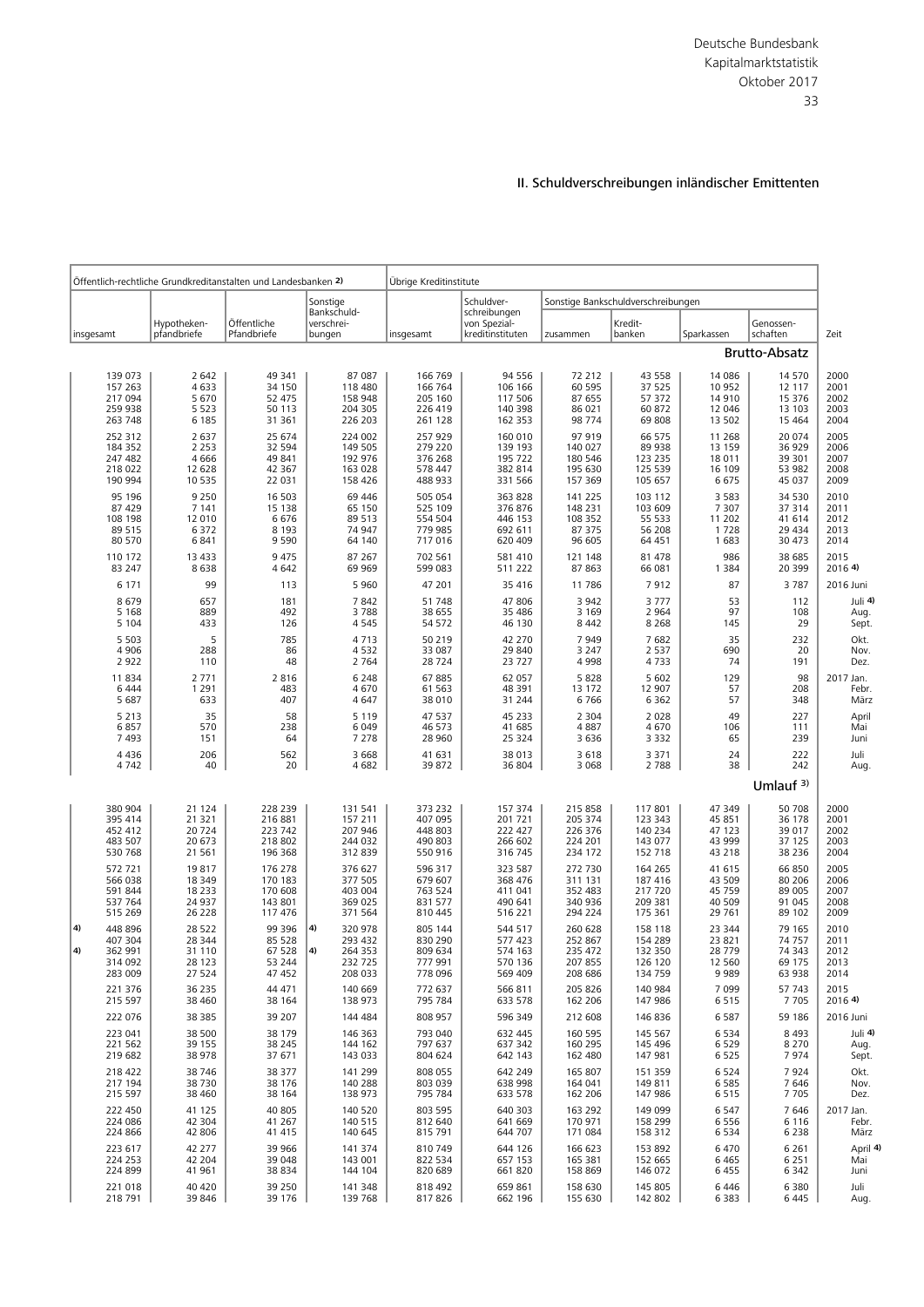Deutsche Bundesbank 34 Kapitalmarktstatistik Oktober 2017

## II. Schuldverschreibungen inländischer Emittenten

# 6. Durchschnittskurse \*)

|                                      |                                           | darunter:                                                                                    |                                                                                              |                                                  |                                           |                                           |                                           |                                           |                                           |                                           |                                           |                                           |                                           |
|--------------------------------------|-------------------------------------------|----------------------------------------------------------------------------------------------|----------------------------------------------------------------------------------------------|--------------------------------------------------|-------------------------------------------|-------------------------------------------|-------------------------------------------|-------------------------------------------|-------------------------------------------|-------------------------------------------|-------------------------------------------|-------------------------------------------|-------------------------------------------|
| Zeit                                 | Alle<br>Zinssätze                         | 1%                                                                                           | 1 1/2%                                                                                       | 2%                                               | 2 1/2%                                    | 3%                                        | 3 1/2%                                    | 4%                                        | 4 1/2%                                    | 5%                                        | 5 1/2%                                    | 6%                                        | 6 1/2%                                    |
|                                      |                                           | Schuldverschreibungen insgesamt                                                              |                                                                                              |                                                  |                                           |                                           |                                           |                                           |                                           |                                           |                                           |                                           |                                           |
| 2004                                 | 105,9                                     | $\overline{\phantom{a}}$                                                                     |                                                                                              | $-$                                              | 96,8                                      | 99,6                                      | 100,7                                     | 102,0                                     | 104,3                                     | 107,3                                     | 109,8                                     | 113,1                                     | 124,9                                     |
| 2005<br>2006<br>2007<br>2008<br>2009 | 108,8<br>104,3<br>100,6<br>101,1<br>106,0 | $\overline{\phantom{a}}$<br>$\equiv$<br>$\overline{\phantom{a}}$<br>$\equiv$                 | $\equiv$<br>$\overline{\phantom{0}}$<br>$\equiv$<br>$\overline{\phantom{a}}$                 | $\overline{\phantom{m}}$<br>93,5<br>93,5<br>98,1 | 98,3<br>95,8<br>94,0<br>91,0<br>96,1      | 100,4<br>96,7<br>94,5<br>94,8<br>99,4     | 102,3<br>98,4<br>95,8<br>97,0<br>102,4    | 104,3<br>100,8<br>97,0<br>98,2<br>104,1   | 107,7<br>104,0<br>101,0<br>101,4<br>106,1 | 110,5<br>106,4<br>103,3<br>104,0<br>106,4 | 117,2<br>113,1<br>109,7<br>109,7<br>116,0 | 120,2<br>115,4<br>111,1<br>109,5<br>114,2 | 139,2<br>134,8<br>126,7<br>124,6<br>129,6 |
| 2010<br>2011<br>2012<br>2013<br>2014 | 110,0<br>108,6<br>116,3<br>113,6<br>114,6 | 92,5<br>98,1<br>99,1<br>102,5                                                                | 102,1<br>99,2<br>101,7<br>99,7<br>103,5                                                      | 99,7<br>99,7<br>104,9<br>104,1<br>107,0          | 103,2<br>101,8<br>107,5<br>106,2<br>110,2 | 102,8<br>102,7<br>111,4<br>112,4<br>113,7 | 106,2<br>106,0<br>112,8<br>114,5<br>115,4 | 109,3<br>109,7<br>119,8<br>118,6<br>123,3 | 109,1<br>108,3<br>115,0<br>114,9<br>114,3 | 106,7<br>100,4<br>105,8<br>111,0<br>113,9 | 128,6<br>129,9<br>146,0<br>143,2<br>149,2 | 117,9<br>117,5<br>121,1<br>121,6<br>121,8 | 139,9<br>140,2<br>154,7<br>152,1<br>156,7 |
| 2015                                 | 118,4                                     | 104,1                                                                                        | 108,7                                                                                        | 111,7                                            | 122,8                                     | 114,9                                     | 115,5                                     | 147,8                                     | 115,8                                     | 114,5                                     | 166,4                                     | 116,1                                     | 166,8                                     |
| 2016                                 | 119,6                                     | 107,8                                                                                        | 111,3                                                                                        | 113,8                                            | 131,4                                     | 114,2                                     | 115,2                                     | 158,5                                     | 106,0                                     | 105,2                                     | 171,9                                     | 115,6                                     | 168,5                                     |
| 2016 März                            | 119,5                                     | 107,3                                                                                        | 111,0                                                                                        | 113,7                                            | 128,0                                     | 114,6                                     | 114,4                                     | 156,0                                     | 114,5                                     | 106,4                                     | 170,2                                     | 112,1                                     | 168,5                                     |
| April                                | 119,8                                     | 107,5                                                                                        | 111,1                                                                                        | 113,7                                            | 129,5                                     | 114,5                                     | 114,1                                     | 157,8                                     | 114,1                                     | 107,2                                     | 171,0                                     | 116,8                                     | 168,9                                     |
| Mai                                  | 119,3                                     | 107,5                                                                                        | 111,0                                                                                        | 113,7                                            | 129,2                                     | 114,3                                     | 113,9                                     | 155,6                                     | 114,3                                     | 107,1                                     | 171,0                                     | 117,6                                     | 168,6                                     |
| Juni                                 | 120,7                                     | 108,5                                                                                        | 111,7                                                                                        | 114,3                                            | 134,5                                     | 114,5                                     | 113,9                                     | 161,3                                     | 115,4                                     | 106,1                                     | 175,2                                     | 117,4                                     | 170,7                                     |
| Juli                                 | 122,0                                     | 109,6                                                                                        | 112,6                                                                                        | 115,0                                            | 138,4                                     | 114,8                                     | 116,9                                     | 165,6                                     | 95,7                                      | 103,6                                     | 178,0                                     | 116,7                                     | 172,5                                     |
| Aug.                                 | 121,8                                     | 109,6                                                                                        | 112,5                                                                                        | 114,9                                            | 138,8                                     | 114,5                                     | 116,6                                     | 165,7                                     | 97,4                                      | 104,2                                     | 177,8                                     | 116,5                                     | 171,8                                     |
| Sept.                                | 121,0                                     | 109,4                                                                                        | 112,4                                                                                        | 114,7                                            | 136,9                                     | 114,2                                     | 116,4                                     | 163,6                                     | 97,3                                      | 103,9                                     | 176,3                                     | 117,1                                     | 170,6                                     |
| Okt.                                 | 120,0                                     | 108,7                                                                                        | 111,7                                                                                        | 114,1                                            | 134,0                                     | 113,7                                     | 116,7                                     | 162,3                                     | 97,1                                      | 101,9                                     | 173,9                                     | 116,8                                     | 168,9                                     |
| Nov.                                 | 117,9                                     | 107,1                                                                                        | 110,6                                                                                        | 113,0                                            | 130,0                                     | 113,2                                     | 115,7                                     | 157,1                                     | 96,3                                      | 102,6                                     | 169,1                                     | 116,1                                     | 165,0                                     |
| Dez.                                 | 116,7                                     | 106,6                                                                                        | 110,3                                                                                        | 112,8                                            | 127,2                                     | 113,1                                     | 115,2                                     | 153,4                                     | 99,6                                      | 105,1                                     | 166,4                                     | 115,9                                     | 163,0                                     |
| 2017 Jan.                            | 116,4                                     | 106,1                                                                                        | 110,2                                                                                        | 112,7                                            | 125,8                                     | 112,8                                     | 115,0                                     | 152,4                                     | 102,9                                     | 107,3                                     | 165,7                                     | 115,8                                     | 162,7                                     |
| Febr.                                | 116,3                                     | 106,3                                                                                        | 110,4                                                                                        | 112,8                                            | 125,5                                     | 112,8                                     | 114,6                                     | 152,3                                     | 104,3                                     | 108,0                                     | 165,6                                     | 114,2                                     | 162,6                                     |
| März                                 | 115,4                                     | 105,7                                                                                        | 109,7                                                                                        | 112,2                                            | 124,4                                     | 112,2                                     | 114,5                                     | 150,4                                     | 107,9                                     | 109,4                                     | 164,7                                     | 113,9                                     | 161,3                                     |
| April                                | 116,3                                     | 106,4                                                                                        | 110,1                                                                                        | 112,6                                            | 126,9                                     | 112,1                                     | 114,6                                     | 153,2                                     | 108,9                                     | 109,6                                     | 166,4                                     | 114,9                                     | 162,2                                     |
| Mai                                  | 114,9                                     | 105,5                                                                                        | 109,4                                                                                        | 111,9                                            | 123,8                                     | 111,5                                     | 114,1                                     | 150,0                                     | 111,4                                     | 110,0                                     | 163,7                                     | 115,3                                     | 160,2                                     |
| Juni                                 | 115,4                                     | 105,9                                                                                        | 109,6                                                                                        | 112,1                                            | 125,2                                     | 111,3                                     | 114,2                                     | 151,3                                     | 111,2                                     | 104,9                                     | 164,4                                     | 115,1                                     | 160,9                                     |
| Juli                                 | 113,4                                     | 104,4                                                                                        | 108,4                                                                                        | 110,9                                            | 121,5                                     | 111,8                                     | 113,2                                     | 146,7                                     | 110,4                                     | 105,3                                     | 160,2                                     | 114,8                                     | 158,0                                     |
| Aug.                                 | 114,3                                     | 105,3                                                                                        | 109,2                                                                                        | 111,4                                            | 124,0                                     | 112,4                                     | 113,3                                     | 149,5                                     | 110,4                                     | 106,0                                     | 162,6                                     | 114,5                                     | 159,3                                     |
| Sept.                                | 114,1                                     | 105,5                                                                                        | 109,2                                                                                        | 111,4                                            | 123,7                                     | 112,3                                     | 113,0                                     | 150,5                                     | 111,6                                     | 105,4                                     | 162,2                                     | 104,4                                     | 159,0                                     |
|                                      |                                           | Bankschuldverschreibungen                                                                    |                                                                                              |                                                  |                                           |                                           |                                           |                                           |                                           |                                           |                                           |                                           |                                           |
| 2004                                 | 105,3                                     |                                                                                              |                                                                                              | $\overline{\phantom{a}}$                         | 96,8                                      | 99,0                                      | 100,4                                     | 101,9                                     | 102,8                                     | 106,5                                     | 109,1                                     | 112,0                                     | 110,6                                     |
| 2005<br>2006<br>2007<br>2008<br>2009 | 106,5<br>101,8<br>98,5<br>98,2<br>102,3   | $\overline{\phantom{a}}$<br>$\equiv$<br>$\overline{\phantom{0}}$<br>$\overline{\phantom{m}}$ | $\overline{\phantom{a}}$<br>$\overline{\phantom{0}}$<br>$\overline{\phantom{a}}$<br>$\equiv$ | $\overline{\phantom{a}}$<br>93,5<br>93,5<br>98,1 | 98,3<br>95,6<br>93,7<br>91,0<br>95,8      | 100,3<br>96,6<br>94,3<br>94,7<br>99,4     | 101,9<br>97,3<br>93,9<br>94,1<br>99,4     | 104,0<br>100,8<br>97,8<br>97,6<br>102,3   | 107,6<br>103,7<br>100,3<br>99,8<br>104,4  | 108,6<br>105,3<br>102,4<br>101,0<br>102,9 | 111,9<br>107,3<br>104,3<br>103,8<br>107,3 | 116,7<br>111,9<br>107,9<br>104,3<br>106,0 | 110,9<br>109,9<br>107,3<br>100,0<br>95,7  |
| 2010<br>2011<br>2012<br>2013<br>2014 | 105,6<br>103,1<br>108,7<br>107,5<br>107,6 | 94,2<br>97,7<br>98,7<br>101,3                                                                | 102,1<br>99,1<br>101,8<br>100,4<br>102,7                                                     | 99,6<br>98,0<br>103,4<br>102,2<br>103,6          | 100,5<br>99,1<br>104,2<br>105,6<br>109,2  | 102,1<br>100,3<br>104,7<br>105,9<br>106,4 | 104,3<br>103,5<br>111,1<br>112,9<br>116,2 | 106,2<br>103,6<br>110,0<br>111,5<br>114,3 | 108,8<br>108,0<br>114,5<br>114,6<br>114,5 | 106,8<br>100,6<br>106,1<br>111,2<br>114,2 | 115,9<br>114,1<br>120,5<br>120,0<br>118,1 | 113,1<br>113,8<br>122,3<br>128,9<br>128,6 | 104,4<br>104,3<br>113,9<br>114,2<br>120,9 |
| 2015                                 | 107,5                                     | 102,3                                                                                        | 105,9                                                                                        | 107,5                                            | 113,8                                     | 106,5                                     | 118,9                                     | 115,5                                     | 116,4                                     | 114,8                                     | 122,2                                     | 128,4                                     | 126,7                                     |
| 2016                                 | 106,2                                     | 102,2                                                                                        | 108,3                                                                                        | 109,7                                            | 114,9                                     | 105,7                                     | 118,0                                     | 111,7                                     | 106,0                                     | 105,3                                     | 131,6                                     | 124,7                                     | 129,5                                     |
| 2016 März                            | 106,6                                     | 101,9                                                                                        | 107,3                                                                                        | 109,0                                            | 114,7                                     | 104,9                                     | 118,8                                     | 114,5                                     | 114,5                                     | 106,7                                     | 124,6                                     | 126,2                                     | 128,9                                     |
| April                                | 106,4                                     | 102,0                                                                                        | 107,5                                                                                        | 109,1                                            | 114,8                                     | 105,5                                     | 118,7                                     | 114,4                                     | 114,1                                     | 107,5                                     | 124,5                                     | 125,8                                     | 129,0                                     |
| Mai                                  | 106,2                                     | 101,9                                                                                        | 107,9                                                                                        | 109,6                                            | 114,9                                     | 105,5                                     | 118,3                                     | 111,4                                     | 114,3                                     | 107,3                                     | 124,1                                     | 125,5                                     | 128,7                                     |
| Juni                                 | 106,5                                     | 102,1                                                                                        | 108,5                                                                                        | 110,0                                            | 115,3                                     | 105,7                                     | 118,5                                     | 111,4                                     | 115,4                                     | 106,3                                     | 133,0                                     | 125,0                                     | 129,5                                     |
| Juli                                 | 107,1                                     | 102,9                                                                                        | 109,5                                                                                        | 110,8                                            | 116,1                                     | 106,5                                     | 118,8                                     | 111,7                                     | 95,7                                      | 103,7                                     | 133,9                                     | 125,0                                     | 130,5                                     |
| Aug.                                 | 107,2                                     | 103,1                                                                                        | 109,8                                                                                        | 111,1                                            | 116,3                                     | 106,9                                     | 118,4                                     | 111,6                                     | 97,4                                      | 104,3                                     | 133,8                                     | 124,6                                     | 132,3                                     |
| Sept.                                | 107,0                                     | 103,0                                                                                        | 110,5                                                                                        | 111,1                                            | 116,1                                     | 106,7                                     | 118,0                                     | 111,2                                     | 97,3                                      | 104,0                                     | 141,5                                     | 124,3                                     | 132,0                                     |
| Okt.                                 | 106,2                                     | 102,4                                                                                        | 109,7                                                                                        | 110,4                                            | 115,4                                     | 106,3                                     | 117,4                                     | 109,3                                     | 97,1                                      | 101,6                                     | 140,3                                     | 123,8                                     | 131,0                                     |
| Nov.                                 | 105,0                                     | 101,5                                                                                        | 108,3                                                                                        | 109,3                                            | 114,2                                     | 105,6                                     | 116,5                                     | 108,4                                     | 96,3                                      | 102,3                                     | 138,1                                     | 122,8                                     | 129,1                                     |
| Dez.                                 | 104,4                                     | 101,1                                                                                        | 107,9                                                                                        | 108,9                                            | 113,6                                     | 104,4                                     | 116,2                                     | 108,5                                     | 99,6                                      | 105,1                                     | 136,8                                     | 122,0                                     | 128,1                                     |
| 2017 Jan.                            | 104,2                                     | 101,1                                                                                        | 107,8                                                                                        | 108,9                                            | 113,5                                     | 104,7                                     | 116,0                                     | 108,9                                     | 102,9                                     | 107,4                                     | 136,3                                     | 121,5                                     | 128,0                                     |
| Febr.                                | 104,0                                     | 101,0                                                                                        | 107,6                                                                                        | 108,7                                            | 113,2                                     | 105,4                                     | 115,7                                     | 108,9                                     | 104,3                                     | 108,1                                     | 135,2                                     | 121,0                                     | 127,4                                     |
| März                                 | 103,5                                     | 100,7                                                                                        | 106,3                                                                                        | 108,4                                            | 112,7                                     | 105,0                                     | 115,3                                     | 108,5                                     | 107,9                                     | 109,7                                     | 134,5                                     | 120,3                                     | 126,7                                     |
| April                                | 103,9                                     | 101,1                                                                                        | 106,8                                                                                        | 108,9                                            | 113,1                                     | 104,8                                     | 115,3                                     | 109,5                                     | 108,9                                     | 109,9                                     | 135,1                                     | 120,0                                     | 127,2                                     |
| Mai                                  | 103,5                                     | 100,8                                                                                        | 106,5                                                                                        | 108,5                                            | 112,4                                     | 104,7                                     | 114,8                                     | 110,6                                     | 111,4                                     | 110,4                                     | 134,1                                     | 119,5                                     | 126,3                                     |
| Juni                                 | 103,8                                     | 101,1                                                                                        | 106,9                                                                                        | 108,8                                            | 112,6                                     | 104,9                                     | 114,7                                     | 110,7                                     | 111,2                                     | 107,4                                     | 134,4                                     | 119,1                                     | 126,5                                     |
| Juli                                 | 102,7                                     | 100,5                                                                                        | 106,0                                                                                        | 107,9                                            | 111,5                                     | 104,2                                     | 113,7                                     | 110,0                                     | 110,4                                     | 93,9                                      | 132,6                                     | 118,5                                     | 125,2                                     |
| Aug.                                 | 103,2                                     | 101,1                                                                                        | 106,9                                                                                        | 108,2                                            | 111,8                                     | 104,4                                     | 113,7                                     | 111,0                                     | 110,4                                     | 96,6                                      | 134,9                                     | 118,2                                     | 126,7                                     |
| Sept.                                | 103,2                                     | 101,2                                                                                        | 106,9                                                                                        | 108,2                                            | 111,8                                     | 105,0                                     | 113,6                                     | 111,4                                     | 111,6                                     | 98,6                                      | 134,6                                     | 114,9                                     | 126,7                                     |

\* Die Angaben beziehen sich auf den Kreis von Rentenwerten, der in die Renditenbe- (bzw. für alle Wertpapierarten) deutlich von den Veränderungen der Durchschnitts-<br>rechnung (Tab. 7b) einbezogen wird. Durch die laufenden V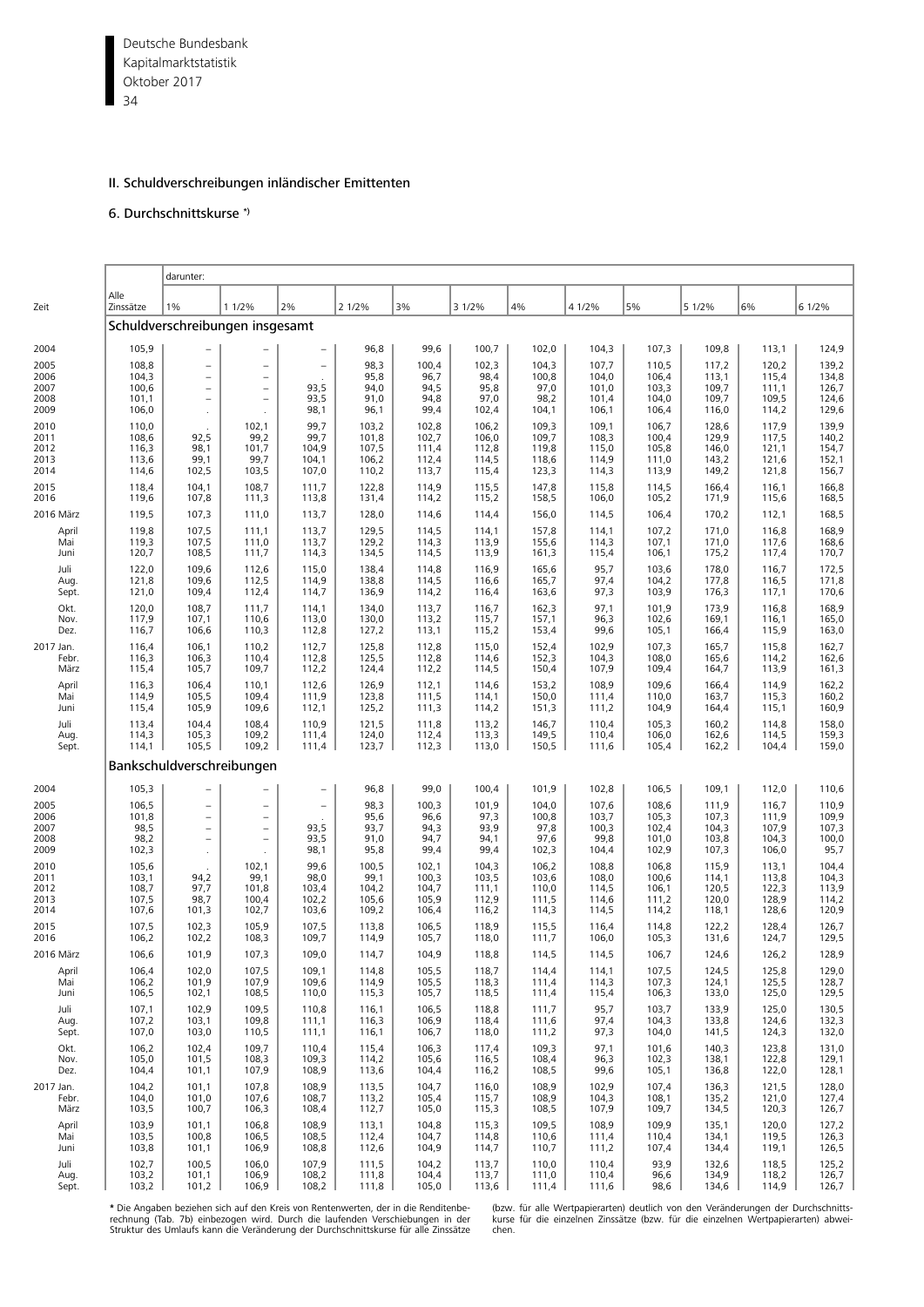# noch: 6. Durchschnittskurse

|                      |                       | darunter:                                                                        |                                                                  |                                                      |                                               |                          |                |                                                      |                                                      |                                                      |                                |                                                      |                          |
|----------------------|-----------------------|----------------------------------------------------------------------------------|------------------------------------------------------------------|------------------------------------------------------|-----------------------------------------------|--------------------------|----------------|------------------------------------------------------|------------------------------------------------------|------------------------------------------------------|--------------------------------|------------------------------------------------------|--------------------------|
| Zeit                 | Alle<br>Zinssätze     | 1%                                                                               | 1 1/2%                                                           | 2%                                                   | 2 1/2%                                        | 3%                       | 3 1/2%         | 4%                                                   | 4 1/2%                                               | 5%                                                   | 5 1/2%                         | 6%                                                   | 6 1/2%                   |
|                      |                       | Hypothekenpfandbriefe                                                            |                                                                  |                                                      |                                               |                          |                |                                                      |                                                      |                                                      |                                |                                                      |                          |
| 2004                 | 105,0                 |                                                                                  | $\qquad \qquad -$                                                | $\qquad \qquad -$                                    | 97,1                                          | 98,9                     | 100,3          | 101,9                                                | 103,0                                                | 106,3                                                | 109,1                          | 110,4                                                |                          |
| 2005<br>2006         | 105,7<br>101,0        | $\overline{\phantom{0}}$<br>$\qquad \qquad -$                                    | $\equiv$<br>$\qquad \qquad -$                                    | $\overline{\phantom{0}}$                             | 98,2<br>95,0                                  | 100,4<br>96,4            | 101,8<br>98,0  | 104,4<br>100,9                                       | 107,6<br>103,9                                       | 109,0<br>105,6                                       | 112,3<br>107,4                 | 112,2<br>107,2                                       |                          |
| 2007<br>2008         | 97,8<br>97,8          | $\overline{\phantom{0}}$                                                         | $\overline{\phantom{0}}$<br>$\equiv$                             | 92,4                                                 | 93,4<br>92,4                                  | 94,1<br>95,2             | 95,5<br>96,0   | 98,0<br>97,7                                         | 100,3<br>100,1                                       | 102,3<br>102,0                                       | 104,1<br>103,7                 | ÷.<br>$\overline{\phantom{0}}$                       |                          |
| 2009                 | 102,3                 | $\overline{\phantom{0}}$                                                         |                                                                  | $\overline{\phantom{0}}$                             | 97,5                                          | 100,6                    | 101,4          | 102,4                                                | 105,2                                                | 105,9                                                | 107,4                          | $\overline{\phantom{0}}$                             |                          |
| 2010<br>2011         | 105,0<br>102,3        | $\overline{\phantom{0}}$                                                         | $\cdot$<br>$\overline{\phantom{0}}$                              | 98,6                                                 | 100,5<br>99,4                                 | 102,7<br>101,1           | 105,0<br>103,5 | 107,2<br>105,6                                       | 108,9<br>107,9                                       | 110,0<br>108,5                                       | $\overline{\phantom{0}}$       | $\overline{\phantom{0}}$<br>$\overline{\phantom{0}}$ |                          |
| 2012<br>2013         | 106,8<br>104,9        | 97,6                                                                             | 100,1                                                            | 103,1<br>103,0                                       | 104,8<br>103,8                                | 106,4<br>108,5           | 109,0<br>111,0 | 110,2<br>111,5                                       | 113,4<br>113,8                                       | $\qquad \qquad -$                                    | $\overline{\phantom{0}}$<br>L, | $\qquad \qquad -$<br>$\overline{\phantom{0}}$        | $\overline{\phantom{0}}$ |
| 2014<br>2015         | 105,5<br>105,4        | 101,3<br>103,0                                                                   | 103,1<br>106,5                                                   | 105,1<br>107,7                                       | 108,4<br>117,3                                | 109,5<br>112,2           | 112,3<br>113,8 | 114,2<br>114,1                                       | 113,0                                                | $\overline{\phantom{a}}$<br>$\overline{\phantom{0}}$ | L.<br>$\overline{\phantom{0}}$ | $\equiv$<br>$\overline{\phantom{0}}$                 | ۰                        |
| 2016                 | 104,4                 | 104,4                                                                            | 107,3                                                            | 111,3                                                | 119,9                                         | 113,3                    | 114,2          | $\cdot$                                              | $\overline{\phantom{a}}$                             | $\overline{\phantom{a}}$                             | L,                             | $\overline{\phantom{0}}$                             |                          |
| 2017 Jan.<br>Febr.   | 102,8<br>102,7        | 103,4<br>103,2                                                                   | 106,5<br>106,3                                                   | 110,4<br>110,1                                       | 117,3<br>117,0                                | 111,7<br>111,2           | 112,8<br>113,6 | $\overline{\phantom{0}}$<br>$\overline{\phantom{a}}$ | $\overline{\phantom{0}}$<br>$\overline{\phantom{0}}$ | $\overline{\phantom{0}}$<br>$\equiv$                 | -<br>L,                        | $\overline{\phantom{0}}$<br>$\equiv$                 |                          |
| März<br>April        | 102,1<br>102,5        | 102,8<br>103,3                                                                   | 107,4<br>107,9                                                   | 109,9<br>111,0                                       | 116,6<br>117,6                                | 110,8<br>111,0           | 113,2<br>113,2 | $\overline{\phantom{0}}$                             | $\overline{\phantom{0}}$<br>$\overline{\phantom{0}}$ | $\overline{\phantom{0}}$<br>$\overline{\phantom{0}}$ | L,<br>-                        | ÷<br>$\overline{\phantom{0}}$                        |                          |
| Mai<br>Juni          | 102,0<br>102,3        | 102,9<br>103,4                                                                   | 107,5<br>107,9                                                   | 110,6<br>110,9                                       | 116,7<br>117,2                                | 110,5<br>112,4           | 112,7<br>112,7 | $\overline{\phantom{0}}$                             | $\overline{\phantom{0}}$                             | $\overline{\phantom{0}}$<br>$\overline{\phantom{0}}$ | $\overline{\phantom{0}}$       | $\overline{\phantom{0}}$                             |                          |
| Juli                 | 101,4                 | 102,3                                                                            | 106,9                                                            | 109,8                                                | 115,3                                         | 111,7                    | 112,1          | $\overline{\phantom{0}}$                             | $\overline{\phantom{0}}$                             | $\overline{\phantom{0}}$                             | $\overline{\phantom{0}}$       | $\qquad \qquad -$                                    |                          |
| Aug.<br>Sept.        | 101,8<br>102,0        | 102,9<br>103,1                                                                   | 107,9<br>108,0                                                   | 110,3<br>110,3                                       | 116,3<br>116,4                                | 111,8<br>111,7           | 111,5<br>111,9 | $\overline{\phantom{0}}$                             | $\overline{\phantom{0}}$                             | $\qquad \qquad -$                                    | L,                             | $\equiv$                                             |                          |
|                      |                       | Öffentliche Pfandbriefe                                                          |                                                                  |                                                      |                                               |                          |                |                                                      |                                                      |                                                      |                                |                                                      |                          |
| 2004                 | 105,6                 |                                                                                  | $\qquad \qquad -$                                                | $\qquad \qquad -$                                    | 96,7                                          | 99,2                     | 100,5          | 102,0                                                | 102,8                                                | 106,4                                                | 109,1                          | 113,4                                                | 110,2                    |
| 2005<br>2006         | 106,8<br>102,2        | $\qquad \qquad -$<br>$\overline{\phantom{a}}$                                    | $\overline{\phantom{0}}$<br>$\overline{\phantom{0}}$             | $\overline{\phantom{a}}$                             | 98,5<br>95,7                                  | 100,3<br>96,7            | 102,1<br>98,2  | 104,1<br>100,8                                       | 107,7<br>103,8                                       | 108,3<br>104,9                                       | 111,6<br>106,9                 | 117,8<br>112,2                                       | 109,6<br>109,2           |
| 2007<br>2008<br>2009 | 98,8<br>98,3<br>102,7 | $\overline{\phantom{m}}$<br>$\overline{\phantom{0}}$<br>$\overline{\phantom{0}}$ | $\equiv$<br>$\overline{\phantom{0}}$<br>$\overline{\phantom{0}}$ | 93,6<br>$\overline{\phantom{a}}$                     | 93,0<br>91,3                                  | 94,6<br>94,1             | 95,6<br>95,5   | 97,8<br>97,7                                         | 100,3<br>99,9                                        | 102,5<br>102,0<br>106,4                              | 104,3<br>103,2                 | 108,2<br>106,2<br>107,4                              | 107,9                    |
| 2010                 | 106,1                 | $\overline{\phantom{m}}$                                                         | $\overline{\phantom{a}}$                                         |                                                      | 94,9<br>100,9                                 | 98,8<br>102,3            | 100,9<br>104,9 | 102,6<br>106,8                                       | 104,4<br>108,7                                       | 111,9                                                | 106,2<br>117,6                 | 115,6                                                |                          |
| 2011<br>2012         | 104,0<br>110,2        |                                                                                  | $\overline{\phantom{a}}$                                         | 97,8<br>102,0                                        | 99,1<br>104,6                                 | 100,9<br>105,0           | 103,5<br>108,1 | 105,6<br>111,9                                       | 108,3<br>115,2                                       | 110,5<br>115,7                                       | 115,7<br>122,9                 | 112,3<br>119,6                                       |                          |
| 2013<br>2014         | 109,8<br>109,3        | 98,1<br>101,1                                                                    | 101,1<br>103,1                                                   | 100,5<br>105,2                                       | 106,1<br>107,5                                | 107,5<br>109,6           | 110,0<br>112,8 | 113,0<br>116,1                                       | 115,5<br>115,2                                       | 116,0<br>116,4                                       | 122,5<br>121,6                 | 128,1<br>128,7                                       | $\overline{a}$<br>÷      |
| 2015<br>2016         | 108,9<br>107,2        | 103,5<br>104,8                                                                   | 105,6<br>106,2                                                   | 110,5<br>111,7                                       | $\overline{\phantom{0}}$                      | 111,4<br>110,2           | 114,0<br>114,6 | 116,9<br>115,9                                       | 116,6                                                | $\overline{\phantom{0}}$                             | 145,7<br>155,6                 | 128,2<br>124,6                                       | $\overline{\phantom{0}}$ |
| 2017 Jan.            | 104,9                 | 103,6                                                                            | 105,9                                                            | 110,3                                                | $\qquad \qquad -$                             | 109,9                    | 113,7          | 118,2                                                | $\overline{\phantom{0}}$                             | $\overline{\phantom{a}}$                             | 151,6                          | 121,6                                                |                          |
| Febr.<br>März        | 104,8<br>104,2        | 103,4<br>103,0                                                                   | 105,7<br>105,3                                                   | 110,1<br>109,6                                       | $\qquad \qquad -$<br>$\overline{\phantom{0}}$ | 109,6<br>109,1           | 113,4<br>114,4 | 117,8<br>117,4                                       | $\overline{\phantom{0}}$<br>$\overline{\phantom{0}}$ | $\qquad \qquad -$<br>$\overline{\phantom{0}}$        | 150,2<br>149,2                 | 120,9<br>120,3                                       | $\overline{\phantom{0}}$ |
| April<br>Mai         | 104,6<br>104,1        | 103,5<br>103,2                                                                   | 105,9<br>105,7                                                   | 110,1<br>109,7                                       | $\qquad \qquad -$                             | 109,1<br>108,9           | 114,1<br>113,6 | 117,4<br>117,0                                       | $\overline{\phantom{0}}$                             | $\qquad \qquad -$                                    | 150,3<br>149,0                 | 120,1<br>119,5                                       |                          |
| Juni<br>Juli         | 104,4<br>103,4        | 103,4<br>102,7                                                                   | 105,9<br>105,6                                                   | 109,9<br>109,1                                       | $\equiv$                                      | 108,8                    | 113,6<br>112,9 | 117,0                                                | $\overline{\phantom{0}}$                             | $\equiv$                                             | 149,5                          | 119,0<br>118,5                                       |                          |
| Aug.<br>Sept.        | 104,0<br>104,1        | 103,1<br>103,1                                                                   | 105,9<br>105,9                                                   | 109,4<br>109,4                                       | $\qquad \qquad -$<br>$\qquad \qquad -$        | $\overline{\phantom{a}}$ | 112,9<br>113,1 | 116,2<br>116,3<br>114,1                              | $\overline{\phantom{0}}$                             | $\qquad \qquad -$<br>$\qquad \qquad -$               | 146,9<br>148,1<br>147,8        | 118,0                                                |                          |
|                      |                       | Anleihen der öffentlichen Hand                                                   |                                                                  |                                                      |                                               |                          |                |                                                      |                                                      |                                                      |                                |                                                      |                          |
| 2004                 | 106,2                 | $\overline{\phantom{0}}$                                                         | -                                                                | $\overline{\phantom{0}}$                             | $\qquad \qquad -$                             | 99,7                     | 101,0          | 102,2                                                | 104,4                                                | 107,6                                                | 111,1                          | 114,0                                                | 125,1                    |
| 2005<br>2006         | 110,2<br>105,6        | $\overline{\phantom{a}}$<br>$\overline{\phantom{a}}$                             | $\qquad \qquad -$<br>$\qquad \qquad -$                           | $\overline{\phantom{0}}$<br>$\overline{\phantom{a}}$ | 95,9                                          | 100,6<br>97,2            | 102,6<br>98,8  | 104,5<br>100,8                                       | 107,8<br>104,3                                       | 111,0<br>106,6                                       | 126,4<br>122,8                 | 122,7<br>117,7                                       | 139,6<br>135,0           |
| 2007<br>2008         | 101,5<br>102,2        | $\overline{\phantom{0}}$<br>$\overline{\phantom{a}}$                             | $\overline{\phantom{0}}$<br>$\overline{\phantom{a}}$             | $\overline{\phantom{0}}$<br>$\overline{\phantom{a}}$ | $\qquad \qquad -$                             | 95,4                     | 96,5<br>98,1   | 96,7<br>98,3                                         | 101,6<br>102,6                                       | 103,4<br>104,3                                       | 114,8<br>112,9                 | 112,8<br>112,6                                       | 126,7<br>124,8           |
| 2009<br>2010         | 107,5<br>111,5        | $\qquad \qquad -$                                                                | $\qquad \qquad -$<br>$\overline{\phantom{a}}$                    | $\qquad \qquad -$                                    | $\cdot$<br>103,5                              | $\cdot$<br>102,7         | 103,6<br>106,7 | 104,4<br>109,7                                       | 107,5<br>110,4                                       | 107,0                                                | 118,3<br>129,6                 | 117,7<br>120,3                                       | 130,0<br>140,4           |
| 2011<br>2012         | 110,3<br>118,5        | 92,4<br>98,2                                                                     | $\overline{\phantom{a}}$                                         | 100,2<br>105,3                                       | 102,2<br>108,6                                | 103,2<br>112,4           | 106,7<br>113,1 | 110,5<br>120,8                                       | 109,3<br>115,9                                       | $\qquad \qquad -$<br>$\qquad \qquad -$               | 131,1<br>148,6                 | 118,9<br>121,7                                       | 141,1<br>156,6           |
| 2013<br>2014         | 115,5<br>116,7        | 99,3<br>102,7                                                                    | 99,6<br>103,6                                                    | 104,7<br>107,6                                       | 106,3<br>110,3                                | 113,0<br>114,3           | 114,9<br>115,2 | 119,6<br>124,6                                       | 115,5<br>114,2                                       | $\overline{\phantom{0}}$<br>$\overline{\phantom{0}}$ | 145,9<br>151,6                 | 121,9<br>123,8                                       | 154,3<br>158,1           |
| 2015<br>2016         | 121,7<br>123,7        | 104,3<br>108,4                                                                   | 109,2<br>111,6                                                   | 112,4<br>114,4                                       | 124,3<br>133,6                                | 115,2<br>114,3           | 115,0<br>114,6 | 153,6<br>165,4                                       | $\qquad \qquad -$                                    | $\qquad \qquad -$<br>$\qquad \qquad -$               | 166,8<br>172,3                 | $\qquad \qquad -$                                    | 167,6<br>169,4           |
| 2017 Jan.            | 120,1                 | 106,7                                                                            | 110,5                                                            | 113,2                                                | 127,3                                         | 112,8                    | 115,1          | 157,9                                                | $\qquad \qquad -$                                    | $\qquad \qquad -$                                    | 166,0                          | $\qquad \qquad -$                                    | 163,4                    |
| Febr.<br>März        | 120,0<br>119,2        | 106,9<br>106,3                                                                   | 110,8<br>110,2                                                   | 113,4<br>112,8                                       | 127,0<br>125,9                                | 112,8<br>112,3           | 114,7<br>115,1 | 157,7<br>156,4                                       | $\overline{a}$<br>$\overline{\phantom{0}}$           | $\overline{\phantom{0}}$<br>$\qquad \qquad -$        | 165,8<br>164,9                 | $\overline{\phantom{0}}$<br>$\qquad \qquad -$        | 163,3<br>162,0           |
| April<br>Mai         | 120,5<br>118,7        | 107,0<br>106,1                                                                   | 110,6<br>109,8                                                   | 113,1<br>112,3                                       | 128,6<br>125,1                                | 112,2<br>111,5           | 115,2<br>114,8 | 159,5<br>155,6                                       | $\qquad \qquad -$<br>$\overline{\phantom{0}}$        | $\qquad \qquad -$<br>$\qquad \qquad -$               | 166,7<br>163,7                 | $\overline{\phantom{0}}$<br>$\qquad \qquad -$        | 162,9<br>160,9           |
| Juni<br>Juli         | 119,2<br>117,1        | 106,5<br>104,9                                                                   | 110,0<br>108,8                                                   | 112,4<br>111,2                                       | 126,7<br>122,7                                | 111,3<br>112,7           | 114,7<br>114,1 | 157,0<br>151,9                                       | $\overline{\phantom{0}}$<br>$\overline{\phantom{0}}$ | $\qquad \qquad -$<br>$\qquad \qquad -$               | 164,5<br>160,3                 | $\overline{\phantom{0}}$<br>$\overline{\phantom{0}}$ | 161,6<br>158,6           |
| Aug.<br>Sept.        | 118,1<br>118,1        | 105,9<br>106,0                                                                   | 109,6<br>109,6                                                   | 111,8<br>111,7                                       | 125,4<br>125,0                                | 112,8<br>112,7           | 114,0<br>113,5 | 155,2<br>154,6                                       | $\qquad \qquad -$<br>$\overline{\phantom{0}}$        | $\qquad \qquad -$<br>$\overline{\phantom{0}}$        | 162,6<br>162,2                 | $\overline{\phantom{0}}$<br>$\overline{\phantom{0}}$ | 159,9<br>159,6           |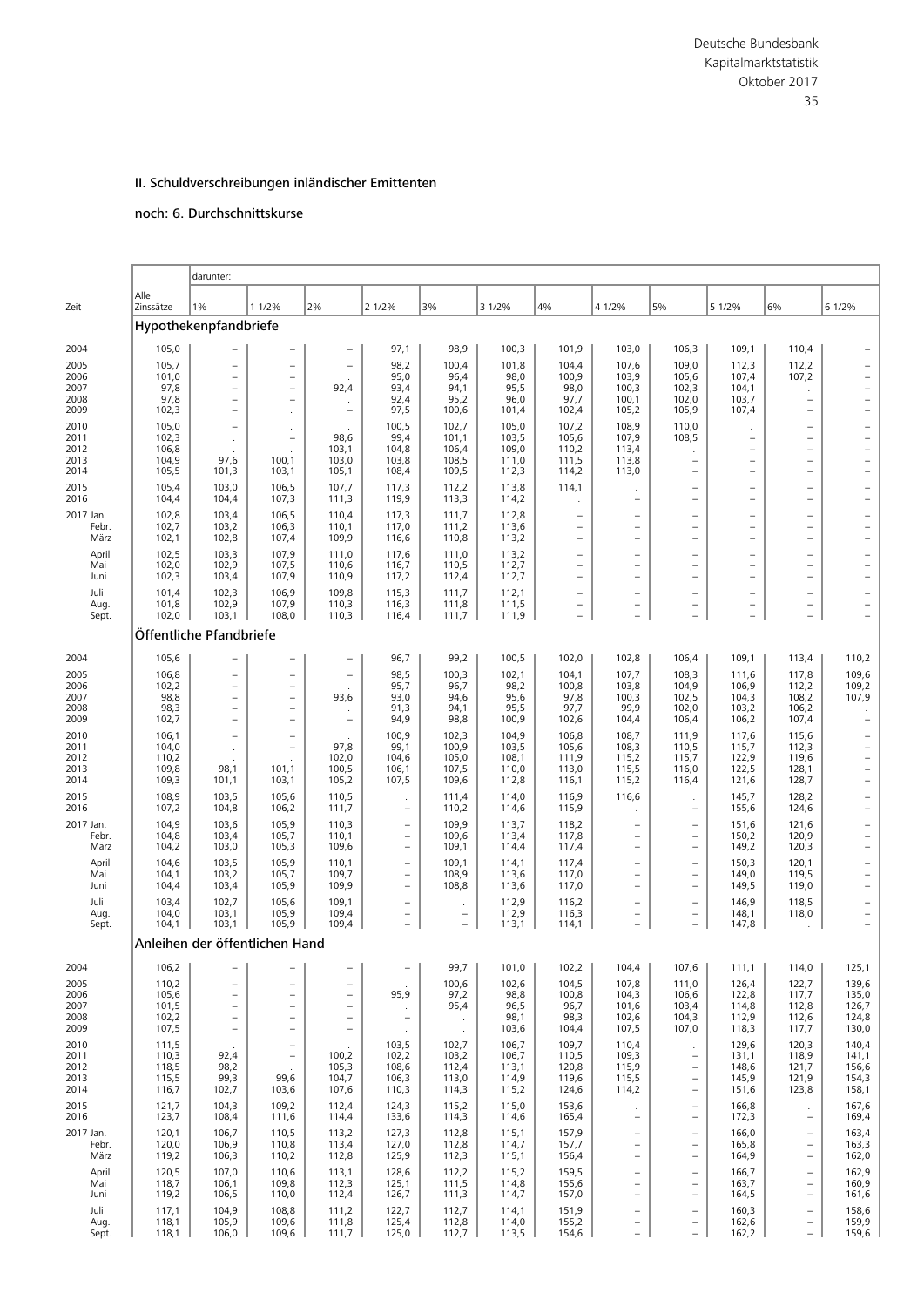Deutsche Bundesbank 36 Kapitalmarktstatistik Oktober 2017

% p.a.

# II. Schuldverschreibungen inländischer Emittenten

# 7a) Emissionsrenditen nach Wertpapierarten

|                                      |                                 | Bankschuldverschreibungen       |                                 |                                 |                                                                |                                                 |                                             | Anleihen der<br>öffentlichen Hand |                                                      |
|--------------------------------------|---------------------------------|---------------------------------|---------------------------------|---------------------------------|----------------------------------------------------------------|-------------------------------------------------|---------------------------------------------|-----------------------------------|------------------------------------------------------|
| Zeit                                 | Insgesamt                       | zusammen                        | Hypotheken-<br>pfandbriefe      | Öffentliche<br>Pfandbriefe      | Schuldver-<br>schreibungen<br>von Spezial-<br>kreditinstituten | Sonstige<br>Bank-<br>schuldver-<br>schreibungen | Anleihen von<br>Unternehmen<br>(Nicht-MFIs) | I zusammen                        | darunter<br>börsennotierte<br>Bundes-<br>wertpapiere |
| 2002<br>2003<br>2004                 | 4,7<br>3,8<br>3,9               | 4,7<br>3,8<br>3,7               | 4,7<br>3,8<br>3,7               | 4,7<br>3,7<br>3,6               | 4,7<br>3,9<br>3,7                                              | 4,8<br>3,8<br>3,8                               | 5,9<br>4,6<br>5,7                           | 4,6<br>3,8<br>3,8                 | 4,5<br>3,8<br>3,8                                    |
| 2005<br>2006<br>2007<br>2008<br>2009 | 3,3<br>3,8<br>4,3<br>4,3<br>3,5 | 3,2<br>3,8<br>4,5<br>4,5<br>3,5 | 3,2<br>3,8<br>4,4<br>4,5<br>3,5 | 3,1<br>3,8<br>4,4<br>4,4<br>3,4 | 3,3<br>4,0<br>4,5<br>4,4<br>3,1                                | 3,1<br>3,8<br>4,5<br>4,7<br>3,8                 | 6,3<br>3,3<br>7,6<br>8,0<br>5,9             | 3,2<br>3,8<br>4,3<br>4,0<br>3,1   | 3,2<br>3,8<br>$4,2$<br>$3,9$<br>$3,0$                |
| 2010<br>2011<br>2012<br>2013<br>2014 | 2,6<br>2,7<br>1,6<br>1,6<br>1,2 | 2,7<br>3,0<br>1,8<br>1,8<br>1,3 | 2,6<br>3,0<br>1,7<br>1,5<br>1,1 | 2,6<br>3,1<br>1,8<br>1,6<br>1,3 | 2,4<br>2,8<br>1,5<br>1,2<br>0,9                                | 3,0<br>3,1<br>2,3<br>2,3<br>1,8                 | 6,6<br>5, 5<br>4,8<br>5,5                   | 2,4<br>2,5<br>1,3<br>1,3<br>1,1   | 2,4<br>2,3<br>1,2<br>1,2<br>0,9                      |
| 2015<br>2016 1)                      | 0,7<br>0,4                      | 0,7<br>0,6                      | 0, 5<br>0,3                     | 0,6<br>0,4                      | 0,4<br>0.4                                                     | 1,3<br>1,2                                      | 5,1<br>3,8                                  | 0,4<br>0,1                        | 0,4<br>0,1<br>$\qquad \qquad -$                      |
| 2016 Nov.<br>Dez.                    | 0,3<br>0,6                      | 0, 5<br>0,9                     | 0,2<br>0,4                      | 0,8<br>0,2                      | 0,5<br>0,6                                                     | 0,8<br>1,2                                      | 4,8<br>2,8                                  | 0,3<br>0,2<br>$\qquad \qquad -$   | 0,1<br>0,3<br>$\qquad \qquad -$                      |
| 2017 Jan.<br>Febr.<br>März           | 0, 5<br>0,5<br>0,4              | 0,6<br>0,6<br>0,7               | 0,1<br>0,3<br>0,3               | 0,6<br>0,7<br>1,1               | 0,3<br>0,5<br>0,5                                              | 1,8<br>1,4<br>1,5                               | 1,4<br>0,9<br>4,1                           | 0,4<br>0,2<br>0,3                 | 0, 5<br>0,1<br>0,2                                   |
| April<br>Mai<br>Juni                 | 0,3<br>0, 5<br>0,5              | 0,6<br>0,7<br>0,6               | 0,6<br>0,6<br>0,4               | 0,4<br>0,4<br>0,3               | 0,5<br>0, 5<br>0,6                                             | 0,9<br>1,2<br>1,0                               | 4,4<br>2,7<br>5,6                           | 0,1<br>0,4<br>0,4                 | 0,0<br>0,3<br>0,1                                    |
| Juli<br>Aug.                         | 0,5<br>0,6                      | 0,4<br>0,7                      | 1,0<br>0,8                      | 0,2<br>0,2                      | 0,4<br>0,7                                                     | 1,0<br>1,1                                      | 3,1<br>3,9                                  | 0, 5<br>0,4                       | 0,4<br>0,2                                           |

**1** Änderung in der sektoralen Zuordnung von Schuldverschreibungen.

## 7b) Umlaufsrenditen nach Wertpapierarten

|                                      | % p.a.                          |                                 |                                 |                                 |                                                                       |                                                      |                                                  |                                 |                                              |                                                                                |                                                                                              |
|--------------------------------------|---------------------------------|---------------------------------|---------------------------------|---------------------------------|-----------------------------------------------------------------------|------------------------------------------------------|--------------------------------------------------|---------------------------------|----------------------------------------------|--------------------------------------------------------------------------------|----------------------------------------------------------------------------------------------|
|                                      |                                 | Bankschuldverschreibungen       |                                 |                                 |                                                                       |                                                      |                                                  | Anleihen der öffentlichen Hand  |                                              |                                                                                |                                                                                              |
|                                      |                                 |                                 |                                 |                                 |                                                                       |                                                      |                                                  |                                 | darunter börsennotierte<br>Bundeswertpapiere |                                                                                | Nachrichtl.:<br>Unter<br>inländischer                                                        |
| Zeit                                 | Ins-<br>gesamt 1)               | l zu-<br>sammen 1)              | Hypotheken-<br>pfandbriefe      | Öffentliche<br>Pfandbriefe      | Schuldver-<br>schreibun-<br>gen von Spe-<br>zialkredit-<br>instituten | Sonstige<br>Bank-<br>schuldver-<br>schrei-<br>bungen | Anleihen<br>von Unter-<br>nehmen<br>(Nicht-MFIs) | insgesamt 1)                    | zusammen                                     | darunter<br>mit einer<br>Restlaufzeit<br>von 9 bis<br>einschl.<br>10 Jahren 2) | Konsortial-<br>führung<br>begebene<br>Euro-Anleihen<br>auslän-<br>discher Emit-<br>tenten 3) |
| 2004                                 | 3,7                             | 3,6                             | 3,6                             | 3,5                             | 3,6                                                                   | 3,8                                                  | 4,0                                              | 3,7                             | 3,7                                          | 4,0                                                                            | 4,0                                                                                          |
| 2005<br>2006<br>2007<br>2008<br>2009 | 3,1<br>3,8<br>4,3<br>4,2<br>3,2 | 3,1<br>3,8<br>4,4<br>4,5<br>3,5 | 3,1<br>3,8<br>4,4<br>4,5<br>3,3 | 3,0<br>3,8<br>4,4<br>4,5<br>3,4 | 3,1<br>3,8<br>4,4<br>4,3<br>3,3                                       | 3,3<br>3,9<br>4,6<br>5,0<br>4,2                      | 3,7<br>4,2<br>5,0<br>6,3<br>5,5                  | 3,2<br>3,7<br>4,3<br>4,0<br>3,1 | 3,2<br>3,7<br>4,2<br>4,0<br>3,0              | 3,4<br>3,8<br>4,2<br>4,0<br>3,2                                                | 3,2<br>4,0<br>4,6<br>4,9<br>4,0                                                              |
| 2010<br>2011<br>2012<br>2013<br>2014 | 2,5<br>2,6<br>1,4<br>1,4<br>1.0 | 2,7<br>2,9<br>1,6<br>1,3<br>0,9 | 2,5<br>2,7<br>1,4<br>1,3<br>0,9 | 2,6<br>2,9<br>1,5<br>1,2<br>0,9 | 2,6<br>2,7<br>1,4<br>1,1<br>0.7                                       | 3,1<br>3,5<br>2,4<br>1,9<br>1,4                      | 4,0<br>4,3<br>3,7<br>3,4<br>3,0                  | 2,4<br>2,4<br>1,3<br>1,3<br>1,0 | 2,4<br>2,4<br>1,3<br>1,3<br>1,0              | 2,7<br>2,6<br>1,5<br>1,6<br>1,2                                                | 3,7<br>3,6<br>2,5<br>2,3<br>1,8                                                              |
| 2015<br>2016 4)                      | 0,5<br>0,1                      | 0, 5<br>0,3                     | 0,4<br>0,2                      | 0,4<br>0,2                      | 0,2<br>0,1<br>۰                                                       | 1,2<br>1,2                                           | 2,4<br>2,1                                       | 0,4<br>0,0                      | 0,4<br>0,0                                   | 0, 5<br>0,1                                                                    | 1,1<br>0, 5                                                                                  |
| 2016 Dez.                            | 0,2                             | 0,4                             | 0,3                             | 0,3                             | 0,1                                                                   | 1,3                                                  | 2,0                                              | 0,1                             | 0,1                                          | 0,3                                                                            | 0,6                                                                                          |
| 2017 Jan.<br>Febr.<br>März           | 0,2<br>0,2<br>0,3               | 0,4<br>0,4<br>0, 5              | 0,2<br>0,3<br>0,3               | 0,3<br>0,3<br>0,4               | 0,2<br>0,2<br>0,2                                                     | 1,3<br>1,3<br>1,3                                    | 2,0<br>1,9<br>1,9                                | 0.1<br>0,1<br>0,2               | 0,1<br>0,1<br>0,1                            | 0,3<br>0,3<br>0,4                                                              | 0,6<br>0,6<br>0,6                                                                            |
| April<br>Mai<br>Juni                 | 0,2<br>0,3<br>0,2               | 0,4<br>0, 5<br>0,4              | 0,2<br>0,3<br>0,2               | 0,3<br>0,4<br>0,3               | 0,2<br>0,2<br>0,2                                                     | 1,2<br>1,2<br>1,1                                    | 1,8<br>1,7<br>1,7                                | 0,1<br>0,2<br>0,1               | 0,1<br>0,2<br>0,1                            | 0,2<br>0,3<br>0,3                                                              | 0, 5<br>0, 5<br>0,4                                                                          |
| Juli<br>Aug.<br>Sept.                | 0,4<br>0,3<br>0,3               | 0, 5<br>0,4<br>0,4              | 0,4<br>0,3<br>0,3               | 0,4<br>0,4<br>0,3               | 0,4<br>0,3<br>0,2                                                     | 1,2<br>1,1<br>1,1                                    | 1,7<br>1,6<br>1,7                                | 0,3<br>0,2<br>0,2               | 0,3<br>0,2<br>0,2                            | 0, 5<br>0,4<br>0,4                                                             | 0,6<br>0, 5<br>0,5                                                                           |

**1** Renditen für vergleichbare Restlaufzeitklassen siehe Tabelle II. 7c **2** Als ungewo-<br>gener Durchschnitt ermittelt. **3** Aufteilung nach Emittentengruppen siehe<br>Tabelle III. 2. 4 Änderung in der sektoralen Zuordnun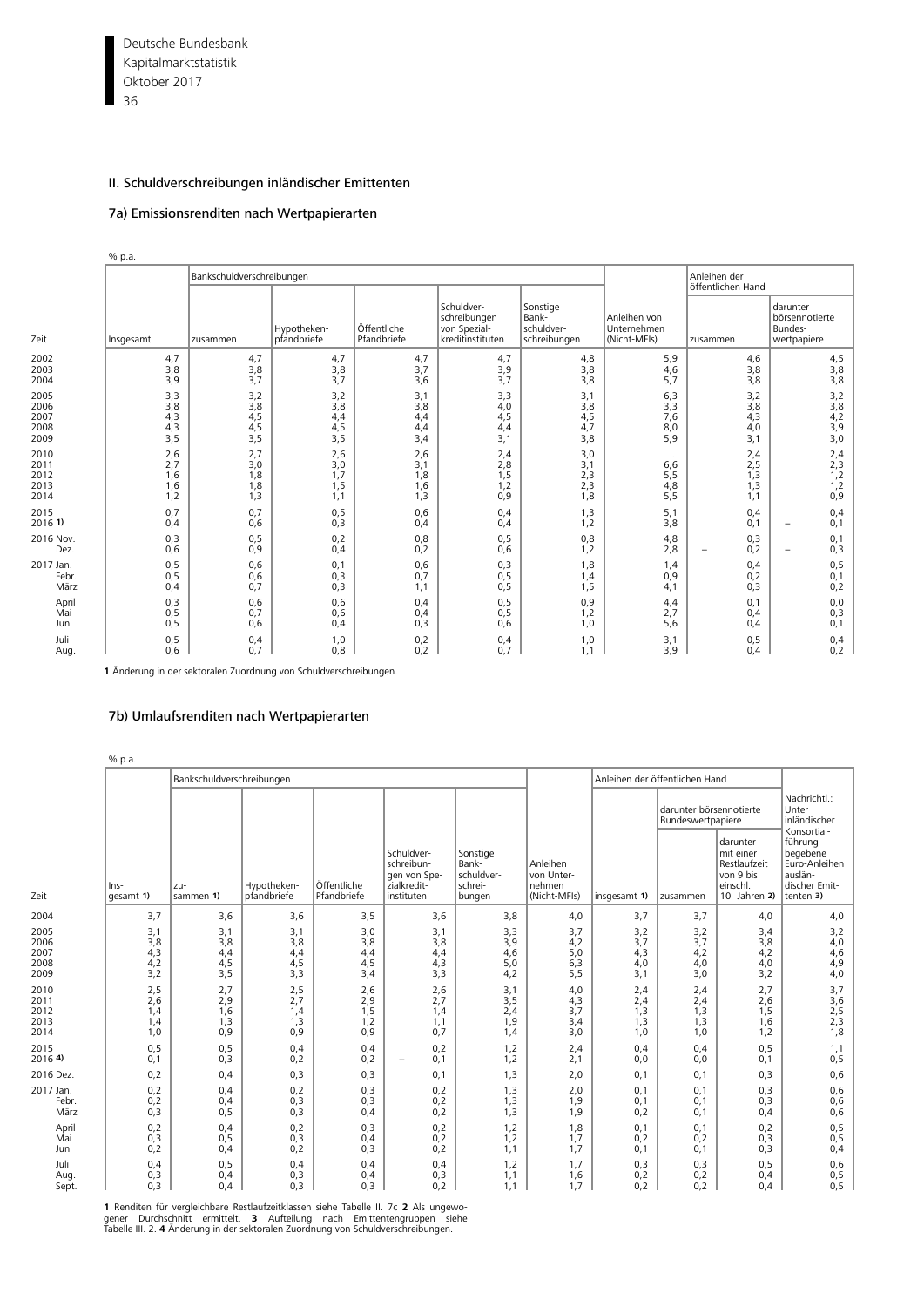# 7c) Umlaufsrenditen nach Restlaufzeiten \*)

|                    | % p.a.                                               |                |                                                      |              |                                                      |             |                                                      |             |                          |             |                 |             |             |                 |                 |                  |
|--------------------|------------------------------------------------------|----------------|------------------------------------------------------|--------------|------------------------------------------------------|-------------|------------------------------------------------------|-------------|--------------------------|-------------|-----------------|-------------|-------------|-----------------|-----------------|------------------|
|                    |                                                      |                | Mittlere Restlaufzeit  Jahre                         |              |                                                      |             |                                                      |             |                          |             |                 |             |             |                 |                 |                  |
|                    |                                                      |                |                                                      |              |                                                      |             |                                                      |             |                          |             |                 |             | über 7      |                 |                 |                  |
|                    |                                                      |                |                                                      |              |                                                      |             |                                                      |             |                          |             |                 |             |             | darunter:       |                 |                  |
| Zeit               | über 1<br>bis 2                                      |                | über 2<br>bis 3                                      |              | über 3<br>bis 4                                      |             | über 4<br>bis 5                                      |             | über 5<br>bis 6          |             | über 6<br>bis 7 |             | zusammen    | über 7<br>bis 8 | über 8<br>bis 9 | über 9<br>bis 10 |
|                    |                                                      |                |                                                      |              | Schuldverschreibungen insgesamt                      |             |                                                      |             |                          |             |                 |             |             |                 |                 |                  |
| 2005               |                                                      |                |                                                      | 2,6          |                                                      | 2,7         |                                                      | 2,9         |                          | 3,0         |                 | 3,1         | 3,5         | 3,2             | 3,3             | 3,4              |
| 2006               |                                                      | $^{2,4}_{3,5}$ |                                                      | 3,5          |                                                      | 3,6         |                                                      | 3,7         |                          | 3,7         |                 | 3,8         | 3,9         | 3,8             | 3,8             | 3,8              |
| 2007<br>2008       |                                                      | 4,2<br>4,1     |                                                      | 4,3<br>4,0   |                                                      | 4,3<br>4,0  |                                                      | 4,2<br>4,1  |                          | 4,3<br>4,1  |                 | 4,3<br>4,2  | 4,4<br>4,3  | 4,3<br>4,1      | 4,3<br>4,2      | 4,3<br>4,2       |
| 2009<br>2010       |                                                      | 1,9            |                                                      | 2,2<br>1,5   |                                                      | 2,6<br>1,7  |                                                      | 2,8<br>2,1  |                          | 3,1         |                 | 3,2<br>2,6  | 3,7<br>3,1  | 3,4<br>2,7      | 3,5<br>2,8      | 3,4<br>2,9       |
| 2011               |                                                      | 1,1<br>1,5     |                                                      | 1,7          |                                                      | 2,0         |                                                      | 2,2         |                          | 2,3<br>2,5  |                 | 2,6         | 3,0         | 2,6             | 2,7             | 2,9              |
| 2012<br>2013       |                                                      | 0,4<br>0,3     |                                                      | 0,5<br>0,4   |                                                      | 0,7<br>0,6  |                                                      | 1,0<br>0,9  |                          | 1,2<br>1,0  |                 | 1,3<br>1,2  | 1,9<br>1,9  | 1,4<br>1,3      | 1,5<br>1,5      | 1,7<br>1,7       |
| 2014               |                                                      | 0,2            |                                                      | 0,2          |                                                      | 0,4         |                                                      | 0, 5        |                          | 0,7         |                 | 0,9         | 1,5         | 1,0             | 1,2<br>0, 5     | 1,3              |
| 2015<br>2016       | ۰<br>$\qquad \qquad -$                               | 0,1<br>0,4     | $\overline{\phantom{m}}$<br>$\overline{\phantom{a}}$ | 0,0<br>0,3   | $\overline{\phantom{0}}$                             | 0,0<br>0,3  | $\overline{\phantom{a}}$                             | 0,2<br>0,2  | $\overline{\phantom{m}}$ | 0,3<br>0,1  |                 | 0,3<br>0,0  | 0,8<br>0,4  | 0,4<br>0,0      | 0,3             | 0,8<br>0,4       |
| 2017 Febr.<br>März | $\overline{\phantom{0}}$<br>$\equiv$                 | 0,6<br>0,6     | $\overline{\phantom{0}}$<br>$\overline{\phantom{m}}$ | 0, 5<br>0, 5 | $\overline{\phantom{a}}$<br>$\overline{\phantom{0}}$ | 0,3<br>0,3  | $\overline{\phantom{a}}$<br>$\overline{\phantom{a}}$ | 0,3<br>0,2  | $\overline{\phantom{a}}$ | 0,1<br>0,0  |                 | 0,0<br>0,1  | 0,6<br>0,7  | 0,2<br>0,3      | 0,3<br>0,4      | 0,7<br>0,7       |
| April              | $\overline{\phantom{a}}$                             | 0,6            | $\overline{\phantom{0}}$                             | 0,5          | $\overline{\phantom{a}}$                             | 0,3         | $\equiv$                                             | 0,2         | $\overline{\phantom{0}}$ | 0,1         |                 | 0,0         | 0,6         | 0,2             | 0,3             | 0,6              |
| Mai<br>Juni        | $\equiv$<br>$\qquad \qquad -$                        | 0,5<br>0,5     | $\overline{\phantom{m}}$<br>$\overline{\phantom{a}}$ | 0,4<br>0,4   | $\overline{\phantom{0}}$<br>$\qquad \qquad -$        | 0,3<br>0,3  | $\overline{\phantom{a}}$<br>$\overline{\phantom{a}}$ | 0,2<br>0,2  | $\overline{\phantom{0}}$ | 0,0<br>0,1  |                 | 0,1<br>0,1  | 0,7<br>0,6  | 0,3<br>0,3      | 0,4<br>0,4      | 0,6<br>0, 5      |
| Juli<br>Aug.       | $\overline{\phantom{0}}$<br>$\overline{\phantom{0}}$ | 0,5<br>0,6     | $\overline{\phantom{m}}$<br>$\overline{\phantom{a}}$ | 0,3<br>0,4   | $\overline{\phantom{0}}$<br>$\overline{\phantom{0}}$ | 0,2<br>0,3  | $\overline{\phantom{0}}$                             | 0, 0<br>0,1 |                          | 0,1<br>0,0  |                 | 0,3<br>0,2  | 0,8<br>0,7  | 0, 5<br>0,4     | 0,6<br>0, 5     | 0,6<br>0,6       |
| Sept.              |                                                      | 0,6            | $\overline{\phantom{0}}$                             | 0,4          | $\overline{a}$                                       | 0,3         | $\overline{\phantom{a}}$                             | 0,1         |                          | 0,0         |                 | 0,1         | 0,7         | 0,3             | 0, 5            | 0, 5             |
|                    |                                                      |                | Bankschuldverschreibungen                            |              |                                                      |             |                                                      |             |                          |             |                 |             |             |                 |                 |                  |
| 2005<br>2006       |                                                      | 2,5<br>3,6     |                                                      | 2,6<br>3,6   |                                                      | 2,8<br>3,7  |                                                      | 3,0<br>3,8  |                          | 3,1<br>3,8  |                 | 3,2<br>3,8  | 3,4<br>4,0  | 3,3<br>3,9      | 3,4<br>3,9      | 3,5<br>4,0       |
| 2007<br>2008       |                                                      | 4,4            |                                                      | 4,4<br>4,5   |                                                      | 4,4<br>4,4  |                                                      | 4,4         |                          | 4,4         |                 | 4,5<br>4,5  | 4,5<br>4,7  | 4,5             | 4,5             | 4,5<br>4,7       |
| 2009               |                                                      | 4,6<br>2,4     |                                                      | 2,7          |                                                      | 3,1         |                                                      | 4,4<br>3,3  |                          | 4,5<br>3,6  |                 | 3,8         | 4,1         | 4,6<br>4,0      | 4,6<br>4,2      | 4,0              |
| 2010<br>2011       |                                                      | 1,5<br>2,0     |                                                      | 1,9<br>2,3   |                                                      | 2,2<br>2,5  |                                                      | 2,4<br>2,8  |                          | 2,7<br>3,1  |                 | 2,9<br>3,0  | 3,2<br>3,4  | 3,1<br>3,1      | 3,1<br>3,5      | 3,3<br>3,5       |
| 2012<br>2013       |                                                      | 0,8<br>0, 5    |                                                      | 1,0<br>0,7   |                                                      | 1,2<br>0,9  |                                                      | 1,4<br>1,1  |                          | 1,6<br>1,2  |                 | 1,7<br>1,5  | 2,2<br>1,9  | 2,1<br>1,8      | 2,2<br>1,8      | 2,1<br>2,1       |
| 2014               |                                                      | 0,3            |                                                      | 0,4          |                                                      | 0, 5        |                                                      | 0,7         |                          | 0,9         |                 | 1,1         | 1,5         | 1,2             | 1,4             | 1,7              |
| 2015<br>2016       | $\qquad \qquad -$                                    | 0,1<br>0,1     | $\overline{\phantom{m}}$                             | 0,1<br>0,2   |                                                      | 0,1<br>0,0  |                                                      | 0,3<br>0,1  |                          | 0, 5<br>0,2 |                 | 0,5<br>0,3  | 1,0<br>0,8  | 0,8<br>0,4      | 0,9<br>0,8      | 1,2<br>1,0       |
| 2017 Febr.         | $\overline{\phantom{0}}$                             | 0,3            | $\qquad \qquad -$                                    | 0,3          |                                                      | 0,1         |                                                      | 0,1         |                          | 0,3         |                 | 0, 5        | 0,9         | 0,6             | 1,0             | 1,0              |
| März<br>April      | $\qquad \qquad -$<br>$\qquad \qquad -$               | 0,3<br>0,4     | $\overline{\phantom{a}}$<br>$\overline{\phantom{a}}$ | 0,2<br>0,2   |                                                      | 0,1<br>0,0  |                                                      | 0,2<br>0,2  |                          | 0,3<br>0,2  |                 | 0, 5<br>0,4 | 0,9<br>0,8  | 0,7<br>0,6      | 1,0<br>0,8      | 1,0<br>1,0       |
| Mai<br>Juni        | $\qquad \qquad -$<br>$\qquad \qquad -$               | 0,4<br>0,3     | $\overline{\phantom{a}}$<br>$\overline{\phantom{a}}$ | 0,2<br>0,1   |                                                      | 0,1<br>0,0  |                                                      | 0,2<br>0,2  |                          | 0,2<br>0,2  |                 | 0,4<br>0,3  | 0,9<br>0,9  | 0,7<br>0,7      | 0,9<br>0,8      | 0,9<br>0,9       |
| Juli               | $\qquad \qquad -$                                    | 0,3            | $\overline{\phantom{a}}$                             | 0,1          |                                                      | 0,0         |                                                      | 0,3         |                          | 0,4         |                 | 0,4         | 1,0         | 0,9             | 1,0             | 1,0              |
| Aug.<br>Sept.      |                                                      | 0,3<br>0,3     | $\overline{\phantom{a}}$<br>$\equiv$                 | 0,1<br>0,1   |                                                      | 0,0<br>0, 0 |                                                      | 0,3<br>0,2  |                          | 0,2<br>0,2  |                 | 0,4<br>0,4  | 0,9<br>0,9  | 0,8<br>0,6      | 0,9<br>0,9      | 0,9<br>0,9       |
|                    |                                                      |                | Öffentliche Pfandbriefe                              |              |                                                      |             |                                                      |             |                          |             |                 |             |             |                 |                 |                  |
| 2005               |                                                      | 2,5            |                                                      | 2,6          |                                                      | 2,8         |                                                      | 2,9         |                          | 3,0         |                 | 3,2         | 3,4         | 3,3             | 3,4             | 3,5              |
| 2006<br>2007       |                                                      | 3,5<br>4,3     |                                                      | 3,6<br>4,4   |                                                      | 3,7<br>4,4  |                                                      | 3,7<br>4,4  |                          | 3,8<br>4,4  |                 | 3,8<br>4,4  | 4,0<br>4,5  | 3,9<br>4,5      | 3,9<br>4,5      | 4,0<br>4,5       |
| 2008<br>2009       |                                                      | 4,6<br>2,3     |                                                      | 4,4<br>2,6   |                                                      | 4,4<br>3,0  |                                                      | 4,5<br>3,3  |                          | 4,5<br>3,5  |                 | 4,5<br>3,8  | 4,6<br>4,1  | 4,5<br>3,8      | 4,6<br>4,5      | 4,7<br>4,1       |
| 2010               |                                                      | 1,5            |                                                      | 1,8          |                                                      | 2,2         |                                                      | 2,4         |                          | 2,6         |                 | 2,8         | 3,2         | 3,1             | 3,1             | 3,3              |
| 2011<br>2012       |                                                      | 2,0<br>0,8     |                                                      | 2,3<br>0,9   |                                                      | 2,5<br>1,2  |                                                      | 2,8<br>1,4  |                          | 2,9<br>1,7  |                 | 3,2<br>1,9  | 3,4<br>2,3  | 3,2<br>2,1      | 3,3<br>2,3      | 3,5<br>2,4       |
| 2013<br>2014       |                                                      | 0,5<br>0,3     |                                                      | 0,7<br>0,4   |                                                      | 0,8<br>0,5  |                                                      | 1,1<br>0,7  |                          | 1,4<br>0,9  |                 | 1,6<br>1,1  | 2,1<br>1,5  | 1,9<br>1,3      | 1,9<br>1,3      | 1,9<br>1,5       |
| 2015               |                                                      | 0,0            |                                                      | 0,1          |                                                      | 0,2         |                                                      | 0,2         |                          | 0,3         |                 | 0,4         | 0,8         | 0,6             | 0,7             | 0,8              |
| 2016<br>2017 Febr. | $\overline{\phantom{0}}$<br>$\overline{\phantom{0}}$ | 0,1<br>0,1     | $\overline{\phantom{a}}$<br>$\overline{\phantom{a}}$ | 0,1<br>0,1   | $\overline{\phantom{0}}$                             | 0,1<br>0,0  | $\overline{\phantom{a}}$                             | 0,0<br>0,0  |                          | 0,1<br>0,1  |                 | 0,1<br>0,3  | 0, 5<br>0,7 | 0,3<br>0, 5     | 0,4<br>0, 5     | 0,4<br>0,7       |
| März<br>April      | $\qquad \qquad -$<br>$\qquad \qquad -$               | 0,1<br>0,1     | $\overline{\phantom{a}}$<br>$\overline{\phantom{m}}$ | 0,1<br>0,1   |                                                      | 0,1<br>0,0  |                                                      | 0,1<br>0, 0 |                          | 0,2<br>0,1  |                 | 0,4<br>0,3  | 0,7<br>0,6  | 0,5<br>0,5      | 0,6<br>0, 5     | 0,7<br>0,6       |
| Mai<br>Juni        | $\qquad \qquad -$<br>$\qquad \qquad -$               | 0,1            | $\overline{\phantom{a}}$<br>$\qquad \qquad -$        | 0,1          |                                                      | 0,0         |                                                      | 0,1         |                          | 0,1         |                 | 0,3<br>0,3  | 0,7<br>0,7  | 0, 5            | 0,5<br>0, 5     | 0,7<br>0,6       |
| Juli               | $\qquad \qquad -$                                    | 0,2<br>0,2     | $\overline{\phantom{a}}$                             | 0,2<br>0,1   |                                                      | 0,1<br>0,0  |                                                      | 0,0<br>0,2  |                          | 0,1<br>0,2  |                 | 0,4         | 0,8         | 0,5<br>0,6      | 0,6             | 0,8              |
| Aug.<br>Sept.      |                                                      | 0,2<br>0,2     |                                                      | 0,2<br>0,2   |                                                      | 0,1<br>0,1  |                                                      | 0,1<br>0,1  |                          | 0,2<br>0,2  |                 | 0,3<br>0,4  | 0,7<br>0,7  | 0,6<br>0, 5     | 0, 5<br>0,6     | 0,7<br>0,6       |

**\*** Einbezogen sind nur Inhaberschuldverschreibungen mit einer längsten Laufzeit gemäß Emissionsbedingungen von über 4 Jahren.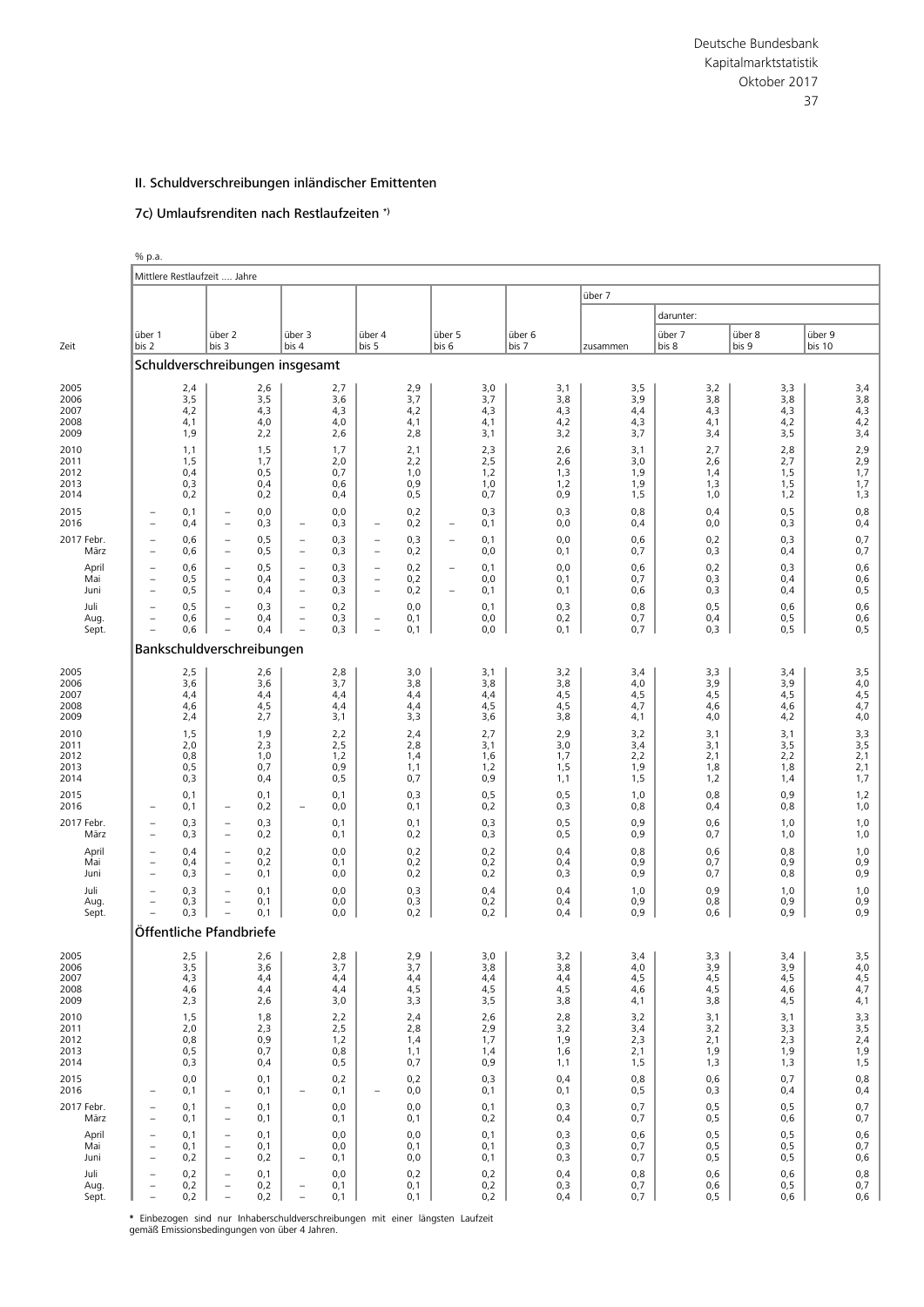Deutsche Bundesbank 38 Kapitalmarktstatistik Oktober 2017

### II. Schuldverschreibungen inländischer Emittenten

#### noch: 7c) Umlaufsrenditen nach Restlaufzeiten \*)

% p.a. Mittlere Restlaufzeit .... Jahre über 7 darunter: über 1 über 2 über 3 über 4 über 5 über 6 über 7 über 8 über 9 Zeit |bis 2 |bis 3 |bis 4 |bis 5 |bis 6 |bis 7 |zusammen |bis 8 |bis 9 |bis 10 Hypothekenpfandbriefe 2001 | [4,3 4,4 4,6 4,7 4,9 5,0 5,2 5,1 5,2 5,3](#page-12-1) 2002 | 3,8 4,1 4,4 4,5 4,7 4,8 5,1 5,0 5,1 5,1 5,2 2003 | 2,7 | 3,0 | 3,2 | 3,5 | 3,7 | 3,9 | 4,2 | 4,1 | 4,3 | 4,3 2004 | 2,6 | 2,9 | 3,2 | 3,4 | 3,6 | 3,8 | 4,1 | 4,0 | 4,1 | 4,3 2005 | 2,5 | 2,7 | 2,8 | 3,0 | 3,1 | 3,2 | 3,4 | 3,3 | 3,4 | 3,5 2006 | 3,6 3,6 3,7 3,7 3,8 3,9 4,0 3,9 3,9 3,9 4,0 2007 | 4,4 | 4,4 | 4,4 | 4,4 | 4,5 | 4,5 | 4,5 | 4,5 | 2008 | 4,5 | 4,5 | 4,5 | 4,5 | 4,5 | 4,5 | 4,5 | 4,5 | 4,5 | 4,7 | 4,5 | 4,7 | 4,5 | 4,7 | 4,7 | 4,7 | 4,7 | 4 2009 | 2,4 | 2,7 | 3,0 | 3,3 | 3,4 | 3,6 | 4,0 | 4,0 | 4,1 | 4,1 2010 | 1,5 | 1,7 | 2,1 | 2,3 | 2,6 | 2,9 | 3,2 | 3,1 | 3,2 | 3,3 2011 | 1,9 2,2 2,5 2,7 2,9 3,1 3,4 3,2 3,3 3,5 2012 | 0,9 1,0 1,2 1,4 1,7 1,8 2,2 2,1 2,1 2,1 2013 0,5 0,6 0,9 1,1 1,4 1,5 1,9 1,7 1,9 2,0 2014 | 0,3 | 0,4 | 0,6 | 0,7 | 0,9 | 1,0 | 1,4 | 1,2 | 1,3 | 1,6 2015 | 0,1 0,1 0,1 0,2 0,3 0,5 0,7 0,6 0,8 0,7 2016 | − 0,1 | − 0,1 | − 0,1 | − 0,0 | 0,1 | 0,2 | 0,4 | 0,3 | 0,3 | 0,4 2015 Mai | 0,1 | 0,1 | 0,2 | 0,2 | 0,4 | 0,5 | 0,7 | 0,5 | 0,8 | 0,7 Juni 0,2 0,2 0,2 0,4 0,5 0,7 1,0 0,8 1,0 0,9 Juli 0,1 0,1 0,2 0,3 0,4 0,6 1,0 0,8 0,9 0,9 Aug. | 0,1 | 0,1 | 0,2 | 0,3 | 0,3 | 0,5 | 0,8 | 0,7 | 0,8 | 0,8 Sept. | 0,1 | 0,1 | 0,2 | 0,2 | 0,3 | 0,5 | 0,9 | 0,7 | 0,8 | 0,8 Okt. | 0,1 | 0,0 | 0,1 | 0,2 | 0,3 | 0,5 | 0,8 | 0,6 | 0,7 | 0,8 Nov. 0,1 0,0 0,0 0,1 0,2 0,4 0,8 0,6 0,7 0,8 Dez. 0,1 0,0 0,1 0,1 0,3 0,5 0,8 0,6 0,7 0,8 2016 Jan. | 0,1 | 0,0 | 0,1 | 0,1 | 0,3 | 0,4 | 0,7 | 0,6 | 0,8 | 0,8 Febr. 0,0 − 0,1 0,0 0,0 0,2 0,3 0,5 0,4 0,4 0,5 März 0,0 − 0,1 0,0 0,0 0,1 0,3 0,5 0,4 0,4 0,6 April | 0,0 | 0,0 | 0,0 | 0,1 | 0,2 | 0,5 | 0,3 | 0,4 | 0,5 Mai | − 0,1 | − 0,1 | − 0,1 | 0,0 | 0,1 | 0,2 | 0,5 | 0,3 | 0,4 | 0,5 Juni | − 0,1 | − 0,1 | − 0,1 | 0,1 | 0,2 | 0,4 | 0,2 | 0,3 | 0,4 Juli − 0,2 − 0,2 − 0,2 − 0,2 0,0 0,0 0,2 0,1 0,2 0,2 Aug. | − 0,2 | − 0,2 | − 0,2 | − 0,2 | − 0,1 | 0,2 | 0,0 | 0,1 | 0,1 Sept. | − 0,2 | − 0,2 | − 0,1 | − 0,1 | 0,0 | 0,1 | 0,1 | 0,1 | 0,1 Okt. | − 0,1 | − 0,2 | − 0,2 | 0,0 | − 0,1 | 0,0 | 0,2 | 0,1 | 0,2 | 0,2 Nov. | − 0,1 | − 0,1 | − 0,1 | 0,1 | 0,2 | 0,4 | 0,3 | 0,4 | 0,5 Dez. | − 0,1 | − 0,1 | − 0,1 | 0,2 | 0,1 | 0,3 | 0,6 | 0,4 | 0,5 | 0,6 2017 Jan. | − 0,2 | − 0,1 | − 0,1 | 0,0 | 0,1 | 0,3 | 0,5 | 0,4 | 0,5 | 0,6 Febr. | − 0,1 | − 0,1 | − 0,1 | 0,2 | 0,3 | 0,6 | 0,4 | 0,5 | 0,6 März | − 0,2 | − 0,1 | 0,0 | 0,0 | 0,2 | 0,4 | 0,6 | 0,5 | 0,6 | 0,7 April | − 0,2 | − 0,2 | − 0,1 | 0,1 | 0,2 | 0,3 | 0,5 | 0,4 | 0,5 | 0,6 Mai | − 0,2 | − 0,1 | − 0,1 | 0,2 | 0,2 | 0,3 | 0,6 | 0,4 | 0,6 | 0,7 Juni | − 0,2 | − 0,1 | 0,1 | 0,2 | 0,3 | 0,5 | 0,4 | 0,5 | 0,6 Juli − 0,2 − 0,1 0,0 0,2 0,3 0,4 0,7 0,5 0,7 0,8 Aug. | − 0,2 | − 0,1 | 0,1 | 0,2 | 0,3 | 0,6 | 0,5 | 0,6 | 0,7 Sept. | − 0,2 | − 0,1 | 0,1 | 0,2 | 0,3 | 0,6 | 0,4 | 0,6 | 0,7 2017 Sept. 1.| − 0,21 | − 0,20 | − 0,11 | 0,03 | 0,18 | 0,26 | 0,58 | 0,41 | 0,55 | 0,65 4. − 0,22 | − 0,21 | − 0,12 | 0,02 | 0,17 | 0,25 | 0,58 | 0,41 | 0,55 | 0,64 5. − 0,22 | − 0,21 | − 0,13 | 0,02 | 0,16 | 0,24 | 0,57 | 0,40 | 0,54 | 0,64 6. − 0,22 | − 0,22 | − 0,13 | 0,00 | 0,15 | 0,22 | 0,55 | 0,39 | 0,53 | 0,62 7. − 0,22 − 0,21 − 0,12 0,02 0,17 0,24 0,57 0,41 0,54 0,64 8. − 0,24 − 0,23 − 0,14 − 0,01 0,14 0,22 0,55 0,38 0,52 0,62 11. − 0,23 | − 0,22 | − 0,13 | 0,01 | 0,16 | 0,23 | 0,56 | 0,40 | 0,53 | 0,63 12. − 0,22 | − 0,21 | − 0,12 | 0,02 | 0,18 | 0,25 | 0,58 | 0,41 | 0,56 | 0,65 13. − 0,22 | − 0,21 | − 0,11 | 0,04 | 0,20 | 0,27 | 0,60 | 0,43 | 0,58 | 0,68 14. − 0,23 | − 0,21 | − 0,11 | 0,04 | 0,20 | 0,27 | 0,61 | 0,43 | 0,58 | 0,68 15. − 0,21 | − 0,20 | − 0,09 | 0,06 | 0,22 | 0,30 | 0,64 | 0,46 | 0,61 | 0,70 18. − 0,21 − 0,19 − 0,08 0,07 0,24 0,31 0,65 0,48 0,62 0,72 19. − 0,22 | − 0,19 | − 0,08 | 0,07 | 0,24 | 0,32 | 0,65 | 0,48 | 0,62 | 0,72 20. − 0,21 − 0,19 − 0,09 0,07 0,23 0,31 0,64 0,47 0,47 0,61 0,71 21.| − 0,21 | − 0,19 | − 0,07 | 0,09 | 0,26 | 0,33 | 0,66 | 0,50 | 0,63 | 0,73 22.| − 0,21 | − 0,18 | − 0,07 | 0,09 | 0,26 | 0,33 | 0,66 | 0,50 | 0,63 | 0,73 25. − 0,22 | − 0,19 | − 0,09 | 0,08 | 0,23 | 0,30 | 0,64 | 0,48 | 0,60 | 0,70 26. − 0,22 | − 0,20 | − 0,10 | 0,07 | 0,22 | 0,29 | 0,63 | 0,47 | 0,59 | 0,69 27.| − 0,21 | − 0,22 | − 0,08 | 0,09 | 0,25 | 0,32 | 0,66 | 0,49 | 0,62 | 0,73 28. − 0,21 − 0,18 − 0,06 | 0,11 | 0,27 | 0,35 | 0,69 | 0,52 | 0,66 | 0,76

29. − 0,22 | − 0,19 | − 0,08 | 0,10 | 0,25 | 0,33 | 0,67 | 0,50 | 0,63 | 0,74

**\*** Einbezogen sind nur Inhaberschuldverschreibungen mit einer längsten Laufzeit gemäß Emissionsbedingungen von über 4 Jahren.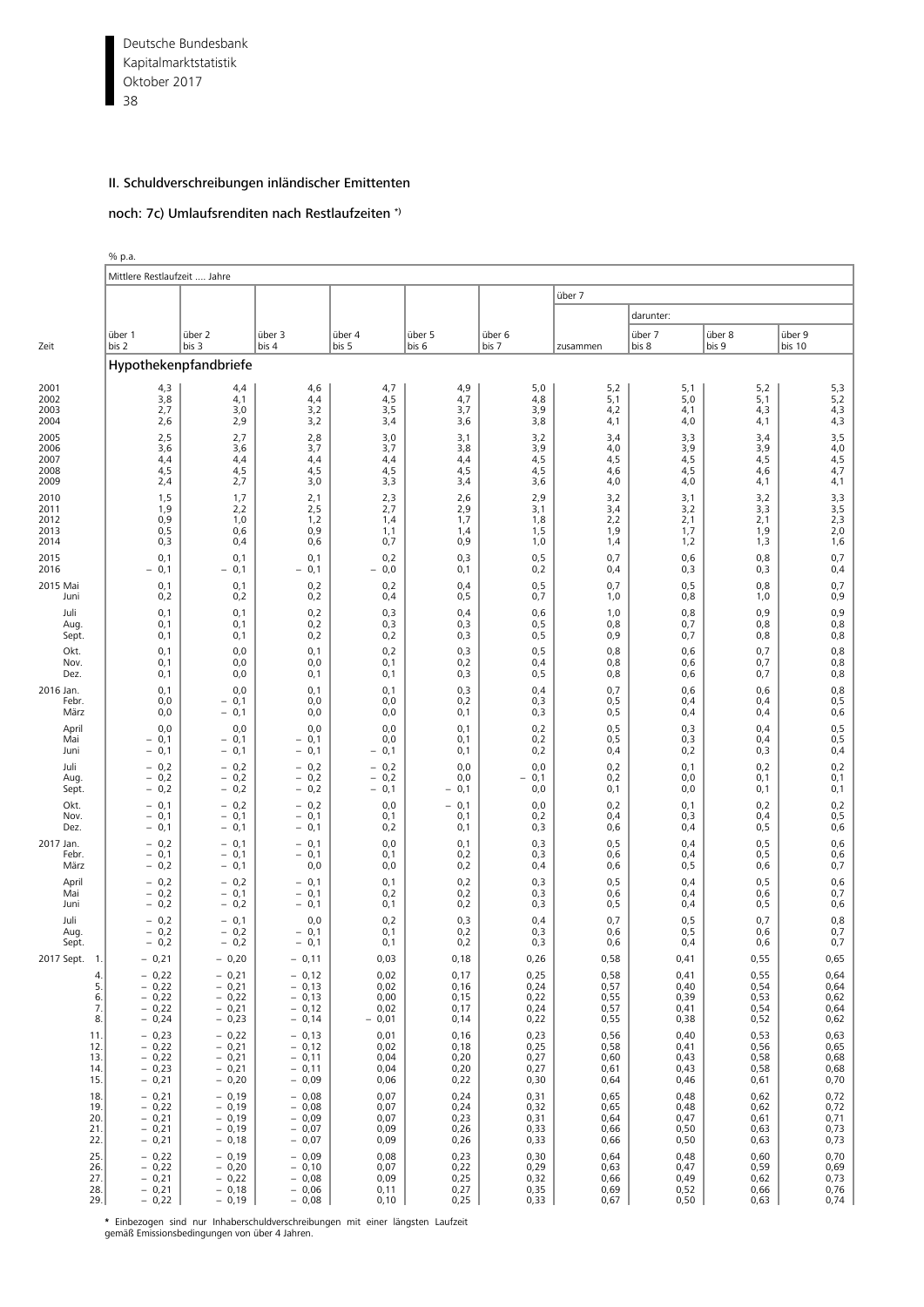# noch: 7c) Umlaufsrenditen nach Restlaufzeiten \*)

|                                      | % p.a.                                             |                                                                                                       |                                                     |                                                                                                       |                                                                                                |                                           |                                 |                                                    |                                        |                                 |
|--------------------------------------|----------------------------------------------------|-------------------------------------------------------------------------------------------------------|-----------------------------------------------------|-------------------------------------------------------------------------------------------------------|------------------------------------------------------------------------------------------------|-------------------------------------------|---------------------------------|----------------------------------------------------|----------------------------------------|---------------------------------|
|                                      | Mittlere Restlaufzeit  Jahre                       |                                                                                                       |                                                     |                                                                                                       |                                                                                                |                                           |                                 |                                                    |                                        |                                 |
|                                      |                                                    |                                                                                                       |                                                     |                                                                                                       |                                                                                                |                                           | über 7                          |                                                    |                                        |                                 |
|                                      |                                                    |                                                                                                       |                                                     |                                                                                                       |                                                                                                |                                           |                                 | darunter:                                          |                                        |                                 |
| Zeit                                 | über 1<br>bis 2                                    | über 2<br>bis 3                                                                                       | über 3<br>bis 4                                     | über 4<br>bis 5                                                                                       | über 5<br>bis 6                                                                                | über 6<br>bis 7                           | zusammen                        | über 7<br>bis 8                                    | über 8<br>bis 9                        | über 9<br>bis 10                |
|                                      |                                                    | Anleihen der öffentlichen Hand                                                                        |                                                     |                                                                                                       |                                                                                                |                                           |                                 |                                                    |                                        |                                 |
| 2004                                 | 2,4                                                | 2,7                                                                                                   | 3,0                                                 | 3,2                                                                                                   | 3,4                                                                                            | 3,7                                       | 4,2                             | 3,8                                                | 4,0                                    | 4,0                             |
| 2005<br>2006<br>2007<br>2008<br>2009 | 2,4<br>3,4<br>4,1<br>3,7<br>1,4                    | 2,5<br>3,5<br>4,1<br>3,7<br>1,8                                                                       | 2,7<br>3,5<br>4,2<br>3,8<br>2,2                     | 2,8<br>3,6<br>4,2<br>3,8<br>2,5                                                                       | 3,0<br>3,7<br>4,2<br>3,9<br>2,7                                                                | 3,1<br>3,7<br>4,2<br>4,0<br>2,9           | 3,5<br>3,9<br>4,3<br>4,3<br>3,7 | 3,2<br>3,7<br>4,2<br>4,0<br>3,1                    | 3,3<br>3,8<br>4,2<br>4,1<br>3,3        | 3,4<br>3,8<br>4,3<br>4,1<br>3,3 |
| 2010<br>2011<br>2012<br>2013<br>2014 | 0,8<br>1,1<br>0,2<br>0,2<br>0,1                    | 1,1<br>1,4<br>0,3<br>0,3<br>0,1                                                                       | 1,5<br>1,7<br>0,4<br>0,4<br>0,2                     | 1,8<br>1,9<br>0,6<br>0,6<br>0,4                                                                       | 2,1<br>2,2<br>0,9<br>0,8<br>0, 5                                                               | 2,3<br>2,3<br>1,1<br>1,0<br>0,7           | 3,1<br>2,9<br>1,9<br>1,9<br>1,5 | 2,5<br>2,4<br>1,2<br>1,2<br>0,9                    | 2,7<br>2,6<br>1,4<br>1,4<br>1,1        | 2,8<br>2,7<br>1,6<br>1,6<br>1,2 |
| 2015<br>2016                         | 0,2<br>0,6<br>$\overline{\phantom{a}}$             | 0,2<br>$\overline{\phantom{0}}$<br>0,5<br>$-$                                                         | $-0,1$<br>$-0,5$                                    | 0,0<br>0,4<br>$\overline{\phantom{0}}$                                                                | 0,1<br>0,3<br>$-$                                                                              | 0,2<br>$-0,2$                             | 0,7<br>0,3                      | 0,3<br>$-0,1$                                      | 0,4<br>0,1                             | 0,6<br>0,2                      |
| 2016 Aug.<br>Sept.                   | 0,6<br>0,6                                         | 0,6<br>$\overline{\phantom{0}}$<br>0,6<br>$\overline{\phantom{0}}$                                    | $-0,6$<br>0,6<br>$\qquad \qquad -$                  | 0, 5<br>0,5<br>$\overline{\phantom{0}}$                                                               | 0.4<br>$\overline{\phantom{0}}$<br>0,4<br>$\overline{\phantom{0}}$                             | $-0,4$<br>0,4<br>$\overline{\phantom{0}}$ | 0,0<br>0,1                      | 0,3<br>$\overline{\phantom{0}}$<br>0,3             | 0,1<br>0,1<br>-                        | 0,0<br>0,0                      |
| Okt.<br>Nov.<br>Dez.                 | 0,6<br>0,6<br>0,7                                  | 0,6<br>-<br>0.6<br>$\overline{\phantom{0}}$<br>0,7                                                    | $-0,6$<br>$-0,5$<br>$-0,6$                          | 0,5<br>0,4<br>0,4                                                                                     | 0,4<br>$\qquad \qquad -$<br>0,3<br>$\overline{\phantom{0}}$<br>0,3<br>$\qquad \qquad -$        | $-0,3$<br>$-0,1$<br>$-0,1$                | 0,2<br>0,4<br>0, 5              | 0,2<br>-<br>0,1<br>$\overline{\phantom{0}}$<br>0,0 | 0,1<br>$\qquad \qquad -$<br>0,1<br>0,2 | 0,0<br>0,2<br>0,3               |
| 2017 Jan.<br>Febr.<br>März           | 0,7<br>0,8<br>$\overline{\phantom{0}}$<br>0,8      | 0,6<br>$\overline{\phantom{0}}$<br>0,7<br>$\overline{\phantom{0}}$<br>0,7<br>-                        | 0,5<br>$\overline{\phantom{0}}$<br>$-0,6$<br>$-0,6$ | 0.4<br>0,5<br>$\overline{\phantom{0}}$<br>0,4                                                         | 0,2<br>$\overline{\phantom{0}}$<br>0,3<br>$\overline{\phantom{0}}$<br>0,2<br>$\qquad \qquad -$ | 0,1<br>Ξ.<br>$-0,1$<br>0,0                | 0, 5<br>0, 5<br>0,6             | 0,0<br>0,1<br>0,1                                  | 0,2<br>0,2<br>0,2                      | 0,3<br>0,4<br>0,4               |
| April<br>Mai<br>Juni                 | 0,8<br>-<br>0,7<br>$\overline{\phantom{0}}$<br>0,7 | 0.7<br>$\overline{\phantom{0}}$<br>0.6<br>$\overline{\phantom{0}}$<br>0,6<br>$\overline{\phantom{0}}$ | $-0,6$<br>0,5<br>$\overline{\phantom{0}}$<br>$-0,5$ | 0.4<br>0,4<br>$\overline{\phantom{0}}$<br>0,4                                                         | 0,2<br>$-$<br>0,2<br>$\overline{\phantom{0}}$<br>0,2<br>$\overline{\phantom{0}}$               | $-0,1$<br>0,0<br>$-0,1$                   | 0, 5<br>0,6<br>0,6              | 0,0<br>0,2<br>0,1                                  | 0,1<br>0,2<br>0,2                      | 0,3<br>0,4<br>0,3               |
| Juli<br>Aug.<br>Sept.                | 0,6<br>0,7<br>-<br>0,7                             | 0,5<br>$\overline{\phantom{0}}$<br>0,6<br>$\overline{\phantom{0}}$<br>0,6<br>$\overline{\phantom{0}}$ | $-0.4$<br>$-0,5$<br>$-0,5$                          | 0,2<br>$\overline{\phantom{0}}$<br>0,3<br>$\overline{\phantom{0}}$<br>0,3<br>$\overline{\phantom{0}}$ | 0,0<br>$-0,2$<br>0,2<br>$\overline{\phantom{0}}$                                               | 0,1<br>0,0<br>0,0                         | 0,8<br>0,7<br>0,6               | 0,3<br>0,2<br>0,2                                  | 0,4<br>0,3<br>0,3                      | 0, 5<br>0,4<br>0,4              |

**\*** Einbezogen sind nur Inhaberschuldverschreibungen mit einer längsten Laufzeit gemäß Emissionsbedingungen von über 4 Jahren.

# [7d\) Umlaufsrenditen börsennotierter Bundeswertpapiere − Durchschnitts-, Höchst- und Niedrigstwerte](#page-12-2)

|                                      | % p.a.                               |                          |                                      |                                      |                                                                                  |                                      |                                                                                  |                                      |                                                                           |                                      |                                                                           |                                      |                                                                                  |                                      |                                                                                  |                                      |                                      |                                          |                                      |
|--------------------------------------|--------------------------------------|--------------------------|--------------------------------------|--------------------------------------|----------------------------------------------------------------------------------|--------------------------------------|----------------------------------------------------------------------------------|--------------------------------------|---------------------------------------------------------------------------|--------------------------------------|---------------------------------------------------------------------------|--------------------------------------|----------------------------------------------------------------------------------|--------------------------------------|----------------------------------------------------------------------------------|--------------------------------------|--------------------------------------|------------------------------------------|--------------------------------------|
|                                      |                                      |                          |                                      |                                      | darunter:                                                                        |                                      |                                                                                  |                                      |                                                                           |                                      |                                                                           |                                      |                                                                                  |                                      |                                                                                  |                                      |                                      |                                          |                                      |
|                                      | Insgesamt                            |                          |                                      |                                      |                                                                                  | Restlaufzeit von über 3 bis 5 Jahren |                                                                                  |                                      |                                                                           |                                      |                                                                           |                                      |                                                                                  | Restlaufzeit von über 5 bis 8 Jahren |                                                                                  |                                      |                                      | Restlaufzeit von über 8 bis 15 Jahren    |                                      |
| 7eit                                 | Durch-<br>schnitts-<br>wert          | niedrigster<br>Wert      |                                      | höchster<br>Wert                     | Durch-<br>schnitts-<br>wert                                                      |                                      | niedrigster<br>Wert                                                              |                                      | höchster<br>Wert                                                          |                                      | Durch-<br>schnitts-<br>wert                                               |                                      | niedrigster<br>Wert                                                              |                                      | höchster<br>Wert                                                                 |                                      | Durch-<br>schnitts-<br>wert          | niedrigster<br>Wert                      | höchster<br>Wert                     |
| 2004                                 | 3.75                                 |                          | 3.25                                 | 4.10                                 |                                                                                  | 3.10                                 |                                                                                  | 2.70                                 |                                                                           | 3,48                                 |                                                                           | 3,62                                 |                                                                                  | 3.11                                 |                                                                                  | 3,98                                 | 3,99                                 | 3.43                                     | 4,34                                 |
| 2005<br>2006<br>2007<br>2008<br>2009 | 3,18<br>3,74<br>4,24<br>3,99<br>3,03 |                          | 2,84<br>3,16<br>3,91<br>2,81<br>2,71 | 3,52<br>4,05<br>4,70<br>4,78<br>3,40 |                                                                                  | 2,72<br>3,55<br>4,13<br>3,68<br>2,18 |                                                                                  | 2,34<br>2,93<br>3,75<br>2,26<br>1,86 |                                                                           | 3,08<br>3,91<br>4,63<br>4,78<br>2,54 |                                                                           | 3,05<br>3,67<br>4,18<br>3,83<br>2,79 |                                                                                  | 2,70<br>3,08<br>3,85<br>2,60<br>2,50 |                                                                                  | 3,40<br>4,00<br>4,67<br>4,72<br>3,22 | 3,31<br>3,75<br>4,21<br>3,98<br>3,27 | 2,94<br>3,20<br>3,86<br>2,89<br>2,93     | 3,73<br>4,09<br>4,68<br>4,67<br>3,68 |
| 2010<br>2011<br>2012<br>2013<br>2014 | 2,43<br>2,39<br>1.27<br>1,33<br>1,02 |                          | 2,29<br>2,23<br>0,92<br>0,98<br>0,48 | 2,57<br>2,59<br>1,72<br>1,67<br>1,65 |                                                                                  | 1,50<br>1,60<br>0,36<br>0,41<br>0,22 | $\overline{\phantom{0}}$                                                         | 1,36<br>1,44<br>0,08<br>0,11<br>0,06 |                                                                           | 1,66<br>1,81<br>0.78<br>0,74<br>0,71 |                                                                           | 2,21<br>2,17<br>0,93<br>0,94<br>0,64 |                                                                                  | 2,06<br>2,00<br>0,58<br>0,53<br>0,14 |                                                                                  | 2,37<br>2,38<br>1,43<br>1,37<br>1,35 | 2.73<br>2,59<br>1.47<br>1,63<br>1,24 | 2,58<br>2,42<br>1,00<br>1,17<br>0,55     | 2,89<br>2,80<br>1,96<br>2,07<br>2,03 |
| 2015<br>2016                         | 0.41<br>0.00                         | $\overline{\phantom{0}}$ | 0.05<br>0,29                         | 0,80<br>0,46                         | $\overline{\phantom{0}}$<br>$\overline{\phantom{0}}$                             | 0.12<br>0,51                         | $\overline{\phantom{0}}$<br>$\overline{\phantom{0}}$                             | 0,31<br>0,70                         | $\overline{\phantom{0}}$                                                  | 0.07<br>0,17                         | $\overline{\phantom{a}}$                                                  | 0,13<br>0,28                         | $\overline{\phantom{m}}$<br>$\overline{\phantom{a}}$                             | 0.12<br>0,53                         |                                                                                  | 0,50<br>0,14                         | 0,52<br>0,13                         | 0,06<br>0,22<br>$\overline{\phantom{0}}$ | 1,03<br>0,65                         |
| 2016 Dez.                            | 0.08                                 | $\overline{\phantom{0}}$ | 0,03                                 | 0,17                                 | $\overline{\phantom{m}}$                                                         | 0,60                                 | $\qquad \qquad -$                                                                | 0.70                                 | $\overline{\phantom{0}}$                                                  | 0,50                                 | $\qquad \qquad -$                                                         | 0,22                                 | $\overline{\phantom{m}}$                                                         | 0,32                                 | $\overline{\phantom{m}}$                                                         | 0,13                                 | 0,30                                 | 0.17                                     | 0,41                                 |
| 2017 Jan.<br>Febr.<br>März           | 0,12<br>0.08<br>0,13                 | $\overline{\phantom{0}}$ | 0,00<br>0.06<br>0,00                 | 0,23<br>0,20<br>0,21                 | $\overline{\phantom{m}}$<br>$\overline{\phantom{m}}$<br>$\overline{\phantom{m}}$ | 0,55<br>0.63<br>0,56                 | $\overline{\phantom{0}}$<br>$\overline{\phantom{0}}$<br>$\overline{\phantom{0}}$ | 0,66<br>0.76<br>0,70                 | $\qquad \qquad -$<br>$\overline{\phantom{a}}$<br>$\overline{\phantom{a}}$ | 0,46<br>0,49<br>0,49                 | $\overline{\phantom{a}}$<br>$\overline{\phantom{a}}$<br>$\qquad \qquad -$ | 0,20<br>0,23<br>0,17                 | $\qquad \qquad -$<br>$\overline{\phantom{m}}$<br>$\overline{\phantom{m}}$        | 0,31<br>0,38<br>0,33                 | $\overline{\phantom{a}}$<br>$\overline{\phantom{a}}$<br>$\overline{\phantom{a}}$ | 0,09<br>0,08<br>0,08                 | 0,31<br>0,31<br>0,36                 | 0,18<br>0,17<br>0,22                     | 0,44<br>0,44<br>0,44                 |
| April<br>Mai<br>Juni                 | 0,06<br>0,18<br>0,12                 | $\overline{\phantom{m}}$ | 0.04<br>0,11<br>0,08                 | 0,16<br>0,23<br>0,25                 | $\overline{\phantom{m}}$<br>$\overline{\phantom{m}}$<br>$\overline{\phantom{m}}$ | 0.60<br>0,51<br>0,53                 | $\overline{\phantom{0}}$<br>$\overline{\phantom{0}}$<br>$\overline{\phantom{0}}$ | 0.70<br>0,58<br>0,60                 | $\qquad \qquad -$<br>$\overline{\phantom{a}}$<br>$\overline{\phantom{0}}$ | 0,49<br>0,45<br>0,41                 | $\qquad \qquad -$<br>$\overline{\phantom{m}}$<br>$\qquad \qquad -$        | 0,26<br>0,14<br>0,21                 | $\overline{\phantom{a}}$<br>$\overline{\phantom{m}}$<br>$\overline{\phantom{a}}$ | 0,35<br>0,22<br>0,26                 | $\overline{\phantom{m}}$<br>$\overline{\phantom{a}}$<br>$\overline{\phantom{m}}$ | 0,15<br>0,08<br>0,06                 | 0,24<br>0,36<br>0,29                 | 0,15<br>0,30<br>0,25                     | 0,34<br>0,43<br>0,43                 |
| Juli<br>Aug.<br>Sept.                | 0,32<br>0,19<br>0.19                 |                          | 0,27<br>0,10<br>0,12                 | 0,37<br>0,28<br>0.27                 | $\overline{\phantom{a}}$<br>$\overline{\phantom{m}}$<br>$\overline{\phantom{0}}$ | 0,36<br>0,48<br>0.49                 | $\overline{\phantom{0}}$<br>$\overline{\phantom{0}}$<br>$\overline{\phantom{m}}$ | 0,41<br>0,57<br>0.55                 | $\qquad \qquad -$<br>$\overline{\phantom{a}}$<br>$\qquad \qquad -$        | 0,31<br>0,41<br>0.43                 | $\overline{\phantom{a}}$<br>$\qquad \qquad -$                             | 0,00<br>0,10<br>0,11                 | $\qquad \qquad -$<br>$\overline{\phantom{a}}$<br>$\qquad \qquad -$               | 0,05<br>0,20<br>0.19                 | $\qquad \qquad -$                                                                | 0,06<br>0,00<br>0.03                 | 0,49<br>0,38<br>0.37                 | 0,43<br>0,28<br>0.28                     | 0,56<br>0,49<br>0.46                 |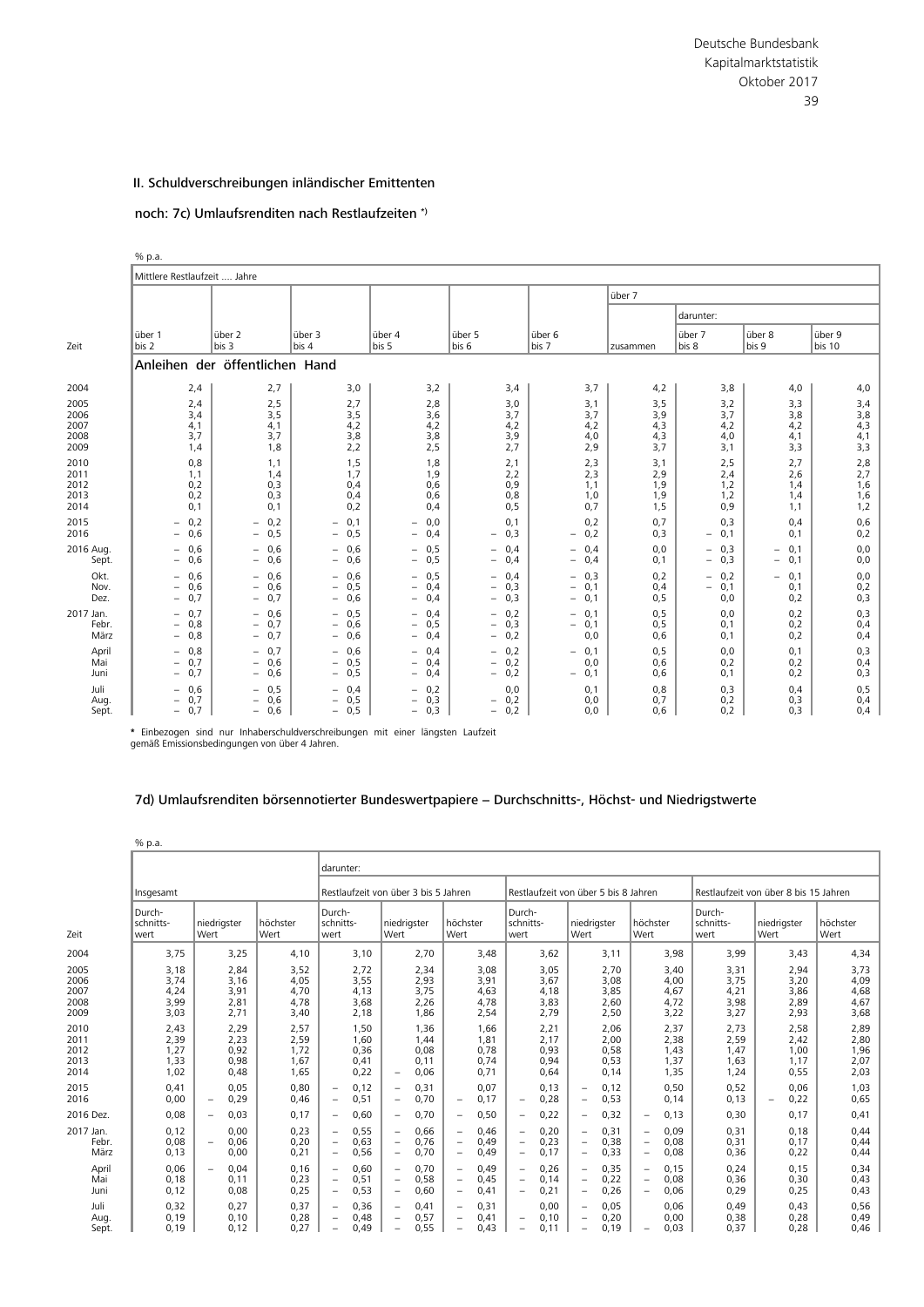Deutsche Bundesbank 40 Kapitalmarktstatistik Oktober 2017

# II. Schuldverschreibungen inländischer Emittenten

#### 7e) Zinsstruktur am Rentenmarkt − Schätzwerte \*)

% p.a.

|                                                                                                                                                                                                          | Zinssatz bei Restlaufzeiten von  Jahren                                                                                                                                                                                                                                                                                                                                                                                                                                                         |                                                                                                                                                                                              |                                                                                                                                                                                                                                                                                                                                                                                                                        |                                                                                                                                                                                               |                                                                                                                                                                                                                                                                                                                                                                                                                                                                                          |                                                                                                                                                                                              |                                                                                                                                                                                                                                                                                                                                                                                                                                                                                                                                                                       |                                                                                                                                                                                              |                                                                                                                                                                                                                                                                                                                                                                                                                               |                                                                                                                                                                                              |                                                                                                                                                                                                                                                                                                                                                                                                                                               |                                                                                                                                                                                               |                                                                                                                                                                                                                                                                                                                  |                                                                                                                                                                                              |                                                                                                                                                                                  |                                                                                                                                                                                              |                   |                                                                                                                                                                                              |                                                                           |                                                                                                                                                                                                   |
|----------------------------------------------------------------------------------------------------------------------------------------------------------------------------------------------------------|-------------------------------------------------------------------------------------------------------------------------------------------------------------------------------------------------------------------------------------------------------------------------------------------------------------------------------------------------------------------------------------------------------------------------------------------------------------------------------------------------|----------------------------------------------------------------------------------------------------------------------------------------------------------------------------------------------|------------------------------------------------------------------------------------------------------------------------------------------------------------------------------------------------------------------------------------------------------------------------------------------------------------------------------------------------------------------------------------------------------------------------|-----------------------------------------------------------------------------------------------------------------------------------------------------------------------------------------------|------------------------------------------------------------------------------------------------------------------------------------------------------------------------------------------------------------------------------------------------------------------------------------------------------------------------------------------------------------------------------------------------------------------------------------------------------------------------------------------|----------------------------------------------------------------------------------------------------------------------------------------------------------------------------------------------|-----------------------------------------------------------------------------------------------------------------------------------------------------------------------------------------------------------------------------------------------------------------------------------------------------------------------------------------------------------------------------------------------------------------------------------------------------------------------------------------------------------------------------------------------------------------------|----------------------------------------------------------------------------------------------------------------------------------------------------------------------------------------------|-------------------------------------------------------------------------------------------------------------------------------------------------------------------------------------------------------------------------------------------------------------------------------------------------------------------------------------------------------------------------------------------------------------------------------|----------------------------------------------------------------------------------------------------------------------------------------------------------------------------------------------|-----------------------------------------------------------------------------------------------------------------------------------------------------------------------------------------------------------------------------------------------------------------------------------------------------------------------------------------------------------------------------------------------------------------------------------------------|-----------------------------------------------------------------------------------------------------------------------------------------------------------------------------------------------|------------------------------------------------------------------------------------------------------------------------------------------------------------------------------------------------------------------------------------------------------------------------------------------------------------------|----------------------------------------------------------------------------------------------------------------------------------------------------------------------------------------------|----------------------------------------------------------------------------------------------------------------------------------------------------------------------------------|----------------------------------------------------------------------------------------------------------------------------------------------------------------------------------------------|-------------------|----------------------------------------------------------------------------------------------------------------------------------------------------------------------------------------------|---------------------------------------------------------------------------|---------------------------------------------------------------------------------------------------------------------------------------------------------------------------------------------------|
| Stand am<br>Jahres-/Monats-<br>ende bzw.<br>Börsentag                                                                                                                                                    | $\overline{1}$                                                                                                                                                                                                                                                                                                                                                                                                                                                                                  |                                                                                                                                                                                              | 2                                                                                                                                                                                                                                                                                                                                                                                                                      |                                                                                                                                                                                               | 3                                                                                                                                                                                                                                                                                                                                                                                                                                                                                        |                                                                                                                                                                                              | 4                                                                                                                                                                                                                                                                                                                                                                                                                                                                                                                                                                     |                                                                                                                                                                                              | 5                                                                                                                                                                                                                                                                                                                                                                                                                             |                                                                                                                                                                                              | 6                                                                                                                                                                                                                                                                                                                                                                                                                                             |                                                                                                                                                                                               | $\overline{7}$                                                                                                                                                                                                                                                                                                   |                                                                                                                                                                                              | 8                                                                                                                                                                                |                                                                                                                                                                                              | 9                 |                                                                                                                                                                                              | 10                                                                        |                                                                                                                                                                                                   |
|                                                                                                                                                                                                          | Börsennotierte Bundeswertpapiere                                                                                                                                                                                                                                                                                                                                                                                                                                                                |                                                                                                                                                                                              |                                                                                                                                                                                                                                                                                                                                                                                                                        |                                                                                                                                                                                               |                                                                                                                                                                                                                                                                                                                                                                                                                                                                                          |                                                                                                                                                                                              |                                                                                                                                                                                                                                                                                                                                                                                                                                                                                                                                                                       |                                                                                                                                                                                              |                                                                                                                                                                                                                                                                                                                                                                                                                               |                                                                                                                                                                                              |                                                                                                                                                                                                                                                                                                                                                                                                                                               |                                                                                                                                                                                               |                                                                                                                                                                                                                                                                                                                  |                                                                                                                                                                                              |                                                                                                                                                                                  |                                                                                                                                                                                              |                   |                                                                                                                                                                                              |                                                                           |                                                                                                                                                                                                   |
| 2010<br>2011<br>2012<br>2013<br>2014<br>2015<br>2016<br>2016 März<br>April<br>Mai<br>Juni<br>Juli<br>Aug.<br>Sept.<br>Okt.<br>Nov.<br>Dez.<br>2017 Jan.<br>Febr.<br>März<br>April<br>Mai<br>Juni<br>Juli | $\overline{\phantom{m}}$<br>$\overline{\phantom{m}}$<br>$\equiv$<br>$\overline{\phantom{a}}$<br>$\overline{\phantom{a}}$<br>$\qquad \qquad -$<br>$\overline{\phantom{a}}$<br>$\equiv$<br>$\overline{\phantom{a}}$<br>$\qquad \qquad -$<br>$\equiv$<br>$\overline{\phantom{a}}$<br>$\overline{\phantom{a}}$<br>$\overline{\phantom{a}}$<br>$\equiv$<br>$\overline{\phantom{a}}$<br>$\qquad \qquad -$<br>$\equiv$<br>$\equiv$<br>$\overline{\phantom{a}}$<br>$\equiv$<br>$\overline{\phantom{a}}$ | 0,56<br>0,02<br>0,04<br>0,13<br>0,10<br>0,39<br>0,84<br>0,50<br>0,51<br>0,53<br>0,65<br>0,61<br>0,62<br>0,70<br>0,67<br>0,84<br>0,84<br>0,70<br>0,92<br>0,76<br>0,79<br>0,77<br>0,66<br>0,72 | $\overline{\phantom{0}}$<br>$\overline{\phantom{0}}$<br>$\qquad \qquad -$<br>$\overline{\phantom{0}}$<br>$\overline{a}$<br>$\qquad \qquad -$<br>Ĭ.<br>L,<br>÷,<br>$\overline{\phantom{0}}$<br>$\overline{\phantom{0}}$<br>$\overline{\phantom{0}}$<br>$\overline{\phantom{0}}$<br>$\overline{\phantom{0}}$<br>L,<br>$\overline{\phantom{0}}$<br>$\overline{\phantom{0}}$<br>$\overline{\phantom{0}}$<br>$\overline{a}$ | 0,87<br>0,14<br>0,04<br>0,24<br>0, 10<br>0,35<br>0,80<br>0,52<br>0,50<br>0,53<br>0,66<br>0,64<br>0,64<br>0,72<br>0,63<br>0,80<br>0,80<br>0,70<br>0,92<br>0,74<br>0,74<br>0,74<br>0,60<br>0,68 | $\overline{\phantom{a}}$<br>$\overline{\phantom{a}}$<br>$\overline{\phantom{a}}$<br>$\overline{\phantom{a}}$<br>$\overline{\phantom{m}}$<br>$\overline{\phantom{m}}$<br>$\overline{\phantom{a}}$<br>$\overline{\phantom{m}}$<br>$\overline{\phantom{a}}$<br>$\overline{\phantom{a}}$<br>$\overline{\phantom{m}}$<br>$\overline{\phantom{a}}$<br>$\overline{\phantom{m}}$<br>$\overline{\phantom{a}}$<br>$\overline{\phantom{a}}$<br>$\overline{\phantom{a}}$<br>$\overline{\phantom{a}}$ | 1,25<br>0,36<br>0,05<br>0,44<br>0,10<br>0,26<br>0,76<br>0,49<br>0,48<br>0,51<br>0,65<br>0,64<br>0,64<br>0,72<br>0,59<br>0,70<br>0,76<br>0,62<br>0,86<br>0,66<br>0,65<br>0,68<br>0,51<br>0,56 | $\overline{\phantom{m}}$<br>$\overline{\phantom{m}}$<br>$\overline{\phantom{a}}$<br>$\overline{\phantom{a}}$<br>$\overline{\phantom{a}}$<br>$\overline{\phantom{m}}$<br>$\overline{\phantom{m}}$<br>$\overline{\phantom{a}}$<br>$\overline{\phantom{m}}$<br>$\overline{\phantom{m}}$<br>$\overline{\phantom{m}}$<br>$\qquad \qquad -$<br>$\overline{\phantom{m}}$<br>$\overline{\phantom{m}}$<br>$\overline{\phantom{a}}$<br>$\overline{\phantom{m}}$<br>$\overline{\phantom{a}}$<br>$\overline{\phantom{m}}$<br>$\overline{\phantom{m}}$<br>$\overline{\phantom{a}}$ | 1,63<br>0,61<br>0,20<br>0,69<br>0,06<br>0,15<br>0,65<br>0,43<br>0,42<br>0,46<br>0,61<br>0,61<br>0,62<br>0,69<br>0,52<br>0,58<br>0,65<br>0,48<br>0,74<br>0,54<br>0,52<br>0,57<br>0,38<br>0,40 | $\overline{a}$<br>$\overline{\phantom{0}}$<br>$\overline{a}$<br>$\qquad \qquad -$<br>$\overline{\phantom{0}}$<br>$\overline{\phantom{0}}$<br>$\overline{\phantom{0}}$<br>$\overline{\phantom{0}}$<br>÷,<br>$\qquad \qquad -$<br>$\overline{\phantom{0}}$<br>÷,<br>$\overline{\phantom{0}}$<br>$\overline{\phantom{0}}$<br>$\bar{ }$<br>$\overline{\phantom{0}}$<br>÷,<br>$\overline{\phantom{0}}$<br>$\overline{\phantom{0}}$ | 1,99<br>0,87<br>0,39<br>0,95<br>0,02<br>0,01<br>0,51<br>0,36<br>0,33<br>0,38<br>0,55<br>0,54<br>0,56<br>0,63<br>0,42<br>0,45<br>0,51<br>0,31<br>0,59<br>0,39<br>0,37<br>0,42<br>0,23<br>0,23 | $\qquad \qquad -$<br>$\overline{\phantom{a}}$<br>$\overline{\phantom{a}}$<br>$\qquad \qquad -$<br>$\equiv$<br>$\overline{\phantom{a}}$<br>$\qquad \qquad -$<br>$\overline{\phantom{a}}$<br>$\overline{\phantom{a}}$<br>$\qquad \qquad -$<br>$\overline{\phantom{a}}$<br>$\overline{\phantom{a}}$<br>$\frac{1}{2}$<br>$\equiv$<br>$\overline{\phantom{a}}$<br>$\overline{\phantom{a}}$<br>$\overline{\phantom{a}}$<br>$\overline{\phantom{a}}$ | 2,31<br>1,13<br>0,59<br>1,21<br>0,12<br>0, 13<br>0,35<br>0,27<br>0,22<br>0,27<br>0,47<br>0,47<br>0,49<br>0,56<br>0,30<br>0,31<br>0,35<br>0,14<br>0,42<br>0,23<br>0,21<br>0,25<br>0,07<br>0,05 | $\overline{\phantom{a}}$<br>$\overline{\phantom{a}}$<br>$\overline{\phantom{0}}$<br>$\overline{\phantom{m}}$<br>$\overline{\phantom{0}}$<br>$\overline{\phantom{m}}$<br>$\overline{\phantom{m}}$<br>$\overline{\phantom{a}}$<br>$\overline{\phantom{0}}$<br>$\overline{\phantom{m}}$<br>$\overline{\phantom{m}}$ | 2,59<br>1,38<br>0,80<br>1,47<br>0,24<br>0,28<br>0,18<br>0,17<br>0,10<br>0,16<br>0,38<br>0,39<br>0,40<br>0,47<br>0,19<br>0,17<br>0,18<br>0,04<br>0,25<br>0,07<br>0,06<br>0,09<br>0,08<br>0,12 | $\overline{\phantom{a}}$<br>$\qquad \qquad -$<br>$\overline{a}$<br>$\qquad \qquad -$<br>$\overline{a}$<br>$\overline{a}$<br>$\overline{\phantom{0}}$<br>$\overline{\phantom{0}}$ | 2,83<br>1,60<br>1,01<br>1,70<br>0,36<br>0,42<br>0,03<br>0,07<br>0,02<br>0,04<br>0,30<br>0,30<br>0,32<br>0,38<br>0,07<br>0,04<br>0,03<br>0,19<br>0,09<br>0,08<br>0,09<br>0,06<br>0,23<br>0,28 | $\qquad \qquad -$ | 3,03<br>1,81<br>1,20<br>1,92<br>0,49<br>0,56<br>0,10<br>0,03<br>0,14<br>0,07<br>0,21<br>0,22<br>0,23<br>0,29<br>0,03<br>0,09<br>0,10<br>0,34<br>0,05<br>0,21<br>0,22<br>0,21<br>0,36<br>0,42 | $\qquad \qquad -$<br>$\overline{\phantom{a}}$<br>$\overline{\phantom{0}}$ | 3,19<br>1,99<br>1,38<br>2,11<br>0,60<br>0,70<br>0,22<br>0,13<br>0,25<br>0,17<br>0,14<br>0,15<br>0, 16<br>0,21<br>0,13<br>0,20<br>0,22<br>0,46<br>$0,18$<br>$0,33$<br>0,34<br>0,33<br>0,48<br>0,55 |
| Aug.<br>Sept.                                                                                                                                                                                            | $\overline{\phantom{m}}$                                                                                                                                                                                                                                                                                                                                                                                                                                                                        | 0,77<br>0,76                                                                                                                                                                                 | $\overline{\phantom{0}}$<br>$\frac{1}{2}$                                                                                                                                                                                                                                                                                                                                                                              | 0,74<br>0,73                                                                                                                                                                                  | $\overline{\phantom{a}}$<br>$\sim$                                                                                                                                                                                                                                                                                                                                                                                                                                                       | 0,66<br>0,63                                                                                                                                                                                 | $\overline{\phantom{a}}$<br>$\equiv$                                                                                                                                                                                                                                                                                                                                                                                                                                                                                                                                  | 0,53<br>0,47                                                                                                                                                                                 | $\overline{\phantom{0}}$<br>$\frac{1}{2}$                                                                                                                                                                                                                                                                                                                                                                                     | 0,37<br>0,30                                                                                                                                                                                 | $\overline{\phantom{a}}$<br>$\vert -$                                                                                                                                                                                                                                                                                                                                                                                                         | 0,21<br>0,12                                                                                                                                                                                  |                                                                                                                                                                                                                                                                                                                  | 0,05<br>0,04                                                                                                                                                                                 |                                                                                                                                                                                  | 0,10<br>0,20                                                                                                                                                                                 |                   | 0,23<br>0,33                                                                                                                                                                                 |                                                                           | 0,35<br>0,46                                                                                                                                                                                      |
|                                                                                                                                                                                                          | Nachrichtlich: Aus der Zinsstruktur abgeleitete Renditen für börsennotierte Bundeswertpapiere mit jährlichen Kuponzahlungen                                                                                                                                                                                                                                                                                                                                                                     |                                                                                                                                                                                              |                                                                                                                                                                                                                                                                                                                                                                                                                        |                                                                                                                                                                                               |                                                                                                                                                                                                                                                                                                                                                                                                                                                                                          |                                                                                                                                                                                              |                                                                                                                                                                                                                                                                                                                                                                                                                                                                                                                                                                       |                                                                                                                                                                                              |                                                                                                                                                                                                                                                                                                                                                                                                                               |                                                                                                                                                                                              |                                                                                                                                                                                                                                                                                                                                                                                                                                               |                                                                                                                                                                                               |                                                                                                                                                                                                                                                                                                                  |                                                                                                                                                                                              |                                                                                                                                                                                  |                                                                                                                                                                                              |                   |                                                                                                                                                                                              |                                                                           |                                                                                                                                                                                                   |
| 2017 Sept.                                                                                                                                                                                               |                                                                                                                                                                                                                                                                                                                                                                                                                                                                                                 | $0,76$   $-$                                                                                                                                                                                 |                                                                                                                                                                                                                                                                                                                                                                                                                        | $0,73$   -                                                                                                                                                                                    |                                                                                                                                                                                                                                                                                                                                                                                                                                                                                          | $0,62$   -                                                                                                                                                                                   |                                                                                                                                                                                                                                                                                                                                                                                                                                                                                                                                                                       | $0.47$   -                                                                                                                                                                                   |                                                                                                                                                                                                                                                                                                                                                                                                                               | $0,29$   -                                                                                                                                                                                   |                                                                                                                                                                                                                                                                                                                                                                                                                                               | 0,12                                                                                                                                                                                          |                                                                                                                                                                                                                                                                                                                  | 0,04                                                                                                                                                                                         |                                                                                                                                                                                  | 0,19                                                                                                                                                                                         |                   | $0,33$                                                                                                                                                                                       |                                                                           | 0,44                                                                                                                                                                                              |
| 2010                                                                                                                                                                                                     | Pfandbriefe                                                                                                                                                                                                                                                                                                                                                                                                                                                                                     | 1,54                                                                                                                                                                                         |                                                                                                                                                                                                                                                                                                                                                                                                                        | 1,80                                                                                                                                                                                          |                                                                                                                                                                                                                                                                                                                                                                                                                                                                                          | 2,14                                                                                                                                                                                         |                                                                                                                                                                                                                                                                                                                                                                                                                                                                                                                                                                       | 2,47                                                                                                                                                                                         |                                                                                                                                                                                                                                                                                                                                                                                                                               | 2,77                                                                                                                                                                                         |                                                                                                                                                                                                                                                                                                                                                                                                                                               | 3,05                                                                                                                                                                                          |                                                                                                                                                                                                                                                                                                                  | 3,29                                                                                                                                                                                         |                                                                                                                                                                                  | 3,50                                                                                                                                                                                         |                   | 3,69                                                                                                                                                                                         |                                                                           |                                                                                                                                                                                                   |
| 2011<br>2012<br>2013<br>2014                                                                                                                                                                             |                                                                                                                                                                                                                                                                                                                                                                                                                                                                                                 | 1,76<br>0,42<br>0,50<br>0,25                                                                                                                                                                 |                                                                                                                                                                                                                                                                                                                                                                                                                        | 1,62<br>0,51<br>0,60<br>0,23                                                                                                                                                                  |                                                                                                                                                                                                                                                                                                                                                                                                                                                                                          | 1,72<br>0,64<br>0,84<br>0,27                                                                                                                                                                 |                                                                                                                                                                                                                                                                                                                                                                                                                                                                                                                                                                       | 1,90<br>0,80<br>1,12<br>0,34                                                                                                                                                                 |                                                                                                                                                                                                                                                                                                                                                                                                                               | 2,11<br>0,99<br>1,40<br>0,44                                                                                                                                                                 |                                                                                                                                                                                                                                                                                                                                                                                                                                               | 2,34<br>1,19<br>1,67<br>0,54                                                                                                                                                                  |                                                                                                                                                                                                                                                                                                                  | 2,57<br>1,41<br>1,92<br>0,65                                                                                                                                                                 |                                                                                                                                                                                  | 2,79<br>1,64<br>2,15<br>0,76                                                                                                                                                                 |                   | 3,01<br>1,87<br>2,37<br>0,87                                                                                                                                                                 |                                                                           | 3,85<br>3,22<br>2,10<br>$2,58$<br>0,97                                                                                                                                                            |
| 2015<br>2016                                                                                                                                                                                             | $\overline{\phantom{a}}$                                                                                                                                                                                                                                                                                                                                                                                                                                                                        | 0, 10<br>0,03                                                                                                                                                                                |                                                                                                                                                                                                                                                                                                                                                                                                                        | 0,10<br>0,07                                                                                                                                                                                  |                                                                                                                                                                                                                                                                                                                                                                                                                                                                                          | 0,14<br>0,06                                                                                                                                                                                 |                                                                                                                                                                                                                                                                                                                                                                                                                                                                                                                                                                       | 0,25<br>0,09                                                                                                                                                                                 |                                                                                                                                                                                                                                                                                                                                                                                                                               | 0,39<br>0,16                                                                                                                                                                                 |                                                                                                                                                                                                                                                                                                                                                                                                                                               | 0,54<br>0,26                                                                                                                                                                                  |                                                                                                                                                                                                                                                                                                                  | 0,69<br>0,38                                                                                                                                                                                 |                                                                                                                                                                                  | 0,84<br>0,51                                                                                                                                                                                 |                   | 0,97<br>0,63                                                                                                                                                                                 |                                                                           | 1,09<br>0,74                                                                                                                                                                                      |
| 2016 März<br>April<br>Mai<br>Juni                                                                                                                                                                        |                                                                                                                                                                                                                                                                                                                                                                                                                                                                                                 | 0,14<br>0,09<br>0,08<br>0,06                                                                                                                                                                 |                                                                                                                                                                                                                                                                                                                                                                                                                        | 0,05<br>0,08<br>0,06<br>0,01                                                                                                                                                                  |                                                                                                                                                                                                                                                                                                                                                                                                                                                                                          | 0,03<br>0,06<br>0,04<br>0,04                                                                                                                                                                 |                                                                                                                                                                                                                                                                                                                                                                                                                                                                                                                                                                       | 0,07<br>0,09<br>0,07<br>0,02                                                                                                                                                                 |                                                                                                                                                                                                                                                                                                                                                                                                                               | 0,14<br>0,16<br>0,14<br>0,04                                                                                                                                                                 |                                                                                                                                                                                                                                                                                                                                                                                                                                               | 0,23<br>0,27<br>0,24<br>0,13                                                                                                                                                                  |                                                                                                                                                                                                                                                                                                                  | 0,34<br>0,39<br>0,36<br>0,23                                                                                                                                                                 |                                                                                                                                                                                  | 0,45<br>0,52<br>0,48<br>0,33                                                                                                                                                                 |                   | 0,57<br>0,65<br>0,60<br>0,43                                                                                                                                                                 |                                                                           | 0,67<br>0,77<br>0,71<br>0,53                                                                                                                                                                      |
| Juli<br>Aug.<br>Sept.<br>Okt.                                                                                                                                                                            | $\overline{\phantom{0}}$                                                                                                                                                                                                                                                                                                                                                                                                                                                                        | 0,07<br>0,01<br>0,06<br>0,15                                                                                                                                                                 |                                                                                                                                                                                                                                                                                                                                                                                                                        | 0,04<br>0,05<br>0,08<br>0,08                                                                                                                                                                  | $\overline{\phantom{a}}$<br>$\overline{\phantom{0}}$                                                                                                                                                                                                                                                                                                                                                                                                                                     | 0,05<br>0,05<br>0,07<br>0,08                                                                                                                                                                 | $\overline{\phantom{m}}$<br>$\overline{\phantom{a}}$<br>$\overline{\phantom{a}}$                                                                                                                                                                                                                                                                                                                                                                                                                                                                                      | 0,01<br>0,03<br>0,05<br>0,05                                                                                                                                                                 |                                                                                                                                                                                                                                                                                                                                                                                                                               | 0,05<br>0,02<br>0,01<br>0,00                                                                                                                                                                 |                                                                                                                                                                                                                                                                                                                                                                                                                                               | 0,12<br>0,08<br>0,05<br>0,08                                                                                                                                                                  |                                                                                                                                                                                                                                                                                                                  | 0,19<br>0,14<br>0,11<br>0,18                                                                                                                                                                 |                                                                                                                                                                                  | 0,26<br>0,21<br>0,17<br>0,27                                                                                                                                                                 |                   | 0,33<br>0,28<br>0,23<br>0,37                                                                                                                                                                 |                                                                           | 0,41<br>0,34<br>0,30                                                                                                                                                                              |
| Nov.<br>Dez.<br>2017 Jan.                                                                                                                                                                                | $\overline{\phantom{a}}$<br>$\equiv$<br>$\overline{\phantom{a}}$                                                                                                                                                                                                                                                                                                                                                                                                                                | 0,14<br>0,03<br>0,04                                                                                                                                                                         | L,                                                                                                                                                                                                                                                                                                                                                                                                                     | 0,02<br>0,07<br>0,02                                                                                                                                                                          |                                                                                                                                                                                                                                                                                                                                                                                                                                                                                          | 0,03<br>0,06<br>0,07                                                                                                                                                                         |                                                                                                                                                                                                                                                                                                                                                                                                                                                                                                                                                                       | 0,09<br>0,09<br>0,17                                                                                                                                                                         |                                                                                                                                                                                                                                                                                                                                                                                                                               | 0,18<br>0,16<br>0,29                                                                                                                                                                         |                                                                                                                                                                                                                                                                                                                                                                                                                                               | 0,28<br>0,26<br>0,42                                                                                                                                                                          |                                                                                                                                                                                                                                                                                                                  | 0,38<br>0,38<br>0,56                                                                                                                                                                         |                                                                                                                                                                                  | 0,49<br>0,51<br>0,69                                                                                                                                                                         |                   | 0,60<br>0,63<br>0,81                                                                                                                                                                         |                                                                           | 0,46<br>0,71<br>0,74                                                                                                                                                                              |
| Febr.<br>März<br>April<br>Mai                                                                                                                                                                            | $\overline{\phantom{a}}$<br>$\frac{1}{2}$<br>$\overline{\phantom{m}}$<br>$\overline{\phantom{a}}$                                                                                                                                                                                                                                                                                                                                                                                               | 0,07<br>0,07<br>0,06<br>0,11                                                                                                                                                                 | $\overline{\phantom{0}}$                                                                                                                                                                                                                                                                                                                                                                                               | 0,02<br>0,00<br>0,02<br>0,06                                                                                                                                                                  |                                                                                                                                                                                                                                                                                                                                                                                                                                                                                          | 0,01<br>0,07<br>0,06<br>0,02                                                                                                                                                                 |                                                                                                                                                                                                                                                                                                                                                                                                                                                                                                                                                                       | 0,08<br>0,15<br>0,13<br>0,12                                                                                                                                                                 |                                                                                                                                                                                                                                                                                                                                                                                                                               | 0,17<br>0,26<br>0,24<br>0,23                                                                                                                                                                 |                                                                                                                                                                                                                                                                                                                                                                                                                                               | 0,28<br>0,37<br>0,37<br>0,36                                                                                                                                                                  |                                                                                                                                                                                                                                                                                                                  | 0,41<br>0,49<br>0,51<br>0,48                                                                                                                                                                 |                                                                                                                                                                                  | 0,53<br>0,62<br>0,65<br>0,61                                                                                                                                                                 |                   | 0,65<br>0,74<br>0,77<br>0,73                                                                                                                                                                 |                                                                           | 0,93<br>0,77<br>0,86<br>0,89<br>0,85                                                                                                                                                              |
| Juni<br>Juli<br>Aug.<br>Sept.                                                                                                                                                                            | $\equiv$<br>$\overline{\phantom{a}}$<br>$\overline{\phantom{a}}$<br>$\frac{1}{2}$                                                                                                                                                                                                                                                                                                                                                                                                               | 0,06<br>0,12<br>0,09<br>0, 10                                                                                                                                                                | $\overline{\phantom{0}}$<br>$\frac{1}{2}$                                                                                                                                                                                                                                                                                                                                                                              | 0,02<br>0,04<br>0,09<br>0,05                                                                                                                                                                  | $\overline{\phantom{a}}$                                                                                                                                                                                                                                                                                                                                                                                                                                                                 | 0,07<br>0,06<br>0,03<br>0,04                                                                                                                                                                 |                                                                                                                                                                                                                                                                                                                                                                                                                                                                                                                                                                       | 0,18<br>0,18<br>0,08<br>0,16                                                                                                                                                                 |                                                                                                                                                                                                                                                                                                                                                                                                                               | 0,30<br>0,32<br>0,22<br>0,29                                                                                                                                                                 |                                                                                                                                                                                                                                                                                                                                                                                                                                               | 0,44<br>0,46<br>0,36<br>0,43                                                                                                                                                                  |                                                                                                                                                                                                                                                                                                                  | 0,57<br>0,60<br>0,50<br>0,57                                                                                                                                                                 |                                                                                                                                                                                  | 0,71<br>0,74<br>0,63<br>0,72                                                                                                                                                                 |                   | 0,83<br>0,88<br>0,76<br>0,85                                                                                                                                                                 |                                                                           | 0,96<br>1,01<br>$0,88$<br>$0,98$                                                                                                                                                                  |
|                                                                                                                                                                                                          | Nachrichtlich: Aus der Zinsstruktur abgeleitete Renditen für Pfandbriefe mit jährlichen Kuponzahlungen                                                                                                                                                                                                                                                                                                                                                                                          |                                                                                                                                                                                              |                                                                                                                                                                                                                                                                                                                                                                                                                        |                                                                                                                                                                                               |                                                                                                                                                                                                                                                                                                                                                                                                                                                                                          |                                                                                                                                                                                              |                                                                                                                                                                                                                                                                                                                                                                                                                                                                                                                                                                       |                                                                                                                                                                                              |                                                                                                                                                                                                                                                                                                                                                                                                                               |                                                                                                                                                                                              |                                                                                                                                                                                                                                                                                                                                                                                                                                               |                                                                                                                                                                                               |                                                                                                                                                                                                                                                                                                                  |                                                                                                                                                                                              |                                                                                                                                                                                  |                                                                                                                                                                                              |                   |                                                                                                                                                                                              |                                                                           |                                                                                                                                                                                                   |
| 2017 Sept.                                                                                                                                                                                               | $\equiv$                                                                                                                                                                                                                                                                                                                                                                                                                                                                                        | $0,10$   $-$                                                                                                                                                                                 |                                                                                                                                                                                                                                                                                                                                                                                                                        | 0,05                                                                                                                                                                                          |                                                                                                                                                                                                                                                                                                                                                                                                                                                                                          | 0,04                                                                                                                                                                                         |                                                                                                                                                                                                                                                                                                                                                                                                                                                                                                                                                                       | 0,16                                                                                                                                                                                         |                                                                                                                                                                                                                                                                                                                                                                                                                               | 0,29                                                                                                                                                                                         |                                                                                                                                                                                                                                                                                                                                                                                                                                               | 0,43                                                                                                                                                                                          |                                                                                                                                                                                                                                                                                                                  | 0,57                                                                                                                                                                                         |                                                                                                                                                                                  | 0,70                                                                                                                                                                                         |                   | 0,84                                                                                                                                                                                         |                                                                           | 0,96                                                                                                                                                                                              |

\* Zinssätze für (hypothetische) Null-Kupon-Anleihen ohne Kreditausfallrisiko, ge- Die Zinsen werden mit Hilfe eines nichtlinearen, parametrischen Ansatzes geschätzt.<br>Den Schätzt nach dem in den Erläuterungen zu diesem Beih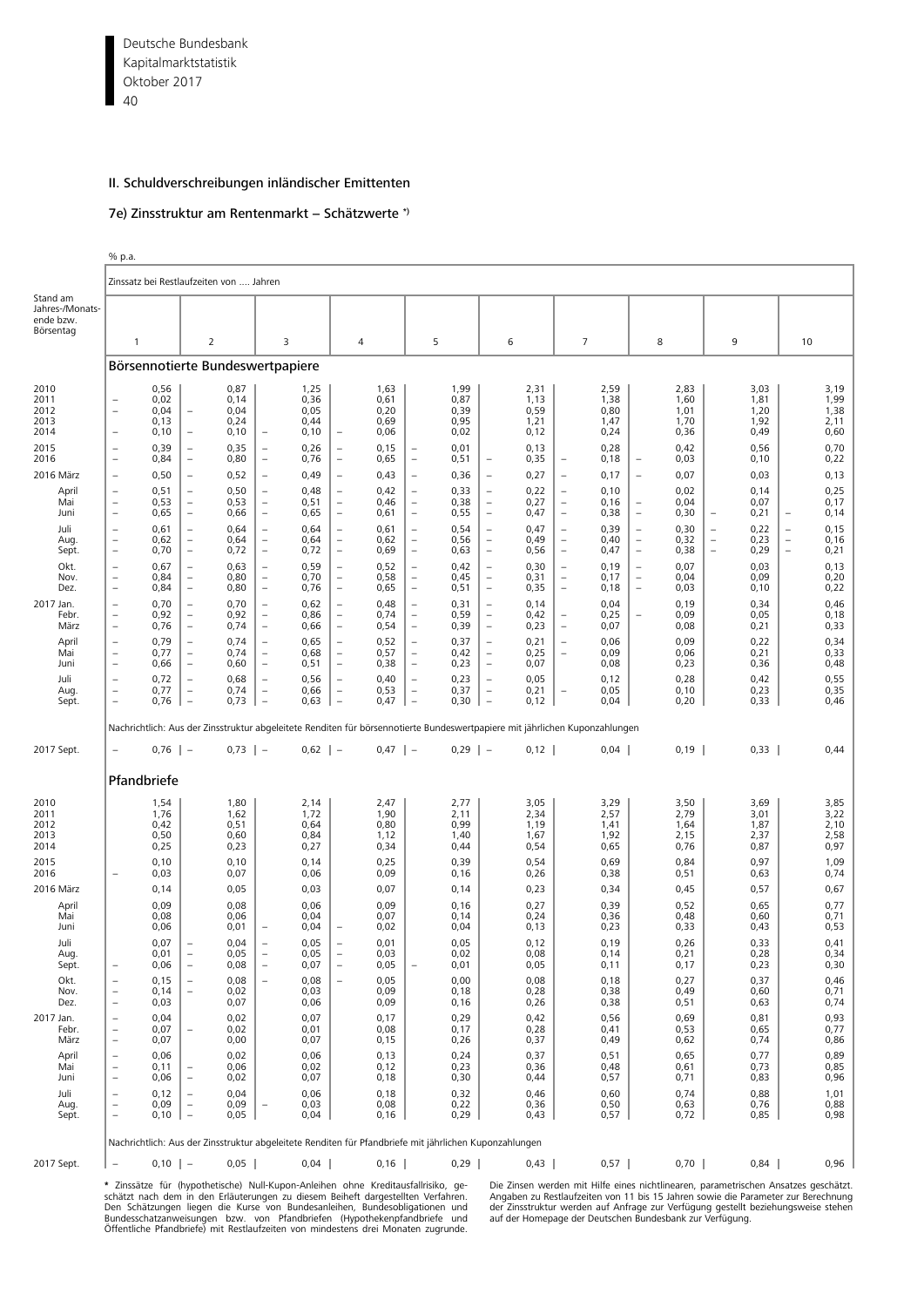# 8a) Brutto-Absatz von Bank-Namensschuldverschreibungen

#### Mio € Nominalwert

| Zeit      | Insgesamt | Hypothekenpfandbriefe | Öffentliche Pfandbriefe | Schuldverschreibungen<br>von Spezialkreditinstituten | Sonstige<br>Bankschuldverschreibungen |
|-----------|-----------|-----------------------|-------------------------|------------------------------------------------------|---------------------------------------|
| 2003      | 65 876    | 11896                 | 43772                   | 6881                                                 | 3 3 2 9                               |
| 2004      | 72 566    | 8645                  | 40 691                  | 11 529                                               | 11 702                                |
| 2005      | 70 600    | 7 2 4 7               | 37 301                  | 7 7 9 3                                              | 18 260                                |
| 2006      | 62 916    | 13 2 2 7              | 29 8 24                 | 2 2 4 8                                              | 17614                                 |
| 2007      | 48 093    | 8 2 5 1               | 25 193                  | 1 3 2 2                                              | 13 3 29                               |
| 2008      | 48742     | 12 140                | 19 002                  | 6 1 3 1                                              | 11 4 68                               |
| 2009      | 45 5 26   | 17717                 | 14 6 36                 | 4 8 4 4                                              | 8 3 3 2                               |
| 2010      | 28 5 34   | 9 1 7 9               | 8035                    | 4 2 3 2                                              | 7 0 9 0                               |
| 2011      | 30 111    | 10 375                | 6695                    | 5 9 6 3                                              | 7078                                  |
| 2012      | 27 083    | 5 6 2 2               | 2928                    | 8 6 4 7                                              | 9887                                  |
| 2013      | 27 514    | 8 1 1 1               | 2 6 4 8                 | 6619                                                 | 10 140                                |
| 2014      | 22 115    | 6 3 6 3               | 2 3 1 8                 | 4 8 8 0                                              | 8 5 5 2                               |
| 2015      | 27 341    | 6737                  | 2 1 6 8                 | 3749                                                 | 14 691                                |
| 2016 1)   | 22 197    | 6011                  | 2 7 4 3                 | 5 7 8 7                                              | 7 6 6 0                               |
| 2016 Juni | 1 4 7 3   | 452                   | 28                      | 527                                                  | 466                                   |
| Juli 1)   | 2 0 9 5   | 794                   | 156                     | 449                                                  | 697                                   |
| Aug.      | 1 5 5 0   | 545                   | 91                      | 523                                                  | 392                                   |
| Sept.     | 1 6 2 4   | 713                   | 170                     | 313                                                  | 429                                   |
| Okt.      | 2 0 8 1   | 513                   | 102                     | 451                                                  | 1015                                  |
| Nov.      | 2 2 9 7   | 570                   | 516                     | 629                                                  | 582                                   |
| Dez.      | 1 6 5 2   | 264                   | 276                     | 541                                                  | 572                                   |
| 2017 Jan. | 2 3 2 1   | 713                   | 512                     | 439                                                  | 657                                   |
| Febr.     | 1 5 2 6   | 554                   | 201                     | 330                                                  | 442                                   |
| März      | 1576      | 512                   | 142                     | 246                                                  | 676                                   |
| April     | 1 4 9 3   | 432                   | 86                      | 476                                                  | 499                                   |
| Mai       | 1 0 9 3   | 547                   | 111                     | 148                                                  | 288                                   |
| Juni      | 1857      | 314                   | 166                     | 189                                                  | 1 1 8 8                               |
| Juli      | 1805      | 418                   | 433                     | 617                                                  | 336                                   |
| Aug.      | 1 0 7 0   | 403                   | 126                     | 313                                                  | 228                                   |

**1** Änderung in der sektoralen Zuordnung von Schuldverschreibungen.

# 8b) Umlauf von Bank-Namensschuldverschreibungen

|                                      |                                                     |                                      | Nominalwert in Mio $\epsilon$ und Relation (%) zum gleichzeitigen Umlauf<br>von Inhaberschuldverschreibungen der entsprechenden Wertpapierart |                                      |                                                     |                                      |                                                      |                                 |                                                |                                 |
|--------------------------------------|-----------------------------------------------------|--------------------------------------|-----------------------------------------------------------------------------------------------------------------------------------------------|--------------------------------------|-----------------------------------------------------|--------------------------------------|------------------------------------------------------|---------------------------------|------------------------------------------------|---------------------------------|
| Stand am                             | Insgesamt                                           |                                      | Hypothekenpfandbriefe                                                                                                                         |                                      | Öffentliche Pfandbriefe                             |                                      | Schuldverschreibungen<br>von Spezialkreditinstituten |                                 | Sonstige<br>Bankschuldverschreibungen          |                                 |
| Jahres- bzw.<br>Monatsende           | Mio €                                               | $\%$                                 | Mio €                                                                                                                                         | $\%$                                 | Mio €                                               | %                                    | Mio €                                                | $\%$                            | Mio €                                          | $\%$                            |
| 2003                                 | 336 066                                             | 21,0                                 | 100 878                                                                                                                                       | 63,7                                 | 190 951                                             | 31,5                                 | 22 6 26                                              | 8,5                             | 21 612                                         | 3,8                             |
| 2004                                 | 355 824                                             | 21,1                                 | 90 488                                                                                                                                        | 56,8                                 | 206 337                                             | 37,2                                 | 28 3 20                                              | 8,9                             | 30 679                                         | 4,7                             |
| 2005<br>2006<br>2007<br>2008<br>2009 | 373 946<br>391 020<br>392 935<br>385 726<br>378 399 | 21,3<br>21,6<br>21,0<br>20,6<br>21,0 | 84 008<br>83 578<br>77 401<br>76 347<br>81 894                                                                                                | 53,4<br>57,9<br>58,0<br>50,8<br>54,2 | 215 039<br>221 310<br>224 760<br>201 883<br>189 961 | 41,4<br>44,3<br>49,6<br>53,5<br>64,1 | 12 15 2<br>12 16 1<br>11 508<br>43 520<br>43 173     | 3,8<br>3,3<br>2,8<br>8,9<br>8,4 | 62 747<br>73 970<br>79 266<br>63 976<br>63 370 | 8,4<br>9,3<br>9,1<br>7,5<br>7,6 |
| 2010                                 | 364 300                                             | 23,2                                 | 80 223                                                                                                                                        | 54,4                                 | 179 136                                             | 76,9                                 | 43 27 2                                              | 7,9                             | 61 669                                         | 9,6                             |
| 2011                                 | 356 250                                             | 23,5                                 | 81 132                                                                                                                                        | 54,4                                 | 167 010                                             | 88,5                                 | 44 313                                               | 7,7                             | 63 795                                         | 10,6                            |
| 2012                                 | 348 646                                             | 24,7                                 | 78 744                                                                                                                                        | 54,3                                 | 154 055                                             | 104,7                                | 48745                                                | 8,5                             | 67 102                                         | 12,2                            |
| 2013                                 | 338 833                                             | 26,3                                 | 78 557                                                                                                                                        | 61,5                                 | 136 671                                             | 125,1                                | 50753                                                | 8,9                             | 72 852                                         | 15,1                            |
| 20141                                | 338 888                                             | 27,5                                 | 74 425                                                                                                                                        | 61,3                                 | 121 101                                             | 141,7                                | 55 229                                               | 9,7                             | 88 132                                         | 19,4                            |
| 2015                                 | 317 616                                             | 27,5                                 | 73 292                                                                                                                                        | 56,1                                 | 104 845                                             | 138,5                                | 55 081                                               | 9.7                             | 84 398                                         | 22,1                            |
| $2016$ 1)                            | 304 106                                             | 26,1                                 | 70 932                                                                                                                                        | 53,4                                 | 92 547                                              | 147,6                                | 67 461                                               | 10,6                            | 73 166                                         | 21,8                            |
| 2016 Juni                            | 309 445                                             | 26,1                                 | 72 053                                                                                                                                        | 55,6                                 | 97836                                               | 141,6                                | 55 223                                               | 9,3                             | 84 334                                         | 21,5                            |
| Juli $1$                             | 308 456                                             | 26,3                                 | 72 148                                                                                                                                        | 55,3                                 | 96 631                                              | 141,9                                | 67821                                                | 10.7                            | 71856                                          | 21,1                            |
| Aug.                                 | 307 377                                             | 26,1                                 | 72 328                                                                                                                                        | 54,1                                 | 95 815                                              | 140,8                                | 67 935                                               | 10,7                            | 71 299                                         | 21,0                            |
| Sept.                                | 306 255                                             | 25,9                                 | 72 110                                                                                                                                        | 54,2                                 | 95 065                                              | 142,6                                | 67 610                                               | 10,5                            | 71 469                                         | 21,0                            |
| Okt.                                 | 306 449                                             | 25,9                                 | 72 000                                                                                                                                        | 54,0                                 | 94 241                                              | 145,0                                | 67 555                                               | 10,5                            | 72 654                                         | 21,2                            |
| Nov.                                 | 305 532                                             | 26,0                                 | 71 425                                                                                                                                        | 53,1                                 | 93 393                                              | 147,9                                | 67 841                                               | 10,6                            | 72 873                                         | 21,5                            |
| Dez.                                 | 304 106                                             | 26,1                                 | 70 932                                                                                                                                        | 53,4                                 | 92 547                                              | 147,6                                | 67 461                                               | 10,6                            | 73 166                                         | 21,8                            |
| 2017 Jan.                            | 303 762                                             | 25,8                                 | 70 960                                                                                                                                        | 52,3                                 | 91 956                                              | 144,8                                | 67 385                                               | 10,5                            | 73 461                                         | 21,7                            |
| Febr. $1$ )                          | 303 197                                             | 25,4                                 | 74 135                                                                                                                                        | 52,3                                 | 92 403                                              | 144,0                                | 67 280                                               | 10,5                            | 69 378                                         | 20,6                            |
| März                                 | 301 718                                             | 25,2                                 | 74 004                                                                                                                                        | 52,4                                 | 94 214                                              | 150,1                                | 67 098                                               | 10,4                            | 66 401                                         | 19,1                            |
| April 1)                             | 299 305                                             | 25,1                                 | 71 576                                                                                                                                        | 50,4                                 | 94 437                                              | 154,4                                | 68 892                                               | 10,7                            | 64 401                                         | 18,8                            |
| Mai                                  | 298 091                                             | 24,8                                 | 71 616                                                                                                                                        | 50,9                                 | 92 868                                              | 154,6                                | 68 593                                               | 10,4                            | 65 014                                         | 19,0                            |
| Juni 1)                              | 297 339                                             | 24,7                                 | 73 497                                                                                                                                        | 50,9                                 | 92 387                                              | 153,1                                | 68 28 6                                              | 10,3                            | 63 169                                         | 19,2                            |
| Juli                                 | 296 456                                             | 24,8                                 | 73 737                                                                                                                                        | 52,4                                 | 92 325                                              | 153,8                                | 68 542                                               | 10,4                            | 61851                                          | 18,5                            |
| Aug.                                 | 295 388                                             | 24,7                                 | 73 320                                                                                                                                        | 51.8                                 | 92 132                                              | 153,7                                | 68 506                                               | 10,3                            | 61 430                                         | 18,6                            |

**1** Änderung in der sektoralen Zuordnung von Schuldverschreibungen.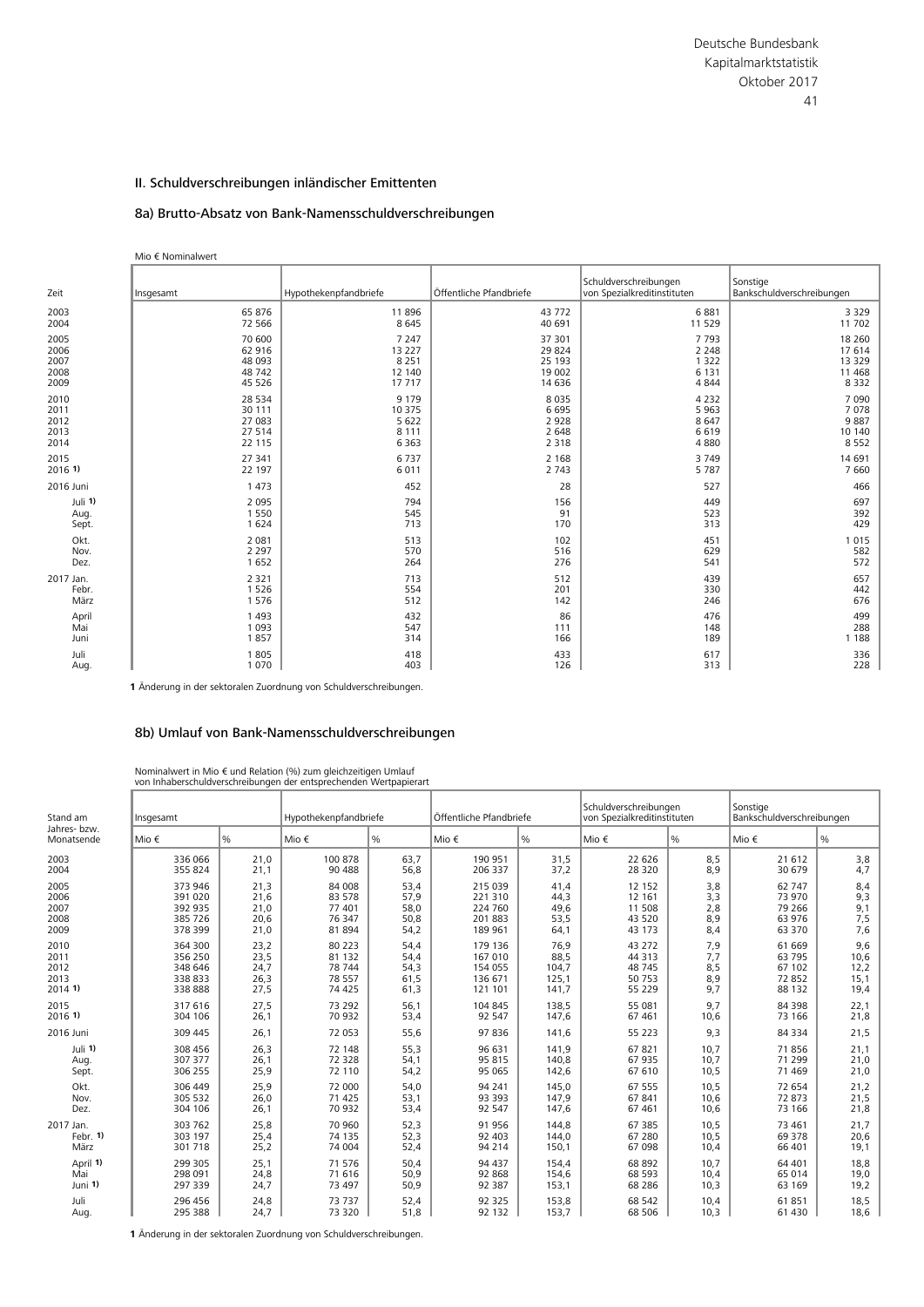Deutsche Bundesbank 42 Kapitalmarktstatistik Oktober 2017

## II. Schuldverschreibungen inländischer Emittenten

# 9. Euro-Commercial-Paper inländischer Nichtbanken \*)

Mio € Nominalwert

|                                        |                            |                               |                                                      |                    | Umlauf                                                                                               |                                |                                  |                            |  |  |  |  |
|----------------------------------------|----------------------------|-------------------------------|------------------------------------------------------|--------------------|------------------------------------------------------------------------------------------------------|--------------------------------|----------------------------------|----------------------------|--|--|--|--|
|                                        |                            |                               |                                                      |                    |                                                                                                      | vereinbarte Laufzeit           |                                  |                            |  |  |  |  |
| Stand am<br>Jahres- bzw.<br>Monatsende | Brutto-Absatz 1)           | Tilgung 1)                    | Netto-<br>Absatz 1)                                  |                    | insgesamt                                                                                            | bis<br>unter<br>1 Monat        | 1 Monat<br>bis unter<br>3 Monate | 3 Monate<br>bis<br>1 Jahr  |  |  |  |  |
| 2004                                   | 235 094                    | 243 039                       |                                                      | 7945               | 23 241                                                                                               | 10 541                         | 8 3 4 8                          | 4 3 5 2                    |  |  |  |  |
| 2005                                   | 217 797                    | 225 186                       | $\overline{\phantom{0}}$                             | 7 3 8 9            | 15 853                                                                                               | 8581                           | 5 0 7 2                          | 2 2 0 0                    |  |  |  |  |
| 2006<br>2007                           | 174 266<br>248 622         | 180 904<br>224 812            | $\overline{\phantom{a}}$                             | 6638<br>23 810     | 9 2 1 5<br>33 0 25                                                                                   | 4 3 9 5<br>16 669              | 2 9 9 2<br>10 313                | 1828<br>6 0 4 4            |  |  |  |  |
| 2008                                   | 359 305                    | 355 339                       |                                                      | 3 9 6 7            | 36 992                                                                                               | 18911                          | 11 505                           | 6576                       |  |  |  |  |
| 2009                                   | 131 693                    | 156 424                       | $\equiv$                                             | 24 7 30            | 12 2 6 2                                                                                             | 937                            | 6 1 6 5                          | 5 1 5 9                    |  |  |  |  |
| 2010<br>2011                           | 92 549<br>74 205           | 92 090<br>70 109              |                                                      | 459<br>4 0 9 6     | 12721<br>16817                                                                                       | 250<br>138                     | 5 9 9 5<br>4 9 4 8               | 6 4 7 6<br>11 7 32         |  |  |  |  |
| 2012                                   | 70 639                     | 72 814                        | $\overline{a}$                                       | 2 1 7 5            | 14 642                                                                                               | 1 5 5 7                        | 3 0 2 8                          | 10 057                     |  |  |  |  |
| 2013<br>2014                           | 88 127<br>50 675           | 89 289<br>62 341              | $\overline{\phantom{a}}$<br>$\equiv$                 | 1 1 6 1<br>11 667  | 13 4 8 5<br>1880                                                                                     | 226<br>60                      | 4 0 0 0<br>708                   | 9 2 6 0<br>1 1 1 2         |  |  |  |  |
| 2015<br>2016                           | 22 959<br>28 160           | 21 051<br>27 979              |                                                      | 1908<br>181        | 3891<br>4 1 4 1                                                                                      | 50<br>211                      | 674<br>1976                      | 3 1 6 7<br>1954            |  |  |  |  |
| 2016 Febr.<br>März                     | 2 3 1 2<br>2 1 9 9         | 1 2 1 0<br>1988               |                                                      | 1 1 0 2<br>211     | 5 5 8 9<br>5755                                                                                      | 468<br>140                     | 1720<br>1 7 7 3                  | 3 4 0 1<br>3842            |  |  |  |  |
| April                                  | 2 4 3 4                    | 2 3 7 5                       |                                                      | 58                 | 5817                                                                                                 | 67                             | 2 2 9 9                          | 3 4 5 1                    |  |  |  |  |
| Mai<br>Juni                            | 2 8 1 3<br>1 6 9 9         | 2 1 0 3<br>2 2 7 5            | $\equiv$                                             | 710<br>577         | 6571<br>5 9 8 7                                                                                      | 60<br>248                      | 2 6 6 5<br>1 6 3 0               | 3847<br>4 1 0 9            |  |  |  |  |
| Juli<br>Aug.<br>Sept.                  | 2 2 3 4<br>1857<br>2 4 6 9 | 2 0 6 3<br>2 4 5 7<br>2 5 6 2 | $\qquad \qquad -$<br>$\qquad \qquad -$               | 171<br>600<br>93   | 6 1 4 4<br>5 5 4 9<br>5 4 4 3                                                                        | 55<br>185<br>776               | 2 0 2 5<br>1 0 4 7<br>1 4 8 4    | 4 0 6 4<br>4317<br>3 1 8 3 |  |  |  |  |
| Okt.                                   | 3 3 0 8                    | 3926                          | $\overline{\phantom{0}}$                             | 618                | 4852                                                                                                 | 120                            | 2 7 1 0                          | 2 0 2 2                    |  |  |  |  |
| Nov.<br>Dez.                           | 2 8 4 5<br>1953            | 3 2 2 7<br>2 3 6 1            | $\qquad \qquad -$<br>$\overline{\phantom{0}}$        | 382<br>407         | 4536<br>4 1 4 1                                                                                      | 215<br>211                     | 1961<br>1976                     | 2 3 6 0<br>1954            |  |  |  |  |
| 2017 Jan.<br>Febr.                     | 5 1 0 3<br>3 5 3 3         | 2 2 6 4<br>1991               |                                                      | 2838<br>1 5 4 2    | 6921<br>8519                                                                                         | 664<br>1 1 9 3                 | 2 4 7 1<br>4 2 2 1               | 3786<br>3 1 0 5            |  |  |  |  |
| März<br>April                          | 4 1 6 1<br>6 4 2 3         | 3 6 0 1<br>4879               |                                                      | 560<br>1 5 4 4     | 9 0 6 4<br>10 575                                                                                    | 738<br>1 1 1 0                 | 4 4 3 1<br>5 0 7 9               | 3895<br>4 3 8 6            |  |  |  |  |
| Mai<br>Juni                            | 5 0 2 2<br>3 3 0 2         | 3 6 9 1<br>6412               |                                                      | 1 3 3 2<br>3 1 1 0 | 11 787<br>8622                                                                                       | 376<br>698                     | 6 4 2 5<br>3782                  | 4 9 8 6<br>4 1 4 3         |  |  |  |  |
| Juli                                   | 4610                       | 4 9 6 0                       | $\equiv$                                             | 350                | 8 1 8 9                                                                                              | 882                            | 3 3 1 8                          | 3 9 8 9                    |  |  |  |  |
| Aug.<br>Sept.                          | 4583<br>2 7 2 5            | 5 2 3 0<br>4 3 8 5            | $\overline{\phantom{a}}$<br>$\equiv$                 | 647<br>1 6 6 0     | 7 4 9 1<br>5892                                                                                      | 997<br>647                     | 2 1 0 8<br>1926                  | 4 3 8 6<br>3 3 1 9         |  |  |  |  |
|                                        |                            |                               |                                                      |                    | Nachrichtlich: In Deutschland begebene Euro-Commercial-Paper ausländischer Nichtbanken <sup>2)</sup> |                                |                                  |                            |  |  |  |  |
| 2001                                   | 42 717                     | 38 0 85                       |                                                      | 4632               | 8 0 8 4                                                                                              | 2835                           | 2 6 0 5                          | 2 6 2 9                    |  |  |  |  |
| 2002<br>2003                           | 47 468<br>29 988           | 50 676<br>29 5 95             |                                                      | 3 2 0 9<br>393     | 4875<br>5 2 6 9                                                                                      | 1541<br>950                    | 1950<br>2 7 2 3                  | 1 3 8 4<br>1 5 9 6         |  |  |  |  |
| 2004                                   | 33 206                     | 31 352                        |                                                      | 1853               | 7 1 2 2                                                                                              | 1 0 9 8                        | 3896                             | 2 0 7 2                    |  |  |  |  |
| 2005<br>2006                           | 39 0 26<br>37 45 6         | 40 057<br>38 933              | $\qquad \qquad -$                                    | 1 0 3 1<br>1 477   | 6 0 9 1<br>4614                                                                                      | 1 3 6 7<br>660                 | 2 8 3 4<br>2 1 9 9               | 1890<br>1750               |  |  |  |  |
| 2007                                   | 48 400                     | 47 800                        |                                                      | 600                | 5 2 1 4                                                                                              | 2 2 3 6                        | 1881                             | 1 0 9 0                    |  |  |  |  |
| 2008<br>2009                           | 32 978<br>39 890           | 34 021<br>39 664              |                                                      | 1 0 4 3<br>226     | 4 1 7 1<br>4 3 9 7                                                                                   | 1 2 4 5<br>117                 | 1682<br>1755                     | 1 2 3 2<br>2 5 1 9         |  |  |  |  |
| 2010                                   | 36 998                     | 35 634                        |                                                      | 1 3 6 3            | 5 7 6 0                                                                                              | 337                            | 1 4 2 2                          | 3914                       |  |  |  |  |
| 2011                                   | 58 424                     | 58 690                        |                                                      | 266                | 5 4 9 4                                                                                              | 323                            | 1684                             | 3 4 8 7                    |  |  |  |  |
| 2012<br>2013                           | 64 845<br>40 421           | 63 929<br>42 3 63             |                                                      | 916<br>1943        | 6410<br>4 4 6 7                                                                                      | 504<br>117                     | 1 3 4 2<br>1 2 8 5               | 4 4 5 5<br>1807            |  |  |  |  |
| 2013 Jan.                              | 4763                       | 3820                          |                                                      | 943                | 7 3 5 3                                                                                              | 511                            | 1 5 6 2                          | 5 1 5 1                    |  |  |  |  |
| Febr.<br>März                          | 4 1 4 3<br>5 2 3 4         | 2 6 2 8<br>4951               |                                                      | 1515<br>283        | 8868<br>9 1 5 1                                                                                      | 1721<br>162                    | 893<br>2 1 1 2                   | 5778<br>5818               |  |  |  |  |
| April<br>Mai                           | 3 9 5 6<br>3 1 4 1         | 3 6 0 3<br>2 3 9 2            |                                                      | 353<br>749         | 9 5 0 4<br>10 253                                                                                    | 633<br>1 0 6 4                 | 1 5 5 1<br>1 2 2 0               | 6014<br>6 6 6 2            |  |  |  |  |
| Juni                                   | 4 6 3 7                    | 4683                          | $\overline{\phantom{0}}$                             | 46                 | 10 207                                                                                               | 457                            | 1 3 1 8                          | 7 0 6 4                    |  |  |  |  |
| Juli                                   | 4519                       | 3 0 1 8                       |                                                      | 1501               | 11 708                                                                                               | 760                            | 1 2 9 5                          | 8 2 8 8                    |  |  |  |  |
| Aug.<br>Sept.                          | 1792<br>1991               | 3 9 4 1<br>2 6 5 0            | $\qquad \qquad -$<br>$\overline{\phantom{m}}$        | 2 1 4 9<br>659     | 9559<br>8 9 0 0                                                                                      | 532<br>131                     | 1 2 3 1<br>1496                  | 6 4 4 5<br>5 9 4 2         |  |  |  |  |
| Okt.                                   | 1886                       | 5 6 2 5                       | $\overline{\phantom{a}}$                             | 3739               | 5 1 6 1                                                                                              | 383                            | 1 1 7 7                          | 2 3 2 6                    |  |  |  |  |
| Nov.<br>Dez.                           | 2 5 8 0<br>1780            | 2 8 2 5<br>2 2 2 8            | $\overline{\phantom{a}}$<br>$\qquad \qquad -$        | 245<br>448         | 4915<br>4 4 6 7                                                                                      | 179<br>117                     | 1 4 2 5<br>1 2 8 5               | 2 0 5 2<br>1807            |  |  |  |  |
| 2014 Jan.                              | 2 6 4 5                    | 3 2 8 5                       | $\overline{\phantom{a}}$                             | 640                | 3828                                                                                                 | 436                            | 865                              | 1 3 6 1                    |  |  |  |  |
| Febr.<br>März                          | 1 1 6 5<br>1 3 1 1         | 2 3 0 0<br>1 6 2 3            | $\overline{\phantom{a}}$<br>$\overline{\phantom{a}}$ | 1 1 3 5<br>311     | 2 6 9 2<br>2 3 8 1                                                                                   | 95<br>$\overline{\phantom{a}}$ | 1757<br>897                      | 278<br>1 4 8 4             |  |  |  |  |
| April                                  | 737                        | 880                           |                                                      | 143                | 2 2 3 8                                                                                              | $\overline{\phantom{0}}$       | 1 300                            | 938                        |  |  |  |  |
| Mai<br>Juni                            | 1611<br>$\epsilon$         | 126<br>÷,                     |                                                      | 1 4 8 5            | 3723                                                                                                 | $\qquad \qquad -$<br>÷.        | 2 5 5 9                          | 1 1 6 4                    |  |  |  |  |

\* Commercial Paper inländischer öffentlicher Emittenten werden nicht hier, sondern in<br>den Zahlen zur öffentlichen Hand ausgewiesen. 1 lm Berichtszeitraum. **2** Erhebung<br>erfolgte letztmalig für Berichtsmonat Mai 2014.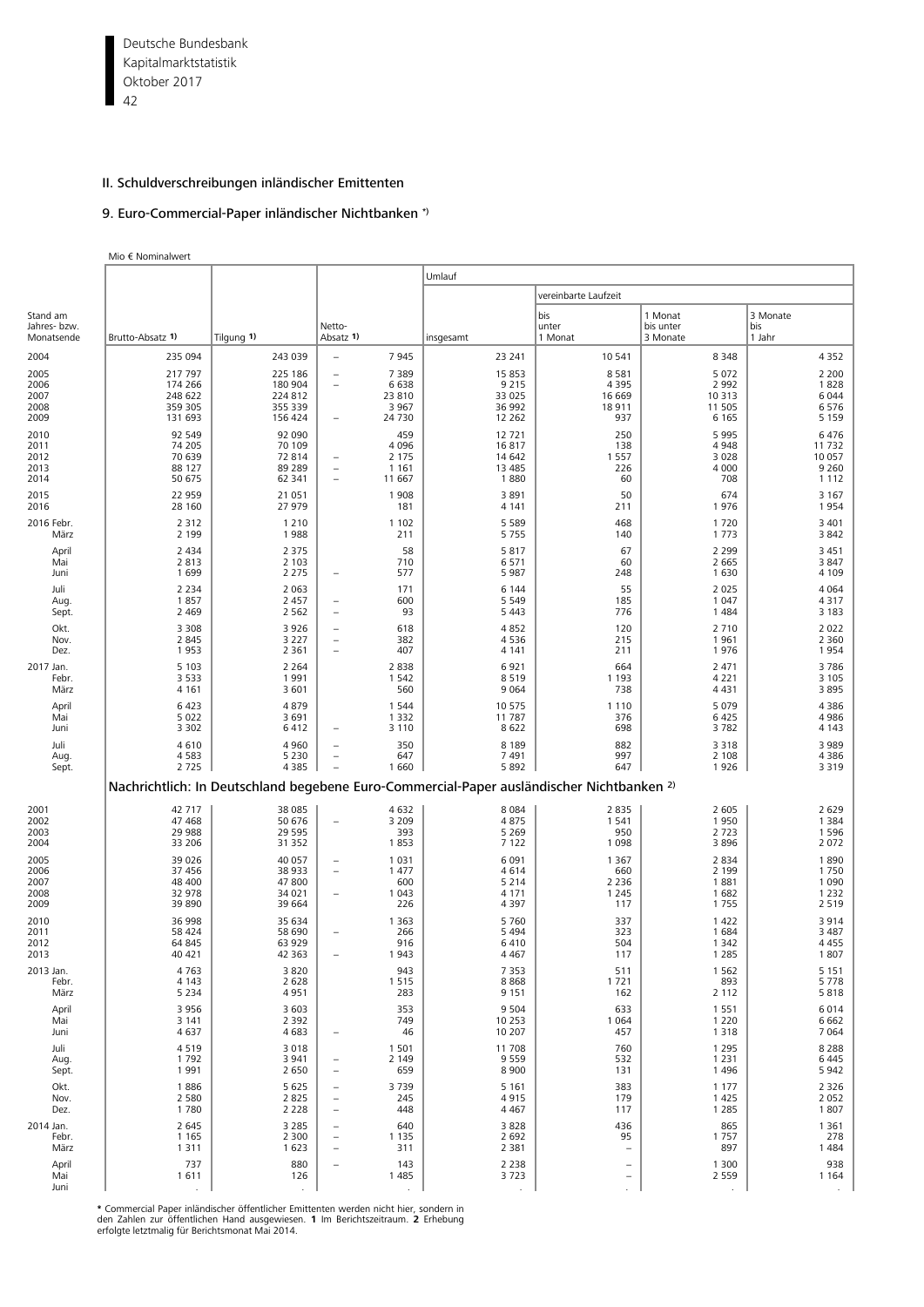# 10. Umlauf kürzerfristiger Schuldverschreibungen

|                          | Mio € Nominalwert                     |                                                          |                  |                    |                                       |                                                 |
|--------------------------|---------------------------------------|----------------------------------------------------------|------------------|--------------------|---------------------------------------|-------------------------------------------------|
|                          | Schuldverschreibungen von Nichtbanken |                                                          |                  |                    |                                       |                                                 |
|                          |                                       | öffentliche Emittenten 1)                                |                  |                    |                                       | Nachrichtlich:                                  |
| Stand am<br>Jahres- bzw. |                                       |                                                          | darunter         | Unternehmen        | Schuldverschreibungen                 | Euro-<br>Schuldverschreibungen<br>ausländischer |
| Monatsende               | zusammen                              | zusammen                                                 | <b>Bubills</b>   | (Nicht-MFIs) 2)    | von Banken                            | Emittenten 3)                                   |
|                          |                                       | Vereinbarte Laufzeit bis unter 2 Jahren                  |                  |                    |                                       |                                                 |
| 2005                     | 57 785                                | 37 552                                                   | 34 883           | 20 233             | 105 467                               | 6 0 9 1                                         |
| 2006                     | 59 509                                | 39 267                                                   | 34 715           | 20 242             | 126 248                               | 4614                                            |
| 2007                     | 84 185                                | 47 012                                                   | 34 7 32          | 37 173             | 184 270                               | 5 2 1 4                                         |
| 2008                     | 111 745                               | 67876                                                    | 39 936           | 43 869             | 263 689                               | 4 1 7 1                                         |
| 2009                     | 149 395                               | 132 141                                                  | 103 395          | 17 2 5 4           | 236 042                               | 4 3 9 7                                         |
| 2010                     | 4)<br>251 655                         | 4)<br>227 952                                            | 85 075           | 23 703             | 4)<br>104 933                         | 5760                                            |
| 2011<br>2012             | 221 569<br>4)<br>156 032              | 190 128<br>4)<br>129 496                                 | 57 607<br>55 866 | 31 441<br>26 5 36  | 107 709<br>4)<br>89 009               | 5 4 9 4<br>6410                                 |
| 2013                     | 124 864                               | 100 555                                                  | 49 976           | 24 309             | 82 434                                | 4 4 6 7                                         |
| 2014                     | 93 972                                | 81856                                                    | 27 869           | 12 116             | 99 389                                |                                                 |
| 2015                     | 91 979                                | 72 604                                                   | 18 5 36          | 19 3 7 5           | 123 169                               |                                                 |
| 2016                     | 91 413                                | 79 458                                                   | 23 609           | 11 955             | 116 127                               |                                                 |
| 2016 Febr.               | 99 674                                | 78 336                                                   | 19 533           | 21 3 38            | 133 848                               |                                                 |
| März                     | 96 327                                | 77 231                                                   | 20 599           | 19 0 96            | 129 436                               |                                                 |
| April                    | 98 437                                | 79 131                                                   | 22 307           | 19 306             | 134 789                               |                                                 |
| Mai                      | 103 039                               | 82722                                                    | 25 355           | 20 317             | 135 589                               |                                                 |
| Juni                     | 105 598                               | 88 006                                                   | 28 5 95          | 17 592             | 134 116                               |                                                 |
| Juli                     | 102 756                               | 84 745                                                   | 28 173           | 18 0 11            | 126 749                               |                                                 |
| Aug.                     | 102 460                               | 84 968                                                   | 29 4 43          | 17 492             | 129 490                               |                                                 |
| Sept.                    | 103 933                               | 88 196                                                   | 30 626           | 15 7 37            | 136 040                               |                                                 |
| Okt.                     | 103 155                               | 87817                                                    | 29 625           | 15 3 38            | 129 729                               |                                                 |
| Nov.                     | 99 705                                | 84 246                                                   | 26 617           | 15 4 5 9           | 120 530                               |                                                 |
| Dez.                     | 91 413                                | 79 458                                                   | 23 609           | 11955              | 116 127                               |                                                 |
| 2017 Jan.                | 90 294                                | 75 367                                                   | 19 092           | 14 9 27            | 114 413                               |                                                 |
| Febr.                    | 88 065                                | 71 341                                                   | 16 328           | 16724              | 116 743                               |                                                 |
| März                     | 89 25 3                               | 72 527                                                   | 14 654           | 16726              | 118 215                               |                                                 |
| April                    | 88 5 92                               | 70 143                                                   | 13 0 35          | 18 4 49            | 110 615                               |                                                 |
| Mai                      | 88772                                 | 68 692                                                   | 13 616           | 20 080             | 116 085                               |                                                 |
| Juni                     | 80 084                                | 64 437                                                   | 14 185           | 15 647             | 119 249                               |                                                 |
| Juli                     | 78 621                                | 63 063                                                   | 14 822           | 15 5 5 8           | 114 197                               |                                                 |
| Aug.                     | 75 050                                | 59 898                                                   | 13 3 11          | 15 1 5 2           | 113 990                               |                                                 |
|                          |                                       | darunter: Vereinbarte Laufzeit bis einschließlich 1 Jahr |                  |                    |                                       |                                                 |
| 2005                     | 53 595                                | 36 518                                                   | 34 883           | 17 077             | 51 930                                | 6091                                            |
| 2006                     | 56 250                                | 37 347                                                   | 34 715           | 18 903             | 57 761                                | 4 6 0 9                                         |
| 2007                     | 73 982                                | 36 857                                                   | 34 7 32          | 37 125             | 99 394                                | 5 2 0 6                                         |
| 2008                     | 90 127                                | 46 513                                                   | 39 936           | 43 614             | 182 017                               | 4 1 5 9                                         |
| 2009                     | 123 773                               | 106 876                                                  | 103 395          | 16897              | 188 106                               | 4 3 9 1                                         |
| 2010<br>2011             | 4)<br>189 955<br>138 604              | 166 991<br>4)<br>116 091                                 | 85 075<br>57 607 | 22 9 64<br>22 5 13 | 80 840<br>4)<br>84 144                | 5 6 7 2<br>5 4 9 4                              |
| 2012<br>2013             | 4)<br>127 770<br>104 721              | 4)<br>108 196<br>86 227                                  | 55 866<br>49 976 | 19574<br>18 4 94   | $\left( 4\right)$<br>68 519<br>61 436 | 6 3 0 1<br>3 2 0 9                              |
| 2014                     | 78 068                                | 71 569                                                   | 27 869           | 6499               | 79 012                                |                                                 |
| 2015                     | 77 089                                | 66 851                                                   | 18 536           | 10 238             | 104 018                               |                                                 |
| 2016                     | 76912                                 | 70 054                                                   | 23 609           | 6858               | 100 828                               |                                                 |
| 2016 Febr.               | 82 501                                | 70 764                                                   | 19 533           | 11 7 37            | 113 293                               |                                                 |
| März                     | 81 0 84                               | 70 659                                                   | 20 599           | 10 4 25            | 110 742                               |                                                 |
| April                    | 81 825                                | 71 213                                                   | 22 307           | 10 612             | 115 854                               |                                                 |
| Mai                      | 86 0 29                               | 74 604                                                   | 25 355           | 11 4 25            | 116847                                |                                                 |
| Juni                     | 88 136                                | 78 238                                                   | 28 5 95          | 9898               | 116 153                               |                                                 |
| Juli                     | 84 836                                | 74 451                                                   | 28 173           | 10 3 8 5           | 108 724                               |                                                 |
| Aug.                     | 85 409                                | 75 474                                                   | 29 4 43          | 9935               | 111 189                               |                                                 |
| Sept.                    | 88 0 26                               | 78 702                                                   | 30 626           | 9 3 2 4            | 119 426                               |                                                 |
| Okt.                     | 86 712                                | 78 004                                                   | 29 625           | 8708               | 112 918                               |                                                 |
| Nov.                     | 83 133                                | 74 660                                                   | 26 617           | 8 4 7 3            | 103 614                               |                                                 |
| Dez.                     | 76912                                 | 70 054                                                   | 23 609           | 6858               | 100 828                               |                                                 |
| 2017 Jan.                | 75 421                                | 65 848                                                   | 19 092           | 9573               | 98 947                                |                                                 |
| Febr.                    | 72 203                                | 60 982                                                   | 16 328           | 11 2 2 1           | 99 516                                |                                                 |
| März                     | 73 184                                | 61 2 32                                                  | 14 654           | 11952              | 100 925                               |                                                 |
| April                    | 73 759                                | 60 248                                                   | 13 0 35          | 13511              | 93 039                                |                                                 |
| Mai                      | 73 734                                | 58 797                                                   | 13 616           | 14 9 37            | 98 515                                |                                                 |
| Juni                     | 68 261                                | 56 989                                                   | 14 185           | 11 272             | 101 733                               |                                                 |
| Juli                     | 66 566                                | 55 615                                                   | 14 822           | 10 951             | 96 346                                |                                                 |
| Aug.                     | 62 024                                | 51 604                                                   | 13 3 11          | 10 4 20            | 95 984                                |                                                 |

Emissionen der öffentlichen Hand. **2** Anleihen sowie Euro-Commercial-Paper banken. **4** Änderung in der sektoralen Zuordnung von Schuldverschreibungen.<br>(einschließlich derjenigen der Treuhandanstalt und der Bundespost). **3** 

1 Unverzinsliche Schatzanweisungen und Finanzierungsschätze (jeweils einschließlich discher Konsortialführung begebene Euro-Auslandsanleihen und unter Beteiligung in-<br>zweijähriger Papiere) des Bundes und seiner Sondervermö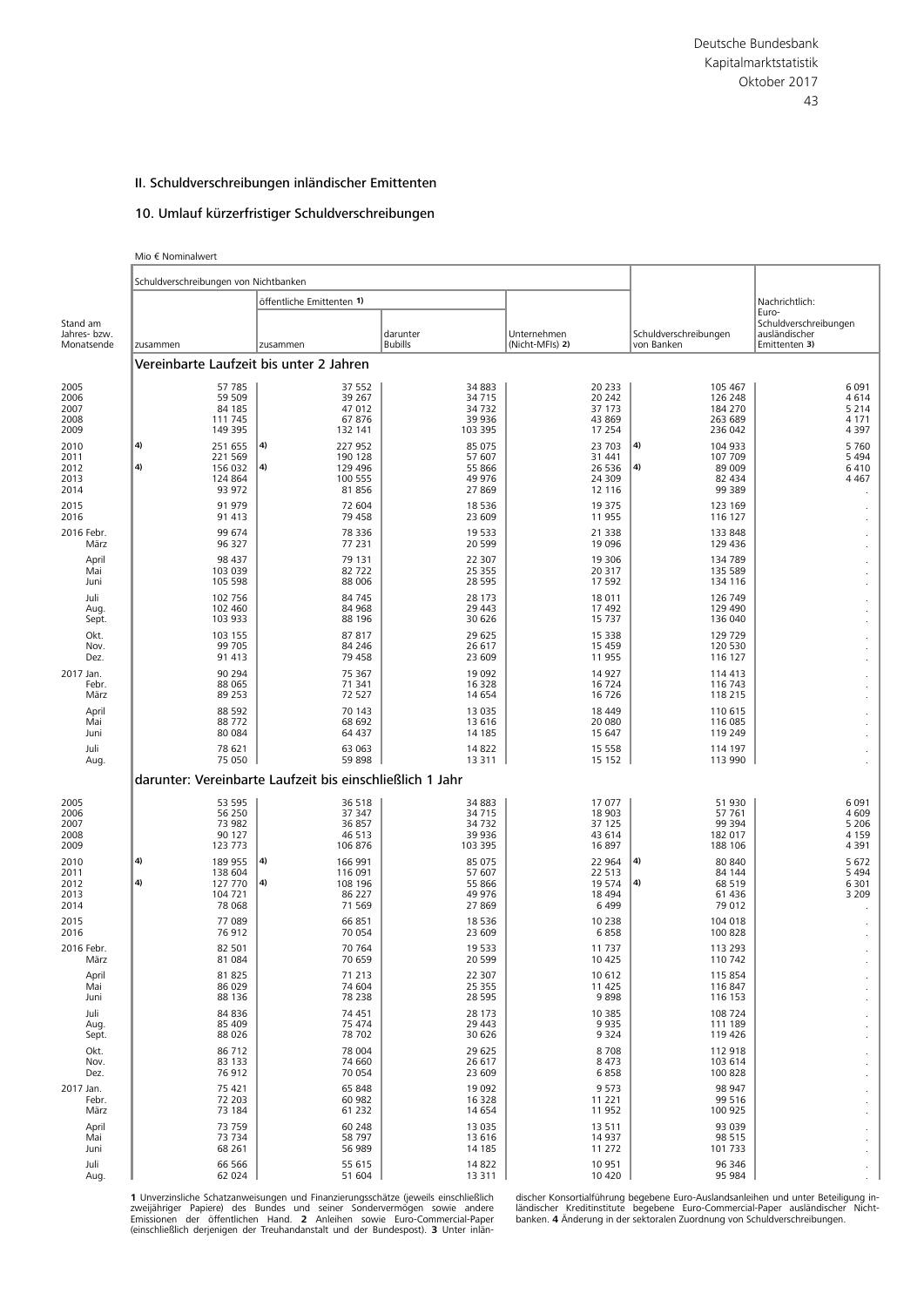Deutsche Bundesbank 44 Kapitalmarktstatistik Oktober 2017

# III. Schuldverschreibungen ausländischer Emittenten

# 1. [Absatz, Tilgung und Umlauf von unter inländischer Konsortialführung begebenen Euro-Auslandsanleihen](#page-14-0)

|                                      | Mio $\epsilon$ Nominalwert 1)                                                                                                     |                                                                                                                     |                                                                                                                     |                                                  |                                                                                                                                                                                             |                                                      |                                                  |                                                  |
|--------------------------------------|-----------------------------------------------------------------------------------------------------------------------------------|---------------------------------------------------------------------------------------------------------------------|---------------------------------------------------------------------------------------------------------------------|--------------------------------------------------|---------------------------------------------------------------------------------------------------------------------------------------------------------------------------------------------|------------------------------------------------------|--------------------------------------------------|--------------------------------------------------|
|                                      | Brutto-Absatz                                                                                                                     |                                                                                                                     |                                                                                                                     |                                                  |                                                                                                                                                                                             | Umlauf 2)                                            |                                                  |                                                  |
|                                      |                                                                                                                                   | darunter:                                                                                                           |                                                                                                                     |                                                  |                                                                                                                                                                                             |                                                      | darunter:                                        |                                                  |
| Zeit                                 | insgesamt                                                                                                                         | Null-Kupon-<br>Anleihen                                                                                             | variabel<br>verzinsliche<br>Anleihen                                                                                | Tilgung                                          | Netto-Absatz                                                                                                                                                                                | insgesamt                                            | Null-Kupon-<br>Anleihen                          | variabel<br>verzinsliche<br>Anleihen             |
| 2000<br>2001<br>2002<br>2003<br>2004 | 31 5 9 7<br>10 605<br>10 313<br>2850<br>12 344                                                                                    | 181<br>84<br>$\overline{\phantom{m}}$<br>$\qquad \qquad -$<br>$\overline{\phantom{a}}$                              | 8 5 6 4<br>3615<br>3753<br>350<br>3 0 0 0                                                                           | 48 30 3<br>41 2 63<br>54 858<br>57 840<br>34 469 | 16 705<br>$\overline{\phantom{a}}$<br>30 657<br>$\overline{\phantom{a}}$<br>44 5 46<br>$\overline{\phantom{m}}$<br>54 990<br>$\overline{\phantom{m}}$<br>22 124<br>$\overline{\phantom{m}}$ | 322 856<br>292 199<br>247 655<br>192 666<br>170 543  | 10 240<br>8966<br>7467<br>5895<br>4 1 7 0        | 71 115<br>63 438<br>47 391<br>32 334<br>27 220   |
| 2005<br>2006<br>2007<br>2008<br>2009 | 600<br>69<br>$\overline{\phantom{0}}$<br>$\overline{\phantom{0}}$                                                                 | $\overline{\phantom{m}}$<br>$\overline{\phantom{m}}$<br>$\qquad \qquad -$<br>$\qquad \qquad -$<br>$\qquad \qquad -$ | 200<br>$\overline{\phantom{0}}$<br>-<br>$\overline{\phantom{0}}$<br>$\qquad \qquad -$                               | 36 563<br>19 277<br>29 750<br>31 607<br>21 0 37  | 35 963<br>$\overline{\phantom{m}}$<br>19 208<br>$\overline{\phantom{m}}$<br>29 750<br>$\overline{\phantom{a}}$<br>31 607<br>$\overline{\phantom{a}}$<br>21 0 37<br>$\overline{\phantom{m}}$ | 134 580<br>115 373<br>85 623<br>54 015<br>32 978     | 3 0 7 3<br>2 1 8 7<br>1895<br>1619<br>1524       | 17 475<br>12 2 6 9<br>8830<br>6 6 0 9<br>4521    |
| 2010<br>2011<br>2012<br>2013<br>2014 | $\overline{\phantom{0}}$<br>$\overline{\phantom{0}}$<br>$\overline{\phantom{0}}$<br>$\overline{\phantom{0}}$<br>$\qquad \qquad -$ | $\overline{\phantom{m}}$<br>$\overline{\phantom{0}}$<br>-<br>$\qquad \qquad -$<br>$\qquad \qquad -$                 | $\qquad \qquad -$<br>$\overline{\phantom{0}}$<br>$\overline{\phantom{0}}$<br>$\qquad \qquad -$<br>$\qquad \qquad -$ | 10 904<br>5989<br>2 6 0 5<br>3 0 5 7<br>2 6 2 6  | 10 904<br>$\overline{\phantom{m}}$<br>5989<br>$\overline{\phantom{m}}$<br>2 6 0 5<br>$\overline{\phantom{m}}$<br>3 0 5 7<br>$\overline{\phantom{m}}$<br>2 6 2 6<br>$\overline{\phantom{m}}$ | 22 074<br>16 085<br>13 4 8 1<br>10 422<br>7797       | 1511<br>1 4 6 3<br>1 3 2 4<br>1 3 1 5<br>1 3 0 5 | 2 6 3 4<br>2 1 1 7<br>1978<br>1 5 6 0<br>1 4 4 4 |
| 2015<br>2016                         | $\overline{\phantom{m}}$<br>$\overline{\phantom{0}}$                                                                              | $\overline{\phantom{m}}$<br>$\qquad \qquad -$                                                                       | $\overline{\phantom{0}}$<br>$\qquad \qquad -$                                                                       | 1 4 4 1<br>1 2 5 6                               | 1 4 4 1<br>$\overline{\phantom{m}}$<br>1 2 5 6<br>$\overline{\phantom{a}}$                                                                                                                  | 6356<br>5 100                                        | 1 1 5 4<br>519                                   | 1 4 4 4<br>1 4 4 4                               |
| 2017 Jan.<br>Febr.<br>März           | $\qquad \qquad -$<br>$\overline{\phantom{0}}$<br>$\overline{\phantom{m}}$                                                         | $\qquad \qquad -$<br>$\qquad \qquad -$<br>$\qquad \qquad -$                                                         | $\overline{\phantom{0}}$<br>$\qquad \qquad -$<br>$\qquad \qquad -$                                                  | 51<br>162<br>1 0 0 0                             | 51<br>$\overline{\phantom{m}}$<br>162<br>$\overline{\phantom{m}}$<br>1 0 0 0<br>$\overline{\phantom{m}}$                                                                                    | 5 0 4 9<br>4887<br>3887                              | 519<br>372<br>372                                | 1 4 4 4<br>1 4 2 9<br>1 4 2 9                    |
| April<br>Mai<br>Juni                 | $\overline{\phantom{0}}$<br>$\qquad \qquad -$<br>$\qquad \qquad -$                                                                | $\qquad \qquad -$<br>$\qquad \qquad -$<br>$\qquad \qquad -$                                                         | -<br>$\qquad \qquad -$<br>$\overline{\phantom{0}}$                                                                  | 14<br>$\qquad \qquad -$<br>5                     | $\qquad \qquad -$<br>$\overline{\phantom{0}}$                                                                                                                                               | 3873<br>14<br>3873<br>$\qquad \qquad -$<br>3868<br>5 | 358<br>358<br>358                                | 1 4 2 9<br>1 4 2 9<br>1 4 2 9                    |
| Juli<br>Aug.                         | $\qquad \qquad -$<br>$\qquad \qquad -$                                                                                            | $\qquad \qquad -$<br>$\overline{\phantom{0}}$                                                                       | -<br>-                                                                                                              | -<br>-                                           |                                                                                                                                                                                             | 3868<br>-<br>3868<br>-                               | 358<br>358                                       | 1 4 2 9<br>1 4 2 9                               |

**1** Bei Null-Kupon-Anleihen (Zero-Bonds) wird als Nominalwert der Emissionswert bei Auflegung angesetzt. **2** Stand am Jahres- bzw. Monatsende.

## 2. Umlaufsrenditen von unter inländischer Konsortialführung begebenen Euro-Auslandsanleihen nach Emittentengruppen \*)

|                                      | % p.a.                          |                                 |                                 |                                                                                                                                          |                                                                                  |                                                                                  |                                                                                                       |                                                                    |
|--------------------------------------|---------------------------------|---------------------------------|---------------------------------|------------------------------------------------------------------------------------------------------------------------------------------|----------------------------------------------------------------------------------|----------------------------------------------------------------------------------|-------------------------------------------------------------------------------------------------------|--------------------------------------------------------------------|
|                                      |                                 | darunter:                       |                                 |                                                                                                                                          |                                                                                  |                                                                                  |                                                                                                       |                                                                    |
|                                      |                                 | Gebietskörperschaften           |                                 |                                                                                                                                          | Unternehmen (Nicht-MFIs)                                                         |                                                                                  |                                                                                                       |                                                                    |
| Zeit                                 | Insgesamt                       | zusammen                        | Industrieländer                 | Entwicklungs-<br>länder                                                                                                                  | zusammen                                                                         | Industrieländer                                                                  | Entwicklungs-<br>länder                                                                               | Internationale<br>Organisationen                                   |
| 2000<br>2001<br>2002<br>2003<br>2004 | 6,3<br>6,2<br>5,6<br>4,5<br>4,0 | 7,4<br>8,9<br>7,5<br>5,5<br>4,6 | 6,3<br>6,1<br>5,9<br>4,5<br>4,0 | 9,1<br>12,9<br>12,6<br>10,7<br>8,6                                                                                                       | 5,9<br>5,3<br>5,1<br>4,0<br>3,8                                                  | 5,8<br>5,2<br>5,0<br>4,0<br>3,7                                                  | 8,8<br>8,1<br>9,9<br>10,4<br>9,5                                                                      | 5,4<br>4,8<br>4,7<br>3,6<br>3,6                                    |
| 2005<br>2006<br>2007<br>2008<br>2009 | 3,2<br>4,0<br>4,6<br>4,9<br>4,0 | 3,3<br>4,3<br>4,6<br>4,7<br>4,6 | 3,3<br>4,3<br>4,6<br>4,7<br>4,6 | 3,9<br>$\overline{\phantom{a}}$<br>$\overline{\phantom{a}}$<br>$\overline{\phantom{a}}$                                                  | 3,2<br>4,0<br>4,7<br>4,9<br>4,0                                                  | 3,1<br>3,9<br>4,5<br>4,9<br>4,0                                                  | 8,1<br>8,1<br>7,3<br>$\qquad \qquad -$<br>$\qquad \qquad -$                                           | 3,0<br>3,7<br>4,3<br>4,3<br>3,3                                    |
| 2010<br>2011<br>2012<br>2013<br>2014 | 3,7<br>3,6<br>2,5<br>2,3<br>1,8 | 3,9<br>4,0<br>3,0<br>2,5<br>1,8 | 3,9<br>4,0<br>3,0<br>2,5<br>1,8 | $\overline{\phantom{m}}$<br>$\overline{\phantom{a}}$<br>$\overline{\phantom{a}}$<br>$\overline{\phantom{a}}$<br>$\overline{\phantom{0}}$ | 3,7<br>3,5<br>1,9<br>$\overline{\phantom{0}}$                                    | 3,7<br>3,5<br>1,9<br>$\overline{\phantom{0}}$                                    | $\qquad \qquad -$<br>$\qquad \qquad -$<br>$\qquad \qquad -$<br>$\qquad \qquad -$<br>$\qquad \qquad -$ | 2,5<br>2,6<br>1,5                                                  |
| 2015<br>2016                         | 1,1<br>0, 5                     | 1,1<br>0, 5                     | 1,1<br>0,5                      | $\overline{\phantom{a}}$<br>$\overline{\phantom{a}}$                                                                                     | $\qquad \qquad -$<br>$\overline{\phantom{0}}$                                    | $\overline{\phantom{m}}$<br>$\overline{\phantom{a}}$                             | -<br>$\qquad \qquad -$                                                                                | $\overline{\phantom{0}}$                                           |
| 2017 Febr.<br>März                   | 0,6<br>0,6                      | 0,6<br>0,6                      | 0,6<br>0,6                      | $\overline{\phantom{0}}$<br>$\overline{\phantom{0}}$                                                                                     | $\overline{\phantom{0}}$<br>$\overline{\phantom{0}}$                             | $\overline{\phantom{0}}$<br>$\overline{\phantom{m}}$                             | $\overline{\phantom{0}}$<br>$\qquad \qquad -$                                                         | $\overline{\phantom{0}}$<br>-                                      |
| April<br>Mai<br>Juni                 | 0, 5<br>0, 5<br>0,4             | 0, 5<br>0,5<br>0,4              | 0, 5<br>0, 5<br>0,4             | $\overline{\phantom{a}}$<br>$\qquad \qquad =$<br>$\overline{\phantom{a}}$                                                                | $\overline{\phantom{0}}$<br>$\overline{\phantom{0}}$<br>$\overline{\phantom{0}}$ | $\overline{\phantom{m}}$<br>$\overline{\phantom{m}}$<br>$\overline{\phantom{m}}$ | -<br>-<br>$\qquad \qquad -$                                                                           | -                                                                  |
| Juli<br>Aug.<br>Sept.                | 0,6<br>0,5<br>0,5               | 0,6<br>0, 5<br>0,5              | 0,6<br>0, 5<br>0, 5             | $\overline{\phantom{a}}$<br>$\overline{\phantom{a}}$<br>$\overline{\phantom{a}}$                                                         | $\overline{\phantom{0}}$<br>$\overline{\phantom{0}}$<br>-                        | $\overline{\phantom{m}}$<br>$\overline{\phantom{a}}$<br>$\overline{\phantom{m}}$ | $\qquad \qquad -$<br>$\qquad \qquad -$<br>$\qquad \qquad -$                                           | $\qquad \qquad -$<br>$\qquad \qquad -$<br>$\overline{\phantom{0}}$ |

**\*** Soweit an deutschen Börsen notiert; Laufzeitabgrenzung wie bei Anleihen inländischer Emittenten.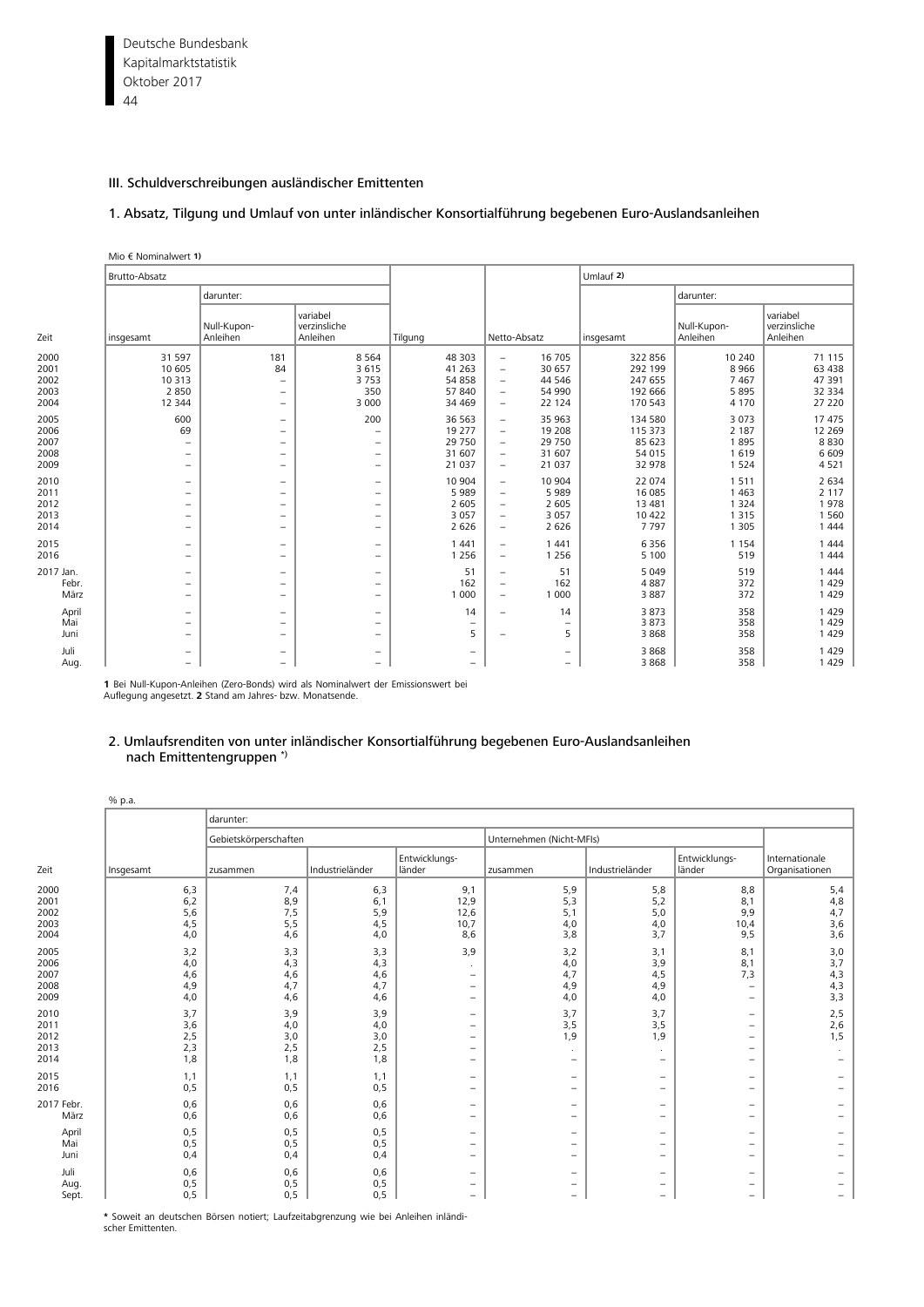## IV. Aktien inländischer Emittenten

# 1. Aktienemissionen

|           |                  |          |                                     | davon:                           |          |                                     |             |                                     |                                     |
|-----------|------------------|----------|-------------------------------------|----------------------------------|----------|-------------------------------------|-------------|-------------------------------------|-------------------------------------|
|           | Absatz insgesamt |          |                                     | börsennotierte Gesellschaften 1) |          |                                     |             | nicht börsennotierte Gesellschaften |                                     |
|           | Nominalwert      | Kurswert | durchschnittlicher<br>Emissionskurs | Nominalwert                      | Kurswert | durchschnittlicher<br>Emissionskurs | Nominalwert | Kurswert                            | durchschnittlicher<br>Emissionskurs |
| Zeit      | Mio €            |          | %                                   | Mio €                            |          | $\frac{0}{6}$                       | Mio €       |                                     | %                                   |
| 2000      | 3 6 2 0          | 22 7 33  | 628,0                               | 1 4 4 2                          | 18721    | 1 2 9 8, 3                          | 2 1 7 8     | 4 0 0 7                             | 184,0                               |
| 2001      | 7987             | 17 575   | 220,0                               | 1762                             | 7971     | 452,4                               | 6 2 2 4     | 9606                                | 154,3                               |
| 2002      | 4 3 0 8          | 9 2 3 2  | 214,3                               | 592                              | 3 0 2 5  | 511,0                               | 3718        | 6 2 0 8                             | 167,0                               |
| 2003      | 4 4 8 3          | 16838    | 375,6                               | 1 4 8 7                          | 12 2 3 1 | 822,5                               | 2 9 9 6     | 4 6 0 6                             | 153,7                               |
| 2004      | 3 9 6 0          | 10 157   | 256,5                               | 1 5 6 2                          | 6 2 5 6  | 400,5                               | 2 3 9 8     | 3 9 0 0                             | 162,6                               |
| 2005      | 2 471            | 13766    | 485,7                               | 1077                             | 10795    | 802,0                               | 1 3 9 4     | 2 9 7 3                             | 202,2                               |
| 2006      | 2 601            | 9 0 6 1  | 326,6                               | 1 1 3 5                          | 5 4 5 2  | 464,2                               | 1 4 6 8     | 3 607                               | 231,2                               |
| 2007      | 3 1 6 5          | 10 053   | 343,3                               | 1 601                            | 7 1 1 2  | 535,1                               | 1 5 6 4     | 2 9 4 1                             | 213,3                               |
| 2008      | 5 0 0 9          | 11 3 26  | 278,5                               | 2 6 4 7                          | 8 2 8 8  | 436,4                               | 2 3 6 1     | 3 0 3 8                             | 177,4                               |
| 2009      | 12 477           | 23 962   | 266,1                               | 6 5 9 0                          | 16 506   | 518,4                               | 5 8 9 1     | 7455                                | 120,3                               |
| 2010      | 3 2 6 5          | 20 049   | 448,3                               | 2 0 7 9                          | 18 645   | 691,6                               | 1 1 8 7     | 1 4 0 7                             | 146,9                               |
| 2011      | 6 3 8 8          | 21 7 13  | 377,9                               | 4862                             | 19810    | 483,8                               | 1 5 2 6     | 1 9 0 1                             | 130,9                               |
| 2012      | 3 0 4 5          | 5 1 2 0  | 190,1                               | 875                              | 2 7 7 9  | 272,5                               | 2 1 6 9     | 2 3 3 9                             | 113,2                               |
| 2013      | 2972             | 10 10 6  | 222,8                               | 1 5 0 9                          | 7790     | 315,1                               | 1 4 6 0     | 2 3 1 6                             | 116,7                               |
| 2014      | 5 3 3 0          | 18778    | 357,4                               | 2958                             | 15 2 2 8 | 535,9                               | 2 3 7 1     | 3 5 4 7                             | 121,8                               |
| 2015      | 4634             | 7668     | 183,3                               | 1786                             | 4697     | 308,6                               | 2851        | 2 9 7 5                             | 120,0                               |
| 2016      | 3 2 7 0          | 4 4 0 9  | 185,4                               | 520                              | 1601     | 397,9                               | 2 7 5 2     | 2 8 0 9                             | 118,0                               |
| 2013 Juli | 101              | 109      | 107,9                               | 42                               | 44       | 104,8                               | 59          | 65                                  | 110,1                               |
| Aug       | 154              | 158      | 102,8                               | 110                              | 114      | 103,3                               | 44          | 44                                  | 101,7                               |
| Sept.     | 149              | 188      | 126,2                               | 65                               | 104      | 159,5                               | 84          | 84                                  | 100,2                               |
| Okt.      | 88               | 181      | 206,0                               | 63                               | 156      | 245,9                               | 24          | 25                                  | 102,6                               |
| Nov.      | 63               | 153      | 242,7                               | 35                               | 123      | 348,8                               | 28          | 30                                  | 107,6                               |
| Dez.      | 280              | 1 0 4 2  | 371,5                               | 162                              | 912      | 561,9                               | 118         | 129                                 | 109,6                               |
| 2014 Jan. | 65               | 115      | 177,0                               | 21                               | 70       | 334,8                               | 44          | 44                                  | 101,4                               |
| Febr.     | 131              | 599      | 456,7                               | 108                              | 576      | 531,7                               | 23          | 23                                  | 102,0                               |
| März      | 96               | 111      | 115,3                               | 4                                | 10       | 235,1                               | 92          | 101                                 | 109,8                               |
| April     | 100              | 136      | 135,4                               | 8                                | 12       | 142,4                               | 92          | 124                                 | 134,8                               |
| Mai       | 52               | 868      | 1668,6                              | 28                               | 843      | 3 0 3 5, 6                          | 24          | 25                                  | 104,1                               |
| Juni      | 1433             | 9015     | 629,1                               | 994                              | 8572     | 862,0                               | 439         | 443                                 | 100,9                               |
| Juli      | 668              | 1770     | 265,1                               | 73                               | 135      | 185,8                               | 595         | 1 6 3 5                             | 274,9                               |
| Aug       | 189              | 291      | 153,9                               | 74                               | 174      | 236,1                               | 115         | 117                                 | 101,5                               |
| Sept.     | 1621             | 4 2 1 8  | 260,2                               | 1 1 9 3                          | 3785     | 317,2                               | 428         | 433                                 | 101,2                               |
| Okt.      | 562              | 1 2 2 1  | 217,1                               | 269                              | 850      | 316,2                               | 294         | 371                                 | 126,4                               |
| Nov.      | 235              | 245      | 104,2                               | 162                              | 170      | 105,0                               | 72          | 74                                  | 102,5                               |
| Dez.      | 178              | 189      | 106,2                               | 24                               | 31       | 128,6                               | 153         | 157                                 | 102,6                               |
| 2015 Jan. | 73               | 78       | 107,2                               | 59                               | 64       | 108,8                               | 14          | 14                                  | 100,5                               |
| Febr.     | 87               | 117      | 134,8                               | 25                               | 55       | 222,3                               | 63          | 63                                  | 100,5                               |
| März      | 43               | 49       | 114,7                               | 15                               | 18       | 115,3                               | 28          | 32                                  | 114,3                               |
| April     | 462              | 1751     | 379,3                               | 415                              | 1704     | 410,5                               | 46          | 46                                  | 100,1                               |
| Mai       | 106              | 155      | 146,0                               | 35                               | 83       | 236,6                               | 71          | 72                                  | 101,1                               |
| Juni      | 330              | 1 2 7 7  | 386,6                               | 67                               | 1012     | 1509,9                              | 263         | 265                                 | 100,6                               |
| Juli      | 157              | 510      | 324,8                               | 112                              | 376      | 335,4                               | 45          | 134                                 | 298,5                               |
| Aug       | 119              | 122      | 102,4                               | $\overline{2}$                   | 2        | 100,5                               | 117         | 120                                 | 102,4                               |
| Sept.     | 965              | 966      | 100,1                               | 33                               | 34       | 101,8                               | 932         | 933                                 | 100,1                               |
| Okt.      | 892              | 903      | 101,2                               | 863                              | 869      | 100,7                               | 30          | 35                                  | 116,8                               |
| Nov.      | 319              | 640      | 200,4                               | 137                              | 450      | 329,6                               | 183         | 190                                 | 103,9                               |
| Dez.      | 1 0 8 1          | 1 1 0 0  | 101,7                               | 23                               | 30       | 131,3                               | 1 0 5 9     | 1 0 7 1                             | 101,1                               |
| 2016 Jan. | 112              | 120      | 106,9                               | 81                               | 86       | 107,0                               | 32          | 34                                  | 106,7                               |
| Febr.     | 52               | 66       | 126,8                               | 28                               | 28       | 100,2                               | 24          | 38                                  | 157,5                               |
| März      | 56               | 59       | 104,0                               | $\overline{a}$                   | 6        | 131,4                               | 52          | 53                                  | 101,7                               |
| April     | 30               | 39       | 128,4                               | 20                               | 28       | 140,3                               | 10          | 11                                  | 104,6                               |
| Mai       | 209              | 288      | 137,8                               | 15                               | 93       | 637,6                               | 194         | 195                                 | 100,3                               |
| Juni      | 213              | 335      | 157,6                               | 24                               | 143      | 606,2                               | 189         | 192                                 | 101,5                               |
| Juli      | 425              | 464      | 109,3                               | 25                               | 64       | 259,8                               | 400         | 400                                 | 100,0                               |
| Aug.      | 1 0 6 1          | 1 0 6 3  | 100,1                               | 23                               | 23       | 102,1                               | 1 0 3 9     | 1 0 3 9                             | 100,1                               |
| Sept.     | 49               | 229      | 467,1                               | 27                               | 177      | 644,5                               | 22          | 52                                  | 241,3                               |
| Okt.      | 196              | 204      | 103,8                               | 154                              | 162      | 104,7                               | 42          | 42                                  | 100,7                               |
| Nov.      | 120              | 681      | 567,4                               | 35                               | 596      | 1708,7                              | 85          | 86                                  | 100,6                               |
| Dez.      | 747              | 861      | 115,3                               | 84                               | 195      | 231,8                               | 663         | 667                                 | 100,6                               |
| 2017 Jan. | 37               | 148      | 395,3                               | 22                               | 131      | 592,7                               | 15          | 17                                  | 108,2                               |
| Febr.     | 112              | 852      | 763,7                               | 66                               | 671      | 1016,9                              | 46          | 181                                 | 397,0                               |
| März      | 2 2 2 9          | 10 136   | 454,8                               | 1985                             | 9861     | 496,7                               | 243         | 275                                 | 113,2                               |
| April     | 93               | 95       | 103,0                               | 13                               | 16       | 121,3                               | 80          | 80                                  | 100,0                               |
| Mai       | 78               | 107      | 136,6                               | 27                               | 48       | 178,9                               | 51          | 59                                  | 114,4                               |
| Juni      | 64               | 920      | 1 4 4 2, 3                          | 48                               | 904      | 1865,6                              | 15          | 16                                  | 101,5                               |
| Juli      | 493              | 509      | 103,3                               | 416                              | 427      | 102,9                               | 77          | 82                                  | 105,4                               |
| Aug.      | 155              | 155      | 100,2                               | 0                                | 0        | 111,7                               | 154         | 155                                 | 100,2                               |

1. Gesellschaften, deren Aktien zum Regulierten Markt (mit dessen Einführung wurde am 1. November 2007 die Unterteilung der organisierten Zulassungssegmente in den

Amtlichen und Geregelten Markt aufgehoben) oder zum Neuen Markt (Börsen-segment wurde am 24. März 2003 eingestellt) zugelassen sind.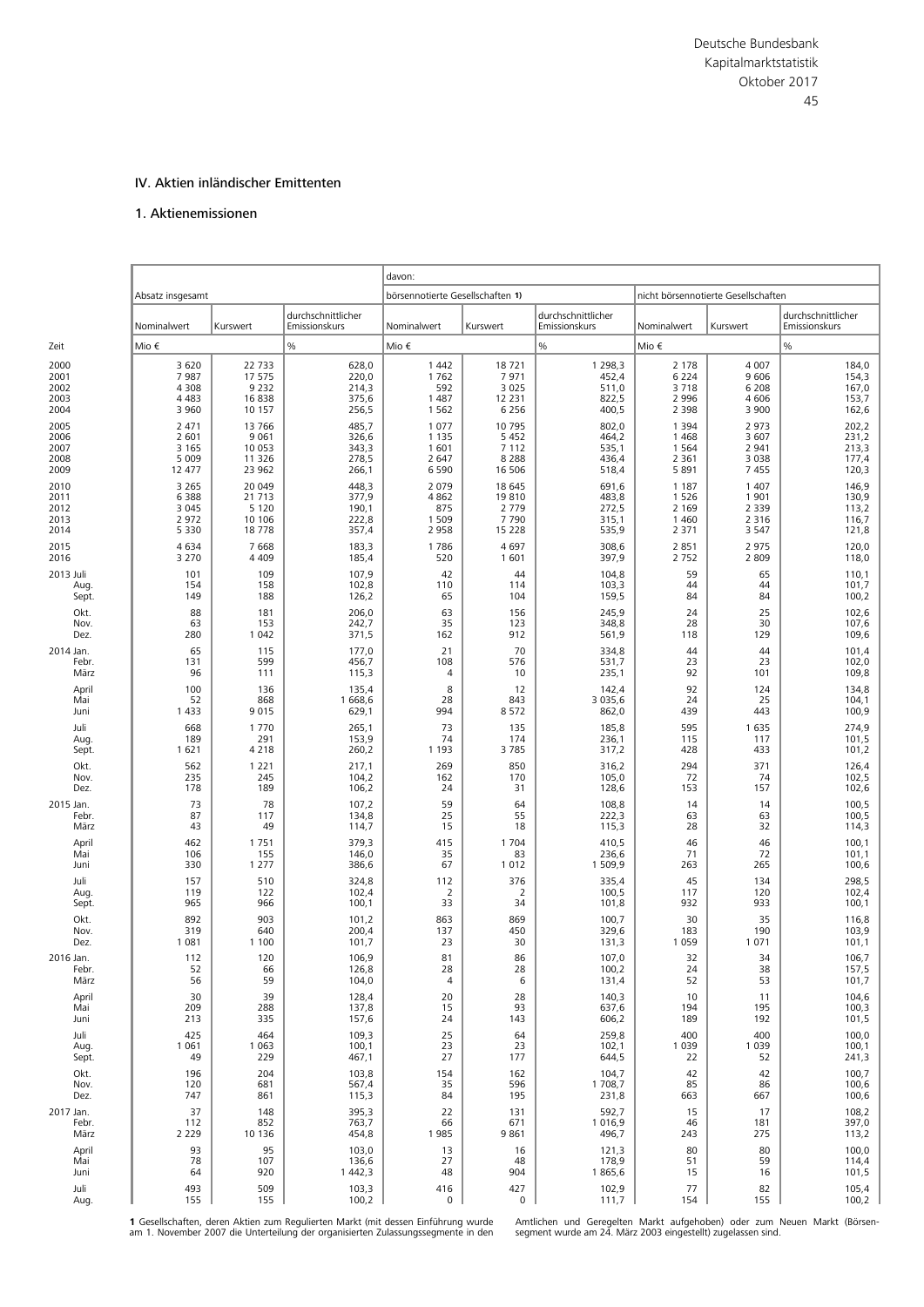Deutsche Bundesbank 46 Kapitalmarktstatistik Oktober 2017

## IV. Aktien inländischer Emittenten

# 2. Aktienumlauf nach Emittentengruppen zu Kurswerten \*)

|                                        | Mio €                                                       |               |                             |                             |                                                                     |
|----------------------------------------|-------------------------------------------------------------|---------------|-----------------------------|-----------------------------|---------------------------------------------------------------------|
|                                        |                                                             | davon:        |                             |                             |                                                                     |
| Stand am<br>Jahres- bzw.<br>Monatsende | Umlauf zu Kurswerten<br>(Marktkapitalisierung)<br>insgesamt | Banken (MFIs) | Versicherungsgesellschaften | sonstige Finanzinstitute 1) | nichtfinanzielle<br>Kapitalgesellschaften<br>(sonstige Unternehmen) |
| 2000                                   | 1 353 000                                                   | 150 880       | 185 046                     | 13852                       | 1 003 222                                                           |
| 2001                                   | 1 205 613                                                   | 131 828       | 141 493                     | 12 376                      | 919 915                                                             |
| 2002                                   | 647 492                                                     | 58 035        | 49 675                      | 9412                        | 530 370                                                             |
| 2003                                   | 851 001                                                     | 80 789        | 84 476                      | 6968                        | 678 768                                                             |
| 2004                                   | 887 217                                                     | 86 462        | 82 887                      | 7 2 4 6                     | 710 622                                                             |
| 2005                                   | 1 058 532                                                   | 111 519       | 108 669                     | 10 702                      | 827 642                                                             |
| 2006                                   | 1 279 638                                                   | 127 815       | 128 922                     | 21 971                      | 1 000 930                                                           |
| 2007                                   | 1 481 930                                                   | 130 070       | 121 258                     | 48 064                      | 1 182 538                                                           |
| 2008                                   | 830 622                                                     | 33 1 28       | 71 919                      | 25 517                      | 700 058                                                             |
| 2009                                   | 927 256                                                     | 52 447        | 72 524                      | 24 8 26                     | 777 459                                                             |
| 2010                                   | 1 091 220                                                   | 57 466        | 74 562                      | 16826                       | 942 366                                                             |
| 2011                                   | 924 214                                                     | 46 349        | 59 600                      | 14 9 33                     | 803 332                                                             |
| 2012                                   | 1 150 188                                                   | 53 2 35       | 84 872                      | 17 002                      | 995 079                                                             |
| 2013                                   | 1 432 658                                                   | 65 037        | 103 681                     | 21 279                      | 1 242 661                                                           |
| 2014                                   | 1 478 063                                                   | 63 676        | 102 711                     | 21 7 65                     | 1 289 911                                                           |
| 2015 2)                                | 1614442                                                     | 53 178        | 120 534                     | 58 058                      | 1 382 672                                                           |
| 2016                                   | 1676397                                                     | 42 311        | 114 452                     | 51 905                      | 1 467 729                                                           |
| 2013 Juli                              | 1 242 630                                                   | 56 253        | 94 018                      | 19 638                      | 1 072 721                                                           |
| Aug.                                   | 1 237 272                                                   | 58 653        | 88 409                      | 19 680                      | 1 070 530                                                           |
| Sept.                                  | 1 291 0 28                                                  | 58 966        | 92 580                      | 20 275                      | 1 119 207                                                           |
| Okt.                                   | 1 358 708                                                   | 63 115        | 98 940                      | 20 413                      | 1 176 240                                                           |
| Nov.                                   | 1 410 435                                                   | 64 603        | 102 558                     | 20 699                      | 1 2 2 5 7 5                                                         |
| Dez.                                   | 1 432 658                                                   | 65 037        | 103 681                     | 21 279                      | 1 242 661                                                           |
| 2014 Jan.                              | 1 382 182                                                   | 66 678        | 97 694                      | 20 467                      | 1 197 343                                                           |
| Febr.                                  | 1 439 031                                                   | 67 154        | 102 098                     | 21 313                      | 1 248 466                                                           |
| März                                   | 1 435 810                                                   | 64 7 72       | 100 369                     | 21 509                      | 1 249 160                                                           |
| April                                  | 1 428 621                                                   | 63 989        | 102 642                     | 20 848                      | 1 241 142                                                           |
| Mai                                    | 1 455 934                                                   | 60 412        | 95 645                      | 21 170                      | 1 278 707                                                           |
| Juni                                   | 1 445 714                                                   | 65 408        | 93 295                      | 21 077                      | 1 265 934                                                           |
| Juli                                   | 1 409 428                                                   | 64 658        | 94 627                      | 21 110                      | 1 229 033                                                           |
| Aug.                                   | 1 389 822                                                   | 65 5 90       | 95 156                      | 20 877                      | 1 208 199                                                           |
| Sept.                                  | 1 401 240                                                   | 68 4 20       | 95 210                      | 20 604                      | 1 217 006                                                           |
| Okt.                                   | 1 389 691                                                   | 64 7 83       | 94 602                      | 20 698                      | 1 209 608                                                           |
| Nov.                                   | 1483086                                                     | 67 412        | 101 916                     | 21 5 32                     | 1 292 226                                                           |
| Dez.                                   | 1 478 063                                                   | 63 676        | 102 711                     | 21 7 65                     | 1 289 911                                                           |
| 2015 Jan. 2)                           | 1 595 237                                                   | 64 2 63       | 109 580                     | 49 27 2                     | 1 372 122                                                           |
| Febr.                                  | 1690516                                                     | 70 984        | 111 850                     | 52 412                      | 1 455 270                                                           |
| März                                   | 1773 480                                                    | 76 089        | 122 390                     | 53 862                      | 1 521 139                                                           |
| April                                  | 1715289                                                     | 72 335        | 113 665                     | 54 229                      | 1 475 060                                                           |
| Mai                                    | 1709 211                                                    | 70 903        | 108 200                     | 52 690                      | 1 477 418                                                           |
| Juni                                   | 1 645 417                                                   | 69 370        | 104 815                     | 56 571                      | 1414661                                                             |
| Juli                                   | 1671490                                                     | 75 655        | 109 881                     | 59 036                      | 1426918                                                             |
| Aug.                                   | 1544386                                                     | 66 789        | 105 501                     | 55 625                      | 1 316 471                                                           |
| Sept.                                  | 1469 146                                                    | 62 842        | 105 020                     | 56 472                      | 1 244 812                                                           |
| Okt.                                   | 1614655                                                     | 65 823        | 116 706                     | 60 574                      | 1 371 552                                                           |
| Nov.                                   | 1685764                                                     | 64 5 1 5      | 123 903                     | 59 122                      | 1 438 224                                                           |
| Dez.                                   | 1 614 442                                                   | 53 178        | 120 534                     | 58 058                      | 1 382 672                                                           |
| 2016 Jan.                              | 1468888                                                     | 40 699        | 110 343                     | 53 612                      | 1 2 6 4 2 3 4                                                       |
| Febr.                                  | 1 435 286                                                   | 39 943        | 105 312                     | 51 415                      | 1 238 616                                                           |
| März                                   | 1 512 940                                                   | 38 908        | 109 321                     | 54 871                      | 1 309 840                                                           |
| April                                  | 1 528 339                                                   | 42 727        | 109 797                     | 53 072                      | 1 322 743                                                           |
| Mai                                    | 1 529 297                                                   | 41759         | 109 787                     | 54 542                      | 1 323 209                                                           |
| Juni                                   | 1 432 091                                                   | 32 767        | 94 839                      | 50 114                      | 1 2 5 4 3 7 1                                                       |
| Juli                                   | 1 527 172                                                   | 32 778        | 95 309                      | 49 399                      | 1 349 686                                                           |
| Aug.                                   | 1 566 154                                                   | 35 410        | 100 487                     | 48 968                      | 1 381 289                                                           |
| Sept.                                  | 1574835                                                     | 29 843        | 98 090                      | 47889                       | 1 399 013                                                           |
| Okt.                                   | 1586968                                                     | 35 321        | 107 385                     | 47 616                      | 1 396 646                                                           |
| Nov.                                   | 1 571 446                                                   | 37 649        | 109 789                     | 48 913                      | 1 375 095                                                           |
| Dez.                                   | 1676397                                                     | 42 311        | 114 452                     | 51 905                      | 1 467 729                                                           |
| 2017 Jan.                              | 1716525                                                     | 45 655        | 115 439                     | 53 599                      | 1 501 832                                                           |
| Febr.                                  | 1 7 3 1 4 1 5                                               | 43 848        | 118 179                     | 53 499                      | 1515889                                                             |
| März                                   | 1794735                                                     | 53 214        | 123 278                     | 56 308                      | 1 561 935                                                           |
| April                                  | 1828445                                                     | 55 7 32       | 123 639                     | 57 910                      | 1 591 164                                                           |
| Mai                                    | 1845930                                                     | 54 988        | 120 723                     | 59 834                      | 1610385                                                             |
| Juni                                   | 1811817                                                     | 55 416        | 120 525                     | 58 944                      | 1 576 932                                                           |
| Juli                                   | 1800324                                                     | 55 523        | 124 220                     | 60 638                      | 1 559 943                                                           |
| Aug.                                   | 1787670                                                     | 49 9 35       | 122 327                     | 62 397                      | 1 553 011                                                           |

Quelle: Eigene Berechnung unter Verwendung von Angaben der Herausgebergemein- segment wurde am 24. März 2003 eingestellt) zugelassen sind; ferner auch Gesell-<br>schaft Wertpapier-Mitteilungen und der Deutsche Börse AG. \* Ein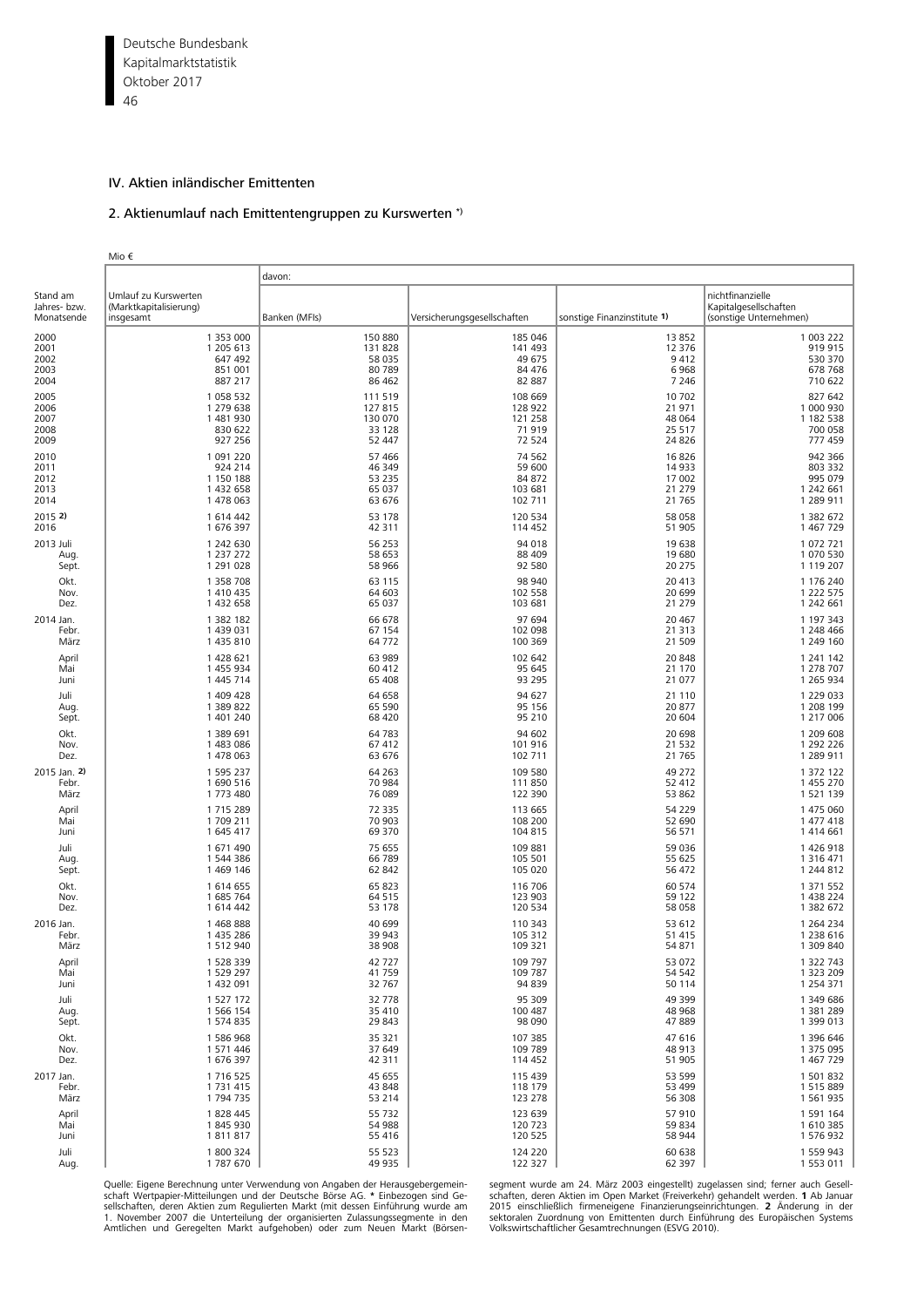# IV. Aktien inländischer Emittenten

# 3. Veränderung des Aktienumlaufs

|                                              |                                                                          | Veränderung des Kapitals inländischer Aktiengesellschaften<br>aufgrund von |                                                                      |                                             |                                                                                              |                                                                                                                                          |                                              |                                                                                                                                                               |                                                      |                                                                                                                                                                      |                                                      | Nachrichtlich:<br>In der Aktienemissions-<br>statistik erfasste deut- |                                                            |
|----------------------------------------------|--------------------------------------------------------------------------|----------------------------------------------------------------------------|----------------------------------------------------------------------|---------------------------------------------|----------------------------------------------------------------------------------------------|------------------------------------------------------------------------------------------------------------------------------------------|----------------------------------------------|---------------------------------------------------------------------------------------------------------------------------------------------------------------|------------------------------------------------------|----------------------------------------------------------------------------------------------------------------------------------------------------------------------|------------------------------------------------------|-----------------------------------------------------------------------|------------------------------------------------------------|
|                                              |                                                                          | Bareinzahlung<br>und Umtausch<br>von Wandel-                               | Ausgabe<br>von                                                       | Einbringung<br>von<br>Forderungen           | Einbringung<br>von<br>Aktien, Kuxen,                                                         | und                                                                                                                                      | Verschmelzung                                |                                                                                                                                                               | Umwandlung<br>in eine oder aus                       | Kapital-                                                                                                                                                             |                                                      | sche Gesellschaften<br>(Stand am Ende des<br>Berichtszeitraums)       |                                                            |
| Zeit                                         | Insgesamt                                                                | schuldverschrei-<br>bungen 1)                                              | Kapitalberich-<br>tigungsaktien                                      | und sonstigen<br>Sachwerten                 | GmbH-Anteilen<br>u.Ä.                                                                        | Vermögens-<br>übertragung                                                                                                                |                                              | Rechtsform                                                                                                                                                    | einer anderen                                        |                                                                                                                                                                      | herabsetzung<br>und Auflösung                        | Aktienkapital<br>=Umlauf                                              | Anzahl                                                     |
|                                              | Mio € Nominalwert                                                        |                                                                            |                                                                      |                                             |                                                                                              |                                                                                                                                          |                                              |                                                                                                                                                               |                                                      |                                                                                                                                                                      |                                                      |                                                                       | Stück                                                      |
| 2000<br>2001<br>2002<br>2003                 | 14 115<br>18 5 61<br>2 5 2 8<br>6 5 8 5<br>÷                             | 3 6 2 0<br>7987<br>4 3 0 7<br>4 4 8 2                                      | 3 6 9 4<br>4 0 5 7<br>1 2 9 1<br>923                                 | 618<br>1 1 0 6<br>486<br>211                | 8089<br>8 4 4 8<br>1690<br>513                                                               | ÷,<br>$\overline{\phantom{a}}$<br>$\overline{\phantom{a}}$                                                                               | 1986<br>1018<br>868<br>322                   | $\overline{\phantom{a}}$<br>$\qquad \qquad -$<br>$\overline{\phantom{m}}$                                                                                     | 1827<br>905<br>2 1 5 2<br>10 806                     | $\overline{\phantom{a}}$<br>$\overline{\phantom{a}}$<br>$\overline{\phantom{a}}$                                                                                     | 1745<br>3 1 5 2<br>2 2 2 4<br>1 5 8 4                | 147 629<br>166 187<br>168 716<br>162 131                              | 10 582<br>13 5 98<br>14 8 14<br>15 311                     |
| 2004<br>2005<br>2006<br>2007<br>2008<br>2009 | 2 6 6 9<br>1733<br>695<br>799<br>4 1 4 2<br>6989                         | 3 9 6 0<br>2 4 7 0<br>2 6 7 0<br>3 1 6 4<br>5 0 0 6<br>12 476              | 1 5 6 6<br>1 0 4 0<br>3 3 4 7<br>1 3 2 2<br>1 3 1 9<br>398           | 276<br>694<br>604<br>200<br>152<br>97       | 696<br>268<br>954<br>269<br>0<br>$\qquad \qquad -$                                           | $\overline{\phantom{a}}$<br>$\overline{\phantom{m}}$<br>$\overline{\phantom{m}}$<br>$\overline{\phantom{a}}$<br>$\overline{\phantom{m}}$ | 220<br>1 4 4 3<br>1868<br>682<br>428<br>3741 | $\overline{\phantom{0}}$<br>$\overline{\phantom{0}}$<br>$\qquad \qquad -$<br>$\overline{\phantom{0}}$<br>$\overline{\phantom{0}}$<br>$\overline{\phantom{0}}$ | 1760<br>3 0 6 0<br>1 2 5 6<br>1847<br>608<br>1 2 6 9 | $\overline{\phantom{a}}$<br>$\overline{\phantom{a}}$<br>$\overline{\phantom{a}}$<br>$\overline{\phantom{a}}$<br>$\overline{\phantom{0}}$<br>$\overline{\phantom{a}}$ | 2 2 8 6<br>1 7 0 3<br>3761<br>1636<br>1 3 0 6<br>974 | 164 802<br>163 071<br>163 764<br>164 560<br>168 701<br>175 691        | 16 002<br>15 7 64<br>15 242<br>14 672<br>14 078<br>13 4 43 |
| 2010<br>2011<br>2012<br>2013<br>2014         | 1 0 9 6<br>2 5 7 0<br>1 4 4 9<br>6879<br>5 3 5 6                         | 3 2 6 5<br>6 3 9 0<br>3 0 4 6<br>2 9 7 1<br>5 3 3 2                        | 497<br>552<br>129<br>718<br>1 2 6 5                                  | 178<br>462<br>570<br>476<br>1714            | 10<br>9<br>$\equiv$<br>$\overline{\phantom{0}}$<br>÷,                                        | $\overline{\phantom{a}}$<br>$\overline{\phantom{m}}$<br>$\overline{\phantom{a}}$<br>$\overline{\phantom{a}}$<br>$\equiv$                 | 486<br>552<br>478<br>1 4 3 2<br>465          | $\qquad \qquad -$<br>$\overline{\phantom{0}}$<br>$\qquad \qquad -$<br>$\overline{\phantom{0}}$                                                                | 993<br>762<br>594<br>619<br>1 0 4 4                  | $\overline{\phantom{a}}$<br>$\overline{\phantom{0}}$<br>$\overline{\phantom{a}}$<br>$\overline{\phantom{0}}$<br>$\overline{\phantom{0}}$                             | 3 5 6 9<br>3 5 3 2<br>2 4 1 1<br>8992<br>1 4 4 6     | 174 596<br>177 167<br>178 617<br>171 741<br>177 097                   | 12 962<br>12 3 28<br>11 805<br>11 366<br>10 950            |
| 2015<br>2016<br>2013 Aug.                    | 319<br>1 0 6 2<br>÷<br>310<br>$\overline{\phantom{0}}$                   | 4634<br>3 2 7 2<br>153                                                     | 397<br>319<br>43                                                     | 599<br>337<br>9                             | $\overline{\phantom{a}}$<br>$\overline{\phantom{0}}$<br>$\qquad \qquad -$                    | $\overline{\phantom{a}}$<br>$\overline{\phantom{a}}$<br>$\qquad \qquad -$                                                                | 1 3 9 4<br>953<br>$\overline{1}$             | $\qquad \qquad -$<br>$\qquad \qquad -$                                                                                                                        | 1 3 8 5<br>2 1 6 5<br>7                              | $\overline{\phantom{a}}$<br>÷<br>$\overline{\phantom{a}}$                                                                                                            | 2 5 3 5<br>1865<br>522                               | 177 416<br>176 355<br>171 488                                         | 10 546<br>10 192<br>11 513                                 |
| Sept.<br>Okt.<br>Nov.<br>Dez.                | 163<br>8<br>$\overline{\phantom{0}}$<br>167<br>70                        | 149<br>88<br>63<br>280                                                     | 113<br>8<br>5<br>$\qquad \qquad -$                                   | 1<br>127<br>0                               | $\overline{\phantom{0}}$<br>$\overline{\phantom{a}}$<br>$\equiv$<br>$\overline{\phantom{0}}$ | $\overline{\phantom{0}}$<br>$\equiv$                                                                                                     | 56<br>60<br>$\overline{2}$<br>8              | $\qquad \qquad -$<br>$\overline{\phantom{0}}$<br>$\overline{\phantom{0}}$<br>$\qquad \qquad -$                                                                | 24<br>18<br>13<br>317                                | $\overline{\phantom{0}}$<br>$\overline{\phantom{a}}$<br>$\overline{\phantom{a}}$<br>$\overline{\phantom{a}}$                                                         | 20<br>26<br>16<br>27                                 | 171 651<br>171 643<br>171811<br>171 741                               | 11 470<br>11 430<br>11 403<br>11 366                       |
| 2014 Jan.<br>Febr.<br>März                   | 81<br>$\overline{\phantom{0}}$<br>22<br>÷<br>62<br>÷                     | 65<br>131<br>96                                                            | $\mathbf{1}$<br>0<br>200                                             | 17<br>$\mathbf 0$                           | $\overline{\phantom{0}}$<br>$\overline{\phantom{0}}$<br>$\overline{\phantom{0}}$             | $\overline{\phantom{0}}$<br>$\overline{\phantom{a}}$                                                                                     | 49<br>3<br>81                                | $\overline{\phantom{0}}$<br>$\overline{\phantom{0}}$<br>$\overline{\phantom{0}}$                                                                              | 32<br>143<br>246                                     | $\overline{\phantom{0}}$<br>$\equiv$<br>$\equiv$                                                                                                                     | 164<br>24<br>30                                      | 171 660<br>171 638<br>171 576                                         | 11 327<br>11 280<br>11 239                                 |
| April<br>Mai<br>Juni                         | 191<br>$\overline{a}$<br>13<br>1 5 4 8                                   | 100<br>52<br>1434                                                          | 36<br>153<br>20                                                      | $\mathbf{1}$<br>$\overline{4}$<br>233       | $\overline{\phantom{a}}$<br>$\equiv$<br>$\equiv$                                             | $\overline{\phantom{a}}$<br>$\equiv$                                                                                                     | 215<br>5<br>$\overline{7}$                   | $\overline{\phantom{0}}$<br>$\qquad \qquad -$<br>$\overline{\phantom{0}}$                                                                                     | 62<br>81<br>24                                       | $\overline{\phantom{a}}$<br>$\overline{\phantom{0}}$<br>$\equiv$                                                                                                     | 52<br>120<br>108                                     | 171 385<br>171 398<br>172 946                                         | 11 211<br>11 185<br>11 156                                 |
| Juli<br>Aug.<br>Sept.                        | 524<br>180<br>1 4 8 8                                                    | 668<br>189<br>1621                                                         | 255<br>474<br>125                                                    | 31<br>23                                    | $\qquad \qquad -$<br>$\overline{\phantom{0}}$<br>$\equiv$                                    | $\overline{\phantom{a}}$<br>$\overline{\phantom{0}}$<br>$\overline{\phantom{a}}$                                                         | 48<br>145<br>29                              | $\overline{\phantom{0}}$<br>$\overline{\phantom{0}}$<br>$\overline{\phantom{0}}$                                                                              | 219<br>115<br>125                                    | $\overline{\phantom{a}}$<br>$\overline{\phantom{0}}$<br>$\overline{\phantom{a}}$                                                                                     | 164<br>223<br>127                                    | 173 470<br>173 650<br>175 138                                         | 11 132<br>11 088<br>11 042                                 |
| Okt.<br>Nov.<br>Dez.                         | 1 2 3 7<br>176<br>546                                                    | 563<br>235<br>178                                                          | $\overline{\phantom{0}}$<br>$\overline{\phantom{0}}$<br>$\mathbf{1}$ | 780<br>625                                  | $\qquad \qquad -$<br>$\qquad \qquad -$                                                       | $\overline{\phantom{0}}$                                                                                                                 | 15<br>35<br>11                               | $\qquad \qquad -$                                                                                                                                             | 27<br>17<br>13                                       | $\overline{\phantom{a}}$<br>$\overline{\phantom{a}}$<br>$\overline{\phantom{0}}$                                                                                     | 63<br>111<br>260                                     | 176 375<br>176 551<br>177 097                                         | 11 006<br>10 979<br>10 950                                 |
| 2015 Jan.<br>Febr.<br>März                   | 6<br>97<br>41<br>$\overline{\phantom{0}}$                                | 73<br>87<br>43                                                             | 11<br>$\mathbf{1}$<br>$\qquad \qquad -$                              | 13<br>64<br>78                              | $\qquad \qquad -$<br>$\qquad \qquad -$<br>$\overline{\phantom{0}}$                           |                                                                                                                                          | $\mathbf 0$<br>$\mathbf 0$<br>47             | $\qquad \qquad -$<br>$\overline{\phantom{0}}$<br>$\overline{\phantom{0}}$                                                                                     | 30<br>20<br>16                                       | $\overline{\phantom{a}}$<br>$\overline{\phantom{0}}$<br>$\overline{\phantom{a}}$                                                                                     | 61<br>35<br>99                                       | 177 103<br>177 200<br>177 159                                         | 10 908<br>10 880<br>10 842                                 |
| April<br>Mai<br>Juni<br>Juli                 | 418<br>45<br>۰<br>519<br>55                                              | 461<br>106<br>330<br>157                                                   | 10<br>251<br>21                                                      | $\overline{\phantom{0}}$<br>4<br>202<br>109 | $\equiv$<br>÷,<br>$\overline{\phantom{0}}$                                                   | $\overline{\phantom{m}}$<br>$\overline{\phantom{0}}$<br>$\equiv$<br>$\overline{\phantom{m}}$                                             | 36<br>44<br>37<br>135                        | $\overline{\phantom{0}}$<br>$\overline{\phantom{0}}$<br>$\qquad \qquad -$                                                                                     | 29<br>73<br>154<br>40                                | $\overline{\phantom{a}}$<br>$\overline{\phantom{0}}$<br>$\overline{\phantom{a}}$<br>$\overline{\phantom{0}}$                                                         | 47<br>38<br>73<br>58                                 | 177 577<br>177 532<br>178 051<br>178 106                              | 10823<br>10 801<br>10 762<br>10 715                        |
| Aug.<br>Sept.<br>Okt.                        | 1 0 4 2<br>$\overline{\phantom{0}}$<br>994<br>739                        | 119<br>965<br>893                                                          | 72<br>13<br>$\equiv$                                                 | 2<br>13<br>6                                | $\qquad \qquad -$<br>$\overline{\phantom{0}}$                                                | $\overline{\phantom{a}}$<br>$\overline{\phantom{a}}$                                                                                     | 1 0 5 0<br>32<br>3                           | $\qquad \qquad -$<br>$\overline{\phantom{0}}$                                                                                                                 | 77<br>93<br>93                                       | $\overline{\phantom{0}}$<br>$\overline{\phantom{a}}$<br>$\overline{\phantom{0}}$                                                                                     | 109<br>58<br>64                                      | 177 064<br>178 058<br>178 797                                         | 10 659<br>10 625<br>10 603                                 |
| Nov.<br>Dez.<br>2016 Jan.                    | 2 3 5 4<br>$\equiv$<br>973<br>136                                        | 319<br>1 081<br>112                                                        | 18<br>43                                                             | 85<br>23                                    | ÷,<br>$\overline{\phantom{m}}$                                                               |                                                                                                                                          | 0<br>10<br>2                                 | ÷                                                                                                                                                             | 931<br>73<br>222                                     | $\overline{\phantom{a}}$<br>$\overline{\phantom{a}}$                                                                                                                 | 1845<br>48<br>68                                     | 176 443<br>177416<br>177 279                                          | 10 579<br>10 546<br>10 520                                 |
| Febr.<br>März<br>April                       | 154<br>12<br>$\overline{\phantom{0}}$<br>408<br>$\overline{\phantom{0}}$ | 52<br>57<br>31                                                             | $\equiv$<br>$\overline{\phantom{0}}$                                 | 1<br>0<br>34                                | $\overline{\phantom{0}}$<br>$\overline{\phantom{a}}$                                         |                                                                                                                                          | 0<br>0<br>281                                | ۰<br>$\overline{\phantom{0}}$                                                                                                                                 | 63<br>$\overline{2}$<br>2                            | $\overline{\phantom{0}}$<br>$\overline{\phantom{0}}$                                                                                                                 | 144<br>67<br>188                                     | 177 125<br>177 113<br>176 705                                         | 10 4 9 6<br>10 477<br>10 4 39                              |
| Mai<br>Juni<br>Juli                          | 1 0 9 7<br>85<br>502                                                     | 209<br>213<br>425                                                          | 14<br>67<br>148                                                      | 5<br>228<br>5                               | $\qquad \qquad -$<br>$\overline{\phantom{0}}$<br>$\qquad \qquad -$                           | $\overline{\phantom{0}}$<br>$\overline{\phantom{0}}$                                                                                     | 4<br>30<br>83                                | $\qquad \qquad -$<br>$\equiv$                                                                                                                                 | 378<br>305<br>49                                     | $\overline{\phantom{0}}$<br>$\overline{\phantom{a}}$<br>$\overline{\phantom{0}}$                                                                                     | 942<br>87<br>40                                      | 175 609<br>175 694<br>176 196                                         | 10 396<br>10 3 68<br>10 348                                |
| Aug.<br>Sept.<br>Okt.                        | 376<br>11<br>150                                                         | 1 0 6 1<br>49<br>196                                                       | 35<br>$\overline{2}$<br>0                                            | 19<br>0<br>45                               | $\qquad \qquad -$                                                                            | $\equiv$                                                                                                                                 | 495<br>22<br>36                              | $\qquad \qquad -$<br>-                                                                                                                                        | 121<br>59<br>11                                      | $\overline{\phantom{a}}$<br>$\overline{\phantom{0}}$                                                                                                                 | 124<br>76<br>44                                      | 176 572<br>176 583<br>176 733                                         | 10 305<br>10 275<br>10 256                                 |
| Nov.<br>Dez.<br>2017 Jan.                    | 60<br>439<br>28                                                          | 120<br>747<br>38                                                           | 2<br>8                                                               | $\overline{\phantom{0}}$<br>8               | $\overline{\phantom{0}}$<br>$\qquad \qquad -$                                                |                                                                                                                                          | 0<br>34                                      | $\overline{\phantom{0}}$<br>$\qquad \qquad -$<br>$\overline{a}$                                                                                               | 5<br>1 1 6 4<br>21                                   | $\equiv$<br>$\overline{\phantom{0}}$                                                                                                                                 | 56<br>29<br>18                                       | 176 793<br>176 355<br>176 328                                         | 10 228<br>10 192<br>10 149                                 |
| Febr.<br>März<br>April                       | 54<br>1891<br>54                                                         | 112<br>2 2 2 9<br>93                                                       | $\overline{\phantom{0}}$<br>$\mathbf{1}$<br>20                       | $\overline{\phantom{0}}$<br>÷,<br>2         | $\overline{\phantom{0}}$<br>$\qquad \qquad -$<br>$\qquad \qquad -$                           |                                                                                                                                          | 0<br>105<br>0                                | $\overline{\phantom{0}}$<br>$\qquad \qquad -$<br>$\overline{\phantom{0}}$                                                                                     | 6<br>94<br>13                                        | $\overline{\phantom{0}}$<br>$\overline{\phantom{a}}$<br>$\overline{\phantom{0}}$                                                                                     | 52<br>140<br>47                                      | 176 382<br>178 273<br>178 328                                         | 10 124<br>10 098<br>10 076                                 |
| Mai<br>Juni<br>Juli                          | $\overline{2}$<br>294<br>847                                             | 78<br>64<br>493                                                            | 48<br>202<br>485                                                     | 50<br>218<br>8                              | $\qquad \qquad$<br>-                                                                         |                                                                                                                                          | 0<br>0<br>3                                  | $\overline{\phantom{0}}$<br>$\overline{\phantom{0}}$<br>$\overline{\phantom{0}}$                                                                              | 17<br>6<br>18                                        | $\overline{\phantom{0}}$<br>$\overline{\phantom{0}}$<br>۰                                                                                                            | 162<br>184<br>125                                    | 178 326<br>178 620<br>179 467                                         | 10 045<br>10 0 24<br>9989                                  |
| Aug.                                         | 260                                                                      | 155                                                                        | $\overline{2}$                                                       | 6                                           | $\overline{\phantom{0}}$                                                                     |                                                                                                                                          | 167                                          | $\overline{\phantom{0}}$                                                                                                                                      | 173                                                  | $\overline{\phantom{0}}$                                                                                                                                             | 83                                                   | 179 207                                                               | 9 9 4 9                                                    |

**1** Einschließlich der Ausgabe von Aktien aus Gesellschaftsgewinn.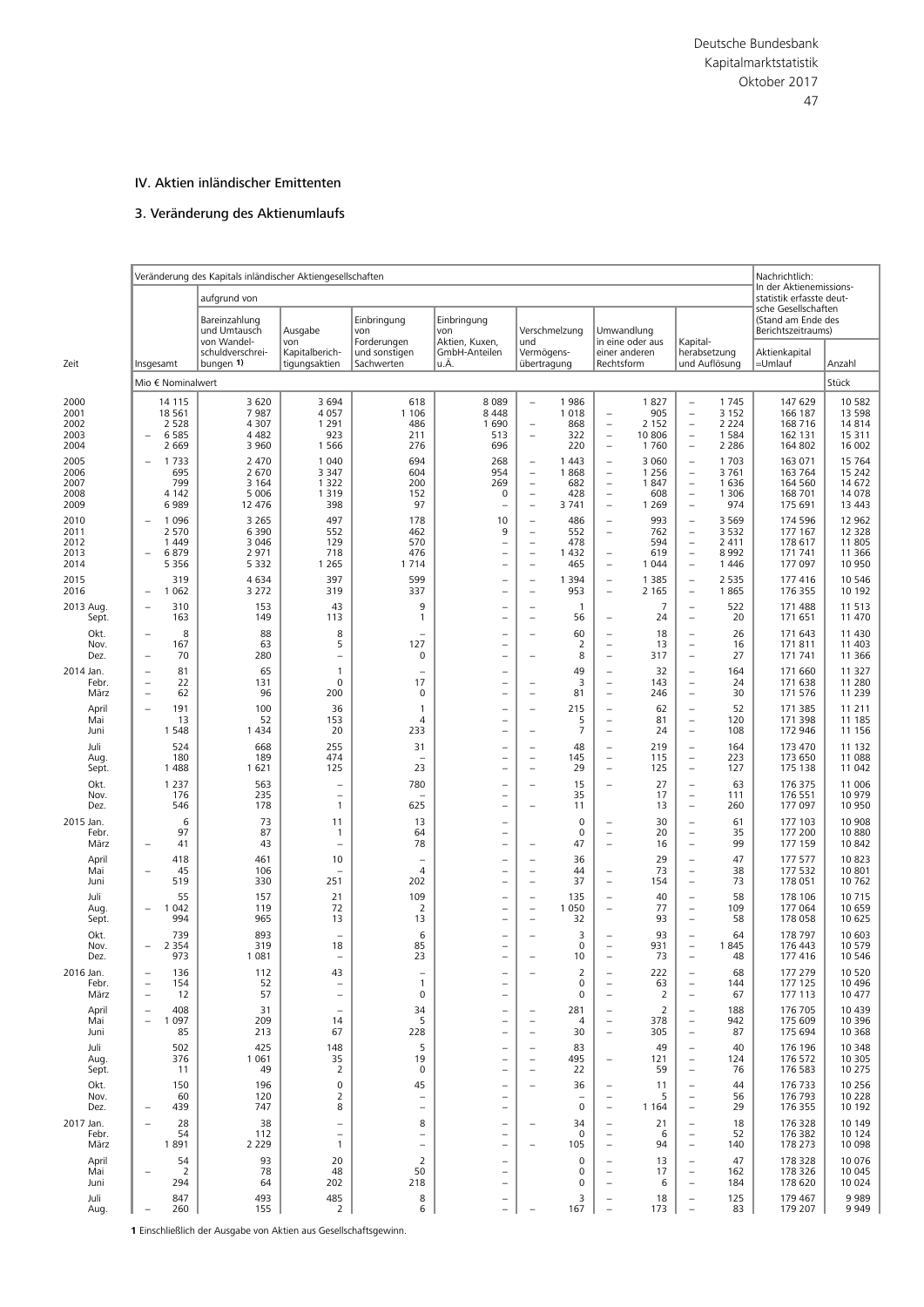Deutsche Bundesbank 48 Kapitalmarktstatistik Oktober 2017

# V. Offene inländische Investmentfonds

#### 1. Bestands- und Transaktionsdaten nach Mittelanlage a) Anzahl, Anteilumlauf und Fondsvermögen

|                                        |                                   | Publikumsfonds                         |                                           |                                                                                                                                                                                                                                                                                                                                                                                                                                                                                                                                                                                                                                                                                                                                                                                                                                                                                                                                                                                                                                                                                                                                                                                                                                                                                                                                                                                                                                                                                                                                                                                                                                                                                                                                                                                                                                                                                                                                                                                                                                                                                                                                                                                                                                                                                                                                                                                                                                                                                                                                                                                                                                                                                                                                                                                                                                                                                                                                                                                                                                                                                                                                                            |                            |                               |                            |    |                                                                                  |                          |                                                                           |  |  |
|----------------------------------------|-----------------------------------|----------------------------------------|-------------------------------------------|------------------------------------------------------------------------------------------------------------------------------------------------------------------------------------------------------------------------------------------------------------------------------------------------------------------------------------------------------------------------------------------------------------------------------------------------------------------------------------------------------------------------------------------------------------------------------------------------------------------------------------------------------------------------------------------------------------------------------------------------------------------------------------------------------------------------------------------------------------------------------------------------------------------------------------------------------------------------------------------------------------------------------------------------------------------------------------------------------------------------------------------------------------------------------------------------------------------------------------------------------------------------------------------------------------------------------------------------------------------------------------------------------------------------------------------------------------------------------------------------------------------------------------------------------------------------------------------------------------------------------------------------------------------------------------------------------------------------------------------------------------------------------------------------------------------------------------------------------------------------------------------------------------------------------------------------------------------------------------------------------------------------------------------------------------------------------------------------------------------------------------------------------------------------------------------------------------------------------------------------------------------------------------------------------------------------------------------------------------------------------------------------------------------------------------------------------------------------------------------------------------------------------------------------------------------------------------------------------------------------------------------------------------------------------------------------------------------------------------------------------------------------------------------------------------------------------------------------------------------------------------------------------------------------------------------------------------------------------------------------------------------------------------------------------------------------------------------------------------------------------------------------------------|----------------------------|-------------------------------|----------------------------|----|----------------------------------------------------------------------------------|--------------------------|---------------------------------------------------------------------------|--|--|
|                                        |                                   |                                        | darunter:                                 | Gemischte<br>Wertpapier-<br>Geldmarkt-<br>Gemischte<br>lmmo-<br>fonds 1)<br>bilienfonds 2)<br>Fonds 3)<br>Rentenfonds<br>fonds<br>Hedgefonds<br>512<br>391<br>877<br>22<br>41<br>16<br>518<br>398<br>955<br>18<br>42<br>4<br>391<br>43<br>545<br>941<br>17<br>$\overline{\phantom{0}}$<br>527<br>391<br>949<br>18<br>42<br>۰<br>527<br>389<br>956<br>18<br>41<br>$\overline{\phantom{0}}$<br>532<br>387<br>958<br>18<br>42<br>$\overline{\phantom{0}}$<br>534<br>387<br>957<br>18<br>42<br>$\overline{\phantom{0}}$<br>535<br>382<br>953<br>18<br>42<br>۰<br>541<br>386<br>960<br>18<br>42<br>$\overline{\phantom{0}}$<br>541<br>388<br>943<br>42<br>18<br>$\overline{\phantom{0}}$<br>545<br>391<br>941<br>17<br>43<br>$\overline{\phantom{0}}$<br>17<br>552<br>398<br>943<br>44<br>$\overline{\phantom{0}}$<br>557<br>399<br>970<br>43<br>17<br>$\overline{\phantom{0}}$<br>562<br>396<br>978<br>17<br>43<br>$\overline{\phantom{0}}$<br>566<br>397<br>982<br>17<br>43<br>$\overline{\phantom{0}}$<br>568<br>397<br>983<br>17<br>44<br>$\qquad \qquad -$<br>573<br>396<br>986<br>17<br>44<br>$\overline{\phantom{0}}$<br>575<br>398<br>982<br>17<br>45<br>$\qquad \qquad -$<br>577<br>398<br>984<br>17<br>42<br>1 2 3 9 , 1<br>899,8<br>43,9<br>1 800,4<br>9,2<br>1 2 1 7 , 3<br>1926,4<br>45,5<br>1910,4<br>6,1<br>2 3 7 1 , 5<br>2 0 6 5, 4<br>1 240,1<br>40,8<br>۰<br>2 007,7<br>1 241,0<br>2 0 8 2 , 8<br>46,4<br>$\overline{\phantom{0}}$<br>1 240,4<br>2 156,0<br>46,3<br>2 0 3 2, 7<br>$\overline{\phantom{0}}$<br>1 250,0<br>2 168,0<br>42,2<br>2 041,3<br>$\overline{\phantom{0}}$<br>1 2 5 5 , 4<br>2 2 0 8,5<br>40,7<br>2 043,7<br>$\overline{\phantom{a}}$<br>1 2 4 2, 5<br>2 0 5 2, 4<br>2 2 6 5, 6<br>42,2<br>$\overline{\phantom{0}}$<br>1 2 3 7 , 3<br>2 3 0 4, 4<br>40,8<br>2 0 6 1, 6<br>$\overline{\phantom{0}}$<br>1 240,2<br>2 3 4 0, 5<br>2 0 7 0,5<br>41,2<br>$\overline{\phantom{a}}$<br>1 240,1<br>2 3 7 1 , 5<br>2 0 6 5, 4<br>40,8<br>$\overline{\phantom{0}}$<br>1 2 3 8,6<br>2 3 9 9, 2<br>2 0 8 6, 2<br>39,5<br>$\overline{\phantom{0}}$<br>1 2 4 8, 2<br>2 4 4 6,0<br>38,9<br>2 106,2<br>$\overline{\phantom{0}}$<br>2 485,5<br>2 119,6<br>1 2 4 8, 9<br>38,9<br>$\overline{\phantom{0}}$<br>k.<br>2 4 2 2, 4<br>1 256,0<br>2 5 2 0 , 7<br>38,2<br>2 129,1<br>÷,<br>38,2<br>1 2 6 9, 6<br>2 571,9<br>2 136,5<br>÷<br>2 150,0<br>1 2 6 9, 3<br>2 613,2<br>38,3<br>$\overline{\phantom{0}}$<br>2 5 2 8 , 3<br>1 273,6<br>2 668,3<br>37,2<br>2 159,8<br>$\overline{\phantom{0}}$<br>1 2 8 5 , 1<br>2 701,4<br>2 070,4<br>42,0<br>÷,<br>65 4 26<br>67 581<br>2 6 3 3<br>78 094<br>1821<br>67 277<br>80 577<br>2933<br>81 000<br>972<br>85 25 2<br>70 528<br>2 6 3 6<br>85 118<br>$\overline{\phantom{a}}$<br>82 054<br>2 9 5 5<br>84 416<br>70 230<br>$\qquad \qquad -$<br>70 875<br>81 377<br>2 9 9 7<br>84 398<br>$\overline{\phantom{m}}$<br>72 419<br>81 672<br>2 8 0 0<br>84 272<br>$\qquad \qquad -$<br>2 6 7 5<br>84 478<br>73 134<br>82 514<br>$\overline{\phantom{a}}$<br>72 366<br>82 492<br>2 7 1 4<br>85 373<br>$\overline{\phantom{a}}$<br>ä,<br>71 270<br>82 761<br>2 609<br>85 000<br>$\overline{\phantom{a}}$ |                            |                               |                            |    |                                                                                  |                          |                                                                           |  |  |
| Stand am<br>Jahres- bzw.<br>Monatsende | Insgesamt                         | zusammen                               | Aktienfonds                               |                                                                                                                                                                                                                                                                                                                                                                                                                                                                                                                                                                                                                                                                                                                                                                                                                                                                                                                                                                                                                                                                                                                                                                                                                                                                                                                                                                                                                                                                                                                                                                                                                                                                                                                                                                                                                                                                                                                                                                                                                                                                                                                                                                                                                                                                                                                                                                                                                                                                                                                                                                                                                                                                                                                                                                                                                                                                                                                                                                                                                                                                                                                                                            |                            |                               |                            |    |                                                                                  | Altersvor-<br>sorgefonds | Derivatefonds                                                             |  |  |
|                                        | Anzahl der Fonds 4)               |                                        |                                           |                                                                                                                                                                                                                                                                                                                                                                                                                                                                                                                                                                                                                                                                                                                                                                                                                                                                                                                                                                                                                                                                                                                                                                                                                                                                                                                                                                                                                                                                                                                                                                                                                                                                                                                                                                                                                                                                                                                                                                                                                                                                                                                                                                                                                                                                                                                                                                                                                                                                                                                                                                                                                                                                                                                                                                                                                                                                                                                                                                                                                                                                                                                                                            |                            |                               |                            |    |                                                                                  |                          |                                                                           |  |  |
| 2014<br>2015<br>2016                   | 5981<br>6 0 61<br>6 1 2 2         | 2 1 2 0<br>2 1 9 3<br>2 1 9 4          |                                           |                                                                                                                                                                                                                                                                                                                                                                                                                                                                                                                                                                                                                                                                                                                                                                                                                                                                                                                                                                                                                                                                                                                                                                                                                                                                                                                                                                                                                                                                                                                                                                                                                                                                                                                                                                                                                                                                                                                                                                                                                                                                                                                                                                                                                                                                                                                                                                                                                                                                                                                                                                                                                                                                                                                                                                                                                                                                                                                                                                                                                                                                                                                                                            |                            |                               |                            |    |                                                                                  | 12<br>12<br>12           | 4<br>5<br>$\overline{2}$                                                  |  |  |
| 2016 Mai<br>Juni                       | 6072<br>6 0 83                    | 2 1 8 3<br>2 1 8 7                     |                                           |                                                                                                                                                                                                                                                                                                                                                                                                                                                                                                                                                                                                                                                                                                                                                                                                                                                                                                                                                                                                                                                                                                                                                                                                                                                                                                                                                                                                                                                                                                                                                                                                                                                                                                                                                                                                                                                                                                                                                                                                                                                                                                                                                                                                                                                                                                                                                                                                                                                                                                                                                                                                                                                                                                                                                                                                                                                                                                                                                                                                                                                                                                                                                            |                            |                               |                            |    |                                                                                  | 12<br>12                 | 3<br>3                                                                    |  |  |
| Juli<br>Aug.<br>Sept.                  | 6 1 0 1<br>6 1 1 9<br>6 1 1 8     | 2 1 9 4<br>2 1 9 5<br>2 1 8 6          |                                           |                                                                                                                                                                                                                                                                                                                                                                                                                                                                                                                                                                                                                                                                                                                                                                                                                                                                                                                                                                                                                                                                                                                                                                                                                                                                                                                                                                                                                                                                                                                                                                                                                                                                                                                                                                                                                                                                                                                                                                                                                                                                                                                                                                                                                                                                                                                                                                                                                                                                                                                                                                                                                                                                                                                                                                                                                                                                                                                                                                                                                                                                                                                                                            |                            |                               |                            |    |                                                                                  | 12<br>12<br>12           | 3<br>$\overline{2}$<br>$\overline{2}$                                     |  |  |
| Okt.<br>Nov.<br>Dez.                   | 6 1 4 6<br>6 1 2 4<br>6 1 2 2     | 2 2 0 2<br>2 1 8 8<br>2 1 9 4          |                                           |                                                                                                                                                                                                                                                                                                                                                                                                                                                                                                                                                                                                                                                                                                                                                                                                                                                                                                                                                                                                                                                                                                                                                                                                                                                                                                                                                                                                                                                                                                                                                                                                                                                                                                                                                                                                                                                                                                                                                                                                                                                                                                                                                                                                                                                                                                                                                                                                                                                                                                                                                                                                                                                                                                                                                                                                                                                                                                                                                                                                                                                                                                                                                            |                            |                               |                            |    |                                                                                  | 12<br>12<br>12           | $\overline{2}$<br>$\overline{2}$<br>$\overline{2}$                        |  |  |
| 2017 Jan.<br>Febr.<br>März             | 6 1 4 1<br>6 1 8 3<br>6 2 0 1     | 2 2 1 0<br>2 2 4 2<br>2 2 4 6          |                                           |                                                                                                                                                                                                                                                                                                                                                                                                                                                                                                                                                                                                                                                                                                                                                                                                                                                                                                                                                                                                                                                                                                                                                                                                                                                                                                                                                                                                                                                                                                                                                                                                                                                                                                                                                                                                                                                                                                                                                                                                                                                                                                                                                                                                                                                                                                                                                                                                                                                                                                                                                                                                                                                                                                                                                                                                                                                                                                                                                                                                                                                                                                                                                            |                            |                               |                            |    |                                                                                  | 12<br>12<br>12           | $\overline{2}$<br>$\overline{2}$<br>$\qquad \qquad -$                     |  |  |
| April<br>Mai<br>Juni                   | 6 2 2 2<br>6 2 2 9<br>6 2 3 4     | 2 2 5 7<br>2 2 6 2<br>2 2 7 0          |                                           |                                                                                                                                                                                                                                                                                                                                                                                                                                                                                                                                                                                                                                                                                                                                                                                                                                                                                                                                                                                                                                                                                                                                                                                                                                                                                                                                                                                                                                                                                                                                                                                                                                                                                                                                                                                                                                                                                                                                                                                                                                                                                                                                                                                                                                                                                                                                                                                                                                                                                                                                                                                                                                                                                                                                                                                                                                                                                                                                                                                                                                                                                                                                                            |                            |                               |                            |    |                                                                                  | 12<br>12<br>12           | $\qquad \qquad -$<br>$\overline{\phantom{0}}$<br>$\overline{\phantom{0}}$ |  |  |
| Juli<br>Aug.                           | 6 2 5 2<br>6 2 7 2                | 2 2 7 0<br>2 2 7 2                     |                                           |                                                                                                                                                                                                                                                                                                                                                                                                                                                                                                                                                                                                                                                                                                                                                                                                                                                                                                                                                                                                                                                                                                                                                                                                                                                                                                                                                                                                                                                                                                                                                                                                                                                                                                                                                                                                                                                                                                                                                                                                                                                                                                                                                                                                                                                                                                                                                                                                                                                                                                                                                                                                                                                                                                                                                                                                                                                                                                                                                                                                                                                                                                                                                            |                            |                               |                            |    |                                                                                  | 10<br>10                 |                                                                           |  |  |
|                                        | Anteilumlauf (Mio Stück)          |                                        |                                           |                                                                                                                                                                                                                                                                                                                                                                                                                                                                                                                                                                                                                                                                                                                                                                                                                                                                                                                                                                                                                                                                                                                                                                                                                                                                                                                                                                                                                                                                                                                                                                                                                                                                                                                                                                                                                                                                                                                                                                                                                                                                                                                                                                                                                                                                                                                                                                                                                                                                                                                                                                                                                                                                                                                                                                                                                                                                                                                                                                                                                                                                                                                                                            |                            |                               |                            |    |                                                                                  |                          |                                                                           |  |  |
| 2014<br>2015<br>2016                   | 24 226,6<br>27 055,3<br>28 218,1  | 6 402,8<br>7971,5<br>8713,8            | 2 073,8<br>2 2 9 4, 8<br>2 3 9 4 , 3      |                                                                                                                                                                                                                                                                                                                                                                                                                                                                                                                                                                                                                                                                                                                                                                                                                                                                                                                                                                                                                                                                                                                                                                                                                                                                                                                                                                                                                                                                                                                                                                                                                                                                                                                                                                                                                                                                                                                                                                                                                                                                                                                                                                                                                                                                                                                                                                                                                                                                                                                                                                                                                                                                                                                                                                                                                                                                                                                                                                                                                                                                                                                                                            |                            |                               |                            |    |                                                                                  | 11,0<br>10,3<br>10,0     | 0,3<br>0,2<br>0,0                                                         |  |  |
| 2016 Mai<br>Juni                       | 27 096,1<br>27 321,3              | 8 2 0 6, 1<br>8 3 2 2, 7               | 2 2 4 1 , 1<br>2 2 5 7 , 3                |                                                                                                                                                                                                                                                                                                                                                                                                                                                                                                                                                                                                                                                                                                                                                                                                                                                                                                                                                                                                                                                                                                                                                                                                                                                                                                                                                                                                                                                                                                                                                                                                                                                                                                                                                                                                                                                                                                                                                                                                                                                                                                                                                                                                                                                                                                                                                                                                                                                                                                                                                                                                                                                                                                                                                                                                                                                                                                                                                                                                                                                                                                                                                            |                            |                               |                            |    |                                                                                  | 10,2<br>10,1             | 0,2<br>0,2                                                                |  |  |
| Juli<br>Aug.<br>Sept.                  | 27 459,4<br>27 525,1<br>27 658,0  | 8 3 8 9, 6<br>8 4 3 3, 2<br>8 4 9 2, 5 | 2 2 9 7, 5<br>2 2 9 2, 7<br>2 2 9 6, 4    |                                                                                                                                                                                                                                                                                                                                                                                                                                                                                                                                                                                                                                                                                                                                                                                                                                                                                                                                                                                                                                                                                                                                                                                                                                                                                                                                                                                                                                                                                                                                                                                                                                                                                                                                                                                                                                                                                                                                                                                                                                                                                                                                                                                                                                                                                                                                                                                                                                                                                                                                                                                                                                                                                                                                                                                                                                                                                                                                                                                                                                                                                                                                                            |                            |                               |                            |    |                                                                                  | 10,1<br>10,1<br>10,1     | 0,2<br>0,1<br>0,0                                                         |  |  |
| Okt.<br>Nov.<br>Dez.                   | 27 839,5<br>27 972,2<br>28 218,1  | 8 5 6 8,7<br>8 6 4 7, 1<br>8713,8      | 2 3 2 8 , 3<br>2 3 5 3 , 7<br>2 3 9 4 , 3 |                                                                                                                                                                                                                                                                                                                                                                                                                                                                                                                                                                                                                                                                                                                                                                                                                                                                                                                                                                                                                                                                                                                                                                                                                                                                                                                                                                                                                                                                                                                                                                                                                                                                                                                                                                                                                                                                                                                                                                                                                                                                                                                                                                                                                                                                                                                                                                                                                                                                                                                                                                                                                                                                                                                                                                                                                                                                                                                                                                                                                                                                                                                                                            |                            |                               |                            |    |                                                                                  | 10,0<br>10,0<br>10,0     | 0,0<br>0,0<br>0,0                                                         |  |  |
| 2017 Jan.<br>Febr.<br>März             | 28 310,3<br>28 522,6<br>28 661,4  | 8739,7<br>8816,8<br>8917,4             | 2 3 7 4, 5<br>2 371,8<br>2 4 1 6,4        |                                                                                                                                                                                                                                                                                                                                                                                                                                                                                                                                                                                                                                                                                                                                                                                                                                                                                                                                                                                                                                                                                                                                                                                                                                                                                                                                                                                                                                                                                                                                                                                                                                                                                                                                                                                                                                                                                                                                                                                                                                                                                                                                                                                                                                                                                                                                                                                                                                                                                                                                                                                                                                                                                                                                                                                                                                                                                                                                                                                                                                                                                                                                                            |                            |                               |                            |    |                                                                                  | 9,9<br>9,9<br>9,8        | 0,0<br>0,0                                                                |  |  |
| April<br>Mai<br>Juni                   | 28 771,1<br>28 967,8<br>29 061,3  | 8978,3<br>9 0 86,0<br>9 1 5 7, 9       | 2 454,4<br>2 467,6                        |                                                                                                                                                                                                                                                                                                                                                                                                                                                                                                                                                                                                                                                                                                                                                                                                                                                                                                                                                                                                                                                                                                                                                                                                                                                                                                                                                                                                                                                                                                                                                                                                                                                                                                                                                                                                                                                                                                                                                                                                                                                                                                                                                                                                                                                                                                                                                                                                                                                                                                                                                                                                                                                                                                                                                                                                                                                                                                                                                                                                                                                                                                                                                            |                            |                               |                            |    |                                                                                  | 9,8<br>9,7<br>9,6        | $\overline{\phantom{0}}$<br>$\qquad \qquad -$                             |  |  |
| Juli<br>Aug.                           | 29 261,6<br>29 154,2              | 9 2 8 7, 3<br>9 2 4 9, 8               | 2 5 2 9 , 2                               |                                                                                                                                                                                                                                                                                                                                                                                                                                                                                                                                                                                                                                                                                                                                                                                                                                                                                                                                                                                                                                                                                                                                                                                                                                                                                                                                                                                                                                                                                                                                                                                                                                                                                                                                                                                                                                                                                                                                                                                                                                                                                                                                                                                                                                                                                                                                                                                                                                                                                                                                                                                                                                                                                                                                                                                                                                                                                                                                                                                                                                                                                                                                                            |                            |                               |                            |    |                                                                                  | 8,0<br>7,9               | $\overline{\phantom{0}}$<br>$\overline{\phantom{0}}$                      |  |  |
|                                        | Fondsvermögen (Mio €)             |                                        |                                           |                                                                                                                                                                                                                                                                                                                                                                                                                                                                                                                                                                                                                                                                                                                                                                                                                                                                                                                                                                                                                                                                                                                                                                                                                                                                                                                                                                                                                                                                                                                                                                                                                                                                                                                                                                                                                                                                                                                                                                                                                                                                                                                                                                                                                                                                                                                                                                                                                                                                                                                                                                                                                                                                                                                                                                                                                                                                                                                                                                                                                                                                                                                                                            |                            |                               |                            |    |                                                                                  |                          |                                                                           |  |  |
| 2014<br>2015<br>2016                   | 1 597 283<br>1743031<br>1907878   | 379 794<br>427 032<br>451 158          | 142 652<br>166 434<br>176 057             |                                                                                                                                                                                                                                                                                                                                                                                                                                                                                                                                                                                                                                                                                                                                                                                                                                                                                                                                                                                                                                                                                                                                                                                                                                                                                                                                                                                                                                                                                                                                                                                                                                                                                                                                                                                                                                                                                                                                                                                                                                                                                                                                                                                                                                                                                                                                                                                                                                                                                                                                                                                                                                                                                                                                                                                                                                                                                                                                                                                                                                                                                                                                                            |                            |                               |                            |    |                                                                                  | 749<br>746<br>740        | 26<br>19<br>$\mathbf{1}$                                                  |  |  |
| 2016 Mai<br>Juni                       | 1811822<br>1826659                | 429 098<br>422 844                     | 160 427<br>154 272                        |                                                                                                                                                                                                                                                                                                                                                                                                                                                                                                                                                                                                                                                                                                                                                                                                                                                                                                                                                                                                                                                                                                                                                                                                                                                                                                                                                                                                                                                                                                                                                                                                                                                                                                                                                                                                                                                                                                                                                                                                                                                                                                                                                                                                                                                                                                                                                                                                                                                                                                                                                                                                                                                                                                                                                                                                                                                                                                                                                                                                                                                                                                                                                            |                            |                               |                            |    |                                                                                  | 730<br>714               | 14<br>14                                                                  |  |  |
| Juli<br>Aug.<br>Sept.                  | 1869339<br>1881947<br>1887510     | 433 959<br>437 329<br>436 452          | 163 118<br>164 472<br>163 331             |                                                                                                                                                                                                                                                                                                                                                                                                                                                                                                                                                                                                                                                                                                                                                                                                                                                                                                                                                                                                                                                                                                                                                                                                                                                                                                                                                                                                                                                                                                                                                                                                                                                                                                                                                                                                                                                                                                                                                                                                                                                                                                                                                                                                                                                                                                                                                                                                                                                                                                                                                                                                                                                                                                                                                                                                                                                                                                                                                                                                                                                                                                                                                            |                            |                               |                            |    |                                                                                  | 729<br>730<br>722        | 15<br>13<br>$\overline{4}$                                                |  |  |
| Okt.<br>Nov.<br>Dez.                   | 1883 535<br>1877637<br>1 907 878  | 437 184<br>440 459<br>451 158          | 165 202<br>167 994<br>176 057             | 70 262<br>70 528                                                                                                                                                                                                                                                                                                                                                                                                                                                                                                                                                                                                                                                                                                                                                                                                                                                                                                                                                                                                                                                                                                                                                                                                                                                                                                                                                                                                                                                                                                                                                                                                                                                                                                                                                                                                                                                                                                                                                                                                                                                                                                                                                                                                                                                                                                                                                                                                                                                                                                                                                                                                                                                                                                                                                                                                                                                                                                                                                                                                                                                                                                                                           | 83 365<br>85 118           | 2675<br>2 6 3 6               | 85 511<br>85 25 2          |    | $\overline{\phantom{a}}$<br>$\overline{\phantom{a}}$                             | 724<br>720<br>740        | 2<br>1<br>1                                                               |  |  |
| 2017 Jan.<br>Febr.<br>März             | 1 904 470<br>1947275<br>1 960 144 | 452 067<br>463 766<br>471 394          | 176 683<br>182 417<br>187 255             | 70 0 29<br>71 126<br>71 217                                                                                                                                                                                                                                                                                                                                                                                                                                                                                                                                                                                                                                                                                                                                                                                                                                                                                                                                                                                                                                                                                                                                                                                                                                                                                                                                                                                                                                                                                                                                                                                                                                                                                                                                                                                                                                                                                                                                                                                                                                                                                                                                                                                                                                                                                                                                                                                                                                                                                                                                                                                                                                                                                                                                                                                                                                                                                                                                                                                                                                                                                                                                | 85 936<br>88751<br>90 304  | 2 5 7 0<br>2 5 0 7<br>2 4 4 0 | 85 747<br>86 447<br>87 174 |    | $\overline{\phantom{a}}$<br>$\overline{\phantom{m}}$<br>$\overline{\phantom{m}}$ | 731<br>738<br>747        | 1<br>1                                                                    |  |  |
| April<br>Mai<br>Juni                   | 1978 128<br>1992 201<br>1981606   | 476 131<br>481 034<br>476 249          | 189 602<br>191 791<br>187 951             | 71 801<br>72 593<br>71 880                                                                                                                                                                                                                                                                                                                                                                                                                                                                                                                                                                                                                                                                                                                                                                                                                                                                                                                                                                                                                                                                                                                                                                                                                                                                                                                                                                                                                                                                                                                                                                                                                                                                                                                                                                                                                                                                                                                                                                                                                                                                                                                                                                                                                                                                                                                                                                                                                                                                                                                                                                                                                                                                                                                                                                                                                                                                                                                                                                                                                                                                                                                                 | 91 823<br>92 893<br>93 274 | 2 3 8 8<br>2 3 7 5<br>2 4 4 0 | 87 035<br>87 437<br>86 694 | ×, | $\qquad \qquad -$<br>$\qquad \qquad -$<br>$\overline{\phantom{m}}$               | 752<br>755<br>741        | $\qquad \qquad -$                                                         |  |  |
| Juli<br>Aug.                           | 1992 111<br>1999 144              | 479 240<br>479 458                     | 189 208<br>186 947                        | 72 239<br>73 157                                                                                                                                                                                                                                                                                                                                                                                                                                                                                                                                                                                                                                                                                                                                                                                                                                                                                                                                                                                                                                                                                                                                                                                                                                                                                                                                                                                                                                                                                                                                                                                                                                                                                                                                                                                                                                                                                                                                                                                                                                                                                                                                                                                                                                                                                                                                                                                                                                                                                                                                                                                                                                                                                                                                                                                                                                                                                                                                                                                                                                                                                                                                           | 94 248<br>95 243           | 2 4 0 3<br>2 640              | 87 019<br>87 339           |    | $\overline{\phantom{a}}$<br>$\overline{\phantom{0}}$                             | 641<br>637               | $\qquad \qquad -$                                                         |  |  |

**1** Wertpapierfonds ohne Anlageschwerpunkt in Aktien bzw. Renten. **2** Ohne in Abwicklung befindliche Fonds. **3** Erhebung der Fondskategorie ab Berichtsmonat

Dezember 2014 eingestellt. **4** Anteilklassen und Teilfonds werden als eigene Fonds gezählt.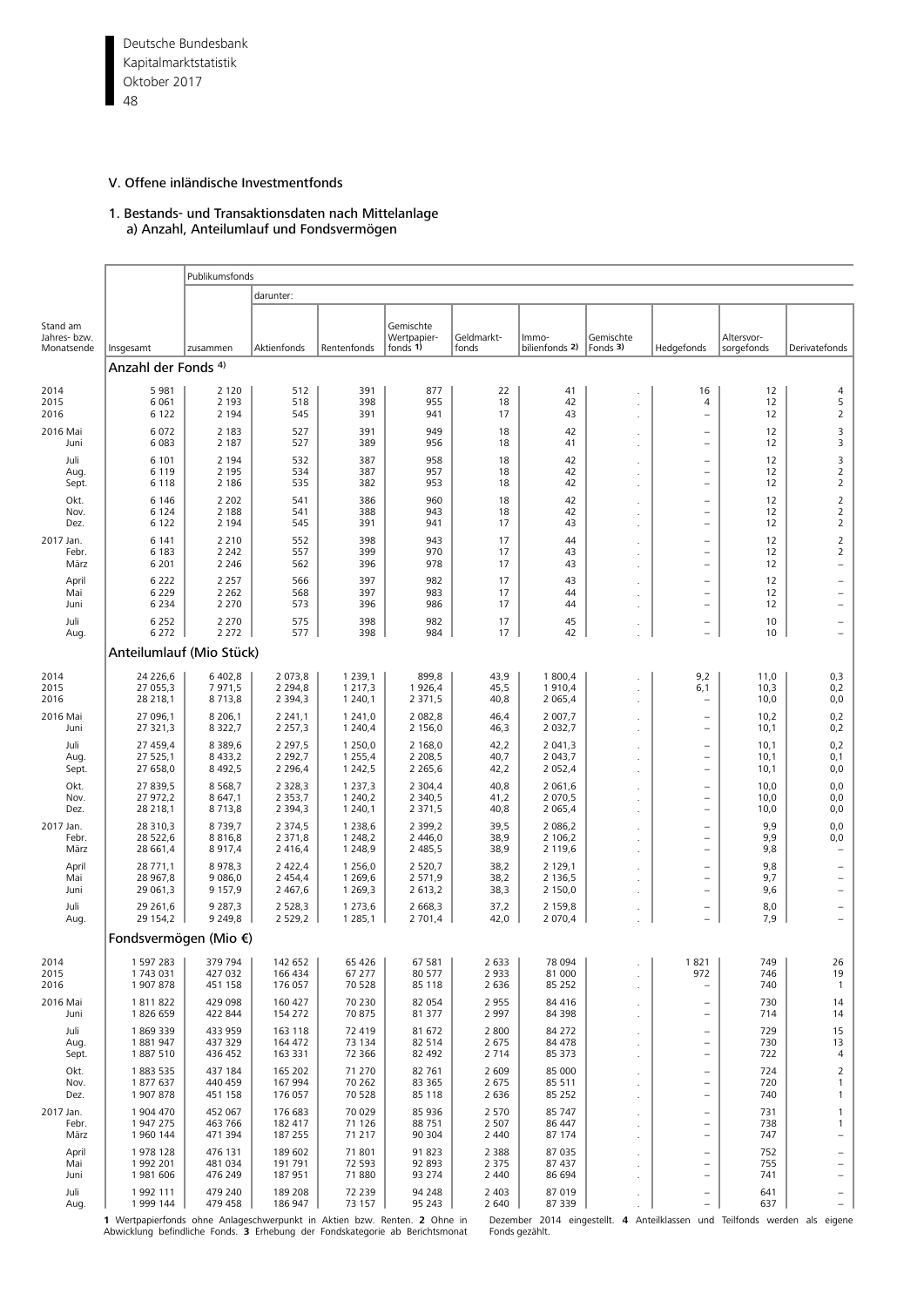# V. Offene inländische Investmentfonds

|                    |                  | Spezialfonds           |                            |                            |                          |                           |                           |                                              |                    |                              |                  |                    |
|--------------------|------------------|------------------------|----------------------------|----------------------------|--------------------------|---------------------------|---------------------------|----------------------------------------------|--------------------|------------------------------|------------------|--------------------|
|                    |                  |                        | darunter:                  |                            |                          |                           |                           |                                              |                    |                              |                  |                    |
|                    |                  |                        |                            |                            | Gemischte                |                           |                           |                                              |                    |                              |                  | Stand am           |
| Sonstige           |                  |                        |                            |                            | Wertpapier-              | Geldmarkt-                | Immo-                     | Gemischte                                    |                    | Sonstige                     |                  | Jahres- bzw.       |
| Fonds              | Dachfonds        | zusammen               | Aktienfonds                | Rentenfonds                | fonds 1)                 | fonds                     | bilienfonds 2)            | Fonds 3)                                     | Hedgefonds         | Fonds<br>Anzahl der Fonds 4) | Dachfonds        | Monatsende         |
|                    |                  |                        |                            |                            |                          |                           |                           |                                              |                    |                              |                  |                    |
| 35<br>44           | 210<br>197       | 3861<br>3868           | 170<br>168                 | 632<br>619                 | 2 4 4 3<br>2 4 3 7       | 7<br>$\overline{4}$       | 337<br>354                |                                              | 15<br>20           | 167<br>172                   | 90<br>94         | 2014<br>2015       |
| 45                 | 198              | 3928                   | 168                        | 605                        | 2 4 7 4                  | $\cdot$                   | 385                       | $\cdot$                                      | 14                 | 180                          | 101              | 2016               |
| 46<br>46           | 195<br>195       | 3889<br>3896           | 171<br>170                 | 620<br>619                 | 2 4 5 7<br>2 4 6 2       | $\cdot$<br>$\mathbf{r}$   | 359<br>358                | ä,<br>ä.                                     | 15<br>15           | 169<br>172                   | 97<br>99         | 2016 Mai<br>Juni   |
| 47                 | 195              | 3 9 0 7                | 169                        | 618                        | 2 4 7 3                  | $\cdot$                   | 360                       | ä,                                           | 15                 | 173                          | 98               | Juli               |
| 47<br>47           | 196<br>195       | 3924<br>3 9 3 2        | 169<br>170                 | 618<br>617                 | 2 4 7 8<br>2 4 8 0       |                           | 371<br>377                |                                              | 14<br>14           | 175<br>175                   | 98<br>98         | Aug.<br>Sept.      |
| 47                 | 194              | 3 9 4 4                | 171                        | 621                        | 2 4 8 3                  | $\cdot$                   | 379                       |                                              | 14                 | 177                          | 98               | Okt.               |
| 46<br>45           | 196<br>198       | 3 9 3 6<br>3928        | 170<br>168                 | 613<br>605                 | 2 4 8 0<br>2 4 7 4       | $\cdot$                   | 380<br>385                | $\ddot{\phantom{0}}$                         | 14<br>14           | 178<br>180                   | 100<br>101       | Nov.<br>Dez.       |
| 46                 | 196              | 3 9 3 1                | 168                        | 604                        | 2 4 7 1                  | $\cdot$<br>$\overline{a}$ | 390                       | $\ddot{\phantom{0}}$<br>ä.                   | 14                 | 182                          | 101              | 2017 Jan.          |
| 46                 | 196              | 3 9 4 1                | 167<br>170                 | 602<br>599                 | 2 4 7 8                  | $\epsilon$                | 392<br>398                |                                              | 14                 | 186                          | 101<br>101       | Febr.              |
| 47<br>50           | 191<br>190       | 3955<br>3 9 6 5        | 173                        | 601                        | 2 4 8 4<br>2 4 7 9       |                           | 407                       |                                              | 14<br>14           | 188<br>189                   | 101              | März<br>April      |
| 51                 | 190              | 3 9 6 7                | 174                        | 601                        | 2 4 7 3                  | $\cdot$                   | 412                       | ä,                                           | 14                 | 191                          | 101              | Mai                |
| 52<br>53           | 190<br>190       | 3 9 6 4<br>3 9 8 2     | 174<br>173                 | 599<br>603                 | 2 4 7 0<br>2 4 7 4       |                           | 415<br>425                |                                              | 14<br>14           | 191<br>192                   | 100<br>100       | Juni<br>Juli       |
| 53                 | 191              | 4 0 0 0                | 173                        | 605                        | 2 4 8 9                  | $\epsilon$                | 425                       | $\cdot$                                      | 14                 | 192                          | 101              | Aug.               |
|                    |                  |                        |                            |                            |                          |                           |                           |                                              |                    | Anteilumlauf (Mio Stück)     |                  |                    |
| 41,2               | 284,1            | 17 823,8               | 875,4                      | 3 857,4                    | 9 4 6 4, 8               | 1 3 6 6, 9                | 1 2 2 9 , 9               |                                              | 3,6                | 432,7                        | 593,2            | 2014               |
| 228,6<br>227,2     | 331,9<br>364,6   | 19 083,8<br>19 504,3   | 996,1<br>1 0 7 0 , 3       | 4 8 6 4 , 9<br>5 3 1 0 , 5 | 9 657,6<br>10 212,8      | 975,1<br>$\cdot$          | 1 3 6 2, 0<br>1 530,2     |                                              | 8,7<br>15,4        | 476,5<br>512,1               | 742,8<br>852,9   | 2015<br>2016       |
| 229,4              | 347,3            | 18 890,0               | 1 0 2 5, 8                 | 5 2 7 1 , 3                | 9910,9                   | $\cdot$                   | 1 4 1 9, 2                |                                              | 15,2               | 465,3                        | 782,2            | 2016 Mai           |
| 230,4              | 349,5            | 18 998,5               | 1 0 3 3, 6                 | 5 2 8 7, 6                 | 9 9 5 5, 6               | $\epsilon$                | 1426,8                    | $\epsilon$                                   | 15,2               | 490,8                        | 788,9            | Juni               |
| 228,0<br>227,8     | 352,3<br>354,1   | 19 069,8<br>19 091,9   | 1 0 5 0 , 7<br>1 0 5 5 , 2 | 5 302,0<br>5 3 1 7 , 3     | 9 9 8 6, 1<br>9 9 6 4, 6 | $\cdot$<br>$\epsilon$     | 1 4 28,5<br>1 4 3 9 , 1   | ä.                                           | 15,3<br>15,3       | 492,2<br>499,3               | 794,9<br>801,0   | Juli<br>Aug.       |
| 227,8              | 355,5            | 19 165,5               | 1056,8                     | 5 3 3 2 , 0                | 10 005,6                 | $\epsilon$                | 1 4 4 4, 5                | ä.                                           | 15,3               | 503,2                        | 808,1            | Sept.              |
| 227,7<br>227,5     | 358,6<br>363,3   | 19 270,9<br>19 325,1   | 1 0 5 5 , 9<br>1 0 5 6, 3  | 5 3 3 9 , 6<br>5 3 1 3 , 1 | 10 080,2<br>10 125,5     | $\cdot$                   | 1456,6<br>1 475,4         |                                              | 15,4<br>15,4       | 507,3<br>507,7               | 815,9<br>831,7   | Okt.<br>Nov.       |
| 227,2              | 364,6            | 19 504,3               | 1 0 7 0 , 3                | 5 3 1 0, 5                 | 10 212,8                 |                           | 1 530,2                   |                                              | 15,4               | 512,1                        | 852,9            | Dez.               |
| 227,4<br>227,7     | 364,4<br>368,2   | 19 570,6<br>19 705,8   | 1 0 5 5, 2<br>1 0 5 7,4    | 5 3 5 3 , 7<br>5 3 7 6, 1  | 10 213,1<br>10 300,4     | $\cdot$<br>$\epsilon$     | 1 5 5 4 , 3<br>1 5 6 2, 8 | $\ddot{\phantom{a}}$                         | 15,6<br>15,7       | 519,1<br>529,6               | 859,5<br>863,6   | 2017 Jan.<br>Febr. |
| 228,2              | 370,1            | 19 744,0               | 1 0 6 4, 8                 | 5 3 6 4 , 9                | 10 311,7                 |                           | 1 574,3                   | $\ddot{\phantom{0}}$                         | 15,7               | 537,1                        | 875,4            | März               |
| 229,8<br>230,3     | 372,3<br>375,4   | 19 792,8<br>19 881,8   | 1 0 7 5, 8<br>1 0 7 9 , 2  | 5 3 5 0 , 3<br>5 3 2 9 , 1 | 10 343,0<br>10 441,8     | $\cdot$                   | 1 582,1<br>1585,8         | ä.                                           | 16,0<br>16,0       | 543,7<br>546,2               | 881,7<br>883,5   | April<br>Mai       |
| 231,8              | 378,0            | 19 903,4               | 1078,8                     | 5 3 28,6                   | 10 435,9                 | $\epsilon$<br>$\epsilon$  | 1 5 9 8, 4                | $\ddot{\phantom{a}}$<br>$\ddot{\phantom{a}}$ | 16,0               | 557,1                        | 888,4            | Juni               |
| 232,2<br>231,4     | 380,0<br>382,4   | 19 974,3<br>19 904,4   | 1 0 8 6,7<br>1 0 9 2, 4    | 5 3 3 6, 1<br>5 347,2      | 10 457,7<br>10 380,7     |                           | 1 629,3<br>1 608,8        |                                              | 16,0               | 556,2<br>564,5               | 892,2<br>895,2   | Juli<br>Aug.       |
|                    |                  |                        |                            |                            |                          |                           |                           |                                              | 15,5               |                              |                  |                    |
|                    |                  |                        |                            |                            |                          |                           |                           |                                              |                    | Fondsvermögen (Mio €)        |                  |                    |
| 4 2 1 6<br>6 4 4 3 | 16 594<br>20 631 | 1 217 490<br>1 315 999 | 76 303<br>86 884           | 331 181<br>321 544         | 656 401<br>723 023       | 1 2 5 1<br>901            | 54 835<br>64 523          | ä,                                           | 433<br>1877        | 35 4 36<br>39 658            | 61 650<br>77 589 | 2014<br>2015       |
| 6 5 7 4            | 24 253           | 1 456 720              | 97 746                     | 353 067                    | 790 219                  | $\cdot$                   | 75 567                    | ä,                                           | 3 0 2 3            | 46 715                       | 90 374           | 2016               |
| 6 4 9 5<br>6478    | 21 777<br>21 718 | 1 382 724<br>1 403 815 | 88 701<br>87 798           | 342 911<br>353 800         | 757 134<br>764 516       | $\cdot$<br>$\cdot$        | 68799<br>69 339           | ä,<br>$\cdot$                                | 2 8 6 9<br>2830    | 40 2 2 4<br>42 581           | 82 076<br>82 942 | 2016 Mai<br>Juni   |
| 6 3 9 7            | 22 537           | 1 435 380              | 92 254                     | 361 472                    | 780 262                  | $\cdot$                   | 69853                     | $\cdot$                                      | 2912               | 43 407                       | 85 211           | Juli               |
| 6 4 4 2<br>6458    | 22 871<br>22 992 | 1 444 618<br>1 451 058 | 93 200<br>93 343           | 365 478<br>366 735         | 781 390<br>784 790       | $\cdot$                   | 70 890<br>71 304          | $\cdot$                                      | 2 8 8 5<br>2875    | 44 501<br>44 904             | 86 265<br>87 098 | Aug.<br>Sept.      |
| 6417               | 23 200           | 1 446 352              | 93 793                     | 360 563                    | 783 310                  | $\cdot$<br>$\cdot$        | 72 600                    |                                              | 2918               | 45 351                       | 87 808           | Okt.               |
| 6 2 8 7            | 23 646           | 1 437 178              | 94 885                     | 352 648                    | 778 251                  | $\cdot$                   | 73 954                    | ä,                                           | 2 9 5 9            | 46 048                       | 88 424           | Nov.               |
| 6 5 7 4<br>6 1 5 7 | 24 253<br>24 213 | 1 456 720<br>1 452 403 | 97 746<br>96 589           | 353 067<br>350 569         | 790 219<br>786 236       | $\cdot$<br>$\cdot$        | 75 567<br>77 295          | ä,<br>ä,                                     | 3 0 2 3<br>3 0 9 8 | 46 715<br>47 235             | 90 374<br>91 371 | Dez.<br>2017 Jan.  |
| 6 8 0 3            | 24 975           | 1 483 509              | 99 753                     | 358 036                    | 802 483                  |                           | 78 142                    |                                              | 3 1 9 0            | 48702                        | 93 195           | Febr.              |
| 6 9 0 5<br>7 0 2 0 | 25 352<br>25 709 | 1 488 750<br>1 501 997 | 102 366<br>104 939         | 355 580<br>356 987         | 803 346<br>809 142       | $\cdot$                   | 79 307<br>80 271          | ä,                                           | 3 2 1 3<br>3 2 9 8 | 49 939<br>50 872             | 94 989<br>96 479 | März<br>April      |
| 7 1 6 2            | 26 0 29          | 1 511 167              | 106 059                    | 356 116                    | 816 099                  | $\cdot$<br>$\cdot$        | 81 030                    | $\ddot{\phantom{a}}$<br>$\cdot$              | 3 2 8 8            | 51 386                       | 97 180           | Mai                |
| 7 2 2 3<br>7 2 9 6 | 26 045<br>26 185 | 1 505 357<br>1 512 871 | 104 956<br>105 761         | 354 552<br>355 828         | 810 787<br>814 286       | $\cdot$                   | 82 25 2<br>83 550         | ł.                                           | 3 2 7 8<br>3 3 2 0 | 52 063<br>51 978             | 97 461<br>98 140 | Juni               |
| 7 2 5 1            | 26 245           | 1519686                | 106 088                    | 360 405                    | 815 861                  | $\cdot$                   | 82 685                    |                                              | 3 2 4 6            | 52 676                       | 98 715           | Juli<br>Aug.       |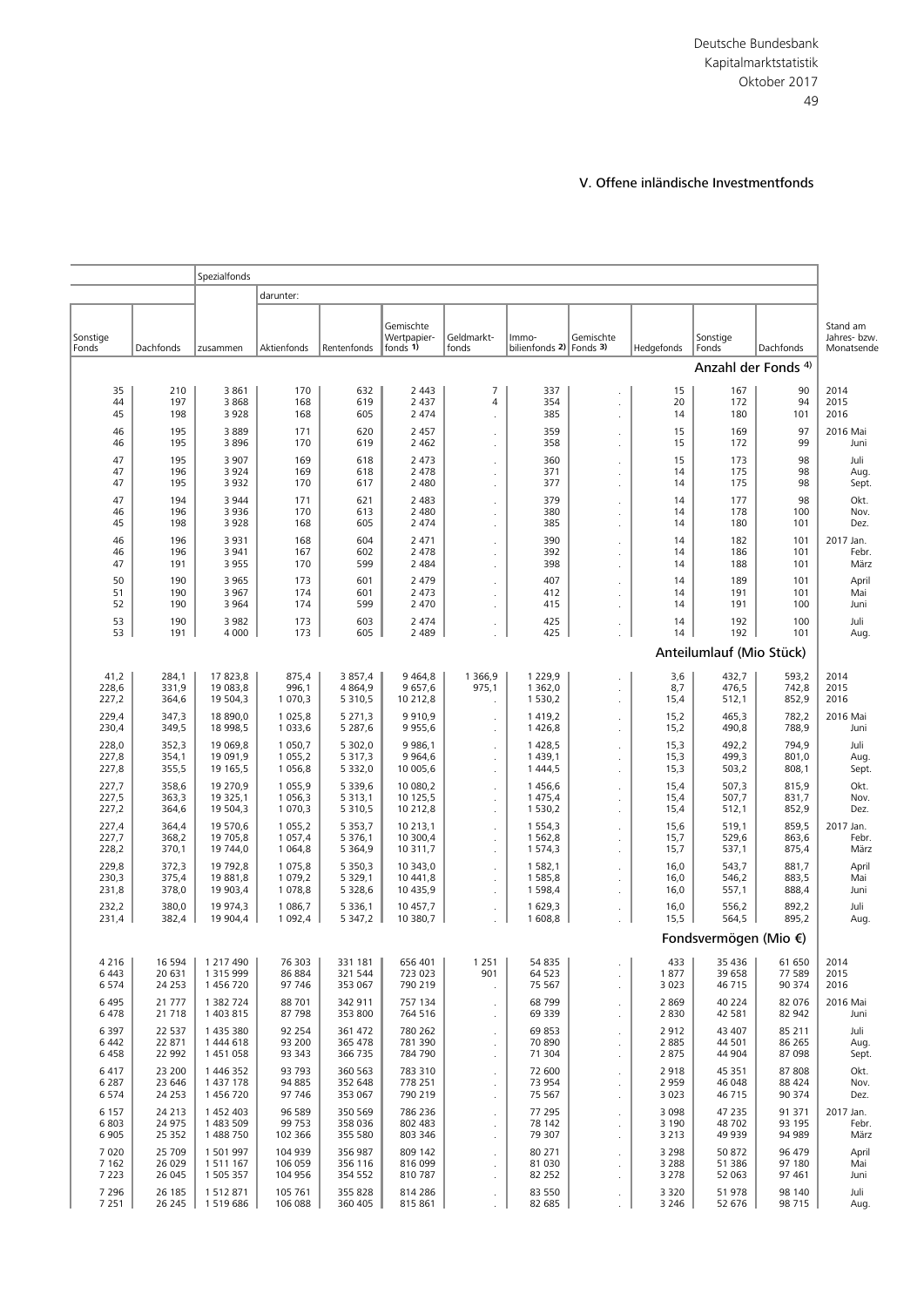Deutsche Bundesbank 50 Kapitalmarktstatistik Oktober 2017

## V. Offene inländische Investmentfonds

#### 1. Bestands- und Transaktionsdaten nach Mittelanlage b) Mittelaufkommen, Mittelzufluss und Ertragsausschüttung

|                            | Mio €                                |                               |                                  |                                                                                              |                                                   |                                                                    |                                                           |                                            |                       |            |                                                                                  |                                                      |                                                           |                                                                                  |                                               |
|----------------------------|--------------------------------------|-------------------------------|----------------------------------|----------------------------------------------------------------------------------------------|---------------------------------------------------|--------------------------------------------------------------------|-----------------------------------------------------------|--------------------------------------------|-----------------------|------------|----------------------------------------------------------------------------------|------------------------------------------------------|-----------------------------------------------------------|----------------------------------------------------------------------------------|-----------------------------------------------|
|                            |                                      | Publikumsfonds                |                                  |                                                                                              |                                                   |                                                                    |                                                           |                                            |                       |            |                                                                                  |                                                      |                                                           |                                                                                  |                                               |
|                            |                                      |                               | darunter:                        |                                                                                              |                                                   |                                                                    |                                                           |                                            |                       |            |                                                                                  |                                                      |                                                           |                                                                                  |                                               |
| Zeit                       | Insgesamt                            | zusammen                      | Aktienfonds                      | Rentenfonds                                                                                  | Gemischte<br>Wertpapier-<br>fonds 1)              | Geldmarkt-<br>fonds                                                |                                                           | Immo-<br>bilienfonds 2)                    | Gemischte<br>Fonds 3) | Hegdefonds |                                                                                  | Altersvor-<br>sorgefonds                             |                                                           | Derivate-<br>fonds                                                               |                                               |
|                            | Mittelaufkommen 4)                   |                               |                                  |                                                                                              |                                                   |                                                                    |                                                           |                                            |                       |            |                                                                                  |                                                      |                                                           |                                                                                  |                                               |
| 2014                       | 97 711                               | 3 9 9 8                       | 7865<br>$\overline{\phantom{0}}$ | 1806                                                                                         | 6921                                              | $\qquad \qquad -$                                                  | 473                                                       | 1 0 0 0                                    |                       |            | 118                                                                              |                                                      | 47                                                        |                                                                                  | 11                                            |
| 2015<br>2016               | 146 136<br>119 369                   | 30 4 20<br>21 301             | 9757<br>5 2 4 4                  | 1974<br>3 2 3 5                                                                              | 10614<br>2 6 5 2                                  | $\overline{\phantom{0}}$                                           | 318<br>342                                                | 3 6 3 6<br>7 3 8 4                         |                       | 284        | 61                                                                               | $\overline{\phantom{0}}$<br>$\qquad \qquad -$        | 45<br>25                                                  | $\qquad \qquad -$<br>$\overline{\phantom{a}}$                                    | 3<br>16                                       |
| 2016 Mai<br>Juni           | 8 2 4 9<br>10 640                    | 2 4 6 1<br>1 6 6 4            | 391<br>260                       | 304<br>197                                                                                   | 437<br>108                                        |                                                                    | 50<br>42                                                  | 1 1 1 1<br>755                             |                       |            | $\overline{\phantom{a}}$                                                         | $\equiv$                                             | $\mathbf{1}$<br>2                                         | $\overline{\phantom{0}}$                                                         | $\mathsf 0$<br>0                              |
| Juli<br>Aug.<br>Sept.      | 7899<br>5 1 5 1<br>8 1 2 3           | 1862<br>1 0 3 8<br>900        | 1862<br>239<br>321               | 953<br>589<br>644<br>$\overline{\phantom{0}}$                                                | 1 1 0 8<br>$\overline{\phantom{m}}$<br>493<br>352 | $\qquad \qquad -$<br>$\overline{\phantom{0}}$                      | 195<br>125<br>39                                          | 280<br>109<br>631                          |                       |            | 61<br>$\overline{\phantom{0}}$                                                   | $\overline{\phantom{a}}$<br>$\overline{\phantom{0}}$ | 2<br>3<br>2                                               | $\overline{\phantom{0}}$<br>$\overline{\phantom{m}}$                             | $\mathbf{1}$<br>2<br>8                        |
| Okt.<br>Nov.<br>Dez.       | 11 557<br>11 845<br>16 366           | 1765<br>2 8 2 0<br>1 3 8 8    | 1 2 1 3<br>1 4 5 4<br>715        | 544<br>$\qquad \qquad -$<br>35<br>$\overline{\phantom{0}}$<br>58<br>$\overline{\phantom{a}}$ | 379<br>634<br>358                                 | $\overline{\phantom{0}}$<br>$\overline{\phantom{0}}$               | 103<br>67<br>37                                           | 528<br>346<br>253                          |                       |            | $\overline{\phantom{0}}$<br>$\overline{\phantom{0}}$<br>$\overline{\phantom{0}}$ | $\equiv$<br>$\overline{\phantom{0}}$<br>$\equiv$     | 1<br>2<br>4                                               | $\overline{\phantom{0}}$<br>$\overline{\phantom{a}}$<br>$\overline{\phantom{a}}$ | 3<br>$\mathbf{1}$<br>0                        |
| 2017 Jan.<br>Febr.<br>März | 10 107<br>11872<br>7318              | 1518<br>2 7 3 0<br>3 6 3 6    | 212<br>365<br>1 2 0 1            | 152<br>$\overline{\phantom{0}}$<br>425<br>405                                                | 946<br>993<br>1 0 2 0                             | $\overline{\phantom{0}}$<br>$\qquad \qquad -$<br>$\qquad \qquad -$ | 65<br>62<br>64                                            | 1 0 0 1<br>603<br>704                      |                       |            | $\overline{\phantom{0}}$<br>$\overline{\phantom{0}}$<br>÷                        | $\overline{\phantom{0}}$<br>L,                       | 3<br>5<br>3                                               | $\overline{\phantom{0}}$<br>$\overline{\phantom{a}}$<br>$\overline{\phantom{0}}$ | 0<br>0<br>1                                   |
| April<br>Mai<br>Juni       | 6496<br>5 6 5 8<br>4745              | 2 607<br>3 1 1 3<br>1831      | 440<br>757<br>81                 | 425<br>818<br>299                                                                            | 1013<br>918<br>1 2 5 4                            | $\overline{\phantom{0}}$<br>$\qquad \qquad -$                      | 51<br>12<br>66                                            | 450<br>238<br>488                          |                       |            | $\overline{\phantom{0}}$<br>$\qquad \qquad -$                                    | ۳<br>$\qquad \qquad -$                               | 4<br>4<br>4                                               |                                                                                  | $\qquad \qquad -$                             |
| Juli<br>Aug.               | 9699<br>865                          | 4537<br>408                   | 2 6 1 7<br>546                   | 355<br>787                                                                                   | 1 0 6 1<br>1 2 0 9                                |                                                                    | 35<br>238                                                 | 353<br>1 4 9 3<br>$\overline{\phantom{0}}$ |                       |            | $\qquad \qquad -$                                                                | $\qquad \qquad -$                                    | 98<br>$\overline{2}$                                      |                                                                                  | $\qquad \qquad -$                             |
|                            | Mittelzufluss (Verkauf von Anteilen) |                               |                                  |                                                                                              |                                                   |                                                                    |                                                           |                                            |                       |            |                                                                                  |                                                      |                                                           |                                                                                  |                                               |
| 2014<br>2015               | 305 883<br>367 459                   | 101 050<br>137 292            | 32 778<br>59 345                 | 25 091<br>29 0 65                                                                            | 26828<br>27 750                                   |                                                                    | 1455<br>2 7 4 5                                           | 5 3 2 5<br>7 0 0 0                         |                       | 321        | 205                                                                              |                                                      | 38<br>35                                                  |                                                                                  | 24<br>9                                       |
| 2016<br>2016 Mai           | 307 255<br>21 447                    | 103 771<br>7 1 8 9            | 39 548<br>2 2 8 0                | 27 537<br>1965                                                                               | 18 3 3 2<br>1 2 2 9                               |                                                                    | 2 3 7 9<br>61                                             | 9 0 9 2<br>1 2 1 2                         |                       |            | $\overline{\phantom{0}}$                                                         |                                                      | 34<br>3                                                   |                                                                                  | 3<br>$\mathsf 0$                              |
| Juni<br>Juli<br>Aug.       | 25 377<br>24 4 54<br>23 784          | 9 4 9 8<br>9 1 0 7<br>7 1 7 8 | 4 0 7 1<br>4 2 5 0<br>2 3 4 9    | 2 0 6 6<br>2 1 3 6<br>2 4 0 8                                                                | 1 2 8 5<br>1499<br>1569                           |                                                                    | 594<br>205<br>74                                          | 877<br>433<br>249                          |                       |            | $\overline{\phantom{a}}$<br>$\qquad \qquad -$<br>$\qquad \qquad -$               |                                                      | 2<br>3<br>3                                               |                                                                                  | 0<br>$\mathbf{1}$<br>0                        |
| Sept.<br>Okt.              | 18 101<br>22 308                     | 6 5 8 1<br>6878               | 2 0 0 5<br>2 9 9 2               | 1754<br>1 3 9 1                                                                              | 1 4 2 3<br>1 2 9 3                                |                                                                    | 192<br>57                                                 | 734<br>658                                 |                       |            | $\overline{\phantom{0}}$<br>$\qquad \qquad -$                                    |                                                      | 2<br>4                                                    |                                                                                  |                                               |
| Nov.<br>Dez.               | 38 046<br>38 807                     | 11 194<br>10 427              | 4851<br>4927                     | 2 6 5 8<br>2 7 8 7                                                                           | 2 2 7 2<br>1468                                   |                                                                    | 179<br>151                                                | 473<br>584                                 |                       |            | $\overline{\phantom{a}}$                                                         |                                                      | 3<br>3                                                    |                                                                                  |                                               |
| 2017 Jan.<br>Febr.<br>März | 30 402<br>23 831<br>23 189           | 8698<br>8 4 7 9<br>10 419     | 2 9 4 4<br>2 7 3 3<br>4 4 8 4    | 1820<br>2 3 2 1<br>2 1 3 4                                                                   | 2 0 0 4<br>1923<br>2 1 4 6                        |                                                                    | 80<br>64<br>97                                            | 1 1 3 6<br>720<br>836                      |                       |            | $\overline{\phantom{0}}$<br>$\overline{\phantom{0}}$                             |                                                      | 3<br>3<br>3                                               |                                                                                  | $\overline{\phantom{0}}$                      |
| April<br>Mai<br>Juni       | 24 036<br>29 14 6<br>20 547          | 8 5 9 7<br>10 151<br>8 2 6 8  | 3751<br>4 5 7 1<br>2 7 0 2       | 1721<br>2 5 3 8<br>2 0 6 3                                                                   | 1940<br>1985<br>2 0 6 7                           |                                                                    | 75<br>100<br>198                                          | 535<br>354<br>626                          |                       |            | $\overline{\phantom{0}}$<br>$\qquad \qquad -$<br>$\overline{\phantom{a}}$        |                                                      | 2<br>2<br>2                                               |                                                                                  | $\overline{\phantom{0}}$<br>$\qquad \qquad -$ |
| Juli<br>Aug.               | 23 373<br>20 647                     | 10 960<br>8693                | 4934<br>3749                     | 2931<br>1802                                                                                 | 1952<br>1835                                      |                                                                    | 85<br>382                                                 | 487<br>390                                 |                       |            | $\qquad \qquad -$                                                                |                                                      | $\overline{2}$<br>$\overline{2}$                          |                                                                                  | $\qquad \qquad -$                             |
|                            | Ertragsausschüttung 5)               |                               |                                  |                                                                                              |                                                   |                                                                    |                                                           |                                            |                       |            |                                                                                  |                                                      |                                                           |                                                                                  |                                               |
| 2014<br>2015<br>2016       | 35 760<br>42 066<br>40 180           | 6 1 1 7<br>6 3 7 3<br>6 5 8 2 | 1793<br>2 1 9 7<br>2 6 6 3       | 1 2 7 4<br>1 3 1 0<br>1 2 2 3                                                                | 550<br>607<br>707                                 |                                                                    | 24<br>15<br>10                                            | 2 2 5 0<br>2 0 8 4<br>1805                 |                       |            | 5<br>6<br>$\overline{\phantom{a}}$                                               |                                                      | 4<br>5<br>5                                               |                                                                                  | 0<br>0                                        |
| 2016 Mai<br>Juni           | 1 3 1 1<br>1915                      | 421<br>851                    | 185<br>230                       | 121<br>69                                                                                    | 105<br>38                                         |                                                                    | 3<br>$\overline{\phantom{a}}$                             | 4<br>511                                   |                       |            | $\qquad \qquad -$                                                                |                                                      | $\qquad \qquad -$                                         |                                                                                  |                                               |
| Juli<br>Aug.<br>Sept.      | 1 1 0 3<br>1 3 7 8<br>1 5 3 6        | 356<br>255<br>336             | 163<br>51<br>260                 | 33<br>105<br>12                                                                              | 25<br>27<br>46                                    |                                                                    | 1<br>$\overline{\phantom{a}}$<br>$\overline{\phantom{m}}$ | 125<br>71<br>13                            |                       |            | $\qquad \qquad -$<br>$\qquad \qquad -$<br>$\overline{\phantom{0}}$               |                                                      | 1<br>$\qquad \qquad -$<br>$\qquad \qquad -$               |                                                                                  |                                               |
| Okt.<br>Nov.<br>Dez.       | 1873<br>6 2 6 7<br>14 0 55           | 323<br>1518<br>551            | 159<br>1 0 1 6<br>92             | 28<br>371<br>73                                                                              | 41<br>73<br>78                                    |                                                                    | $\mathbf{1}$<br>$\pmb{0}$<br>$\overline{\phantom{m}}$     | 60<br>42<br>281                            |                       |            | $\qquad \qquad -$<br>$\overline{\phantom{0}}$<br>$\overline{\phantom{0}}$        |                                                      | 2<br>$\overline{\phantom{0}}$<br>0                        |                                                                                  |                                               |
| 2017 Jan.<br>Febr.<br>März | 4 9 6 2<br>3776<br>1940              | 628<br>395<br>519             | 96<br>203<br>236                 | 43<br>67<br>166                                                                              | 68<br>81<br>66                                    |                                                                    | $\pmb{0}$<br>$\pmb{0}$<br>3                               | 401<br>28<br>12                            |                       |            | $\qquad \qquad -$<br>$\overline{\phantom{m}}$<br>$\qquad \qquad -$               |                                                      | 2<br>$\overline{\phantom{0}}$<br>$\overline{\phantom{0}}$ |                                                                                  | $\overline{\phantom{0}}$                      |
| April<br>Mai               | 1 1 4 1<br>1628                      | 471<br>425                    | 386<br>181                       | 47<br>131                                                                                    | 17<br>96                                          |                                                                    | $\pmb{0}$<br>$\mathbf{1}$                                 | 4                                          |                       |            | $\qquad \qquad -$<br>$\qquad \qquad -$                                           |                                                      | $\overline{\phantom{0}}$<br>$\qquad \qquad -$             |                                                                                  | $\qquad \qquad -$                             |
| Juni<br>Juli<br>Aug.       | 2 6 8 0<br>1 2 3 0<br>1 1 9 1        | 979<br>422<br>161             | 260<br>220<br>29                 | 111<br>35<br>74                                                                              | 34<br>26<br>32                                    |                                                                    | $\mathbf{1}$                                              | 559<br>137<br>24                           |                       |            | $\overline{\phantom{0}}$<br>$\overline{\phantom{m}}$                             |                                                      | 1<br>$\qquad \qquad -$<br>$\overline{\phantom{0}}$        |                                                                                  | $\overline{\phantom{0}}$                      |

**1** Wertpapierfonds ohne Schwerpunkt in Aktien bzw. Renten. **2** Ohne in Abwicklung blurch Rücknahmen von Anteilen. **5** Gesamtausschüttung, d.h. Barausschüttung plus<br>befindliche Fonds. **3 E**rhebung der Fondskategorie ab Ber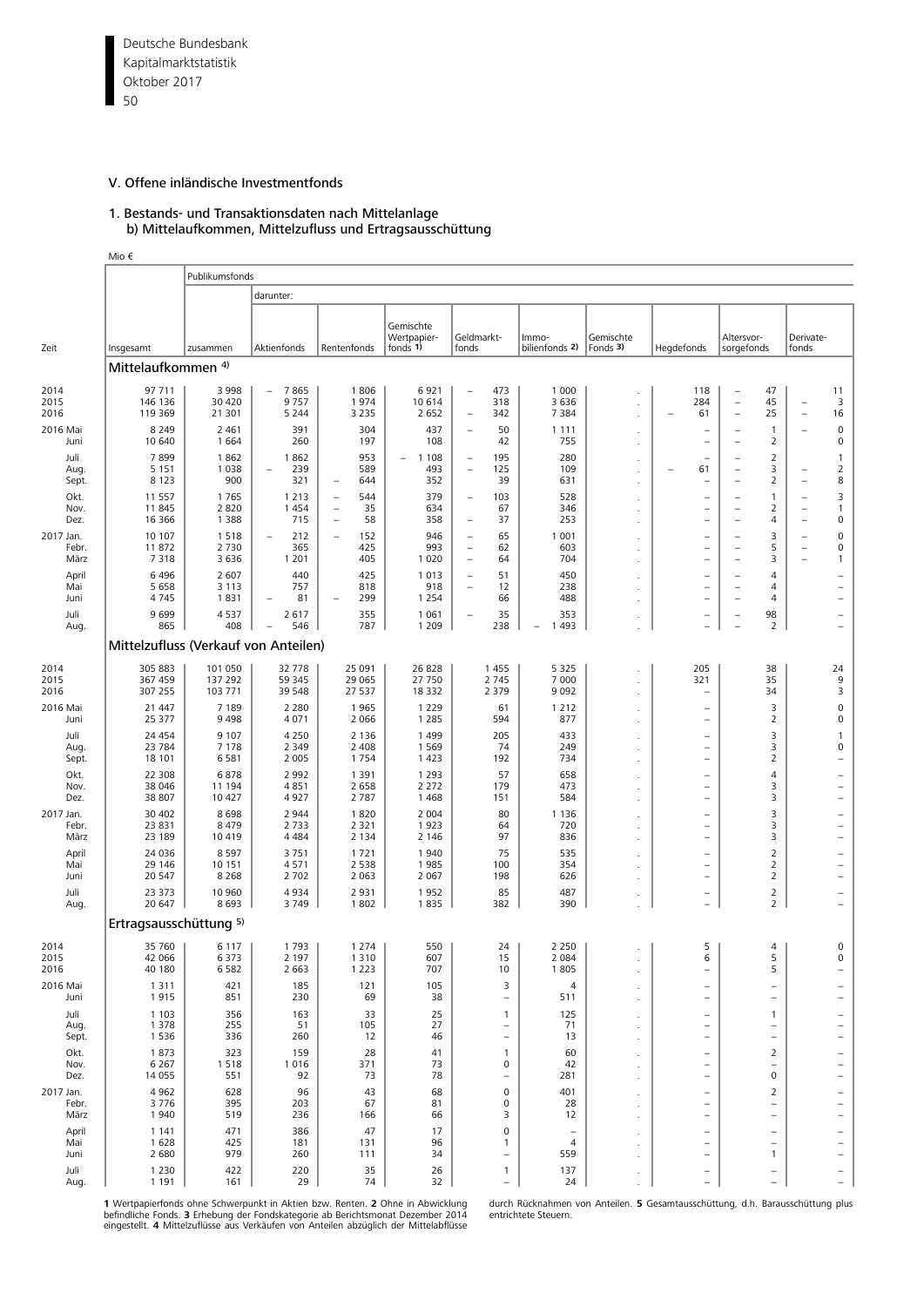Deutsche Bundesbank 51 Kapitalmarktstatistik Oktober 2017

# V. Offene inländische Investmentfonds

|                                                      |                                     | Spezialfonds                  |                               |                                                       |                                                       |                                             |                                        |                                                 |                                                    |                                      |                                              |                            |
|------------------------------------------------------|-------------------------------------|-------------------------------|-------------------------------|-------------------------------------------------------|-------------------------------------------------------|---------------------------------------------|----------------------------------------|-------------------------------------------------|----------------------------------------------------|--------------------------------------|----------------------------------------------|----------------------------|
|                                                      |                                     |                               | darunter:                     |                                                       |                                                       |                                             |                                        |                                                 |                                                    |                                      |                                              |                            |
| Sonstige<br>Fonds                                    | Dachfonds                           | zusammen                      | Aktienfonds                   | Rentenfonds                                           | Gemischte<br>Wertpapier-<br>fonds 1)                  | Geldmarkt-<br>fonds                         | Immo-<br>bilienfonds 2) Fonds 3)       | Gemischte                                       | Hedgefonds                                         | Sonstige<br>Fonds                    | Dachfonds                                    | Zeit                       |
|                                                      |                                     |                               |                               |                                                       |                                                       |                                             |                                        |                                                 |                                                    | Mittelaufkommen 4)                   |                                              |                            |
| 125<br>423<br>104                                    | 1 3 6 0<br>3 4 6 2<br>3 1 2 6       | 93 713<br>115 716<br>98 068   | 3 1 6 2<br>7 3 8 4<br>7 9 0 3 | 24 196<br>16 25 9<br>17839                            | 27 134<br>66 499<br>46 213                            | 60<br>$\qquad \qquad -$<br>357<br>$\bar{ }$ | 8731<br>8607<br>9720                   | $\cdot$                                         | 25<br>69<br>44                                     | 3 9 6 1<br>3875<br>5 9 8 0           | 5 0 8 6<br>13 380<br>11 238                  | 2014<br>2015<br>2016       |
| 42<br>90                                             | 227<br>214                          | 5788<br>8976                  | 242<br>761                    | 1 1 1 6<br>1 3 1 0                                    | 4 3 4 3<br>2 9 8 8                                    |                                             | 310<br>$\overline{\phantom{0}}$<br>651 | $\ddot{\phantom{0}}$<br>$\cdot$                 | 2<br>4<br>$\overline{\phantom{a}}$                 | 216<br>2 5 0 5                       | 633<br>765                                   | 2016 Mai<br>Juni           |
| 203<br>15<br>23                                      | 275<br>261<br>188                   | 6038<br>4 1 1 3<br>7 2 2 4    | 1 5 2 1<br>503<br>216         | 1 3 1 7<br>2 7 6 3<br>1988                            | 2 0 6 7<br>$-1532$<br>3836                            |                                             | 295<br>736<br>65                       | $\cdot$<br>$\cdot$                              | 23<br>0<br>0                                       | 170<br>960<br>360                    | 644<br>683<br>760                            | Juli<br>Aug<br>Sept        |
| $\mathbf 0$<br>3<br>10                               | 295<br>355<br>150                   | 9791<br>9025<br>14 977        | 423<br>79<br>1 4 2 3          | 1 0 3 5<br>145<br>93                                  | 5 7 5 1<br>4 9 6 8<br>8 6 6 4                         |                                             | 1 2 1 2<br>1 3 6 6<br>2 2 3 2          | $\cdot$                                         | 6<br>0<br>$\overline{\phantom{0}}$<br>0<br>Ē,      | 492<br>909<br>219                    | 873<br>1 5 5 8<br>2 3 4 6                    | Okt.<br>Nov.<br>Dez.       |
| 47<br>59<br>85                                       | 44<br>352<br>289                    | 8589<br>9 1 4 1<br>3 6 8 2    | $-1410$<br>625<br>1 3 7 2     | 5 3 7 2<br>2 6 0 6<br>205<br>$\overline{\phantom{a}}$ | 1 7 1 7<br>4 1 1 9<br>371<br>$\overline{\phantom{0}}$ |                                             | 1837<br>742<br>825                     | $\cdot$                                         | 30<br>22<br>0<br>$\overline{\phantom{0}}$          | 291<br>534<br>685                    | 753<br>494<br>1 3 7 6                        | 2017 Jan.<br>Febr.<br>März |
| 97<br>109<br>168                                     | 236<br>290<br>239                   | 3890<br>2 5 4 5<br>2915       | 1 5 0 8<br>488<br>46          | 835<br>$-1873$<br>1 4 3 3                             | 1 1 6 3<br>2 9 9 9<br>958<br>$\overline{\phantom{0}}$ |                                             | 546<br>444<br>859                      | $\cdot$                                         | 42<br>6<br>$\overline{\phantom{0}}$                | 731<br>269<br>937                    | 735<br>225<br>597                            | April<br>Mai<br>Juni       |
| 74<br>32                                             | 210<br>248                          | 5 1 6 2<br>457                | 722<br>768                    | 863<br>681                                            | 2 3 4 3<br>$-1843$                                    |                                             | 1 0 2 4<br>391                         |                                                 | 1<br>82                                            | 117<br>165                           | 329<br>377                                   | Juli<br>Aug.               |
|                                                      |                                     |                               |                               |                                                       |                                                       |                                             |                                        |                                                 |                                                    | Mittelzufluss (Verkauf von Anteilen) |                                              |                            |
| 388<br>5 0 1 6<br>931                                | 3922<br>6 0 0 7<br>5915             | 204 833<br>230 167<br>203 484 | 21 3 5 7<br>20 377<br>12 058  | 53728<br>47 998<br>59 905                             | 61 544<br>127 179<br>95 257                           | 18<br>143                                   | 10 2 24<br>13 037<br>14 905            |                                                 | 74<br>431<br>459                                   | 4699<br>6711<br>8794                 | 6 1 4 5<br>14 291<br>12 105                  | 2014<br>2015<br>2016       |
| 77<br>143                                            | 362<br>460                          | 14 2 5 8<br>15 879            | 292<br>932                    | 4476<br>3676                                          | 7 9 6 7<br>6834                                       |                                             | 556<br>778                             |                                                 | ÷<br>L,                                            | 329<br>2864                          | 638<br>794                                   | 2016 Mai<br>Juni           |
| 88<br>79<br>66                                       | 492<br>447<br>405                   | 15 347<br>16 606<br>11 5 20   | 2 9 0 9<br>896<br>399         | 3 9 4 7<br>6 1 2 8<br>3 2 1 9                         | 6 4 9 1<br>6 8 0 2<br>5 7 1 6                         |                                             | 794<br>903<br>850                      | $\mathbf{r}$                                    | 38<br>$\mathbf 0$<br>÷                             | 518<br>1 1 7 2<br>565                | 652<br>705<br>770                            | Juli<br>Aug.<br>Sept       |
| 61<br>52<br>74                                       | 422<br>705<br>431                   | 15 4 30<br>26 852<br>28 3 80  | 989<br>415<br>1 608           | 2 5 2 2<br>12 445<br>4510                             | 8985<br>9 4 2 8<br>16 760                             |                                             | 1 2 7 4<br>1768<br>2 5 3 7             | $\ddot{\phantom{a}}$<br>$\mathbf{r}$            | 18<br>÷<br>3                                       | 581<br>1 2 3 1<br>613                | 1 0 6 1<br>1 5 6 6<br>2 3 4 8                | Okt.<br>Nov.<br>Dez.       |
| 112<br>114<br>138                                    | 598<br>600<br>582                   | 21 704<br>15 3 5 2<br>12 770  | 1 683<br>1 1 4 9<br>1 7 4 2   | 6725<br>4502<br>1458                                  | 9834<br>7 4 2 4<br>5 8 2 4                            |                                             | 2 0 8 0<br>1 0 9 6<br>1 1 0 0          | $\ddot{\phantom{a}}$<br>$\cdot$<br>$\mathbf{r}$ | 47<br>22<br>$\qquad \qquad -$                      | 532<br>662<br>1 2 6 8                | 804<br>498<br>1 3 7 8                        | 2017 Jan.<br>Febr.<br>März |
| 134<br>146<br>197                                    | 439<br>456<br>413                   | 15 4 40<br>18 9 94<br>12 279  | 2 3 3 2<br>754<br>309         | 1731<br>2 1 5 6<br>2975                               | 9 0 1 2<br>14 242<br>5915                             |                                             | 705<br>723<br>1 3 7 0                  | $\cdot$<br>$\cdot$                              | 44<br>$\qquad \qquad -$<br>÷,                      | 852<br>594<br>1 1 0 6                | 764<br>527<br>605                            | April<br>Mai<br>Juni       |
| 117<br>113                                           | 454<br>420                          | 12 412<br>11954               | 950<br>900                    | 2018<br>1 3 6 6                                       | 7618<br>7 0 9 8                                       |                                             | 1 2 5 5<br>970                         | $\cdot$                                         | 11                                                 | 214<br>1 1 8 7                       | 346<br>434                                   | Juli<br>Aug.               |
|                                                      |                                     |                               |                               |                                                       |                                                       |                                             |                                        |                                                 |                                                    | Ertragsausschüttung 5)               |                                              |                            |
| 9<br>66<br>66                                        | 53<br>83<br>104                     | 29 643<br>35 694<br>33 5 98   | 1920<br>2 2 5 2<br>2 1 4 8    | 9864<br>8683<br>7 4 4 2                               | 10 180<br>18 767<br>18 4 54                           | 0<br>0                                      | 1 3 8 1<br>1770<br>2 3 9 9             | $\cdot$<br>$\cdot$                              | $-$  <br>8                                         | 501<br>725<br>644                    | 1794<br>3 4 9 6<br>2 5 0 3                   | 2014<br>2015<br>2016       |
| $\overline{\phantom{0}}$<br>$\overline{\phantom{0}}$ | $\overline{4}$<br>3                 | 891<br>1 0 6 4                | 70<br>2                       | 174<br>93                                             | 552<br>682                                            | $\cdot$                                     | 77<br>259                              | $\cdot$<br>$\cdot$                              | $\overline{\phantom{0}}$<br>$\equiv$               | 16<br>29                             | $\mathbf{1}$<br>$\overline{\phantom{a}}$     | 2016 Mai<br>Juni           |
| 4<br>$\qquad \qquad -$                               | $\overline{4}$<br>$\mathbf{1}$<br>5 | 747<br>1 1 2 2<br>1 2 0 0     | 22<br>354<br>0                | 122<br>142<br>501                                     | 525<br>506<br>609                                     | $\cdot$                                     | 79<br>59<br>73                         | $\mathbf{r}$<br>$\cdot$                         | 0<br>$\qquad \qquad -$<br>L,                       | 62<br>13                             | $\overline{\phantom{a}}$<br>2                | Juli<br>Aug.<br>Sept       |
| 5<br>$\overline{7}$<br>21                            | 26<br>9<br>6                        | 1551<br>4749<br>13 505        | 52<br>114<br>1 2 0 8          | 151<br>1 2 2 1<br>2 3 2 3                             | 1 2 0 7<br>2 1 8 1<br>7 0 8 8                         |                                             | 119<br>360<br>906                      |                                                 | 0<br>L,<br>$\overline{\phantom{0}}$                | 20<br>107<br>289                     | $\mathbf{1}$<br>767<br>1690                  | Okt.<br>Nov.<br>Dez.       |
| $\overline{\phantom{m}}$<br>2<br>33                  | 18<br>13<br>4                       | 4 3 3 4<br>3 3 8 1<br>1421    | 158<br>38<br>37               | 1 4 4 1<br>1 4 7 9<br>445                             | 2 2 0 4<br>1750<br>818                                |                                             | 435<br>69<br>85                        |                                                 | 6<br>$\equiv$<br>L,                                | 75<br>37<br>34                       | 14<br>7<br>$\mathbf{1}$                      | 2017 Jan.<br>Febr.<br>März |
| 6<br>$\overline{\phantom{0}}$<br>9                   | 15<br>11<br>6                       | 670<br>1 2 0 4<br>1701        | 0<br>96<br>3                  | 178<br>343<br>1 1 4 3                                 | 319<br>641<br>383                                     |                                             | 166<br>88<br>144                       |                                                 | 0<br>$\qquad \qquad -$<br>$\overline{\phantom{0}}$ | $\overline{7}$<br>33<br>26           | $\mathbf 0$<br>2<br>$\overline{\phantom{a}}$ | April<br>Mai<br>Juni       |
| 0                                                    | $\overline{2}$<br>$\overline{2}$    | 808<br>1 0 3 0                | 11<br>144                     | $\overline{2}$<br>183                                 | 582<br>428                                            |                                             | 199<br>44                              |                                                 | 0                                                  | $\overline{1}$<br>227                | 13<br>$\overline{4}$                         | Juli<br>Aug.               |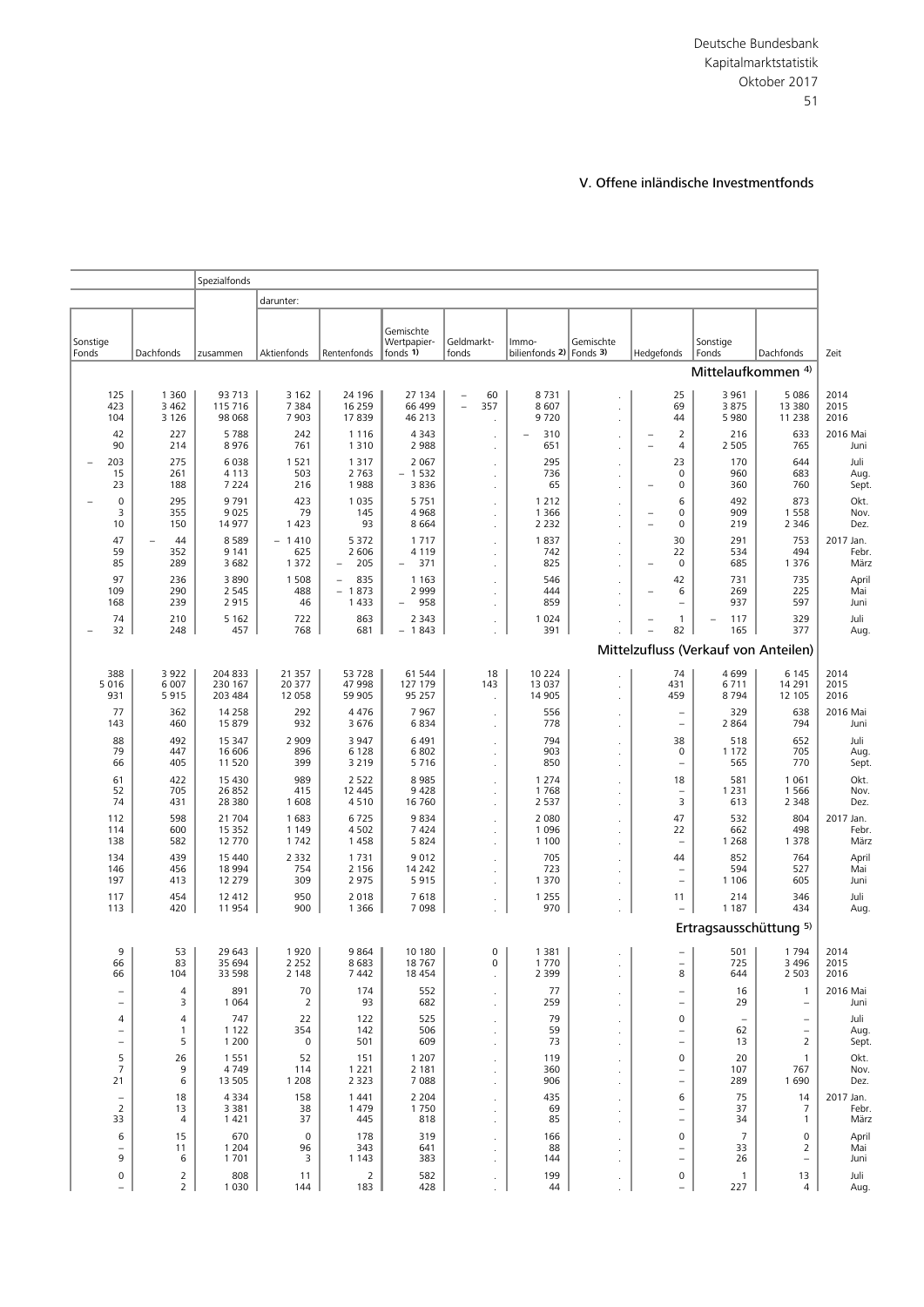Deutsche Bundesbank 52 Kapitalmarktstatistik Oktober 2017

п

## V. Offene inländische Investmentfonds

#### 2. Zusammensetzung des Fondsvermögens a) nach Mittelanlage

Stand am Jahres- bzw. Monatsende; Mio €

|                                           |           |           | 2017      |           |           |           |  |
|-------------------------------------------|-----------|-----------|-----------|-----------|-----------|-----------|--|
|                                           |           |           |           |           |           |           |  |
| Position                                  | 2015      | 2016      | Mai       | Juni      | Juli      | August    |  |
| Insgesamt                                 |           |           |           |           |           |           |  |
| Bankguthaben                              | 81 075    | 75 557    | 84 345    | 84 098    | 83 096    | 85 112    |  |
| darunter: bei inländischen Banken in Euro | 58 766    | 54 443    | 61 324    | 61 094    | 60 429    | 62 468    |  |
| Wertpapiere zusammen                      | 1 524 246 | 1678890   | 1 744 527 | 1735 668  | 1 740 152 | 1748352   |  |
| darunter: auf Euro lautend                | 1 140 287 | 1 244 451 | 1 287 292 | 1 283 414 | 1 289 923 | 1 299 272 |  |
| kurzfristige Schuldverschreibungen 1)     | 7 1 4 8   | 6920      | 6 4 4 3   | 6 2 4 7   | 6649      | 7574      |  |
| darunter:                                 |           |           |           |           |           |           |  |
| inländischer Emittenten                   | 998       | 983       | 1 0 4 4   | 1 1 3 8   | 1 0 5 5   | 1 1 9 4   |  |
| anderer Emittenten des Euroraums          | 2838      | 3677      | 3 0 7 9   | 2 7 4 8   | 2893      | 3 3 4 6   |  |
| langfristige Schuldverschreibungen 2)     | 838 396   | 907 224   | 915 719   | 915 564   | 915 326   | 923 073   |  |
| darunter:                                 |           |           |           |           |           |           |  |
| inländischer Emittenten                   | 136 601   | 140 990   | 138 438   | 137 214   | 136 188   | 136 509   |  |
| anderer Emittenten des Euroraums          | 372 706   | 381 390   | 381 586   | 382 027   | 383 420   | 385 647   |  |
| Aktien                                    | 358 901   | 387 068   | 415 900   | 408 700   | 409 999   | 406 019   |  |
| darunter:                                 |           |           |           |           |           |           |  |
| inländischer Emittenten                   | 97 700    | 104 898   | 114 254   | 111 400   | 110 854   | 110 594   |  |
| anderer Emittenten des Euroraums          | 85 487    | 91 780    | 102 518   | 100 216   | 102 224   | 100 811   |  |
| Anteile an Investmentfonds                | 319 802   | 377 679   | 406 465   | 405 157   | 408 178   | 411 686   |  |
| Schuldscheindarlehen                      | 4989      | 6 4 4 5   | 6898      | 7 101     | 7 1 8 1   | 7 3 0 4   |  |
| Übriges Vermögen                          | 188 309   | 206 613   | 215 822   | 215 926   | 220 567   | 217 069   |  |
| Verbindlichkeiten                         | 55 589    | 59 627    | 59 391    | 61 187    | 58 885    | 58 676    |  |
| darunter: aufgenommene Kredite            | 30 197    | 30 584    | 33 399    | 33 612    | 33 809    | 34 485    |  |
| Fondsvermögen insgesamt 3)                | 1743 031  | 1907878   | 1992 201  | 1981606   | 1 992 111 | 1999 144  |  |
| Aktienfonds                               |           |           |           |           |           |           |  |
|                                           |           |           |           |           |           |           |  |
| Bankguthaben                              | 7556      | 7039      | 10314     | 9734      | 9860      | 9 3 7 1   |  |
| darunter: bei inländischen Banken in Euro | 4 2 8 7   | 3814      | 6 3 9 0   | 5 5 2 7   | 5869      | 5 2 9 0   |  |
| Wertpapiere zusammen                      | 245 125   | 266 197   | 286 432   | 282 349   | 284 318   | 282 641   |  |
| darunter: auf Euro lautend                | 130 932   | 141 656   | 156 568   | 153 868   | 155 589   | 155 339   |  |
| kurzfristige Schuldverschreibungen 1)     | 1 3 9 2   | 895       | 867       | 814       | 832       | 941       |  |
| darunter:                                 |           |           |           |           |           |           |  |
| inländischer Emittenten                   | 221       | 24        | 16        | 28        | 11        | 24        |  |
| anderer Emittenten des Euroraums          | 1014      | 506       | 587       | 550       | 563       | 656       |  |
| langfristige Schuldverschreibungen 2)     | 16 298    | 18 2 31   | 19 634    | 19 5 21   | 18 900    | 19 572    |  |
| darunter:                                 |           |           |           |           |           |           |  |
| inländischer Emittenten                   | 2 2 9 1   | 2 4 3 0   | 2 2 5 8   | 2 1 7 7   | 1730      | 1954      |  |
| anderer Emittenten des Euroraums          | 6770      | 7738      | 8017      | 8 0 8 2   | 7857      | 7980      |  |
| Aktien                                    | 215 793   | 232 342   | 251 388   | 247 486   | 249 718   | 247 492   |  |
| darunter:                                 |           |           |           |           |           |           |  |
| inländischer Emittenten                   | 66 401    | 71 102    | 77 256    | 75 411    | 75 543    | 75 444    |  |
| anderer Emittenten des Euroraums          | 41 946    | 45 916    | 52 856    | 52 022    | 53 964    | 53 252    |  |
| Anteile an Investmentfonds                | 11 641    | 14 7 30   | 14 5 43   | 14 5 28   | 14 8 67   | 14 636    |  |
| Schuldscheindarlehen                      | 45        | 57        | 37        | 37        | 35        | 34        |  |
| Übriges Vermögen                          | 1449      | 1798      | 2 5 2 7   | 2 2 2 8   | 2 0 6 9   | 2136      |  |
| Verbindlichkeiten                         | 857       | 1 2 8 8   | 1461      | 1 4 4 0   | 1 3 1 4   | 1146      |  |
| darunter: aufgenommene Kredite            | 62        | 71        | 130       | 136       | 164       | 163       |  |
| Fondsvermögen insgesamt 3)                | 253 319   | 273 803   | 297 850   | 292 907   | 294 969   | 293 035   |  |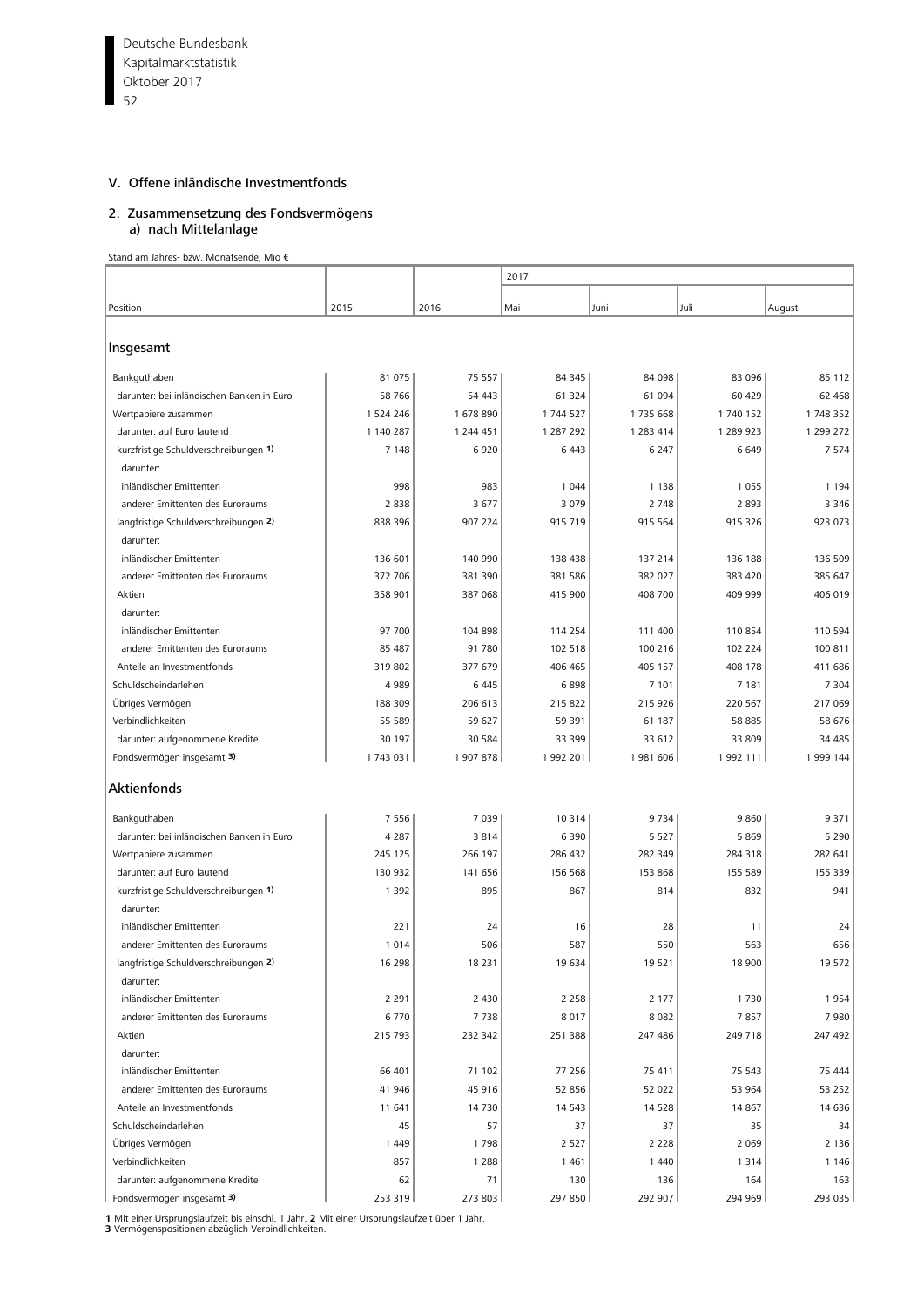#### noch: 2. Zusammensetzung des Fondsvermögens a) nach Mittelanlage

Stand am Jahres- bzw. Monatsende; Mio €

|                                           |         |         | 2017    |          |         |         |  |  |
|-------------------------------------------|---------|---------|---------|----------|---------|---------|--|--|
|                                           |         |         |         |          |         |         |  |  |
| Position                                  | 2015    | 2016    | Mai     | Juni     | Juli    | August  |  |  |
| Rentenfonds                               |         |         |         |          |         |         |  |  |
|                                           |         |         |         |          |         |         |  |  |
| Bankguthaben                              | 10732   | 10 0 37 | 11 501  | 11 4 62  | 10 794  | 12 613  |  |  |
| darunter: bei inländischen Banken in Euro | 7855    | 7519    | 7761    | 7886     | 7 7 0 4 | 8949    |  |  |
| Wertpapiere zusammen                      | 372 475 | 406 574 | 411 106 | 408 835  | 409 817 | 414 763 |  |  |
| darunter: auf Euro lautend                | 283 050 | 306 135 | 309 764 | 308 344  | 309 581 | 313 568 |  |  |
| kurzfristige Schuldverschreibungen 1)     | 1951    | 2 9 0 9 | 2678    | 2 5 1 8  | 2 7 3 2 | 2 6 3 5 |  |  |
| darunter:                                 |         |         |         |          |         |         |  |  |
| inländischer Emittenten                   | 68      | 344     | 324     | 341      | 314     | 355     |  |  |
| anderer Emittenten des Euroraums          | 574     | 1879    | 1 5 4 7 | 1 3 3 7  | 1 3 2 7 | 1 4 4 9 |  |  |
| langfristige Schuldverschreibungen 2)     | 338 693 | 368 224 | 369 938 | 368 102  | 368 858 | 374 048 |  |  |
| darunter:                                 |         |         |         |          |         |         |  |  |
| inländischer Emittenten                   | 39 900  | 40 481  | 39 847  | 39 694   | 39 472  | 40 002  |  |  |
| anderer Emittenten des Euroraums          | 159 241 | 166 183 | 166 754 | 165 251  | 166 798 | 168 463 |  |  |
| Aktien                                    | 12799   | 14 043  | 14 008  | 13793    | 13 989  | 13 8 94 |  |  |
| darunter:                                 |         |         |         |          |         |         |  |  |
| inländischer Emittenten                   | 1976    | 2 0 4 4 | 2 4 3 7 | 2 3 6 9  | 2 3 1 9 | 2 3 3 1 |  |  |
| anderer Emittenten des Euroraums          | 2867    | 3 0 1 7 | 3 1 6 3 | 3 1 3 8  | 3 1 4 0 | 3 1 2 8 |  |  |
| Anteile an Investmentfonds                | 19 033  | 21 398  | 24 482  | 24 4 22  | 24 2 38 | 24 187  |  |  |
| Schuldscheindarlehen                      | 683     | 1690    | 1776    | 1796     | 1835    | 1930    |  |  |
| Übriges Vermögen                          | 9 2 7 2 | 10831   | 10 440  | 10 4 94  | 11 147  | 10 124  |  |  |
| Verbindlichkeiten                         | 4 3 4 1 | 5 5 3 8 | 6 1 1 4 | 6 1 5 5  | 5 5 2 6 | 5866    |  |  |
| darunter: aufgenommene Kredite            | 388     | 616     | 1613    | 1 2 8 4  | 1 0 1 7 | 1650    |  |  |
| Fondsvermögen insgesamt 3)                | 388 821 | 423 595 | 428 709 | 426 432  | 428 067 | 433 562 |  |  |
| Gemischte Wertpapierfonds 4)              |         |         |         |          |         |         |  |  |
|                                           |         |         |         |          |         |         |  |  |
| Bankguthaben                              | 42 220  | 36 204  | 39 194  | 39 281   | 39 027  | 40 030  |  |  |
| darunter: bei inländischen Banken in Euro | 29 983  | 25 501  | 27 287  | 27 294   | 26 853  | 28 4 43 |  |  |
| Wertpapiere zusammen                      | 749 436 | 824 772 | 853 577 | 850 756  | 852 435 | 854 538 |  |  |
| darunter: auf Euro lautend                | 584 970 | 632 919 | 646 305 | 645 902  | 649 470 | 652 061 |  |  |
| kurzfristige Schuldverschreibungen 1)     | 2 5 7 0 | 2 7 0 5 | 2 4 7 4 | 2 4 6 9  | 2 6 2 0 | 3 3 6 9 |  |  |
| darunter:                                 |         |         |         |          |         |         |  |  |
| inländischer Emittenten                   | 612     | 488     | 595     | 654      | 621     | 677     |  |  |
| anderer Emittenten des Euroraums          | 1 0 2 8 | 1 0 6 6 | 676     | 566      | 691     | 805     |  |  |
| langfristige Schuldverschreibungen 2)     | 456 606 | 493 841 | 497 740 | 499 587  | 499 400 | 500 644 |  |  |
| darunter:                                 |         |         |         |          |         |         |  |  |
| inländischer Emittenten                   | 87 313  | 89 905  | 87 958  | 87 034   | 86 753  | 86 297  |  |  |
| anderer Emittenten des Euroraums          | 195 430 | 198 257 | 197 418 | 199 398  | 199 469 | 199 646 |  |  |
| Aktien                                    | 119 011 | 128 053 | 136 896 | 134 050  | 132 991 | 131 291 |  |  |
| darunter:                                 |         |         |         |          |         |         |  |  |
| inländischer Emittenten                   | 25 961  | 28 052  | 30 458  | 29 5 63  | 28 969  | 28 7 85 |  |  |
| anderer Emittenten des Euroraums          | 37 635  | 39 4 28 | 42 885  | 41 538   | 41 566  | 40 883  |  |  |
| Anteile an Investmentfonds                | 171 250 | 200 172 | 216 467 | 214 650  | 217 424 | 219 234 |  |  |
| Schuldscheindarlehen                      | 4 2 1 5 | 4 600   | 4995    | 5 1 6 7  | 5 2 0 9 | 5 2 3 7 |  |  |
| Übriges Vermögen                          | 18 971  | 21 502  | 23 004  | 21 4 48  | 23 587  | 22 862  |  |  |
| Verbindlichkeiten                         | 11 242  | 11 742  | 11779   | 12 5 9 2 | 11 724  | 11 5 63 |  |  |
| darunter: aufgenommene Kredite            | 2856    | 1666    | 3 1 5 0 | 3 3 5 1  | 3 6 5 5 | 3 3 3 2 |  |  |
| Fondsvermögen insgesamt 3)                | 803 600 | 875 337 | 908 992 | 904 061  | 908 534 | 911 103 |  |  |

**1** Mit einer Ursprungslaufzeit bis einschl. 1 Jahr. **2** Mit einer Ursprungslaufzeit über 1<br>Jahr. **3** Vermögenspositionen abzüglich Verbindlichkeiten. **4** Wertpapierfonds ohne<br>Schwerpunkt in Aktien bzw. Renten.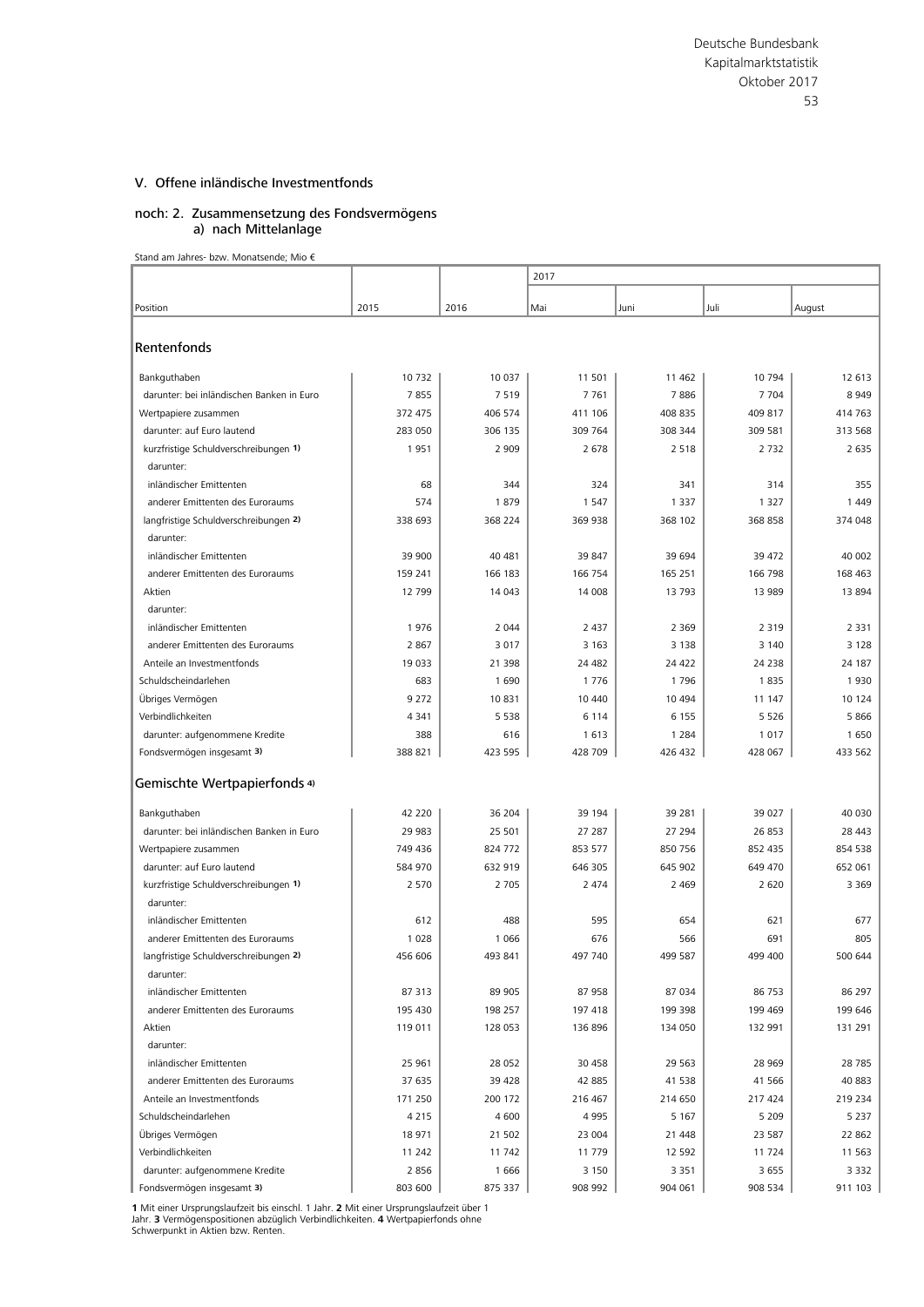Deutsche Bundesbank 54 Kapitalmarktstatistik Oktober 2017

Г

# V. Offene inländische Investmentfonds

#### noch: 2. Zusammensetzung des Fondsvermögens a) nach Mittelanlage

Stand am Jahres- bzw. Monatsende; Mio €

|                                                                             |                 |                | 2017           |                |                    |                |  |
|-----------------------------------------------------------------------------|-----------------|----------------|----------------|----------------|--------------------|----------------|--|
|                                                                             |                 |                |                |                |                    |                |  |
| Position                                                                    | 2015            | 2016           | Mai            | Juni           | Juli               | August         |  |
| Geldmarktfonds                                                              |                 |                |                |                |                    |                |  |
| Bankguthaben                                                                | 355             | 152            | 301            | 354            | 296                | 408            |  |
| darunter: bei inländischen Banken in Euro                                   | 277             | 140            | 301            | 354            | 296                | 408            |  |
| Wertpapiere zusammen                                                        | 3 4 7 0         | 2 4 7 1        | 2 0 7 6        | 2 0 6 9        | 2 100              | 2 2 3 2        |  |
| darunter: auf Euro lautend                                                  | 2 5 7 8         | 2 4 7 1        | 2 0 7 6        | 2 0 6 9        | 2 100              | 2 2 3 2        |  |
| kurzfristige Schuldverschreibungen 1)                                       | 920             | 112            | 114            | 155            | 176                | 303            |  |
| darunter:                                                                   |                 |                |                |                |                    |                |  |
| inländischer Emittenten                                                     |                 | $\overline{1}$ | 3              | 5              | 5                  | 9              |  |
| anderer Emittenten des Euroraums                                            | 25              | 103            | 105            | 145            | 158                | 283            |  |
| langfristige Schuldverschreibungen 2)                                       | 2 5 4 2         | 2 2 9 8        | 1916           | 1869           | 1874               | 1872           |  |
| darunter:                                                                   |                 |                |                |                |                    |                |  |
| inländischer Emittenten                                                     | 518             | 588            | 619            | 608            | 607                | 573            |  |
| anderer Emittenten des Euroraums                                            | 1 2 1 1         | 928            | 674            | 694            | 707                | 707            |  |
| Anteile an Investmentfonds                                                  | $\overline{7}$  | 61             | 46             | 46             | 50                 | 56             |  |
| Übriges Vermögen                                                            | 11              | 12             | 6              | 19             | 7                  | 18             |  |
| Verbindlichkeiten                                                           | 2               | 3              | 3              | 9              | 6                  | 25             |  |
| Fondsvermögen insgesamt 3)                                                  | 3 8 3 4         | 2 6 4 5        | 2 3 8 3        | 2 4 4 9        | 2 4 1 2            | 2 6 4 9        |  |
| Immobilienfonds                                                             |                 |                |                |                |                    |                |  |
| Bankguthaben                                                                | 14 7 74         | 17 010         | 17 276         | 17 162         | 16 376             | 16 635         |  |
| darunter: bei inländischen Banken in Euro                                   | 11 793          | 13 4 13        | 15 022         | 15 076         | 14 112             | 14510          |  |
| Wertpapiere zusammen                                                        | 13 0 98         | 14781          | 14752          | 14 343         | 14 709             | 15 0 39        |  |
| darunter:                                                                   |                 |                |                |                |                    |                |  |
| Schuldverschreibungen                                                       | 2 5 6 4         | 3 3 8 6        | 3 3 7 5        | 3 2 0 4        | 3 3 1 4            | 3 3 2 9        |  |
| Anteile an Investmentfonds                                                  | 10 5 3 3        | 11 396         | 11 377         | 11 138         | 11 395             | 11710          |  |
| unbebaute Grundstücke                                                       | 1832            | 2816           | 3 3 7 7        | 3 4 0 8        | 3 4 0 3            | 3 0 4 4        |  |
| darunter:                                                                   |                 |                |                |                |                    |                |  |
| im Inland                                                                   | 1 4 3 3         | 1984           | 2 1 8 4        | 2 2 4 2        | 2 2 5 4            | 2 0 0 9        |  |
| in anderen Ländern des Euroraums                                            | 251             | 515            | 946            | 954            | 931                | 804            |  |
| in anderen EU-Ländern                                                       | 148             | 317            | 247            | 213            | 218                | 232            |  |
| bebaute Grundstücke                                                         | 100 672         | 104 296        | 107 470        | 107 704        | 108 441            | 108 401        |  |
| darunter:                                                                   |                 |                |                |                |                    |                |  |
| im Inland                                                                   | 61 234          | 67 104         | 70 882         | 71 437         | 72 325             | 72 860         |  |
| in anderen Ländern des Euroraums                                            | 23 051          | 20833          | 20 438         | 20 303         | 20 396             | 20 114         |  |
| in anderen EU-Ländern                                                       | 12 6 20         | 11 985         | 11 687         | 11 621         | 11 485             | 11 306         |  |
| Beteiligungen an Immobilien-Gesellschaften                                  | 29 502          | 34 377         | 36 987         | 37 472         | 37 968             | 37 243         |  |
| darunter:                                                                   |                 |                |                |                |                    |                |  |
| mit Sitz im Inland                                                          | 10 274          | 13 014<br>9762 | 13 3 5 7       | 13 3 95        | 13 5 5 7           | 13 686         |  |
| mit Sitz in anderen Ländern des Euroraums<br>mit Sitz in anderen EU-Ländern | 9 2 0 7<br>2926 | 3 6 2 2        | 10 193<br>4720 | 10 282<br>4816 | 10 40 8<br>5 0 3 6 | 10 171<br>4870 |  |
| Darlehen an Immobilien-Gesellschaften                                       | 9957            | 11 900         | 12 895         | 13 271         | 13 506             | 13 273         |  |
| darunter:                                                                   |                 |                |                |                |                    |                |  |
| mit Sitz im Inland                                                          | 1956            | 2698           | 2788           | 2 8 4 0        | 2856               | 2729           |  |
| mit Sitz in anderen Ländern des Euroraums                                   | 3894            | 4 2 4 9        | 4650           | 4708           | 4930               | 4837           |  |
| mit Sitz in anderen EU-Ländern                                              | 1658            | 1944           | 1962           | 2 2 0 8        | 2 1 6 5            | 2 2 1 8        |  |
| Übriges Vermögen                                                            | 13702           | 15 121         | 14514          | 15 4 38        | 15 3 95            | 15 184         |  |
| Verbindlichkeiten                                                           | 38 015          | 39 4 84        | 38 803         | 39 852         | 39 2 28            | 38796          |  |
| darunter: aufgenommene Kredite                                              | 26 571          | 27 845         | 28 15 6        | 28 4 62        | 28 652             | 28 8 85        |  |
| Fondsvermögen insgesamt 3)                                                  | 145 522         | 160 819        | 168 467        | 168 946        | 170 570            | 170 023        |  |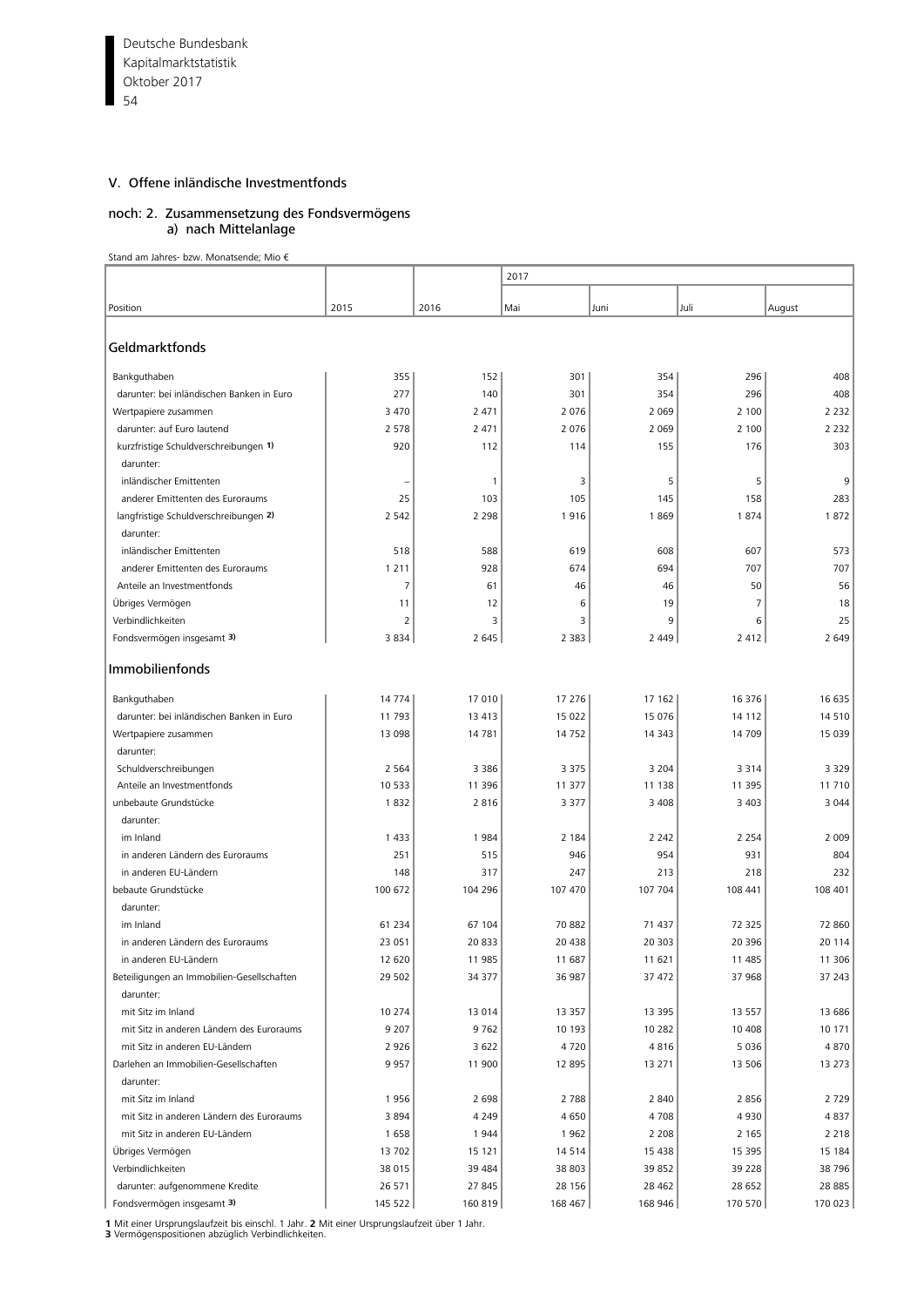#### noch: 2. Zusammensetzung des Fondsvermögens a) nach Mittelanlage

Stand am Jahres- bzw. Monatsende; Mio €

|                                           |          |      | 2014      |         |          |                      |
|-------------------------------------------|----------|------|-----------|---------|----------|----------------------|
| Position                                  | 2013     | 2014 | September | Oktober | November | Dezember             |
| Gemischte Fonds <sup>1)</sup>             |          |      |           |         |          |                      |
|                                           |          |      |           |         |          |                      |
| Bankguthaben                              | 13 2 63  |      | 12 145    | 12 843  | 12 541   |                      |
| darunter: bei inländischen Banken in Euro | 11 4 6 2 |      | 10 081    | 10822   | 10 285   | $\sim$               |
| Wertpapiere zusammen                      | 214 912  |      | 210815    | 219 672 | 225 195  | $\sim$               |
| darunter: auf Euro lautend                | 167836   |      | 157 503   | 163 555 | 166 924  | $\sim$               |
| kurzfristige Schuldverschreibungen 2)     | 1649     |      | 1461      | 1 0 6 4 | 905      | $\sim$               |
| darunter:                                 |          |      |           |         |          |                      |
| inländischer Emittenten                   | 516      |      | 286       | 268     | 250      |                      |
| anderer Emittenten des Euroraums          | 863      |      | 606       | 383     | 265      | $\sim$               |
| langfristige Schuldverschreibungen 3)     | 131 198  |      | 128 908   | 135 322 | 138 551  | $\sim$               |
| darunter:                                 |          |      |           |         |          |                      |
| inländischer Emittenten                   | 29 911   |      | 24 947    | 26 623  | 27 211   | $\ddot{\phantom{0}}$ |
| anderer Emittenten des Euroraums          | 57 186   |      | 54 510    | 57880   | 58 571   |                      |
| Aktien                                    | 35 962   |      | 35 330    | 36 368  | 37 065   | $\sim$               |
| darunter:                                 |          |      |           |         |          |                      |
| inländischer Emittenten                   | 8059     |      | 6424      | 6332    | 6528     |                      |
| anderer Emittenten des Euroraums          | 10 607   |      | 10 355    | 10 3 96 | 10 535   | $\sim$               |
| Anteile an Investmentfonds                | 46 104   |      | 45 116    | 46 918  | 48 675   | $\sim$               |
| Schuldscheindarlehen                      | 627      |      | 616       | 672     | 691      | $\sim$               |
| Übriges Vermögen                          | 5 3 2 1  |      | 5 2 7 7   | 6825    | 7920     |                      |
| Verbindlichkeiten                         | 2 5 4 6  |      | 4326      | 3 9 4 1 | 4858     |                      |
| darunter: aufgenommene Kredite            | 598      |      | 488       | 486     | 622      | $\sim$               |
| Fondsvermögen insgesamt 4)                | 231 578  |      | 224 527   | 236 071 | 241 489  | $\sim$               |

|                                           |                          |                          | 2017              |                   |                          |         |  |
|-------------------------------------------|--------------------------|--------------------------|-------------------|-------------------|--------------------------|---------|--|
|                                           |                          |                          |                   |                   |                          |         |  |
| Position                                  | 2015                     | 2016                     | Mai               | Juni              | l Juli                   | August  |  |
|                                           |                          |                          |                   |                   |                          |         |  |
| Hedgefonds                                |                          |                          |                   |                   |                          |         |  |
| Bankguthaben                              | 210                      | 218                      | 212               | 217               | 234                      | 212     |  |
| darunter: bei inländischen Banken in Euro | 115                      | 97                       | 92                | 99                | 108                      | 75      |  |
| Wertpapiere zusammen                      | 2670                     | 2850                     | 3 0 8 7           | 3 0 5 8           | 3 0 6 9                  | 3 0 0 7 |  |
| darunter: auf Euro lautend                | 1 3 7 6                  | 1 4 0 6                  | 1653              | 1628              | 1655                     | 1624    |  |
| kurzfristige Schuldverschreibungen 2)     | $\Omega$                 | -                        | -                 | $\qquad \qquad -$ |                          |         |  |
| darunter:                                 |                          |                          |                   |                   |                          |         |  |
| inländischer Emittenten                   | $\mathbf 0$              | $\overline{\phantom{0}}$ | -                 | $\qquad \qquad -$ | $\overline{\phantom{0}}$ |         |  |
| anderer Emittenten des Euroraums          | $\overline{\phantom{0}}$ | $\overline{\phantom{0}}$ | $\qquad \qquad -$ | $\qquad \qquad -$ | $\overline{\phantom{0}}$ |         |  |
| langfristige Schuldverschreibungen 3)     | 101                      | 105                      | 99                | 95                | 89                       | 64      |  |
| darunter:                                 |                          |                          |                   |                   |                          |         |  |
| inländischer Emittenten                   | 55                       | 59                       | 57                | 57                | 53                       | 27      |  |
| anderer Emittenten des Euroraums          | 29                       | 26                       | 22                | 21                | 19                       | 20      |  |
| Aktien                                    | 1 0 9 7                  | 1 1 1 0                  | 1 2 9 3           | 1 2 8 5           | 1 3 2 6                  | 1 3 3 3 |  |
| darunter:                                 |                          |                          |                   |                   |                          |         |  |
| inländischer Emittenten                   | 457                      | 454                      | 556               | 540               | 568                      | 558     |  |
| anderer Emittenten des Euroraums          | 140                      | 144                      | 180               | 183               | 199                      | 198     |  |
| Anteile an Investmentfonds                | 1 4 7 3                  | 1 6 3 5                  | 1695              | 1678              | 1654                     | 1610    |  |
| Schuldscheindarlehen                      | -                        | ۰                        | $\qquad \qquad -$ | ۰                 |                          |         |  |
| Übriges Vermögen                          | 36                       | 19                       | 35                | 41                | 79                       | 68      |  |
| Verbindlichkeiten                         | 67                       | 64                       | 46                | 39                | 62                       | 41      |  |
| darunter: aufgenommene Kredite            | 27                       | 20                       | 29                | 23                | 26                       | 18      |  |
| Fondsvermögen insgesamt 4)                | 2850                     | 3 0 2 3                  | 3 2 8 8           | 3 2 7 8           | 3 3 2 0                  | 3 2 4 6 |  |

**1** Erhebung der Fondskategorie ab Berichtsmonat Dezember 2014 eingestellt. **2** Mit<br>einer Ursprungslaufzeit bis einschl. 1 Jahr. **3** Mit einer Ursprungslaufzeit über<br>1 Jahr. 4 Vermögenspositionen abzüglich Verbind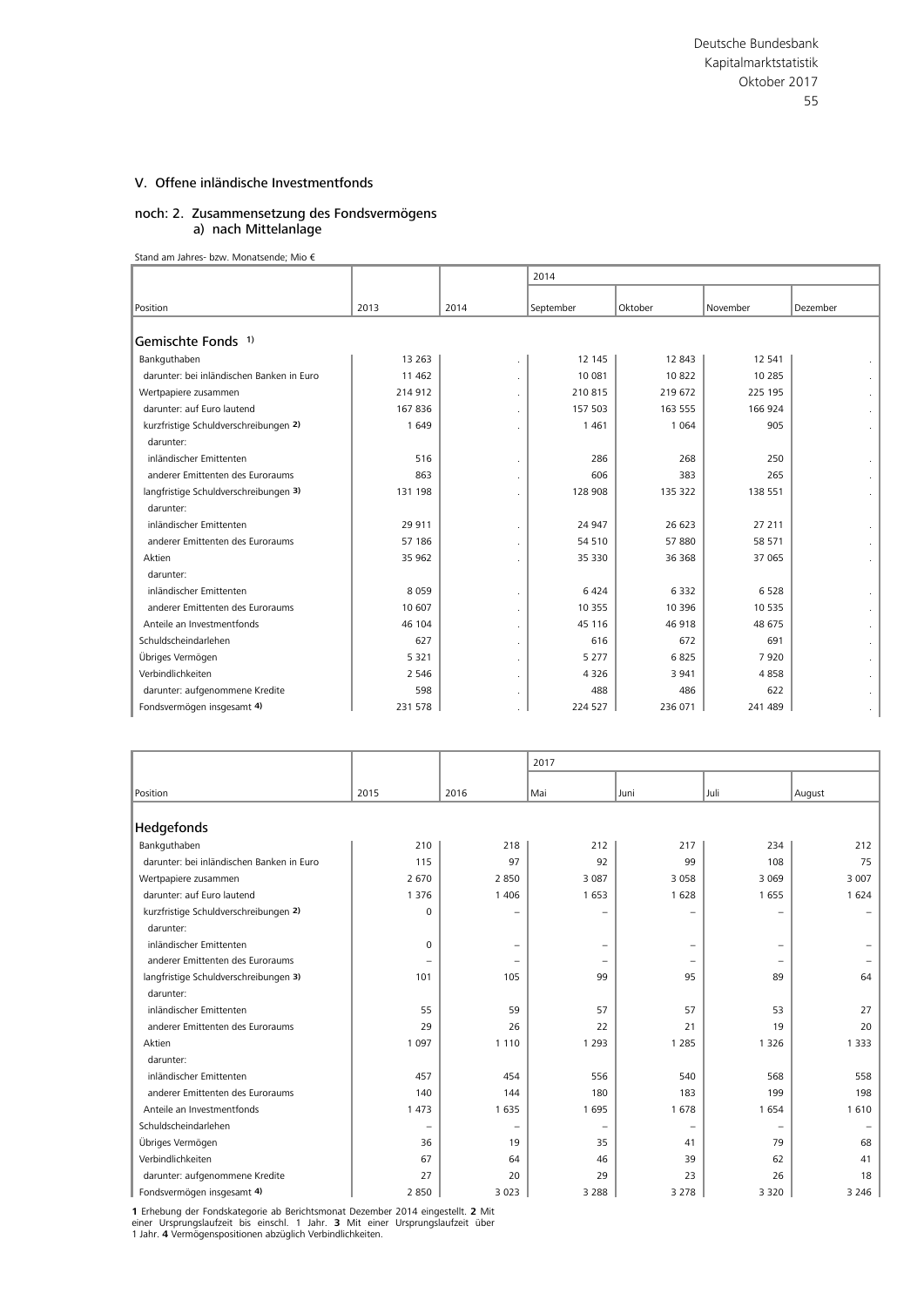Deutsche Bundesbank 56 Kapitalmarktstatistik Oktober 2017

П

# V. Offene inländische Investmentfonds

#### noch: 2. Zusammensetzung des Fondsvermögens a) nach Mittelanlage

Stand am Jahres- bzw. Monatsende; Mio €

|                                           |                          |                          | 2017                     |                          |                          |                          |  |
|-------------------------------------------|--------------------------|--------------------------|--------------------------|--------------------------|--------------------------|--------------------------|--|
|                                           |                          |                          |                          |                          |                          |                          |  |
| Position                                  | 2015                     | 2016                     | Mai                      | Juni                     | Juli                     | August                   |  |
| Altersvorsorgefonds                       |                          |                          |                          |                          |                          |                          |  |
| Bankguthaben                              | 29                       | 38                       | 31                       | 30                       | 36                       | 34                       |  |
| darunter: bei inländischen Banken in Euro | 9                        | 14                       | 21                       | 20                       | 26                       | 22                       |  |
| Wertpapiere zusammen                      | 711                      | 697                      | 719                      | 706                      | 600                      | 597                      |  |
| darunter: auf Euro lautend                | 560                      | 546                      | 547                      | 539                      | 461                      | 461                      |  |
| kurzfristige Schuldverschreibungen 1)     | ۳                        | $\overline{\phantom{0}}$ | $\overline{\phantom{0}}$ | $\overline{\phantom{0}}$ | ۰                        | $\qquad \qquad -$        |  |
| darunter:                                 |                          |                          |                          |                          |                          |                          |  |
| inländischer Emittenten                   | $\overline{\phantom{0}}$ | $\qquad \qquad -$        | $\overline{\phantom{0}}$ | $\overline{\phantom{0}}$ | $\overline{\phantom{0}}$ | ۰                        |  |
| anderer Emittenten des Euroraums          | $\overline{\phantom{0}}$ | $\equiv$                 | $\overline{\phantom{0}}$ | $\overline{\phantom{0}}$ | $\overline{\phantom{0}}$ |                          |  |
| langfristige Schuldverschreibungen 2)     | 223                      | 226                      | 233                      | 234                      | 206                      | 208                      |  |
| darunter:                                 |                          |                          |                          |                          |                          |                          |  |
| inländischer Emittenten                   | 80                       | 99                       | 90                       | 92                       | 66                       | 66                       |  |
| anderer Emittenten des Euroraums          | 102                      | 92                       | 96                       | 97                       | 96                       | 99                       |  |
| Aktien                                    | 460                      | 457                      | 458                      | 445                      | 369                      | 364                      |  |
| darunter:                                 |                          |                          |                          |                          |                          |                          |  |
| inländischer Emittenten                   | 104                      | 102                      | 98                       | 95                       | 69                       | 68                       |  |
| anderer Emittenten des Euroraums          | 216                      | 214                      | 208                      | 202                      | 178                      | 176                      |  |
| Anteile an Investmentfonds                | 28                       | 15                       | 29                       | 26                       | 25                       | 25                       |  |
| Schuldscheindarlehen                      |                          | $\qquad \qquad -$        | $\overline{\phantom{0}}$ | $\overline{\phantom{0}}$ |                          |                          |  |
| Übriges Vermögen                          | 8                        | $\overline{7}$           | 9                        | 9                        | 7                        | $\overline{7}$           |  |
| Verbindlichkeiten                         | 2                        | 3                        | 4                        | 4                        | $\mathbf{1}$             | $\mathbf{1}$             |  |
| darunter: aufgenommene Kredite            | 0                        | 0                        | $\overline{2}$           | 3                        |                          | $\mathbf 0$              |  |
| Fondsvermögen insgesamt 3)                | 746                      | 740                      | 755                      | 741                      | 641                      | 637                      |  |
| Derivatefonds                             |                          |                          |                          |                          |                          |                          |  |
| Bankguthaben                              | 15                       | $\mathbf{1}$             | ۳                        | $\overline{\phantom{0}}$ |                          |                          |  |
| darunter: bei inländischen Banken in Euro | 14                       | $\mathbf{1}$             | $\overline{\phantom{0}}$ | $\qquad \qquad -$        | $\overline{\phantom{0}}$ |                          |  |
| Wertpapiere zusammen                      | 3                        | $\overline{\phantom{0}}$ | $\overline{\phantom{0}}$ | $\overline{\phantom{0}}$ |                          |                          |  |
| darunter: auf Euro lautend                | 3                        | $\equiv$                 | $\overline{\phantom{0}}$ | $\overline{\phantom{0}}$ | ۰                        |                          |  |
| kurzfristige Schuldverschreibungen 1)     | $\overline{\phantom{0}}$ | $\qquad \qquad -$        | $\overline{\phantom{0}}$ | $\overline{\phantom{0}}$ | $\overline{\phantom{0}}$ | $\overline{\phantom{0}}$ |  |
| darunter:                                 |                          |                          |                          |                          |                          |                          |  |
| inländischer Emittenten                   |                          | -                        |                          | $\overline{\phantom{0}}$ |                          |                          |  |
| anderer Emittenten des Euroraums          |                          | $\overline{\phantom{0}}$ | $\overline{\phantom{0}}$ | $\overline{\phantom{0}}$ |                          |                          |  |
| langfristige Schuldverschreibungen 2)     |                          |                          |                          |                          |                          |                          |  |
| darunter:                                 |                          |                          |                          |                          |                          |                          |  |
| inländischer Emittenten                   | 0                        | $\overline{\phantom{0}}$ |                          | $\overline{\phantom{0}}$ |                          |                          |  |
| anderer Emittenten des Euroraums          | 0                        | -                        |                          | $\overline{\phantom{0}}$ |                          |                          |  |
| Aktien                                    | 2                        | -                        |                          | $\qquad \qquad -$        |                          |                          |  |
| darunter:                                 |                          |                          |                          |                          |                          |                          |  |
| inländischer Emittenten                   | $\mathbf{1}$             |                          |                          |                          |                          |                          |  |
| anderer Emittenten des Euroraums          |                          |                          |                          | $\overline{\phantom{0}}$ |                          |                          |  |
| Anteile an Investmentfonds                | $\mathbf{1}$             | $\overline{\phantom{0}}$ |                          | $\overline{\phantom{0}}$ |                          |                          |  |
| Schuldscheindarlehen                      |                          |                          |                          |                          |                          |                          |  |
| Übriges Vermögen                          | 3                        | 0                        |                          |                          |                          | 0                        |  |
| Verbindlichkeiten                         | $\overline{2}$           | 0                        |                          | $\rightarrow$            |                          | 0                        |  |
| darunter: aufgenommene Kredite            | 0                        | 0                        |                          | $\overline{\phantom{0}}$ |                          |                          |  |
| Fondsvermögen insgesamt 3)                | 19                       | $\mathbf{1}$             |                          |                          |                          |                          |  |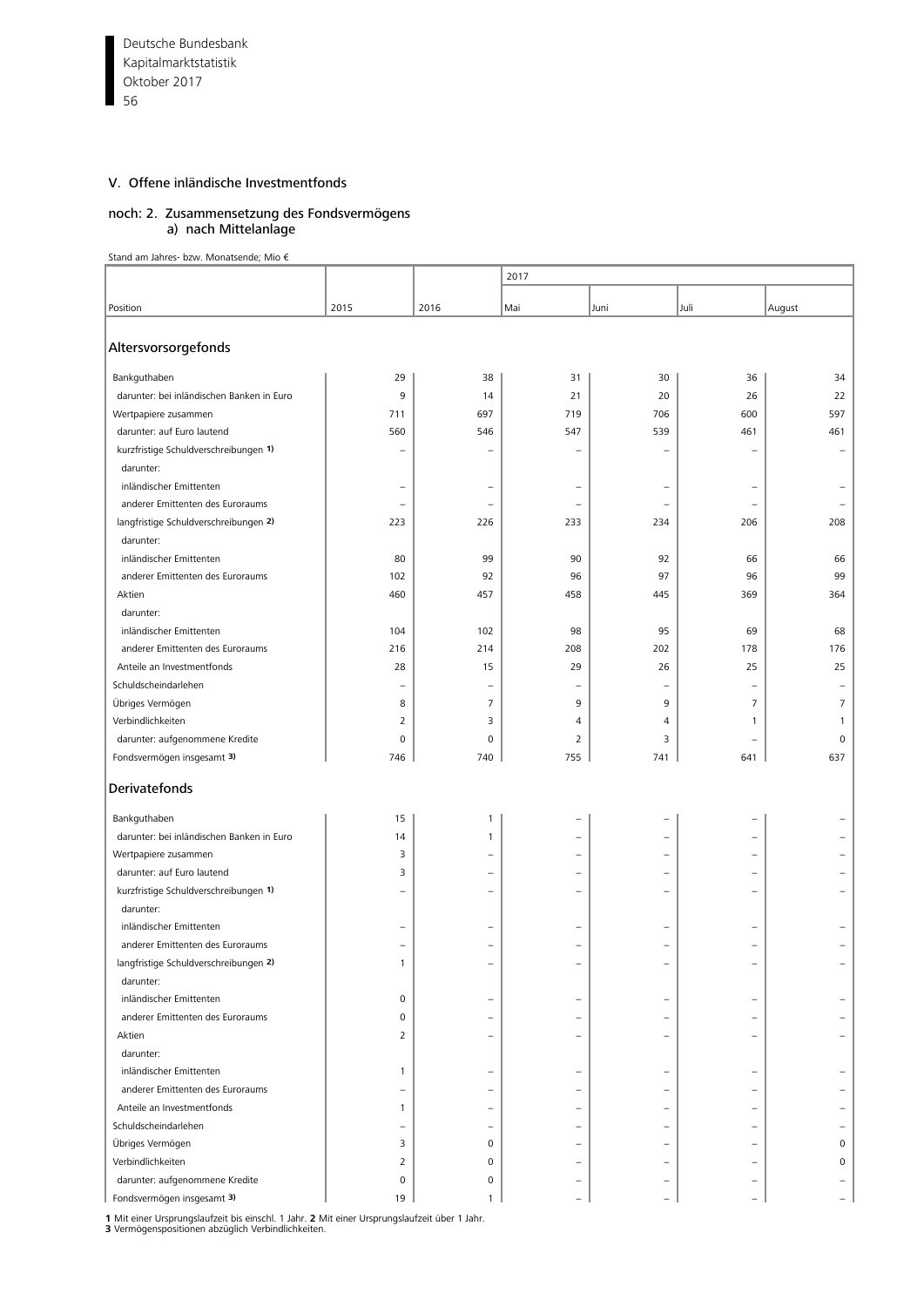#### noch: 2. Zusammensetzung des Fondsvermögens a) nach Mittelanlage

Stand am Jahres- bzw. Monatsende; Mio €

|                                                    |            |               | 2017       |               |               |             |  |
|----------------------------------------------------|------------|---------------|------------|---------------|---------------|-------------|--|
|                                                    |            |               |            |               |               |             |  |
| Position                                           | 2015       | 2016          | Mai        | Juni          | Juli          | August      |  |
|                                                    |            |               |            |               |               |             |  |
| Sonstige Fonds                                     |            |               |            |               |               |             |  |
| Bankguthaben                                       | 2 9 5 4    | 3 2 8 6       | 3 2 6 5    | 3 5 2 7       | 4 0 2 2       | 3456        |  |
| darunter: bei inländischen Banken in Euro          | 2 5 2 6    | 2 7 0 8       | 2 5 3 3    | 2 8 6 1       | 3 3 9 2       | 2858        |  |
| Wertpapiere zusammen                               | 41895      | 48 068        | 53 156     | 53 603        | 53 038        | 54 283      |  |
| darunter: auf Euro lautend                         | 32 311     | 36 747        | 40 899     | 41 467        | 41 075        | 42 2 8 5    |  |
| kurzfristige Schuldverschreibungen 1)              | 244        | 248           | 251        | 234           | 239           | 271         |  |
| darunter:                                          |            |               |            |               |               |             |  |
| inländischer Emittenten                            | 85         | 107           | 94         | 99            | 102           | 127         |  |
| anderer Emittenten des Euroraums                   | 143        | 101           | 129        | 114           | 116           | 118         |  |
| langfristige Schuldverschreibungen 2)              | 19788      | 18 855        | 19 9 89    | 20 16 6       | 19 862        | 20 457      |  |
| darunter:                                          |            |               |            |               |               |             |  |
| inländischer Emittenten                            | 4 2 6 3    | 3 9 9 4       | 3 6 4 8    | 3734          | 3 6 6 2       | 3707        |  |
| anderer Emittenten des Euroraums                   | 8597       | 6 9 9 5       | 7 2 8 4    | 7 2 3 8       | 7 1 6 0       | 7319        |  |
| Aktien                                             | 9 6 43     | 10 735        | 11 476     | 11 2 64       | 11 237        | 11 272      |  |
| darunter:                                          |            |               |            |               |               |             |  |
| inländischer Emittenten                            | 2 7 7 3    | 3 1 1 1       | 3416       | 3 3 9 1       | 3 3 6 1       | 3 3 8 0     |  |
| anderer Emittenten des Euroraums                   | 2 6 7 8    | 2 8 6 6       | 2 9 8 0    | 2887          | 2 9 3 1       | 2929        |  |
| Anteile an Investmentfonds                         | 12 219     | 18 2 31<br>51 | 21 440     | 21 940        | 21 700        | 22 2 8 3    |  |
| Schuldscheindarlehen                               | 31<br>1824 | 2 670         | 61<br>2852 | 60<br>2838    | 60<br>2 7 9 1 | 61          |  |
| Übriges Vermögen<br>Verbindlichkeiten              | 603        | 786           | 786        | 743           | 638           | 2874<br>745 |  |
|                                                    | 27         |               | 90         |               | 87            | 126         |  |
| darunter: aufgenommene Kredite                     | 46 100     | 132<br>53 290 | 58 548     | 130<br>59 286 | 59 274        | 59 927      |  |
| Fondsvermögen insgesamt 3)                         |            |               |            |               |               |             |  |
| <b>Dachfonds</b>                                   |            |               |            |               |               |             |  |
|                                                    |            |               |            |               |               |             |  |
| Bankguthaben                                       | 2 2 3 0    | 1 570         | 2 2 5 0    | 2 3 3 1       | 2 4 5 1       | 2 3 5 3     |  |
| darunter: bei inländischen Banken in Euro          | 1 9 0 8    | 1 2 3 6       | 1917       | 1979          | 2 0 6 9       | 1912        |  |
| Wertpapiere zusammen                               | 95 364     | 112 479       | 119 622    | 119 949       | 120 067       | 121 253     |  |
| darunter: auf Euro lautend                         | 91 500     | 107 909       | 114 842    | 115 364       | 115 416       | 116 798     |  |
| kurzfristige Schuldverschreibungen 1)<br>darunter: | 70         | 51            | 59         | 58            | 50            | 54          |  |
| inländischer Emittenten                            | 11         | 19            | 12         | 11            | 2             | 2           |  |
| anderer Emittenten des Euroraums                   | 55         | 22            | 36         | 37            | 38            | 35          |  |
| langfristige Schuldverschreibungen 2)              | 1 580      | 2 0 5 9       | 2 7 9 5    | 2786          | 2823          | 2880        |  |
| darunter:                                          |            |               |            |               |               |             |  |
| inländischer Emittenten                            | 764        | 783           | 1 0 5 5    | 1 0 6 1       | 1 0 9 3       | 1 1 2 3     |  |
| anderer Emittenten des Euroraums                   | 530        | 717           | 1017       | 960           | 961           | 1 0 5 1     |  |
| Aktien                                             | 97         | 328           | 381        | 376           | 369           | 373         |  |
| darunter:                                          |            |               |            |               |               |             |  |
| inländischer Emittenten                            | 27         | 33            | 33         | 31            | 25            | 26          |  |
| anderer Emittenten des Euroraums                   | 4          | 195           | 245        | 245           | 245           | 244         |  |
| Anteile an Investmentfonds                         | 93 616     | 110 041       | 116 387    | 116 728       | 116 825       | 117 945     |  |
| Schuldscheindarlehen                               | 6          | 26            | 17         | 17            | 17            | 19          |  |
| Übriges Vermögen                                   | 1 0 7 8    | 1 2 7 1       | 1715       | 1 5 6 3       | 2 1 7 7       | 1842        |  |
| Verbindlichkeiten                                  | 457        | 719           | 395        | 354           | 387           | 491         |  |
| darunter: aufgenommene Kredite                     | 265        | 233           | 230        | 223           | 208           | 310         |  |
| Fondsvermögen insgesamt 3)                         | 98 220     | 114 627       | 123 209    | 123 507       | 124 325       | 124 961     |  |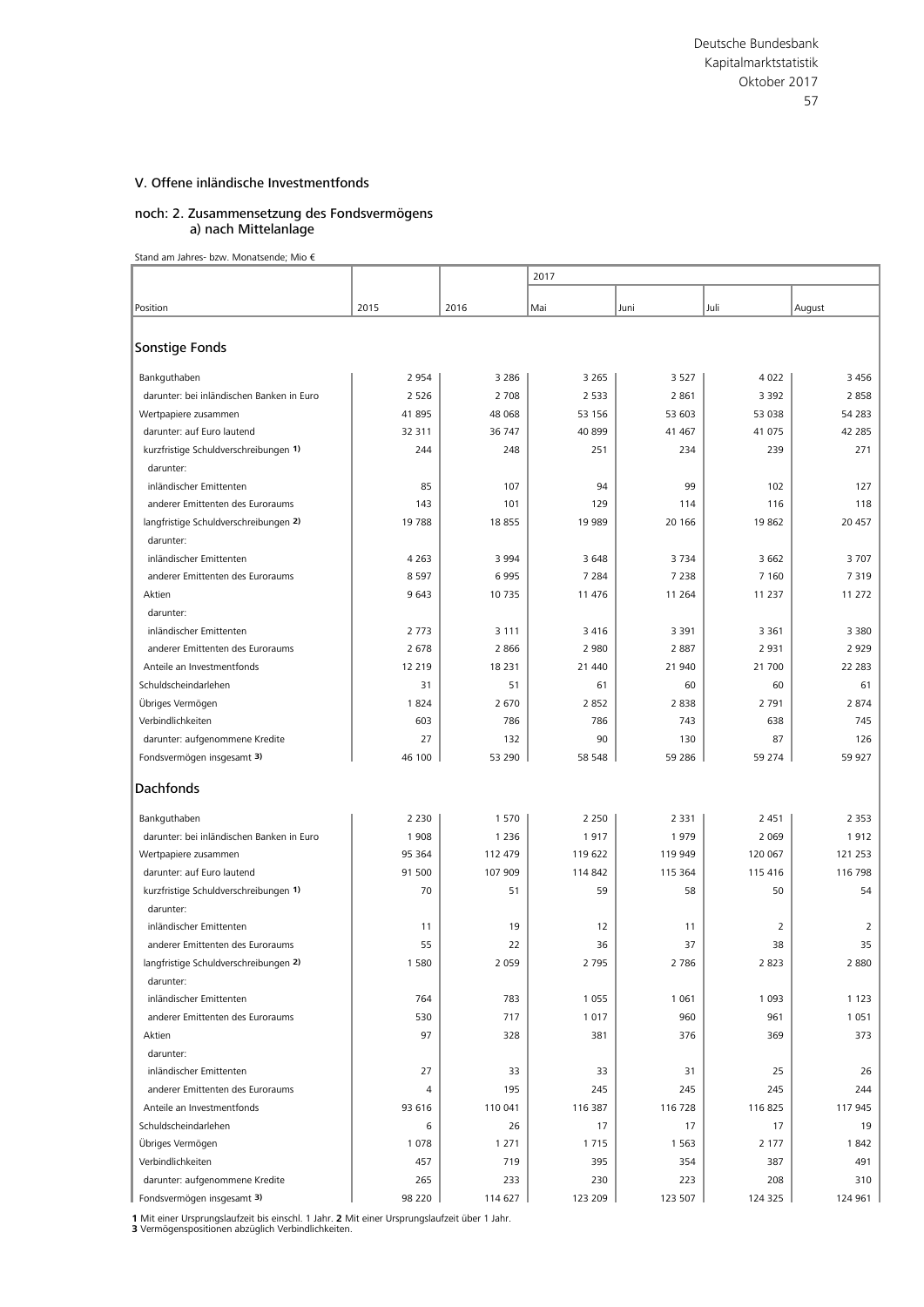Deutsche Bundesbank 58 Kapitalmarktstatistik Oktober 2017

#### V. Offene inländische Investmentfonds

## 2. Zusammensetzung des Fondsvermögens b) nach Publikums- und Spezialfonds

 Insgesamt Stand am Jahres- bzw. Monatsende; Mio €

| Stand am Jahres- bzw. Monatsende; Mio €   |           |           |           |           |           |           |
|-------------------------------------------|-----------|-----------|-----------|-----------|-----------|-----------|
|                                           |           |           | 2017      |           |           |           |
|                                           |           |           |           |           |           |           |
| Position                                  | 2015      | 2016      | Mai       | Juni      | Juli      | August    |
|                                           |           |           |           |           |           |           |
| Publikumsfonds                            |           |           |           |           |           |           |
| Bankguthaben                              | 25 4 86   | 25 845    | 30 589    | 30 211    | 28 3 96   | 29 064    |
| darunter: bei inländischen Banken in Euro | 19814     | 19 098    | 23 964    | 23 723    | 22 112    | 22 767    |
| Wertpapiere zusammen                      | 335 496   | 358 322   | 381 687   | 377 321   | 381 429   | 380 546   |
| darunter: auf Euro lautend                | 233 080   | 244 570   | 261 774   | 258 333   | 261 919   | 262 256   |
| kurzfristige Schuldverschreibungen 1)     | 1 2 9 3   | 1661      | 1 6 5 3   | 1732      | 1628      | 1789      |
| darunter:                                 |           |           |           |           |           |           |
| inländischer Emittenten                   | 294       | 179       | 253       | 267       | 230       | 239       |
| anderer Emittenten des Euroraums          | 608       | 914       | 836       | 858       | 787       | 919       |
| langfristige Schuldverschreibungen 2)     | 100 787   | 105 473   | 109 210   | 108 046   | 109 106   | 110 055   |
| darunter:                                 |           |           |           |           |           |           |
| inländischer Emittenten                   | 26 047    | 27 288    | 27 169    | 26 421    | 26 5 34   | 26 488    |
| anderer Emittenten des Euroraums          | 46 441    | 42 837    | 43 468    | 42 928    | 43 461    | 43 632    |
| Aktien                                    | 177 561   | 189 190   | 203 898   | 200 485   | 202 984   | 200 818   |
| darunter:                                 |           |           |           |           |           |           |
| inländischer Emittenten                   | 63 174    | 65 710    | 71 551    | 69 831    | 70 203    | 70 121    |
| anderer Emittenten des Euroraums          | 35 077    | 38 120    | 43 770    | 42 963    | 44 640    | 43 947    |
| Anteile an Investmentfonds                | 55 855    | 61 998    | 66 926    | 67 058    | 67 711    | 67884     |
| Schuldscheindarlehen                      | 69        | 88        | 85        | 97        | 102       | 102       |
| Übriges Vermögen                          | 83 498    | 83 409    | 85 230    | 86 25 2   | 86 167    | 86 396    |
| Verbindlichkeiten                         | 17518     | 16 505    | 16 5 5 7  | 17 631    | 16855     | 16 649    |
| darunter: aufgenommene Kredite            | 8834      | 7 1 5 7   | 7 4 9 7   | 7 5 9 8   | 7 5 4 0   | 8 0 6 0   |
|                                           | 427 032   | 451 158   | 481 034   | 476 249   | 479 240   | 479 458   |
| Fondsvermögen insgesamt 3)                |           |           |           |           |           |           |
| Spezialfonds                              |           |           |           |           |           |           |
|                                           |           |           |           |           |           |           |
| Bankguthaben                              | 55 589    | 49 712    | 53 755    | 53 888    | 54 700    | 56 048    |
| darunter: bei inländischen Banken in Euro | 38 952    | 35 346    | 37 360    | 37 371    | 38 317    | 39 700    |
| Wertpapiere zusammen                      | 1 188 751 | 1 320 568 | 1 362 839 | 1 358 347 | 1 358 723 | 1 367 806 |
| darunter: auf Euro lautend                | 907 206   | 999 881   | 1 025 517 | 1 025 081 | 1 028 003 | 1 037 016 |
| kurzfristige Schuldverschreibungen 1)     | 5 8 5 5   | 5 2 5 9   | 4790      | 4515      | 5 0 2 1   | 5 7 8 5   |
| darunter:                                 |           |           |           |           |           |           |
| inländischer Emittenten                   | 704       | 804       | 791       | 872       | 825       | 955       |
| anderer Emittenten des Euroraums          | 2 2 3 0   | 2762      | 2 2 4 2   | 1891      | 2 1 0 6   | 2 4 2 6   |
| langfristige Schuldverschreibungen 2)     | 737 609   | 801 751   | 806 509   | 807 518   | 806 220   | 813 018   |
| darunter:                                 |           |           |           |           |           |           |
| inländischer Emittenten                   | 110 554   | 113 702   | 111 269   | 110 793   | 109 654   | 110 021   |
| anderer Emittenten des Euroraums          | 326 266   | 338 553   | 338 118   | 339 099   | 339 959   | 342 014   |
| Aktien                                    | 181 340   | 197 878   | 212 001   | 208 215   | 207 016   | 205 201   |
| darunter:                                 |           |           |           |           |           |           |
| inländischer Emittenten                   | 34 5 26   | 39 188    | 42 704    | 41 569    | 40 651    | 40 473    |
| anderer Emittenten des Euroraums          | 50 410    | 53 661    | 58 747    | 57 253    | 57 584    | 56 864    |
| Anteile an Investmentfonds                | 263 947   | 315 680   | 339 539   | 338 099   | 340 467   | 343 802   |
| Schuldscheindarlehen                      | 4919      | 6 3 5 8   | 6813      | 7 0 0 3   | 7078      | 7 2 0 2   |
| Übriges Vermögen                          | 104 811   | 123 204   | 130 593   | 129 674   | 134 400   | 130 673   |
| Verbindlichkeiten                         | 38 0 72   | 43 122    | 42 834    | 43 556    | 42 030    | 42 027    |
| darunter: aufgenommene Kredite            | 21 3 6 3  | 23 427    | 25 902    | 26 014    | 26 26 9   | 26 4 24   |
| Fondsvermögen insgesamt 3)                | 1 315 999 | 1456720   | 1511167   | 1 505 357 | 1 512 871 | 1 519 686 |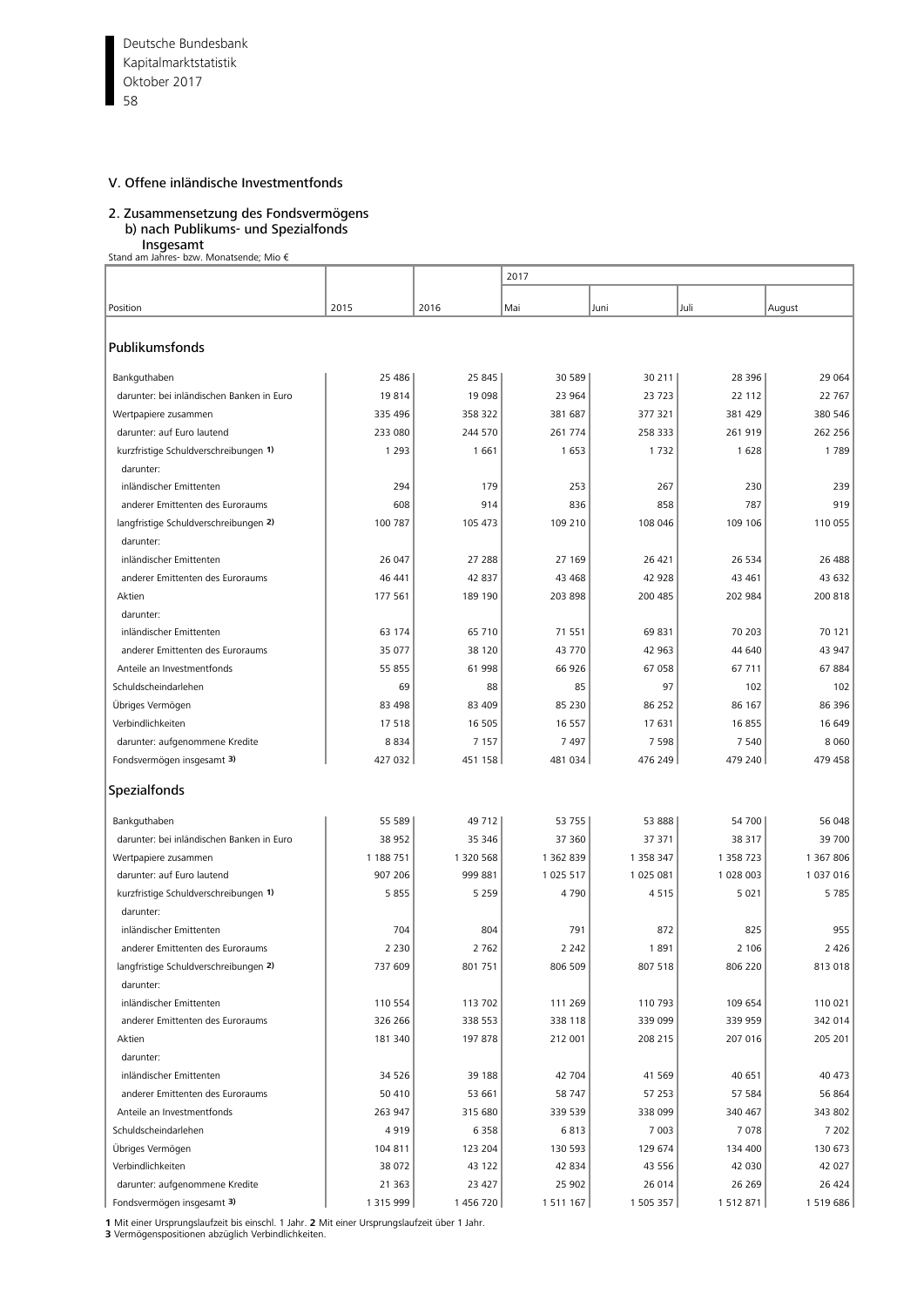#### noch: 2. Zusammensetzung des Fondsvermögens b) nach Publikums- und Spezialfonds

**Aktienfonds**<br>€ Stand am Jahres- bzw. Monatsende; Mio

|                                                    |             |                   | 2017               |                 |                    |                    |  |  |
|----------------------------------------------------|-------------|-------------------|--------------------|-----------------|--------------------|--------------------|--|--|
|                                                    |             |                   |                    |                 |                    |                    |  |  |
| Position                                           | 2015        | 2016              | Mai                | Juni            | Juli               | August             |  |  |
| Publikumsfonds                                     |             |                   |                    |                 |                    |                    |  |  |
|                                                    |             |                   |                    |                 |                    |                    |  |  |
| Bankguthaben                                       | 4627        | 4410              | 6781               | 6443            | 5 6 5 3            | 5 5 5 6            |  |  |
| darunter: bei inländischen Banken in Euro          | 2 4 6 2     | 2 1 5 2           | 4 1 6 9            | 3751            | 3 1 7 3            | 3 0 0 6            |  |  |
| Wertpapiere zusammen                               | 161 783     | 171 616           | 184 848            | 181 619         | 183 666            | 181 241            |  |  |
| darunter: auf Euro lautend                         | 90 418      | 94 096            | 104 231            | 101 888         | 103 604            | 102 602            |  |  |
| kurzfristige Schuldverschreibungen 1)              | 367         | 178               | 343                | 338             | 344                | 340                |  |  |
| darunter:                                          |             |                   |                    |                 |                    |                    |  |  |
| inländischer Emittenten                            | 212         | 0                 | 0                  | 0               | $\mathbf 0$        | 0                  |  |  |
| anderer Emittenten des Euroraums                   | $\mathbf 0$ |                   | 147                | 142             | 138                | 137                |  |  |
| langfristige Schuldverschreibungen 2)              | 2 8 6 7     | 3 1 9 7           | 3 6 4 6            | 3 4 4 9         | 3 4 1 0            | 3 5 0 6            |  |  |
| darunter:                                          |             |                   |                    |                 |                    |                    |  |  |
| inländischer Emittenten                            | 621         | 572               | 361                | 287             | 273                | 273                |  |  |
| anderer Emittenten des Euroraums                   | 575         | 449               | 426                | 437             | 375                | 383                |  |  |
| Aktien                                             | 155 986     | 165 180           | 177 735            | 174 664         | 176 631            | 174 537            |  |  |
| darunter:                                          |             |                   |                    |                 |                    |                    |  |  |
| inländischer Emittenten                            | 57 273      | 59 113            | 64 179             | 62 545          | 62 804             | 62 717             |  |  |
| anderer Emittenten des Euroraums                   | 29 557      | 31 931            | 36 844             | 36 183          | 37 657             | 36 985             |  |  |
| Anteile an Investmentfonds                         | 2 5 6 3     | 3 0 6 1           | 3 1 2 3            | 3 1 6 9         | 3 2 8 2            | 2857               |  |  |
| Schuldscheindarlehen                               |             |                   |                    |                 |                    |                    |  |  |
| Übriges Vermögen                                   | 527         | 736               | 1 0 3 3            | 877             | 697                | 874                |  |  |
| Verbindlichkeiten                                  | 503         | 705               | 871                | 988             | 808                | 723                |  |  |
| darunter: aufgenommene Kredite                     | 39          | 53                | 88                 | 78              | 61                 | 96                 |  |  |
| Fondsvermögen insgesamt 3)                         | 166 434     | 176 057           | 191 791            | 187 951         | 189 208            | 186 947            |  |  |
|                                                    |             |                   |                    |                 |                    |                    |  |  |
| Spezialfonds                                       |             |                   |                    |                 |                    |                    |  |  |
|                                                    | 2 9 2 9     | 2 6 2 9           | 3 5 3 3            | 3 2 9 1         | 4 2 0 7            | 3815               |  |  |
| Bankguthaben                                       |             |                   |                    |                 |                    |                    |  |  |
| darunter: bei inländischen Banken in Euro          | 1824        | 1 6 6 2<br>94 581 | 2 2 2 0<br>101 585 | 1776<br>100 729 | 2 6 9 6<br>100 652 | 2 2 8 4<br>101 400 |  |  |
| Wertpapiere zusammen                               | 83 342      |                   |                    |                 |                    |                    |  |  |
| darunter: auf Euro lautend                         | 40 5 15     | 47 560            | 52 337             | 51 980          | 51 985             | 52737              |  |  |
| kurzfristige Schuldverschreibungen 1)              | 1 0 2 5     | 717               | 524                | 475             | 489                | 601                |  |  |
| darunter:<br>inländischer Emittenten               |             |                   |                    |                 |                    |                    |  |  |
|                                                    | 9           | 24                | 16                 | 28              | 11                 | 24                 |  |  |
| anderer Emittenten des Euroraums                   | 1014        | 506               | 441                | 408             | 425                | 519                |  |  |
| langfristige Schuldverschreibungen 2)<br>darunter: | 13 431      | 15 034            | 15 988             | 16 072          | 15 490             | 16 066             |  |  |
| inländischer Emittenten                            |             |                   |                    |                 |                    |                    |  |  |
|                                                    | 1670        | 1858              | 1897               | 1890            | 1 4 5 7            | 1681               |  |  |
| anderer Emittenten des Euroraums                   | 6 1 9 5     | 7 2 8 9           | 7 5 9 0            | 7645            | 7 4 8 1            | 7597               |  |  |
| Aktien                                             | 59 808      | 67 161            | 73 653             | 72 823          | 73 088             | 72 955             |  |  |
| darunter:                                          |             |                   |                    |                 |                    |                    |  |  |
| inländischer Emittenten                            | 9 1 2 8     | 11 989            | 13 077             | 12 866          | 12 738             | 12727              |  |  |
| anderer Emittenten des Euroraums                   | 12 3 8 9    | 13 985            | 16 013             | 15 840          | 16 308             | 16 267             |  |  |
| Anteile an Investmentfonds                         | 9078        | 11 669            | 11 419             | 11 359          | 11 586             | 11779              |  |  |
| Schuldscheindarlehen                               | 45          | 57                | 37                 | 37              | 35                 | 34                 |  |  |
| Übriges Vermögen                                   | 921         | 1 0 6 2           | 1494               | 1 3 5 0         | 1 3 7 2            | 1 2 6 2            |  |  |
| Verbindlichkeiten                                  | 354         | 583               | 590                | 452             | 506                | 423                |  |  |
| darunter: aufgenommene Kredite                     | 23          | 18                | 42                 | 58              | 102                | 67                 |  |  |
| Fondsvermögen insgesamt 3)                         | 86 884      | 97 746            | 106 059            | 104 956         | 105 761            | 106 088            |  |  |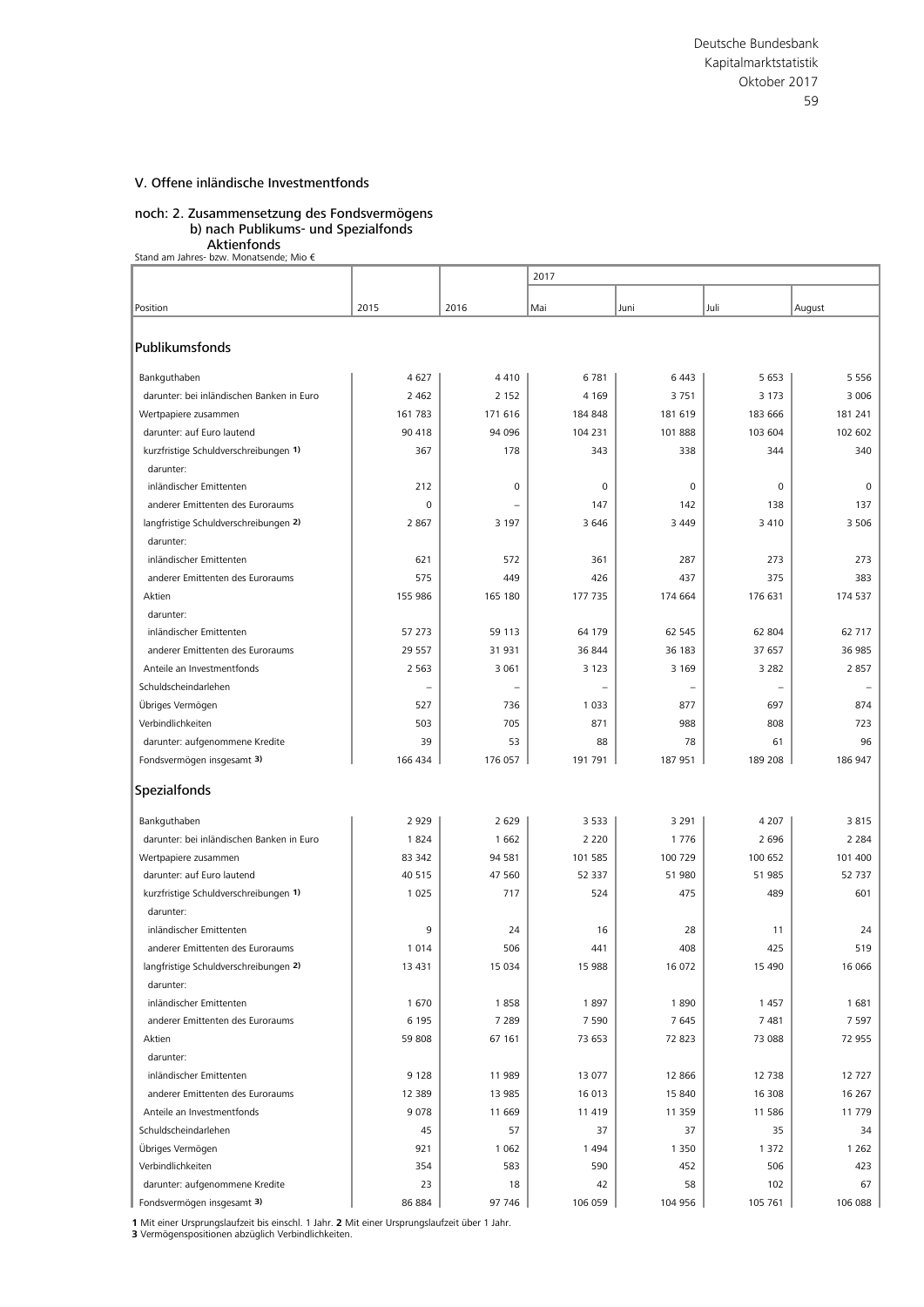Deutsche Bundesbank 60 Kapitalmarktstatistik Oktober 2017

# V. Offene inländische Investmentfonds

# noch: 2. Zusammensetzung des Fondsvermögens

# b) nach Publikums- und Spezialfonds

**Rentenfonds<br>€ Stand am Jahres- bzw. Monatsende; Mio** 

|                                           |                |                | 2017    |                    |                |                  |
|-------------------------------------------|----------------|----------------|---------|--------------------|----------------|------------------|
|                                           |                |                |         |                    |                |                  |
| Position                                  | 2015           | 2016           | Mai     | Juni               | Juli           | August           |
| Publikumsfonds                            |                |                |         |                    |                |                  |
| Bankguthaben                              | 3917           | 3780           | 3768    | 3 8 0 8            | 3808           | 4 1 5 8          |
| darunter: bei inländischen Banken in Euro | 3517           | 3 3 4 7        | 3 3 1 8 | 3 3 5 6            | 3 3 9 8        | 3716             |
| Wertpapiere zusammen                      | 62 432         | 66 030         | 68 229  | 67 287             | 67 750         | 68 351           |
| darunter: auf Euro lautend                | 51 416         | 54 047         | 55 023  | 53 951             | 54 221         | 54 708           |
| kurzfristige Schuldverschreibungen 1)     | 356            | 1 0 0 6        | 878     | 882                | 823            | 804              |
| darunter:                                 |                |                |         |                    |                |                  |
| inländischer Emittenten                   | 18             | 86             | 160     | 162                | 141            | 132              |
| anderer Emittenten des Euroraums          | 226            | 758            | 541     | 504                | 445            | 439              |
| langfristige Schuldverschreibungen 2)     | 59 208         | 61 602         | 63 809  | 62 997             | 63 393         | 64 031           |
| darunter:                                 |                |                |         |                    |                |                  |
| inländischer Emittenten                   | 12 176         | 12 4 62        | 12 161  | 11 742             | 11 715         | 11810            |
| anderer Emittenten des Euroraums          | 30 451         | 28 4 66        | 29 005  | 28 458             | 28 665         | 28 744           |
| Aktien                                    | 1756           | 1 9 0 8        | 1995    | 1898               | 2 1 0 3        | 2 0 9 1          |
| darunter:                                 |                |                |         |                    |                |                  |
| inländischer Emittenten                   | 228            | 236            | 278     | 256                | 254            | 265              |
| anderer Emittenten des Euroraums          | 368            | 412            | 453     | 442                | 477            | 482              |
| Anteile an Investmentfonds                | 1 1 1 3        | 1514           | 1 5 4 6 | 1510               | 1431           | 1 4 2 5          |
| Schuldscheindarlehen                      |                | 5              | 12      | 12                 | 17             | 17               |
| Übriges Vermögen                          | 1 2 3 1        | 1 2 1 5        | 1 0 9 8 | 1 4 3 1            | 1 1 8 6        | 1 2 0 8          |
| Verbindlichkeiten                         | 303            | 502            | 514     | 658                | 524            | 577              |
| darunter: aufgenommene Kredite            | 36             | 64             | 74      | 122                | 76             | 77               |
| Fondsvermögen insgesamt 3)                | 67 277         | 70 528         | 72 593  | 71 880             | 72 239         | 73 157           |
| Spezialfonds                              |                |                |         |                    |                |                  |
|                                           |                |                |         |                    |                |                  |
| Bankguthaben                              | 6814           | 6 2 5 8        | 7733    | 7654               | 6986           | 8 4 5 4          |
| darunter: bei inländischen Banken in Euro | 4338           | 4 1 7 2        | 4 4 4 2 | 4529               | 4 3 0 6        | 5 2 3 2          |
| Wertpapiere zusammen                      | 310 042        | 340 544        | 342 878 | 341 549            | 342 067        | 346 413          |
| darunter: auf Euro lautend                | 231 634        | 252 088        | 254 741 | 254 393            | 255 361        | 258 861          |
| kurzfristige Schuldverschreibungen 1)     | 1 5 9 4        | 1 9 0 3        | 1800    | 1 6 3 6            | 1 9 0 9        | 1831             |
| darunter:                                 |                |                |         |                    |                |                  |
| inländischer Emittenten                   | 50             | 258            | 164     | 179                | 173            | 223              |
| anderer Emittenten des Euroraums          | 348            | 1 1 2 1        | 1 0 0 6 | 833                | 882            | 1010             |
| langfristige Schuldverschreibungen 2)     | 279 485        | 306 622        | 306 129 | 305 106            | 305 465        | 310 017          |
| darunter:<br>inländischer Emittenten      | 27 724         |                |         |                    | 27 756         | 28 192           |
|                                           |                | 28 019         | 27 687  | 27 951             |                |                  |
| anderer Emittenten des Euroraums          | 128 791        | 137 716        | 137 749 | 136 793            | 138 133        | 139 719<br>11803 |
| Aktien                                    | 11 043         | 12 135         | 12 012  | 11 895             | 11885          |                  |
| darunter:                                 |                |                |         |                    |                |                  |
| inländischer Emittenten                   | 1747           | 1808           | 2 1 5 8 | 2 1 1 4            | 2 0 6 6        | 2 0 6 6          |
| anderer Emittenten des Euroraums          | 2 4 9 9        | 2 6 0 5        | 2 7 1 1 | 2 6 9 6            | 2 6 6 4        | 2 6 4 6          |
| Anteile an Investmentfonds                | 17 920         | 19883          | 22 936  | 22 913             | 22 808         | 22 762           |
| Schuldscheindarlehen                      | 683            | 1685           | 1764    | 1783               | 1818           | 1913             |
| Übriges Vermögen                          | 8 0 4 1        | 9616           | 9 3 4 1 | 9 0 6 4            | 9960           | 8917             |
| Verbindlichkeiten                         | 4038           | 5 0 3 6        | 5 600   | 5 4 9 8            | 5 0 0 3        | 5 2 9 0          |
| darunter: aufgenommene Kredite            | 352<br>321 544 | 551<br>353 067 | 1 5 3 9 | 1 1 6 3<br>354 552 | 941<br>355 828 | 1574<br>360 405  |
| Fondsvermögen insgesamt 3)                |                |                | 356 116 |                    |                |                  |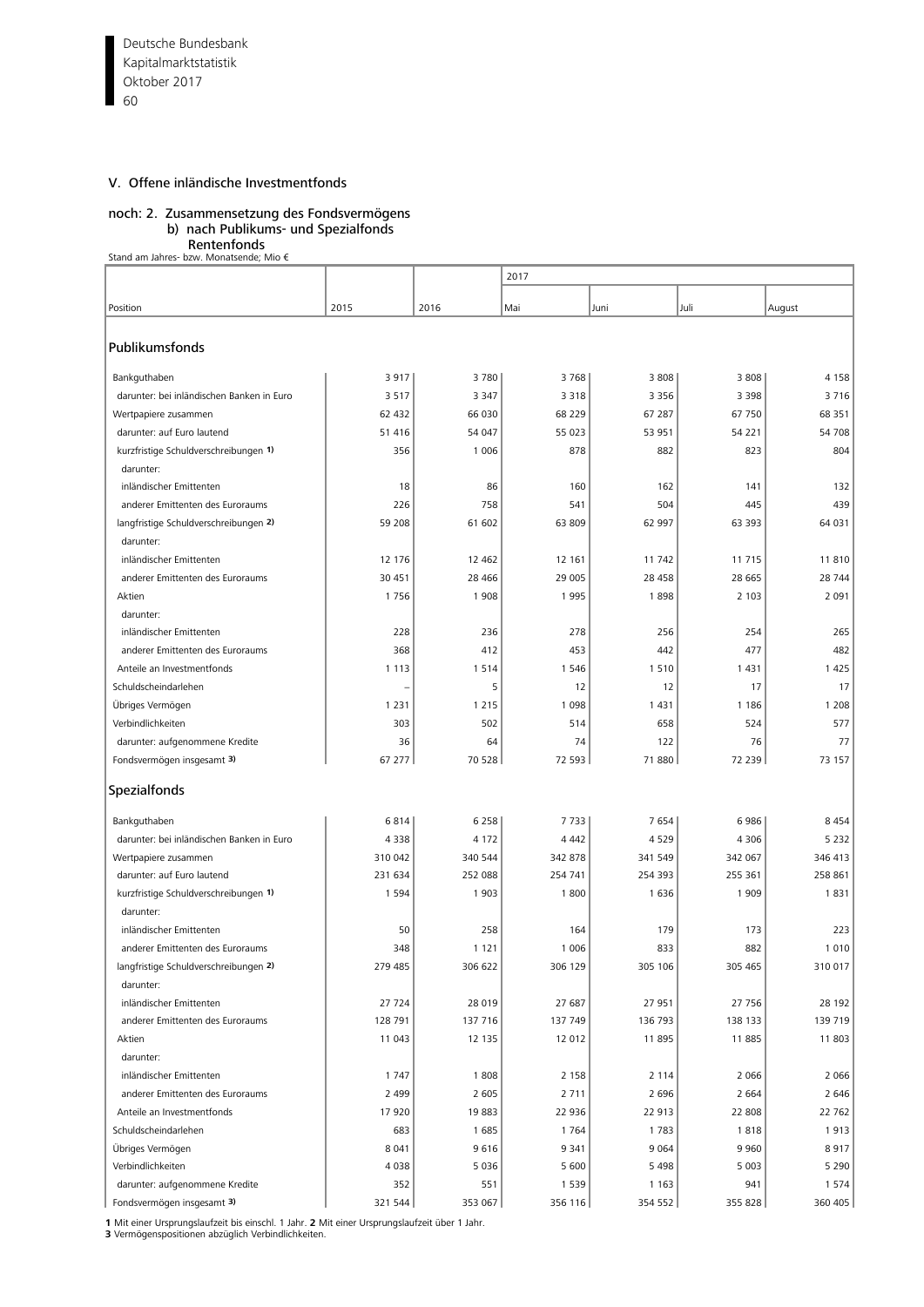noch: 2. Zusammensetzung des Fondsvermögens b) nach Publikums- und Spezialfonds

Gemischte Wertpapierfonds \*) Stand am Jahres- bzw. Monatsende; Mio €

|                                           |         |         | 2017    |         |         |         |  |
|-------------------------------------------|---------|---------|---------|---------|---------|---------|--|
|                                           |         |         |         |         |         |         |  |
| Position                                  | 2015    | 2016    | Mai     | Juni    | Juli    | August  |  |
|                                           |         |         |         |         |         |         |  |
| Publikumsfonds                            |         |         |         |         |         |         |  |
| Bankguthaben                              | 5 9 4 0 | 5 2 6 2 | 5889    | 5 9 0 2 | 5 7 1 3 | 6 1 9 6 |  |
| darunter: bei inländischen Banken in Euro | 4947    | 4 1 0 9 | 4 4 7 4 | 4566    | 4 3 7 1 | 4912    |  |
| Wertpapiere zusammen                      | 73 913  | 79 579  | 86 434  | 86 764  | 87 886  | 88 4 88 |  |
| darunter: auf Euro lautend                | 60 191  | 61 860  | 67 247  | 67 444  | 68 613  | 68 882  |  |
| kurzfristige Schuldverschreibungen 1)     | 456     | 320     | 259     | 302     | 241     | 298     |  |
| darunter:                                 |         |         |         |         |         |         |  |
| inländischer Emittenten                   | 62      | 79      | 78      | 87      | 82      | 96      |  |
| anderer Emittenten des Euroraums          | 274     | 33      | 8       | 30      | 10      | 25      |  |
| langfristige Schuldverschreibungen 2)     | 31 252  | 32 705  | 34 062  | 34 164  | 34 662  | 34 954  |  |
| darunter:                                 |         |         |         |         |         |         |  |
| inländischer Emittenten                   | 10 258  | 10 063  | 10 070  | 9957    | 10 050  | 10 0 24 |  |
| anderer Emittenten des Euroraums          | 12 643  | 11 620  | 12 130  | 12 162  | 12 448  | 12 540  |  |
| Aktien                                    | 16875   | 19 059  | 20 9 28 | 20 730  | 21 109  | 21 058  |  |
| darunter:                                 |         |         |         |         |         |         |  |
| inländischer Emittenten                   | 5 2 8 6 | 5893    | 6559    | 6498    | 6 6 3 3 | 6633    |  |
| anderer Emittenten des Euroraums          | 4505    | 5 1 3 2 | 5851    | 5730    | 5916    | 5889    |  |
| Anteile an Investmentfonds                | 25 330  | 27 496  | 31 185  | 31 569  | 31 874  | 32 178  |  |
| Schuldscheindarlehen                      | 69      | 70      | 69      | 69      | 69      | 69      |  |
| Übriges Vermögen                          | 1 3 2 0 | 1 3 0 3 | 1694    | 1708    | 1652    | 1613    |  |
| Verbindlichkeiten                         | 666     | 1 0 9 7 | 1 1 9 4 | 1 1 6 8 | 1 0 7 2 | 1 1 2 4 |  |
| darunter: aufgenommene Kredite            | 63      | 65      | 103     | 62      | 114     | 97      |  |
| Fondsvermögen insgesamt 3)                | 80 577  | 85 118  | 92 893  | 93 274  | 94 248  | 95 243  |  |
|                                           |         |         |         |         |         |         |  |
| Spezialfonds                              |         |         |         |         |         |         |  |
| Bankguthaben                              | 36 280  | 30 942  | 33 305  | 33 379  | 33 315  | 33 834  |  |
| darunter: bei inländischen Banken in Euro | 25 0 36 | 21 392  | 22 813  | 22729   | 22 482  | 23 5 31 |  |
| Wertpapiere zusammen                      | 675 522 | 745 192 | 767 143 | 763 993 | 764 548 | 766 050 |  |
| darunter: auf Euro lautend                | 524 779 | 571 059 | 579 058 | 578 458 | 580 857 | 583 178 |  |
| kurzfristige Schuldverschreibungen 1)     | 2 1 1 3 | 2 3 8 5 | 2 2 1 5 | 2 1 6 8 | 2 3 7 9 | 3 0 7 1 |  |
| darunter:                                 |         |         |         |         |         |         |  |
| inländischer Emittenten                   | 550     | 410     | 517     | 566     | 539     | 581     |  |
| anderer Emittenten des Euroraums          | 753     | 1 0 3 3 | 668     | 536     | 682     | 780     |  |
| langfristige Schuldverschreibungen 2)     | 425 354 | 461 136 | 463 678 | 465 423 | 464 737 | 465 690 |  |
| darunter:                                 |         |         |         |         |         |         |  |
| inländischer Emittenten                   | 77 054  | 79 842  | 77888   | 77 077  | 76 703  | 76 273  |  |
| anderer Emittenten des Euroraums          | 182 787 | 186 637 | 185 288 | 187 236 | 187 020 | 187 106 |  |
| Aktien                                    | 102 135 | 108 994 | 115 968 | 113 320 | 111 882 | 110 233 |  |
| darunter:                                 |         |         |         |         |         |         |  |
| inländischer Emittenten                   | 20 675  | 22 160  | 23 899  | 23 065  | 22 3 36 | 22 153  |  |
| anderer Emittenten des Euroraums          | 33 131  | 34 296  | 37 033  | 35 808  | 35 649  | 34 993  |  |
| Anteile an Investmentfonds                | 145 920 | 172 677 | 185 282 | 183 082 | 185 550 | 187 056 |  |
| Schuldscheindarlehen                      | 4 1 4 6 | 4531    | 4926    | 5 0 9 8 | 5 1 4 0 | 5 1 6 7 |  |
| Übriges Vermögen                          | 17 651  | 20 198  | 21 310  | 19 741  | 21 935  | 21 249  |  |
| Verbindlichkeiten                         | 10 576  | 10 645  | 10 5 86 | 11 423  | 10 652  | 10 4 39 |  |
| darunter: aufgenommene Kredite            | 2 7 9 2 | 1 601   | 3 0 4 7 | 3 2 8 9 | 3 5 4 1 | 3 2 3 5 |  |
| Fondsvermögen insgesamt 3)                | 723 023 | 790 219 | 816 099 | 810 787 | 814 286 | 815 861 |  |

\* Wertpapierfonds ohne Schwerpunkt in Aktien bzw. Renten. 1 Mit einer Ursprungs-<br>laufzeit bis einschl. 1 Jahr. 2 Mit einer Ursprungslaufzeit über 1 Jahr. 3 Vermögenspo-<br>sitionen abzüglich Verbindlichkeiten.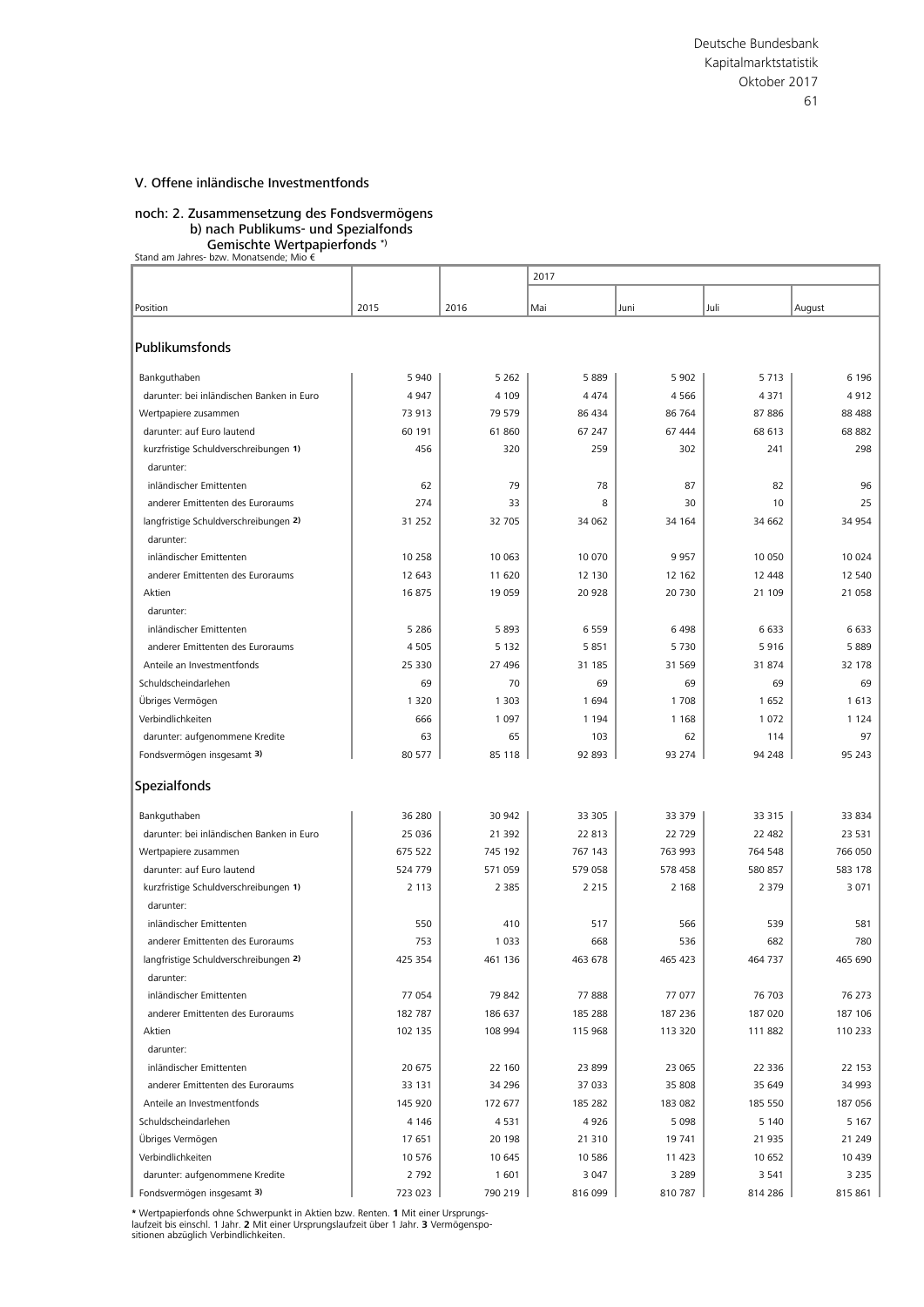Deutsche Bundesbank 62 Kapitalmarktstatistik Oktober 2017

### V. Offene inländische Investmentfonds

# noch: 2. Zusammensetzung des Fondsvermögens

b) nach Publikums- und Spezialfonds

**Geldmarktfonds**<br>€ Stand am Jahres- bzw. Monatsende; Mio

|                                           |                |              | 2017    |         |                |         |
|-------------------------------------------|----------------|--------------|---------|---------|----------------|---------|
| Position                                  | 2015           | 2016         | Mai     | Juni    | Juli           | August  |
|                                           |                |              |         |         |                |         |
| Publikumsfonds                            |                |              |         |         |                |         |
|                                           |                |              |         |         |                |         |
| Bankguthaben                              | 354            | 152          | 301     | 353     | 296            | 408     |
| darunter: bei inländischen Banken in Euro | 277            | 139          | 301     | 353     | 296            | 408     |
| Wertpapiere zusammen                      | 2 5 7 0        | 2 4 6 3      | 2 0 6 8 | 2 0 6 1 | 2 0 9 1        | 2 2 2 4 |
| darunter: auf Euro lautend                | 2 5 7 0        | 2 4 6 3      | 2 0 6 8 | 2 0 6 1 | 2 0 9 1        | 2 2 2 4 |
| kurzfristige Schuldverschreibungen 1)     | 28             | 111          | 113     | 155     | 176            | 303     |
| darunter:                                 |                |              |         |         |                |         |
| inländischer Emittenten                   | ÷              | $\mathbf{1}$ | 3       | 5       | 5              | 9       |
| anderer Emittenten des Euroraums          | 24             | 102          | 104     | 145     | 158            | 283     |
| langfristige Schuldverschreibungen 2)     | 2 5 3 5        | 2 2 9 0      | 1908    | 1861    | 1866           | 1864    |
| darunter:                                 |                |              |         |         |                |         |
| inländischer Emittenten                   | 517            | 587          | 618     | 607     | 606            | 571     |
| anderer Emittenten des Euroraums          | 1 2 0 5        | 923          | 669     | 689     | 702            | 702     |
| Anteile an Investmentfonds                | $\overline{7}$ | 61           | 46      | 46      | 50             | 56      |
| Übriges Vermögen                          | 11             | 12           | 6       | 19      | $\overline{7}$ | 18      |
|                                           |                |              |         |         |                |         |
| Verbindlichkeiten                         | $\overline{2}$ | 3            | 3       | 9       | 6              | 25      |
| Fondsvermögen insgesamt 3)                | 2 9 3 3        | 2 6 3 6      | 2 3 7 5 | 2 4 4 0 | 2 4 0 3        | 2 6 4 0 |
| Spezialfonds                              |                |              |         |         |                |         |
| Bankguthaben                              | $\mathbf{1}$   | $\cdot$      |         |         |                |         |
| darunter: bei inländischen Banken in Euro | $\mathbf{1}$   | $\cdot$      |         |         |                |         |
|                                           |                |              |         |         |                |         |
| Wertpapiere zusammen                      | 900            | $\cdot$      |         |         |                |         |
| darunter: auf Euro lautend                | 8              | $\cdot$      |         |         |                |         |
| kurzfristige Schuldverschreibungen 1)     | 892            | $\cdot$      |         | $\cdot$ |                | $\cdot$ |
| darunter:                                 |                |              |         |         |                |         |
| inländischer Emittenten                   |                |              |         |         |                |         |
| anderer Emittenten des Euroraums          | $\mathbf{1}$   |              |         |         |                |         |
| langfristige Schuldverschreibungen 2)     | 8              |              |         |         |                |         |
| darunter:                                 |                |              |         |         |                |         |
| inländischer Emittenten                   | $\mathbf{1}$   | $\cdot$      |         |         |                |         |
| anderer Emittenten des Euroraums          | 6              |              |         |         |                |         |
| Anteile an Investmentfonds                |                | $\cdot$      |         |         |                |         |
| Übriges Vermögen                          | 0              |              |         |         |                |         |
| Verbindlichkeiten                         | 0              |              |         |         |                |         |
| Fondsvermögen insgesamt 3)                | 901            |              |         |         |                |         |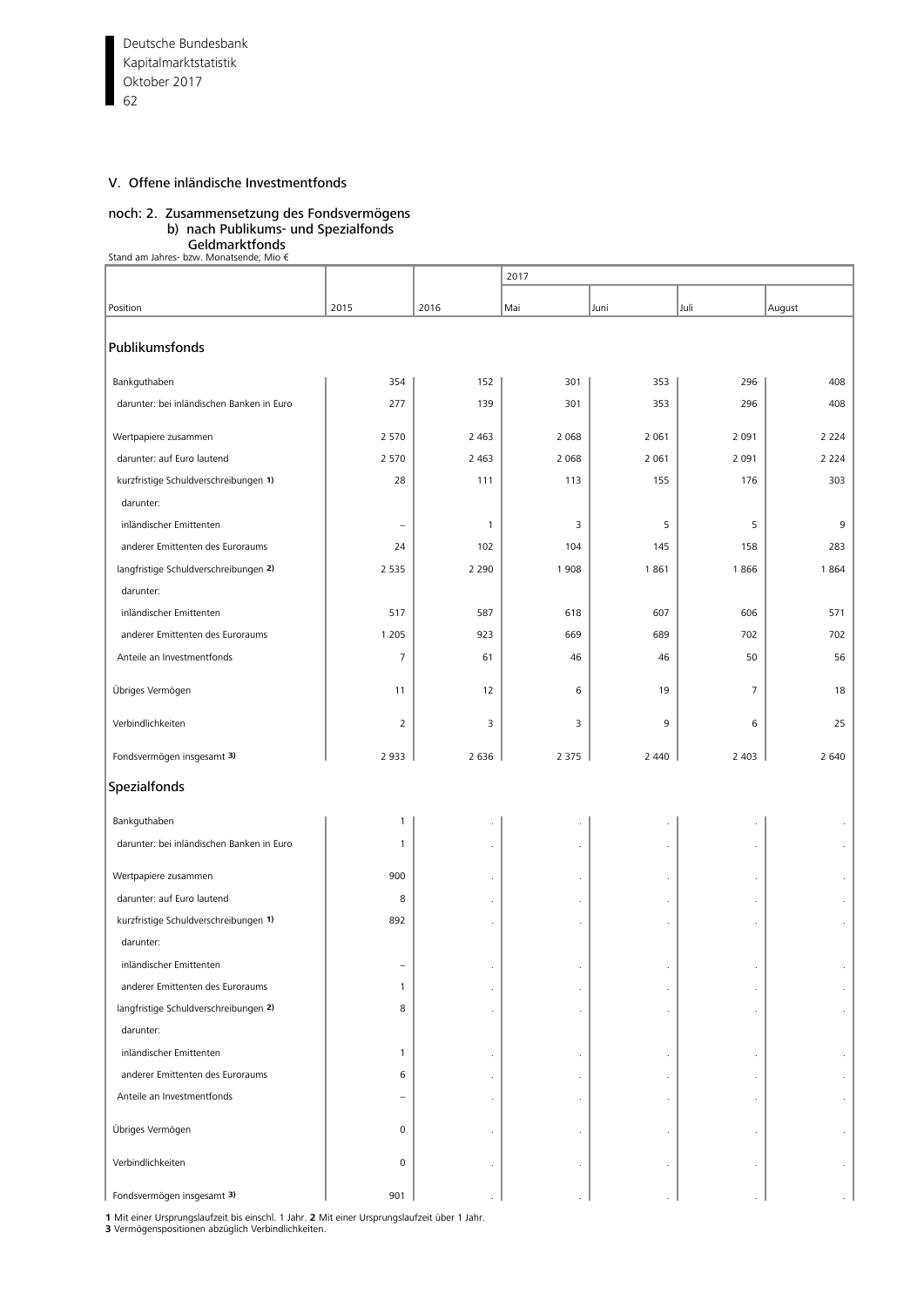#### noch: 2. Zusammensetzung des Fondsvermögens b) nach Publikums- und Spezialfonds

**Immobilienfonds**<br>€ Stand am Jahres- bzw. Monatsende; Mio

|                                                                         |                    |                    | 2017               |                    |                    |                 |
|-------------------------------------------------------------------------|--------------------|--------------------|--------------------|--------------------|--------------------|-----------------|
|                                                                         |                    |                    |                    |                    |                    |                 |
| Position                                                                | 2015               | 2016               | Mai                | Juni               | Juli               | August          |
|                                                                         |                    |                    |                    |                    |                    |                 |
| Publikumsfonds                                                          |                    |                    |                    |                    |                    |                 |
| Bankguthaben                                                            | 9088               | 10 761             | 11 961             | 11 742             | 10 955             | 10789           |
| darunter: bei inländischen Banken in Euro                               | 7498               | 8 3 4 9            | 10 149             | 10 071             | 9 2 6 3            | 9 1 3 0         |
| Wertpapiere zusammen                                                    | 7582               | 8671               | 8 2 4 0            | 7736               | 8 0 6 2            | 8 3 0 1         |
| darunter:                                                               |                    |                    |                    |                    |                    |                 |
| Schuldverschreibungen                                                   | 2 5 1 7<br>5 0 6 4 | 3 3 5 3<br>5 3 1 8 | 3 3 3 4<br>4 9 0 6 | 3 1 6 4<br>4572    | 3 2 7 8<br>4 7 8 4 | 3 2 6 5<br>5036 |
| Anteile an Investmentfonds<br>unbebaute Grundstücke                     | 1079               | 1 3 2 8            | 1886               | 1889               | 1879               | 1585            |
| darunter:                                                               |                    |                    |                    |                    |                    |                 |
| im Inland                                                               | 753                | 660                | 783                | 811                | 823                | 643             |
| in anderen Ländern des Euroraums                                        | 178                | 428                | 857                | 865                | 837                | 710             |
| in anderen EU-Ländern                                                   | 148                | 240                | 247                | 213                | 218                | 232             |
| bebaute Grundstücke                                                     | 50 374             | 46 593             | 46 910             | 46 720             | 46 782             | 47 759          |
| darunter:<br>im Inland                                                  | 20 25 2            | 18856              | 20 0 29            | 20 15 6            | 20 288             | 21 757          |
| in anderen Ländern des Euroraums                                        | 17 17 6            | 14 8 68            | 14 2 4 3           | 14 004             | 14 139             | 13 9 19         |
| in anderen EU-Ländern                                                   | 9 5 0 0            | 8850               | 8525               | 8565               | 8 4 5 2            | 8 2 8 8         |
| Beteiligungen an Immobilien-Gesellschaften                              | 17 280             | 18718              | 19 3 24            | 19 5 96            | 19 735             | 19 2 6 2        |
| darunter:                                                               |                    |                    |                    |                    |                    |                 |
| mit Sitz im Inland                                                      | 4758               | 4959               | 5 1 2 4            | 5 1 1 9            | 5 1 4 1            | 5 2 2 2         |
| mit Sitz in anderen Ländern des Euroraums                               | 6 4 2 5            | 6518               | 6 2 4 2            | 6356               | 6 5 3 7            | 6317            |
| mit Sitz in anderen EU-Ländern<br>Darlehen an Immobilien-Gesellschaften | 1973<br>6 3 0 9    | 2 1 9 2<br>6861    | 3 0 1 0<br>6986    | 3 1 0 3<br>7 2 7 7 | 3 2 7 7<br>7 2 7 7 | 3 0 8 1<br>7066 |
| darunter:                                                               |                    |                    |                    |                    |                    |                 |
| mit Sitz im Inland                                                      | 962                | 1 0 9 5            | 776                | 792                | 774                | 703             |
| mit Sitz in anderen Ländern des Euroraums                               | 2958               | 2 9 0 9            | 2 9 9 7            | 3 0 0 9            | 3 0 2 6            | 2953            |
| mit Sitz in anderen EU-Ländern                                          | 988                | 1 0 0 8            | 950                | 1 1 5 5            | 1 1 6 2            | 1 2 1 1         |
| Übriges Vermögen                                                        | 4978               | 6 189              | 5706               | 6 2 1 5            | 6 4 0 1            | 6 4 4 9         |
| Verbindlichkeiten                                                       | 15 690             | 13 870             | 13 578             | 14 4 81            | 14 071             | 13871           |
| darunter: aufgenommene Kredite<br>Fondsvermögen insgesamt 1)            | 8674<br>81 000     | 6957<br>85 25 2    | 7 1 7 8<br>87 437  | 7 2 9 9<br>86 694  | 7 2 5 7<br>87 019  | 7759<br>87 339  |
|                                                                         |                    |                    |                    |                    |                    |                 |
| Spezialfonds                                                            |                    |                    |                    |                    |                    |                 |
|                                                                         |                    |                    |                    |                    |                    |                 |
| Bankguthaben                                                            | 5 6 8 6            | 6 2 4 9            | 5314               | 5 4 2 0            | 5 4 2 1            | 5846            |
| darunter: bei inländischen Banken in Euro<br>Wertpapiere zusammen       | 4 2 9 5<br>5 5 1 6 | 5 0 6 4<br>6 1 1 0 | 4873<br>6512       | 5 0 0 5<br>6 607   | 4849<br>6 6 4 7    | 5 3 8 0<br>6737 |
| darunter:                                                               |                    |                    |                    |                    |                    |                 |
| Schuldverschreibungen                                                   | 47                 | 33                 | 41                 | 41                 | 37                 | 63              |
| Anteile an Investmentfonds                                              | 5 4 6 9            | 6 0 7 7            | 6 4 7 1            | 6566               | 6611               | 6674            |
| unbebaute Grundstücke                                                   | 753                | 1 4 8 8            | 1490               | 1 5 2 0            | 1 5 2 4            | 1 4 6 0         |
| darunter:                                                               |                    |                    |                    |                    |                    |                 |
| im Inland<br>in anderen Ländern des Euroraums                           | 680<br>73          | 1 3 2 4<br>87      | 1 4 0 1<br>89      | 1431<br>89         | 1 4 3 1<br>93      | 1 3 6 6<br>94   |
| in anderen EU-Ländern                                                   |                    | 77                 | ۳                  |                    |                    |                 |
| bebaute Grundstücke                                                     | 50 298             | 57 703             | 60 559             | 60 983             | 61 659             | 60 643          |
| darunter:                                                               |                    |                    |                    |                    |                    |                 |
| im Inland                                                               | 40 982             | 48 248             | 50 853             | 51 281             | 52 037             | 51 103          |
| in anderen Ländern des Euroraums                                        | 5875               | 5 9 6 6            | 6 1 9 6            | 6 2 9 9            | 6 2 5 7            | 6 1 9 5         |
| in anderen EU-Ländern                                                   | 3 1 2 0            | 3 1 3 5            | 3 1 6 2            | 3 0 5 6            | 3 0 3 3            | 3017            |
| Beteiligungen an Immobilien-Gesellschaften<br>darunter:                 | 12 2 2 2           | 15 659             | 17 663             | 17876              | 18 233             | 17 981          |
| mit Sitz im Inland                                                      | 5 5 1 5            | 8 0 5 5            | 8 2 3 3            | 8 2 7 6            | 8416               | 8 4 6 3         |
| mit Sitz in anderen Ländern des Euroraums                               | 2 7 8 2            | 3 2 4 4            | 3 9 5 2            | 3 9 2 7            | 3871               | 3854            |
| mit Sitz in anderen EU-Ländern                                          | 953                | 1 4 3 0            | 1710               | 1713               | 1758               | 1790            |
| Darlehen an Immobilien-Gesellschaften                                   | 3 6 4 8            | 5 0 4 0            | 5 9 0 8            | 5 9 9 4            | 6 2 2 9            | 6 2 0 7         |
| darunter:                                                               |                    |                    |                    |                    |                    |                 |
| mit Sitz im Inland<br>mit Sitz in anderen Ländern des Euroraums         | 993<br>936         | 1 603              | 2012               | 2 0 4 8            | 2 0 8 2            | 2026            |
| mit Sitz in anderen EU-Ländern                                          | 670                | 1 3 4 0<br>937     | 1653<br>1012       | 1699<br>1 0 5 2    | 1 9 0 4<br>1 0 0 4 | 1885<br>1 0 0 8 |
| Übriges Vermögen                                                        | 8724               | 8932               | 8808               | 9 2 2 3            | 8 9 9 4            | 8735            |
| Verbindlichkeiten                                                       | 22 3 25            | 25 613             | 25 225             | 25 371             | 25 157             | 24 9 24         |
| darunter: aufgenommene Kredite                                          | 17897              | 20 888             | 20 979             | 21 163             | 21 395             | 21 1 25         |
| Fondsvermögen insgesamt 1)                                              | 64 523             | 75 567             | 81 030             | 82 252             | 83 550             | 82 685          |

**1** Vermögenspositionen abzüglich Verbindlichkeiten.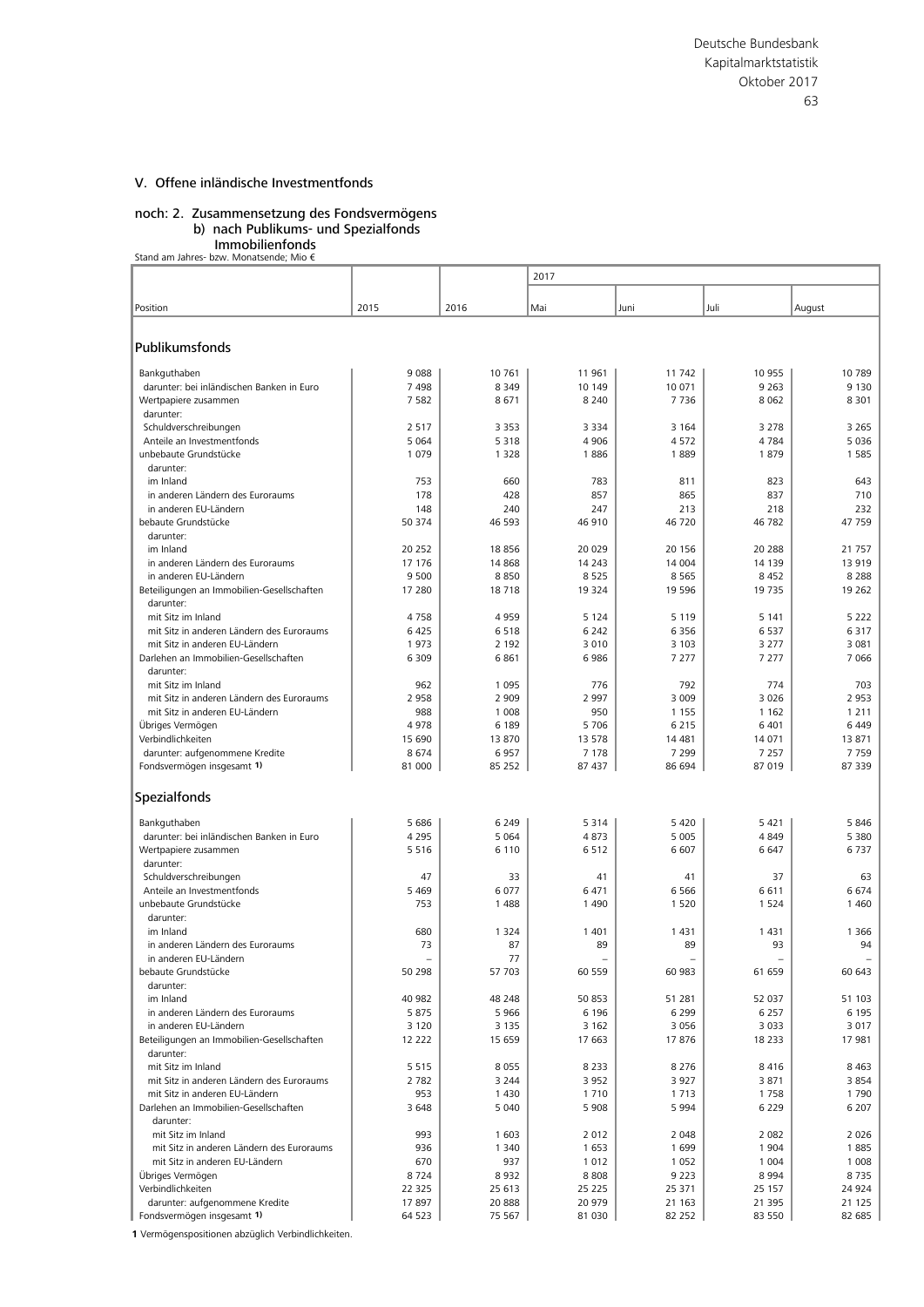# noch: 2. Zusammensetzung des Fondsvermögens

# b) nach Publikums- und Spezialfonds

**Gemischte Fonds** \*)<br>€ Stand am Jahres- bzw. Monatsende; Mio

|                                           |         |      | 2014      |         |          |          |  |  |  |
|-------------------------------------------|---------|------|-----------|---------|----------|----------|--|--|--|
|                                           |         |      |           |         |          |          |  |  |  |
| Position                                  | 2013    | 2014 | September | Oktober | November | Dezember |  |  |  |
| Publikumsfonds                            |         |      |           |         |          |          |  |  |  |
| Bankguthaben                              | 2 0 9 8 |      | 1857      | 1870    | 1664     |          |  |  |  |
| darunter: bei inländischen Banken in Euro | 1746    |      | 1 4 4 7   | 1 4 9 8 | 1 2 9 4  |          |  |  |  |
| Wertpapiere zusammen                      | 20 5 37 |      | 18418     | 18 18 5 | 18 5 60  |          |  |  |  |
| darunter: auf Euro lautend                | 18 187  |      | 15 389    | 15 104  | 15 2 5 3 |          |  |  |  |
| kurzfristige Schuldverschreibungen 1)     | 150     |      | 45        | 107     | 113      |          |  |  |  |
| darunter:                                 |         |      |           |         |          |          |  |  |  |
| inländischer Emittenten                   | 58      |      | 19        | 18      | 18       |          |  |  |  |
| anderer Emittenten des Euroraums          | 85      |      | 14        | 82      | 87       |          |  |  |  |
| langfristige Schuldverschreibungen 2)     | 8 9 9 1 |      | 7991      | 8 0 8 7 | 8 2 1 1  |          |  |  |  |
| darunter:                                 |         |      |           |         |          |          |  |  |  |
| inländischer Emittenten                   | 3977    |      | 2 4 9 3   | 2 4 9 6 | 2 4 6 5  |          |  |  |  |
| anderer Emittenten des Euroraums          | 3734    |      | 3 6 9 8   | 3 8 0 3 | 3887     |          |  |  |  |
| Aktien                                    | 4 1 1 1 |      | 3 6 8 9   | 3 6 3 3 | 3740     |          |  |  |  |
| darunter:                                 |         |      |           |         |          |          |  |  |  |
| inländischer Emittenten                   | 1 3 3 7 |      | 1 0 4 3   | 1 0 3 3 | 1 1 0 8  |          |  |  |  |
| anderer Emittenten des Euroraums          | 1 2 0 9 |      | 1 0 5 7   | 1 0 3 5 | 1 0 4 5  |          |  |  |  |
| Anteile an Investmentfonds                | 7 2 8 5 |      | 6 6 9 2   | 6 3 5 8 | 6496     |          |  |  |  |
| Schuldscheindarlehen                      |         |      |           |         |          |          |  |  |  |
| Übriges Vermögen                          | 557     |      | 475       | 570     | 593      |          |  |  |  |
| Verbindlichkeiten                         | 224     |      | 300       | 267     | 260      |          |  |  |  |
| darunter: aufgenommene Kredite            | 24      |      | 20        | 20      | 19       |          |  |  |  |
| Fondsvermögen insgesamt 3)                | 22 968  |      | 20 450    | 20 357  | 20 55 6  |          |  |  |  |
| Spezialfonds                              |         |      |           |         |          |          |  |  |  |
| Bankguthaben                              | 11 166  |      | 10 288    | 10 973  | 10878    |          |  |  |  |
| darunter: bei inländischen Banken in Euro | 9716    |      | 8634      | 9 3 2 4 | 8991     |          |  |  |  |
| Wertpapiere zusammen                      | 194 375 |      | 192 397   | 201 488 | 206 634  |          |  |  |  |
| darunter: auf Euro lautend                | 149 649 |      | 142 114   | 148 451 | 151 671  |          |  |  |  |
| kurzfristige Schuldverschreibungen 1)     | 1 4 9 9 |      | 1416      | 958     | 791      |          |  |  |  |
| darunter:                                 |         |      |           |         |          |          |  |  |  |
| inländischer Emittenten                   | 458     |      | 267       | 250     | 232      |          |  |  |  |
| anderer Emittenten des Euroraums          | 778     |      | 593       | 301     | 178      |          |  |  |  |
| langfristige Schuldverschreibungen 2)     | 122 207 |      | 120 917   | 127 235 | 130 340  |          |  |  |  |
| darunter:                                 |         |      |           |         |          |          |  |  |  |
| inländischer Emittenten                   | 25 934  |      | 22 454    | 24 128  | 24 7 45  |          |  |  |  |
| anderer Emittenten des Euroraums          | 53 451  |      | 50 812    | 54 077  | 54 683   |          |  |  |  |
| Aktien                                    | 31 851  |      | 31 640    | 32 735  | 33 324   |          |  |  |  |
| darunter:                                 |         |      |           |         |          |          |  |  |  |
| inländischer Emittenten                   | 6723    |      | 5 3 8 1   | 5 2 9 9 | 5 4 2 0  |          |  |  |  |
| anderer Emittenten des Euroraums          | 9 3 9 9 |      | 9 2 9 8   | 9 3 6 1 | 9490     |          |  |  |  |
| Anteile an Investmentfonds                | 38 819  |      | 38 4 24   | 40 560  | 42 179   |          |  |  |  |
| Schuldscheindarlehen                      | 627     |      | 616       | 672     | 691      |          |  |  |  |
| Übriges Vermögen                          | 4764    |      | 4 8 0 2   | 6 2 5 5 | 7 3 2 7  |          |  |  |  |
| Verbindlichkeiten                         | 2 3 2 2 |      | 4 0 2 6   | 3 6 7 3 | 4598     |          |  |  |  |
| darunter: aufgenommene Kredite            | 574     |      | 468       | 466     | 603      |          |  |  |  |
| Fondsvermögen insgesamt 3)                | 208 609 |      | 204 077   | 215 714 | 220 932  |          |  |  |  |

\* Erhebung der Fondskategorie ab Berichtsmonat Dezember 2014 eingestellt. **1** Mit<br>einer Ursprungslaufzeit bis einschl. 1 Jahr. 2 Mit einer Ursprungslaufzeit über<br>1 Jahr. **3** Vermögenspositionen abzüglich Verbindlichkeit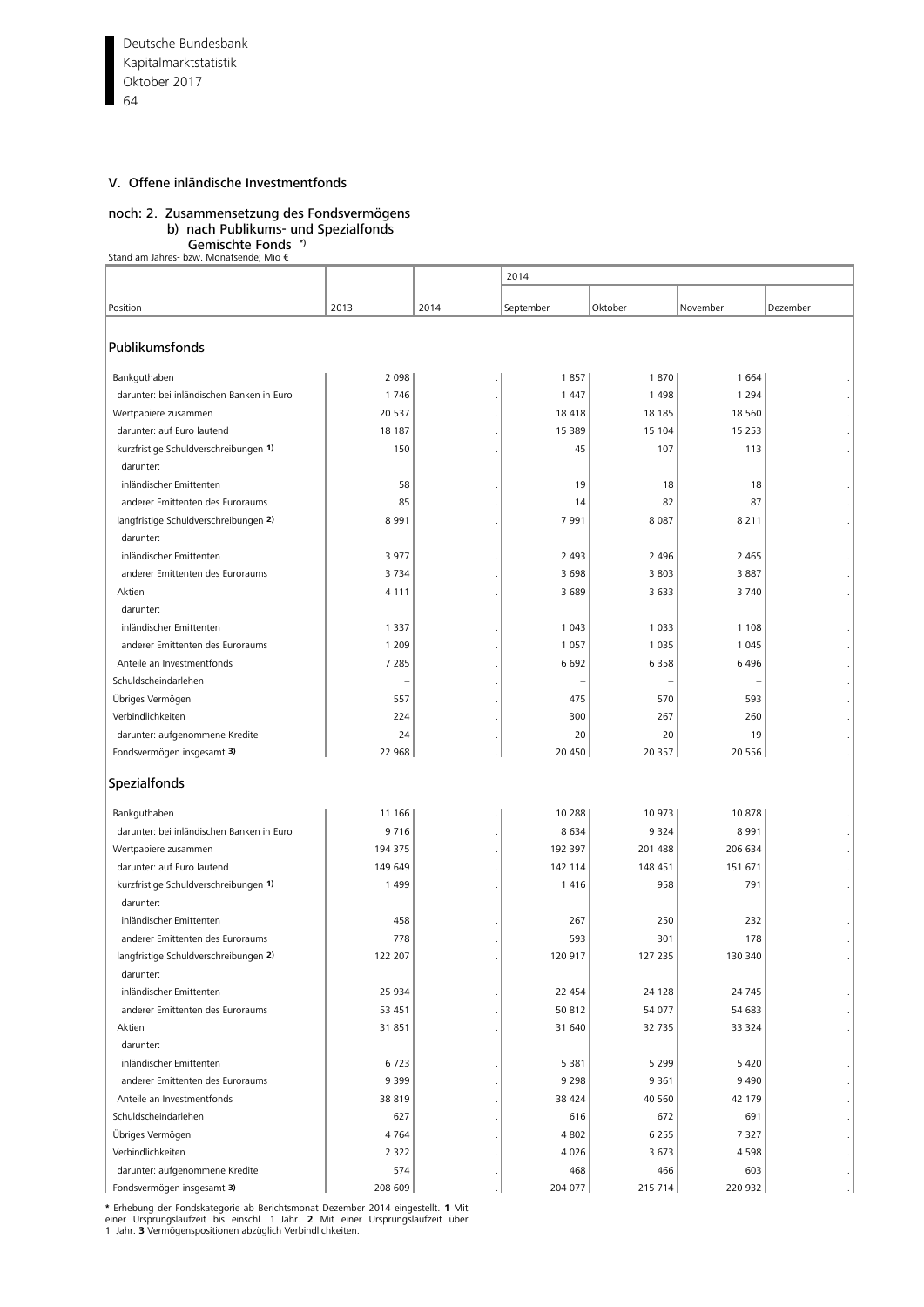#### noch: 2. Zusammensetzung des Fondsvermögens b) nach Publikums- und Spezialfonds

Sonstige Fonds

|  |  | Stand am Jahres- bzw. Monatsende; Mio € |  |  |
|--|--|-----------------------------------------|--|--|
|  |  |                                         |  |  |

|                                           |                          |              | 2017              |                          |                |         |  |  |
|-------------------------------------------|--------------------------|--------------|-------------------|--------------------------|----------------|---------|--|--|
| Position                                  | 2015                     | 2016         | Mai               | Juni                     | Juli           | August  |  |  |
|                                           |                          |              |                   |                          |                |         |  |  |
| Publikumsfonds                            |                          |              |                   |                          |                |         |  |  |
| Bankguthaben                              | 395                      | 548          | 668               | 689                      | 704            | 691     |  |  |
| darunter: bei inländischen Banken in Euro | 219                      | 283          | 468               | 499                      | 530            | 560     |  |  |
| Wertpapiere zusammen                      | 6017                     | 5898         | 6 3 5 1           | 6 3 9 0                  | 6 4 2 5        | 6382    |  |  |
| darunter: auf Euro lautend                | 3 6 3 6                  | 3 5 6 0      | 3819              | 3 9 6 1                  | 3 9 9 6        | 3971    |  |  |
| kurzfristige Schuldverschreibungen 1)     | 33                       | 14           | 14                | 10                       | 9              | 9       |  |  |
| darunter:                                 |                          |              |                   |                          |                |         |  |  |
| inländischer Emittenten                   |                          | $\mathbf{1}$ | 2                 | 2                        | $\overline{2}$ | 2       |  |  |
| anderer Emittenten des Euroraums          | 33                       | $\mathbf{1}$ | $\mathbf{1}$      |                          |                | 1       |  |  |
| langfristige Schuldverschreibungen 2)     | 1 4 8 6                  | 1 4 3 2      | 1 2 7 9           | 1 2 3 4                  | 1 3 2 4        | 1 2 4 5 |  |  |
| darunter:                                 |                          |              |                   |                          |                |         |  |  |
| inländischer Emittenten                   | 437                      | 389          | 297               | 305                      | 367            | 274     |  |  |
| anderer Emittenten des Euroraums          | 594                      | 723          | 670               | 634                      | 653            | 655     |  |  |
| Aktien                                    | 2 4 3 3                  | 2 5 2 2      | 2717              | 2 6 8 6                  | 2 7 1 2        | 2 7 0 9 |  |  |
| darunter:                                 |                          |              |                   |                          |                |         |  |  |
| inländischer Emittenten                   | 270                      | 356          | 426               | 429                      | 435            | 429     |  |  |
| anderer Emittenten des Euroraums          | 429                      | 427          | 410               | 402                      | 409            | 411     |  |  |
| Anteile an Investmentfonds                | 2 0 6 5                  | 1929         | 2 3 4 1           | 2 4 6 0                  | 2 3 8 0        | 2 4 1 9 |  |  |
| Schuldscheindarlehen                      | $\overline{\phantom{a}}$ |              | $\qquad \qquad -$ | $\overline{\phantom{0}}$ |                |         |  |  |
| Übriges Vermögen                          | 295                      | 372          | 416               | 389                      | 411            | 438     |  |  |
| Verbindlichkeiten                         | 264                      | 244          | 274               | 245                      | 244            | 260     |  |  |
| darunter: aufgenommene Kredite            | 21                       | 14           | 31                | 22                       | 29             | 26      |  |  |
| Fondsvermögen insgesamt 3)                | 6 4 43                   | 6574         | 7 1 6 2           | 7 2 2 3                  | 7 2 9 6        | 7 2 5 1 |  |  |
| Spezialfonds                              |                          |              |                   |                          |                |         |  |  |
| Bankguthaben                              | 2 5 5 9                  | 2 7 3 8      | 2 5 9 8           | 2838                     | 3 3 1 8        | 2 7 6 5 |  |  |
| darunter: bei inländischen Banken in Euro | 2 3 0 7                  | 2 4 2 6      | 2 0 6 4           | 2 3 6 2                  | 2 8 6 3        | 2 2 9 8 |  |  |
| Wertpapiere zusammen                      | 35 878                   | 42 171       | 46 804            | 47 213                   | 46 613         | 47 901  |  |  |
| darunter: auf Euro lautend                | 28 675                   | 33 187       | 37 080            | 37 506                   | 37 079         | 38 3 14 |  |  |
| kurzfristige Schuldverschreibungen 1)     | 212                      | 234          | 237               | 224                      | 230            | 262     |  |  |
| darunter:                                 |                          |              |                   |                          |                |         |  |  |
| inländischer Emittenten                   | 85                       | 105          | 92                | 97                       | 101            | 125     |  |  |
| anderer Emittenten des Euroraums          | 110                      | 100          | 128               | 114                      | 116            | 117     |  |  |
| langfristige Schuldverschreibungen 2)     | 18 30 3                  | 17 422       | 18711             | 18 9 31                  | 18 5 38        | 19 212  |  |  |
| darunter:                                 |                          |              |                   |                          |                |         |  |  |
| inländischer Emittenten                   | 3826                     | 3 6 0 5      | 3 3 5 1           | 3 4 2 9                  | 3 2 9 5        | 3 4 3 4 |  |  |
| anderer Emittenten des Euroraums          | 8 0 0 3                  | 6 2 7 2      | 6614              | 6 604                    | 6 5 0 7        | 6665    |  |  |
| Aktien                                    | 7 2 0 9                  | 8 2 1 2      | 8759              | 8578                     | 8 5 2 5        | 8 5 6 3 |  |  |
| darunter:                                 |                          |              |                   |                          |                |         |  |  |
| inländischer Emittenten                   | 2 5 0 3                  | 2 7 5 5      | 2 9 9 0           | 2 9 6 2                  | 2 9 2 6        | 2951    |  |  |
| anderer Emittenten des Euroraums          | 2 2 4 9                  | 2 4 3 9      | 2 5 7 0           | 2 4 8 5                  | 2 5 2 2        | 2 5 1 8 |  |  |
| Anteile an Investmentfonds                | 10 154                   | 16 302       | 19 098            | 19 480                   | 19 3 20        | 19864   |  |  |
| Schuldscheindarlehen                      | 31                       | 51           | 61                | 60                       | 60             | 61      |  |  |
| Übriges Vermögen                          | 1 5 2 9                  | 2 2 9 8      | 2 4 3 6           | 2 4 4 9                  | 2 3 8 0        | 2 4 3 6 |  |  |
| Verbindlichkeiten                         | 339                      | 542          | 512               | 497                      | 393            | 485     |  |  |
| darunter: aufgenommene Kredite            | 6                        | 119          | 59                | 108                      | 58             | 100     |  |  |
| Fondsvermögen insgesamt 3)                | 39 658                   | 46 715       | 51 386            | 52 063                   | 51 978         | 52 676  |  |  |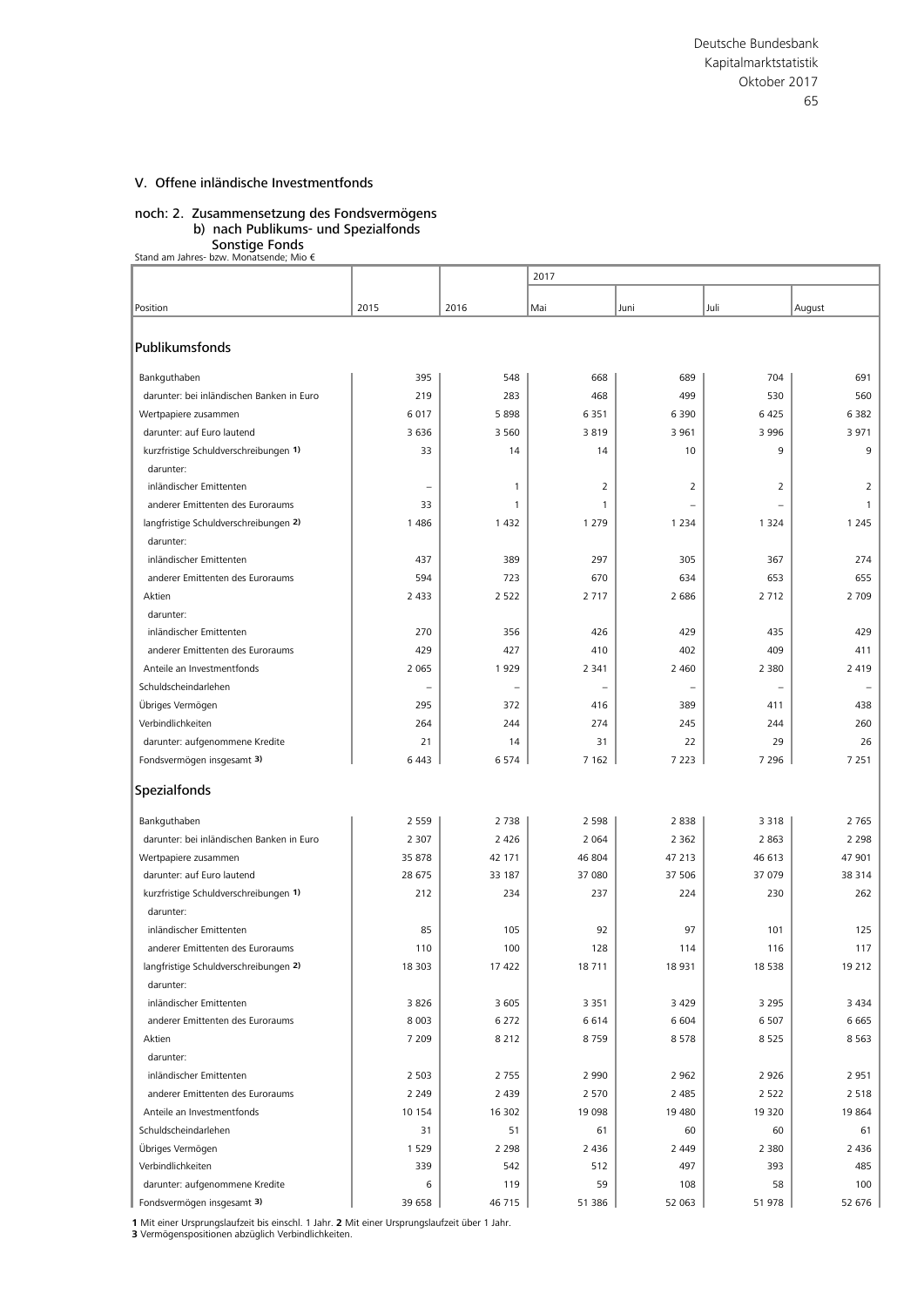Deutsche Bundesbank 66 Kapitalmarktstatistik Oktober 2017

# V. Offene inländische Investmentfonds

# noch: 2. Zusammensetzung des Fondsvermögens

b) nach Publikums- und Spezialfonds

**Dachfonds<br>€ Stand am Jahres- bzw. Monatsende; Mio** 

|                                                    |                |                | 2017         |              |                |              |
|----------------------------------------------------|----------------|----------------|--------------|--------------|----------------|--------------|
|                                                    |                |                |              |              |                |              |
| Position                                           | 2015           | 2016           | Mai          | Juni         | Juli           | August       |
| Publikumsfonds                                     |                |                |              |              |                |              |
| Bankguthaben                                       | 1015           | 892            | 1 1 9 1      | 1 2 4 4      | 1 2 3 2        | 1 2 3 2      |
| darunter: bei inländischen Banken in Euro          | 859            | 704            | 1 0 6 3      | 1 1 0 7      | 1056           | 1014         |
| Wertpapiere zusammen                               | 19613          | 23 3 68        | 24 799       | 24 758       | 24 948         | 24 962       |
| darunter: auf Euro lautend                         | 16 124         | 19 3 31        | 20 606       | 20 757       | 20878          | 21 1 1 3     |
| kurzfristige Schuldverschreibungen 1)<br>darunter: | 53             | 32             | 46           | 46           | 36             | 34           |
| inländischer Emittenten                            | 2              | 12             | 10           | 10           |                |              |
| anderer Emittenten des Euroraums                   | 51             | 20             | 36           | 36           | 36             | 34           |
| langfristige Schuldverschreibungen 2)              | 700            | 668            | 939          | 944          | 966            | 982          |
| darunter:                                          |                |                |              |              |                |              |
| inländischer Emittenten                            | 586            | 497            | 707          | 714          | 741            | 746          |
| anderer Emittenten des Euroraums                   | 75             | 109            | 165          | 165          | 167            | 176          |
| Aktien                                             | 50             | 63             | 64           | 62           | 60             | 59           |
| darunter:                                          |                |                |              |              |                |              |
| inländischer Emittenten                            | 12             | 11             | 10           | 9            | 9              | 9            |
| anderer Emittenten des Euroraums                   | $\overline{2}$ | 3              | 4            | 4            | 4              | 3            |
| Anteile an Investmentfonds                         | 18810          | 22 604         | 23 750       | 23 706       | 23 885         | 23 888       |
| Schuldscheindarlehen                               |                |                |              |              |                |              |
| Übriges Vermögen                                   | 83             | 73             | 159          | 121          | 135            | 119          |
| Verbindlichkeiten                                  | 80             | 80             | 119          | 78           | 129            | 68           |
| darunter: aufgenommene Kredite                     | 1              | 3              | 22           | 13           | $\overline{2}$ | 6            |
| Fondsvermögen insgesamt 3)                         | 20 631         | 24 253         | 26 029       | 26 045       | 26 185         | 26 245       |
| Spezialfonds                                       |                |                |              |              |                |              |
| Bankguthaben                                       | 1214           | 678            | 1 0 5 9      | 1 0 8 8      | 1 2 1 9        | 1 1 2 1      |
| darunter: bei inländischen Banken in Euro          | 1 0 4 9        | 532            | 854          | 872          | 1013           | 898          |
| Wertpapiere zusammen                               | 75 751         | 89 112         | 94 823       | 95 191       | 95 119         | 96 290       |
| darunter: auf Euro lautend                         | 75 376         | 88 577         | 94 236       | 94 607       | 94 538         | 95 685       |
| kurzfristige Schuldverschreibungen 1)              | 17             | 19             | 13           | 12           | 14             | 20           |
| darunter:                                          |                |                |              |              |                |              |
| inländischer Emittenten                            | 9              | 7              | 2            | 1            | 2              | 2            |
| anderer Emittenten des Euroraums                   | 4              | $\overline{2}$ |              | 0            | 2              | $\mathbf{1}$ |
| langfristige Schuldverschreibungen 2)              | 881            | 1 3 9 1        | 1856         | 1842         | 1856           | 1898         |
| darunter:                                          |                |                |              |              |                |              |
| inländischer Emittenten                            | 177            | 285            | 348          | 347          | 352            | 377          |
| anderer Emittenten des Euroraums                   | 455            | 608            | 851          | 796          | 794            | 875          |
| Aktien                                             | 48             | 265            | 317          | 315          | 309            | 315          |
| darunter:                                          |                |                |              |              |                |              |
| inländischer Emittenten                            | 15<br>3        | 22<br>192      | 23           | 22           | 16             | 17           |
| anderer Emittenten des Euroraums                   |                |                | 241          | 241          | 241            | 242          |
| Anteile an Investmentfonds<br>Schuldscheindarlehen | 74 805<br>6    | 87 437<br>26   | 92 637<br>17 | 93 022<br>17 | 92 940<br>17   | 94 057<br>19 |
| Übriges Vermögen                                   | 995            | 1 1 9 8        | 1 5 5 6      | 1 4 4 1      | 2 0 4 2        | 1723         |
| Verbindlichkeiten                                  | 378            | 640            | 276          | 276          | 257            | 424          |
| darunter: aufgenommene Kredite                     | 264            | 230            | 209          | 211          | 207            | 304          |
| Fondsvermögen insgesamt 3)                         | 77 589         | 90 374         | 97 180       | 97 461       | 98 140         | 98 715       |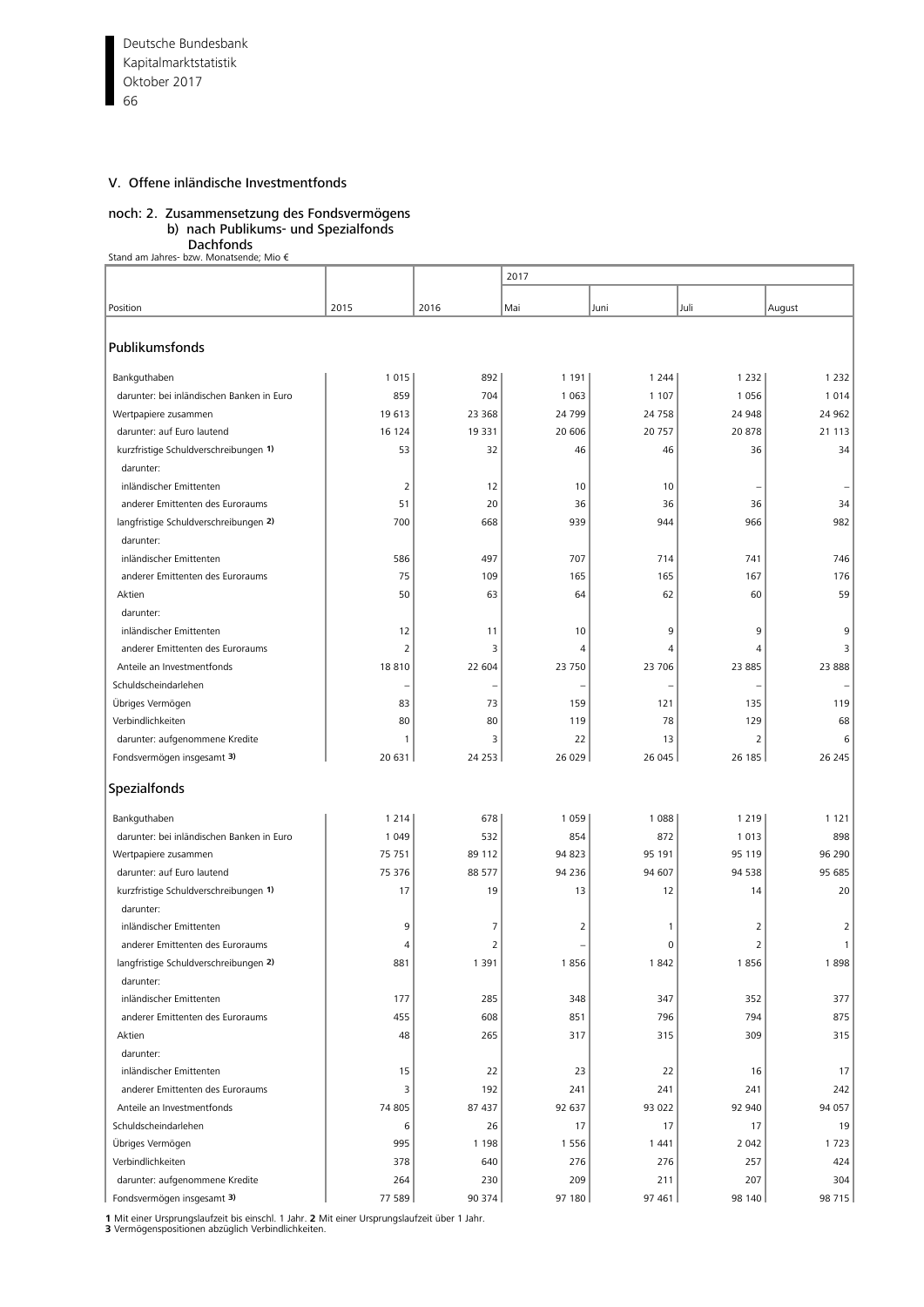#### 3. Zusammensetzung des Wertpapiervermögens a) nach Emittentengruppen

# **Insgesamt**<br>€ Stand am Jahres- bzw. Monatsende; Mio

|                                                    |                  |                    | 2017            |                 |                   |                    |
|----------------------------------------------------|------------------|--------------------|-----------------|-----------------|-------------------|--------------------|
| Position                                           | 2015             | 2016               | Mai             | Juni            | Juli              | August             |
|                                                    |                  |                    |                 |                 |                   |                    |
| Wertpapiere inländischer Emittenten                | 419 438          | 464 419            | 481 919         | 478 059         | 478 548           | 481 151<br>137 702 |
| Schuldverschreibungen                              | 137 599          | 141 973            | 139 482         | 138 352         | 137 244<br>47 859 |                    |
| Schuldverschreibungen von Banken (MFIs)            | 45 162<br>19532  | 48 954<br>23 044   | 49 883          | 48 769          | 24 7 37           | 47 505<br>24 967   |
| Anleihen von Unternehmen (Nicht-MFIs)<br>darunter: |                  |                    | 24 302          | 24 3 69         |                   |                    |
|                                                    | 14 371           | 17 923             | 17 977          | 18 2 22         | 18 127            | 18 3 38            |
| Nichtfinanzielle Kapitalgesellschaften             |                  |                    |                 |                 |                   |                    |
| Versicherungsgesellschaften                        | 1 3 3 5          | 1 1 7 7            | 1 2 8 2         | 1 1 2 7         | 1 1 2 7           | 1 1 2 4            |
| Sonstige Finanzinstitute                           | 3848             | 3 9 4 1<br>69 975  | 5 0 4 1         | 5018            | 5 4 8 1           | 5 5 0 3<br>65 230  |
| Anleihen der öffentlichen Hand                     | 72 905<br>97 700 |                    | 65 297          | 65 215          | 64 648<br>110 854 | 110 594            |
| Aktien                                             | 3 1 6 8          | 104 898<br>2 3 9 6 | 114 254<br>2952 | 111 400<br>2918 | 2978              | 2 7 6 3            |
| Aktien von Banken (MFIs)                           | 94 533           | 102 503            | 111 303         | 108 482         | 107 876           | 107830             |
| Aktien von Unternehmen (Nicht-MFIs)                |                  |                    |                 |                 |                   |                    |
| darunter:                                          |                  |                    |                 |                 |                   |                    |
| Nichtfinanzielle Kapitalgesellschaften             | 80 466           | 88 928             | 97 022          | 94 243          | 92 991            | 93 011             |
| Versicherungsgesellschaften                        | 11 077           | 10896              | 11 067          | 11 038          | 11 649            | 11 506             |
| Sonstige Finanzinstitute                           | 2 9 8 9          | 2 679              | 3 2 1 3         | 3 2 0 0         | 3 2 3 6           | 3 3 1 3            |
| Anteile an Investmentfonds                         | 184 139          | 217 547            | 228 184         | 228 306         | 230 451           | 232 855            |
| Wertpapiere anderer Emittenten des                 |                  |                    |                 |                 |                   |                    |
| Euroraums                                          | 592 858          | 632 818            | 660 880         | 657 260         | 661 754           | 664 199            |
| Schuldverschreibungen                              | 377 392          | 385 067            | 384 665         | 384 775         | 386 313           | 388 992            |
| Schuldverschreibungen von Banken (MFIs)            | 87 216           | 81 980             | 80 369          | 80 047          | 79 268            | 79 225             |
| Anleihen von Unternehmen (Nicht-MFIs)<br>darunter: | 143 922          | 158 805            | 166 082         | 165 887         | 168 408           | 169 205            |
| Nichtfinanzielle Kapitalgesellschaften             | 63 995           | 70 934             | 70 281          | 69 962          | 70 951            | 70 970             |
| Versicherungsgesellschaften                        | 1 4 9 7          | 1 4 6 7            | 1516            | 1510            | 1514              | 1531               |
| Sonstige Finanzinstitute                           | 78 951           | 86 108             | 93 936          | 94 059          | 95 586            | 96 354             |
| Anleihen der öffentlichen Hand                     | 145 539          | 144 281            | 138 213         | 138 841         | 138 636           | 140 561            |
| Aktien                                             | 85 487           | 91 780             | 102 518         | 100 216         | 102 224           | 100 811            |
| Aktien von Banken (MFIs)                           | 10 227           | 9733               | 11 191          | 11 605          | 12 5 9 0          | 12 3 22            |
| Aktien von Unternehmen (Nicht-MFIs)<br>darunter:   | 75 260           | 82 047             | 91 327          | 88 611          | 89 634            | 88 4 89            |
| Nichtfinanzielle Kapitalgesellschaften             | 61 524           | 66 920             | 74 956          | 72 267          | 72 582            | 72 075             |
| Versicherungsgesellschaften                        | 1 0 9 1          | 816                | 834             | 881             | 955               | 994                |
| Sonstige Finanzinstitute                           | 12 643           | 14 302             | 15 5 34         | 15 459          | 16 092            | 15 4 18            |
| Anteile an Investmentfonds                         | 131 826          | 155 972            | 173 697         | 172 269         | 173 217           | 174 396            |
| Wertpapiere von Emittenten aus                     |                  |                    |                 |                 |                   |                    |
| den übrigen Ländern                                | 511951           | 581 653            | 601 728         | 600 350         | 599 850           | 603 002            |
| Schuldverschreibungen                              | 333 648          | 387 104            | 398 016         | 398 684         | 398 419           | 403 952            |
| Schuldverschreibungen von Banken (MFIs)            | 74 641           | 90 573             | 92 094          | 92 662          | 93 828            | 94 890             |
| Anleihen von Unternehmen (Nicht-MFIs)<br>darunter: | 175 478          | 203 517            | 208 567         | 208 528         | 207 414           | 209 930            |
| Nichtfinanzielle Kapitalgesellschaften             | 91790            | 113 717            | 116 563         | 116 616         | 116 931           | 117 924            |
| Versicherungsgesellschaften                        | 1697             | 1 5 8 3            | 1 5 6 4         | 1 5 3 9         | 1 5 0 4           | 1 5 0 5            |
| Sonstige Finanzinstitute                           | 82 472           | 88 217             | 90 439          | 90 373          | 88 979            | 90 501             |
| Anleihen der öffentlichen Hand                     | 82 934           | 92 912             | 97 316          | 97 454          | 97 141            | 99 110             |
| EU-Institutionen, internat. Organisationen         | 114              | 102                | 38              | 40              | 35                | 23                 |
| Aktien                                             | 175 713          | 190 389            | 199 128         | 197 084         | 196 921           | 194 615            |
| Aktien von Banken (MFIs)                           | 11 199           | 12 344             | 12 15 6         | 12 377          | 12 767            | 12 654             |
| Aktien von Unternehmen (Nicht-MFIs)                | 164 514          | 178 046            | 186 972         | 184 707         | 184 155           | 181 961            |
| darunter:                                          |                  |                    |                 |                 |                   |                    |
| Nichtfinanzielle Kapitalgesellschaften             | 144 250          | 156 554            | 164 907         | 162 242         | 161 183           | 159 598            |
| Versicherungsgesellschaften                        | 5 8 4 0          | 5 1 7 2            | 5 3 7 7         | 5 4 6 4         | 5 4 4 7           | 5 3 4 7            |
| Sonstige Finanzinstitute                           | 14 4 24          | 16 305             | 16 684          | 16 996          | 17 507            | 17011              |
| Anteile an Investmentfonds                         | 3837             | 4 1 6 0            | 4584            | 4582            | 4510              | 4 4 3 5            |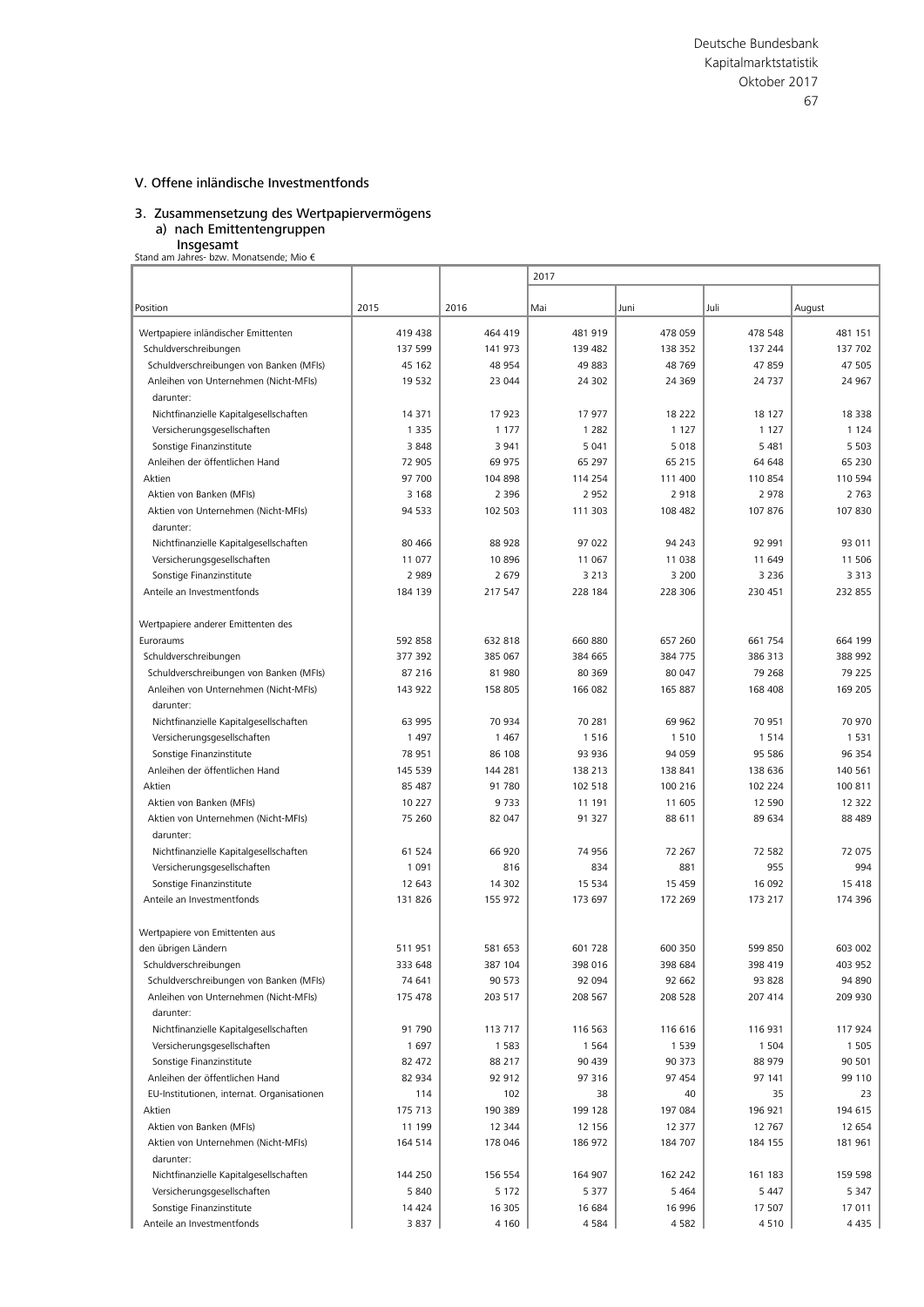Deutsche Bundesbank 68 Kapitalmarktstatistik Oktober 2017

# V. Offene inländische Investmentfonds

# noch: 3. Zusammensetzung des Wertpapiervermögens

a) nach Emittentengruppen

**Publikumsfonds**<br>€ Stand am Jahres- bzw. Monatsende; Mio

|                                                    |          |         | 2017    |          |          |         |
|----------------------------------------------------|----------|---------|---------|----------|----------|---------|
| Position                                           | 2015     | 2016    | Mai     | Juni     | Juli     | August  |
| Wertpapiere inländischer Emittenten                | 104 957  | 110 025 | 115 842 | 113 131  | 113 964  | 114 000 |
| Schuldverschreibungen                              | 26 341   | 27 467  | 27 422  | 26 688   | 26 764   | 26 727  |
| Schuldverschreibungen von Banken (MFIs)            | 8 1 1 8  | 10 238  | 10 964  | 10 630   | 10 634   | 10 652  |
| Anleihen von Unternehmen (Nicht-MFIs)              | 3 3 4 1  | 3 6 8 7 | 3733    | 3 7 0 7  | 3847     | 3837    |
| darunter:                                          |          |         |         |          |          |         |
| Nichtfinanzielle Kapitalgesellschaften             | 2 2 5 0  | 2 6 9 9 | 2 6 6 0 | 2 6 7 3  | 2 6 9 2  | 2 6 9 1 |
| Versicherungsgesellschaften                        | 207      | 188     | 228     | 201      | 201      | 186     |
| Sonstige Finanzinstitute                           | 884      | 800     | 845     | 832      | 953      | 959     |
| Anleihen der öffentlichen Hand                     | 14 8 82  | 13 5 43 | 12 724  | 12 3 5 1 | 12 2 8 4 | 12 2 38 |
| Aktien                                             | 63 174   | 65 710  | 71 551  | 69831    | 70 203   | 70 121  |
| Aktien von Banken (MFIs)                           | 1941     | 1470    | 1892    | 1930     | 1997     | 1858    |
| Aktien von Unternehmen (Nicht-MFIs)<br>darunter:   | 61 2 3 3 | 64 240  | 69 658  | 67 901   | 68 206   | 68 262  |
| Nichtfinanzielle Kapitalgesellschaften             | 52 134   | 55 188  | 60 058  | 58 383   | 58 115   | 58 212  |
| Versicherungsgesellschaften                        | 7 3 2 4  | 7 3 9 5 | 7 5 4 2 | 7 4 6 5  | 7993     | 7888    |
| Sonstige Finanzinstitute                           | 1774     | 1657    | 2 0 5 9 | 2 0 5 3  | 2 0 9 8  | 2 1 6 2 |
| Anteile an Investmentfonds                         | 15 4 42  | 16 847  | 16 869  | 16 611   | 16 996   | 17 153  |
|                                                    |          |         |         |          |          |         |
| Wertpapiere anderer Emittenten des                 |          |         |         |          |          |         |
| Euroraums                                          | 120 982  | 125 393 | 136 282 | 135 331  | 137 780  | 137 419 |
| Schuldverschreibungen                              | 47 025   | 43 751  | 44 305  | 43 786   | 44 248   | 44 5 52 |
| Schuldverschreibungen von Banken (MFIs)            | 9608     | 8 4 2 2 | 8747    | 8 6 9 3  | 8639     | 8649    |
| Anleihen von Unternehmen (Nicht-MFIs)<br>darunter: | 15 3 63  | 16 599  | 17 455  | 17 212   | 17 555   | 17 465  |
| Nichtfinanzielle Kapitalgesellschaften             | 6 6 4 5  | 7 0 5 8 | 7 2 0 6 | 7 109    | 7 2 6 9  | 7 1 3 1 |
| Versicherungsgesellschaften                        | 218      | 224     | 260     | 258      | 248      | 251     |
| Sonstige Finanzinstitute                           | 8 4 8 7  | 9 3 1 7 | 9989    | 9844     | 10 037   | 10 082  |
| Anleihen der öffentlichen Hand                     | 22 055   | 18730   | 18 102  | 17881    | 18 0 54  | 18 4 38 |
| Aktien                                             | 35 077   | 38 120  | 43 770  | 42 963   | 44 640   | 43 947  |
| Aktien von Banken (MFIs)                           | 4893     | 4627    | 5 607   | 5 9 0 9  | 6 604    | 6532    |
| Aktien von Unternehmen (Nicht-MFIs)<br>darunter:   | 30 184   | 33 493  | 38 163  | 37 054   | 38 0 36  | 37 415  |
| Nichtfinanzielle Kapitalgesellschaften             | 23 977   | 26 275  | 30 331  | 29 204   | 29 766   | 29 500  |
| Versicherungsgesellschaften                        | 406      | 290     | 332     | 383      | 416      | 431     |
| Sonstige Finanzinstitute                           | 5 800    | 6927    | 7 500   | 7 4 6 7  | 7855     | 7 4 8 4 |
| Anteile an Investmentfonds                         | 38 857   | 43 522  | 48 207  | 48 583   | 48 892   | 48 921  |
| Wertpapiere von Emittenten aus                     |          |         |         |          |          |         |
| den übrigen Ländern                                | 109 556  | 122 905 | 129 564 | 128 860  | 129 685  | 129 126 |
| Schuldverschreibungen                              | 28 690   | 35 916  | 39 137  | 39 305   | 39722    | 40 5 65 |
| Schuldverschreibungen von Banken (MFIs)            | 6833     | 9 2 7 4 | 10 487  | 10 555   | 10854    | 11 173  |
| Anleihen von Unternehmen (Nicht-MFIs)<br>darunter: | 12 460   | 14 900  | 16 040  | 16 127   | 16 362   | 16 639  |
| Nichtfinanzielle Kapitalgesellschaften             | 5 3 6 2  | 6998    | 7 603   | 7 700    | 7933     | 8 0 3 9 |
| Versicherungsgesellschaften                        | 100      | 83      | 105     | 101      | 101      | 102     |
| Sonstige Finanzinstitute                           | 6997     | 7818    | 8 3 3 2 | 8 3 2 6  | 8328     | 8498    |
| Anleihen der öffentlichen Hand                     | 9 3 9 7  | 11 741  | 12 610  | 12 623   | 12 507   | 12 753  |
| EU-Institutionen, internat. Organisationen         | 0        |         | 0       | 0        | 0        |         |
| Aktien                                             | 79 310   | 85 360  | 88 577  | 87 691   | 88 140   | 86 750  |
| Aktien von Banken (MFIs)                           | 4486     | 4955    | 4617    | 4 7 0 9  | 4927     | 4883    |
| Aktien von Unternehmen (Nicht-MFIs)                | 74 824   | 80 405  | 83 960  | 82 981   | 83 214   | 81 867  |
| darunter:                                          |          |         |         |          |          |         |
| Nichtfinanzielle Kapitalgesellschaften             | 66 108   | 71 152  | 74 685  | 73 467   | 73 331   | 72 270  |
| Versicherungsgesellschaften                        | 2 4 6 5  | 2 3 7 3 | 2 3 5 6 | 2 4 1 2  | 2 3 7 8  | 2 3 5 4 |
| Sonstige Finanzinstitute                           | 6 2 5 2  | 6867    | 6917    | 7 1 0 2  | 7494     | 7 2 4 2 |
| Anteile an Investmentfonds                         | 1556     | 1629    | 1850    | 1864     | 1822     | 1811    |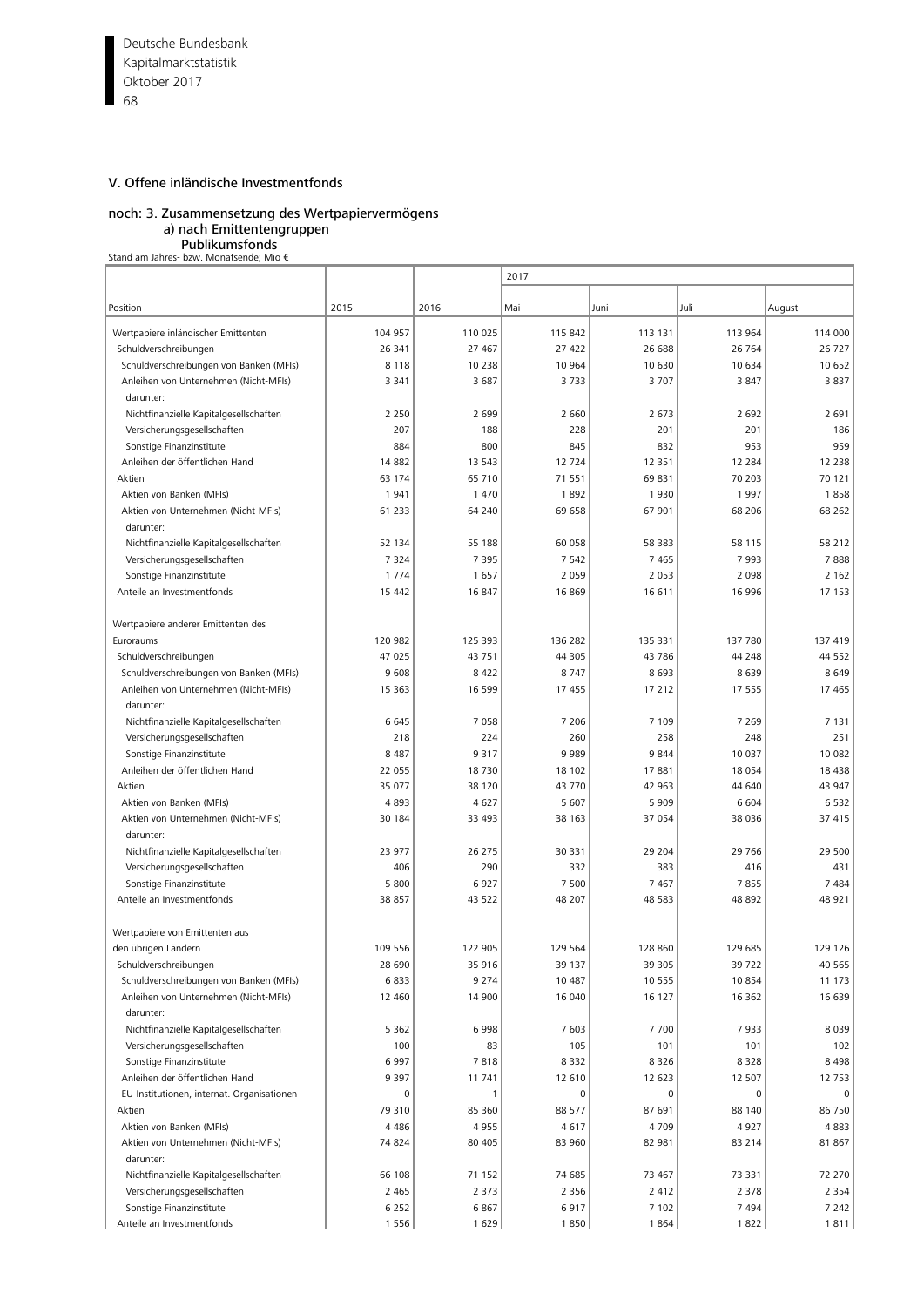#### noch: 3. Zusammensetzung des Wertpapiervermögens a) nach Emittentengruppen

# **Spezialfonds**<br>€ Stand am Jahres- bzw. Monatsende; Mio

|                                                    |         |          | 2017    |         |         |          |
|----------------------------------------------------|---------|----------|---------|---------|---------|----------|
| Position                                           | 2015    | 2016     | Mai     | Juni    | Juli    | August   |
|                                                    |         |          |         |         |         |          |
| Wertpapiere inländischer Emittenten                | 314 481 | 354 394  | 366 078 | 364 928 | 364 585 | 367 151  |
| Schuldverschreibungen                              | 111 258 | 114 506  | 112 059 | 111 664 | 110 479 | 110 975  |
| Schuldverschreibungen von Banken (MFIs)            | 37 043  | 38 717   | 38 918  | 38 138  | 37 226  | 36 853   |
| Anleihen von Unternehmen (Nicht-MFIs)              | 16 191  | 19 3 5 7 | 20 5 69 | 20 662  | 20 890  | 21 131   |
| darunter:                                          |         |          |         |         |         |          |
| Nichtfinanzielle Kapitalgesellschaften             | 12 120  | 15 2 2 4 | 15 316  | 15 5 48 | 15 4 35 | 15 647   |
| Versicherungsgesellschaften                        | 1 1 2 8 | 989      | 1 0 5 4 | 926     | 926     | 938      |
| Sonstige Finanzinstitute                           | 2 9 6 5 | 3 1 4 1  | 4 1 9 6 | 4 1 8 6 | 4527    | 4544     |
| Anleihen der öffentlichen Hand                     | 58 023  | 56 432   | 52 572  | 52 864  | 52 364  | 52 992   |
| Aktien                                             | 34 5 26 | 39 188   | 42 704  | 41 569  | 40 651  | 40 473   |
| Aktien von Banken (MFIs)                           | 1 2 2 7 | 925      | 1 0 6 0 | 988     | 982     | 905      |
| Aktien von Unternehmen (Nicht-MFIs)                | 33 300  | 38 263   | 41 644  | 40 581  | 39 669  | 39 5 68  |
| darunter:                                          |         |          |         |         |         |          |
| Nichtfinanzielle Kapitalgesellschaften             | 28 3 32 | 33 740   | 36 964  | 35 860  | 34 876  | 34 800   |
| Versicherungsgesellschaften                        | 3752    | 3 5 0 1  | 3 5 2 6 | 3 5 7 4 | 3 6 5 6 | 3618     |
| Sonstige Finanzinstitute                           | 1 2 1 5 | 1 0 2 2  | 1 1 5 5 | 1 1 4 7 | 1 1 3 8 | 1 1 5 0  |
| Anteile an Investmentfonds                         | 168 697 | 200 700  | 211 315 | 211 695 | 213 454 | 215 703  |
| Wertpapiere anderer Emittenten des                 |         |          |         |         |         |          |
| Euroraums                                          | 471875  | 507 426  | 524 598 | 521 929 | 523 974 | 526 780  |
| Schuldverschreibungen                              | 330 366 | 341 315  | 340 360 | 340 990 | 342 065 | 344 441  |
| Schuldverschreibungen von Banken (MFIs)            | 77 608  | 73 558   | 71 622  | 71 354  | 70 629  | 70 577   |
| Anleihen von Unternehmen (Nicht-MFIs)<br>darunter: | 128 560 | 142 206  | 148 627 | 148 676 | 150 853 | 151 741  |
| Nichtfinanzielle Kapitalgesellschaften             | 57 350  | 63 876   | 63 074  | 62 853  | 63 682  | 63 839   |
| Versicherungsgesellschaften                        | 1 2 7 9 | 1 2 4 4  | 1 2 5 6 | 1 2 5 1 | 1 2 6 6 | 1 2 8 0  |
| Sonstige Finanzinstitute                           | 70 463  | 76 791   | 83 948  | 84 215  | 85 549  | 86 272   |
| Anleihen der öffentlichen Hand                     | 123 484 | 125 551  | 120 112 | 120 960 | 120 583 | 122 123  |
| Aktien                                             | 50 410  | 53 661   | 58 747  | 57 253  | 57 584  | 56 864   |
| Aktien von Banken (MFIs)                           | 5 3 3 4 | 5 1 0 6  | 5 5 8 4 | 5 6 9 6 | 5 9 8 6 | 5790     |
| Aktien von Unternehmen (Nicht-MFIs)<br>darunter:   | 45 076  | 48 555   | 53 163  | 51 557  | 51 597  | 51 074   |
| Nichtfinanzielle Kapitalgesellschaften             | 37 547  | 40 645   | 44 625  | 43 064  | 42 816  | 42 575   |
| Versicherungsgesellschaften                        | 685     | 526      | 502     | 498     | 540     | 562      |
| Sonstige Finanzinstitute                           | 6843    | 7 3 7 5  | 8 0 3 4 | 7992    | 8 2 3 7 | 7934     |
| Anteile an Investmentfonds                         | 92 969  | 112 450  | 125 490 | 123 686 | 124 325 | 125 475  |
| Wertpapiere von Emittenten aus                     |         |          |         |         |         |          |
| den übrigen Ländern                                | 402 394 | 458 748  | 472 164 | 471 490 | 470 165 | 473 876  |
| Schuldverschreibungen                              | 304 958 | 351 188  | 358 879 | 359 379 | 358 697 | 363 387  |
| Schuldverschreibungen von Banken (MFIs)            | 67808   | 81 299   | 81 607  | 82 107  | 82 975  | 83 7 1 7 |
| Anleihen von Unternehmen (Nicht-MFIs)<br>darunter: | 163 018 | 188 618  | 192 527 | 192 401 | 191 052 | 193 291  |
| Nichtfinanzielle Kapitalgesellschaften             | 86 428  | 106 719  | 108 960 | 108 917 | 108 998 | 109 885  |
| Versicherungsgesellschaften                        | 1 5 9 7 | 1 500    | 1459    | 1438    | 1 4 0 4 | 1 4 0 4  |
| Sonstige Finanzinstitute                           | 75 474  | 80 398   | 82 108  | 82 047  | 80 650  | 82 003   |
| Anleihen der öffentlichen Hand                     | 73 537  | 81 171   | 84 70 6 | 84 831  | 84 635  | 86 357   |
| EU-Institutionen, internat. Organisationen         | 114     | 101      | 38      | 39      | 35      | 23       |
| Aktien                                             | 96 403  | 105 029  | 110 550 | 109 393 | 108 781 | 107 864  |
| Aktien von Banken (MFIs)                           | 6713    | 7 3 8 9  | 7538    | 7667    | 7840    | 7770     |
| Aktien von Unternehmen (Nicht-MFIs)                | 89 690  | 97 641   | 103 012 | 101 726 | 100 941 | 100 094  |
| darunter:                                          |         |          |         |         |         |          |
| Nichtfinanzielle Kapitalgesellschaften             | 78 142  | 85 402   | 90 222  | 88776   | 87 852  | 87 328   |
| Versicherungsgesellschaften                        | 3 3 7 5 | 2 7 9 9  | 3 0 2 1 | 3 0 5 2 | 3 0 6 9 | 2 9 9 3  |
| Sonstige Finanzinstitute                           | 8 1 7 2 | 9 4 3 8  | 9767    | 9894    | 10 014  | 9769     |
| Anteile an Investmentfonds                         | 2 2 8 1 | 2 5 3 0  | 2 7 3 4 | 2 7 1 8 | 2 6 8 7 | 2 6 2 4  |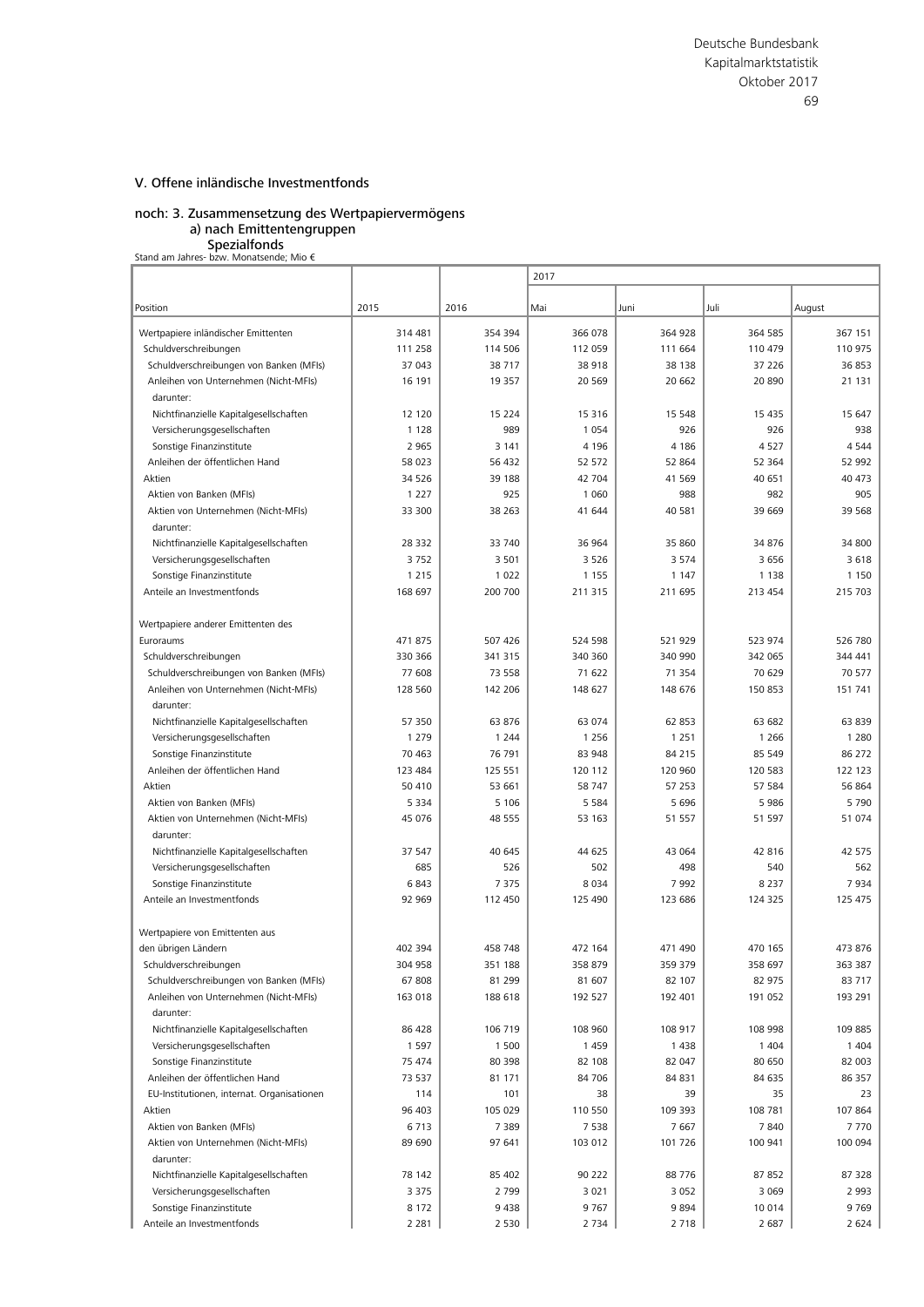Deutsche Bundesbank  $\overline{70}$ Kapitalmarktstatistik Oktober 2017

# V. Offene inländische Investmentfonds

# 3. Zusammensetzung des Wertpapiervermögens b) nach Ländergruppen und Ländern

# Insgesamt

| Mio €<br>Berichtsmonat: August 2017 |                          |                       |                                |                                   |                |                               |  |  |  |
|-------------------------------------|--------------------------|-----------------------|--------------------------------|-----------------------------------|----------------|-------------------------------|--|--|--|
|                                     |                          | Schuldverschreibungen |                                |                                   |                |                               |  |  |  |
|                                     |                          |                       | darunter:                      |                                   |                |                               |  |  |  |
| Ländergruppe / Land                 | Wertpapiere<br>insgesamt | zusammen              | Bankschuld-<br>verschreibungen | Anleihen der<br>öffentlichen Hand | Aktien         | Anteile an<br>Investmentfonds |  |  |  |
| Alle Länder                         | 1748352                  | 930 647               | 221 620                        | 304 902                           | 406 019        | 411 686                       |  |  |  |
| Länder des Euroraums                | 1 145 350                | 526 694               | 126 730                        | 205 792                           | 211 405        | 407 251                       |  |  |  |
| Deutschland                         | 481 151                  | 137 702               | 47 505                         | 65 230                            | 110 594        | 232 855                       |  |  |  |
| Belgien                             | 28 0 23                  | 23 792                | 2913                           | 14 5 5 6                          | 4 1 5 9        | 72                            |  |  |  |
| Estland                             | 128                      | 81                    |                                |                                   | $\overline{4}$ | 43                            |  |  |  |
| Finnland                            | 14 172                   | 9 7 3 1               | 3 3 7 3                        | 4 4 0 6                           | 4 4 4 1        |                               |  |  |  |
| Frankreich                          | 163 591                  | 114 735               | 31 165                         | 43 011                            | 40 428         | 8428                          |  |  |  |
| Griechenland                        | 98                       | 33                    | 1                              | 29                                | 65             | $\mathbf 0$                   |  |  |  |
| Irland                              | 68 915                   | 20 006                | 2 3 3 1                        | 5 8 4 5                           | 4 0 8 0        | 44 829                        |  |  |  |
| Italien                             | 51 267                   | 42 612                | 7691                           | 24 373                            | 8655           |                               |  |  |  |
| Lettland                            | 762                      | 762                   | $\overline{\phantom{0}}$       | 758                               |                |                               |  |  |  |
| Litauen                             | 1 3 9 7                  | 1 3 9 7               | $\qquad \qquad -$              | 1 3 3 5                           | $\mathbf 0$    |                               |  |  |  |
| Luxemburg                           | 154 150                  | 32 290                | 1498                           | 416                               | 2 7 3 0        | 119 130                       |  |  |  |
| Malta                               | 33                       | 16                    | 5                              | 9                                 | 16             | 1                             |  |  |  |
| Niederlande                         | 95 631                   | 73 678                | 16 297                         | 8 2 4 8                           | 20 937         | 1017                          |  |  |  |
| Österreich                          | 21 077                   | 18 066                | 3 2 9 9                        | 11 186                            | 2 1 3 5        | 877                           |  |  |  |
| Portugal                            | 3 4 7 4                  | 2 7 6 7               | 819                            | 1421                              | 708            |                               |  |  |  |
| Slowakei                            | 2 2 3 7                  | 2 2 3 7               | 23                             | 1823                              | ۰              |                               |  |  |  |
| Slowenien                           | 2 9 7 9                  | 2 9 6 8               | 14                             | 2 9 4 6                           | 10             |                               |  |  |  |
| Spanien                             | 56 034                   | 43 640                | 9798                           | 20 123                            | 12 3 9 4       |                               |  |  |  |
| Zypern                              | 231                      | 182                   | 0                              | 78                                | 49             |                               |  |  |  |
| Andere EU-Länder                    | 151 272                  | 109 225               | 47 757                         | 18 387                            | 38 982         | 3 0 6 4                       |  |  |  |
| Dänemark                            | 24 5 69                  | 19 788                | 16 022                         | 890                               | 4 7 4 4        | 37                            |  |  |  |
| Polen                               | 6 3 6 4                  | 6 0 4 5               | 600                            | 5 3 2 0                           | 319            |                               |  |  |  |
| Schweden                            | 21 707                   | 15 792                | 7690                           | 1 0 7 5                           | 5883           | 32                            |  |  |  |
| Tschechische Republik               | 3 0 4 1                  | 2 9 6 5               | 104                            | 1939                              | 76             |                               |  |  |  |
| Vereinigtes Königreich              | 89 614                   | 58 941                | 23 218                         | 3 8 6 3                           | 27 690         | 2 9 8 3                       |  |  |  |
| Übrige EU-Länder                    | 5977                     | 5 6 9 4               | 123                            | 5 2 9 9                           | 270            | 13                            |  |  |  |
| Übrige Länder                       | 451 730                  | 294 727               | 47 132                         | 80723                             | 155 632        | 1 3 7 0                       |  |  |  |
| darunter:                           |                          |                       |                                |                                   |                |                               |  |  |  |
| Australien                          | 18754                    | 15 3 31               | 7 2 1 6                        | 1 4 8 2                           | 3 4 2 1        | $\overline{2}$                |  |  |  |
| Japan                               | 18 678                   | 3 4 4 8               | 612                            | 943                               | 15 2 30        |                               |  |  |  |
| Kanada                              | 17 563                   | 12 004                | 4 8 8 2                        | 3 4 2 2                           | 5 5 2 4        | 35                            |  |  |  |
| Norwegen                            | 14 861                   | 11 719                | 7896                           | 1 2 8 8                           | 3 1 4 2        | $\mathbf{1}$                  |  |  |  |
| Schweiz                             | 22 3 28                  | 2 3 0 0               | 758                            | 185                               | 19833          | 194                           |  |  |  |
| Vereinigte Staaten von Amerika      | 216 253                  | 136 307               | 17 952                         | 22 513                            | 79 712         | 234                           |  |  |  |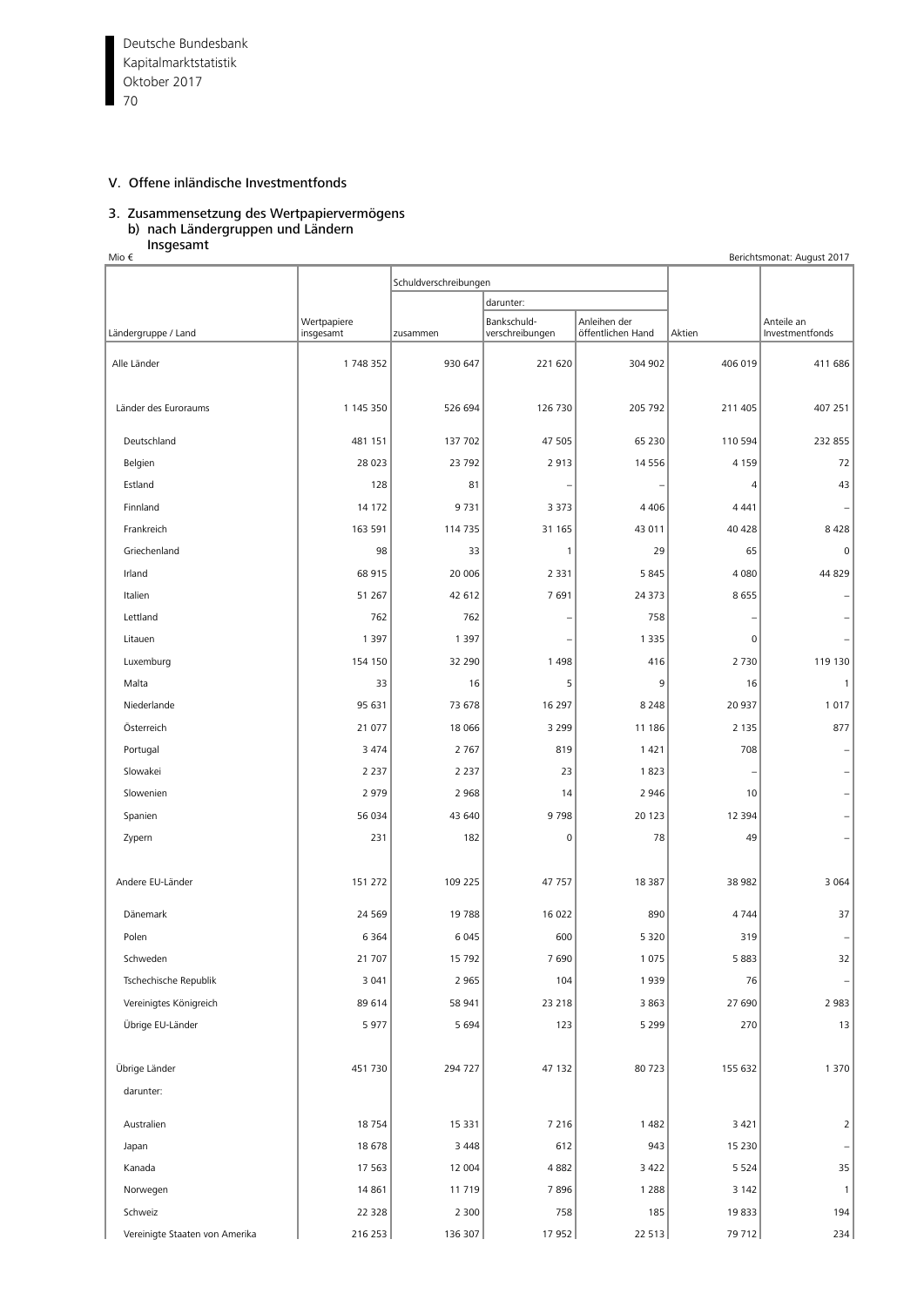#### noch: 3. Zusammensetzung des Wertpapiervermögens b) nach Ländergruppen und Ländern Publikumsfonds

| Mio €                          |                          |                |                                |                                   |                          | Berichtsmonat: August 2017    |
|--------------------------------|--------------------------|----------------|--------------------------------|-----------------------------------|--------------------------|-------------------------------|
|                                |                          |                | Schuldverschreibungen          |                                   |                          |                               |
|                                |                          |                | darunter:                      |                                   |                          |                               |
| Ländergruppe / Land            | Wertpapiere<br>insgesamt | zusammen       | Bankschuld-<br>verschreibungen | Anleihen der<br>öffentlichen Hand | Aktien                   | Anteile an<br>Investmentfonds |
|                                |                          |                |                                |                                   |                          |                               |
| Alle Länder                    | 380 546                  | 111 844        | 30 474                         | 43 4 30                           | 200 818                  | 67884                         |
|                                |                          |                |                                |                                   |                          |                               |
| Länder des Euroraums           | 251 420                  | 71 278         | 19 301                         | 30 677                            | 114 068                  | 66 073                        |
| Deutschland                    | 114 000                  | 26 7 27        | 10 652                         | 12 2 38                           | 70 121                   | 17 153                        |
| Belgien                        | 3 9 8 6                  | 2 2 0 2        | 258                            | 1 4 2 1                           | 1731                     | 53                            |
| Estland                        | 33                       | $\overline{7}$ | $\qquad \qquad -$              | $\overline{\phantom{a}}$          | $\qquad \qquad -$        | 26                            |
| Finnland                       | 2876                     | 948            | 271                            | 421                               | 1928                     | $\overline{\phantom{m}}$      |
| Frankreich                     | 30 340                   | 10 625         | 3 3 2 1                        | 3 2 7 1                           | 17 073                   | 2 6 4 2                       |
| Griechenland                   | 42                       | 27             | $\mathbf 0$                    | 27                                | 15                       | $\mathbf 0$                   |
| Irland                         | 16 290                   | 2 4 3 6        | 490                            | 725                               | 1923                     | 11 931                        |
| Italien                        | 11 691                   | 8 1 7 8        | 1 0 4 5                        | 5 8 6 8                           | 3 5 1 3                  |                               |
| Lettland                       | 126                      | 126            | $\qquad \qquad -$              | 122                               | $\overline{\phantom{0}}$ |                               |
| Litauen                        | 87                       | 87             | $\overline{\phantom{0}}$       | 71                                | 0                        |                               |
| Luxemburg                      | 37 872                   | 3 0 0 9        | 158                            | 67                                | 1 0 0 6                  | 33 857                        |
| Malta                          | 24                       | 15             | 5                              | 9                                 | 8                        | $\mathbf{1}$                  |
| Niederlande                    | 17876                    | 7746           | 1 3 3 2                        | 779                               | 10 100                   | 29                            |
| Österreich                     | 2 5 9 4                  | 1 3 1 5        | 346                            | 578                               | 898                      | 381                           |
| Portugal                       | 1 0 3 1                  | 699            | 103                            | 447                               | 333                      | $\overline{\phantom{m}}$      |
| Slowakei                       | 131                      | 131            | 16                             | 102                               | $\overline{\phantom{0}}$ |                               |
| Slowenien                      | 294                      | 294            | $\overline{\phantom{0}}$       | 289                               | $\overline{\phantom{a}}$ |                               |
| Spanien                        | 12 055                   | 6659           | 1 3 0 5                        | 4 2 0 2                           | 5 3 9 6                  |                               |
| Zypern                         | 70                       | 48             | $\overline{\phantom{0}}$       | 39                                | 22                       |                               |
|                                |                          |                |                                |                                   |                          |                               |
| Andere EU-Länder               | 31 4 25                  | 13 094         | 5 3 4 7                        | 3515                              | 16 749                   | 1582                          |
| Dänemark                       | 3 6 6 0                  | 1 4 8 8        | 989                            | 236                               | 2 1 4 0                  | 32                            |
| Polen                          | 726                      | 711            | 149                            | 546                               | 15                       | $\overline{\phantom{a}}$      |
| Schweden                       | 3870                     | 1658           | 908                            | 81                                | 2 2 1 3                  | $\overline{\phantom{0}}$      |
| Tschechische Republik          | 232                      | 204            | 19                             | 72                                | 28                       | $\overline{\phantom{a}}$      |
| Vereinigtes Königreich         | 22 063                   | 8 1 8 0        | 3 2 3 6                        | 1 900                             | 12 344                   | 1 5 3 9                       |
| Übrige EU-Länder               | 874                      | 854            | 45                             | 679                               | 9                        | 10 <sup>°</sup>               |
|                                |                          |                |                                |                                   |                          |                               |
| Übrige Länder                  | 97 701                   | 27 471         | 5827                           | 9 2 3 8                           | 70 001                   | 229                           |
| darunter:                      |                          |                |                                |                                   |                          |                               |
|                                |                          |                |                                |                                   |                          |                               |
| Australien                     | 2 3 3 7                  | 1 2 6 7        | 756                            | 87                                | 1 0 7 0                  |                               |
| Japan                          | 6 196                    | 358            | 46                             | 119                               | 5839                     |                               |
| Kanada                         | 4 3 4 4                  | 1 3 0 6        | 796                            | 331                               | 3 0 3 8                  | $\mathbf 0$                   |
| Norwegen                       | 2951                     | 1 3 4 1        | 844                            | 296                               | 1609                     | $\mathbf{1}$                  |
| Schweiz                        | 9588                     | 405            | 180                            | 3                                 | 9 0 68                   | 115                           |
| Vereinigte Staaten von Amerika | 52 437                   | 11 387         | 1919                           | 4 1 2 2                           | 40 893                   | 4                             |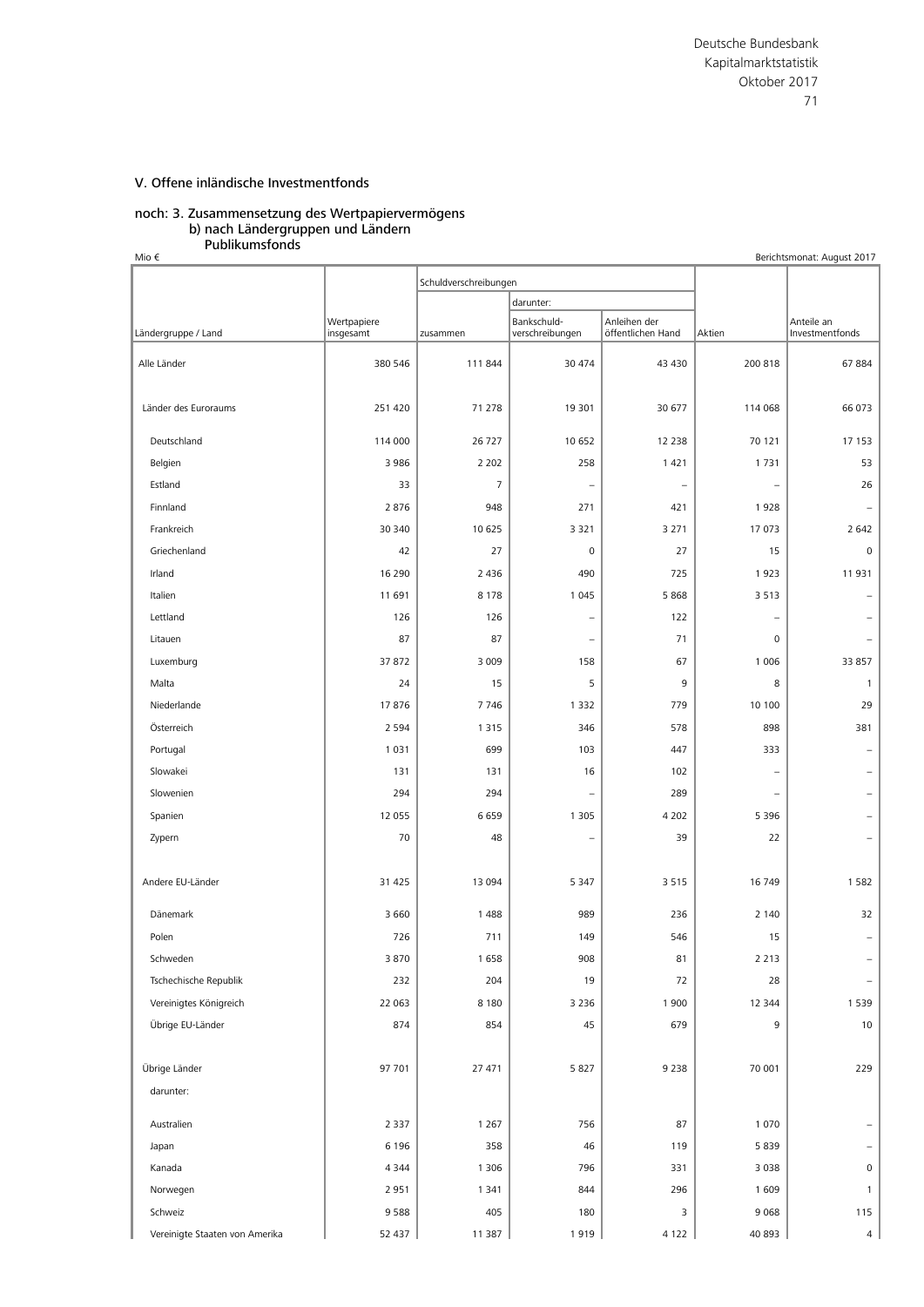Deutsche Bundesbank  $\frac{1}{72}$ Kapitalmarktstatistik Oktober 2017

# V. Offene inländische Investmentfonds

## noch: 3. Zusammensetzung des Wertpapiervermögens b) nach Ländergruppen und Ländern

**Spezialfonds** 

| -----------<br>Mio €<br>Berichtsmonat: August 2017 |                          |                       |                                |                                   |                          |                               |  |  |
|----------------------------------------------------|--------------------------|-----------------------|--------------------------------|-----------------------------------|--------------------------|-------------------------------|--|--|
|                                                    |                          | Schuldverschreibungen |                                |                                   |                          |                               |  |  |
|                                                    |                          |                       | darunter:                      |                                   |                          |                               |  |  |
| Ländergruppe / Land                                | Wertpapiere<br>insgesamt | zusammen              | Bankschuld-<br>verschreibungen | Anleihen der<br>öffentlichen Hand | Aktien                   | Anteile an<br>Investmentfonds |  |  |
| Alle Länder                                        | 1 367 806                | 818 803               | 191 146                        | 261 472                           | 205 201                  | 343 802                       |  |  |
| Länder des Euroraums                               | 893 931                  | 455 416               | 107 429                        | 175 115                           | 97 337                   | 341 178                       |  |  |
| Deutschland                                        | 367 151                  | 110 975               | 36 853                         | 52 992                            | 40 473                   | 215 703                       |  |  |
| Belgien                                            | 24 037                   | 21 590                | 2 6 5 6                        | 13 13 6                           | 2 4 2 8                  | 19                            |  |  |
| Estland                                            | 95                       | 74                    | $\qquad \qquad -$              | $\overline{\phantom{0}}$          | $\overline{4}$           | 17                            |  |  |
| Finnland                                           | 11 296                   | 8783                  | 3 1 0 1                        | 3 9 8 4                           | 2 5 1 3                  |                               |  |  |
| Frankreich                                         | 133 251                  | 104 111               | 27 844                         | 39 740                            | 23 355                   | 5786                          |  |  |
| Griechenland                                       | 56                       | 5                     | $\mathbf{1}$                   | $\overline{2}$                    | 50                       |                               |  |  |
| Irland                                             | 52 624                   | 17 570                | 1841                           | 5 1 2 0                           | 2 1 5 7                  | 32 898                        |  |  |
| Italien                                            | 39 576                   | 34 4 34               | 6 6 4 5                        | 18 5 05                           | 5 1 4 2                  |                               |  |  |
| Lettland                                           | 636                      | 636                   | ÷,                             | 636                               | $\overline{\phantom{0}}$ |                               |  |  |
| Litauen                                            | 1 3 1 0                  | 1 3 1 0               | $\overline{\phantom{0}}$       | 1 2 6 4                           | $\overline{\phantom{0}}$ |                               |  |  |
| Luxemburg                                          | 116 278                  | 29 281                | 1 3 4 1                        | 349                               | 1724                     | 85 273                        |  |  |
| Malta                                              | 9                        | $\mathbf{1}$          | 0                              | -                                 | 8                        |                               |  |  |
| Niederlande                                        | 77 755                   | 65 931                | 14 9 65                        | 7468                              | 10837                    | 987                           |  |  |
| Österreich                                         | 18 4 83                  | 16 751                | 2 9 5 3                        | 10 608                            | 1 2 3 7                  | 496                           |  |  |
| Portugal                                           | 2 4 4 3                  | 2 0 6 8               | 717                            | 974                               | 375                      |                               |  |  |
| Slowakei                                           | 2 1 0 6                  | 2 1 0 6               | $\overline{7}$                 | 1721                              | $\overline{\phantom{0}}$ |                               |  |  |
| Slowenien                                          | 2 6 8 5                  | 2 6 7 5               | 14                             | 2 6 5 6                           | 10                       |                               |  |  |
| Spanien                                            | 43 979                   | 36 981                | 8 4 9 2                        | 15 9 21                           | 6 9 9 7                  |                               |  |  |
| Zypern                                             | 161                      | 134                   | 0                              | 39                                | 27                       |                               |  |  |
| Andere EU-Länder                                   | 119 847                  | 96 131                | 42 411                         | 14 872                            | 22 233                   | 1 4 8 3                       |  |  |
| Dänemark                                           | 20 909                   | 18 300                | 15 0 33                        | 654                               | 2 6 0 4                  | 5                             |  |  |
| Polen                                              | 5 6 3 8                  | 5 3 3 4               | 451                            | 4 7 7 4                           | 304                      |                               |  |  |
| Schweden                                           | 17837                    | 14 135                | 6781                           | 994                               | 3 670                    | 32                            |  |  |
| Tschechische Republik                              | 2 8 0 9                  | 2 7 6 0               | 85                             | 1867                              | 48                       |                               |  |  |
| Vereinigtes Königreich                             | 67 551                   | 50 761                | 19 982                         | 1963                              | 15 346                   | 1444                          |  |  |
| Übrige EU-Länder                                   | 5 1 0 4                  | 4 8 4 0               | 78                             | 4620                              | 261                      | $\overline{2}$                |  |  |
| Übrige Länder                                      | 354 029                  | 267 257               | 41 30 6                        | 71 485                            | 85 631                   | 1 1 4 1                       |  |  |
| darunter:                                          |                          |                       |                                |                                   |                          |                               |  |  |
| Australien                                         | 16 417                   | 14 0 64               | 6459                           | 1 3 9 4                           | 2 3 5 1                  | $\overline{2}$                |  |  |
| Japan                                              | 12 482                   | 3 0 9 0               | 565                            | 825                               | 9 3 9 1                  |                               |  |  |
| Kanada                                             | 13 219                   | 10 698                | 4 0 8 6                        | 3 0 9 1                           | 2 4 8 6                  | 35                            |  |  |
| Norwegen                                           | 11 910                   | 10 378                | 7 0 5 2                        | 992                               | 1 5 3 3                  |                               |  |  |
| Schweiz                                            | 12 739                   | 1895                  | 578                            | 182                               | 10 765                   | 79                            |  |  |
| Vereinigte Staaten von Amerika                     | 163 816                  | 124 767               | 16032                          | 18 391                            | 38 819                   | 230                           |  |  |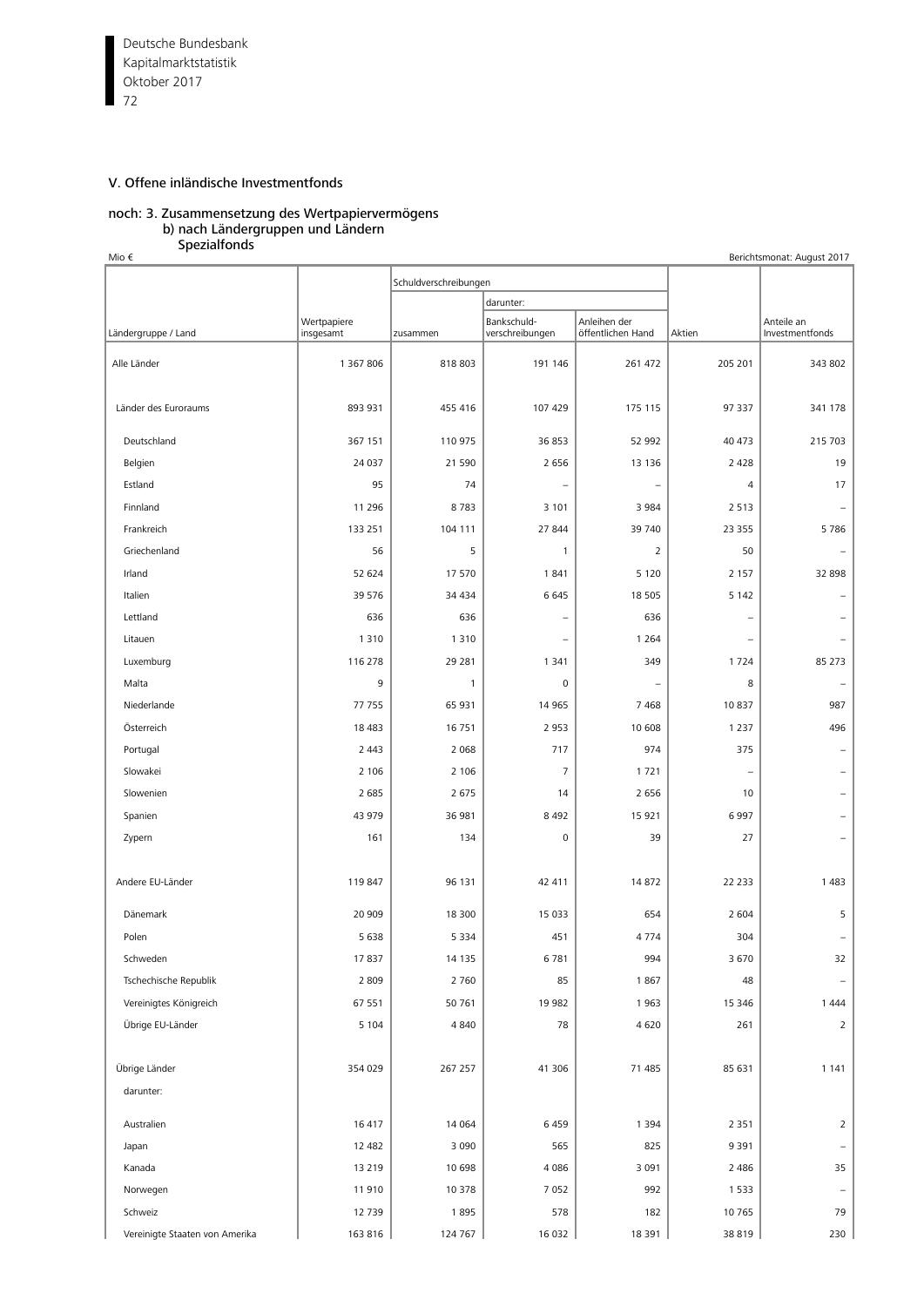### 4. Dachfonds nach Anlageschwerpunkt a) Anzahl, Mittelaufkommen und Mittelzufluss

|                      |                                       | darunter mit Anlageschwerpunkt in:                                  |                                                    |                                 |                                       |                                                                                  |                            |  |  |  |  |
|----------------------|---------------------------------------|---------------------------------------------------------------------|----------------------------------------------------|---------------------------------|---------------------------------------|----------------------------------------------------------------------------------|----------------------------|--|--|--|--|
| Zeit                 | Insgesamt                             | Aktienfonds                                                         | Rentenfonds                                        | Gemischte<br>Wertpapierfonds 1) | Gemischte Fonds 2)                    | Hedgefonds                                                                       | Sonstige Fonds             |  |  |  |  |
|                      | Anzahl der Fonds 3)                   |                                                                     |                                                    |                                 |                                       |                                                                                  |                            |  |  |  |  |
| 2014<br>2015<br>2016 | 300<br>291<br>299                     | 33<br>30<br>29                                                      | $\overline{7}$<br>$\overline{7}$<br>$\overline{7}$ | 112<br>117<br>128               | $\cdot$<br>$\cdot$                    | $\mathbf{1}$<br>$\overline{\phantom{m}}$<br>$\overline{\phantom{a}}$             | 143<br>132<br>130          |  |  |  |  |
| 2017 März            | 292                                   | 26                                                                  | $\overline{7}$                                     | 128                             | $\cdot$                               | $\overline{\phantom{a}}$                                                         | 126                        |  |  |  |  |
| April<br>Mai<br>Juni | 291<br>291<br>290                     | 25<br>25<br>25                                                      | $\overline{7}$<br>$\overline{7}$<br>$\overline{7}$ | 128<br>128<br>128               | $\cdot$<br>$\mathbf{r}$<br>$\epsilon$ | $\overline{\phantom{m}}$<br>$\overline{\phantom{m}}$<br>$\overline{\phantom{a}}$ | 126<br>126<br>125          |  |  |  |  |
| Juli<br>Aug.         | 290<br>292                            | 25<br>25                                                            | $\overline{7}$<br>8                                | 128<br>129                      | $\cdot$<br>÷.                         | $\overline{\phantom{m}}$<br>$\overline{\phantom{a}}$                             | 125<br>125                 |  |  |  |  |
|                      | Mittelaufkommen (Mio €) <sup>4)</sup> |                                                                     |                                                    |                                 |                                       |                                                                                  |                            |  |  |  |  |
| 2014<br>2015<br>2016 | 1864<br>3 1 1 7<br>2 4 9 6            | 15<br>6<br>11                                                       | 39<br>38<br>134                                    | 175<br>698<br>673               | $\cdot$<br>$\cdot$<br>$\cdot$         | $\pmb{0}$<br>$\overline{\phantom{a}}$<br>$\overline{\phantom{a}}$                | 1 6 3 3<br>2 3 7 4<br>1675 |  |  |  |  |
| 2017 März            | 1 6 6 5                               | 64<br>$\qquad \qquad -$                                             | 71                                                 | 444                             | $\cdot$                               | $\overline{\phantom{m}}$                                                         | 1 2 1 4                    |  |  |  |  |
| April<br>Mai<br>Juni | 971<br>515<br>835                     | 0<br>$\overline{\phantom{m}}$<br>0<br>$\overline{\phantom{m}}$<br>9 | 3<br>257<br>51                                     | 464<br>398<br>349               | $\cdot$<br>$\cdot$                    | $\overline{\phantom{a}}$<br>$\overline{\phantom{a}}$<br>$\overline{\phantom{m}}$ | 530<br>140<br>427          |  |  |  |  |
| Juli<br>Aug.         | 539<br>625                            | 11<br>$\mathbf{1}$                                                  | $\mathbf{1}$<br>20                                 | 308<br>379                      | $\cdot$<br>÷.                         | $\overline{\phantom{m}}$<br>$\overline{\phantom{m}}$                             | 230<br>225                 |  |  |  |  |
|                      | Mittelzufluss (Mio €) 5)              |                                                                     |                                                    |                                 |                                       |                                                                                  |                            |  |  |  |  |
| 2014<br>2015<br>2016 | 1989<br>3 3 0 5<br>2 7 7 9            | 34<br>17<br>29                                                      | 40<br>40<br>136                                    | 217<br>841<br>857               | $\cdot$<br>$\cdot$<br>$\cdot$         | $\mathsf{O}\xspace$<br>$\overline{\phantom{a}}$<br>$\overline{\phantom{a}}$      | 1695<br>2 4 0 7<br>1753    |  |  |  |  |
| 2017 März            | 1960                                  | 27                                                                  | 73                                                 | 586                             | $\cdot$                               | $\overline{\phantom{m}}$                                                         | 1 2 7 4                    |  |  |  |  |
| April<br>Mai<br>Juni | 1 2 0 3<br>982<br>1018                | 17<br>15<br>20                                                      | $\overline{4}$<br>258<br>53                        | 586<br>510<br>475               | $\cdot$<br>$\cdot$<br>$\cdot$         | $\overline{\phantom{m}}$<br>$\overline{\phantom{m}}$<br>$\overline{\phantom{m}}$ | 595<br>200<br>471          |  |  |  |  |
| Juli<br>Aug.         | 800<br>854                            | 18<br>11                                                            | $\overline{2}$<br>22                               | 492<br>515                      | $\cdot$<br>$\mathbf{r}$               | $\overline{\phantom{a}}$<br>$\overline{\phantom{a}}$                             | 283<br>306                 |  |  |  |  |

1 Wertpapierfonds ohne Anlageschwerpunkt in Aktien bzw. Renten. 2 Erhebung der Fondskategorie ab Berichtsmonat Dezember 2014 eingestellt. **3** Stand am Jahres-

**bzw. Monatsende. 4 Mittelzuflüsse aus Verkäufen von Anteilen abzüglich der Mittelabflüsse durch Rücknahme von Anteilen. 5<br>22 Mittelabflüsse durch Rücknahme von Anteilen. 5 Verkauf von Anteilen.** 

#### b) Zusammensetzung des Fondsvermögens

|                                           |           | darunter mit Anlageschwerpunkt in: |             |                                              |                          |                |  |
|-------------------------------------------|-----------|------------------------------------|-------------|----------------------------------------------|--------------------------|----------------|--|
| Position                                  | Insgesamt | Aktienfonds                        | Rentenfonds | Gemischte<br>Wertpapierfonds 1)   Hedgefonds |                          | Sonstige Fonds |  |
| Bankguthaben                              | 2 3 5 3   | 83                                 | 10          | 1 1 1 5                                      | -                        | 1 1 0 5        |  |
| darunter: bei inländischen Banken in Euro | 1912      | 69                                 | 10          | 983                                          | $\overline{\phantom{0}}$ | 812            |  |
| Wertpapiere zusammen                      | 121 253   | 1787                               | 4 1 8 9     | 33 954                                       | $\overline{\phantom{0}}$ | 80 977         |  |
| darunter: auf Euro lautend                | 116 798   | 1 3 4 8                            | 4 0 9 5     | 32 508                                       | -                        | 78 502         |  |
| kurzfristige Schuldverschreibungen 2)     | 54        |                                    | 10          | 10                                           | $\overline{\phantom{0}}$ | 34             |  |
| darunter:                                 |           |                                    |             |                                              |                          |                |  |
| inländischer Emittenten                   | 2         |                                    |             |                                              | -                        |                |  |
| anderer Emittenten des Euroraums          | 35        |                                    |             |                                              | $\overline{\phantom{0}}$ | 34             |  |
| langfristige Schuldverschreibungen 3)     | 2 8 8 0   | 152                                | 233         | 1 1 3 7                                      | $\overline{\phantom{0}}$ | 1 3 4 8        |  |
| darunter:                                 |           |                                    |             |                                              |                          |                |  |
| inländischer Emittenten                   | 1 1 2 3   | 26                                 | 20          | 868                                          | $\overline{\phantom{0}}$ | 210            |  |
| anderer Emittenten des Euroraums          | 051       | 108                                | 149         | 113                                          | $\overline{\phantom{0}}$ | 671            |  |
| Aktien                                    | 373       | 16                                 |             | 50                                           | -                        | 307            |  |
| darunter:                                 |           |                                    |             |                                              |                          |                |  |
| inländischer Emittenten                   | 26        |                                    |             | 10                                           | $\overline{\phantom{0}}$ | 9              |  |
| anderer Emittenten des Euroraums          | 244       |                                    |             |                                              | -                        | 242            |  |
| Anteile an Investmentfonds                | 117 945   | 1619                               | 3 9 4 6     | 32 756                                       | -                        | 79 289         |  |
| Schuldscheindarlehen                      | 19        |                                    | 9           |                                              | $\overline{\phantom{0}}$ | 9              |  |
| Übriges Vermögen                          | 982       | 9                                  |             | 213                                          | -                        | 684            |  |
| Verbindlichkeiten                         | 491       | 6                                  |             | 172                                          | -                        | 87             |  |
| darunter: aufgenommene Kredite            | 310       | 0                                  | 3           | 97                                           | -                        |                |  |
| Fondsvermögen insgesamt 4)                | 124 961   | 1873                               | 4 2 0 8     | 35 164                                       | -                        | 82 690         |  |

**1** Wertpapierfonds ohne Anlageschwerpunkt in Aktien bzw. Renten. **2** Mit einer<br>Ursprungslaufzeit bis einschl. 1 Jahr. 3 Mit einer Ursprungslaufzeit über 1 Jahr. **4** Ver-<br>mögenspositionen abzüglich Verbindlichkeiten.

Berichtsmonat: August 2017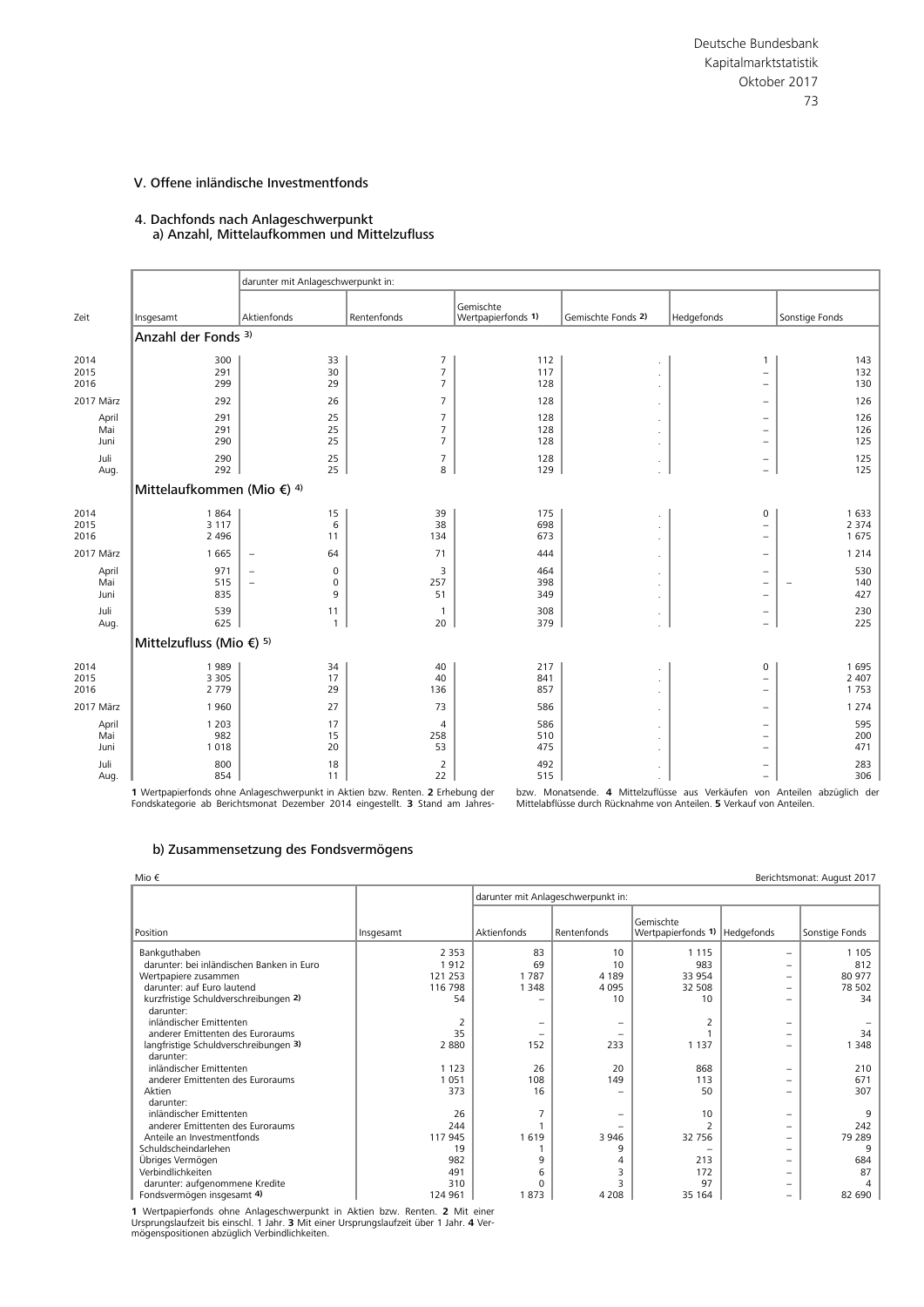Deutsche Bundesbank 74 Kapitalmarktstatistik Oktober 2017

# V. Offene inländische Investmentfonds

#### 5. Spezialfonds nach Anteilinhabern und Ertragsverwendung a) Anzahl und Fondsvermögen

Berichtsmonat: August 2017

|                                                                                                                                 |                     | darunter:                |                          |                                 |                          |
|---------------------------------------------------------------------------------------------------------------------------------|---------------------|--------------------------|--------------------------|---------------------------------|--------------------------|
|                                                                                                                                 |                     |                          |                          |                                 |                          |
| Anteilinhaber 1) / Ertragsverwendung                                                                                            | Insgesamt           | Aktienfonds              | Rentenfonds              | Gemischte<br>Wertpapierfonds 2) | Geldmarktfonds           |
| Anzahl der Fonds <sup>4) 5)</sup>                                                                                               |                     |                          |                          |                                 |                          |
|                                                                                                                                 |                     |                          |                          |                                 |                          |
| Inländer                                                                                                                        | 3 9 7 4             | 173                      | 602                      | 2 4 7 9                         |                          |
| darunter:                                                                                                                       |                     |                          |                          |                                 |                          |
| Kreditinstitute                                                                                                                 | 1 0 0 3             | 14                       | 132                      | 727                             |                          |
| Versicherungsgesellschaften                                                                                                     | 624                 | 44                       | 124                      | 315                             |                          |
| Lebensversicherungen                                                                                                            | 187                 | 12                       | 26                       | 94                              |                          |
| andere Versicherungen                                                                                                           | 437                 | 32                       | 98                       | 221                             |                          |
| Altersvorsorgeeinrichtungen (Pensionskassen,<br>berufsständische Versorgungswerke u.ä.)                                         | 731                 | 39                       | 98                       | 398                             | ٠                        |
| Sonstige Finanzintermediäre                                                                                                     | 107                 | 6                        | 19                       | 37                              |                          |
| Kredit- und Versicherungshilfsinstitutionen                                                                                     | 35                  | $\qquad \qquad -$        | 1                        | $\overline{7}$                  |                          |
| Nichtfinanzielle Kapitalgesellschaften (einschl.<br>Industriestiftungen, Arbeitgeber- und Wirtschafts-<br>verbände)             | 456                 | 21                       | 75                       | 324                             |                          |
|                                                                                                                                 |                     |                          |                          |                                 |                          |
| Bund                                                                                                                            | 3                   | $\overline{\phantom{0}}$ | ۳                        | 3                               |                          |
| Länder                                                                                                                          | 10                  | $\overline{\phantom{0}}$ | ۳                        | 6                               |                          |
| Gemeinden                                                                                                                       | 47                  | -                        | 3                        | 43                              |                          |
| Sozialversicherungen<br>Öffentliche (insbes. Versorgungsanstalt des Bundes<br>und der Länder) und kirchliche Zusatzversorgungs- | 74                  | 2                        | 39                       | 30                              | $\cdot$                  |
| einrichtungen<br>Private Organisationen ohne Erwerbszweck und                                                                   | 172                 | 17                       | 25                       | 105                             | $\cdot$                  |
| sonstige (z.B. Kirchen, Parteien, Gewerkschaften,                                                                               |                     |                          |                          |                                 |                          |
| Vereine)                                                                                                                        | 712                 | 30                       | 86                       | 484                             |                          |
| Ausländer                                                                                                                       | 26                  |                          | 3                        | 10                              |                          |
| Spezialfonds insgesamt                                                                                                          | 4 0 0 0             | 173                      | 605                      | 2 4 8 9                         |                          |
| davon:                                                                                                                          |                     |                          |                          |                                 |                          |
| Ausschüttungsfonds<br>Thesaurierungsfonds                                                                                       | 3 8 0 1<br>199      | 163<br>10                | 590<br>15                | 2 3 5 0<br>139                  |                          |
| Fondsvermögen (Mio €) <sup>4)</sup>                                                                                             |                     |                          |                          |                                 |                          |
| Inländer                                                                                                                        | 1517282             | 106 088                  | 360 168                  | 814 533                         |                          |
| darunter:                                                                                                                       |                     |                          |                          |                                 |                          |
| Kreditinstitute                                                                                                                 | 157 453             | 1824                     | 20721                    | 111 391                         |                          |
| Versicherungsgesellschaften                                                                                                     | 535 032             | 48 665                   | 214 203                  | 243 018                         |                          |
| Lebensversicherungen                                                                                                            | 164 050             | 9752                     | 18 540                   | 122 676                         |                          |
| andere Versicherungen                                                                                                           | 370 981             | 38 914                   | 195 663                  | 120 342                         | $\cdot$                  |
| Altersvorsorgeeinrichtungen (Pensionskassen,<br>berufsständische Versorgungswerke u.ä.)                                         | 375 664             | 27822                    | 39 0 36                  | 191 838                         |                          |
| Sonstige Finanzintermediäre                                                                                                     | 34 7 1 7            | 2 0 0 1                  | 8552                     | 17 251                          |                          |
| Kredit- und Versicherungshilfsinstitutionen                                                                                     | 8 2 9 3             | $\overline{\phantom{0}}$ | 131                      | 653                             |                          |
| Nichtfinanzielle Kapitalgesellschaften (einschl.<br>Industriestiftungen, Arbeitgeber- und Wirtschafts-                          |                     |                          |                          |                                 |                          |
| verbände)                                                                                                                       | 145 773             | 8 0 2 0                  | 37 158                   | 92 903                          |                          |
| Bund                                                                                                                            | 1 2 7 9             |                          |                          | 1 2 7 9                         |                          |
| Länder                                                                                                                          | 3924                | $\overline{\phantom{0}}$ | $\overline{\phantom{0}}$ | 2 9 3 7                         |                          |
| Gemeinden                                                                                                                       | 5 0 0 1             | $\overline{\phantom{0}}$ | 131                      | 4835                            |                          |
| Sozialversicherungen                                                                                                            | 19 793              | 232                      | 5 3 9 6                  | 13 2 3 7                        |                          |
| Öffentliche (insbes. Versorgungsanstalt des Bundes<br>und der Länder) und kirchliche Zusatzversorgungs-<br>einrichtungen        | 83 967              | 7 1 8 7                  | 9 1 0 3                  | 47 265                          | $\cdot$                  |
| Private Organisationen ohne Erwerbszweck und<br>sonstige (z.B. Kirchen, Parteien, Gewerkschaften,<br>Vereine)                   | 146 386             | 10 3 36                  | 25 7 37                  | 87926                           |                          |
| Ausländer                                                                                                                       | 2 4 0 4             |                          | 237                      | 1 3 2 7                         |                          |
| Spezialfonds insgesamt                                                                                                          | 1519686             | 106 088                  | 360 405                  | 815 861                         |                          |
| davon:                                                                                                                          |                     |                          |                          |                                 | $\overline{\phantom{a}}$ |
| Ausschüttungsfonds<br>Thesaurierungsfonds                                                                                       | 1 466 475<br>53 211 | 105 348<br>740           | 356 879<br>3 5 2 6       | 773 843<br>42 018               | $\cdot$                  |

1 Zuordnung der Fonds nach der Gruppe der Anteilinhaber mit dem größten - 4 Stand am Monatsende. 5 Anteilklassen und Teilfonds werden als eigene Fonds<br>Anteilbesitz. 2 Wertpapierfonds ohne Anlageschwerpunkt in Aktien bzw. R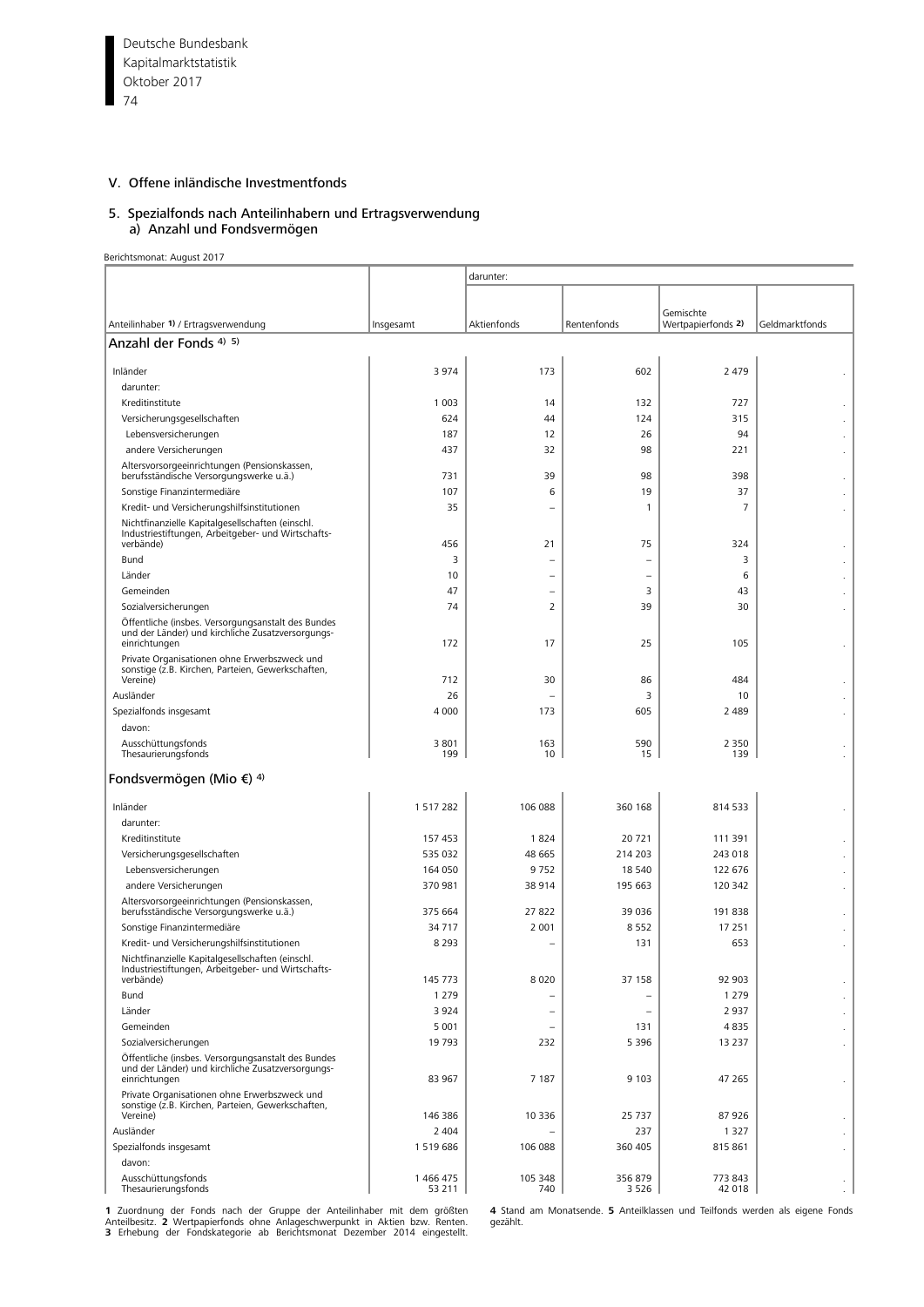Berichtsmonat: August 2017

| Immobilienfonds          | Gemischte Fonds 3) | Hedgefonds               | Sonstige Fonds           | Dachfonds                | Anteilinhaber 1) / Ertragsverwendung                                                                                     |  |  |  |  |  |
|--------------------------|--------------------|--------------------------|--------------------------|--------------------------|--------------------------------------------------------------------------------------------------------------------------|--|--|--|--|--|
| Anzahl der Fonds 4) 5)   |                    |                          |                          |                          |                                                                                                                          |  |  |  |  |  |
| 413                      |                    | 14                       | 191                      | 101                      | Inländer                                                                                                                 |  |  |  |  |  |
|                          |                    |                          |                          |                          | darunter:                                                                                                                |  |  |  |  |  |
| 64                       |                    | 3                        | 47                       | 16                       | Kreditinstitute                                                                                                          |  |  |  |  |  |
| 111                      |                    | ۳                        | 16                       | 14                       | Versicherungsgesellschaften                                                                                              |  |  |  |  |  |
| 50                       |                    |                          | $\overline{4}$           | $\mathbf{1}$             | Lebensversicherungen                                                                                                     |  |  |  |  |  |
| 61                       |                    |                          | 12                       | 13                       | andere Versicherungen                                                                                                    |  |  |  |  |  |
|                          |                    |                          |                          |                          | Altersvorsorgeeinrichtungen (Pensionskassen,                                                                             |  |  |  |  |  |
| 121                      |                    | 1                        | 27                       | 47                       | berufsständische Versorgungswerke u.ä.)                                                                                  |  |  |  |  |  |
| 37                       |                    | 1                        | 6                        | $\mathbf{1}$             | Sonstige Finanzintermediäre                                                                                              |  |  |  |  |  |
| 25                       |                    | ÷                        | 2                        | $\equiv$                 | Kredit- und Versicherungshilfsinstitutionen                                                                              |  |  |  |  |  |
| 21                       |                    | ۰                        | 12                       | 3                        | Nichtfinanzielle Kapitalgesellschaften (einschl.<br>Industriestiftungen, Arbeitgeber- und Wirtschafts-<br>verbände)      |  |  |  |  |  |
| ۳                        |                    | ۳                        | $\overline{\phantom{0}}$ | $\qquad \qquad -$        | Bund                                                                                                                     |  |  |  |  |  |
|                          |                    | L,                       | 4                        | $\overline{\phantom{0}}$ | Länder                                                                                                                   |  |  |  |  |  |
| $\overline{\phantom{0}}$ |                    | ÷                        | 1                        | $\equiv$                 | Gemeinden                                                                                                                |  |  |  |  |  |
| $\overline{\phantom{0}}$ |                    | ۰                        | 3                        | $\qquad \qquad$          | Sozialversicherungen                                                                                                     |  |  |  |  |  |
| 9                        |                    | ۰                        | $\overline{7}$           | 9                        | Öffentliche (insbes. Versorgungsanstalt des Bundes<br>und der Länder) und kirchliche Zusatzversorgungs-<br>einrichtungen |  |  |  |  |  |
| 25                       |                    | 9                        | 66                       | 11                       | Private Organisationen ohne Erwerbszweck und<br>sonstige (z.B. Kirchen, Parteien, Gewerkschaften,<br>Vereine)            |  |  |  |  |  |
| 12                       |                    | ۳                        | 1                        | $\qquad \qquad -$        | Ausländer                                                                                                                |  |  |  |  |  |
| 425                      |                    | 14                       | 192                      | 101                      | Spezialfonds insgesamt                                                                                                   |  |  |  |  |  |
|                          |                    |                          |                          |                          | davon:                                                                                                                   |  |  |  |  |  |
| 424<br>$\mathbf{1}$      |                    | 14                       | 182<br>10                | 91<br>10                 | Ausschüttungsfonds<br>Thesaurierungsfonds                                                                                |  |  |  |  |  |
|                          |                    |                          |                          |                          | Fondsvermögen (Mio €) <sup>4)</sup>                                                                                      |  |  |  |  |  |
|                          |                    |                          |                          |                          |                                                                                                                          |  |  |  |  |  |
| 82 004                   |                    | 3 2 4 6                  | 52 518                   | 98 715                   | Inländer<br>darunter:                                                                                                    |  |  |  |  |  |
| 11 429                   |                    | 121                      | 10 102                   | 1864                     | Kreditinstitute                                                                                                          |  |  |  |  |  |
| 21 198                   |                    | ۳                        | 4612                     | 3 3 3 7                  | Versicherungsgesellschaften                                                                                              |  |  |  |  |  |
| 10 031                   |                    | ۰                        | 2854                     | 198                      | Lebensversicherungen                                                                                                     |  |  |  |  |  |
| 11 167                   |                    | ÷,                       | 1758                     | 3 1 3 9                  | andere Versicherungen                                                                                                    |  |  |  |  |  |
|                          |                    |                          |                          |                          | Altersvorsorgeeinrichtungen (Pensionskassen,                                                                             |  |  |  |  |  |
| 27 856                   |                    | 457                      | 19 903                   | 68 753                   | berufsständische Versorgungswerke u.ä.)                                                                                  |  |  |  |  |  |
| 5 6 5 9                  |                    | 12                       | 915                      | 327                      | Sonstige Finanzintermediäre                                                                                              |  |  |  |  |  |
| 7 1 4 5                  |                    |                          | 363                      | $\qquad \qquad -$        | Kredit- und Versicherungshilfsinstitutionen                                                                              |  |  |  |  |  |
| 3 1 7 2                  |                    |                          | 3917                     | 603                      | Nichtfinanzielle Kapitalgesellschaften (einschl.<br>Industriestiftungen, Arbeitgeber- und Wirtschafts-<br>verbände)      |  |  |  |  |  |
| $\overline{\phantom{0}}$ |                    | $\overline{\phantom{0}}$ |                          | $\overline{\phantom{m}}$ | Bund                                                                                                                     |  |  |  |  |  |
|                          |                    |                          | 987                      |                          | Länder                                                                                                                   |  |  |  |  |  |
| $\overline{\phantom{0}}$ |                    | ÷                        | 35                       | $\equiv$                 | Gemeinden                                                                                                                |  |  |  |  |  |
| $\overline{\phantom{0}}$ |                    | ۰                        | 928                      | $\overline{\phantom{a}}$ | Sozialversicherungen                                                                                                     |  |  |  |  |  |
| 2 1 9 5                  |                    | $\overline{\phantom{0}}$ | 534                      | 17 682                   | Öffentliche (insbes. Versorgungsanstalt des Bundes<br>und der Länder) und kirchliche Zusatzversorgungs-<br>einrichtungen |  |  |  |  |  |
|                          |                    |                          |                          |                          | Private Organisationen ohne Erwerbszweck und<br>sonstige (z.B. Kirchen, Parteien, Gewerkschaften,                        |  |  |  |  |  |
| 3 3 5 1                  |                    | 2 6 5 5                  | 10 222                   | 6 1 4 9                  | Vereine)                                                                                                                 |  |  |  |  |  |
| 681                      |                    |                          | 159                      | $\overline{\phantom{m}}$ | Ausländer                                                                                                                |  |  |  |  |  |
| 82 685                   |                    | 3 2 4 6                  | 52 676                   | 98 715                   | Spezialfonds insgesamt<br>davon:                                                                                         |  |  |  |  |  |
| 82 342<br>343            |                    | 3 2 4 6                  | 50 825<br>1852           | 97 230<br>1486           | Ausschüttungsfonds<br>Thesaurierungsfonds                                                                                |  |  |  |  |  |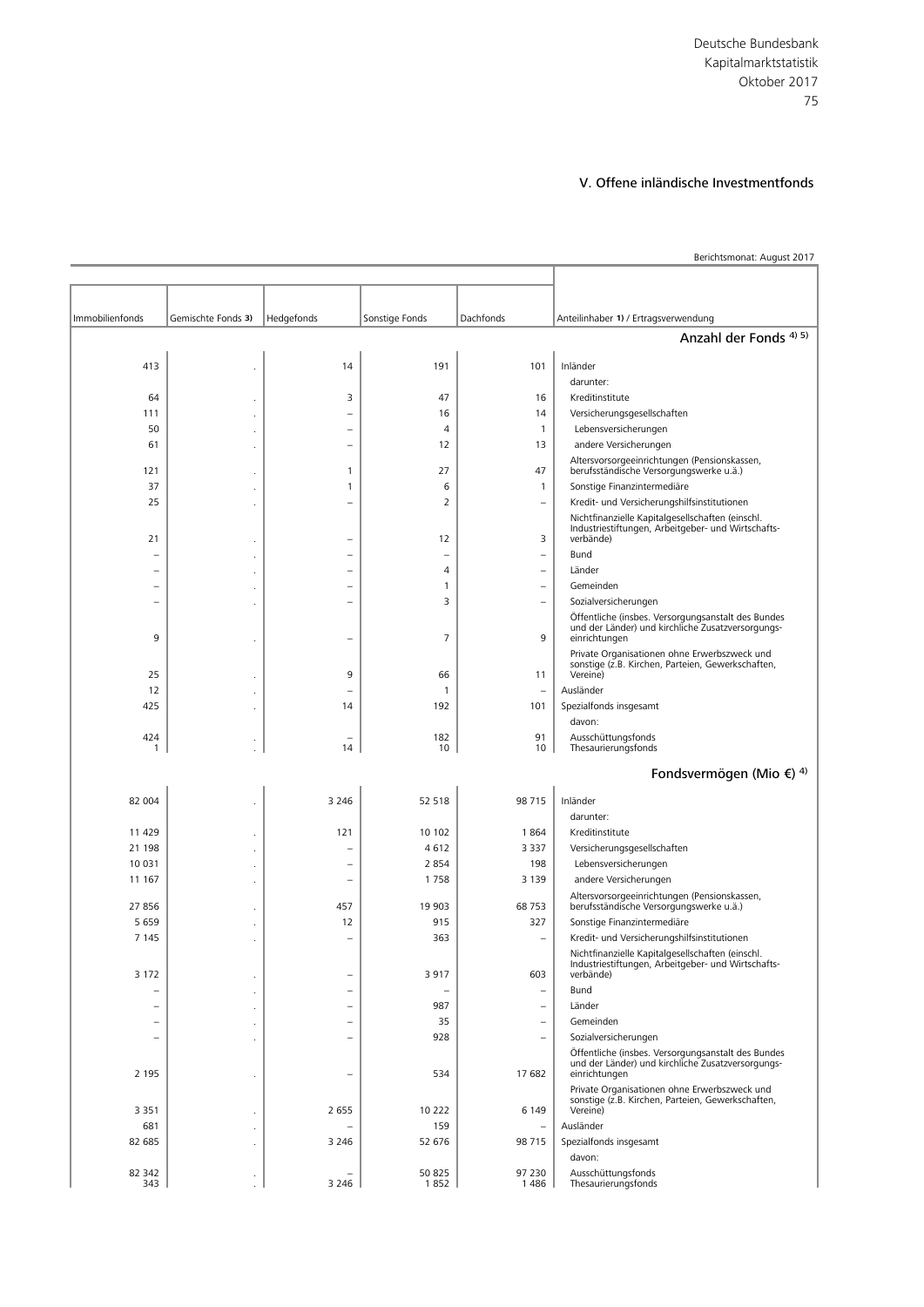Deutsche Bundesbank 76 Kapitalmarktstatistik Oktober 2017

# V. Offene inländische Investmentfonds

#### 5. Spezialfonds nach Anteilinhabern und Ertragsverwendung b) Mittelaufkommen und Mittelzufluss

Berichtsmonat: August 2017

|                                                                                                                          |           |                | darunter:   |                          |             |                          |                          |                |                |
|--------------------------------------------------------------------------------------------------------------------------|-----------|----------------|-------------|--------------------------|-------------|--------------------------|--------------------------|----------------|----------------|
|                                                                                                                          |           |                |             |                          |             |                          |                          |                |                |
|                                                                                                                          |           |                |             |                          |             |                          | Gemischte                |                |                |
| Anteilinhaber 1) / Ertragsverwendung                                                                                     | Insgesamt |                | Aktienfonds |                          | Rentenfonds |                          | Wertpapierfonds 2)       |                | Geldmarktfonds |
| Mittelaufkommen <sup>4)</sup>                                                                                            |           |                |             |                          |             |                          |                          |                |                |
| Inländer                                                                                                                 |           | 532            |             | 768                      |             | 681                      |                          | 1844           |                |
| darunter:                                                                                                                |           |                |             |                          |             |                          |                          |                |                |
| Kreditinstitute                                                                                                          |           | 324            |             | 9                        |             | 177                      |                          | 79             |                |
| Versicherungsgesellschaften                                                                                              |           | 1 2 7 6        |             | 242                      | ۰           | 87                       |                          | 843            |                |
| Lebensversicherungen                                                                                                     |           | 336            |             | 21                       |             | 15                       |                          | 358            |                |
| andere Versicherungen                                                                                                    |           | 940            |             | 263                      |             | 72                       |                          | 485            |                |
| Altersvorsorgeeinrichtungen (Pensionskassen,                                                                             |           |                |             |                          |             |                          |                          |                |                |
| berufsständische Versorgungswerke u.ä.)                                                                                  |           | 1 2 9 4        |             | 387                      |             | 96                       |                          | 468            |                |
| Sonstige Finanzintermediäre                                                                                              |           | 216            |             | 13                       |             | 10                       |                          | 80             |                |
| Kredit- und Versicherungshilfsinstitutionen                                                                              |           | 45             |             | $\overline{\phantom{0}}$ |             | -                        |                          |                |                |
| Nichtfinanzielle Kapitalgesellschaften (einschl.<br>Industriestiftungen, Arbeitgeber- und Wirtschafts-                   |           |                |             |                          |             |                          |                          |                |                |
| verbände)                                                                                                                |           | 2 7 9 0        |             | 39                       |             | 21                       |                          | 2894           |                |
| Bund                                                                                                                     |           |                |             | $\overline{\phantom{0}}$ |             |                          |                          |                |                |
| Länder                                                                                                                   |           |                |             | -                        |             |                          |                          |                |                |
| Gemeinden                                                                                                                |           | $\overline{7}$ |             | $\qquad \qquad$          |             |                          |                          | $\overline{7}$ |                |
| Sozialversicherungen                                                                                                     |           | 282            |             | 127                      |             | 133                      |                          | 21             |                |
| Öffentliche (insbes. Versorgungsanstalt des Bundes<br>und der Länder) und kirchliche Zusatzversorgungs-                  |           |                |             |                          |             |                          |                          |                |                |
| einrichtungen                                                                                                            |           | 63             |             | 12                       |             | 21                       |                          | 144            | $\cdot$        |
| Private Organisationen ohne Erwerbszweck und                                                                             |           |                |             |                          |             |                          |                          |                |                |
| sonstige (z.B. Kirchen, Parteien, Gewerkschaften,<br>Vereine)                                                            |           | 30             |             | 36                       |             | 353                      |                          | 146            |                |
| Ausländer                                                                                                                |           | 75             |             | $\overline{\phantom{0}}$ |             | $\overline{\phantom{0}}$ |                          | $\mathbf{1}$   |                |
| Spezialfonds insgesamt                                                                                                   |           | 457            |             | 768                      |             | 681                      |                          | 1843           |                |
| davon:                                                                                                                   |           |                |             |                          |             |                          |                          |                |                |
| Ausschüttungsfonds                                                                                                       |           | 937            |             | 767                      |             | 775                      | $\overline{\phantom{0}}$ | 1532           |                |
| Thesaurierungsfonds                                                                                                      |           | 479            |             | 1                        |             | 94                       |                          | 310            |                |
| Mittelzufluss (Verkauf von Anteilen)                                                                                     |           |                |             |                          |             |                          |                          |                |                |
| Inländer                                                                                                                 |           | 11 953         |             | 900                      |             | 1 3 6 6                  |                          | 7 0 9 7        |                |
| darunter:                                                                                                                |           |                |             |                          |             |                          |                          |                |                |
| Kreditinstitute                                                                                                          |           | 679            |             | 12                       |             | 209                      |                          | 167            |                |
| Versicherungsgesellschaften                                                                                              |           | 2 0 0 7        |             | 267                      |             | 284                      |                          | 1 1 3 8        |                |
| Lebensversicherungen                                                                                                     |           | 630            |             | $\overline{4}$           |             | 51                       |                          | 534            |                |
| andere Versicherungen                                                                                                    |           | 1 3 7 7        |             | 263                      |             | 233                      |                          | 604            |                |
| Altersvorsorgeeinrichtungen (Pensionskassen,                                                                             |           |                |             |                          |             |                          |                          |                | $\cdot$        |
| berufsständische Versorgungswerke u.ä.)                                                                                  |           | 2 7 8 7        |             | 392                      |             | 163                      |                          | 1 2 5 6        |                |
| Sonstige Finanzintermediäre                                                                                              |           | 310            |             | 8                        |             | 70                       |                          | 81             |                |
| Kredit- und Versicherungshilfsinstitutionen                                                                              |           | 27             |             | $\overline{\phantom{0}}$ |             | L.                       |                          | $\equiv$       |                |
| Nichtfinanzielle Kapitalgesellschaften (einschl.<br>Industriestiftungen, Arbeitgeber- und Wirtschafts-                   |           |                |             |                          |             |                          |                          |                |                |
| verbände)                                                                                                                |           | 3 2 2 0        |             | 40                       |             | 133                      |                          | 2 9 6 2        |                |
| Bund                                                                                                                     |           |                |             | $\overline{\phantom{m}}$ |             | $\overline{\phantom{0}}$ |                          |                |                |
| Länder                                                                                                                   |           |                |             |                          |             |                          |                          |                |                |
| Gemeinden                                                                                                                |           | 14             |             | $\equiv$                 |             | $\rightarrow$            |                          | 14             |                |
| Sozialversicherungen                                                                                                     |           | 301            |             | 127                      |             | 133                      |                          | 40             |                |
| Öffentliche (insbes. Versorgungsanstalt des Bundes<br>und der Länder) und kirchliche Zusatzversorgungs-<br>einrichtungen |           | 646            |             | 12                       |             | 21                       |                          | 565            |                |
| Private Organisationen ohne Erwerbszweck und<br>sonstige (z.B. Kirchen, Parteien, Gewerkschaften,                        |           | 1962           |             | 42                       |             | 353                      |                          | 873            |                |
| Vereine)<br>Ausländer                                                                                                    |           |                |             |                          |             |                          |                          |                |                |
|                                                                                                                          |           | $\mathbf{1}$   |             | $\overline{\phantom{m}}$ |             | $\overline{\phantom{0}}$ |                          | $\mathbf{1}$   |                |
| Spezialfonds insgesamt                                                                                                   |           | 11954          |             | 900                      |             | 1 3 6 6                  |                          | 7098           | $\cdot$        |
| davon:<br>Ausschüttungsfonds                                                                                             |           | 11 767         |             | 898                      |             | 1 3 5 9                  |                          | 6927           |                |
| Thesaurierungsfonds                                                                                                      |           | 187            |             | 2                        |             | 7                        |                          | 171            | $\cdot$        |

1 Zuordnung der Fonds nach der Gruppe der Anteilinhaber mit dem größten — eingestellt. 4 Mittelzuflüsse aus Verkäufen von Anteilen abzüglich der Mittelabflüsse<br>Anteilbesitz. - 2 Wertpapierfonds - ohne - Anlageschwerpunkt -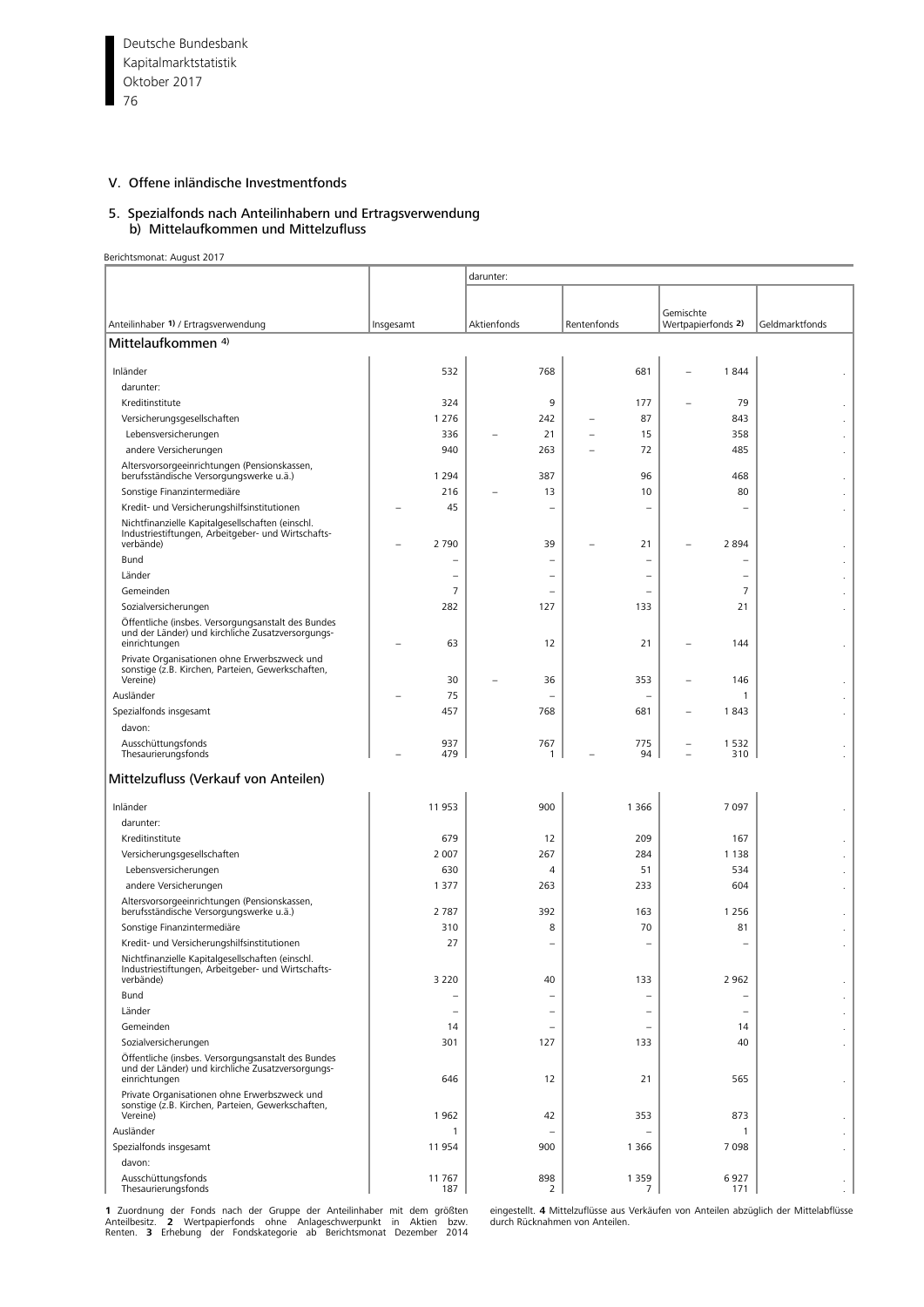Berichtsmonat: August 2017

| Immobilienfonds          | Gemischte Fonds 3) | Hedgefonds |                                | Sonstige Fonds           | Dachfonds                | Anteilinhaber 1) / Ertragsverwendung                                                                                     |
|--------------------------|--------------------|------------|--------------------------------|--------------------------|--------------------------|--------------------------------------------------------------------------------------------------------------------------|
|                          |                    |            |                                |                          |                          | Mittelaufkommen <sup>4)</sup>                                                                                            |
|                          |                    |            |                                |                          |                          |                                                                                                                          |
| 467                      |                    |            | 82                             | 165                      | 377                      | Inländer                                                                                                                 |
|                          |                    |            |                                |                          |                          | darunter:                                                                                                                |
| 198<br>259               | ٠                  |            | 27<br>$\overline{\phantom{0}}$ | 34<br>17                 | 13<br>$\overline{2}$     | Kreditinstitute<br>Versicherungsgesellschaften                                                                           |
| 14                       |                    |            |                                | $\mathbf{1}$             | $\overline{\phantom{a}}$ | Lebensversicherungen                                                                                                     |
| 245                      |                    |            | $\overline{\phantom{0}}$       | 17                       | $\overline{2}$           | andere Versicherungen                                                                                                    |
|                          |                    |            |                                |                          |                          | Altersvorsorgeeinrichtungen (Pensionskassen,                                                                             |
| 232                      |                    |            | 52                             | 429                      | 198                      | berufsständische Versorgungswerke u.ä.)                                                                                  |
| 136                      |                    |            | 3                              | 6                        | $\overline{\phantom{a}}$ | Sonstige Finanzintermediäre                                                                                              |
| 27                       | ٠                  |            | $\overline{\phantom{a}}$       | 71                       | $\qquad \qquad -$        | Kredit- und Versicherungshilfsinstitutionen                                                                              |
| 35                       |                    |            | $\overline{\phantom{0}}$       | 50                       | 0                        | Nichtfinanzielle Kapitalgesellschaften (einschl.<br>Industriestiftungen, Arbeitgeber- und Wirtschafts-<br>verbände)      |
| $\overline{\phantom{0}}$ |                    |            | ۰                              |                          | $\overline{\phantom{a}}$ | Bund                                                                                                                     |
|                          |                    |            | $\overline{\phantom{0}}$       |                          | $\overline{\phantom{0}}$ | Länder                                                                                                                   |
| ÷                        |                    |            | ۰                              | $\overline{\phantom{0}}$ | $\overline{\phantom{m}}$ | Gemeinden                                                                                                                |
| $\overline{\phantom{0}}$ |                    |            | ۰                              | 1                        | $\overline{\phantom{m}}$ | Sozialversicherungen                                                                                                     |
| ٠                        |                    |            | ۰                              | 15                       | 33                       | Öffentliche (insbes. Versorgungsanstalt des Bundes<br>und der Länder) und kirchliche Zusatzversorgungs-<br>einrichtungen |
| 45                       |                    |            |                                | 316                      | 131                      | Private Organisationen ohne Erwerbszweck und<br>sonstige (z.B. Kirchen, Parteien, Gewerkschaften,<br>Vereine)            |
| 76                       |                    |            | ۰                              |                          | $\qquad \qquad -$        | Ausländer                                                                                                                |
| 391                      |                    |            | 82                             | 165                      | 377                      | Spezialfonds insgesamt                                                                                                   |
|                          |                    |            |                                |                          |                          | davon:                                                                                                                   |
| 391                      |                    |            | 82                             | 163<br>$\overline{2}$    | 374<br>3                 | Ausschüttungsfonds<br>Thesaurierungsfonds                                                                                |
|                          |                    |            |                                |                          |                          | Mittelzufluss (Verkauf von Anteilen)                                                                                     |
|                          |                    |            |                                |                          |                          |                                                                                                                          |
| 970                      |                    |            |                                | 1 1 8 7                  | 434                      | Inländer                                                                                                                 |
|                          |                    |            |                                |                          |                          | darunter:                                                                                                                |
| 245<br>296               |                    |            | ۰                              | 34<br>17                 | 13<br>5                  | Kreditinstitute<br>Versicherungsgesellschaften                                                                           |
| 41                       |                    |            | $\overline{\phantom{0}}$       | 1                        | $\overline{\phantom{m}}$ | Lebensversicherungen                                                                                                     |
| 255                      |                    |            |                                | 17                       | 5                        | andere Versicherungen                                                                                                    |
|                          |                    |            |                                |                          |                          | Altersvorsorgeeinrichtungen (Pensionskassen,                                                                             |
| 184                      |                    |            | $\qquad \qquad -$              | 540                      | 252                      | berufsständische Versorgungswerke u.ä.)                                                                                  |
| 140                      |                    |            |                                | 11                       | $\qquad \qquad -$        | Sonstige Finanzintermediäre                                                                                              |
| 27                       |                    |            | $\overline{\phantom{0}}$       |                          | $\qquad \qquad -$        | Kredit- und Versicherungshilfsinstitutionen                                                                              |
| 35                       |                    |            |                                | 50                       | 0                        | Nichtfinanzielle Kapitalgesellschaften (einschl.<br>Industriestiftungen, Arbeitgeber- und Wirtschafts-<br>verbände)      |
|                          |                    |            | -                              |                          | $\qquad \qquad -$        | Bund                                                                                                                     |
|                          |                    |            |                                |                          |                          | Länder                                                                                                                   |
|                          |                    |            |                                |                          | $\qquad \qquad -$        | Gemeinden                                                                                                                |
| -                        |                    |            | $\overline{\phantom{0}}$       | 1                        | $\overline{\phantom{0}}$ | Sozialversicherungen                                                                                                     |
| $\overline{\phantom{0}}$ |                    |            | $\qquad \qquad -$              | 15                       | 33                       | Öffentliche (insbes. Versorgungsanstalt des Bundes<br>und der Länder) und kirchliche Zusatzversorgungs-<br>einrichtungen |
| 45                       |                    |            |                                | 518                      | 131                      | Private Organisationen ohne Erwerbszweck und<br>sonstige (z.B. Kirchen, Parteien, Gewerkschaften,<br>Vereine)            |
|                          |                    |            | ۰                              |                          | $\overline{\phantom{a}}$ | Ausländer                                                                                                                |
| 970                      |                    |            | $\equiv$                       | 1 1 8 7                  | 434                      | Spezialfonds insgesamt                                                                                                   |
|                          |                    |            |                                |                          |                          | davon:                                                                                                                   |
| 970                      |                    |            | ۰                              | 1 1 8 4<br>2             | 428<br>6                 | Ausschüttungsfonds<br>Thesaurierungsfonds                                                                                |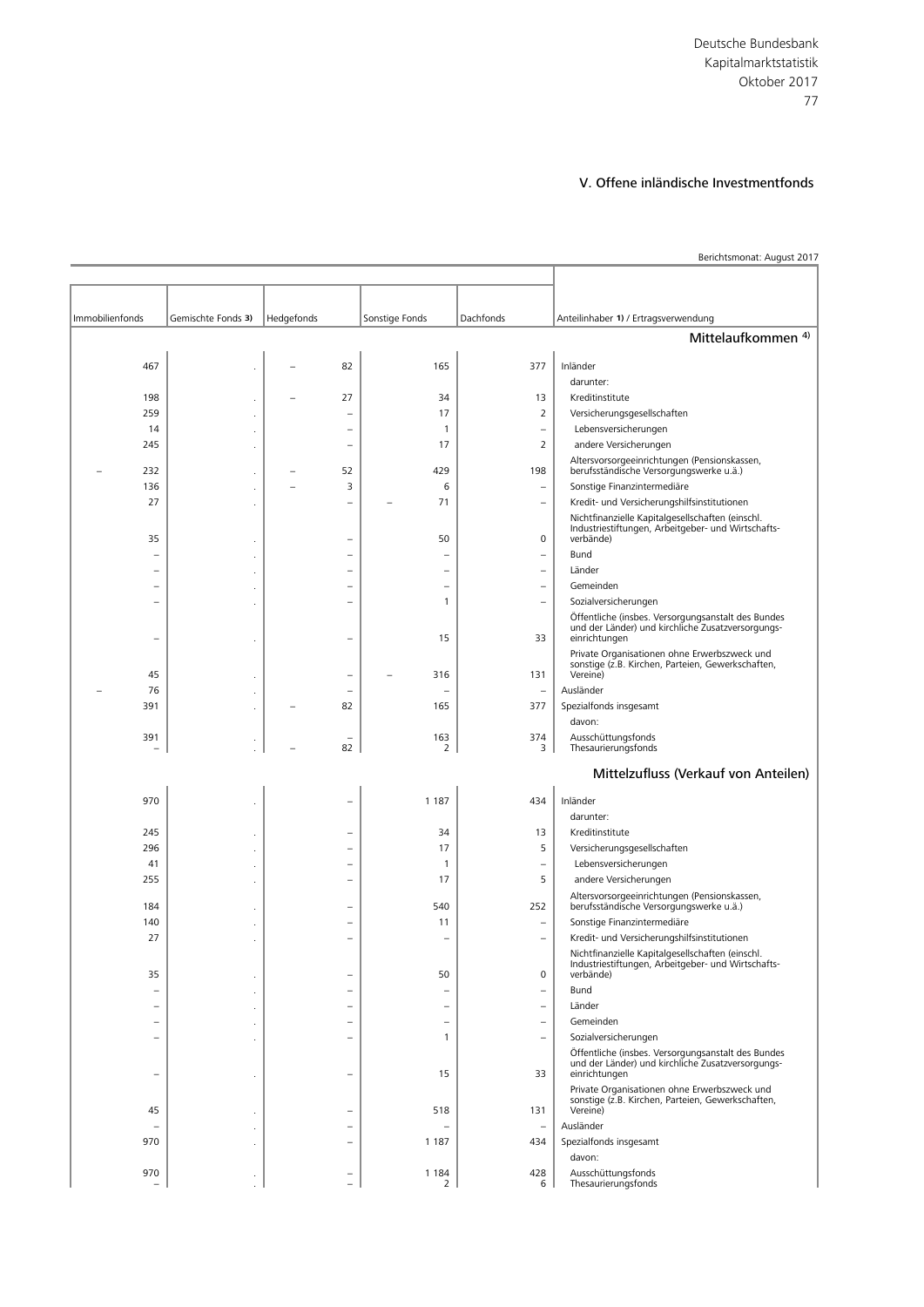Deutsche Bundesbank  $\frac{6}{1}$  78 Kapitalmarktstatistik Oktober 2017

# V. Offene inländische Investmentfonds

#### 6. Sachvermögen der Immobilienfonds nach Ländergruppen und Ländern

#### Stand am Jahres- bzw. Monatsende; Mio €

|                                |         |         | 2017    |         |         |         |
|--------------------------------|---------|---------|---------|---------|---------|---------|
|                                |         |         |         |         |         |         |
| Ländergruppe / Land            | 2015    | 2016    | Mai     | Juni    | Juli    | August  |
| Alle Länder                    | 102 504 | 107 112 | 110 846 | 111 112 | 111 844 | 111 446 |
| Länder des Euroraums           | 85 969  | 90 436  | 94 451  | 94 935  | 95 905  | 95 786  |
| Deutschland                    | 62 667  | 69 088  | 73 067  | 73 678  | 74 579  | 74 869  |
| Belgien                        | 986     | 874     | 835     | 823     | 832     | 735     |
| Finnland                       | 202     | 195     | 194     | 194     | 195     | 195     |
| Frankreich                     | 9636    | 8076    | 8 3 4 6 | 8 2 8 4 | 8 4 2 2 | 8 3 6 2 |
| Italien                        | 2 1 5 2 | 2 1 2 5 | 2 0 5 4 | 2 0 6 1 | 2 0 5 8 | 1803    |
| Luxemburg                      | 274     | 239     | 242     | 242     | 242     | 243     |
| Niederlande                    | 6 0 4 4 | 5576    | 5 2 9 3 | 5 2 7 5 | 5 2 5 9 | 5 2 2 1 |
| Österreich                     | 1 3 1 1 | 1 3 1 2 | 1 3 3 2 | 1 3 3 3 | 1 2 5 3 | 1 2 6 2 |
| Portugal                       | 270     | 271     | 266     | 265     | 252     | 255     |
| Spanien                        | 2 0 4 0 | 2 0 3 7 | 2 0 4 6 | 1983    | 1989    | 1992    |
| Übrige Länder des Euroraums    | 388     | 644     | 775     | 796     | 825     | 850     |
| Andere EU-Länder               | 12 7 68 | 12 302  | 11934   | 11 834  | 11 702  | 11 538  |
| Polen                          | 3 3 8 1 | 3 5 0 6 | 3 3 0 5 | 3 3 6 9 | 3 3 6 6 | 3 3 6 6 |
| Vereinigtes Königreich         | 9 2 0 8 | 8695    | 8588    | 8 4 6 6 | 8 3 3 7 | 8 1 7 2 |
| Übrige EU-Länder               | 179     | 101     | 41      |         |         |         |
| Übrige Länder                  | 3766    | 4 3 7 4 | 4 4 6 2 | 4 3 4 2 | 4 2 3 6 | 4 1 2 2 |
| darunter:                      |         |         |         |         |         |         |
| Japan                          | 283     | 324     | 325     | 315     | 310     | 308     |
| Schweiz                        | 637     | 743     | 732     | 729     | 701     | 693     |
| Vereinigte Staaten von Amerika | 1874    | 2 607   | 2721    | 2 681   | 2614    | 2 5 2 0 |

#### 7. Exchange Traded Funds (ETFs) a) Anzahl und Fondsvermögen

Stand am Jahres- bzw. Monatsende

|                              |                          |                          | 2017                     |                   |                          |                          |  |  |  |
|------------------------------|--------------------------|--------------------------|--------------------------|-------------------|--------------------------|--------------------------|--|--|--|
|                              |                          |                          |                          |                   |                          |                          |  |  |  |
|                              | 2015                     | 2016                     | Mai                      | Juni              | Juli                     | August                   |  |  |  |
|                              |                          |                          |                          |                   |                          |                          |  |  |  |
| Anzahl der Fonds             |                          |                          |                          |                   |                          |                          |  |  |  |
| Insgesamt                    | 109                      | 108                      | 108                      | 108               | 108                      | 108                      |  |  |  |
| darunter: synthetische Fonds | 3                        | $\overline{2}$           | $\overline{2}$           | $\overline{2}$    | $\overline{2}$           | $\overline{2}$           |  |  |  |
| darunter:                    |                          |                          |                          |                   |                          |                          |  |  |  |
| Aktienfonds                  | 71                       | 72                       | 72                       | 72                | 72                       | 72                       |  |  |  |
| darunter: synthetische Fonds | 3                        | $\overline{2}$           | $\overline{2}$           | $\overline{2}$    | 2                        | $\overline{2}$           |  |  |  |
| Rentenfonds                  | 30                       | 27                       | 27                       | 27                | 27                       | 27                       |  |  |  |
| darunter: synthetische Fonds | $\overline{\phantom{m}}$ | $\overline{\phantom{a}}$ | $\overline{\phantom{0}}$ | $\qquad \qquad -$ | $\overline{\phantom{a}}$ |                          |  |  |  |
| Fondsvermögen (Mio €)        |                          |                          |                          |                   |                          |                          |  |  |  |
| Insgesamt                    | 47 785                   | 48 749                   | 54 069                   | 52 145            | 53 130                   | 53 012                   |  |  |  |
| darunter: synthetische Fonds | 639                      | 1 2 7 8                  | 819                      | 752               | 746                      | 749                      |  |  |  |
| darunter:                    |                          |                          |                          |                   |                          |                          |  |  |  |
| Aktienfonds                  | 42 277                   | 42 999                   | 48 209                   | 46 467            | 47 412                   | 47 280                   |  |  |  |
| darunter: synthetische Fonds | 639                      | 1 2 7 8                  | 819                      | 752               | 746                      | 749                      |  |  |  |
| Rentenfonds                  | 5 1 9 4                  | 5 3 3 5                  | 5 3 5 2                  | 5 1 7 6           | 5 2 0 1                  | 5 2 1 9                  |  |  |  |
| darunter: synthetische Fonds | $\overline{\phantom{m}}$ | $\qquad \qquad -$        | $\overline{\phantom{0}}$ | -                 | $\overline{\phantom{0}}$ | $\overline{\phantom{m}}$ |  |  |  |